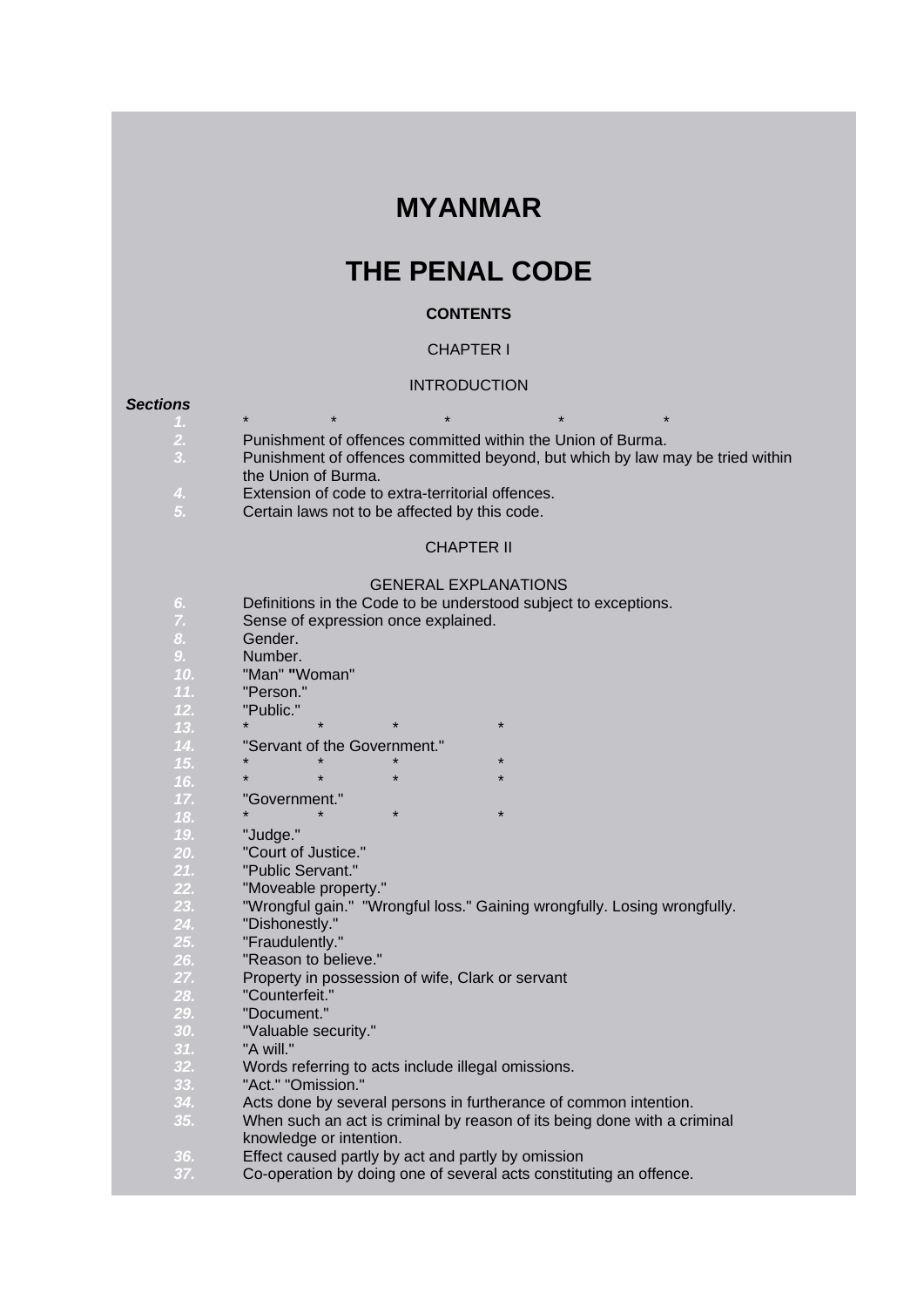- **38.** Persons concerned in criminal act may be guilty of different offences.<br> **39.** "Voluntarily."<br> **40.** "Offence."<br> **41.** "Special law."<br> **42.** "Local law."<br> **43.** "Illegal." "Legally bound to do."<br> **44.** "Injury."<br> **45.**
- *39.* "Voluntarily."
- "Offence."
- *41.* "Special law."
- *42.* "Local law."
	- "Illegal." "Legally bound to do."
- *44.* "Injury."
- *45.* "Life."
- *46.* "Death."
- *47.* "Animal."
- *48.* "Vessel."
- "Year." "Month."
- *50.* \* \* \* \*
- *51.* "Oath."
- *52.* "Good faith.".
- *52A.* "Harbour."

## CHAPTER III

## [OF PUNISHMENTS](http://www.blc-burma.org/html/Myanmar Penal Code/mpc.html#cpt3)

- 
- 53. Punishments.<br>
54. Commutation<br>
55. Commutation<br>
56. \* \* \*<br>
57. Fractions of te<br>
58. Offenders sen<br>
59. Transportation Commutation of sentence of death.
- *55.* Commutation of sentence of transportation for life.
- *56.* \* \* \* \*
- **Fractions of terms of punishment.**
- *58.* Offenders sentenced to transportation, how dealt with until transported
- *59.* Transportation instead of imprisonment.
- *60.* Sentence may be (in certain cases of imprisonment) wholly or partly rigorous or simple.
- *61.* \* \* \* \* *62.* \* \* \* \*
- 
- *63.* Amount of fine. Sentence of imprisonment for non-payment of fine.
- *65.* Limit to imprisonment for non-payment of fine, when imprisonment and fine awardable.
- *66.* Description of imprisonment for non-payment of fine.
- *67.* Imprisonment for non-payment of fine, when offence punishable with fine only.
- *68.* Imprisonment to terminate on payment of fine.
- *69.* Termination of imprisonment on payment of proportional part of fine. Fine leviable within six years, or during imprisonment. Death not to discharge property from liability.
- *71.* Limit of punishment of offence made up of several offences.
- *72.* Punishment of person guilty of one of several offences, the judgment stating that it is doubtful of which.
- *73.* Solitary confinement.
- *74.* Limit of solitary confinement.
- *75.* Enhanced punishment for certain offences under Chapter XII or Chapter XVII after previous conviction.

## CHAPTER IV

## [GENERAL](http://www.blc-burma.org/html/Myanmar Penal Code/mpc.html#cpt4) [EXCEPTIONS](http://www.blc-burma.org/html/Myanmar Penal Code/mpc.html#cpt4)

- *76.* Act done by a person bound, or by mistake of fact believing himself bound, by law.<br> *77.* Act of Judge when acting judicially.<br> *78.* Act done pursuant to the judgement or order of Court.<br> *79.* Act done by a person
- Act of Judge when acting judicially.
- Act done pursuant to the judgement or order of Court.
- *79.* Act done by a person justified, or by mistake of fact believing himself
- *80.* Accident in doing a lawful act.
- Act likely to cause harm, but done without criminal intent, and to prevent other harm.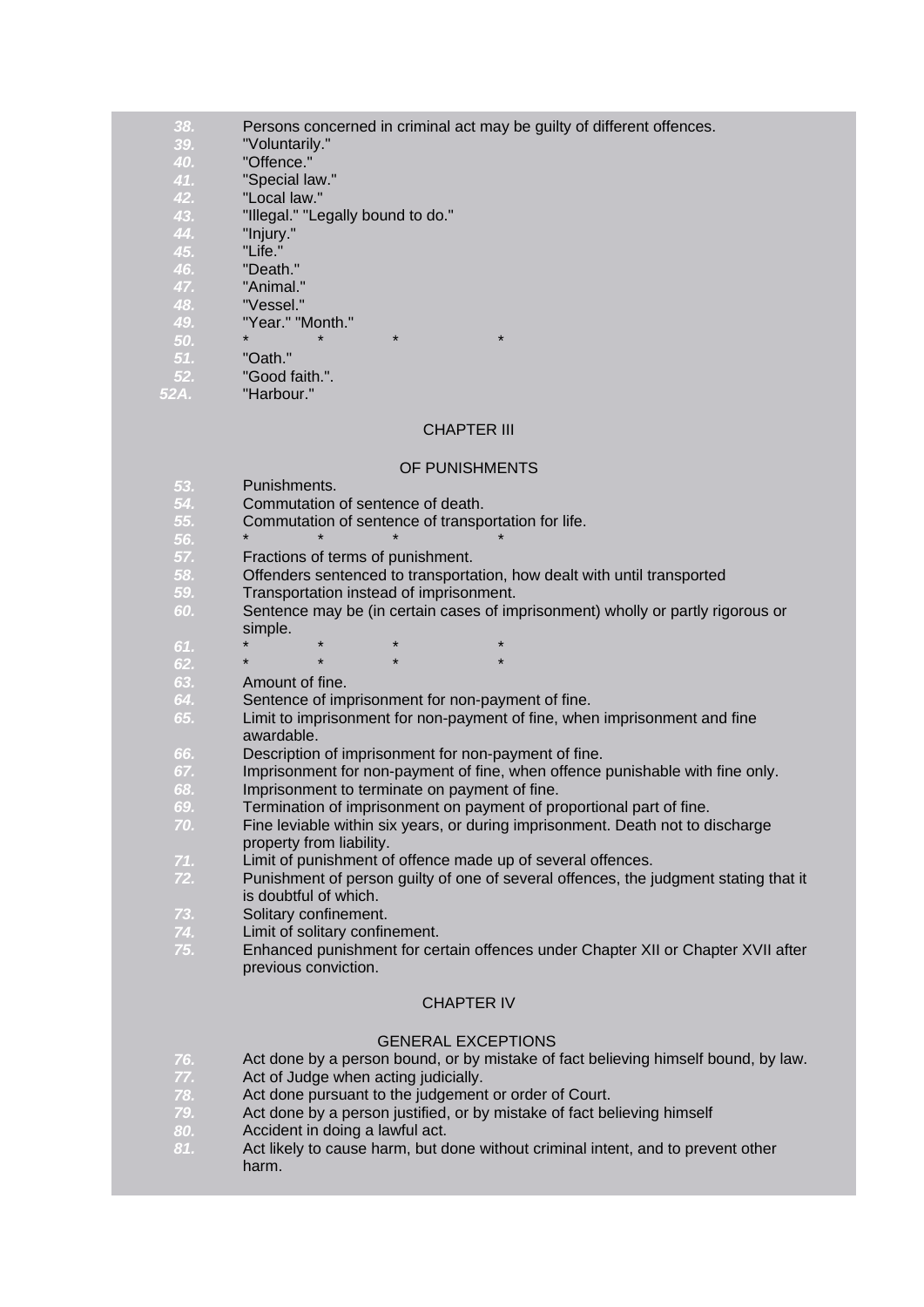| 82.<br>83.    | Act of a child under seven years of age.<br>Act of a child above seven and under twelve of immature understanding.                                                                            |
|---------------|-----------------------------------------------------------------------------------------------------------------------------------------------------------------------------------------------|
| 84.           | Act of a person of unsound mind.                                                                                                                                                              |
| 85.           | Act of a person incapable of judgment by reason of intoxication caused<br>against his will.                                                                                                   |
| 86.           | Offence requiring a particular intent or knowledge committed by one<br>who is intoxicated.                                                                                                    |
| 87.           | Act not intended and not known to be likely to cause death or grievous hurt, done<br>by consent.                                                                                              |
| 88.<br>89.    | Act not intended to cause death, done consent in good faith for person's benefit.<br>Act done in good faith for benefit of child or insane person, by or by consent of                        |
| 90.           | guardian. Provisos.<br>Consent known to be given under fear or misconception. Consent of insane<br>person. Consent of child.                                                                  |
| 91.           | Exclusion of acts which are offences independently of harm caused.                                                                                                                            |
| 92.<br>93.    | Act done in good faith for benefit of a person without consent, Provisos.<br>Communication made in good faith                                                                                 |
| 94.<br>95.    | Act to which a person is compelled by threats.<br>Act causing slight harm.                                                                                                                    |
|               | Of the Right of Private Defence                                                                                                                                                               |
|               |                                                                                                                                                                                               |
| 96.<br>97.    | Things done private defence.<br>Right of private defence of the body and of property.                                                                                                         |
| 98.<br>99.    | Right of private defence against the act of a person of unsound mind, etc.<br>Acts against which there is no right of private defence. Extent to which the right                              |
|               | may be exercised.                                                                                                                                                                             |
| 100.          | When the right of private defence of the body extends to causing death.                                                                                                                       |
| 101.          | When such right extends to causing any harm other than death.                                                                                                                                 |
| 102.          | Commencement and continuance of the right of private defence of<br>the body.                                                                                                                  |
| 103.          | When the right of private defence of property extends to cawing death.                                                                                                                        |
| 104.          | When such right extends to causing any harm other than death.                                                                                                                                 |
| 105.          | Commencement and continuance of the right of private defence of<br>property.                                                                                                                  |
| 106.          | Right of private defence against deadly assault when there is risk of<br>harm to innocent person.                                                                                             |
|               | <b>CHAPTER V</b>                                                                                                                                                                              |
|               | OF ABETMENT                                                                                                                                                                                   |
| 107.          | Abetment of a thing.                                                                                                                                                                          |
| 108.          | Abettor.                                                                                                                                                                                      |
| 108A.<br>109. | Abetment in the Union of Burma of offences outside it.<br>Punishment of abetment if the act abetted is committed in consequence and where<br>no express provision is made for its punishment. |
| 110.          | Punishment of abetment if person abetted does act with different intention from<br>that of abettor.                                                                                           |
| 111.          | Liability of abettor when one act abetted and different act done Proviso.                                                                                                                     |
| 112.          | Abettor when liable to cumulative punishment for act abetted and for act done.                                                                                                                |
|               |                                                                                                                                                                                               |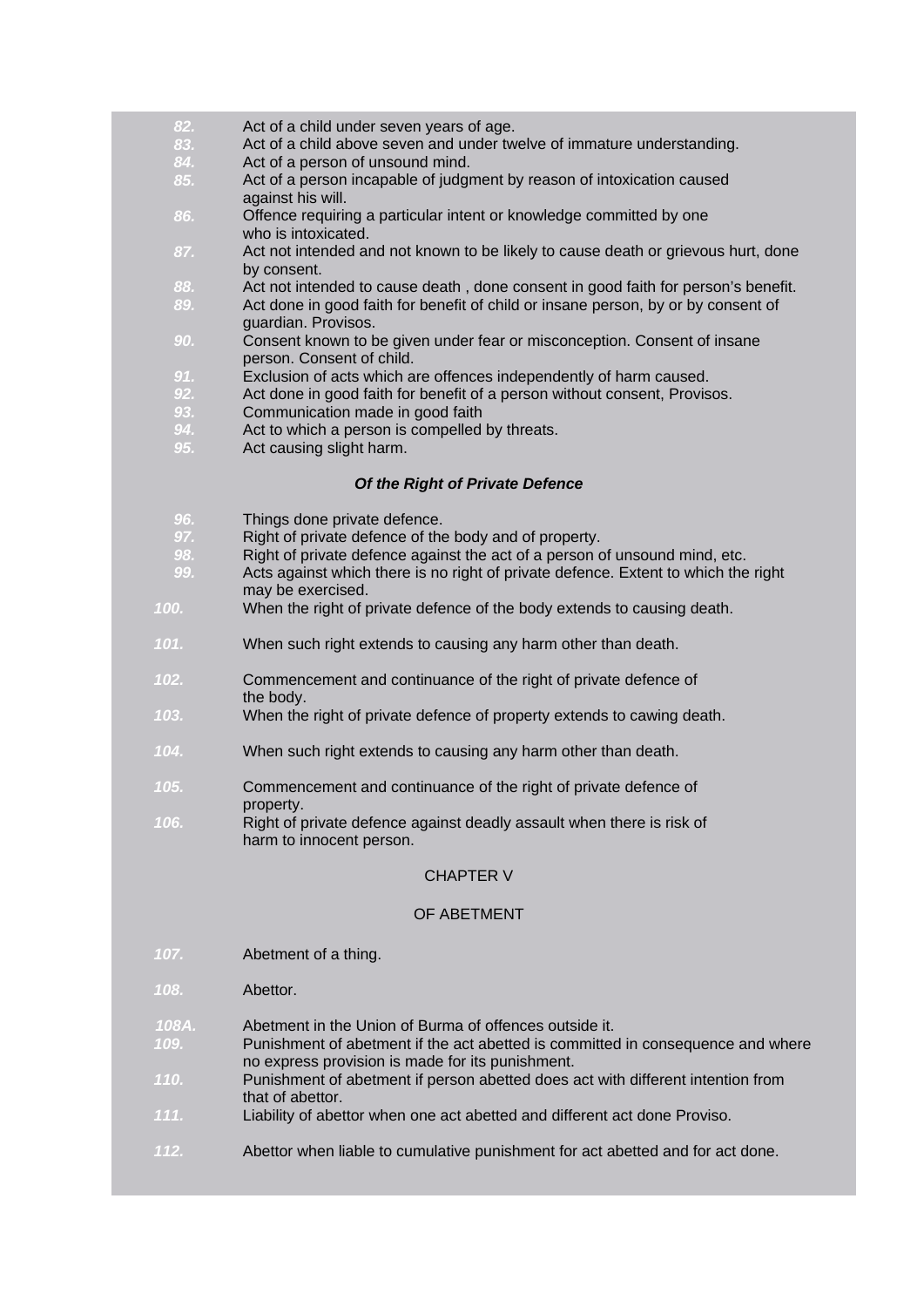| 113.<br>114.   | Liability of abettor for an effect caused by the act abetted different from that<br>intended by the abettor.<br>Abettor present when offence is committed.                                                            |
|----------------|-----------------------------------------------------------------------------------------------------------------------------------------------------------------------------------------------------------------------|
| 115.           | Abetment of offence punishable with death or transportation for life -<br>if offence not committed;                                                                                                                   |
| 116.           | if act causing harm be done in consequence.<br>Abetment of offence punishable with imprisonment if offence be not committed; if<br>abettor or person abetted be a public servant whose duty it is to prevent offence. |
| 117.           | Abetting commission of offence by the public. or by more than ten persons.                                                                                                                                            |
| 118.           | Concealing design to commit offence punishable with death or transportation for<br>life<br>if offence be committed;<br>if offence be not committed.                                                                   |
| 119.           | Public servant concealing design to commit offence which it is his duty to prevent -<br>if offence be committed;<br>if offence be punishable with death, etc:<br>if offence be not committed.                         |
| 120.           | Concealing design to commit offence punishable with imprisonment<br>if offence be committed;<br>if offence be not committed.                                                                                          |
|                | CHAPTER V (A)                                                                                                                                                                                                         |
|                | <b>CRIMINAL CONSPIRACY</b>                                                                                                                                                                                            |
| 120A.<br>120B. | Definition of criminal conspiracy.<br>Punishment of criminal conspiracy.                                                                                                                                              |
|                |                                                                                                                                                                                                                       |
|                | <b>CHAPTER VI</b>                                                                                                                                                                                                     |
| 121.           | OF OFFENCES AGAINST THE STATE<br>High Treason.                                                                                                                                                                        |
| 121A.<br>122.  | Punishment of High Treason.                                                                                                                                                                                           |
| 123.           | Encouraging, harbouring, or comforting person guilty of High Treason.                                                                                                                                                 |
| 124.           | Misprision of High Treason.                                                                                                                                                                                           |
| 124A.<br>124B. | Sedition.<br>Advocating overthrow of the organs of the Union or of its constituent                                                                                                                                    |
| 125.           | units by force.<br>Waging war against any Asiatic Power in alliance with the State.                                                                                                                                   |
| 126.           | Committing depredation on territories of Power at peace with the State.                                                                                                                                               |
| 127.           | Receiving property taken by war or depredation mentioned in section<br>125 and 126.                                                                                                                                   |
| 128.           | Public servant voluntarily allowing prisoner of State or war to escape.                                                                                                                                               |
| 129.           | Public servant negligently suffering such prisoner to escape.                                                                                                                                                         |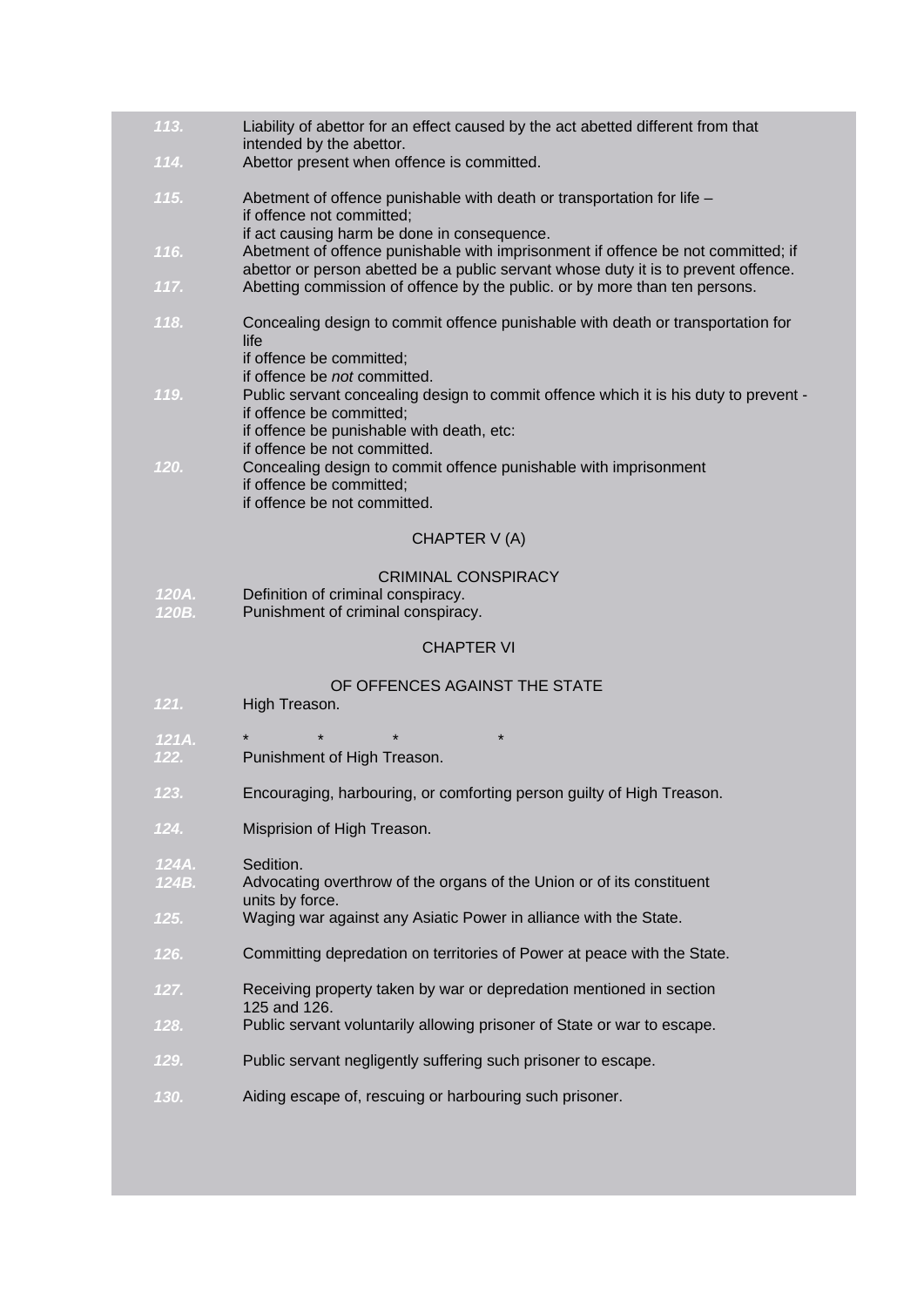|       | CHAPTER VI (A)                                                                                                                                                                                      |
|-------|-----------------------------------------------------------------------------------------------------------------------------------------------------------------------------------------------------|
| 130A. | OFFENCES RELATING TO CERTAIN PROVISIONS CONTAINED IN THE CONSTITUTION AND<br><b>ACTS OF THE PARLIAMENT</b><br>Offences relating to certain provisions contained in the Constitution and Acts of the |
|       | Parliament.                                                                                                                                                                                         |
|       | CHAPTER VI (B)                                                                                                                                                                                      |
|       | LIBEL AGAINST FOREIGN POWERS                                                                                                                                                                        |
| 130B. | Libel against Foreign Powers.                                                                                                                                                                       |
|       | <b>CHAPTER VII</b>                                                                                                                                                                                  |
|       | OF OFFENCES RELATING TO THE ARMY, NAVY, AND AIR FORCE                                                                                                                                               |
| 131.  | Abetting mutiny, or attempting to seduce a soldier, sailor or air man from his duty.                                                                                                                |
| 132.  | Abetment of mutiny if mutiny is committed in consequence thereof.                                                                                                                                   |
| 133.  | Abetment of assault by soldier, sailor or airman on his superior officer, when in<br>execution of his office.                                                                                       |
| 134.  | Abetment of such assault, if the assault is committed.                                                                                                                                              |
| 135.  | Abetment of such desertion of soldier, sailor or airman.                                                                                                                                            |
| 136.  | Harbouring deserter.                                                                                                                                                                                |
| 137.  | Deserter concealed on board merchant vessel trough negligence of master.                                                                                                                            |
| 138.  | Abetment of act of insubordination by soldier, sailor or airman.                                                                                                                                    |
| 139.  | Persons subject to certain Acts.                                                                                                                                                                    |
| 140.  | Wearing garb or carrying token used by soldier, sailor or airman.                                                                                                                                   |
|       | <b>CHAPTER VIII</b>                                                                                                                                                                                 |
| 141.  | OF OFFENCES AGAINST THE PUBLIC TRANQUILITY<br>Unlawful assembly.                                                                                                                                    |
| 142.  | Being member of unlawful assembly.                                                                                                                                                                  |
| 143.  | Punishment.                                                                                                                                                                                         |
| 144.  | Joining unlawful assembly, armed with deadly weapon. Joining or continuing in                                                                                                                       |
| 145.  | unlawful assembly, knowing it has been commanded to disperse.<br>Joining or continuing in unlawful assembly, knowing it has been commanded to                                                       |
| 146.  | disperse.<br>Rioting.                                                                                                                                                                               |
| 147.  | Punishment for rioting.                                                                                                                                                                             |
| 148.  | Rioting, armed with deadly weapon.                                                                                                                                                                  |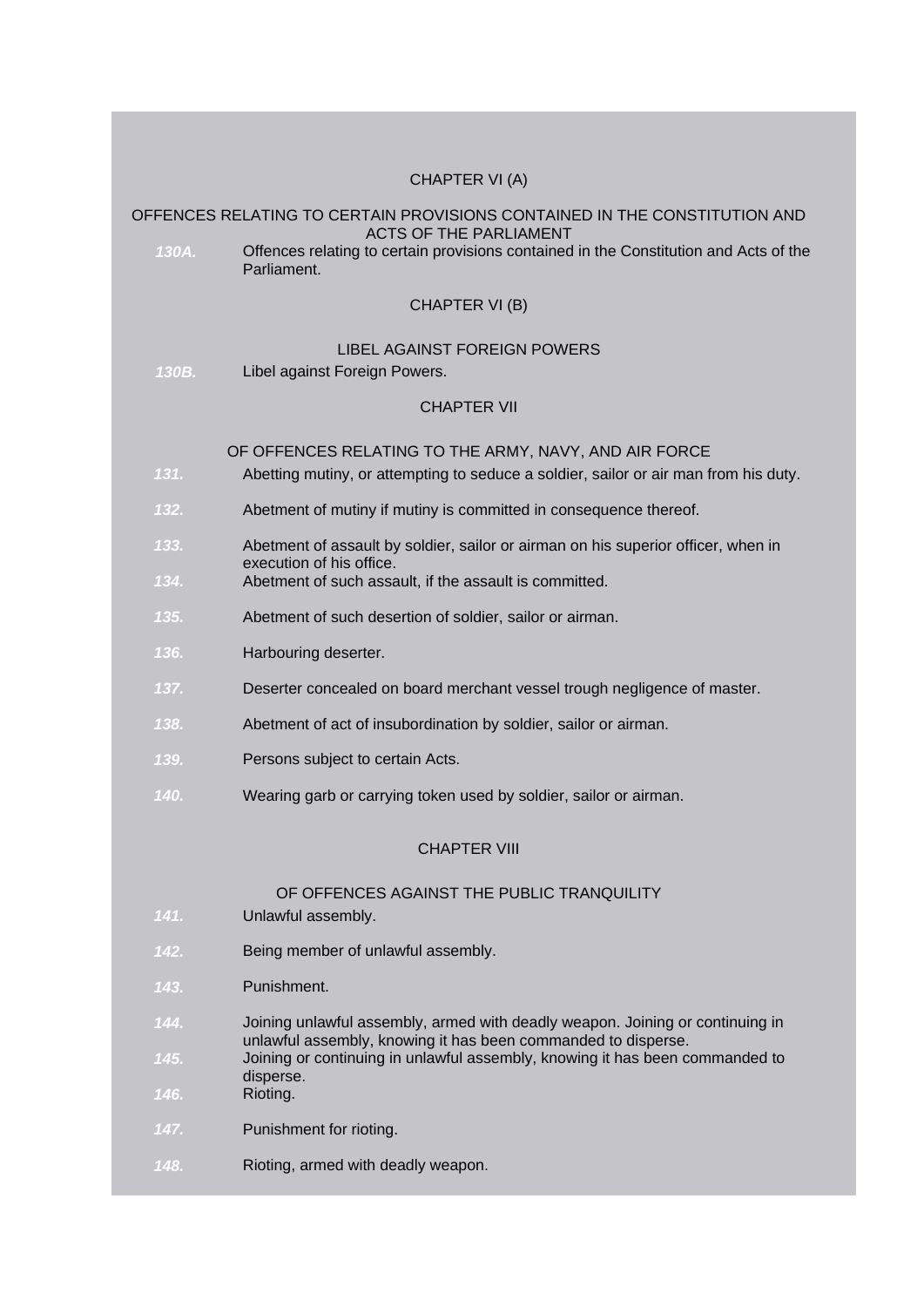- *149.* Every member of unlawful assembly guilty of offence committed in prosecution of common object. *150.* Hiring, or conniving at hiring, of persons to join unlawful assembly. *151.* Knowingly joining or continuing in assembly of five or more persons after it has been commanded to disperse. *152.* Assaulting or obstructing public servant when suppressing riot, etc. if rioting be committed; if not committed. *153.* Wantonly giving provocation with intent to case riot-if doting be committed; if not committed. 153A. Promoting enmity between classes. *154.* Owner or occupier of land on which an unlawful assembly is held. *155.* Liability of person for whose benefit riot is committed. *156.* Liability of agent of owner or occupier for whose benefit riot is committed. *157.* Harbouring persons hired for an unlawful assembly. *158.* Being hired to take part in an unlawful assembly or riot; or to go armed. *159.* Affray.
	- *160.* Punishment.

## CHAPTER IX

[OF OFFENCES BY OR RELATING TO PUBLIC SERVANTS](http://www.blc-burma.org/html/Myanmar Penal Code/mpc.html#CPT9)

*161.* Public servant taking gratification other than legal remuneration in respect of an official act. *162.* Taking gratification in order, by corrupt or illegal means, to influence public servant. *163.* Taking gratification for exercise of personal influence with public servant *164.* Punishment for abetment by public servant of offences defined in section 162 or 163. *165.* Public servant obtaining valuable thing, without consideration, from person concerned in proceeding or business transacted by such public servant. *166.* Public servant disobeying law with intent to cause injury to any person. *167.* Public servant framing an incorrect document with intent to cause injury. *168.* Public servant unlawfully engaging in trade. *169.* Public servant unlawfully buying or bidding for property. *170.* Personating a public servant. *171.* Wearing garb or carrying token used by public servant with fraudulent intent. CHAPTER IX (A) [OF OFFENCES RELATING TO ELECTIONS](http://www.blc-burma.org/html/Myanmar Penal Code/mpc.html#CPT9A) *171A.* "Candidate", "Electoral right", defined.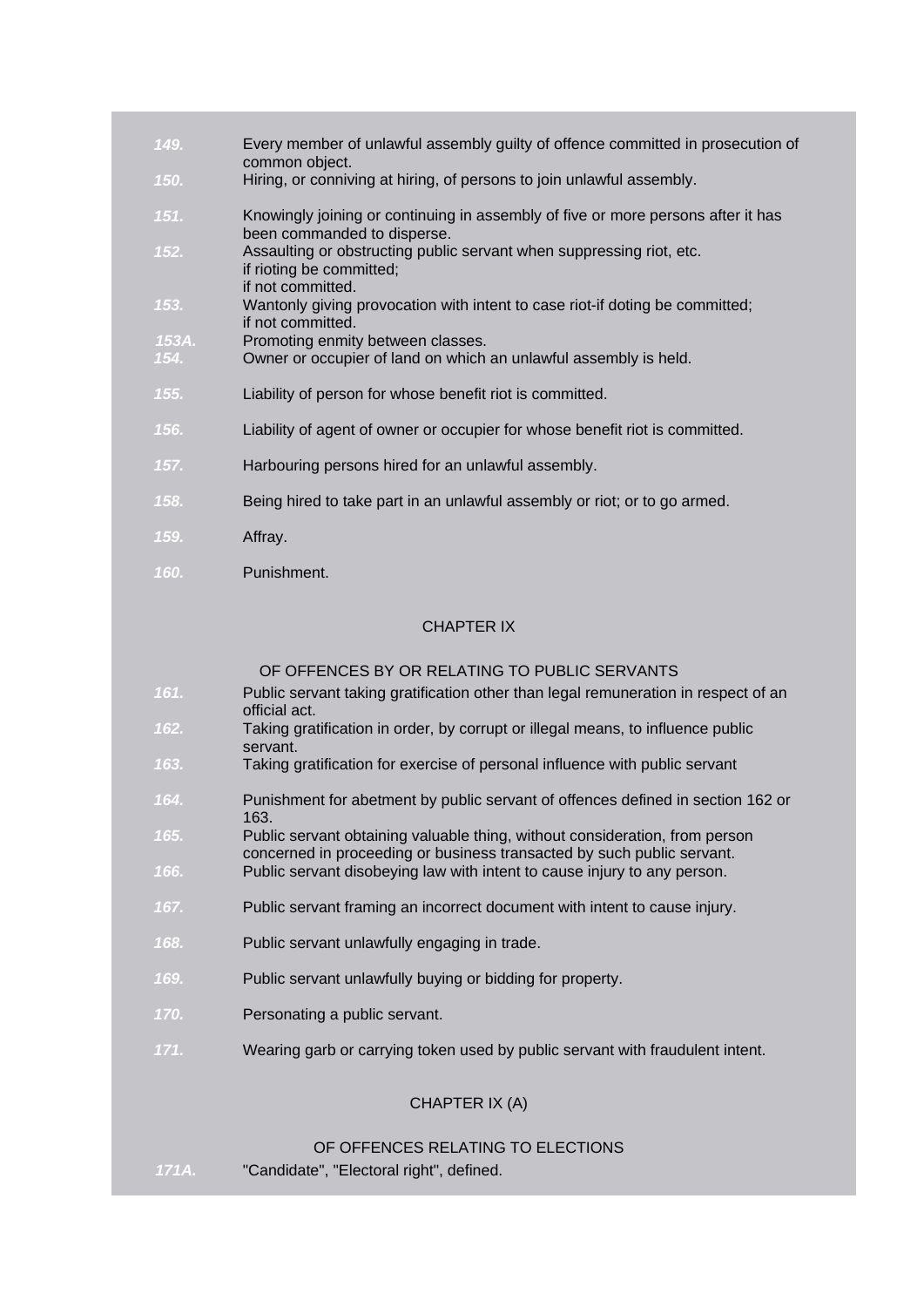| 171B.          | Bribery.                                                                                                                           |
|----------------|------------------------------------------------------------------------------------------------------------------------------------|
| 171C.<br>171D. | Undue influence at elections.<br>Personating [sic] at elections. [presumably, "impersonation" is intended]                         |
| 171E.          | Punishment for bribery.                                                                                                            |
| 171F.<br>171G. | Punishment for undue influence or personation [sic] at an election.<br>False statement in connection with an election.             |
| 171H.          | Illegal payments in connection with an election.                                                                                   |
| $171L$         | Failure to keep election accounts.                                                                                                 |
| 171J.          | Illegal possession at election to either Chamber of Parliament of voting tokens,<br>ballot papers or colourable imitation thereof. |
|                | <b>CHAPTER X</b>                                                                                                                   |
|                | OF CONTEMPTS OP THE LAWFUL AUTHORITY OF PUBLIC SERVANTS                                                                            |
| 172.           | Absconding to avoid service of summons or other proceeding.                                                                        |
| 173.           | Preventing service of summons or other proceeding, or preventing publication<br>thereof                                            |
| 174.           | Non-attendance in obedience to an order from public servant.                                                                       |
| 175.           | Omission to produce document to public servant by person legally bound to<br>produce it.                                           |
| 176.           | Omission to give notice or information to public servant by person legally bound to                                                |
| 177.           | give it.<br>Furnishing false information.                                                                                          |
| 178.           | Refusing oath or affirmation when duly required by public servant to make it.                                                      |
| 179.           | Refusing to answer public servant authorized to question.                                                                          |
| 180.           | Refusing to sign statement.                                                                                                        |
| 181.           | False statement on oath or affirmation to public servant or person authorized to                                                   |
| 182.           | administer an oath or affirmation.<br>False information with intent to cause public servant to use his lawful power to the         |
|                | injury of another person.                                                                                                          |
| 183.           | Resistance to the taking of property by the lawful authority of a public servant.                                                  |
| 184.           | Obstructing sale of property offered for sale by authority of public servant.                                                      |
| 185.           | Illegal purchase or bid for property offered for sale by authority of public servant.                                              |
| 186.           | Obstructing public servant in discharge of public functions.                                                                       |
| 187.           | Omission to assist public servant when bound by law to give assistance.                                                            |
| 188.           | Disobedience to order duly promulgated by public servant.                                                                          |
| 189.           | Threat of injury to public servant.                                                                                                |
| 190.           | Threat of injury to induce person to refrain from applying for protection to public<br>servant.                                    |
|                | <b>CHAPTER XI</b>                                                                                                                  |
|                | OF FALSE EVIDENCE AND OFFENCES AGAINST PUBLIC JUSTICE                                                                              |
| 191.           | Giving false evidence.                                                                                                             |
|                |                                                                                                                                    |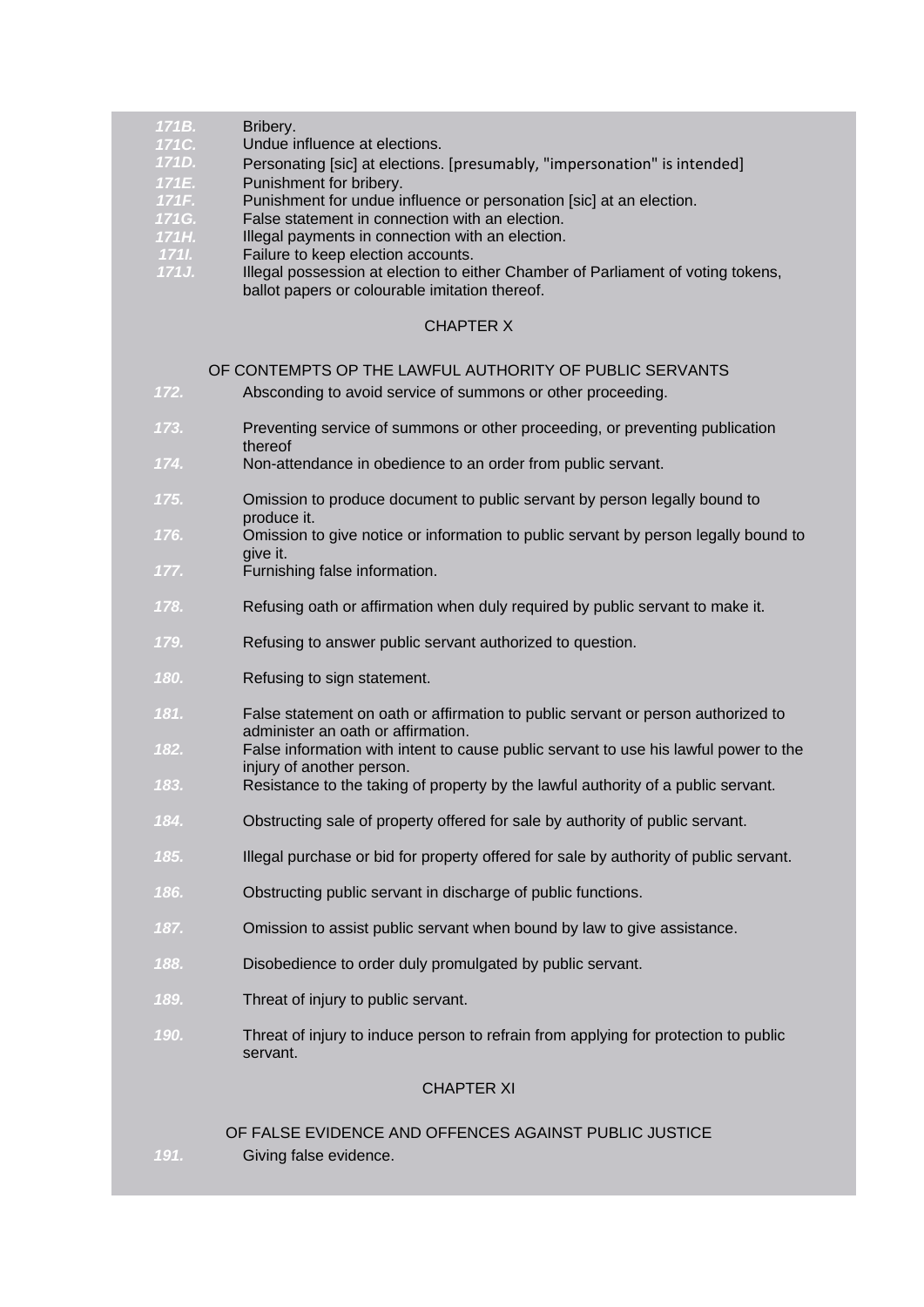| 192.         | Fabricating false evidence.                                                                                                                                                                                                                                                                                 |
|--------------|-------------------------------------------------------------------------------------------------------------------------------------------------------------------------------------------------------------------------------------------------------------------------------------------------------------|
| 193.         | Punishment for false evidence.                                                                                                                                                                                                                                                                              |
| 194.         | Giving or fabricating false evidence with intent to procure conviction of capital<br>offence:                                                                                                                                                                                                               |
| 195.<br>196. | if innocent person be thereby convicted and executed.<br>Giving or fabricating false evidence with intent to procure conviction of offence<br>punishable with transportation or imprisonment.<br>Using evidence known to be false.                                                                          |
| 197.         | Issuing or signing false certificate.                                                                                                                                                                                                                                                                       |
| 198.         | Using as true a certificate known to be false.                                                                                                                                                                                                                                                              |
| 199.         | False statement made in declaration which is by law receivable as evidence.                                                                                                                                                                                                                                 |
| 200.         | Using as true such declaration knowing it to be false.                                                                                                                                                                                                                                                      |
| 201.<br>202. | Causing disappearance of evidence of offence, or giving false information, to<br>screen offender-<br>if a capital offence:<br>if punishable with transportation;<br>if punishable with less than ten years' imprisonment.<br>Intentional omission to give information of offence by person bound to inform. |
| 203.         | Giving false information respecting an offence committed.                                                                                                                                                                                                                                                   |
| 204.         | Destruction of document to prevent its production as evidence.                                                                                                                                                                                                                                              |
|              |                                                                                                                                                                                                                                                                                                             |
| 205.         | False personation for purpose of act or proceeding in suit or prosecution.                                                                                                                                                                                                                                  |
| 206.<br>207. | Fraudulent removal or concealment of property to prevent its seizure as forfeited<br>or in execution.<br>Fraudulent claim to property to prevent its seizure as forfeited or in execution.                                                                                                                  |
| 208.         | Fraudulently suffering decree for sum not due.                                                                                                                                                                                                                                                              |
| 209.         | Dishonestly making false claim in Court.                                                                                                                                                                                                                                                                    |
| 210.         | Fraudulently obtaining decree for sum not due.                                                                                                                                                                                                                                                              |
| 211.         | False charge or offence made with intent to injure.                                                                                                                                                                                                                                                         |
| 212.         | Harbouring offender-<br>If a capital offence;                                                                                                                                                                                                                                                               |
| 213.         | If punishable with transportation for life, or with imprisonment.<br>Taking gift, etc., to screen an offender from punishment- if a capital offence;<br>If punishable with transportation for life, or with imprisonment.                                                                                   |
| 214.<br>215. | Offering gift or restoration of property in consideration of screening offender-<br>If a capital offence;<br>If punishable with transportation for life, or with imprisonment.<br>Taking gift to help to recover stolen property, etc.                                                                      |
| 216.         | Harbouring offender who has escaped from custody or whose apprehension has<br>been ordered-<br>If a capital offence;<br>If punishable with transportation for life, or with imprisonment.                                                                                                                   |
| 216A.        | Penalty for harbouring robbers or dacoits.                                                                                                                                                                                                                                                                  |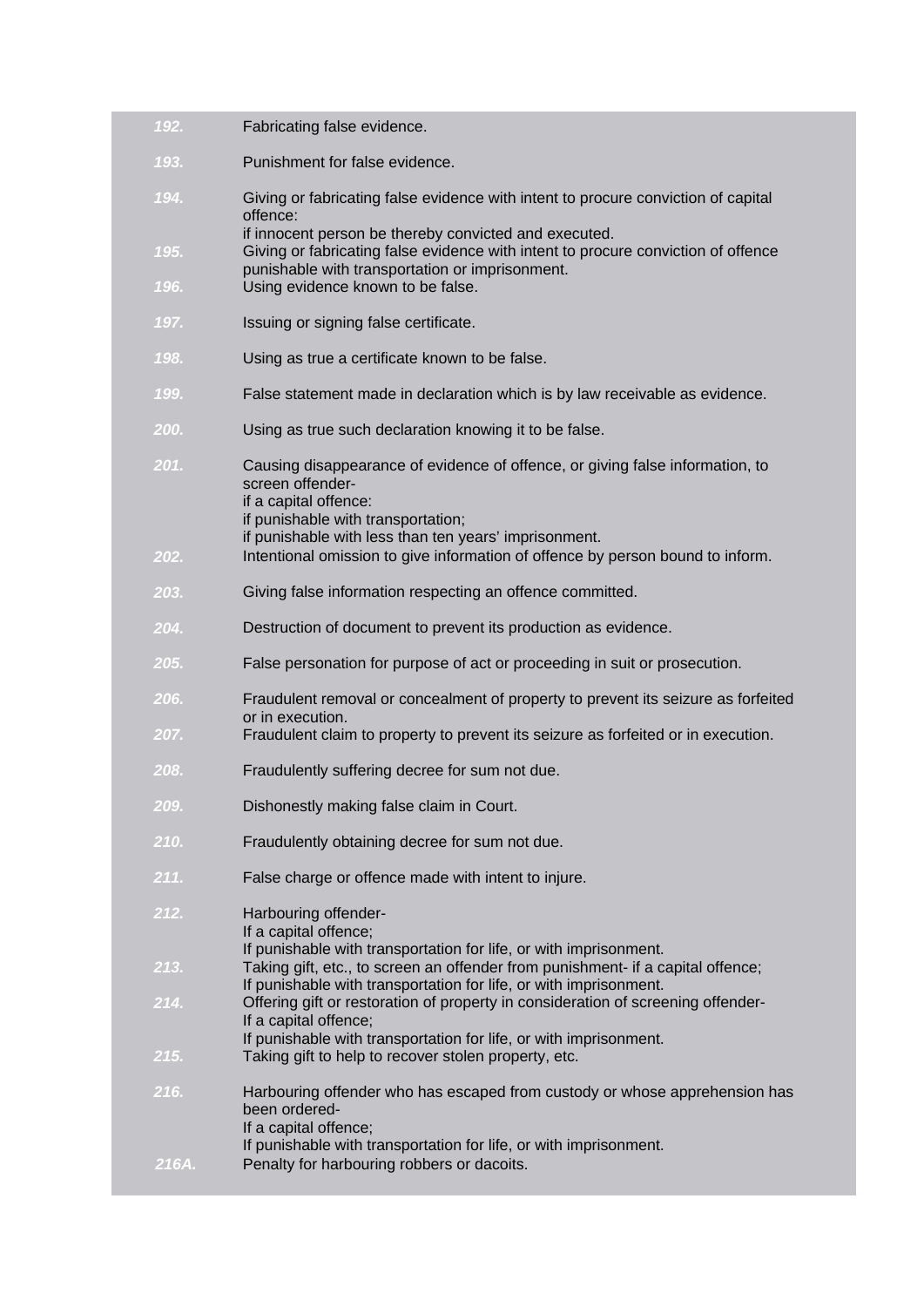| 216B. | $\star$<br>$\star$<br>$\star$                                                                                                        |
|-------|--------------------------------------------------------------------------------------------------------------------------------------|
| 217.  | Public servant disobeying direction of law with intent to save from punishment or                                                    |
| 218.  | property from forfeiture.<br>Public servant flaming incorrect record or writing with intent to save person from                      |
| 219.  | punishment or property from forfeiture.<br>Public servant in judicial proceeding corruptly making report, etc., contrary to law.     |
| 220.  | Commitment for trial or confinement by person having authority who knows that he                                                     |
|       | is acting contrary to law.                                                                                                           |
| 221.  | Intentional omission to apprehend on the part of public servant bound to<br>apprehend.                                               |
| 222.  | Intentional omission to apprehend on the part of public servant bound to                                                             |
| 223.  | apprehend person under sentence or lawfully committed.<br>Escape from confinement or custody negligently suffered by public servant. |
| 224.  | Resistance or obstruction by a person to his lawful apprehension.                                                                    |
| 225.  | Resistance or obstruction to lawful apprehension of another person.                                                                  |
| 225A. | Omission to apprehend, or sufferance of escape, on part of public servant, In                                                        |
| 225B. | cases not otherwise provided for.<br>Resistance or obstruction to lawful apprehension, or escape or rescue, in cases                 |
| 226.  | not otherwise provided for.<br>Unlawful return from transportation.                                                                  |
| 227.  | Violation of condition of remission of punishment.                                                                                   |
| 228.  | Intentional insult or interruption to public servant sitting in judicial proceeding.                                                 |
| 229.  | Personation of a juror or assessor.                                                                                                  |
|       |                                                                                                                                      |
|       | <b>CHAPTER XII</b>                                                                                                                   |
|       | OF OFFENCES RELATING TO COIN AND GOVERNMENT STAMPS                                                                                   |
| 230.  | "Coin" defined.                                                                                                                      |
| 231   | Coin of the Union.<br>Counterfeiting coin.                                                                                           |
| 232.  | Counterfeiting coin of the Union.                                                                                                    |
| 233.  | Making or selling instrument for counterfeiting coin.                                                                                |
| 234.  | Making or selling instrument for counterfeiting coin of the Union.                                                                   |
| 235.  | Possession of instrument or material for the purpose of using the same for<br>counterfeiting coin; if coin of the Union.             |

- *236.* Abetting in the Union of Burma the counterfeiting out of the Union of Burma of coin.
- *237.* Import or export of counterfeit coin.
- *238.* Import or export of counterfeits of the coin of the Union.
- *239.* Delivery of coin, possessed with knowledge that it is counterfeit.
- *240.* Delivery of coin of the Union, possessed with knowledge that it is counterfeit.
- Delivery of coin as genuine, which, when first possessed, the deliver did not know to be counterfeit.'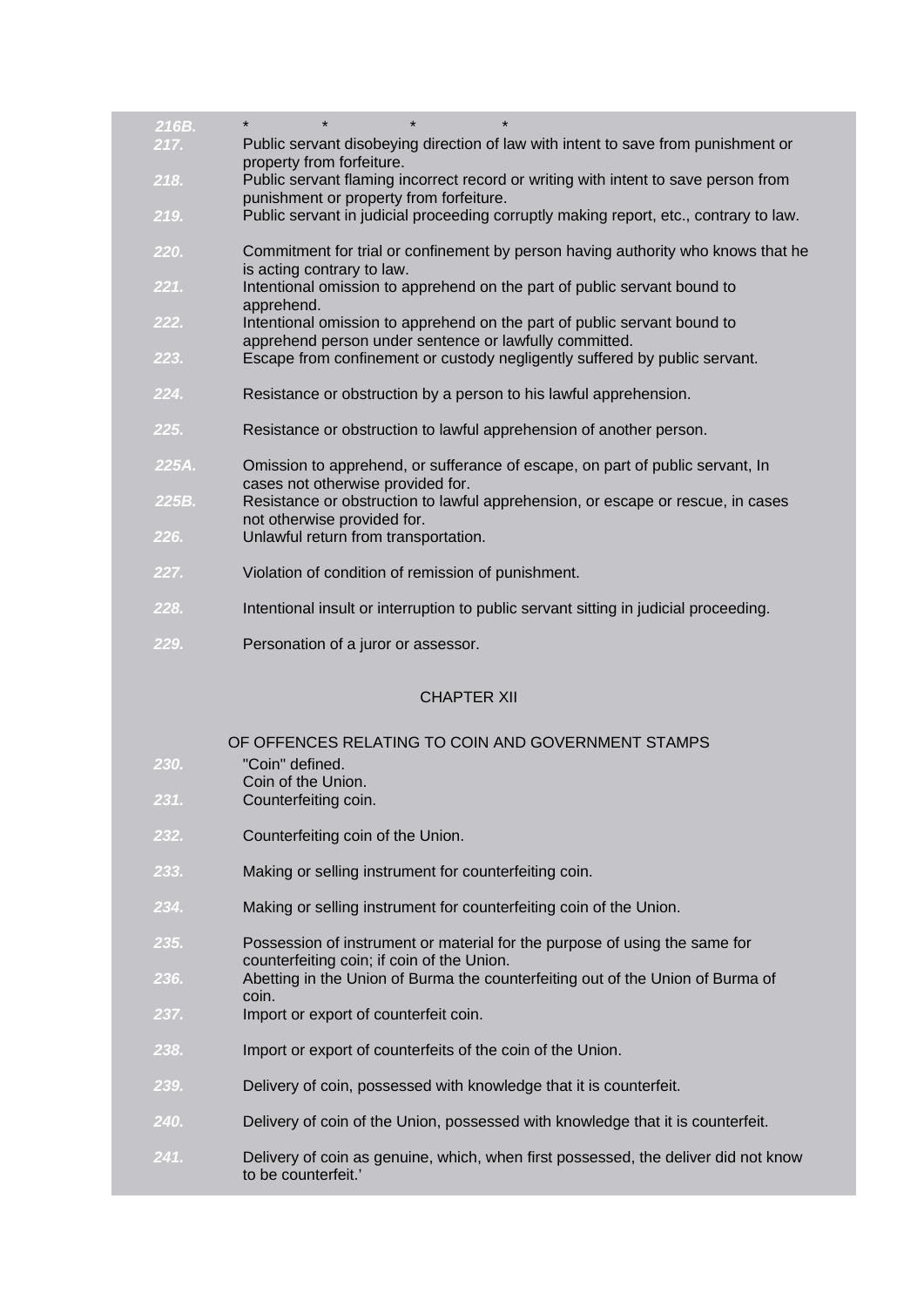| 242.  | Possession of counterfeit coin by person who knew it to be counterfeit when he<br>became possessed thereof.                      |
|-------|----------------------------------------------------------------------------------------------------------------------------------|
| 243.  | Possession of coin of the Union by person who knew it to be counterfeit when he                                                  |
| 244.  | became possessed thereof.<br>Person employed in mint causing coin to be of different weight or composition from                  |
| 245.  | that fixed by law.<br>Unlawfully taking coining instrument from mint.                                                            |
|       |                                                                                                                                  |
| 246.  | Fraudulently or dishonestly diminishing weight or altering composition of coin.                                                  |
| 247.  | Fraudulently or dishonestly diminishing weight or altering composition of coin of<br>the Union.                                  |
| 248.  | Altering appearance of coin with intent that it shall pass as coin of different<br>description.                                  |
| 249.  | Altering appearance of coin of the Union with intent that it shall pass as coin of                                               |
| 250.  | different description.<br>Delivery of coin, possessed with knowledge that it is altered.                                         |
| 251.  | Delivery of coin of the Union, possessed with knowledge that it is altered.                                                      |
| 252.  | Possession of coin by person who knew it to be altered when he became                                                            |
| 253.  | possessed thereof<br>Possession of coin of the Union by person who knew it to be altered when he                                 |
| 254.  | became possessed thereof<br>Delivery of coin as genuine which, when first possessed, the deliverer did not                       |
|       | know to be altered.                                                                                                              |
| 255.  | Counterfeiting Government stamp.                                                                                                 |
| 256.  | Having possession of instrument or material for counterfeiting Government stamp.                                                 |
| 257.  | Making or selling instrument for counterfeiting Government stamp.                                                                |
| 258.  | Sale of counterfeit Government stamp.                                                                                            |
| 259.  | Having possession of counterfeit Government stamp.                                                                               |
| 260.  | Using as genuine a Government stamp known to be counterfeit.                                                                     |
| 261.  | Effacing writing from substance bearing Government stamp, or removing from                                                       |
| 262.  | document a stamp used for it, with intent to cause loss to Government.<br>Using Government stamp known to have been before used. |
| 263.  | Erasure of mark denoting that stamp has been used.                                                                               |
| 263A. | Prohibition of fictitious stamps.                                                                                                |
|       | <b>CHAPTER XIII</b>                                                                                                              |
|       | OF OFFENCES RELATING TO WEIGHTS AND MEASURES                                                                                     |
| 264.  | Fraudulent use of false instrument for weighing.                                                                                 |
| 265.  | Fraudulent use of false weight or measure.                                                                                       |
| 266.  | Being in possession of false weight or measure.                                                                                  |
| 267.  | Making or selling false weight or measure.                                                                                       |
|       |                                                                                                                                  |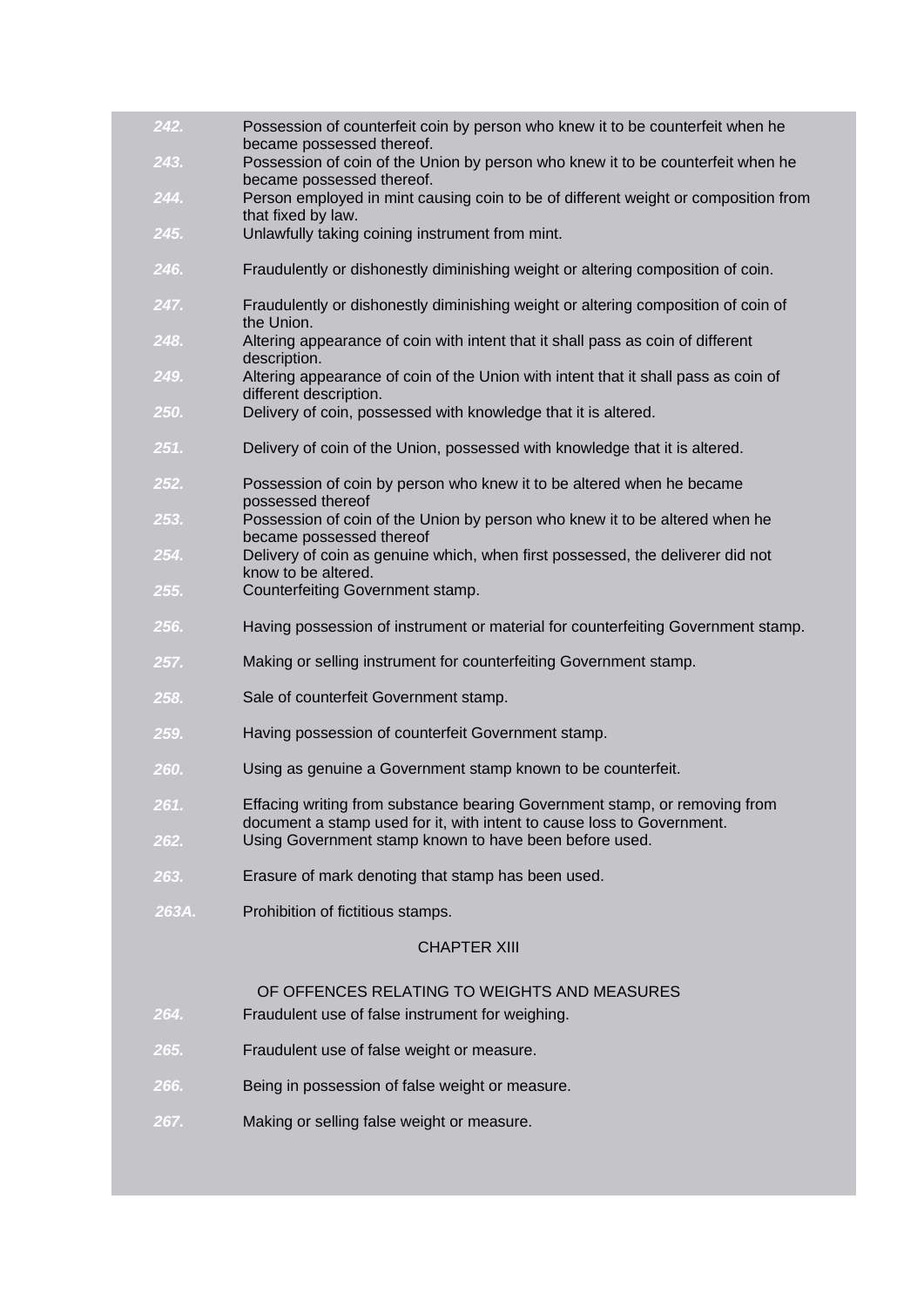## CHAPTER XIV

## [OF OFFENCES AFFECTING THE PUBLIC HEALTH, SAFETY, CONVENIENCE,](http://www.blc-burma.org/html/Myanmar Penal Code/mpc.html#cpt14)  [DECENCY AND MORALS](http://www.blc-burma.org/html/Myanmar Penal Code/mpc.html#cpt14)

- *268.* Public nuisance.
- *269.* Negligent act likely to spread infection of disease dangerous to life.
- *270.* Malignant act likely to spread infection of disease dangerous to life.
- *271.* Disobedience to quarantine rule.
- *272.* Adulteration of food or drink intended for sale.
- *273.* Sale of noxious food drink.
- *274.* Adulteration of drugs.
- *275.* Sale of adulterated drugs.
- *276.* Sale of drug as a different drug of preparation.
- *277.* Fouling water of public spring or reservoir.
- *278.* Making atmosphere noxious to health.
- *279.* Rash driving or riding on a public way.
- *279A.* Throwing dangerous article on moving vehicle. *280.* Rash navigation of vessel.
- *281.* Exhibition of false light, mark or buoy.
- *282.* Conveying person by water for hire in unsafe or overloaded vessel.
- *283.* Danger or obstruction in public way or line of navigation.
- *284.* Negligent conduct with respect to poisonous substance.
- *285.* Negligent conduct with respect to fire or combustible matter.
- *286.* Negligent conduct with respect to explosive substance.
- *287.* Negligent conduct with respect to machinery.
- *288.* Negligent conduct with respect to pulling down or repairing buildings.
- *289.* Negligent conduct with respect to animal.
- *290.* Punishment for public nuisance in eases not otherwise provided for.
- *291.* Continuance of nuisance after injunction to discontinue.
- *292.* Sale, etc., of obscene books, etc.
- *293.* Sale, etc., of obscene objects to young person.
- *294.* Obscene acts and songs.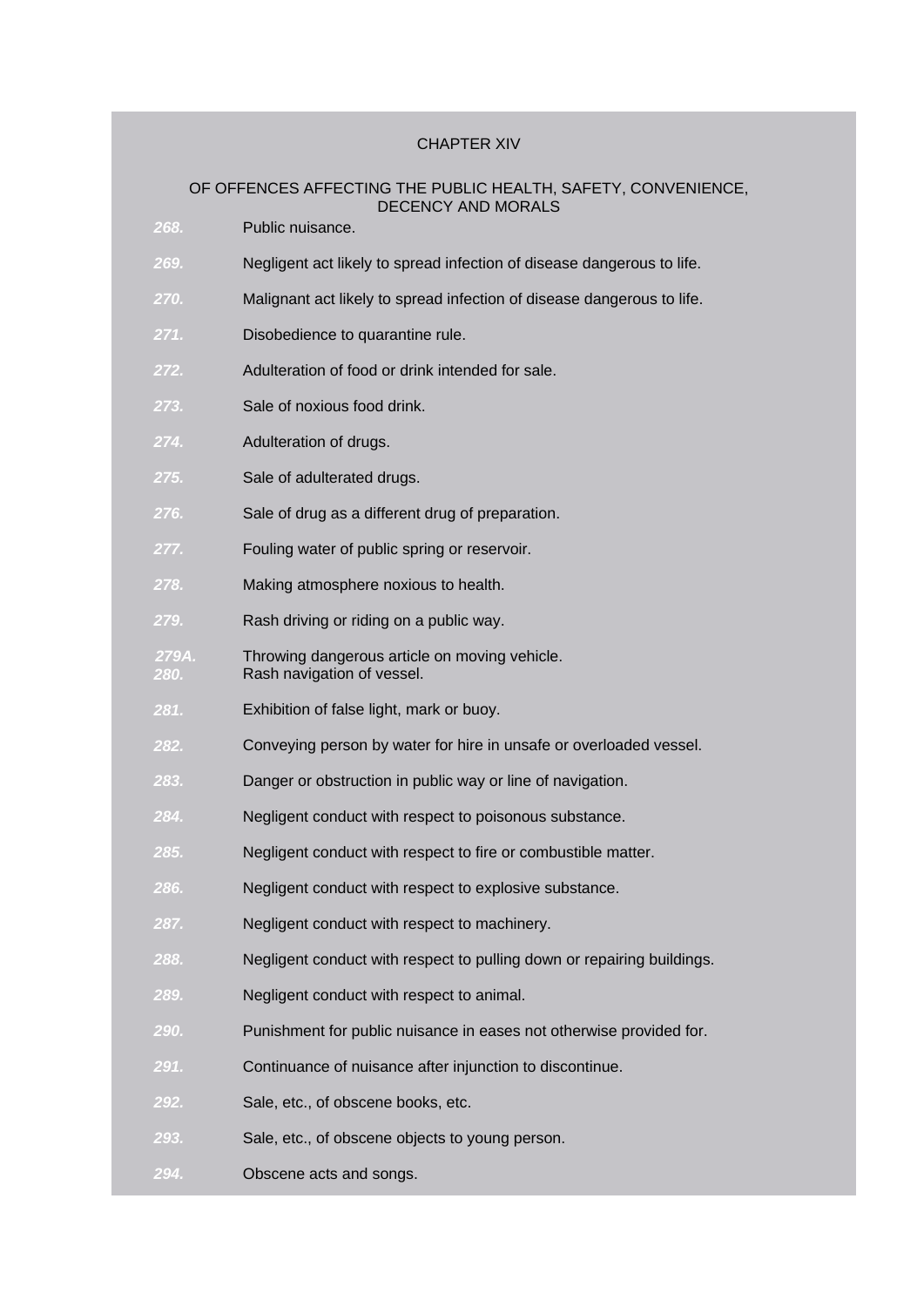| 294A. | Keeping lottery office. |  |
|-------|-------------------------|--|
|       |                         |  |

## CHAPTER XV

#### [OF OFFENCES RELATING TO RELIGION](http://www.blc-burma.org/html/Myanmar Penal Code/mpc.html#cpt15)

- *295.* Injuring or defiling place of worship, with intent to insult the religion of any class.
- *295A.* Deliberate and malicious acts intended to outrage religious feelings of any class by insulting its religion or religious beliefs. *296.* Disturbing religious assembly.
- *297.* Trespassing on burial - places, etc.
- *298.* Uttering words, etc; with deliberate intent to wound religious feelings.

#### CHAPTER XVI

#### [OF OFFENCES AFFECTING THE HUMAN BODY](http://www.blc-burma.org/html/Myanmar Penal Code/mpc.html#cpt16) *Of Offences affecting Life*

- *299.* Culpable homicide.
- *300.* Murder.
- *300A.* Explanations of culpable homicide.
- Culpable homicide by causing death of person other than person whose death was intended.
- *302.* Punishment for murder.
- *303.*  $\star$   $\star$   $\star$   $\star$   $\star$   $\star$
- *304.* Punishment for culpable homicide not amounting to murder.
- *304A.* Causing death by negligence. *305.* Abetment of suicide of child or insane person.
- *306.* Abetment of suicide.
- *307.* Attempt to murder. Attempts by life - convicts. *308.*
- Attempt to commit culpable homicide.
- *309.* Attempt to commit suicide.
- *310.* Thug.
- *311.* Punishment.

## *Of the causing of Miscarriage, of Injuries to unborn Children, of the Exposure of Infants, and of the Concealment of Births*

- *312.* Causing miscarriage
- *312A.* Sterilization of a woman by Surgery.
- *312B.* Sterilization of a man by Surgery.
- Allowing one Self to be Sterilized by Surgery.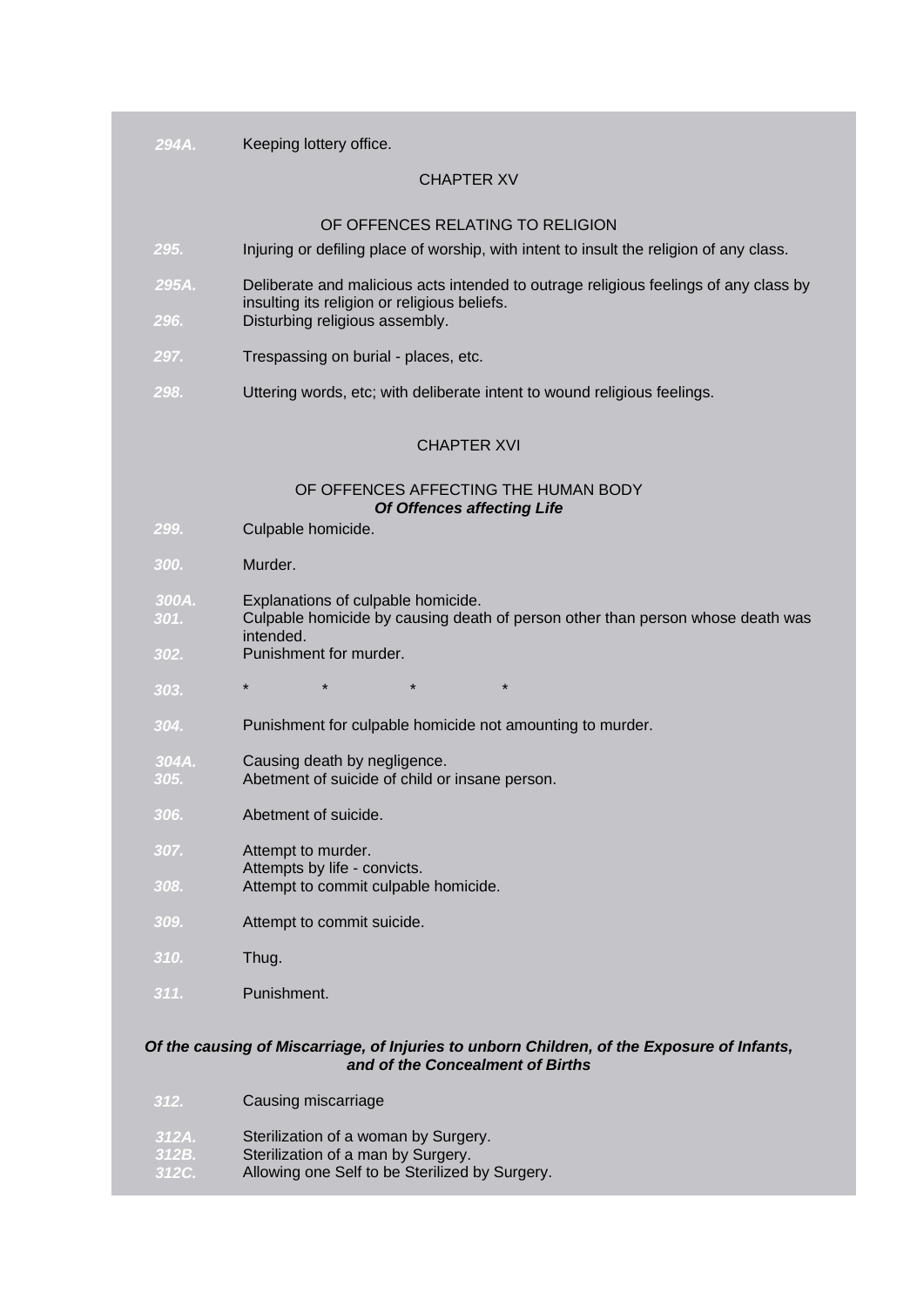| 312D.<br>313. | Death caused by Sterilization by Surgery.<br>Causing miscarriage without woman's' consent.         |
|---------------|----------------------------------------------------------------------------------------------------|
| 314.          | Death caused by act done with intent to cause miscarriage. If act done without<br>woman's consent. |
| 315.          | Act done with intent to prevent child being born alive or to cause it to die after birth.          |
| 316.          | Causing death of quick unborn child by doing act likely to cause death of pregnant<br>woman.       |
| 317.          | Exposure and abandonment of child under twelve years by parent or person                           |
| 318.          | having care of it<br>Concealment of birth by secret disposal of dead body.                         |
|               | Of Hurt                                                                                            |
| 319.          | Hurt.                                                                                              |
| 320.          | Grievous hurt.                                                                                     |
| 321.          | Voluntarily causing hurt.                                                                          |
| 322.          | Voluntarily causing grievous hurt.                                                                 |
| 323.          | Punishment for voluntarily causing hurt.                                                           |
| 324.          | Voluntarily causing hurt by dangerous weapons or means.                                            |
| 325.          | Punishment for voluntarily causing grievous hurt.                                                  |
| 326.          | Voluntarily causing grievous hurt by dangerous weapons or means.                                   |
| 327.          | Voluntarily causing hurt to extort property, or to constrain to illegal act.                       |
| 328.          | Causing hurt by means of poison etc., with intent to commit an offence.                            |
| 329.          | Voluntarily causing grievous hurt to extort property, or to compel restoration of                  |
| 330.          | property.<br>Voluntarily causing hurt to extort confession, or to compel rest ration of property.  |
| 331.          | Voluntarily causing grievous hurt to extort confession, or to compel restoration of                |
| 332.          | property.<br>Voluntarily causing hurt to deter public servant from his duty.                       |
| 333.          | Voluntarily causing grievous hurt to deter public servant from his duty.                           |
| 334.          | Voluntarily causing hurt on provocation.                                                           |
| 335.          | Voluntarily causing grievous hurt on provocation.                                                  |
| 336.          | Act endangering life or personal safety of others.                                                 |
| 337.          | Causing hurt by act endangering life or personal safety of other                                   |
| 338.          | Causing grievous hurt by act endangering life or personal safety others.                           |
|               | Of Wrongful Restraint and Wrongful Confinement                                                     |
| 339.          | Wrongful restraint.                                                                                |
|               |                                                                                                    |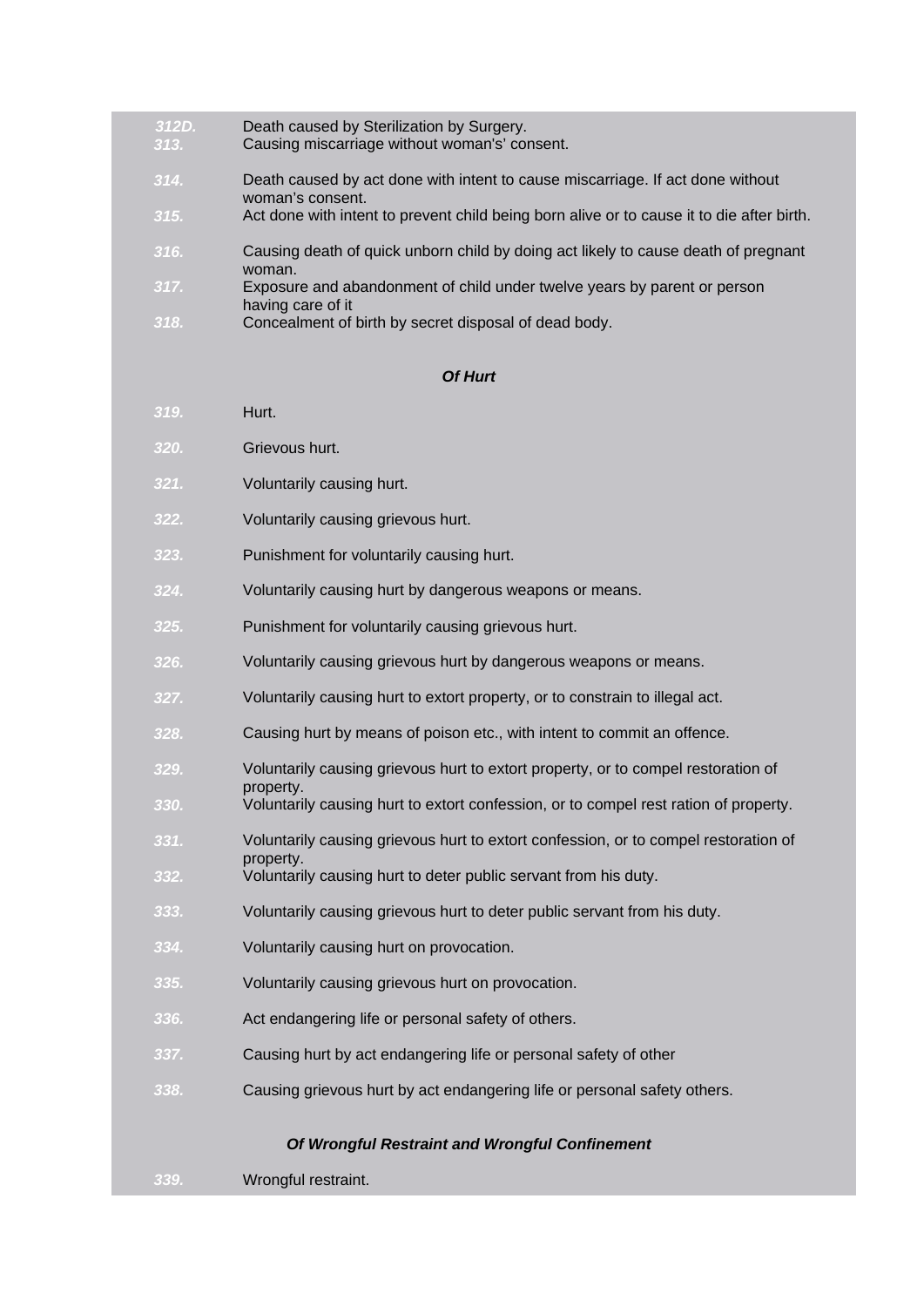| Wrongful confinement.<br>, 340. |  |
|---------------------------------|--|
|---------------------------------|--|

- *341.* Punishment for wrongful restraint.
- *342.* Punishment for wrongful confinement.
- *343.* Wrongful confinement for three or more days.
- *344.* Wrongful confinement for ten or more days.
- *345.* Wrongful confinement of person for whose liberation writ has been issued.
- *346.* Wrongful confinement in Secret.
- *347.* Wrongful confinement to extort property, or constrain to illegal act.
- *348.* Wrongful confinement to extort confession, or compel restoration of property.

## *Of Criminal Force and Assault*

- *349.* Force.
- *350.* Criminal force.
- *351.* Assault.
- *352.* Punishment for assault or criminal force otherwise than on grave provocation.
- *353.* Assault or criminal force to deter public servant from discharge of his duty.
- *354.* Assault or criminal force to woman with intent to outrage her modesty.
- *355.* Assault or criminal force with intent to dishonour person, otherwise than on grave provocation.
- *356.* Assault or criminal force in attempt to commit theft of property. carried by a person.
- *357.* Assault or criminal force in attempt wrongfully to confine a person
- *358.* Assault or criminal force on grave provocation,

## *Of Kidnapping, Abduction, Slavery and Forced Labour*

- *359.* Kidnapping.
- *360.* Kidnapping from the Union of Burma.
- *361.* Kidnapping from lawful guardianship.
- *362.* Abduction.
- *363.* Punishment for kidnapping.
- *364.* Kidnapping or abducting in order to murder.
- *365.* Kidnapping or abduction with intent secretly and wrongfully to confine person.
- *366.* Kidnapping, abducting or inducing woman to compel her marriage, etc.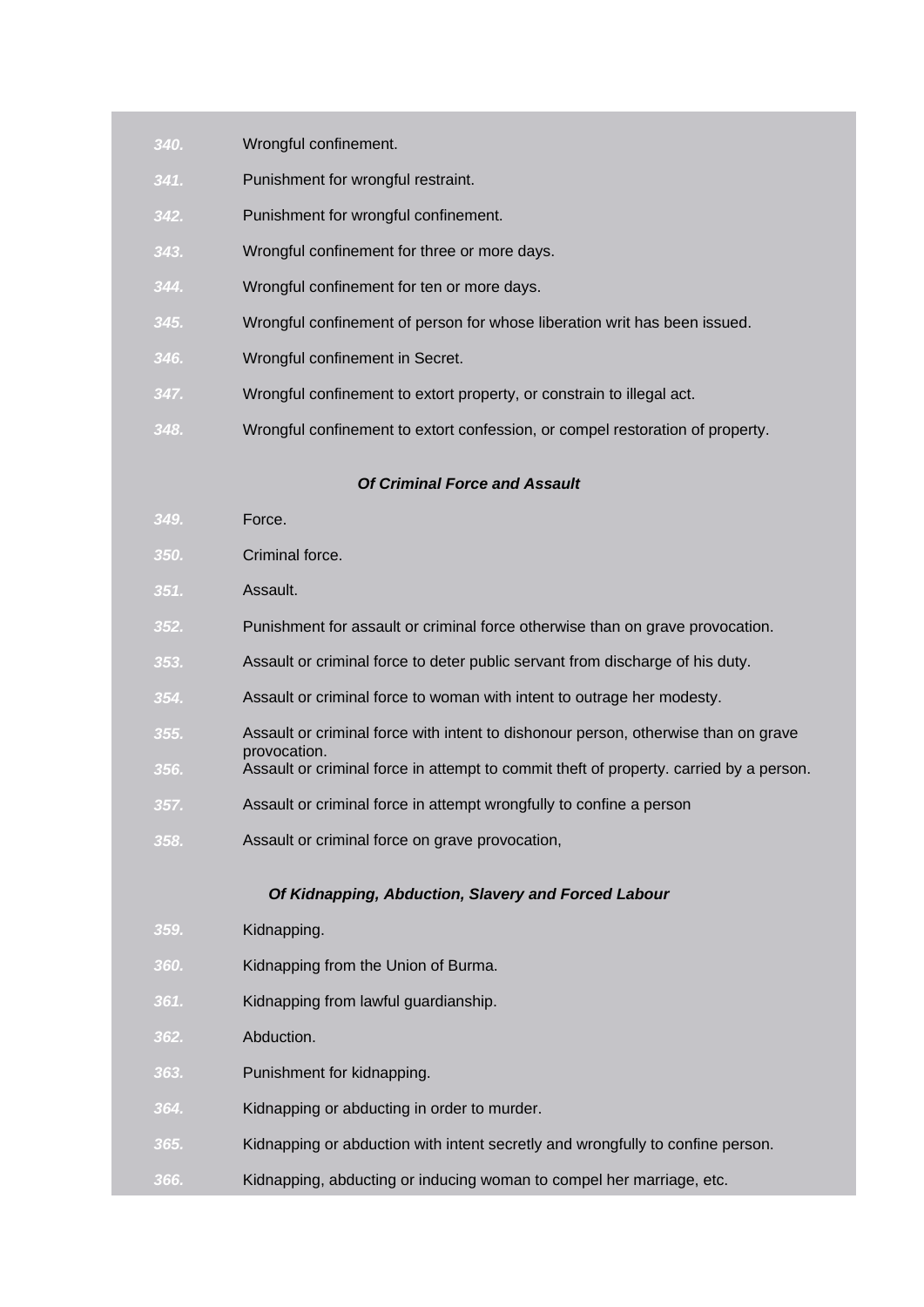| 366A.<br>366B.<br>367. | Procuration of minor girl.<br>Importation of girl from foreign country.<br>Kidnapping or abducting in order to subject person to grievous hurt slavery, etc. |  |
|------------------------|--------------------------------------------------------------------------------------------------------------------------------------------------------------|--|
| 368.                   | Wrongfully concealing or keeping in confinement kidnapped or abducted person.                                                                                |  |
| 369.                   | Kidnapping or abducting child under ten years with intent to steal from its person.                                                                          |  |
| 370.                   | Buying or disposing of any person as a slave.                                                                                                                |  |
| 371.                   | Habitual dealing in slaves.                                                                                                                                  |  |
| 372.                   | Selling minor for purposes of prostitution, etc.                                                                                                             |  |
| 373.                   | Buying minor for purposes of prostitution, etc.                                                                                                              |  |
| 374.                   | Unlawful compulsory labour.                                                                                                                                  |  |
|                        | <b>Of Rape</b>                                                                                                                                               |  |
|                        |                                                                                                                                                              |  |
| 375.                   | Rape.                                                                                                                                                        |  |
| 376.                   | Punishment for rape.                                                                                                                                         |  |
|                        | <b>Of Unnatural Offences</b>                                                                                                                                 |  |
| 377.                   | Unnatural offences.                                                                                                                                          |  |
| <b>CHAPTER XVII</b>    |                                                                                                                                                              |  |
|                        | OF OFFENCE AGAINST PROPERTY<br><b>Of Theft</b>                                                                                                               |  |
| 378.                   | Theft.                                                                                                                                                       |  |
| 379.                   | Punishment for theft.                                                                                                                                        |  |
| 380.                   | Theft in dwelling - house, etc.                                                                                                                              |  |
| 381.                   | Theft by clerk or servant of property in possession of master.                                                                                               |  |
| 382.                   | Theft after preparation made for causing death, hurt or restraint, in order to the<br>committing of the theft.                                               |  |
| <b>Of Extortion</b>    |                                                                                                                                                              |  |
| 383.                   | Extortion.                                                                                                                                                   |  |
| 384.                   | Punishment for extortion.                                                                                                                                    |  |
| 385.                   | Putting person in fear of injury in order to commit extortion.                                                                                               |  |
| 386.                   | Extortion by putting a person in fear of death or grievous hurt.                                                                                             |  |
| 387.                   | Putting person in fear of death or of grievous hurt, in order to commit extortion.                                                                           |  |
|                        |                                                                                                                                                              |  |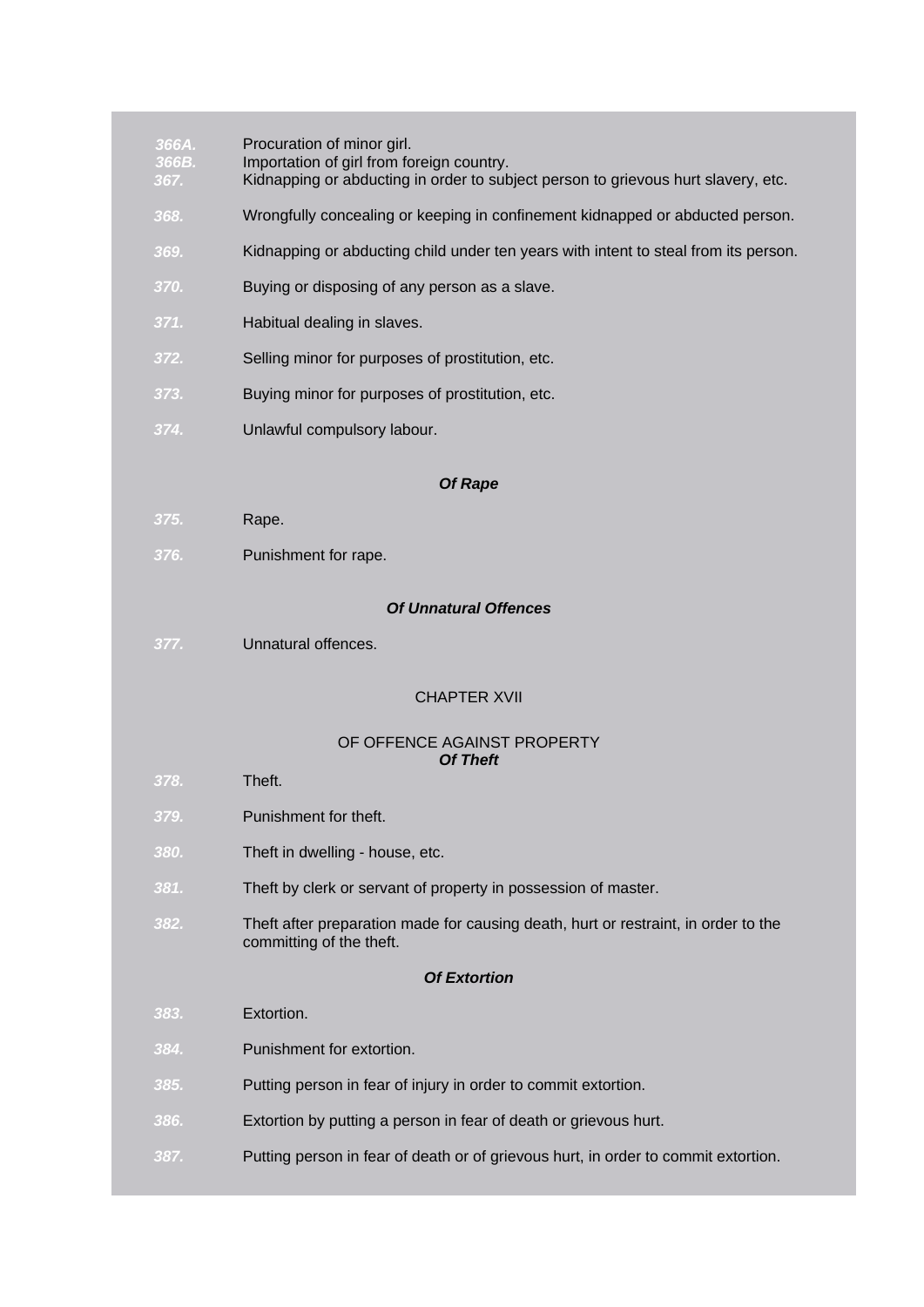| 388.         | Extortion by threat of accusation of an offence punishable with death or<br>transportation, etc. |
|--------------|--------------------------------------------------------------------------------------------------|
| 389.         | Putting person in fear of accusation of offence; in order to commit extortion.                   |
|              | <b>Of Robbery and Dacoity</b>                                                                    |
| 390.<br>391. | Robbery.<br>When theft is robbery.<br>When extortion is robbery.<br>Dacoity.                     |
| 392.         | Punishment for robbery.                                                                          |
| 393.         | Attempt to commit robbery.                                                                       |
| 394.         | Voluntarily causing hurt in committing robbery.                                                  |
| 395.         | Punishment for dacoity.                                                                          |
| 396.         | Dacoity with murder.                                                                             |
| 397.         | Robbery or dacoity, with attempt to cause death or grievous hurt.                                |
| 398.         | $\star$<br>$\star$                                                                               |
| 399.         | Making preparation to commit dacoity.                                                            |
| 400.         | Punishment for belonging to gang of dacoits.                                                     |
| 401.         | Punishment for belonging to gang of thieves                                                      |
| 402.         | Assembling for purpose of committing dacoity.                                                    |
|              | Of Criminal Misappropriation of property                                                         |
| 403.         | Dishonest misappropriation of property.                                                          |
| 404.         | Dishonest misappropriation of property possessed by deceased person at the time<br>of his death. |
|              | <b>Of Criminal Breach of Trust</b>                                                               |
| 405.         | Criminal breach of trust.                                                                        |
| 406.         | Punishment or criminal breach of trust.                                                          |
| 407.         | Criminal breach of trust by carrier, etc.                                                        |
| 408.         | Criminal breach of trust by clerk or servant.                                                    |
| 409.         | Criminal breach of trust by public servant, or by banker, merchant or agent.                     |
|              | Of the Receiving of Stole,, Property                                                             |
| 410.         | Stolen property.                                                                                 |
| 411.         | Dishonestly receiving stolen property.                                                           |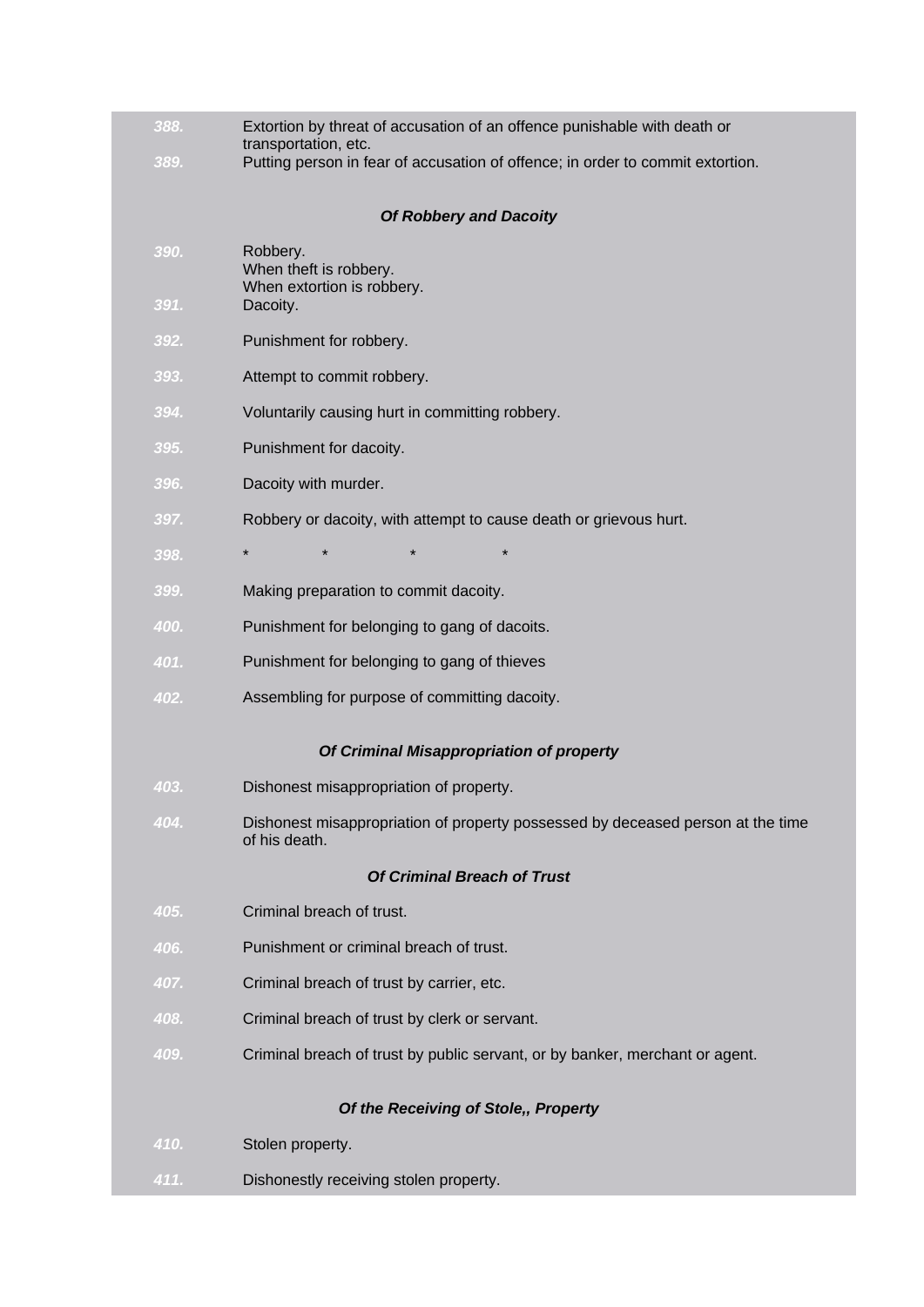| 412.                                             | Dishonestly receiving property stolen in the dacoity.                                                                                     |  |
|--------------------------------------------------|-------------------------------------------------------------------------------------------------------------------------------------------|--|
| 413.                                             | Habitually dealing in stolen property.                                                                                                    |  |
| 414.                                             | Assisting in concealment of stolen property.                                                                                              |  |
|                                                  | <b>Of Cheating</b>                                                                                                                        |  |
|                                                  |                                                                                                                                           |  |
| 415.                                             | Cheating.                                                                                                                                 |  |
| 416.                                             | Cheating by personation.                                                                                                                  |  |
| 417.                                             | Punishment for cheating.                                                                                                                  |  |
| 418.                                             | Cheating with knowledge that wrongful loss may ensue to person whose interest                                                             |  |
| 419.                                             | offender is bound to protect.<br>Punishment for cheating by personation.                                                                  |  |
| 420.                                             | Cheating and dishonestly inducing delivery of property.                                                                                   |  |
| Of Fraudulent Deeds and Dispositions of Property |                                                                                                                                           |  |
| 421.                                             | Dishonest or fraudulent removal or concealment of property to prevent distribution                                                        |  |
| 422.                                             | among creditors.<br>Dishonestly or fraudulently preventing debt being available for creditors                                             |  |
| 423.                                             | Dishonest or fraudulent execution of deed of transfer containing false statement of                                                       |  |
| 424.                                             | consideration.<br>Dishonest or fraudulent removal or concealment of property.                                                             |  |
|                                                  | <b>Of Mischief</b>                                                                                                                        |  |
|                                                  |                                                                                                                                           |  |
| 425.                                             | Mischief.                                                                                                                                 |  |
| 426.                                             | Punishment for mischief.                                                                                                                  |  |
| 427.                                             | Mischief causing damage to the amount of fifty rupees.                                                                                    |  |
| 428.                                             | Mischief by killing or maiming animal of the value often rupees.                                                                          |  |
| 429.                                             | Mischief by killing or maiming cattle. etc., of any value or any animal of the value of<br>fifty rupees.                                  |  |
| 430.                                             | Mischief by injury to works of irrigation or by wrongfully diverting water                                                                |  |
| 431.                                             | Mischief by injury to public road, bridge, river, or channel.                                                                             |  |
| 432.                                             | Mischief by causing inundation or obstruction to public drainage attended with                                                            |  |
| 433.                                             | damage.<br>Mischief by destroying, moving or rendering less useful a light-house or sea -<br>mark.                                        |  |
| 434.                                             | Mischief by destroying or moving. etc., a land - mark fixed by public authority.                                                          |  |
| 435.                                             | Mischief by fire or explosive substance with intent to cause damage to amount of                                                          |  |
| 436.                                             | one hundred or (in case of agricultural produce) ten rupee.<br>Mischief by fire or explosive substance with intent to destroy house, etc. |  |
|                                                  |                                                                                                                                           |  |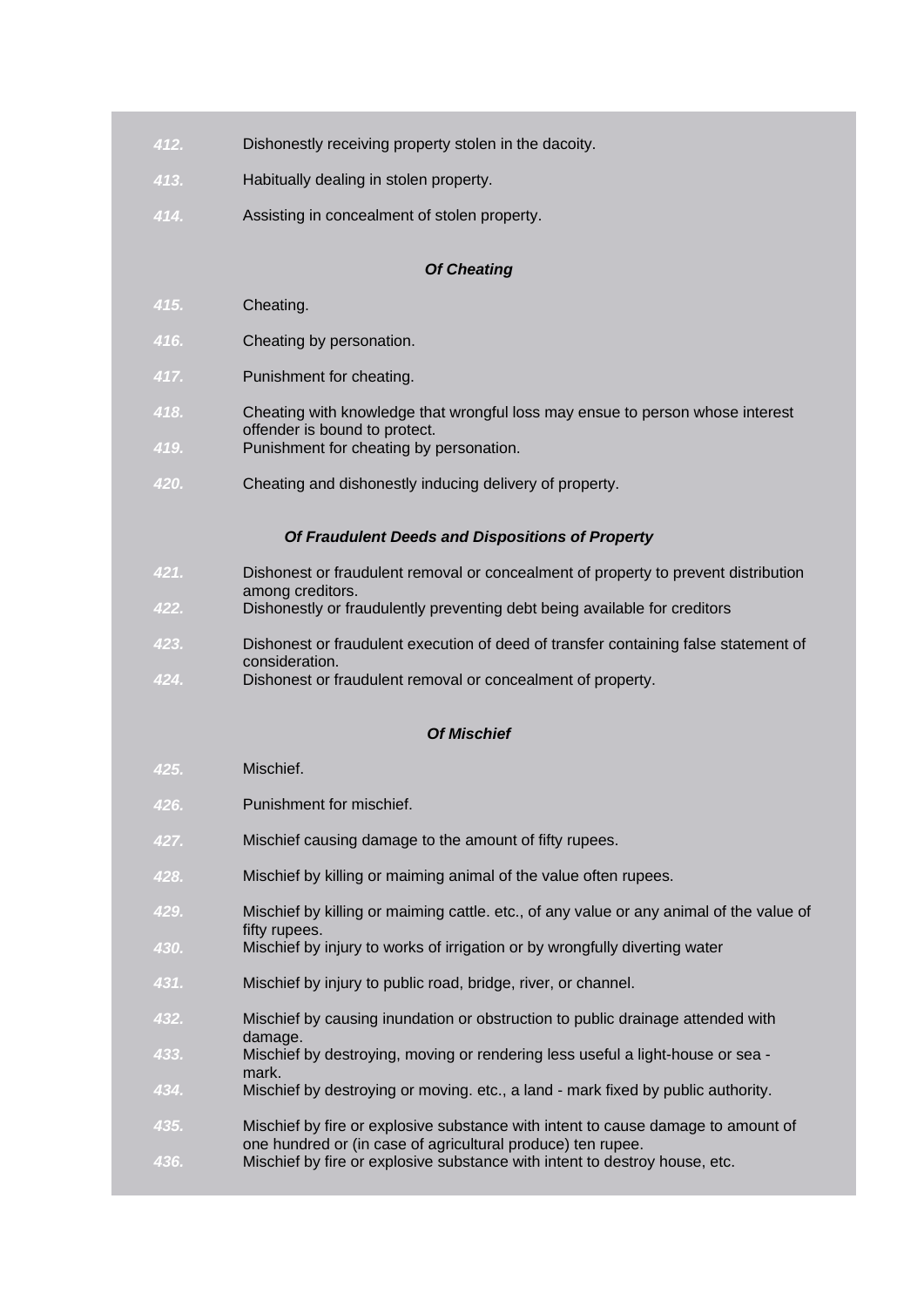| 437. | Mischief with intent to destroy or make unsafe a decked vessel or one of twenty<br>tons burden.                                                    |
|------|----------------------------------------------------------------------------------------------------------------------------------------------------|
| 438. | Punishment for the mischief described in section 437 committed by fire of<br>explosive substance.                                                  |
| 439. | Punishment for intentionally running vessel aground or ashore with intent to<br>commit theft. etc.                                                 |
| 440. | Mischief committed after preparation made for causing death or hurt.                                                                               |
|      |                                                                                                                                                    |
|      | <b>Of Criminal Trespass</b>                                                                                                                        |
| 441. | Criminal trespass.                                                                                                                                 |
| 442. | House - trespass.                                                                                                                                  |
| 443. | Lurking house - trespass.                                                                                                                          |
| 444. | Lurking house - trespass by night.                                                                                                                 |
| 445. | House - breaking.                                                                                                                                  |
| 446. | House - breaking by night.                                                                                                                         |
| 447. | Punishment for criminal - trespass.                                                                                                                |
| 448. | Punishment for house - trespass.                                                                                                                   |
| 449. | House - trespass in order to commit offence punishable with death.                                                                                 |
| 450. | House - trespass in order to commit offence punishable with transportation for life.                                                               |
| 451. | House -. trespass in order to commit offence punishable with imprisonment.                                                                         |
| 452. | House - trespass after preparation for hurt, assault or wrongful restraint.                                                                        |
| 453. | Punishment for lurking house - trespass or house - breaking.                                                                                       |
| 454. | Lurking house - trespass or house - breaking in order to commit offence<br>punishable with imprisonment.                                           |
| 455. | Lurking house - trespass Or house - breaking after preparation for hurt, assault or<br>wrongful restraint.                                         |
| 456. | Punishment for lurking house - trespass or house - breaking by night.                                                                              |
| 457. | Lurking house - trespass or house - breaking by night in order to commit offence<br>punishable with imprisonment.                                  |
| 458. | Lurking house - trespass or house - breaking by night after ration for hurt, assault<br>or wrongful restraint.                                     |
| 459. | Grievous hurt caused whilst committing lurking house -or house - breaking.                                                                         |
| 460. | All persons jointly concerned in lurking house - trespass or - breaking by night<br>punishable where death or grievous hurt caused by one of them. |
| 461. | Dishonestly breaking open receptacle containing property.                                                                                          |
| 462. | Punishment for same offence when committed by person entrusted with custody.                                                                       |
|      |                                                                                                                                                    |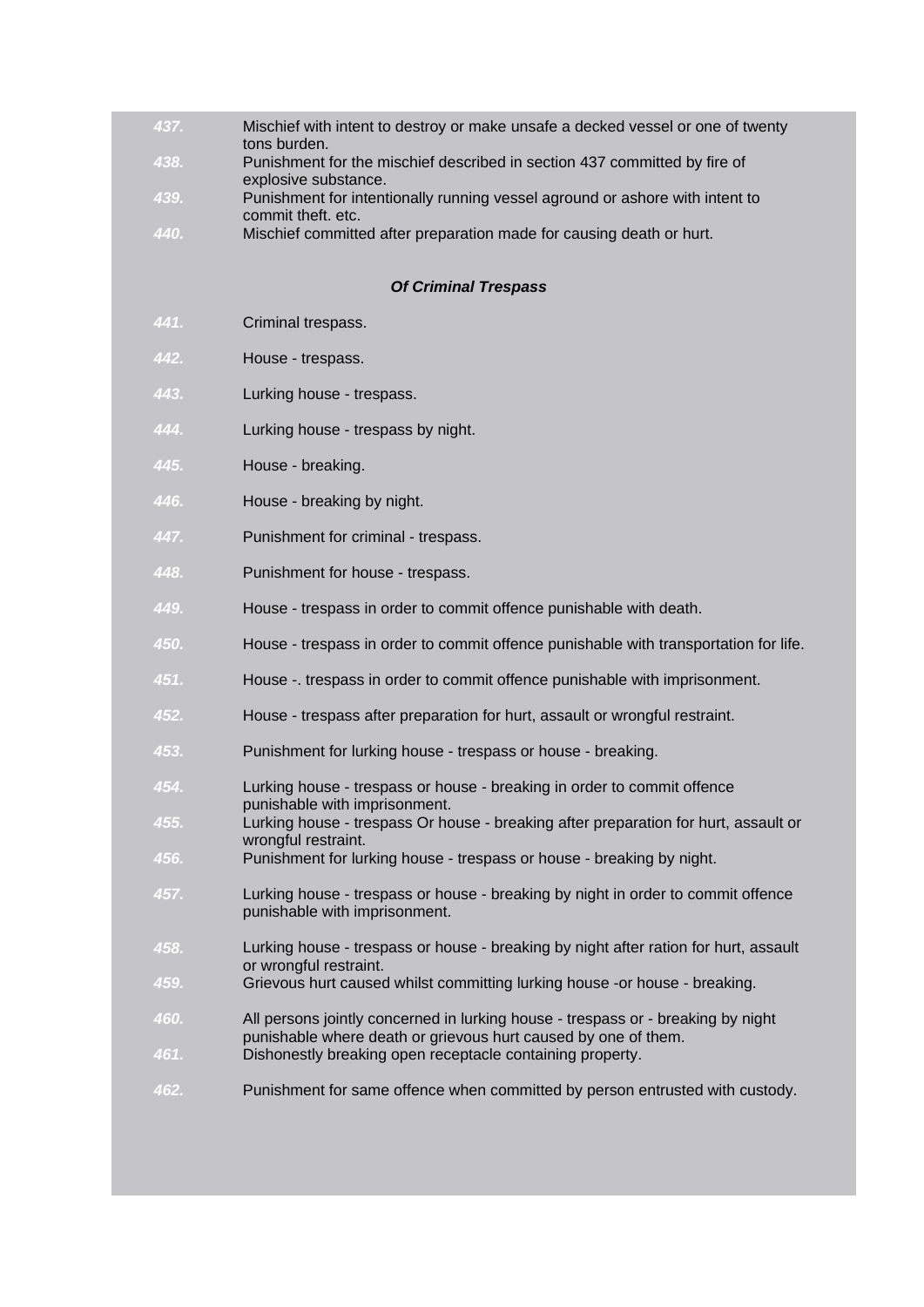|                                     | <b>CHAPTER XVIII</b>                                                                                                                                                                                                        |  |
|-------------------------------------|-----------------------------------------------------------------------------------------------------------------------------------------------------------------------------------------------------------------------------|--|
| 463.                                | OF OFFENCES RELATING TO DOCUMENT TO TRADE OR PROPERTY MARKS.<br>Forgery.                                                                                                                                                    |  |
| 464.                                | Making a false document.                                                                                                                                                                                                    |  |
| 465.                                | Punishment for forgery                                                                                                                                                                                                      |  |
| 466.                                | Forgery of record of Court of public register. etc.                                                                                                                                                                         |  |
| 467.                                | Forgery of valuable security, will, etc.                                                                                                                                                                                    |  |
| 468.                                | Forgery of purpose of cheating.                                                                                                                                                                                             |  |
| 469.                                | Forgery of purpose of harming reputation.                                                                                                                                                                                   |  |
| 470.                                | Forged document.                                                                                                                                                                                                            |  |
| 471.                                | Using as genuine a forged document.                                                                                                                                                                                         |  |
| 472.                                | Making or possessing counterfeit seal, etc., with intent to commit forgery<br>punishable under section 467.                                                                                                                 |  |
| 473.                                | Making or possessing counterfeit seal, etc. with intent to commit forgery<br>punishable under section 467.                                                                                                                  |  |
| 474.                                | Having possession of document described in section 466 or 467, knowing it to be<br>forged and intending~ to use for authenticating documents described in section<br>467, or possessing counterfeit marked material.        |  |
| 475.<br>476.                        | Counterfeiting device or mark used for authenticating documents described in<br>section 467, or possessing counterfeit marked material.<br>Counterfeiting device or mark used for authenticating documents other than those |  |
| 477.                                | described in section 467, or possessing counterfeit marked material.<br>Fraudulent cancellation destruction, etc, of will, authority to adopt, or valuable<br>security.                                                     |  |
| 477A.                               | Falsification of accounts.                                                                                                                                                                                                  |  |
| Of Trade, Property and Other Marks. |                                                                                                                                                                                                                             |  |
| 478.                                | Trademark.                                                                                                                                                                                                                  |  |
| 479.                                | Property mark.                                                                                                                                                                                                              |  |
| 480.                                | Using a false trade mark.                                                                                                                                                                                                   |  |
| 481.                                | Using a false property mark.                                                                                                                                                                                                |  |
| 482.                                | Punishment for using a false trade mark or property mark.                                                                                                                                                                   |  |
| 483.                                | Counterfeiting a trade mark or property mark used by another.                                                                                                                                                               |  |
| 484.                                | Counterfeiting a mark used by a public servant.                                                                                                                                                                             |  |
| 485.                                | Making or possession of any instrument for counterfeiting a trade mark or property<br>mark.                                                                                                                                 |  |
| 486.                                | Selling goods marked with a counterfeit trade mark or property mark.                                                                                                                                                        |  |
| 487.                                | Making a false mark upon any receptacle containing goods.                                                                                                                                                                   |  |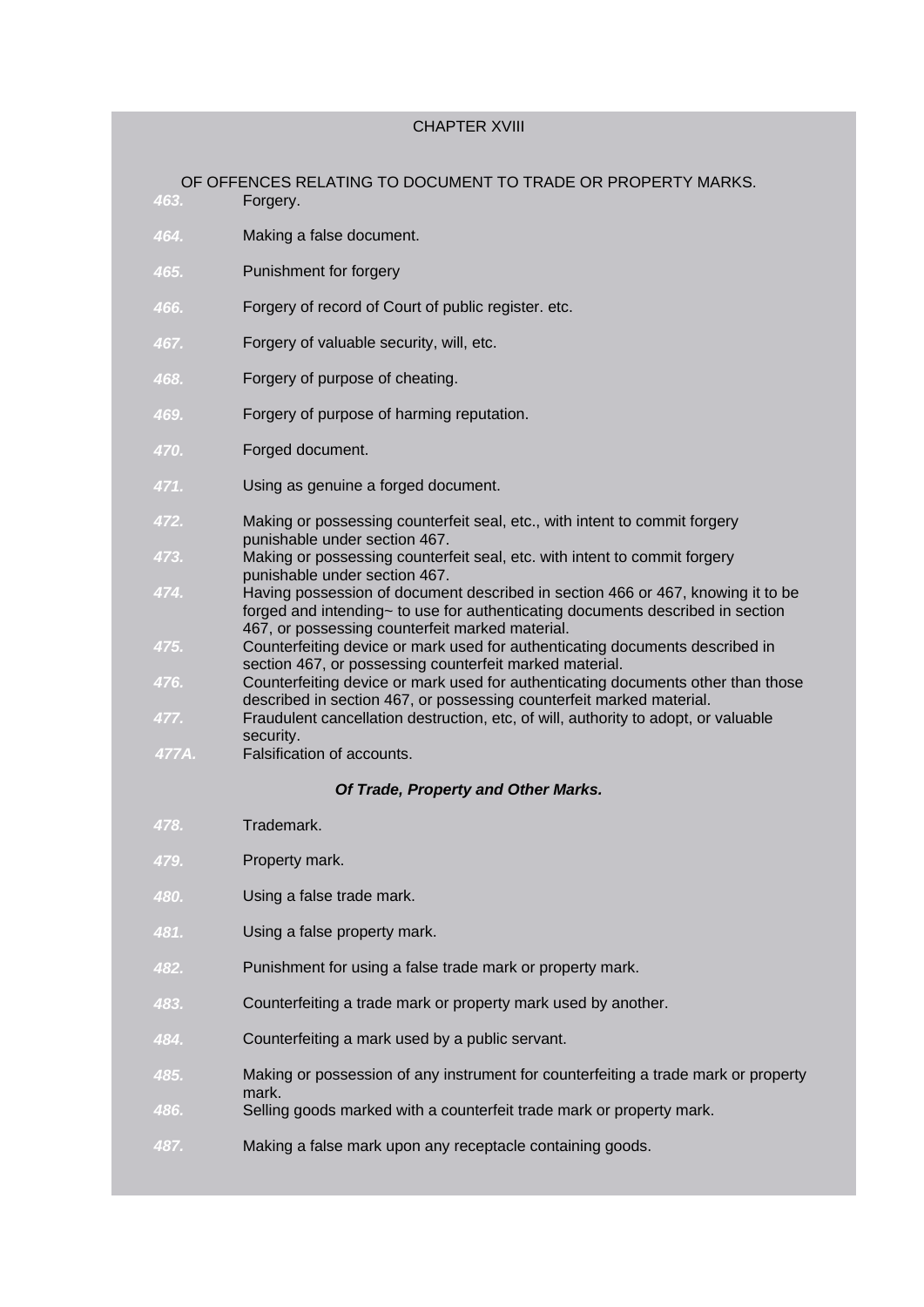| 488.                             | Punishment for making use of any such false mark.                                                                                                                                                                                                                                                                                                                                                                                                                                                                                                        |
|----------------------------------|----------------------------------------------------------------------------------------------------------------------------------------------------------------------------------------------------------------------------------------------------------------------------------------------------------------------------------------------------------------------------------------------------------------------------------------------------------------------------------------------------------------------------------------------------------|
| 489.                             | Tampering with property mark with intent to cause injury.                                                                                                                                                                                                                                                                                                                                                                                                                                                                                                |
|                                  | Of Currency - Notes and Bank - Notes                                                                                                                                                                                                                                                                                                                                                                                                                                                                                                                     |
| 489A.<br>489B.<br>489C.<br>489D. | Counterfeiting currency - notes or bank - notes.<br>Using as genuine forged or counterfeit currency - notes or bank -notes.<br>Possession of forged or counterfeit currency - notes or bank -notes.<br>Making or possessing instruments or materials for forging or counterfeiting<br>currency-notes or bank - notes.                                                                                                                                                                                                                                    |
|                                  | <b>CHAPTER XIX</b>                                                                                                                                                                                                                                                                                                                                                                                                                                                                                                                                       |
| 490.                             | OF THE CRIMINAL BREACH OF CONTRACTS OF SERVICE                                                                                                                                                                                                                                                                                                                                                                                                                                                                                                           |
| 491.                             | Breach of contract to attend on and supply wants of helpless person.                                                                                                                                                                                                                                                                                                                                                                                                                                                                                     |
| 492.                             | $\star$<br>$\star$                                                                                                                                                                                                                                                                                                                                                                                                                                                                                                                                       |
|                                  | <b>CHAPTER XX</b>                                                                                                                                                                                                                                                                                                                                                                                                                                                                                                                                        |
|                                  | OF OFFENCES RELATNG TO MARRIAGE                                                                                                                                                                                                                                                                                                                                                                                                                                                                                                                          |
| 493.                             | Cohabitation caused by a man deceitfully inducing a belief of lawful marriage.                                                                                                                                                                                                                                                                                                                                                                                                                                                                           |
| 494.                             | Marrying again during life - time of husband or wife.                                                                                                                                                                                                                                                                                                                                                                                                                                                                                                    |
| 495.<br>496.                     | Same offence with concealment of former marriage from person with whom<br>subsequent marriage is contracted.<br>Marriage ceremony fraudulently gone through without lawful marriage.                                                                                                                                                                                                                                                                                                                                                                     |
| 497.                             | Adultery.                                                                                                                                                                                                                                                                                                                                                                                                                                                                                                                                                |
| 498.                             | Enticing or taking away or detaining with criminal intent a married woman.                                                                                                                                                                                                                                                                                                                                                                                                                                                                               |
|                                  | <b>CHAPTER XXI</b>                                                                                                                                                                                                                                                                                                                                                                                                                                                                                                                                       |
|                                  | OF DEFAMATION                                                                                                                                                                                                                                                                                                                                                                                                                                                                                                                                            |
| 499.                             | Defamation.<br>Imputation of truth which public good requires to be made or published.<br>Public conduct of public servants.<br>Conduct of any person touching any public question. Publication of reports of<br>proceedings of Courts.<br>Merits of case decided in Court, or conduct of witnesses and others concerned.<br>Accusation preferred in good faith to authorized person.<br>Imputation made in good faith by person for protection of his or other's interests.<br>Caution intended for good of person to whom conveyed or for public good. |
| 500.                             | Punishment for defamation.                                                                                                                                                                                                                                                                                                                                                                                                                                                                                                                               |
| 501.                             | Printing or engraving matter known to be defamation                                                                                                                                                                                                                                                                                                                                                                                                                                                                                                      |
| 502.                             | Sale of printed or engraved substance containing defamatory matter.                                                                                                                                                                                                                                                                                                                                                                                                                                                                                      |
|                                  |                                                                                                                                                                                                                                                                                                                                                                                                                                                                                                                                                          |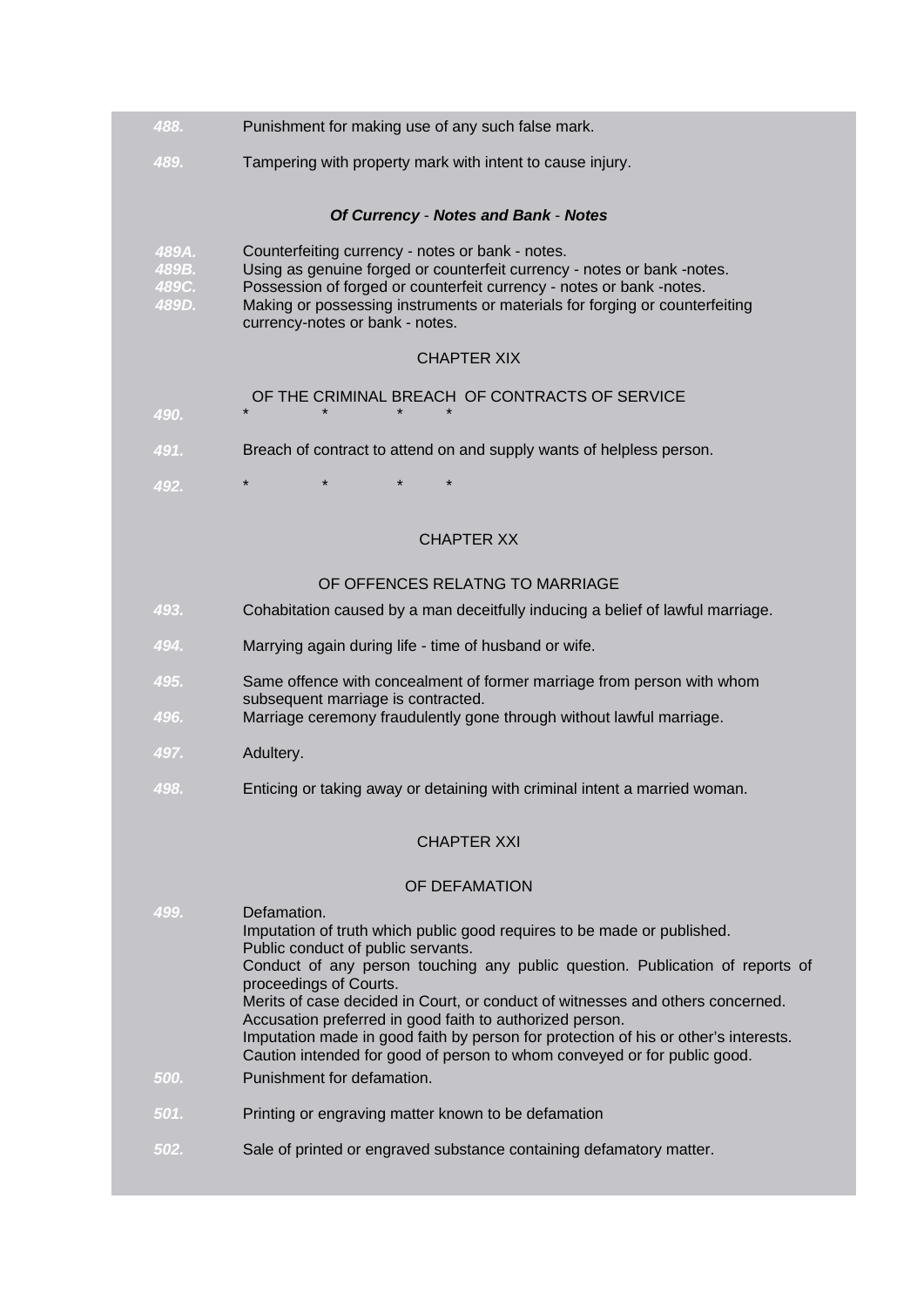## CHAPTER XXII

## [OF CRIMINAL INTIMIDATION, INSULT AND ANNOYANCE](http://www.blc-burma.org/html/Myanmar Penal Code/mpc.html#cpt22)

- *503.* Criminal intimidation.
- *504.* Intentional insult with intent to provoke breach of the peace.
- *505.* Statements conducing to public mischief.
- *506.* Punishment for criminal intimidation.
- If threat be to cause death or grievous hurt, etc.
- *507.* Criminal intimidation by an anonymous communication.
- *508.* Act caused by inducing person to believe that he will be rendered an object of Divine displeasure.
- *509.* Word, gesture or act intended to insult the modesty of a woman.
- Misconduct in public by a drunken person.

## CHAPTER XXIII

## [OF ATTEMPTS TO COMMIT OFFENCES](http://www.blc-burma.org/html/Myanmar Penal Code/mpc.html#cpt23)

*511.* Punishment for attempting to commit offences punishable with transportation or imprisonment.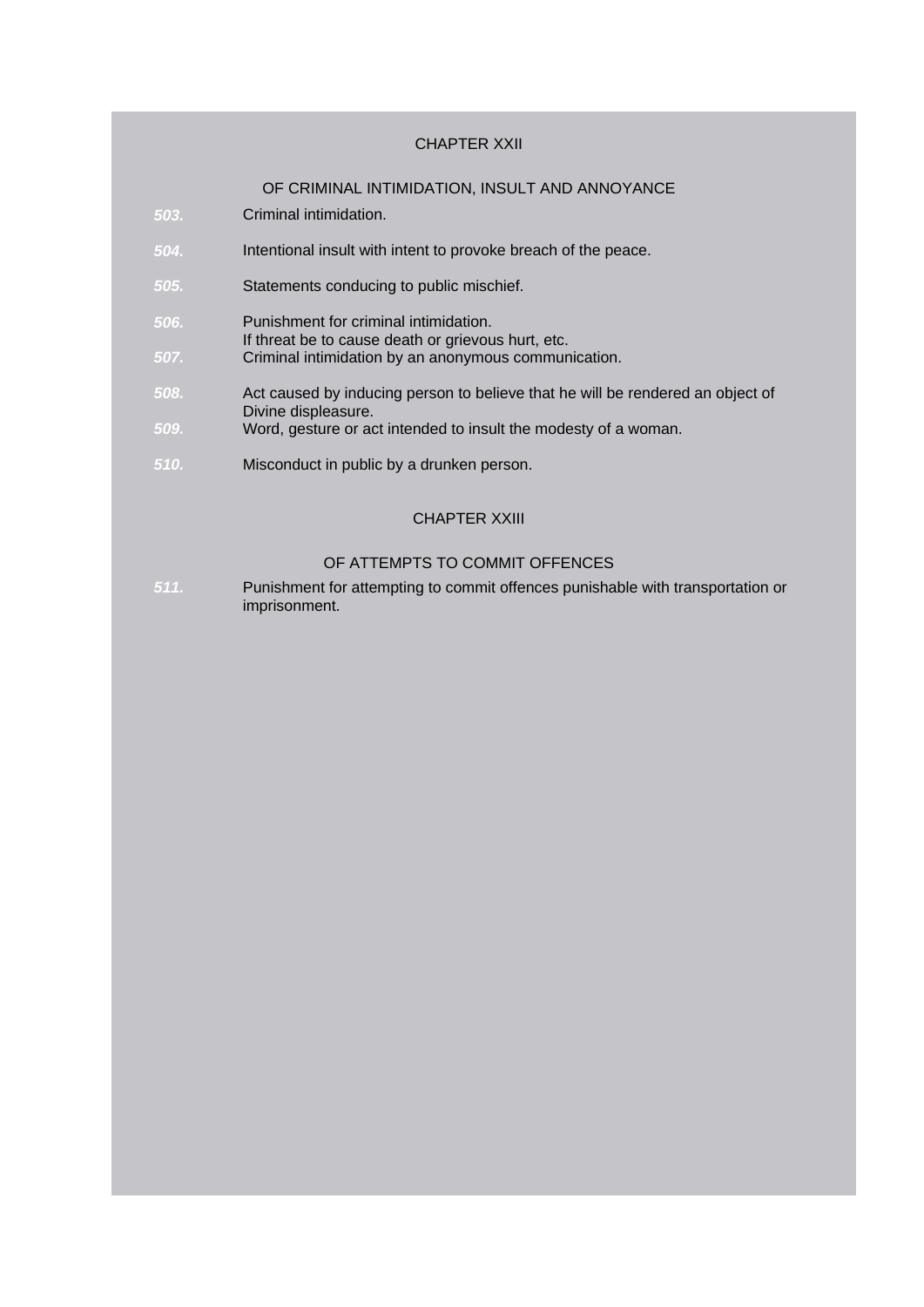# **THE PENAL CODE**

(INDIA ACT XLV. 1860) (1st May. 1861)

## **CHAPTER I**

## INTRODUCTION

 $1.$  \*

2. Every person shall be liable to punishment under this Code and not otherwise for every act or omission contrary to the provisions thereof, which he shall be guilty within the Union of Burma.

3. Any person liable, by any law in force in the Union of Burma, to be tried for an offence committed beyond the limits of the Union of Burma shall be delth [*sic.* "dealt" is presumably intended] with according to the provisions of this Code for any act committed beyond the Union of Burma in the same manner as if such act had been committed within the Union of Burma.

4. The provisions of this Code apply also to any offence committed by (any citizen of the Union wherever he may be) $1$ .

*Explanation -- In this section the word "offence" includes every act committed outside the Union of Burma which, if committed in the Union of Burma, would be punishable under this Code.* 

*5.* Nothing in this Code is intended to affect any Act for punishing officers, soldiers, sailors or airmen in the service of (the Government) or any special or local law.

\* Substituted by the Union of Burma (Adaptation of Laws) Order, 1948, [this is presumably footnote 1]

.................................................................

## **CHAPTER II**

## GENERAL EXPLANATIONS

6. Throughout this Code every definition of an offence, penal provision, and every illustration of every such definition of penal provision, shall be understood subject to the exceptions contain in the chapter entitled "General Exceptions," though those exceptions are not repeated in such definition,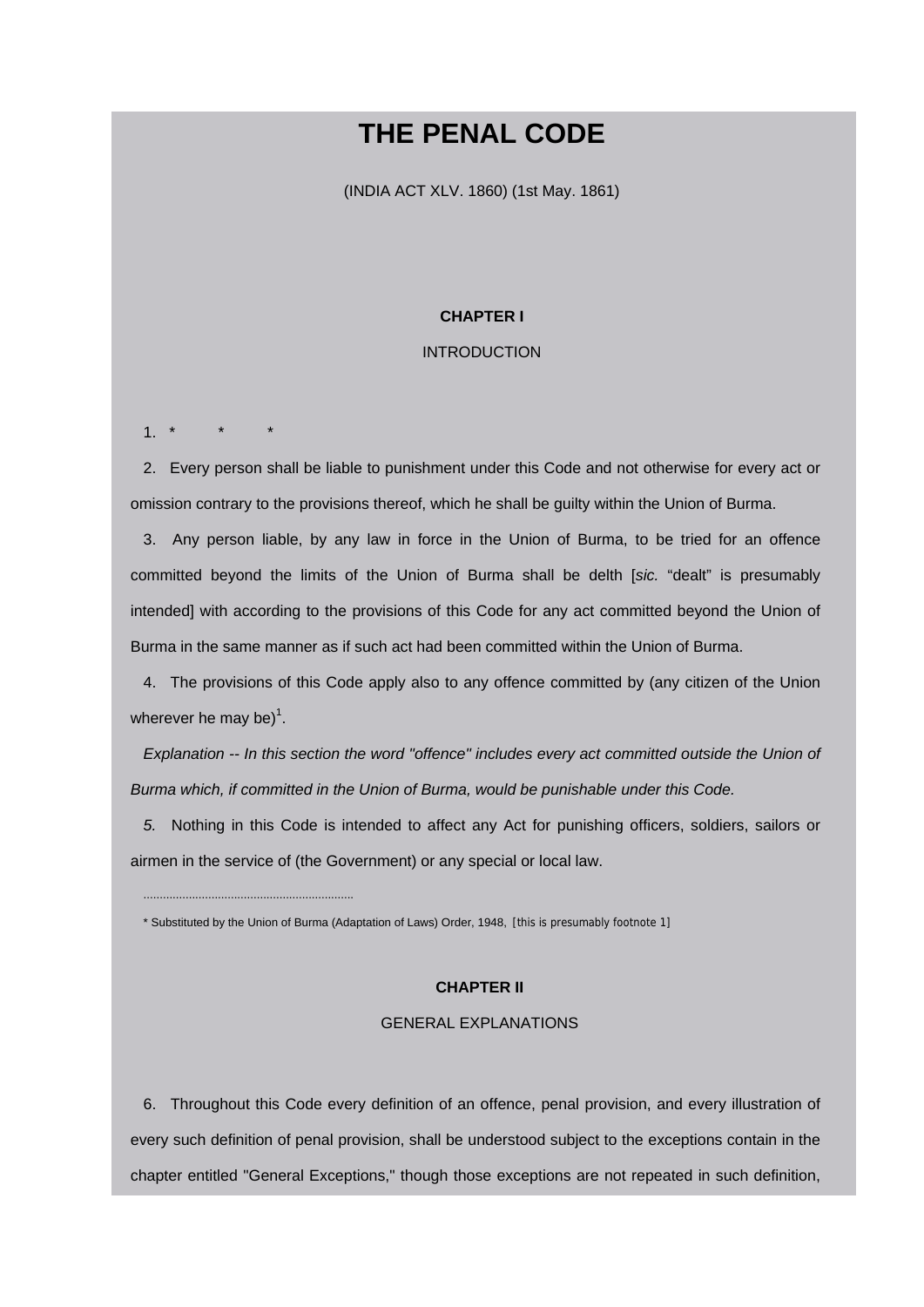penal provision or illustration.

#### *Illustration*

*(a) The sections in this Code, which contain definitions of offences, do not express that a child under seven years of age cannot commit such offences; but the definitions are to be understood subject to the general exception which provides that nothing shall be an offence which is done by a child under seven years of age.* 

*(b) A a police officer, without warrant, apprehends Z who has committed murder. Here A is not guilty of the offence of wrongful confinement; for he was bound by law to apprehend Z, and therefore the case falls within the general exception which provides that "nothing is an offence which is done by a person who is bound by law to do it."*

7. Every expression which is explained in any part of this Code is used in every part of this Code in conformity with the explanation.

8. The pronoun "he" and its derivatives are used of any person, whether male or female.

9. Unless the contrary appears from the context, words importing the singular number include the plural number, and words importing the plural number include the singular number.

10. The word "man" denotes a male human being of any age the word "woman" denotes a female human being of any age.

11. The word "person" includes any company or association, or body of persons, whether incorporated or not.

12. The word "public" includes any class of the public or any community

 $^{2}$ 13. \* \* \* \* \*

.............................................................................

 $2$  Substituted by the Union of Burma (Adaptation of Laws) Order, 1948. Omitted ibid.

14. The words "servant of the Government" include all officers or servants continued, appointed or employed under the authority of the Constitution, or by or under the authority of the President of the Union.

15-16.

17. The word "Government" denotes the person or persons authorized by law to administer executive government in any part of the Union of Burma

 $18. *$ 

19. The word "Judge" denotes not only every person who is officially designated as a Judge, but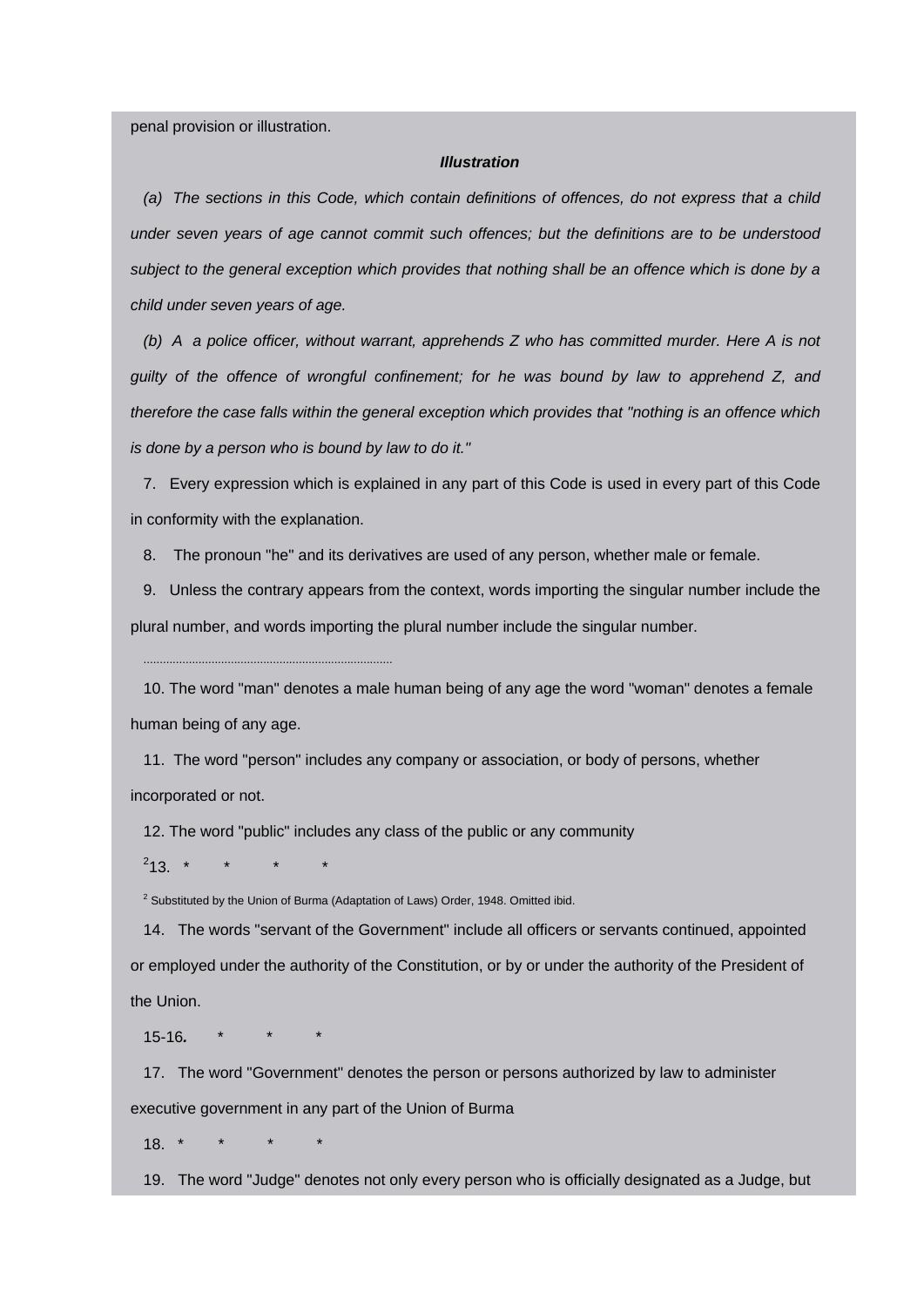also every person who is empowered by law to give, in any legal proceeding, civil or criminal, a definitive judgment, or a judgment which, if not appealed against, would be definitive, or a judgment which, if confirmed by some other authority, would be definitive, or

who is one of a body of persons, which body of persons is empowered by law to give such a judgment.

#### *Illustrations*

*(a) A Collector exercising jurisdiction in a suit under Act X of 1859<sup>3</sup> is a judge.*

*(b) A Magistrate exercising jurisdiction in respect of a charge on which he has power to sentence to fine or imprisonment, with or without appeal, is a judge.*

*(c) \* \* \* \**

*(d) A Magistrate exercising jurisdiction in respect of a charge on which he has power only to commit for trial to another Court is not a Judge.*

20. The words "Court of Justice" denote a Judge who is empowered by law to act judicially alone, or a body of Judges which is empowered by law to act judicially as a body when such Judge or body or judges is acting Judicially.

21. The words "public servant" denote a person falling under any of the descriptions hereinafter following namely

First. -- Every covenanted servant of the Government:

<sup>4</sup>Second. -- Every commissioned Officer in the Military, Naval or Air Forces of the State:

......................................................................

4 Amended by the Union of Burma **(Adaptation** of Laws) Order, 1948.

*Third.--* Every Judge:

*Fourth.--* Every officer of a Court of Justice whose duty it is, as such officer, to investigate or report on any matter of law or fact, or to make, authenticate, or keep any document, or to take charge or dispose of any property, or to execute any judicial process, or to administer any oath, or to interpret, or to preserve order in the Court: and every person specially authorized by a Court of Justice to perform any of such duties:

*Fifth.* -- Every juryman, assessor, or member of a village committee assisting a Court of Justice or

I Substituted by the Union of Burma (Adaptation of Laws) Order, 1948.

<sup>2</sup> See also s. 263 A (4) infra.

<sup>3</sup> The Bengal Rent Act, 1859.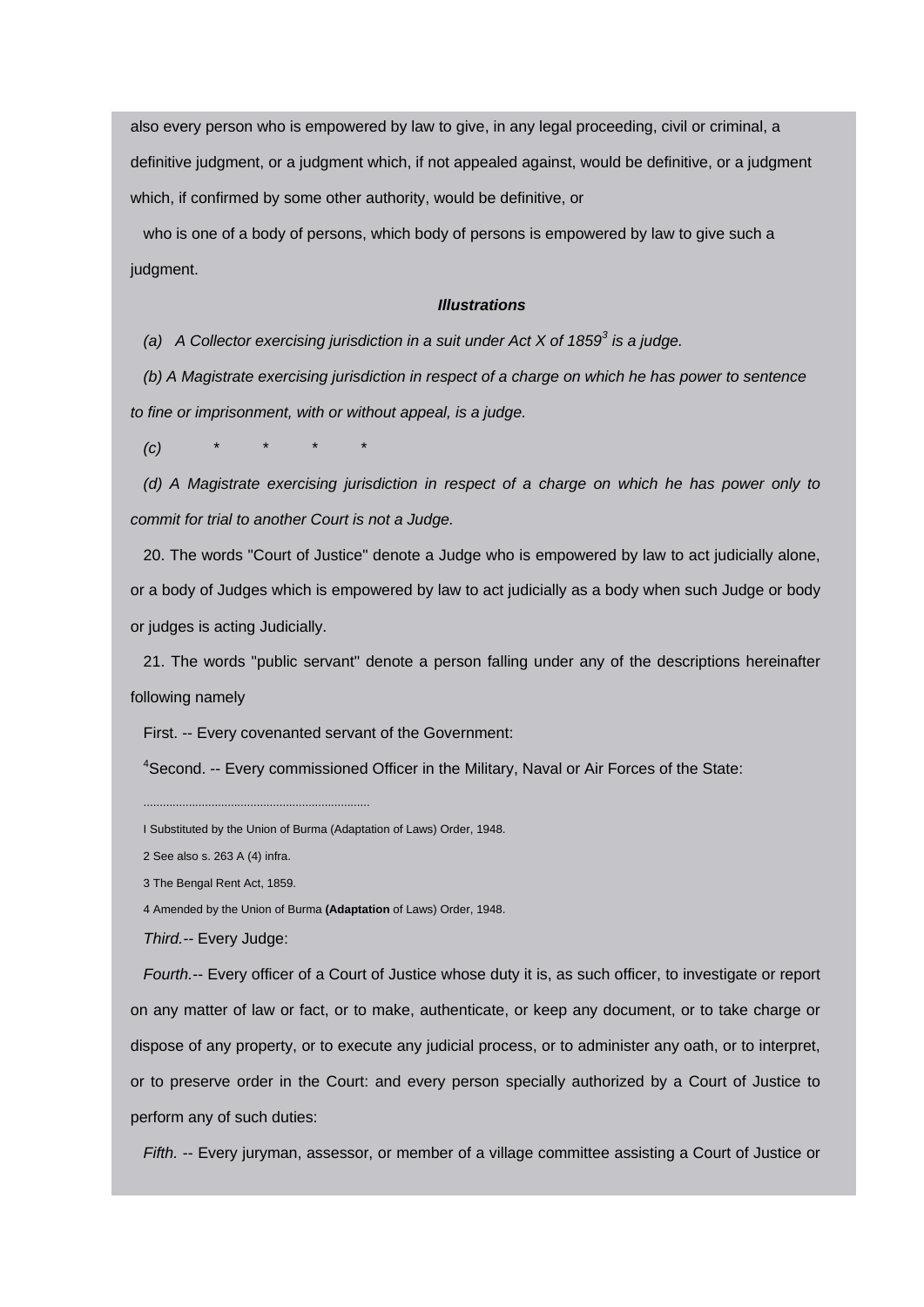public servant;

*Sixth.--* Every arbitrator or other person to whom any cause or matter has been referred for decision or report by any Court of Justice, or by any other competent public authority:

*Seventh.--* Every person who holds any office by virtue of which he is empowered to place or keep any person in confinement;

<sup>1</sup> Added by the Union of Burma (Adaptation of Laws) Order, 1948.

......................................................................

*Eighth.--* Every officer of Government whose duty it is, as such officer, to prevent offences, to give information of offences, to bring offenders to justice, or to protect the public health, safety or convenience;

*Ninth.--* Every officer whose duty it is, as such officer, to take, receive, keep or expend any property on behalf of Government, of to make any survey, assessment or contract on behalf of Government, or to execute any revenue-process, or to investigate, or to report, on any matter affecting the pecuniary interests of Government, or to make, authenticate or keep any document relating to the pecuniary interests of Government, or to prevent the infraction of any law for the protection of the pecuniary interests of Government, and every officer in the service or pay of the Government or remunerated by fees or commission for the performance of any public duty (or every member of the Government);

*Tenth.--* Every officer whose duty it is, as such officer, to take, receive keep or expend any property, to make any survey or assessment, or to levy any rate or tax for any secular common purpose of any village, town or district, or to make, authenticate or keep any document for the ascertaining of the rights of the people of any village, town or district;

*Eleventh.--* Every person who holds any office in virtue of which he is empowered to prepare, publish, maintain or revise an electoral roll or to conduct an election or part of an election.

#### *Illustration*

#### *A Municipal Commissioner is a public servant.*

 *Explanation* I.--Persons falling under any of the above descriptions are public servants, whether appointed by the Government or not

..........................................................................

*Explanation* 2.-- Wherever the words "public servant" occur, they shall be understood of every

<sup>&</sup>lt;sup>1</sup> Added by the Union of Burma (Adaptation of Laws) Order, 1948.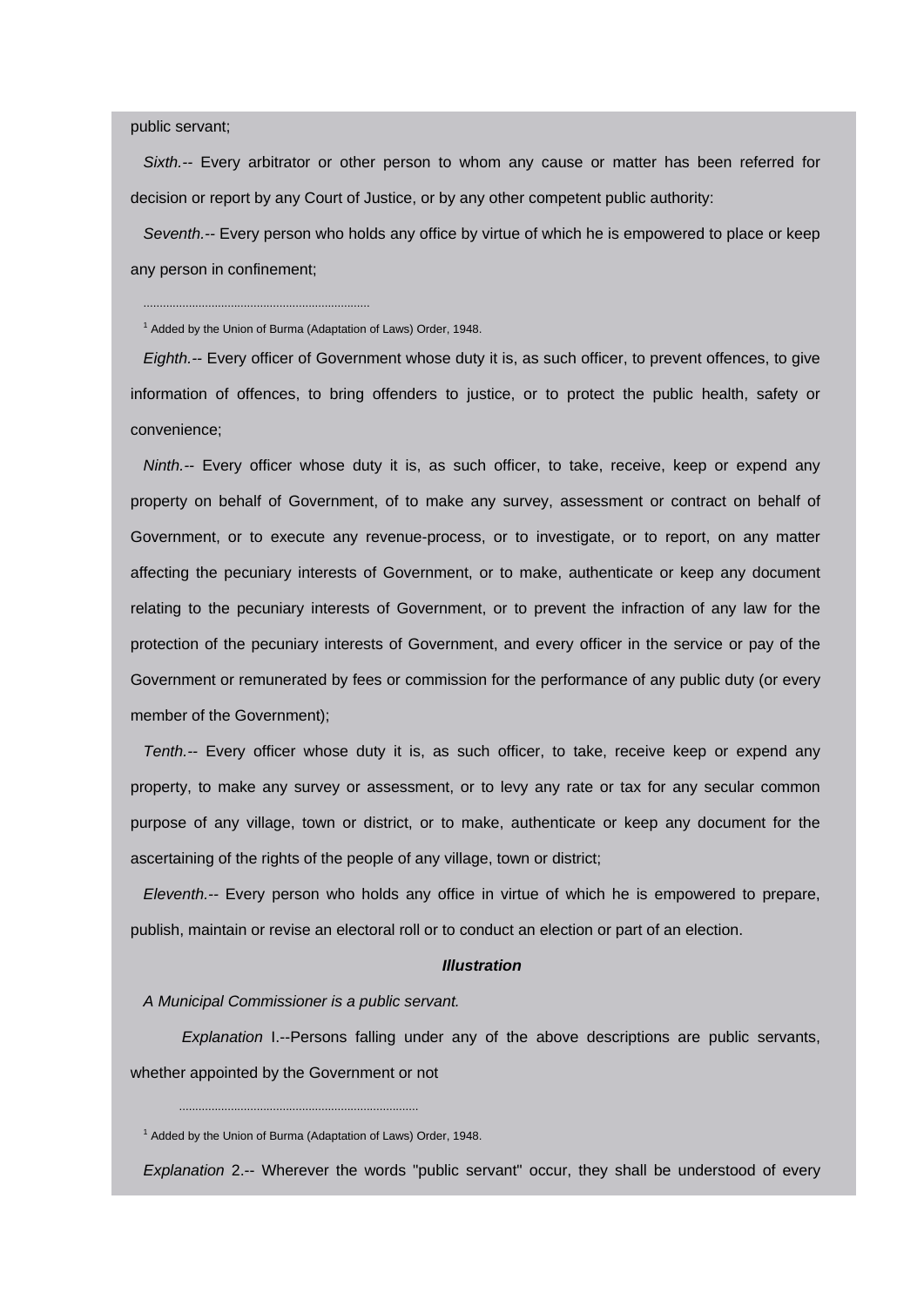person who is in actual possession of the situation of a public servant, whatever legal defect there may be in his right to hold that situation.

*Explanation* 3.-- The word "election" means the selection, by any method which is by law prescribed as by election, of any person as a member or officer of or to any office in the Union Parliament or any municipal or other public authority.

22. The words "moveable property" are intended to include corporeal property or every description, except land and things attached to the earth or permanently fastened to anything which is attached to the earth.

23. "Wrongful gain" is gain by unlawful means of property to which the person gaining is not legally entitled.

"Wrongful loss" is the loss by unlawful means of property to which the person losing it is legally entitled.

A person is said to gain wrongfully when such person retains wrongfully, as well as when such person acquires wrongfully. A person is said to lose wrongfully when such person is wrongfully kept out of any property, as well as when such person is wrongfully deprived of property.

24. Whoever does anything with the intention of causing wrongful gain to one person or wrongful loss to another person, is said to do that thing "dishonestly."

25. A person is said to do a thing "fraudulently" if he does that thing with intent to defraud but not otherwise.

26. A person is said to have "reason to believe" a thing if he has sufficient cause to believe that thing but not otherwise.

*Explanation.--* A person employed temporarily or on a particular occasion in the capacity of a clerk or servant is a clerk or servant within the meaning of this section.

27. When property is in the possession of a person's wife, clerk or servant, on account of that person, it is that person's possession within the meaning of this Code.

28. A person is said to "counterfeit" who causes one thing to resemble another thing, intending by means of that resemblance to practise deception or knowing it to be likely that deception will thereby be practised.

*Explanation.* 1.-- It is not essential to counterfeiting that the imitation should be exact.

*Explanation.* 2.-- When a person causes one thing to resemble another thing, and the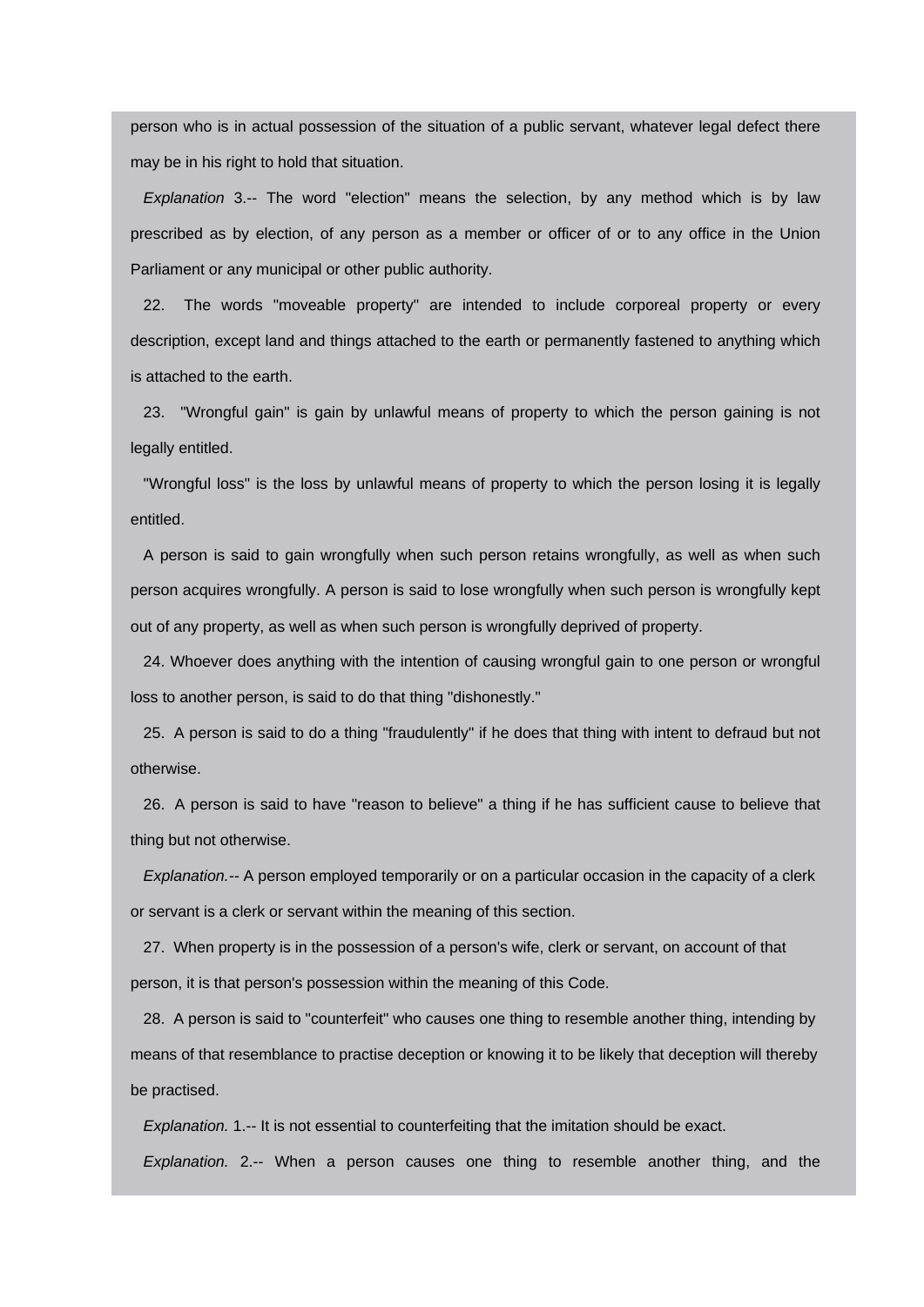resemblance is such that a person might be deceived thereby, it shall be presumed, until the contrary is proved, that the person so causing the one thing to resemble the other thing intended by means of that resemblance to practise deception or knew it to be likely deception would thereby be practised.

29. The word "document" denotes any matter expressed or described upon any substance by means of letters, figures or marks, or by more than one of those means, intended to be used, or which may be used, as evidence of that matter.

*Explanation.* 1 -~ It is immaterial by what means or upon what substance the letters, figures or marks are formed, or whether the evidence is intended for, or may be used in, a Court of Justice, or not.

#### *Illustrations*

*A writing expressing the 'terms of a contract, which may be used as evidence of the contract, is a document,*

*A cheque upon a banker is• a document.*

*A power-of-attorney is a document.*

*A map or plan, which is intended to be used which or which may be used as evidence, is a document.*

*A writing containing directions or instructions is a document.*

*Explanation.* 2.-- Whatever is expressed by means of letters, figures or marks, as explained by mercantile or other usage, shall be deemed to be expressed by such letters, figures or marks within the meaning of this section although the same may not be actually expressed.

## *Illustration*

*A writes his name on the back of a bill of exchange payable to his order. The meaning of the endorsement, as explained by mercantile usage, is that the bill is to be paid to the holder. The endorsement is a document, and must be construed in the same manner as if the words 'pay to the holder" or words to that effect had been written over the signature.*

30. The words "valuable security" denote a document which is, or purports to be, a document whereby any legal right is created, extended, transferred, restricted, extinguished or released, or whereby any person acknowledges that he lies under legal liability, or has not a certain legal right.

## *Illustration*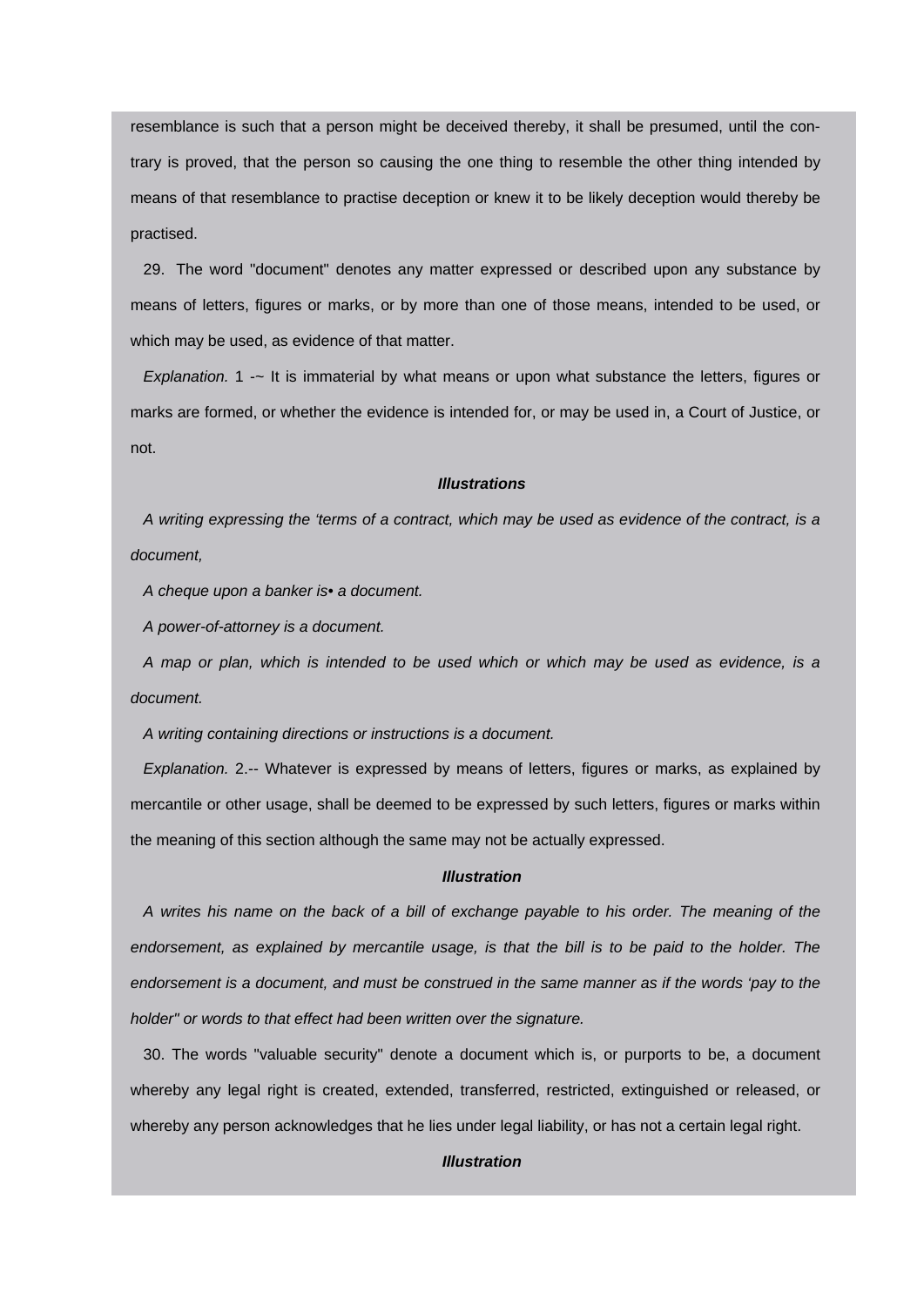*A writes his name on the back of a bill of exchange. As effect of his endorsement is to transfer the right to the bill to any person who may become the lawful holder of it, the endorsement is a "valuable security.*

31. The words" a will" denote any testamentary document.

32. In every part of this Code, except where a contrary intention appears from the context, words which refer to acts done extend also to illegal omissions.

33. The word "act" denotes as well a series of acts as a single act the word "omission" denotes as well a series of omissions as a single omission.

34. When a criminal act is done by several persons, in furtherance of the common intention of all, each of such persons is liable for that act in the same manner as if it were done by him alone.

*35.* Whenever an act, which is criminal only by reason of its being done with a criminal knowledge or intention, is done by several persons, each of such persons who joins in the act with such knowledge or intention is liable for the act in the same manner as if the act were done by him alone, with that knowledge or intention.

36. Wherever the causing of a certain effect, or an attempt to cause that effect, by an act or by an omission is an offence, it is to be understood that the causing or that effect partly by an act and partly by an omission is the same offence.

## *Illustration*

*A intentionally causes Z's death, partly by illegally omitting to give Z food, and partly by beating Z A has committed murder.*

37. When an offence is committed by means of several acts, whoever intentionally cooperates in the commission of that offence by doing any one of those acts, either singly or jointly with any other person, commits that offence.

## *Illustrations*

*(a) A and B agree to murder Z by severally and at different times giving him small doses of poison. A and B administer the poison according to the agreement with intent to murder Z. Z dies from the effects of the several doses of poison so administered to him. Here A and B intentionally co-operate in the commission of murder and as each of them does an act by which the death is caused they are both guilty of the offence though their acts are separate.*

*(b) A and B are joint jailors, and as such have the charge of Z, a prisoner, alternately for six hours*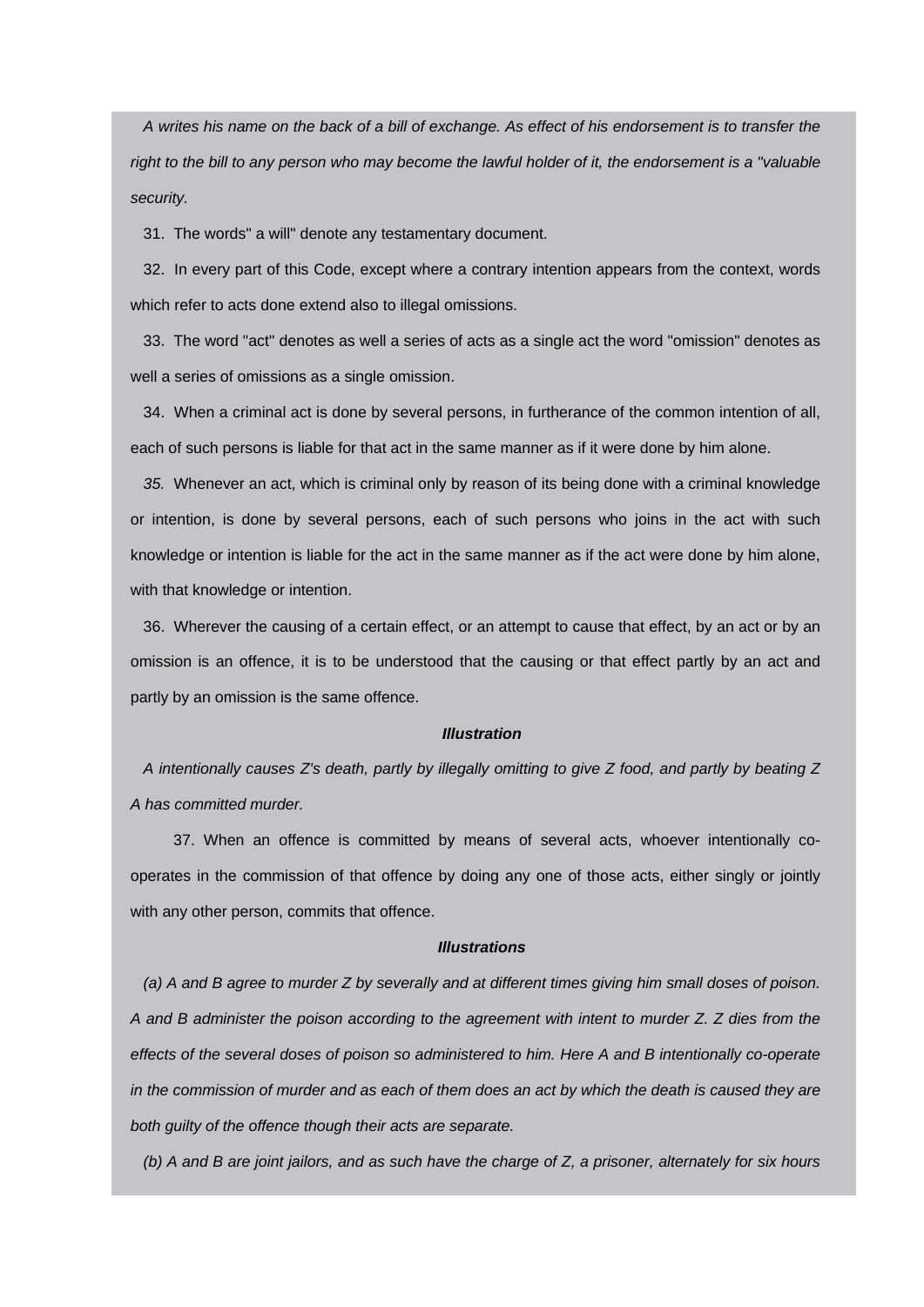*at a time. A and B, intending to cause Z's death, knowingly co-operate m causing that effect by illegally omitting, each during the time of his attendance, to furnish Z with food supplied to them for that purpose, Z dies of hunger. Both A and B are guilty of the murder of Z.*

*(c) A, jailor, has the charge of Z, a prisoner. A, intending to cause Z's death, illegally omits to supply Z with food ; in consequence of which Z is much reduced in strength, but the starvation is not sufficient to cause his death. A is dismissed from his office, and B succeeds him. B, without collusion or co-operation with A, illegally omits to supply Z with food, knowing that he is likely thereby to cause Z's death. Z dies of hunger. B is guilty of murder, but, as A did not co-operate with B, A is guilty only of an attempt to commit murder.*

38. Where several persons are engaged or concerned in the commission of a criminal act, they may be guilty of different offences by means of that act.

## *Illustration*

*A attacks Z under such circumstances of grave provocation that his killing of Z would be only culpable homicide not amounting to murder. B having ill-will towards Z and intending to kill him, and not having been subject to the provocation, assists A in killing Z. Here, though A and B are both engaged in causing Z's death, B is guilty of murder, and A is guilty only of culpable homicide.*

39. A person is said to cause an effect "voluntarily" when he causes it by means whereby he intended to cause it, or by means which, at the time of employing those means, he knew or had reason to believe to be likely to cause it.

*A* sets fire, by night, to an inhabited house in a large town, for the purpose of facilitating robbery and thus causes the death of a person. Here, *A* May not have intended to cause death, and may even be sorry that death has been caused by his act ; yet, if he knew that he was likely to cause death, he has caused death voluntarily.

40. Except in the chapters and sections mentioned in clauses

2 and 3 of this section, the word "offence" denotes a thing made punishable by this Code.

In Chapter IV, Chapter VA, and in the following sections, namely, section 64, 65, 66, 67, 71, 109,110,112,114,115,116,117, 187, 194,195,203,211,213,214,221,222,223,224,225,327, 329, 330, 331, 347, 348, 388, 389 and 445, the word "offence" denotes a thing punishable under this Code, or under any special or local law as hereinafter defined.

And in sections 141,176, 177, 201, 202, 212, 216 and 441 the word "offence has the same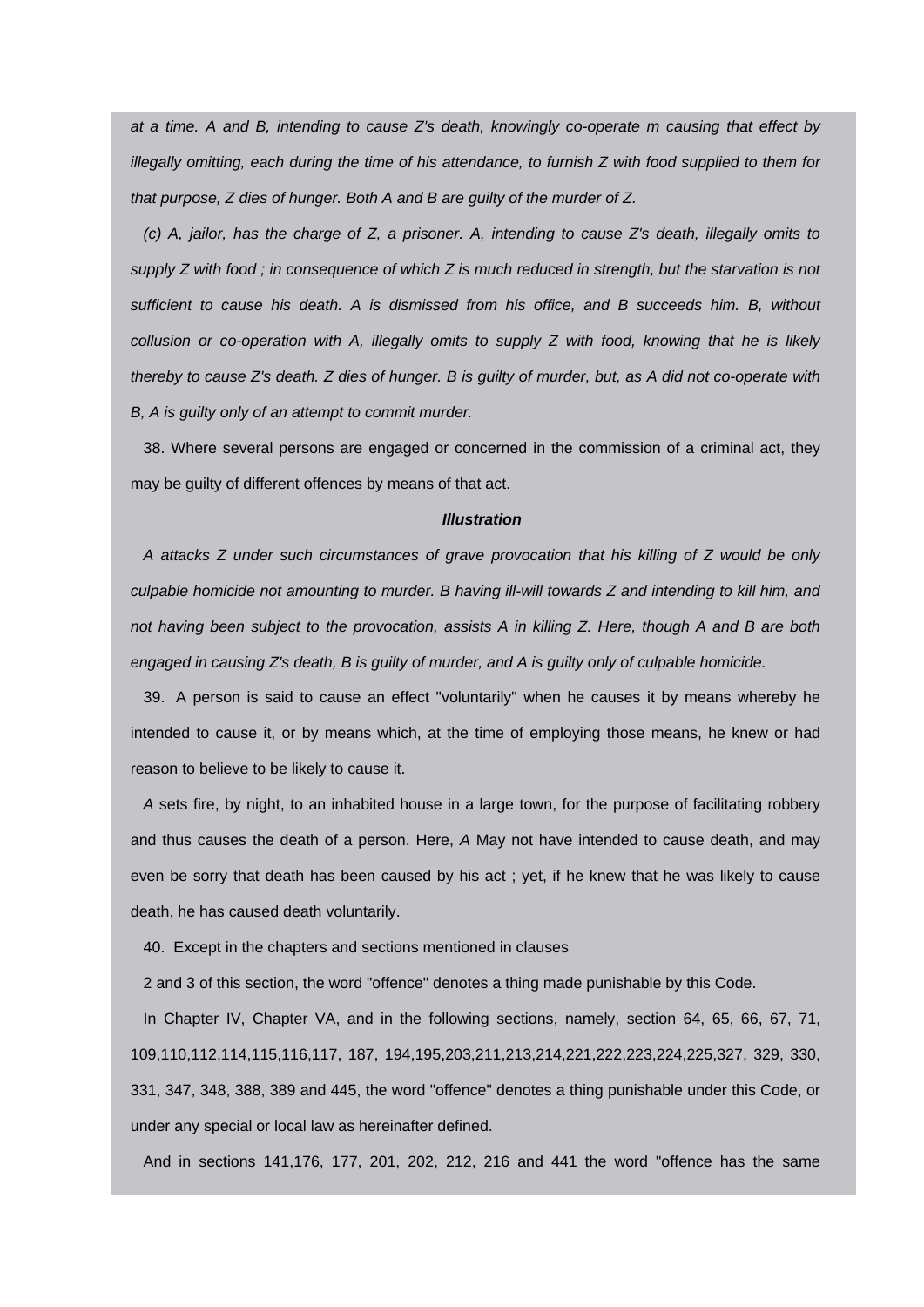meaning when the thing punishable tinder the special or local law is punishable under such law with imprisonment for a term of six months or upwards whether with or without fine.

41. A "special law" is a law applicable to a particular subject.

42. A "local law" is a law applicable only to a particular part of the Union of Burma.

43. The word "illegal" is applicable to everything which is an offence or which is prohibited by law, or which furnishes ground for a civil action and a person is said to be "legally bound to do" whatever it is illegal in him to omit.

44. The word "injury" denotes any harm whatever illegally caused to any person, in body, mind, reputation or property.

*45.* The word "life" denotes the death of a human being, unless contrary from the context.

46. The word "death" denotes the death of a human being, unless the contrary appears from the context.

47. The word "animal" denotes any living creature, other than a human being.

48. The word "vessel" denotes anything made for the conveyance by water of human being or of property.

49. Wherever the word "year" or the word "month" is used, it is to be understood that the year or the month is to be reckoned according to the British calendar.

50. **\* \* \***

51. The word "oath" includes a solemn affirmation substituted by law, for an oath, and any declaration required or authorized by law to be made before a public servant or to be used for the purpose of proof, whether in a Court of Justice or not.

*52.* Nothing is said to be done or believed in "good faith" which is done or believed without due care and attention.

 $152A$ . Except in section 130 and in section 157 in the case in which the harbour is given by the wife or husband of the person harboured, the word 'harbour' includes supplying a person with shelter, food, drink, money, clothes, anus, ammunition or means of conveyance, or the assisting of a person by any means, whether of the same kind as those enumerated in this section or not, to evade apprehension.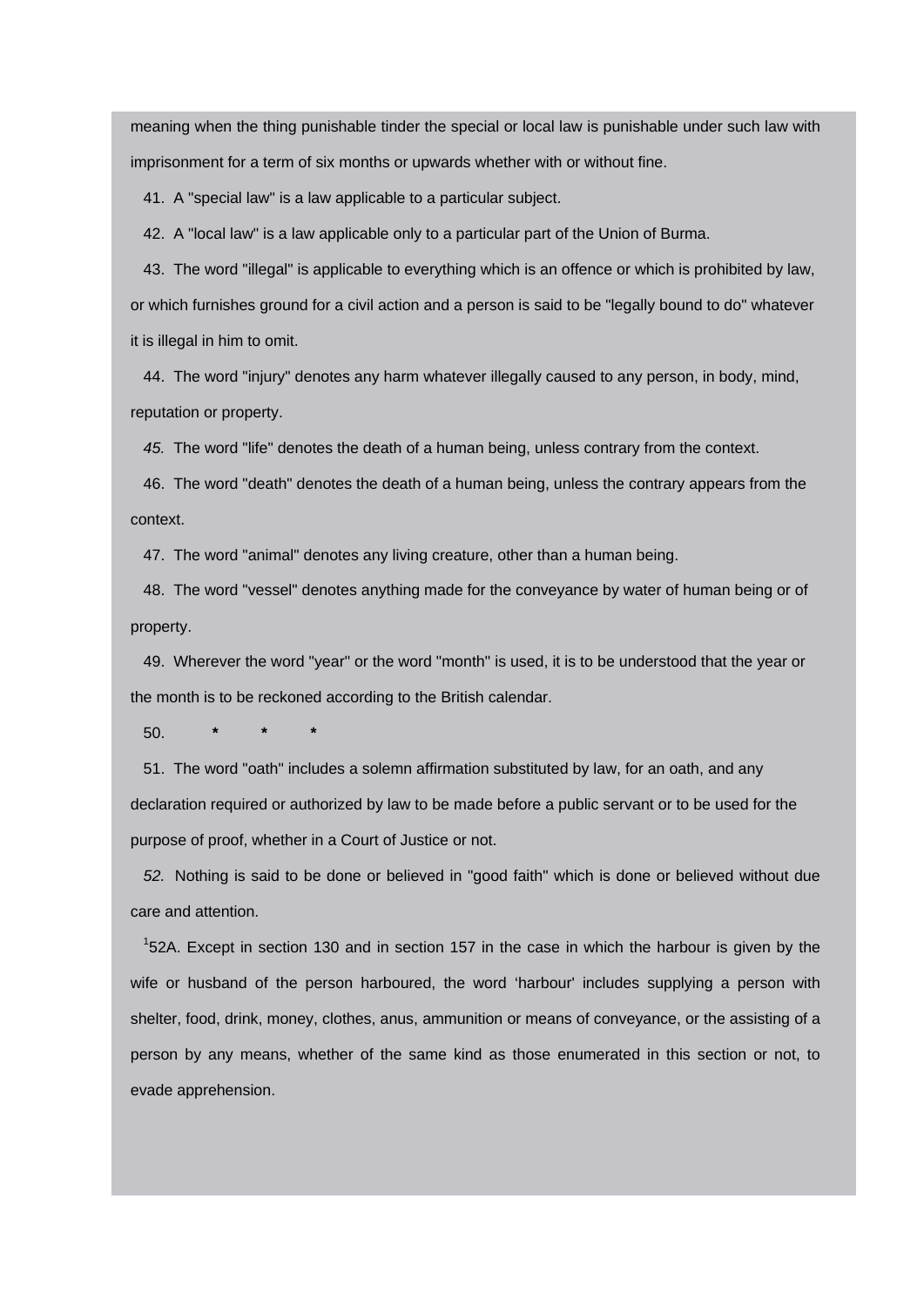## **CHAPTER III**

## OF PUNISHMENTS

53. The punishments to which offenders are liable under the provisions or this Code are :--

*First.--* Death;

*Secondly.--* Transportation;

2 [**\* \*** \*]

*Fourthly.* -- Imprisonment, which is of two descriptions, namely

(1) Rigorous, that is, with hard labour:

(2) Simple;

2[**\* \*** \*]

*Sixthly.--* Fine.

54. In every case in which sentence of death shall have been passed, the President of the Union may, without the consent of the offender, commute the punishment for any other punishment provided by this Code.

*55.* In every case in which sentence of transportation for life shall have been passed, the President of the Union may, without the consent of the offender commute the punishment for imprisonment of either description for a term not exceeding four-teen years.

 *<sup>3</sup> 56.\** **\* \***

........................................................

 $<sup>1</sup>$  Inserted by Act, XX, 1950.</sup>

 $^2$  Clauses "Thirdly--Penal Servitude ; and "Fifthly.-- Forfeiture of Property ; were omitted by the Union of Burma (Adaptation of Laws) Order, 1948.

<sup>3</sup> Omitted-ibid

*57.* In calculating fractions of terms of punishment, transportation for life shall be reckoned as equivalent to transportation for twenty years.

58. In every case in which a sentence of transportation is passed, the offender, until he is transported, shall be dealt with in the same manner as if sentenced to rigorous imprisonment, and shall be held to have been under- going his sentence of transportation during the term of his imprisonment.

*59.* In every case in which an offender is punishable with imprisonment for a term of seven years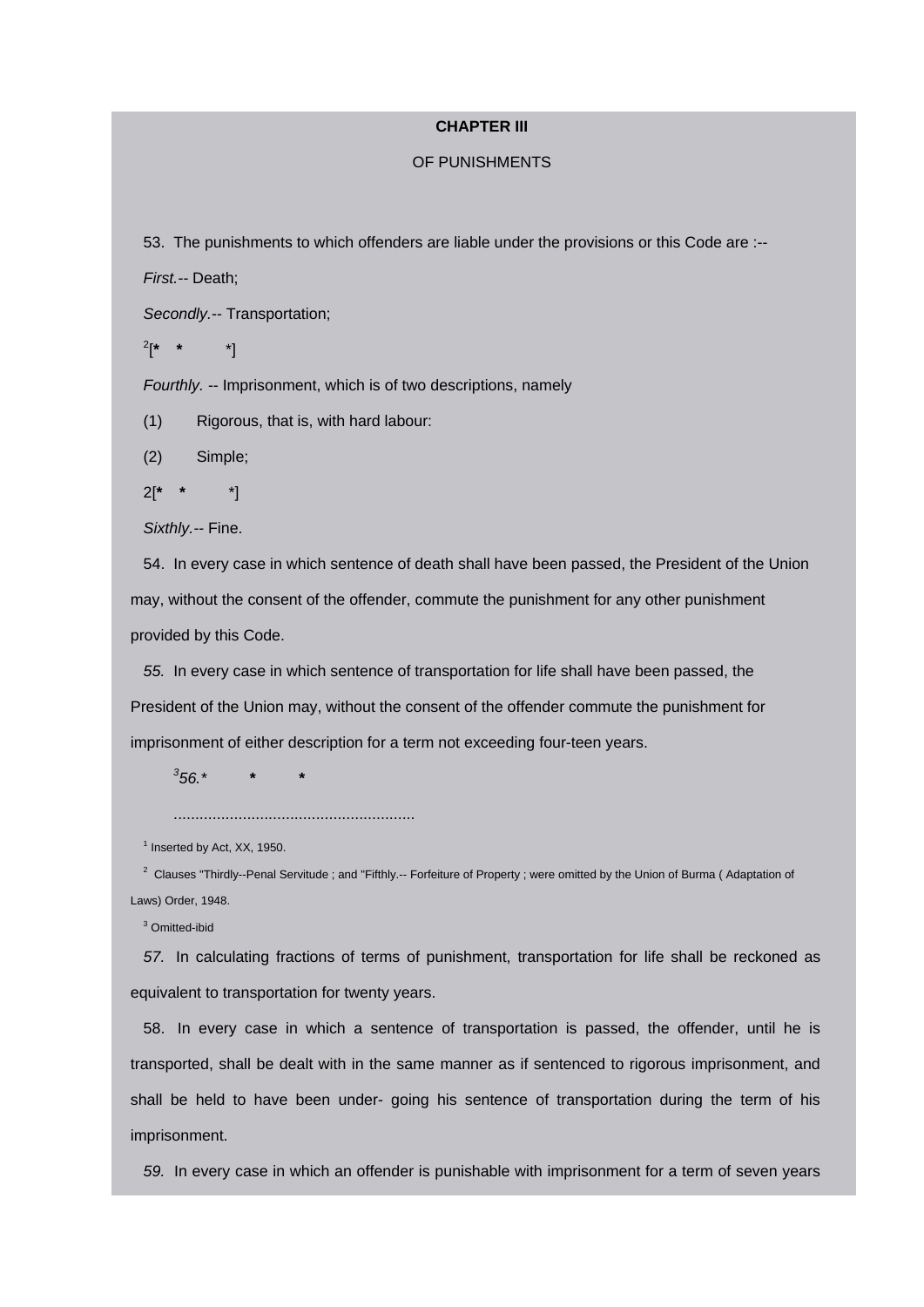or upwards, it shall be competent to the Court which sentences such offender, instead of awarding sentence of imprisonment, to sentence the offender to transportation for a term not less than seven years, and not exceeding the term for which by this Code such offender is liable to imprisonment.

60. In every case in which an offender is punishable with imprisonment which may be of either description, it shall be competent to the Court which sentences such offender to direct in the sentence that such imprisonment shall be wholly rigorous, or that such imprisonment shall be wholly simple, or that any part of such imprisonment shall be rigorous and the rest simple.

61-62.\* **\* \* \***

63. Where no sum is expressed to which a fine may extend, the amount of fine to which the offender is liable is unlimited, but shall not be excessive.

64. In every case of an offence punishable with imprisonment as well as fine, in which the offender is sentenced to a fine, whether with or without imprisonment.

and in every case of an offence punishable with imprisonment or fine, or with fine only, in which the offender is sentenced to a fine, it shall be competent to the Court which sentences such offender to direct by the sentence that, in default of payment of the fine, the offender shall suffer imprisonment for a certain term, which imprisonment shall be in excess of any other imprisonment to which he may have been sentenced or to which he may be liable under a commutation of a sentence.

*65.* The term for which the Court directs the offender to be imprisoned in default of payment of a fine shall not exceed one-fourth or the term imprisonment which is the maximum fixed for the offence, if the offence be punishable with imprisonment as well as fine.

66. The imprisonment which the Court imposes in default of payment of a fine may be of any description to which the offender might have been sentenced for the offence.

67. If the offence be punishable with fine only, the imprisonment which the Court imposes in default of payment of the fine shall be simple, and the term for which the Court directs the offender to be imprisoned, in default of payment of fine, shall not exceed the following scale, that is to say, for any term not exceeding two months when the amount of the fine shall not exceed fifty rupees, and for any term not exceeding four months when the amount, shall not exceed one hundred rupees, and for any term not exceeding six months in any other case.

68. The imprisonment which is imposed in default of payment of a fine shall terminate whenever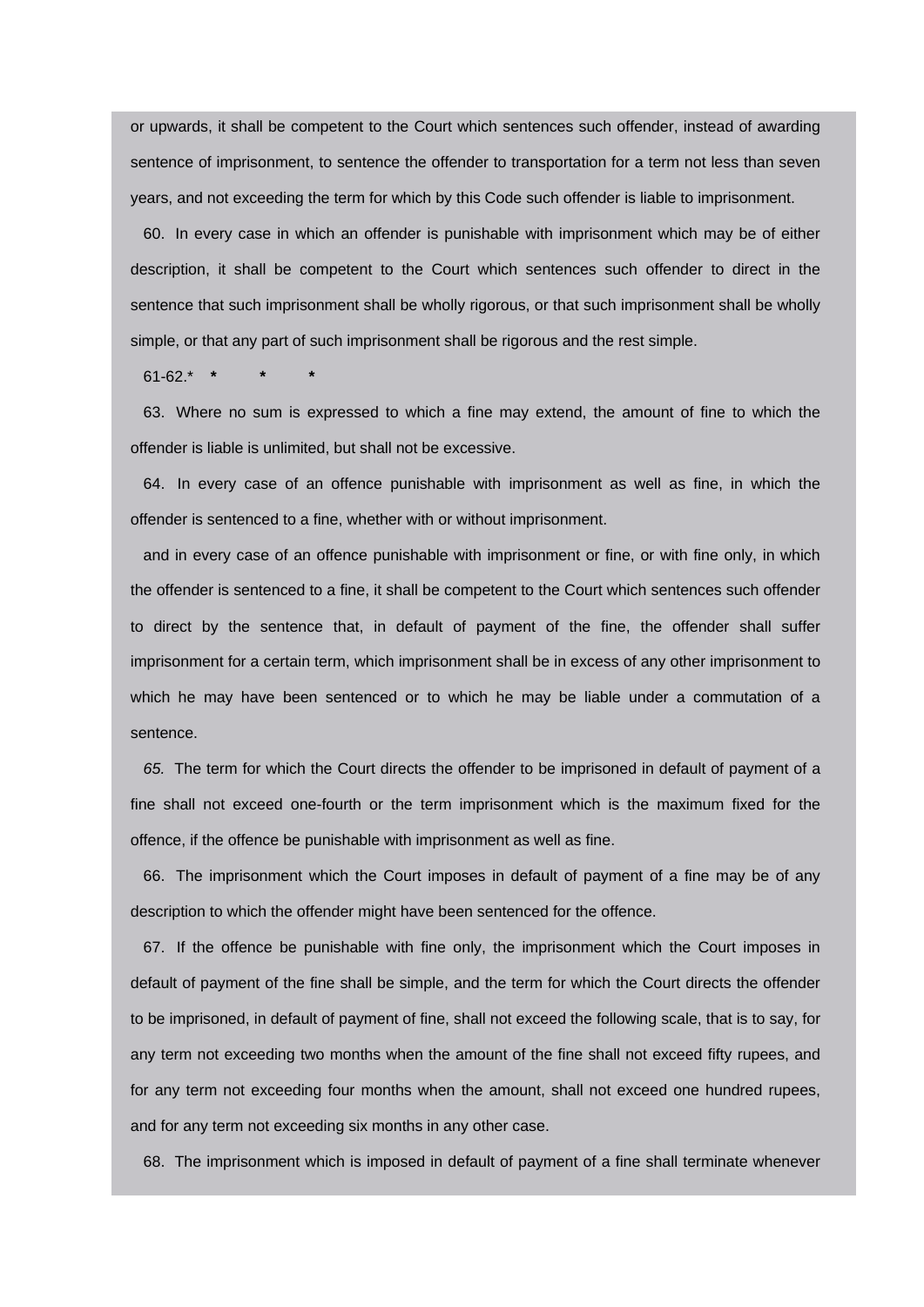that fine is either paid or levied by process of law.

69. If, before the expiration of the term of imprisonment fixed in default of payment, such a proportion of the fine be paid or levied that the term of imprisonment suffered in default of payment is not less than proportional to the part of the fine still unpaid, the imprisonment shall terminate.

#### *Illustration*

*A is sentenced to a fine of one hundred rupees and to four months' imprisonment in default of*  payment. Here, if seventy -five rupees of the fine be paid or levied before the expiration of one *month of the imprisonment. A will be discharged as soon as the first month has expired. If seventyfive rupees be paid or levied at the time of the expiration of the first month, or at any later time while A continues in imprisonment, A will be immediately*

*discharged. If fifty rupees of the fine be paid or levied before the expiration of two months of the imprisonment, A will be discharged as soon as the two months are completed. If fifty rupees be paid or levied at the time of the expiration 'of those two months, or at any later time while A continues in imprisonment, A will be immediately discharged.*

70. The fine, or any part thereof which remains unpaid, may be levied at any time within six years after the passing of the sentence, and if, under the sentence, the offender be liable to imprisonment for a longer period than six years, than at any time previous to the expiration of that period ; and the death of the offender does not discharge from the liability any property which would, after his death, be legally liable for his debts.

71. Where anything which is an offence is made up of parts, any of which parts is itself an offence, the offender shall not be punished with the punishment of more than one of such his offences, unless it be so expressly provided.

Where anything is an offence falling within two or more separate definitions of any law in force for the time being by which offences are defined of punished, or

where several acts, of which one or more than one would by itself or themselves constitute an offence, constitute, when combined, a different offence,

the offender shall not be punished with a more severe punishment than the Court which tries him could award for any one of such offences.

## *Illustrations*

*(a) A gives Z fifty strokes with a stick. Here, A may have committed the offence of voluntarily*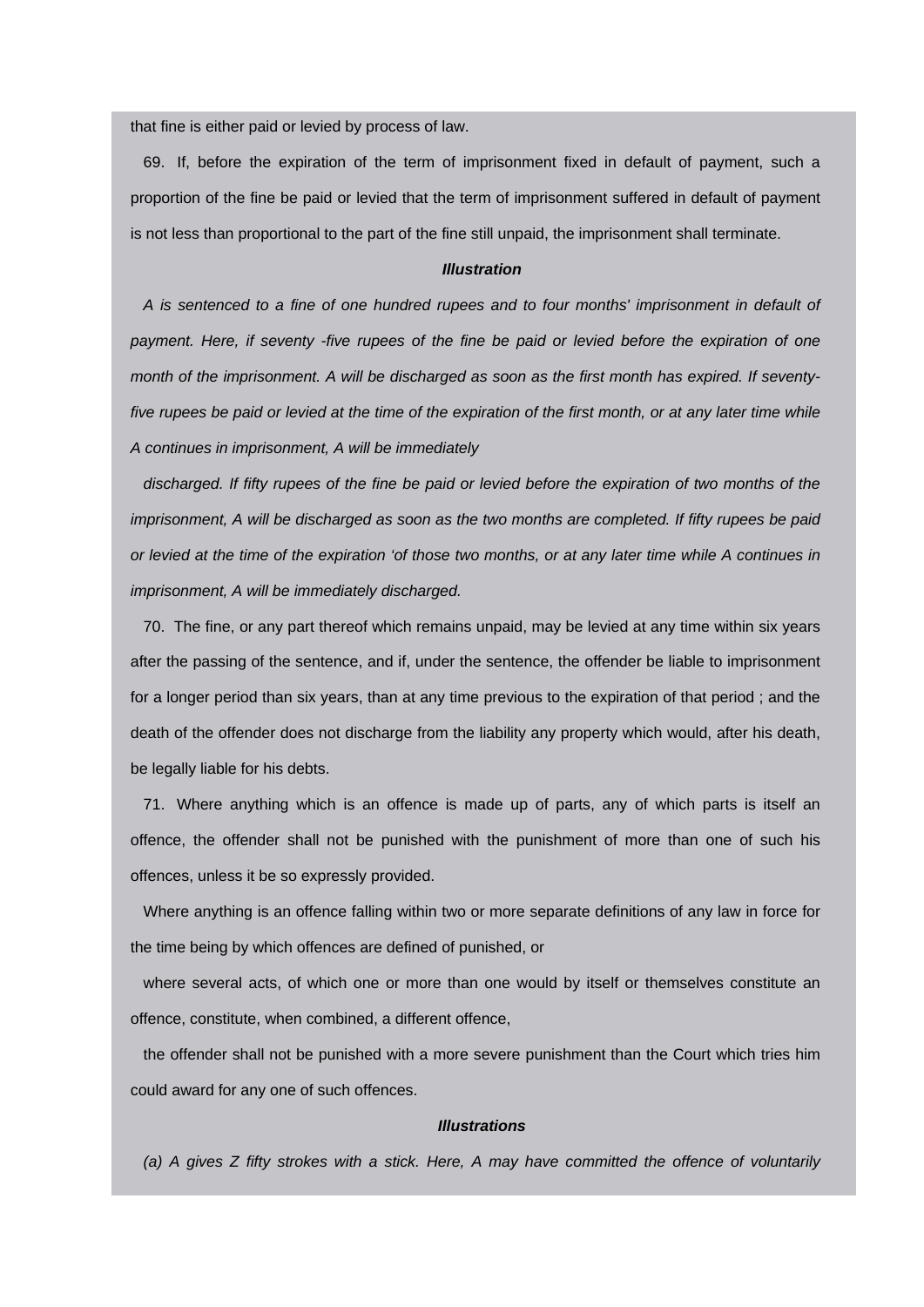*causing hurt to Z by the whole beating, and also be by each of the blows which make up the whole* beating. If A were liable to punishment for every blow, he might be imprisoned for filly years, one for *each blow. But he is liable only to one punishment for the whole beating.*

*(b) But if, while A is beating Z, Y interferes, and A intentionally strikes 1~ here, as the blow given to Y is no part of the act where by A voluntarily causes hurt to Z, A is liable to one punishment for voluntarily causing hurt to Z, and to another for the blow given to Y*

72. In all cases in which judgment is given that a person of guilty' of one of several offences specified in the judgment, but that it is doubtful of which of these offences he is guilty, the offender shall be punished for the offence for which the lowest punishment is provided if the same punishment is not provided for all.

73. Whenever any person is convicted of an offence for which under this Code the Court has power to sentence him to rigorous imprisonment, the Court may, by its sentence, order that the offender shall be kept in solitary confinement for an~ portion or portions of the imprisonment to which he is sentenced, not exceeding three months in the whole, according to the following scale, that is to say-

a time not exceeding one month if the' term of imprisonment shall not exceed six months:

a time not exceeding two months if the term of imprisonment shall exceed six months and shall not exceed one year:

a time not exceeding three months if the term of imprisonment shall exceed one year.

74. In executing a sentence of solitary confinement, such confinements shall in no case exceed fourteen days at a time, with intervals between the periods of solitary confinement of not less duration than such periods and when the imprisonment awarded shall exceed three months, the solitary confinements shall not exceed seven days in any one month of the whole imprisonment awarded, with intervals between the periods solitary confinement of not less duration than such periods

*75.* Whoever, having been convicted--

(a) by a Court in the Union of Burma, of an offence punishable under Chapter XII or Chapter XVII of this Code with imprisonment of either description for a term of three years or upwards. (\* \*)

 $(1<sup>1</sup>)$ (b) \* \* \* \*

shall be guilty of any offence punishable under either of those Chapters with like imprisonment for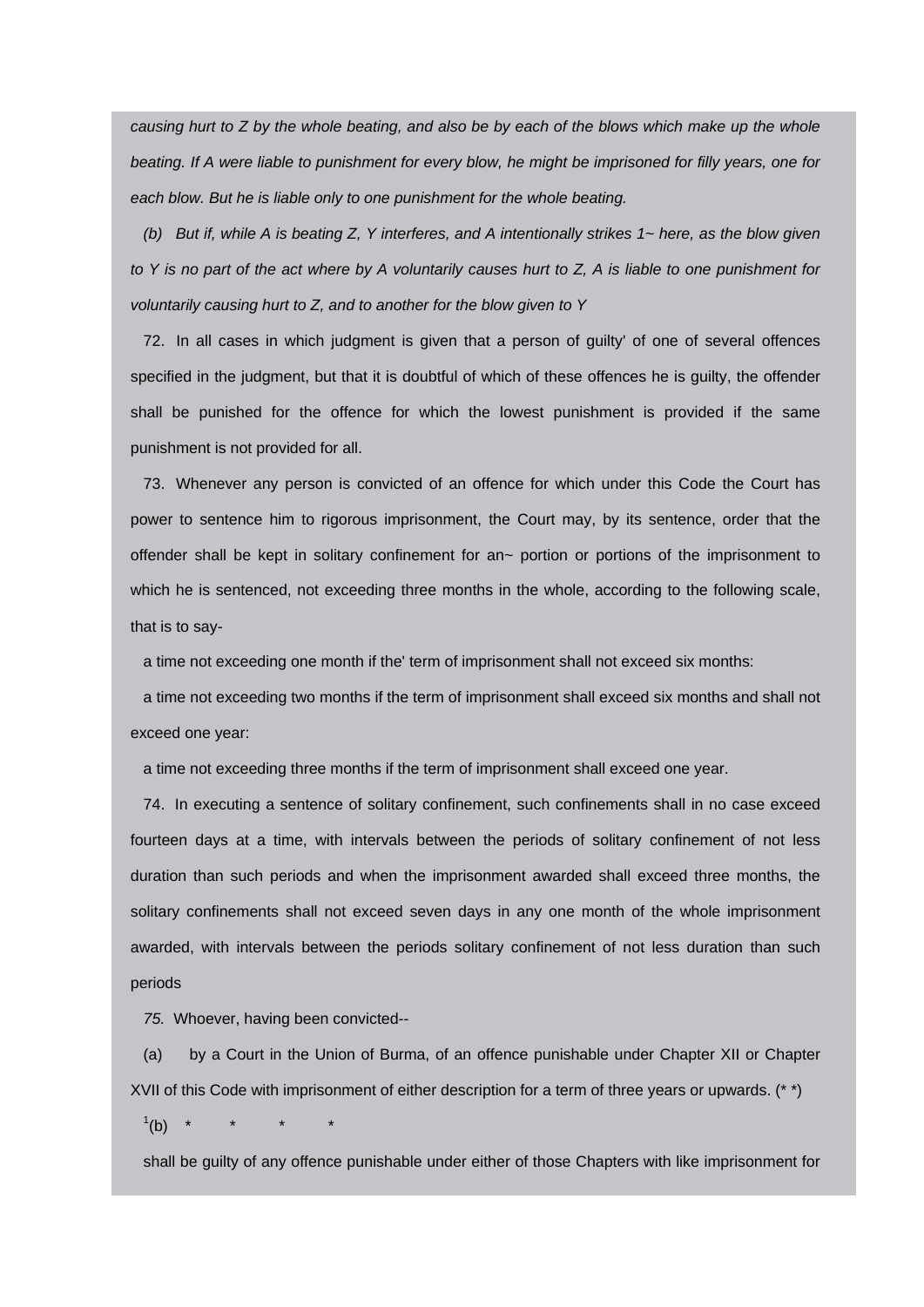the like term, shall be subject for every such subsequent offence to transportation for life, or to imprisonment of either description for a term which may extend to ten years.

...................................................

<sup>I</sup> Omitted by the Union of Burma (Adaptation of Laws) Order, 1948.

#### **CHAPTER IV**

## GENERAL EXCEPTIONS

76. Nothing is an offence which is done by a person who is, or who by reason of a mistake of fact and not by reason of a mistake of law in good faith believes himself to be, bound by law to do it.

#### *Illustration*

*(a) A, a soldier, fires on a mob by the order of his superior officer, in conformity with the commands of the law. A has committed no offence.*

*(b) A, and officer of Court of Justice, being ordered by that Court to arrest Y. and, after due enquiry. Believing Z to be Y, arrests Z. A has committed no offence.*

77. Nothing is an offence which is done by a Judge when acting judicially in the exercise of any power which is, or which in good faith he believes to be, given to him by law.

78. Nothing which is done in pursuance of, or which is warranted by the judgment or order of, a Court of Justice, if done whilst such judgment or order remains in force; is an offence, notwithstanding the Court may have had no jurisdiction to pass such judgment or order, provided the person doing the act in good faith believes that the Court had such jurisdiction.

79. Nothing is an offence which is done by any person who is justified by law, or who by reason of a mistake of fact and not by reason of a mistake of law in good faith believes himself to be justified by law, in doing it.

#### *Illustration*

*A sees Z commit what appears to A to be murder. A in the exercise, to the best of his judgment, exerted in good faith of the power which the law gives to all persons of apprehending murderers in the act, seizes Z in order to bring Z before the proper authorities. A has committed no offence, though it may turn out that Z was acting in self- defence.*

80. Nothing is an offence, which is done by accident or misfortune, and without any criminal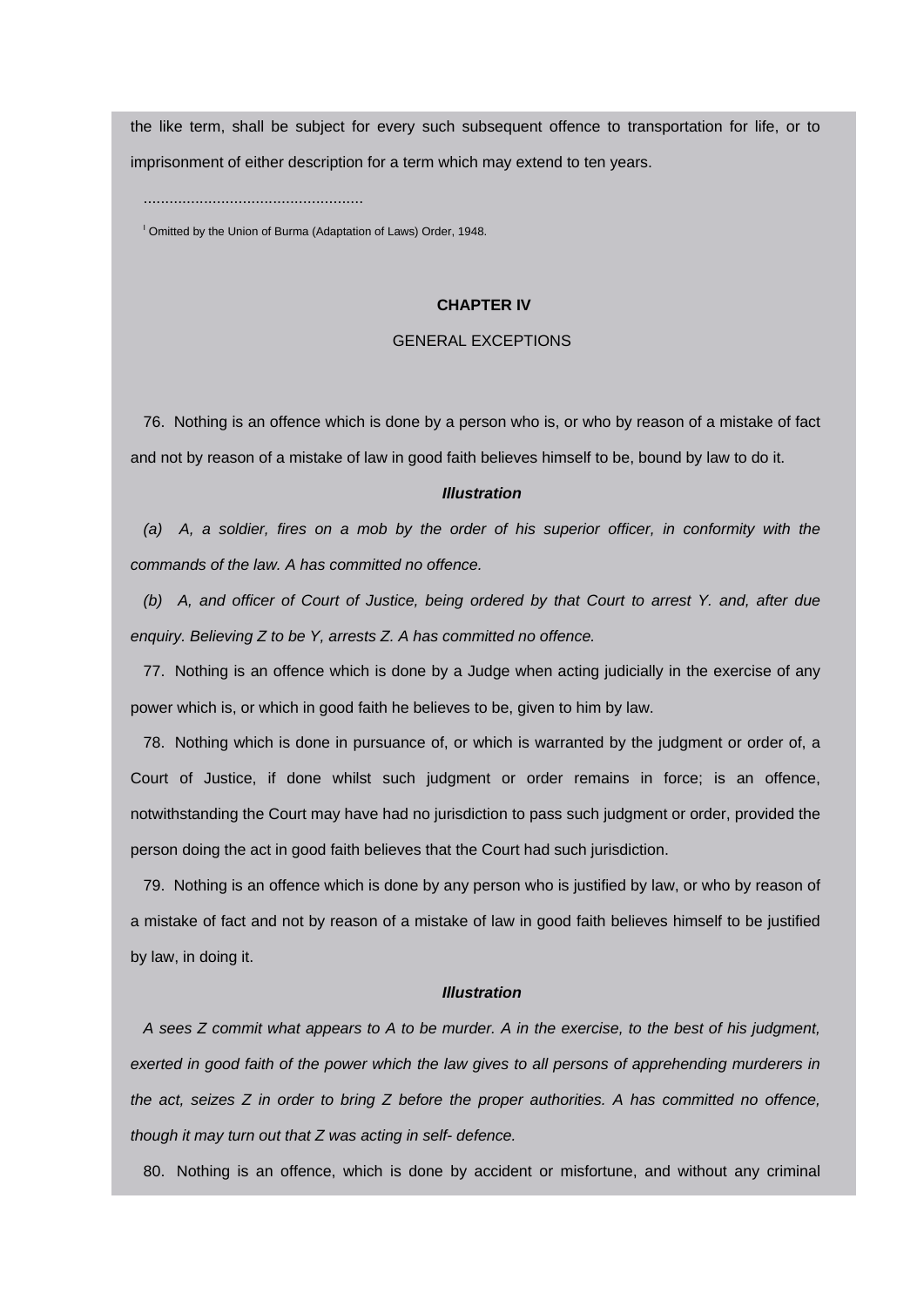intention or knowledge, in the doing of a lawful act in a lawful manner by lawful means and with proper care and caution.

#### *Illustration*

*A is at work with a hatchet; the head flies off and kills a man who is standing by. Here, if there was no want of proper caution on the part of A, his act is excusable and not an offence.*

81. Nothing is an offence merely by reason of its being done with the knowledge that it is likely to cause harm, if it be done without any criminal intention to cause harm, and in good faith for the purpose of preventing or avoiding other harm to person or property.

*Explanation.* -- It is a question of fact in such a case whether the harm to be prevented or avoided was of such a nature and so imminent as to justify or excuse the risk of doing the act with the knowledge that it was likely to cause harm.

## *Illustration*

*(a) A, the captain of a steam vessel, suddenly and without any fault or negligence on his part, finds himself in such a position that before he can stop his vessel he must inevitably run down a boat B, with twenty or thirty passengers on board, unless he changes the course of his course, he must incur risk of running down a boat C with only two passenger on board, which he may possibly. clear. Here, if A alters two passengers on board, which he may possibly clear. Here, if A alters his course without any intention to run down the boat C and in good faith for the purpose of avoiding the danger to the passengers in the boat B, he is not guilty of an offence, though he may run down the boat C by doing an act which he knew was likely to cause that effect, if it be found as a matter of fact that the danger which he intended to avoid was such as to excuse him in incurring the risk of running down C.*

*(b) A in a great fire pulls down houses in order to prevent the conflagration from spreading. He*  does this with the intention in good faith of saving human life or property. Here, if it be found that the *harm to be prevented was of such a nature and so imminent as to excuse A's act, A is not guilty of an offence.*

82. Nothing is an offence which is done by a child under seven years of age.

83. Nothing is an offence which is done by a child above seven years age and under twelve, who has not attained sufficient maturity of understanding to judge of the nature and consequences of his conduct on the occasion.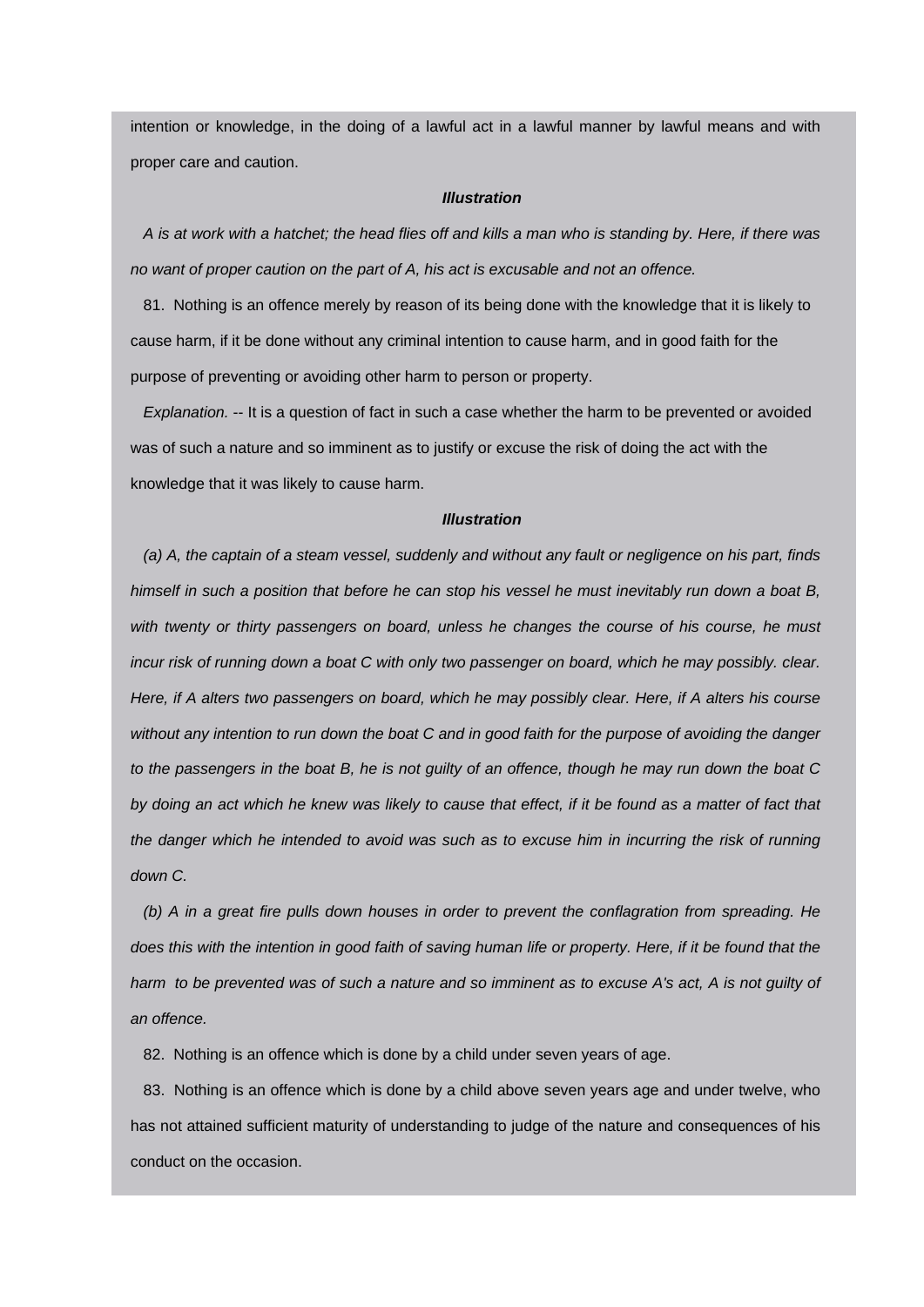84. Nothing is an offence which is done by a person who, at the time of doing it, by reason of unsoundness of mind, is incapable of knowing the nature of the act, or that he is doing what is either wrong or contrary to law.

*85.* Nothing is an offence which is done by a person who, at the time of doing it, is, by reason of intoxication, incapable of knowing the nature of the act or that he is doing what is either wrong or contrary to law provided that the thing which intoxicated him was administered to him without his knowledge of against his will.

86. In cases where an act done is not an offence unless done with particular knowledge or intent, a person who does the act in a state of intoxication shall be liable to be dealt with as if he had the same knowledge as he would have had if he had not been intoxicated, unless the thing which intoxicated him was administered to him without his knowledge or against his will.

87. Nothing which is not intended to cause death or grievous hurt, and which is not known by the doer to be likely to cause death or grievous hurt, is an offence by reason of any harm which it may cause, or be intended by the doer to cause, to any person, above eighteen years of age, who has given consent, whether express or implied, to suffer that harm ; or by reason of any harm which it may be known by the doer to be likely to cause to any such person who has consented to take the risk of that harm.

### *Illustration*

*A and Z agree to fence with each other for amusement. This agreement implies the consent of*  each to suffer any harm which in the course of such fencing may be caused without foul play; and if *A, while playing fairly, hurts Z, A commits no offence.*

88. Nothing, which is not intended to cause death, is an offence by reason of any harm which It may cause, or be intended by the doer to cause, or be known by the doer to be likely to cause, to any person for whose benefit it is done in good faith, and who has given a consent, whether express or implied, to suffer that harm, or to take the risk of that harm.

### *Illustration*

*A, a surgeon, knowing that a particular operation is likely to cause the death of Z, who suffers under a painful complaint; but not intending to cause Z's death, and intending in good faith Z's benefit, performs that operation on Z with Z's consent. A has committed no offence.*

89. Nothing which is done in good faith for the benefit of a 'person-tinder twelve years of age, or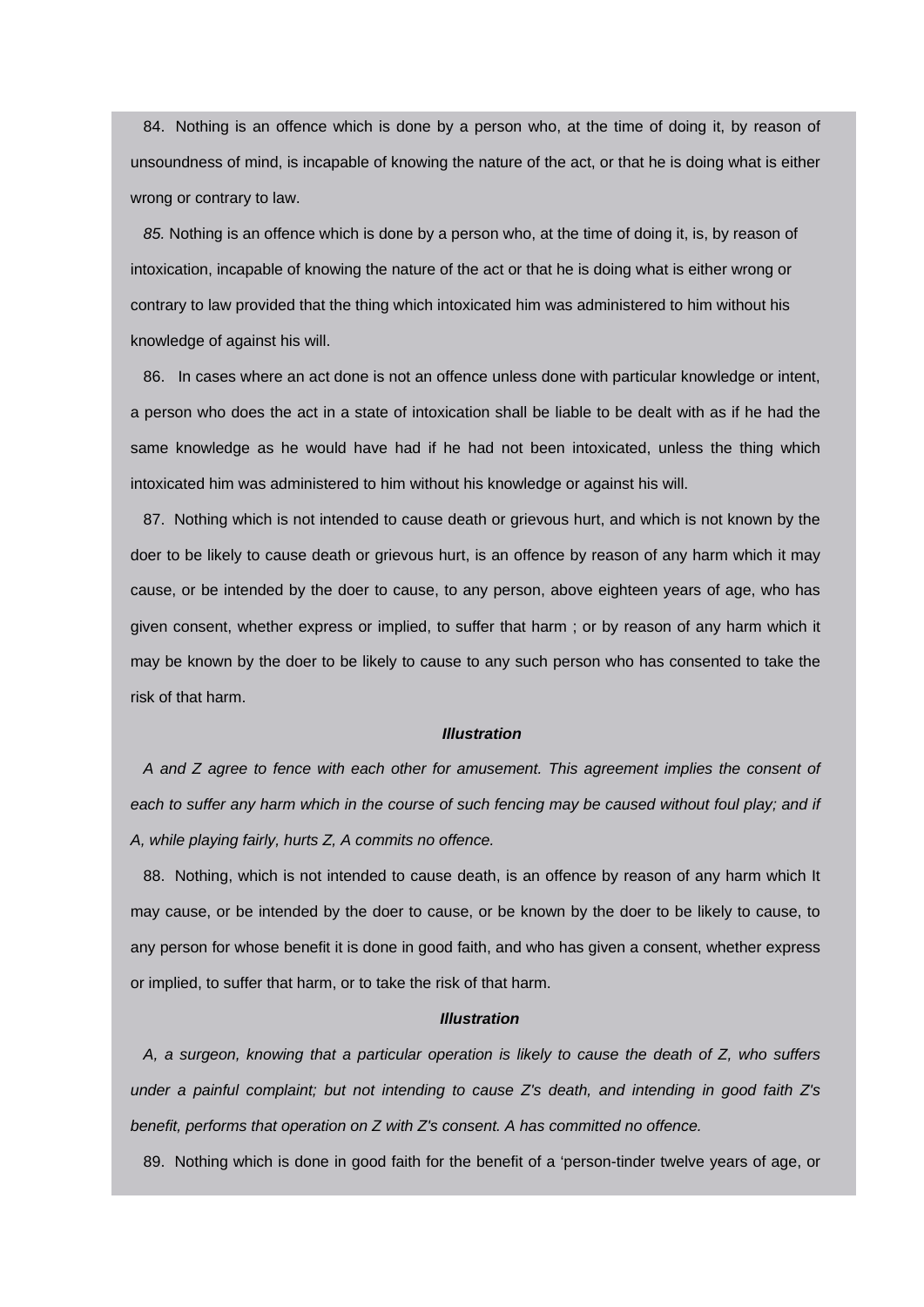of unsound mind, by or by consent, either express or implied, of the guardian or other per-son having lawful charge of that person, is an offence by reason of any harm which it may cause, or be intended by the doer to cause, or be known by the doer to be likely to cause, to that person; Provided--

*First.--* That this exception shall not extend to the intentional causing of death, or to the attempting to cause death;

*Secondly.--* That this exception shall not extend to the doing of anything which the person doing it knows to be likely to cause death, for any purpose other than the preventing of death or grievous hurt of the curing of any grievous disease or infirmity;

*Thirdly.--* That this exception shall not extend to the voluntary causing of grievous hurt, or to the attempting to cause grievous hurt, unless it be for the purpose of preventing death or grievous hurt or the curing of any grievous disease or infirmity;

*Fourthly.—*That this exception shall not extend to the abetment of any offence, to the committing of which offence it would not extend.

### *Illustration*

*A, in good faith, for his child's benefit without his child's consent, has his child cut for the stone by a surgeon, knowing it to be likely that the operation will cause the child's death, but not intending to cause the child's death. A is within the exception, in as much as his object was the cure of the child.*

90. A consent is not such a consent as is intended by any section of this Code, if the consent is given by a person under fear of injury, or under a misconception of fact, and if the person doing the act knows, or has reason to believe, that the consent was given in consequence of such fear or misconception ; or

if the consent is given by a person who, from unsoundness of mind or intoxication, is Unable to understand the nature and consequence of that to which he given his consent; or

unless the contrary appears from the context, if the consent is given by a person who is under twelve years of age.

91. The exception in section 87, 88 and 89 do not extend to acts, which are offences independently of any harm which they may cause, or be intended to cause, or be known to be likely to cause, to the person giving the consent, or on whose behalf the consent is given.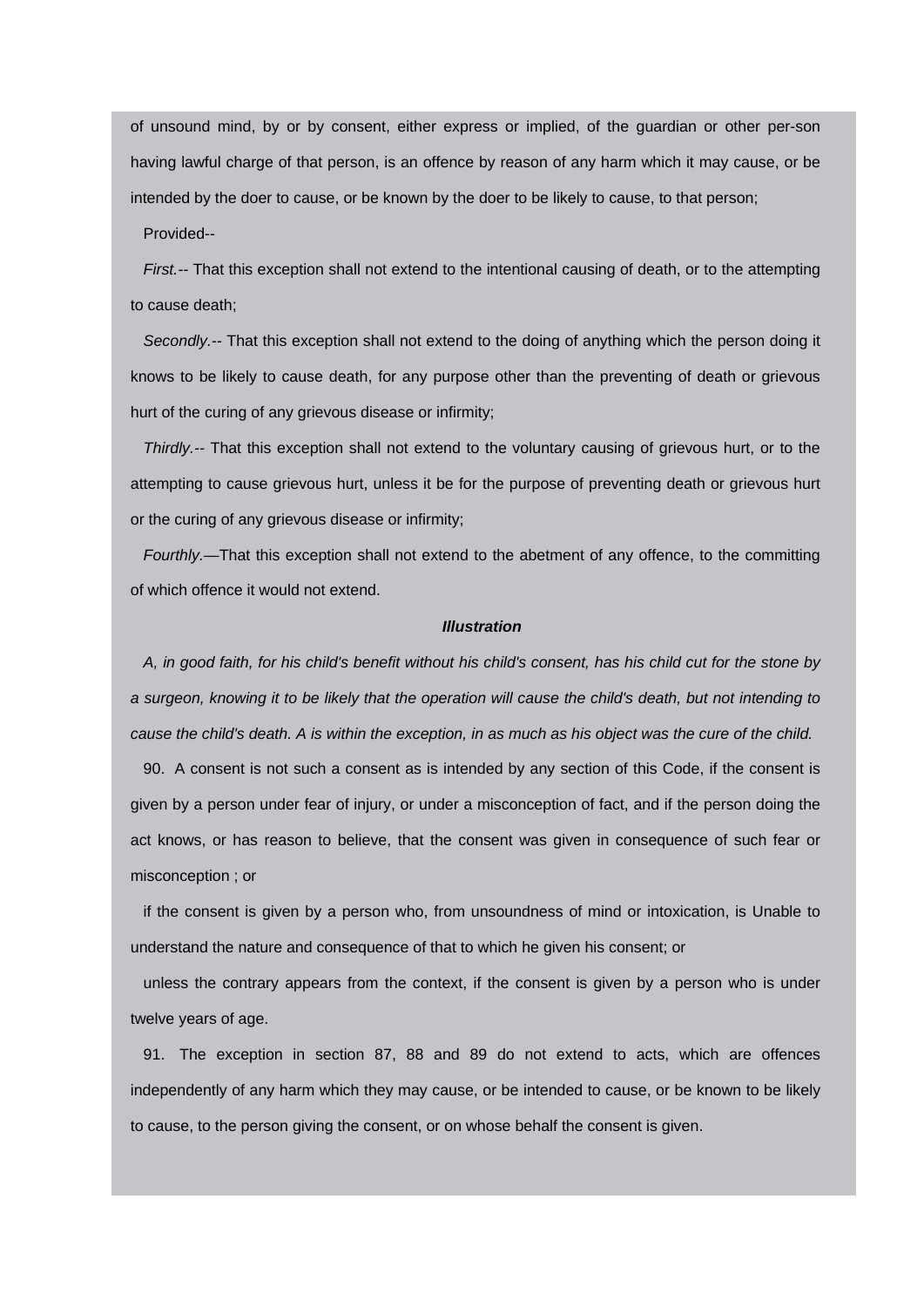# *Illustration*

*Causing miscarriage (unless caused in good faith for the purpose of saving the life of the woman) is an offence independently of any harm which it may cause or be intended to cause to the woman Therefore, it is not an offence "by reason of such harm"; and the consent of the woman or of her guardian to the causing of such miscarriage does not justify the act.*

92. Nothing is an offence by reason of any harm which it may cause to a person, for whose benefit it is done in good faith, even without that person's consent if the circumstances are such that it is impossible for that person to signify consent, or if that person is incapable of giving consent and has no guardian or other person in lawful charge of bun from whom it is possible to obtain consent in time for the thing to be done with benefit: Provided-

 *First.* -- That this exception shall not extend to the intentional causing of death, or the attempting to cause death

*Secondly.--* That this exception shall not extend to the doing of anything which the person doing it known to be likely to cause death, for any purpose other than the preventing of death or grievous hurt or the curing of any grievous disease or infirmity;

*Thirdly--* That this exception shall not extend to the voluntary causing of hurt, or to the attempting to cause hurt, for purpose other than the preventing of death or hurt;

*Fourthly* . -- That this exception shall not extend to the abetment of any offence, to the committing of which offence it would not extend.

#### *Illustration*

*(a) Z is thrown from his horse, and is insensible. A, a surgeon, finds that Z requires to be trepanned. A not intending Z's death but in good faith, for Z's benefit, performs the trepan before Z recovers his power of judging for himself. A has committed no offence.*

*(b) Z is carried off by a tiger. A fires at the tiger knowing it to be likely that the shot may kill, Z, but not intending to kill Z, and in good faith intending Z's benefit. A's ball give Z a mortal wound. A has committed on offence.*

*(c) A, a surgeon, sees a child suffer an accident which is likely to prove fatal unless an operation be immediately performed. There is no time to apply to the child's guardian. A perform the operation in spite of the entreaties of the child, intending, in good faith, the child's benefit. A has committed no offence.*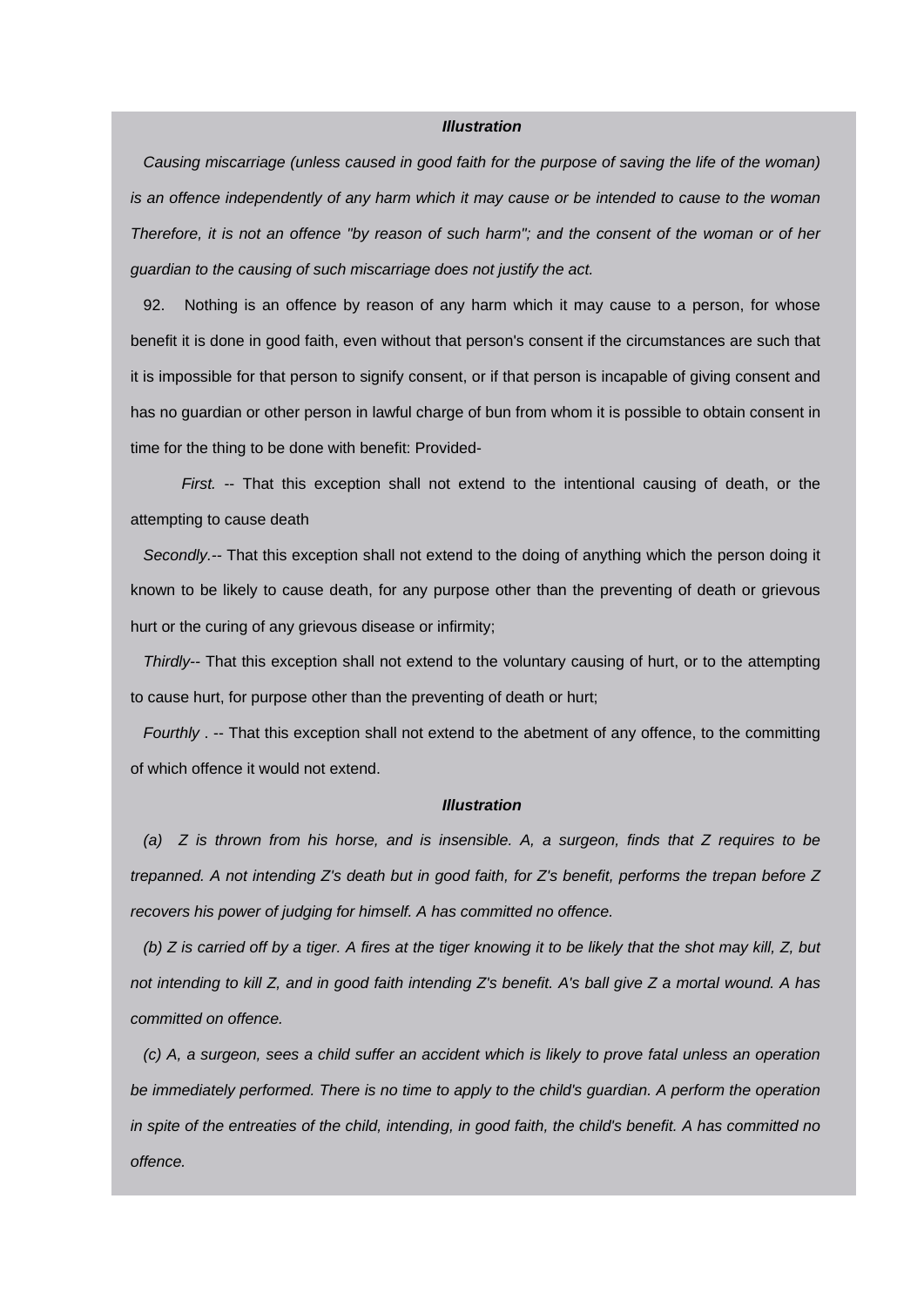*(d) A is in a house which is on fire, with Z a child. People below hold out a blanket. A drops the child from the housetop, knowing it to be likely that the fall may kill the child, but not intending to kill the child, and intending, in good faith, the child's benefit. Here even if the child is killed by the fall, A has committed no offence.*

*Explanation.--* Mere pecuniary benefit is not benefit within the meaning of sections 88, 89 and 92.

93. No communication, made in good faith is an offence by reason of any harm to the person to whom it is made if it made, for the benefit of that person.

#### *Illustration*

*A, a surgeon, in good faith communicates to a patient dies his opinion that he cannot live. The patient in consequence of the shock. A has committed no offence, though he knew it to be likely that the communication might cause the patient's death.*

94. Except murder, and offences against the State punishable with death, nothing is an offence which is done by a person who is compelled to do it by threats, which, at the time of doing it, reasonably cause the apprehension that instant death to that person will otherwise be the consequence Provided the person doing the act did not of his own accord, or from a reasonable apprehension of harm to himself short of instant death, place himself in the situation by which he became subject to such constraint.

*Explanation* 1.-- A person who, of his own accord, or by reason of a threat of being beaten, joins a gang of dacoits, knowing their character is not entitled to the benefit of this exception, on the ground of his having been compelled by his associates to do anything that is an offence by law.

*Explanation* 2.-- A person seized by a gang of dacoits and forced by threat of instant death, to do a thing which is an offence by law; for example, a smith compelled to take his tools and to force the door of a house for the dacoits to enter and plunder it, is entitled to the benefit of this exception.

*95.* Nothing is an offence by reason that it causes, or that it is intended to cause, or that it is known to be likely to cause, any harm, if that harm is so slight that no person of ordinary sense and temper would complain of such harm.

## *of the Right of Private Defence*

96. Nothing is an offence, which is done in the exercise-of the right of private defence.

97. Every person has a right, subject to the restrictions contained in section 99, to defend--

*First.--* His own body, and the body of any other person, against any offence affecting the human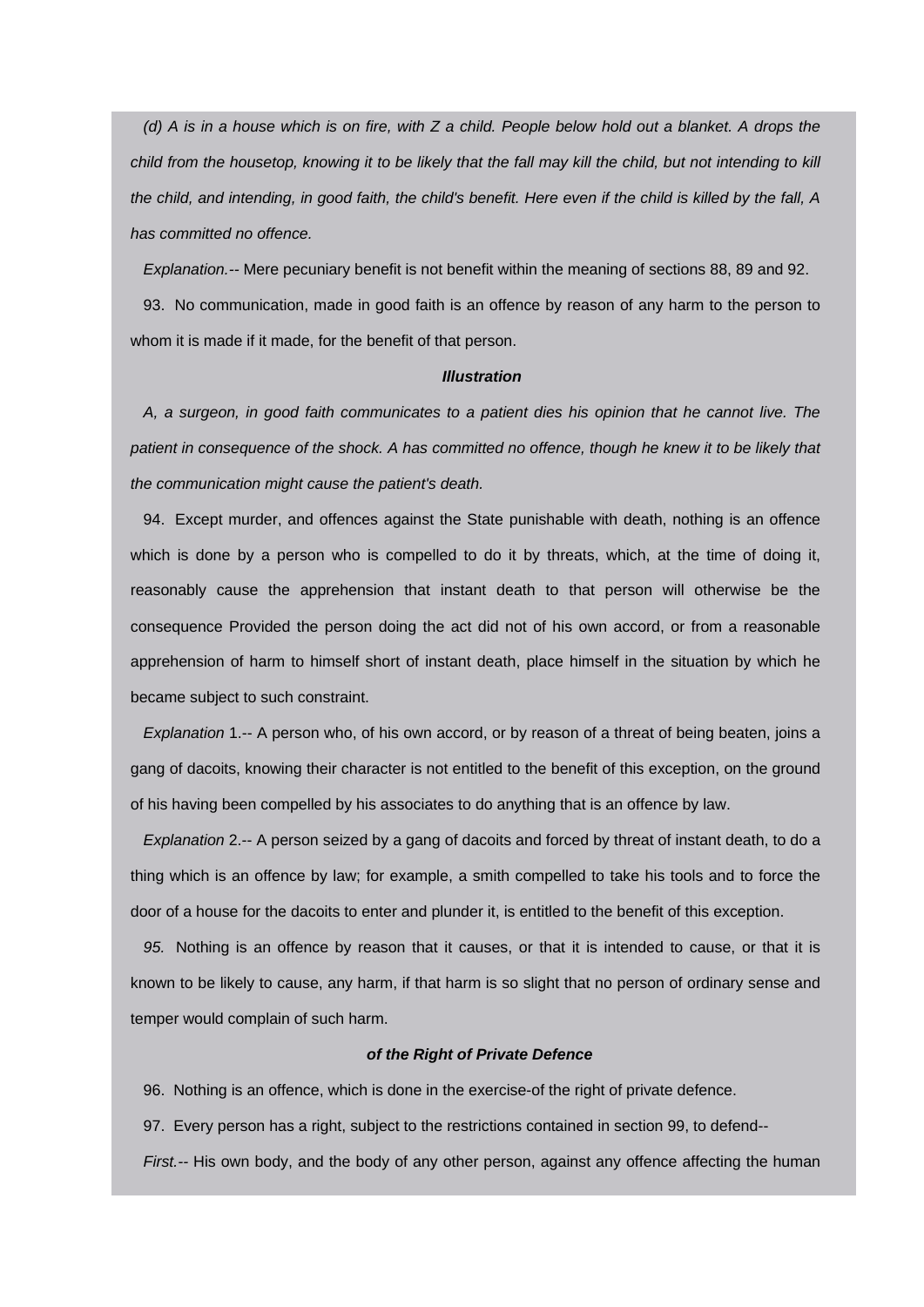body;

*Secondly--* The property, whether moveable or immoveable, of himself or of any other person, against any act which is an offence falling under the definition of theft, robbery, mischief or criminal trespass, or which is an attempt to commit theft, robbery, mischief or criminal trespass.

98. When an act, which would otherwise be a certain offence, is not that offence by reason of the youth, the want of maturity of understanding, the unsoundness of mind, or the intoxication of the person doing that act, or by reason of any misconception on the part of that person, every person has the same right of private defence against that act which he would have if the act were that offence.

#### *Illustrations*

*(a) Z, under the influence of madness, attempts to kill A ; Z is guilty of no offence. But A has the same right of private defence which he would have if Z were sane.*

*(b) A enters by night a house which he is legally entitled to enter. Z, in good faith, taking A for a house-breaker, attacks A. Here Z, by attacking A under this misconception, commits no offence, But A has the same right of private defence against Z, which he would have if Z were not acting under that misconception.*

99. There is no right of private defence against an act which does not reasonably cause the apprehension of death or of grievous hurt, if done or attempted to be done by a public servant acting in good faith under colour of his office, though that act may not be strictly justifiable by law.

There is no right of private defence against an act which does not reasonably cause the apprehension of death or of grievous hurt, if done or attempted to be done by the direction of a public servant acting in good faith under colour of his office though that direction may not be strictly justifiable by law.

There is no right of private defence in cases in which there is time to have recourse to the protection of the public authorities.

The right of private defence in no case extends to the inflicting of more harm than it is necessary to inflict for the purpose of defence.

*Explanation.* 1.-- A person is not deprived of the right of private defence against an act done or attempted to be done by a public servant, as such, unless he knows, or has reason to believe, that the person doing the act is such public servant.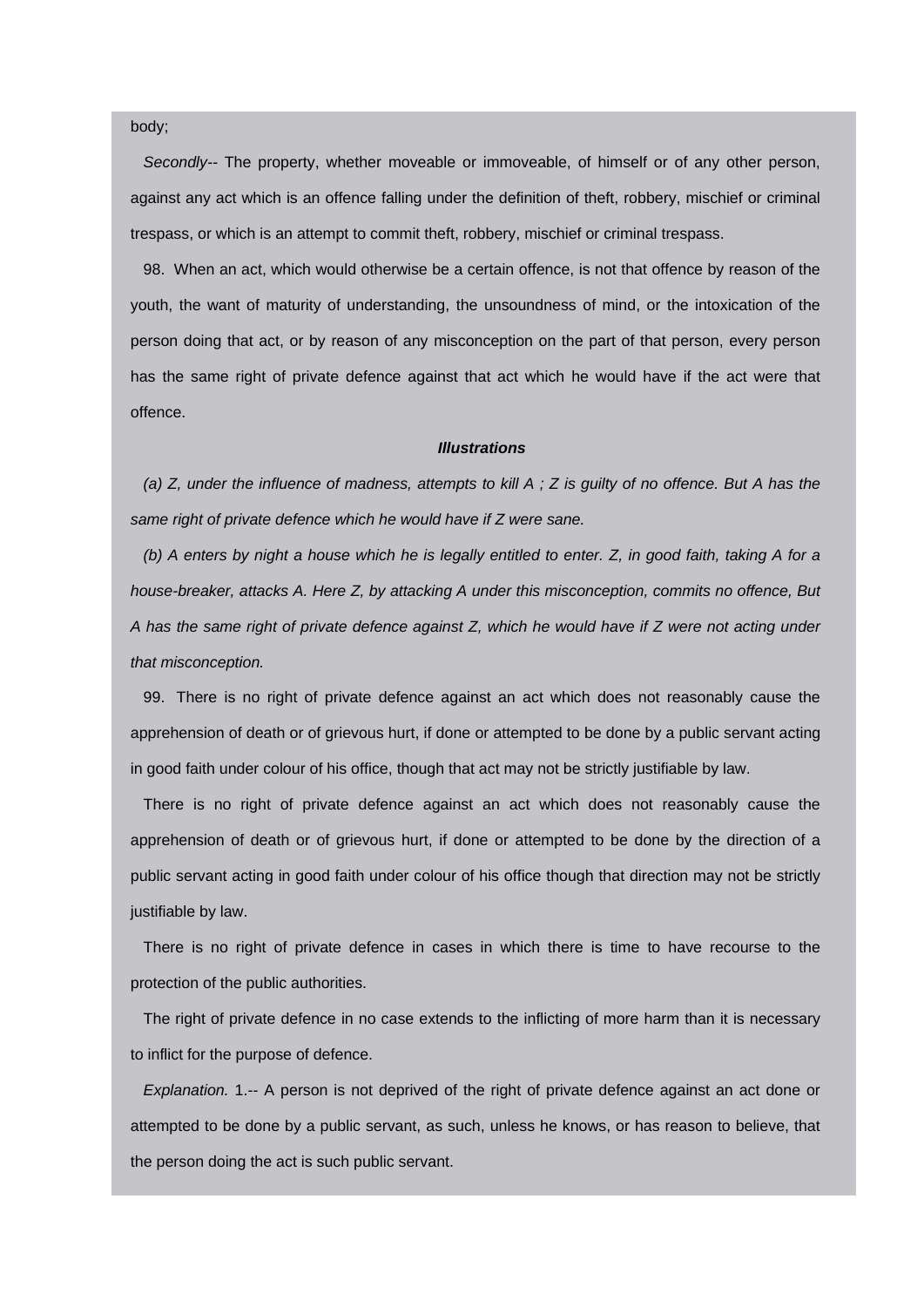*Explanation.* 2.-- A person is not deprived of the right of private defence against an act done or attempted to be done by the direction of a public servant unless he knows, or has reason to believe, that the person doing the act is acting by such direction, or unless such person states the authority under which he acts, or if he has authority in writing, unless he produces such authority if demanded.

100.The right of private defence of the body extends, under the restrictions mentioned in the last preceding section, to the voluntary causing of death or of any other harm to the assailant, if the offence which occasion the exercise of the right be of any of the descriptions hereinafter enumerated, namely

*First.--* Such an assault as may reasonably cause the apprehension that death will otherwise be the consequence of such assault

*Secondly.--* Such an assault as may reasonably cause the apprehension that grievous hurt will otherwise be the consequence of such assault;

*Thirdly.* --An assault with the intention of committing rape;

*Fourthly.* -- An assault with the intention of gratifying unnatural lust;

*Fifthly.--An* assault with the intention of kidnapping or abducting;

*Sixthly.* --An assault with the intention of wrongfully confining a person, under circumstances which may reasonably cause him to apprehend that he will be unable to have recourse to the public authorities for his release.

101. If the offence be not of any of the descriptions enumerated in the last preceding section, the right of private defence of the body does not extend to the voluntary causing of death to the assailant, but does extend, under the restrictions mentioned in section 99, to the voluntary causing to the assailant of any harm other than death.

102. The right of private defence of the body commences as soon as a reasonable apprehension of danger to the body arises from an attempt or threat to commit the offence though the offence may not have been committed; and it continues as long as such apprehension of danger to the body continues.

103. The right of private defence of property extends, under the restrictions mentioned in section 99, to the voluntary causing of death or of any other harm to the wrong-doer, if the offence, the committing of which, or the attempting to commit which, occasions the exercise of the right, be an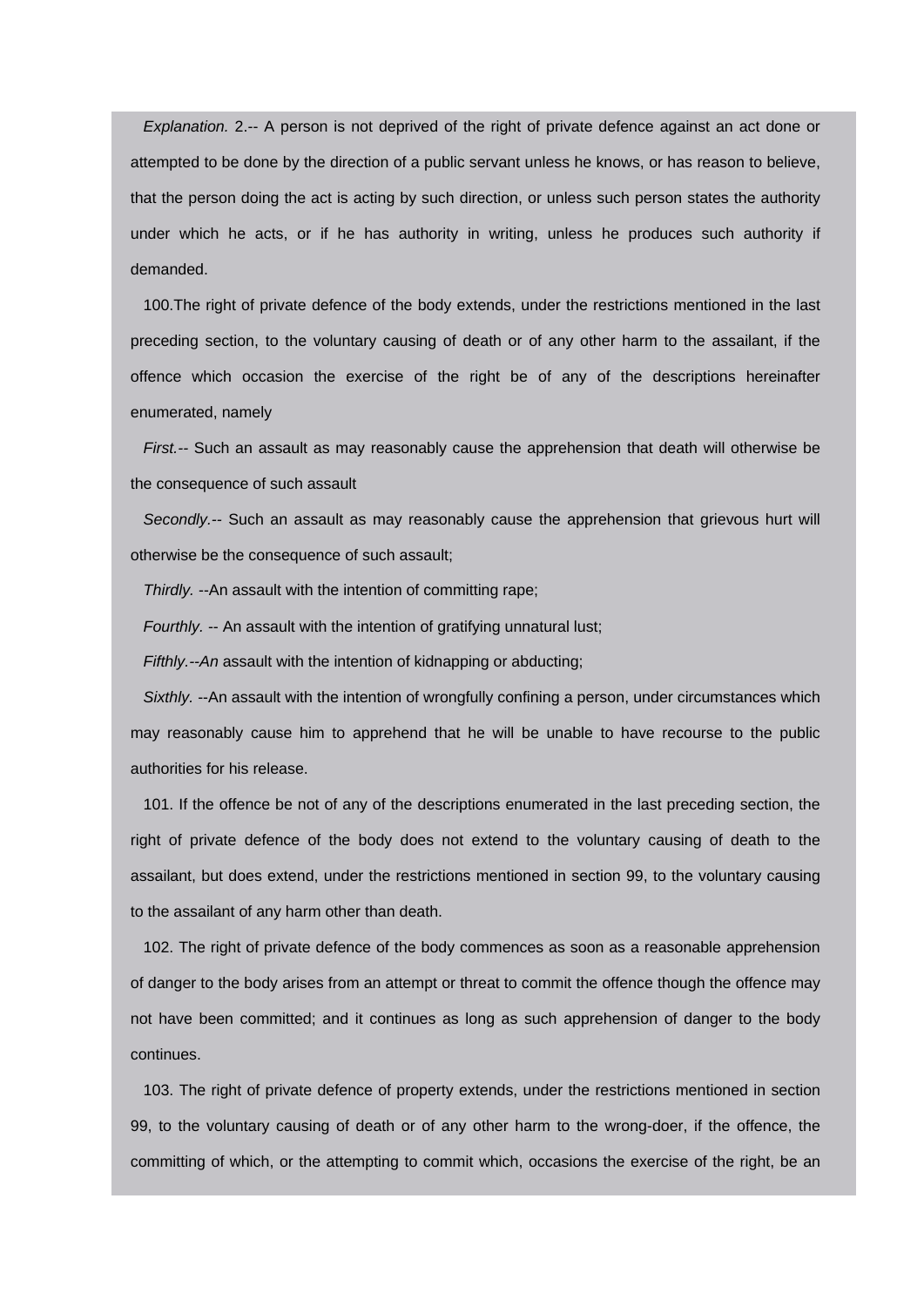offence of any of the descriptions hereinafter enumerated, namely

*First.--* Robbery:

*Secondly.--* House-breaking by night;

*Thirdly.--* Mischief by fire committed on any building, tent or vessel, which building, tent or vessel is used as a human dwelling or as a place for the custody of property;

*Fourthly.--* Theft, mischief or house-trespass, under such circumstances as may reasonably cause apprehension that death of grievous hurt will be the consequence if such right of private defence is not exercised.

104. If the offence, the committing of which, or the attempting to commit which, occasions the exercise of the right of private defence, be theft, mischief or criminal trespass, not of any of the descriptions enumerated in the last preceding section, that right does not extend to the voluntary causing of death, but does extend, subject to the restrictions mentioned in section 99, to the voluntary causing to the wrong-doer of any harm other than death.

105. The right of private defence of property commences when a reasonable apprehension of danger to the property commences.

The right of private defence of property against theft continues till the offender has effected his retreat with the property, or either the assistance of the public authorities is obtained or the property has been recovered.

The right of private defence of property against robbery continues as long as the offender causes or attempts to cause to any person death or hurt or wrongful restraint, or as long as the fear of instant death or of instant hurt or of instant personal restraint continues.

The right of private defence of property against criminal trespass or mischief continues as long as the offender continues in the commission of criminal trespass or mischief.

The right of private defence of property against house-breaking by night continues as long as the house-trespass which has been begun by such housebreaking continues.

l06. If in the exercise of the right of private defence against an assaults which reasonably causes the apprehension of death, the defender be so situated that he cannot effectually exercise that right without risk of harm to an innocent person, his right of private defence extends to the running of that risk.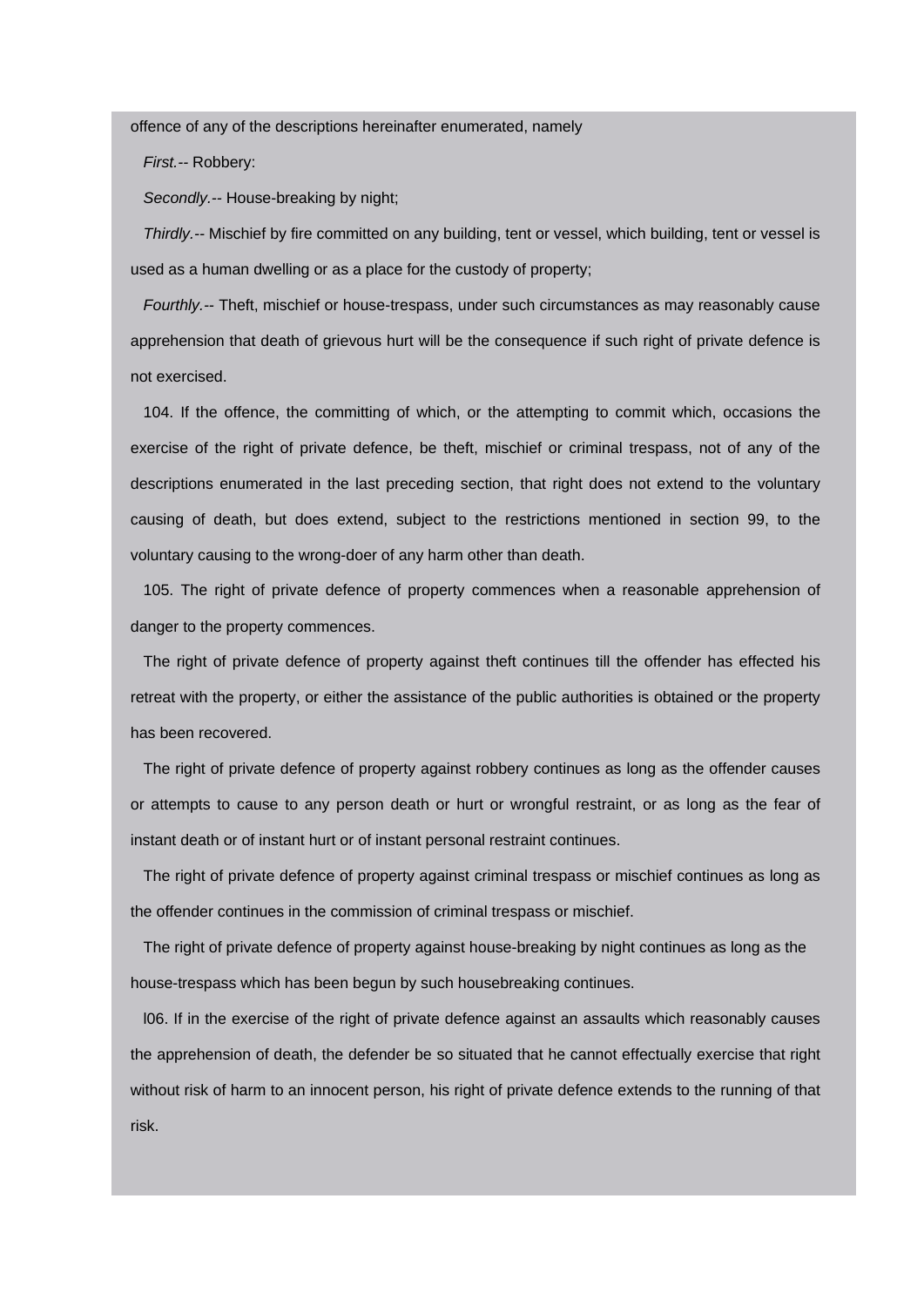# *Illustration*

*A* is attacked by a mob who attempt to murder him. He cannot effectually exercise his right of private defence without firing on the mob**,** and he cannot fire without risk of harming young children who are mingled with the mob. *A* commits no offence if by so firing he harms any of the children.

### **CHAPTER V**

# OF ABETMENT

107. A person abets the doing of a thing, who-

 *First.* -- Instigates any person to do that thing; or

Secondly.-- Engages with one or more other person or

person in any conspiracy for the doing of that thing, if an act or illegal omission takes place in pursuance of that conspiracy and in order the doing of that thing; or

 *Thirdly.--* Intentionally aids, by any act or illegal omission, the doing of that thing.

*Explanation* 1.-- A person who, by willful misrepresentation, or by willful concealment of a material fact which he is bound to disclose, voluntarily causes or procures, or attempts to cause or procure, a thing to be done, is said to instigate the doing of that thing.

*A,* a public officer, is authorized by a warrant from a Court of Justice to apprehend *Z.B* knowing that fact and also that *C* is not *Z,* willfully represents to *A* that U is *Z,* and thereby intentionally causes *A* to apprehend *C.* Here *B* abets by instigation the apprehension of *C.*

*Explanation* 2. -- Whoever, either prior to or at the time of the commission of an act, does anything in order to facilitate the commission of that act, and thereby facilitates the commission thereof, is said to aid the doing of that act.

108. A person abets an offence, who abets either the commission of an offence, or the commission of an act which would be an offence if committed by a person capable by law of committing an offence with the same intention or knowledge as that of the abettor.

*Explanation* 1.-- The abetment of the illegal omission of an act may amount to an offence although the abettor may not himself be bound to do that act.

*Explanation* 2. -- To constitute the offence of abetment it is not necessary that the act abetted should be committed, or that effect requisite to constitute the offence should be caused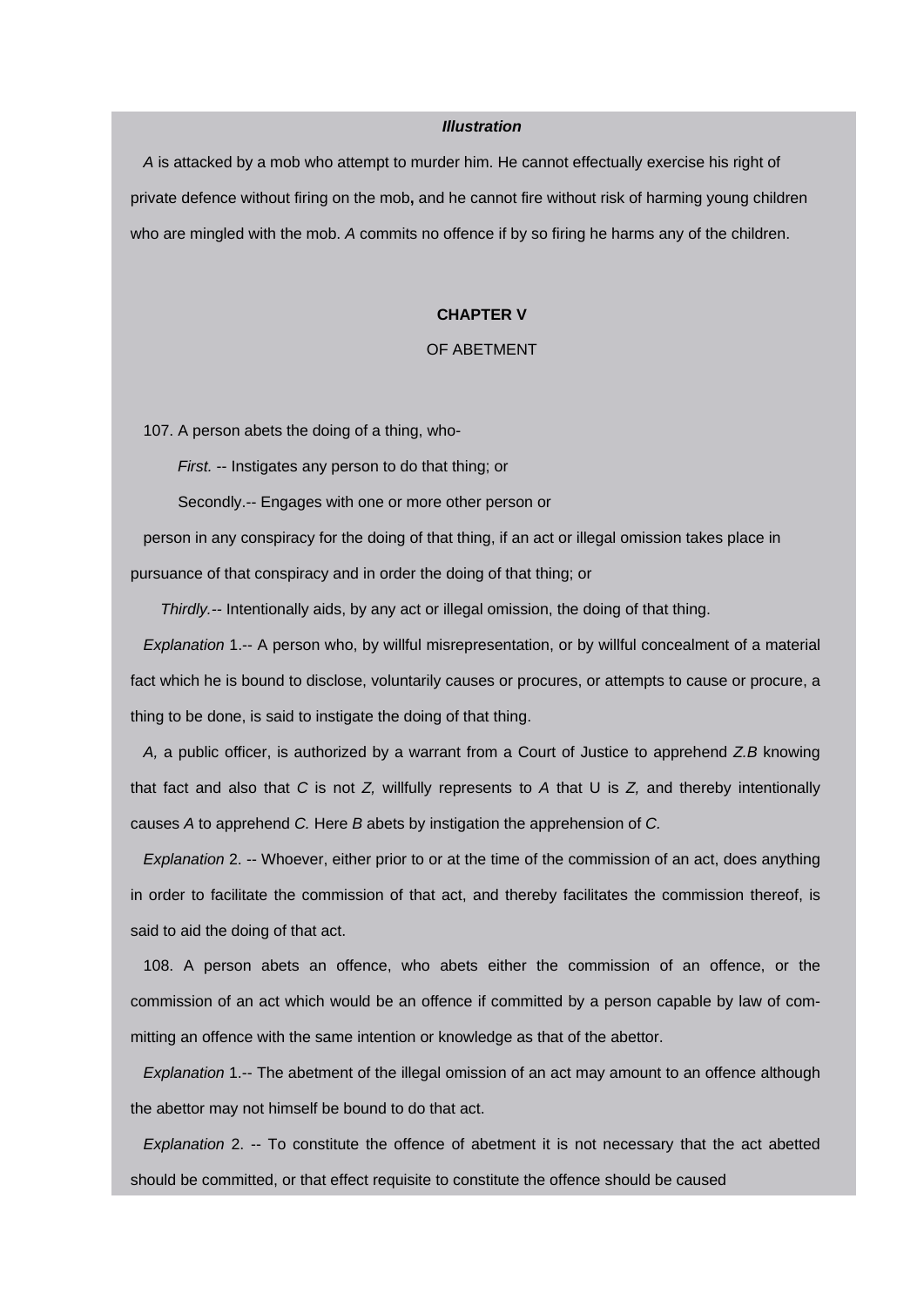# *Illustrations*

*(a) A instigates B to murder C. B refuses to do so. A is guilty of abetting B to commit murder.*

*(b) A is instigates B to murder D. B in pursuance of the instigation stabs D. D recovers from the wound. A is guilty of instigating B to commit murder.*

*Explanation* 3.-- It is not necessary that the person abetted should be capable by law of committing an offence, or that he should have the same guilty intention or knowledge as that of the abettor, or any guilty intention or knowledge.

### *Illustrations*

*(a) A, with a guilty intention, abets a child or a lunatic to commit an act which would be an offence, if committed by a person capable by law of committing an offence, and having the same intention as A. Here A whether the act be committed or not, is guilty of abetting an offence.*

 *(b) A, with the intention of murdering Z instigates B, a child under seven years of age, to do an act which causes Z's death. B, in consequence of the abetment, dose the act in the absence of A and there by causes Z's death. Here, though B was not capable by law of committing an offence, A is liable to be punished in the same manner as if B had been capable by law of committing an offence, and had committed murder, and he is therefore subject to the punishment of death.*

*(c) A instigates B to set fire to a dwelling-house. B in consequence of the unsoundness of his mind, being incapable of knowing the nature of the act, or that he is doing what is wrong or contrary to law, sets fire to the house in consequence of A's instigation. B has committed no offence, but A is guilty of abetting the offence of setting fire to a dwelling - house, and is liable to the punishment provided for that offence.*

*(d) A., intending to cause a theft to be committed, instigates B to take property belonging to Z out of Z's possession. A induces B to believe that the property belongs to A. B takes the property out of Z's possession, in good faith, believing it to be A's property. B, acting under the misconception, does not take dishonestly, and therefore does not commit theft. But A is guilty of abetting theft, and is liable to the same punishment, as if B had committed theft.*

*Explanation 4.* --The abetment of an offence being an offence, the abetment of such an abetment is also an offence.

# *Illustrations*

*A, instigates B to instigates C to murder Z. B accordingly instigates murder Z, and C commits that*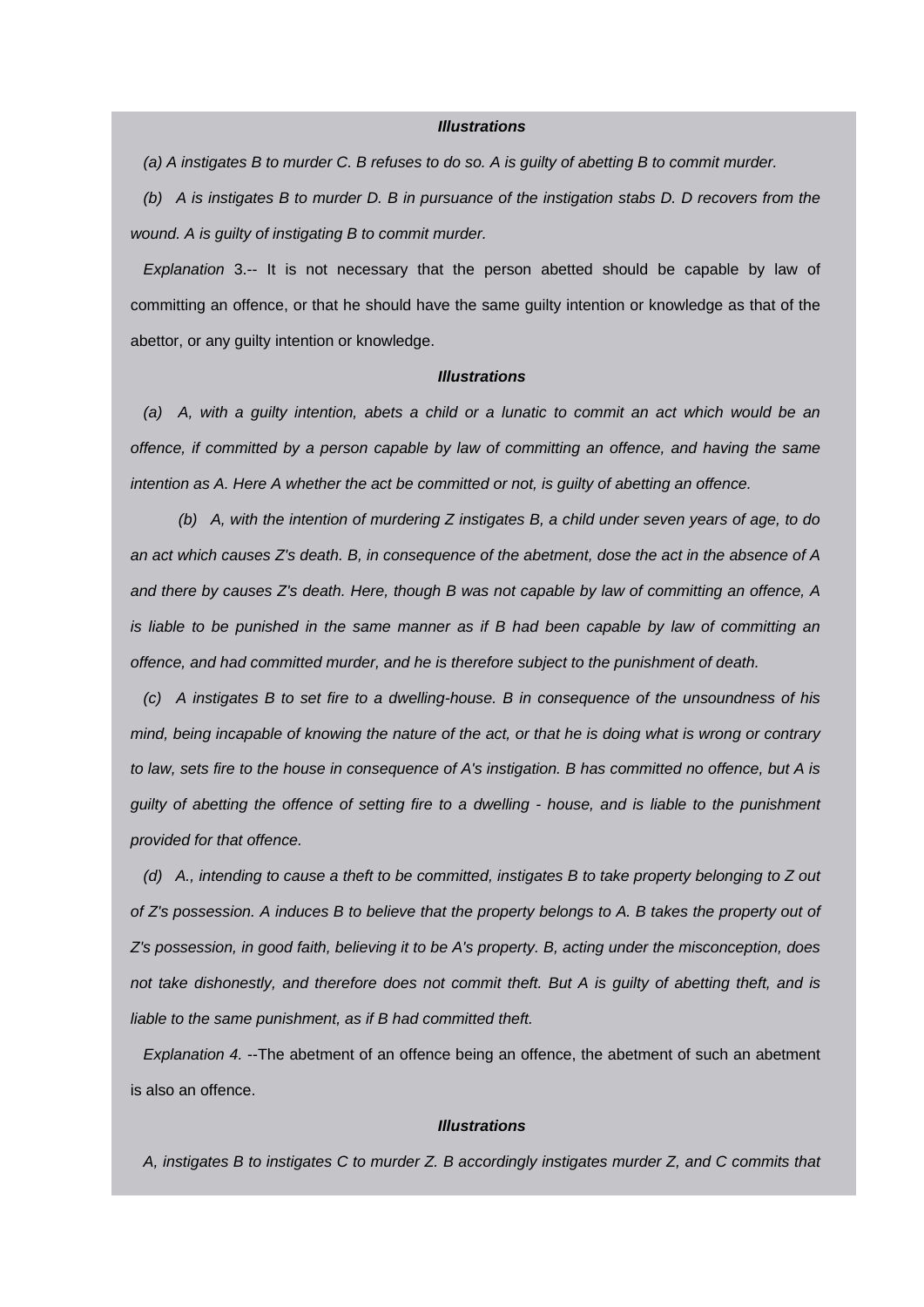*offence in consequence of B's instigation. B is liable to be punished for his offence with the punishment for murder, and, instigated B to commit office; A is also liable to the same punishment.*

*Explanation 5.* -- It is not necessary to the commission of the offence of abetment by conspiracy that the abettor should concert the offence with the person who commits it. It is sufficient if he engages in the conspiracy in pursuance of which offence is committed.

### *Illustrations*

*A concerts with B a plan for poisoning Z. It is agreed that A shall administer the poison. B then explains the plan to C mentioning that a third person is to administer the poison; Z dies in consequence. Here though A and C have not conspired together, yet C has been engaged the conspiracy in pursuance of which Z has been murdered. C has therefore committed in the conspiracy in pursuance of which Z has been murdered. C has therefore committed the offence defined in the section and is liable to the punishment for murder.*

108A. A person abets an offence within the meaning of this Code who, in the Union of Burma, abets the commission of any act without and beyond the Union of Burma which would constitute an offence if committed in the Union of Burma.

# *Illustrations*

*A, in the Union of Burma instigates B, a foreigner in Goa, to commit a murder in Goa. A is guilty of abetting murder.*

109. Whoever abets any offence shall, if the act abetted is committed in consequence of the abetment, and no express provision is made by this Code of the punishment of such abetment, be punished with the punishment provided for the offence.

*Explanation-* An act or offence is said to be committed in sequence of abetment, when it is committed in consequence of the instigation, or in pursuance of the conspiracy, or with the aid which constitutes the abetment.

## *Illustrations*

(a) *A* offers a bribe to *B,* a public servant, as a reward for showing A some favour in the exercise of B's official functions. *B* accepts the bribe. A has betted the offence defined in section *161.*

(b) *A* instigates *B* to give false evidence. *B* in consequence of~ the instigation, commits that offence. *A* is guilty of abetting that offence, and is liable to the same punishment as *B.*

(c) *A* and B conspire to poison Z, A in pursuance of the conspiracy procures the poison and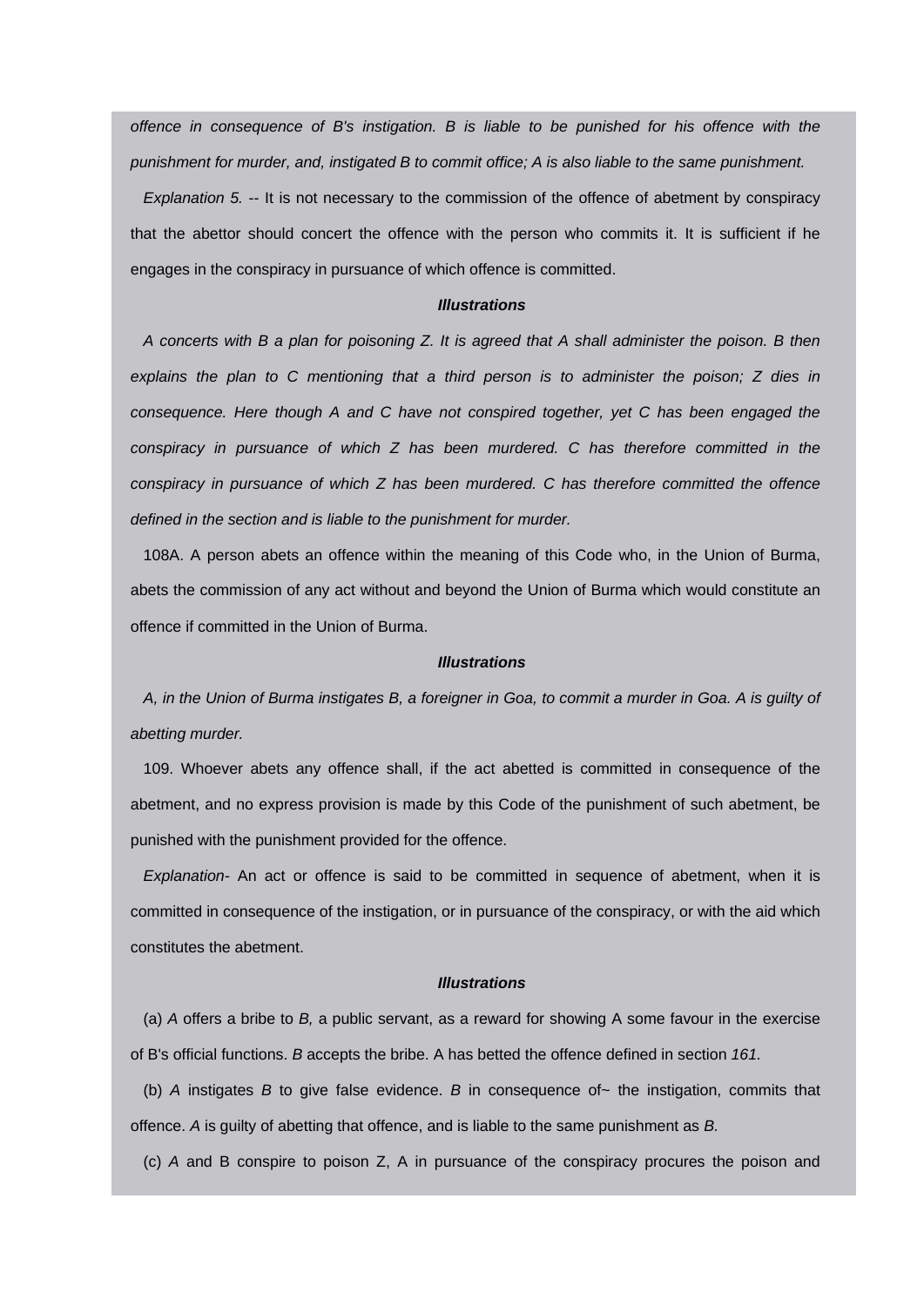delivers it to *B* in order that he may ad-~ minister it to Z. *B,* in pursuance of the conspiracy, administers the] poison to Z in A's absence and there by causes Z's death. Here B is guilty of murder, *A* is guilty of abetting that offence by conspiracy, and is liable to the punishment for murder.

110. Whoever abets the commission of an offence shall ii procures the person abetted does the act with a different intention or knowledge from that of the abettor, be punished with the punishment provided for the offence which would have been commit-I ted if the act had been done with the intention or knowledge of the abettor and with no other

111. When an act is abetted and a different act is done, the abettor is liable for the act done in the same manner and to the same extent as if he bad directly abetted it:

provided the act done was a probable consequence of the abetment, and was committed under the influence of the instigation, or with the aid or in pursuance of the conspiracy which constituted the abetment.

# *Illustrations*

*(a) A instigates a child to put poison into the food of Z. and gives him poison for that purpose. The child, in consequence of the instigation, by mistake puts the poison into the food of Y, which is by the side of that of A. Here if the child was acting under the influence of A's instigation, and the act done was under the circumstances a probable consequence of the abetment, A is liable in the same manner and to the same extent as if he had instigated the child to put the poison into the food of Y*

*(b) A instigates B to burn Z's house; B sets fire to the house and at the same time commits theft of property there. A, though guilty of abetting the burning of the house, is not guilty of abetting the theft; for the theft was a distinct act, and not a probable consequence of the burning.*

*(c) A instigates B and C to break into an inhabited house at midnight for the purpose of robbery, and provides them with arms for that murder was the probable consequence of the abetment, A is liable to the punishment provided for murder.*

112. If the act for which the abettor is liable under the last preceding section is committed in addition to the act abetted, and constitutes a distinct offence, the abettor is liable to punishment for each of the offences.

# *Illustrations*

*A instigates B to resist by force a distress made by a public servant. B in consequence resists that*  distress. In offering the resistance, B voluntarily causes grievous hurt to the officer executing the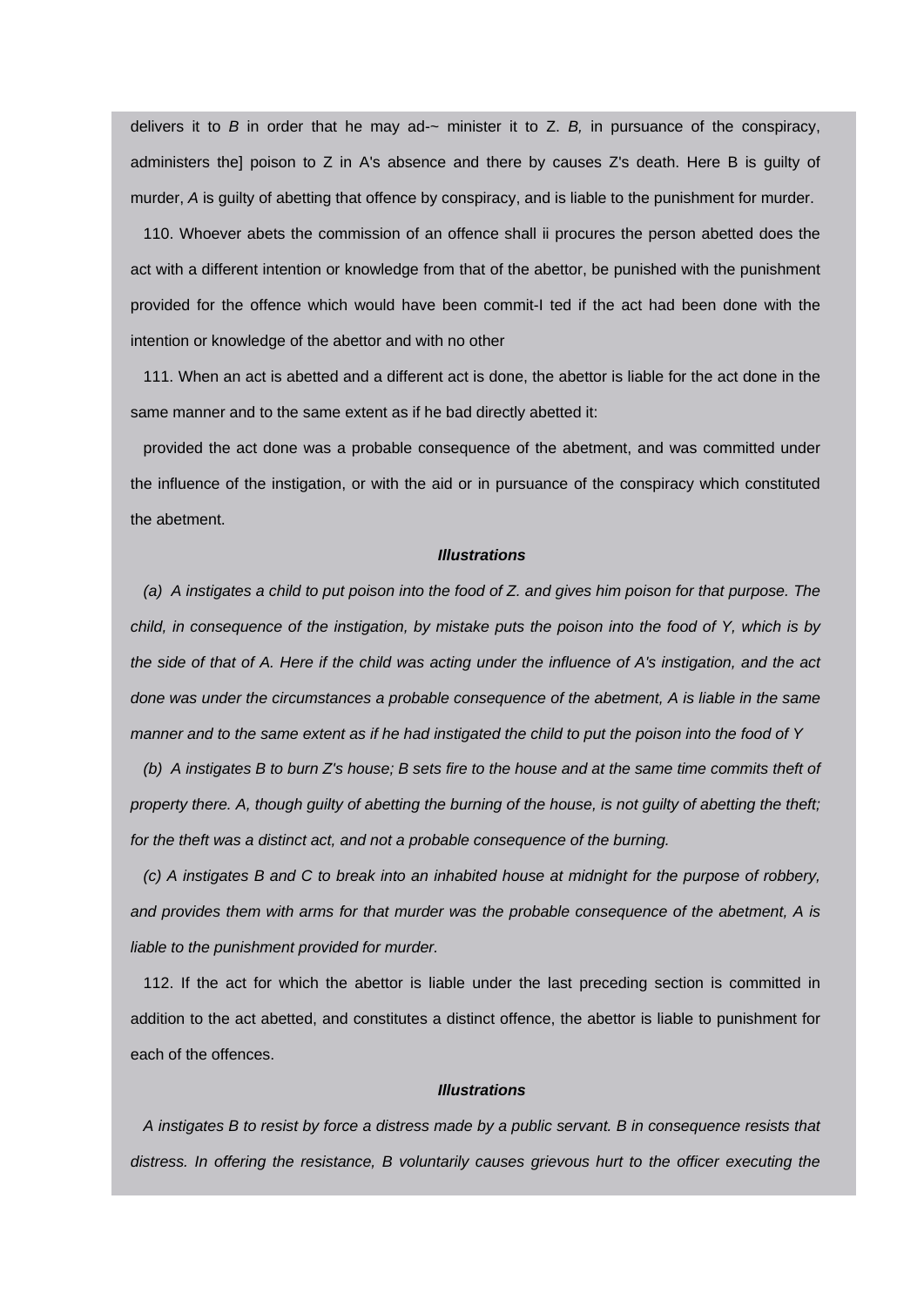*distress, As B has committed both the offence of resisting the distress and the offence of voluntarily causing grievous hurt, B is liable to punishment for both these offences; and if A knew that B was likely voluntarily to cause grievous hurt in resisting the distress A will be liable to punishment for each of the offence.*

113. When an act is abetted with the intention on the part of the abettor of causing a particular effect, and an act for which the abettor is liable in consequence of the abetment causes a different effect from that intended by the abettor, the abettor is liable for the effect caused in the same manner and to the same extent as if he had abetted the act with the intention of causing that effect, provided he knew that the act abetted was likely to cause that effect.

*A* instigates *B* to cause grievous hurt to *Z B,* in consequence of the instigation, causes grievous hurt to *Z. Z* dies in consequence. Here *if A* knew that the grievous hurt abetted was likely to cause death, *A* is liable to be punished with the punishment provided for murder.

114. Whenever any person, who if absent would be liable to punished as an abettor, is present when the act or offence for which he would be punishable in consequence of the abetment is committed, he shall be deemed to have committed such act or offence.

115. Whoever abets the commission of an offence punishable with death or transportation for life shall, if that offence be not committed in consequence. of the abetment, and no express provision is made by this Code for the punishment of such abetment, be punished with imprisonment of either description for a term which may extend to seven years, and shall also be liable to fine;

and if any act for which the abettor is liable in consequence of the abetment, and which causes hurt to any person, s done, the abettor shall be liable to imprisonment of either description for a term which may extend to fourteen years, and shall also be liable to fine.

# *Illustrations*

*A instigates B to murder Z. The offence is not committed. If B had murdered Z, he would have been subjected to the punishment of death or transportation for life. Therefore A is liable to imprisonment for a term which may extend to seven years and also to fine;*

116. Whoever abets an offence punishable with imprisonment shall, if that offence be not committed in consequence of the abetment, and no express provision is made by this Code for the punishment of such abetment, be punished with imprisonment of any description provided for that offence for a term which may extend to one- fourth part of the longest term provided for that offence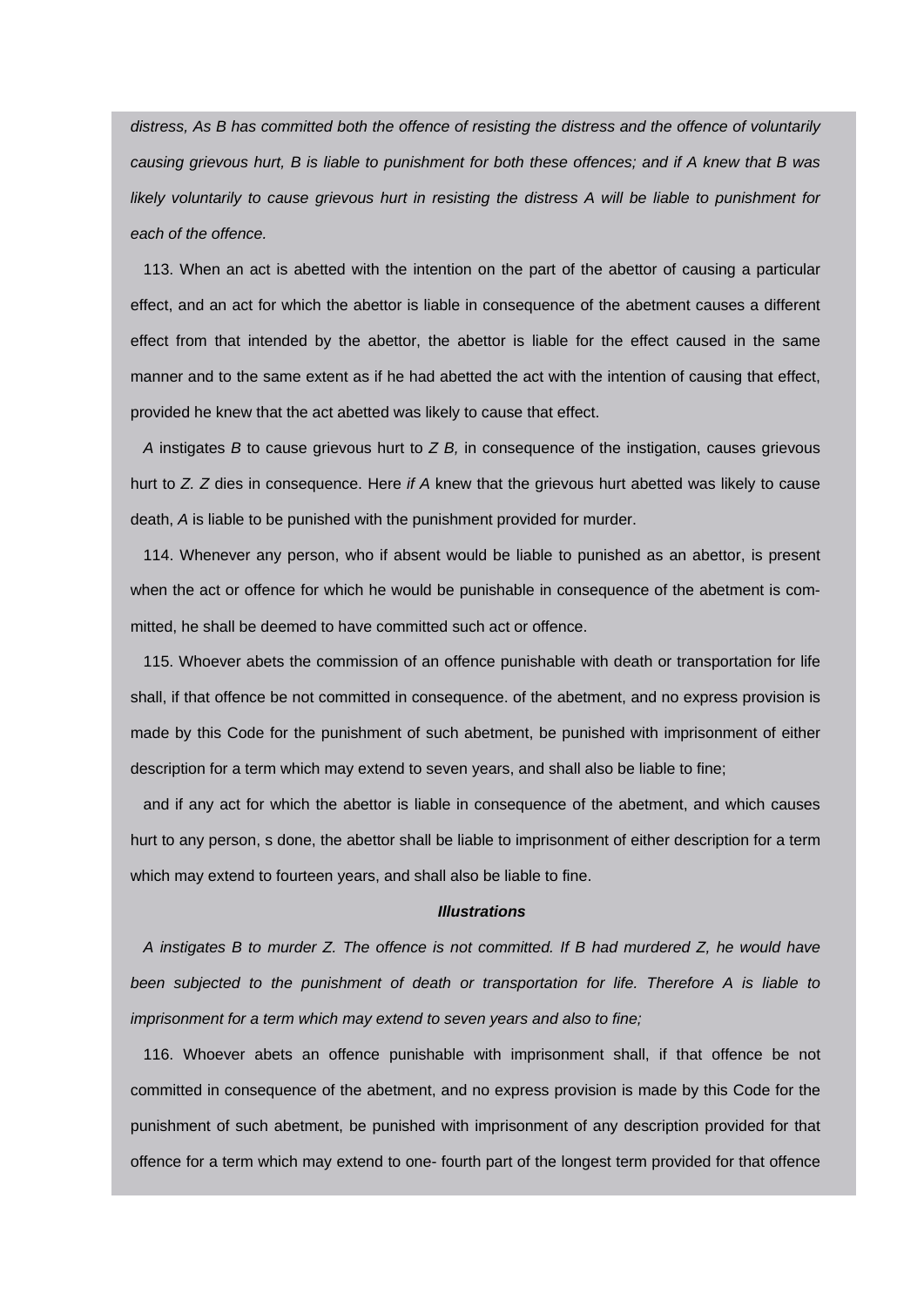; or with such fine as is provided for that offence, or with both

and if the abettor or the person abetted is a public servant whose duty it is to prevent the commission of such offence, the abettor shall be punished with imprisonment of any description provided for that offence for a term which may extend to one-half of the longest term provided for that offence, or with such 'fine as is provided for the offence, or with both.

# *Illustration*

*(a) A offers a bribe to B, a public servant, as a reward for showing A some favour in the exercise of B's official functions B refuses to accept the bribe. A is punishable under this section.*

*'A instigates B to give false evidence. Here if B does not give false evidence. A has nevertheless .committed the offence defined in this section, and is punishable accordingly.*

*(c,) A, a police officer, whose duty it is to prevent robbery, abets the commission of robbery. Here, though the robbery be not committed, A is liable to one-half of the longest term of imprisonment provided for the offence, and also to fine.*

*(d)* B abets the commission of a robbery by A, a police officer, whose duty it is to prevent that *offence. Here though the robbery be not committed, B is liable be one-half of the longest term of imprisonment provided for the offence of robbery, and also to fine.*

117. Whoever abets the commission of an offence by the public generally, or by any number or class of persons exceeding ten, shall be punished with imprisonment of either description for a term which may extend to three years, or with fine, or with both.

### *Illustration*

*A affixes in a public place a placard instigating a sect consisting of more than ten members to meet at a certain time and place, for the purpose of attacking the members of an adverse sect while engaged in a procession. A has committed the offence define in this section.*

118. Whoever, intending to facilitate or knowing it to be likely that he will thereby facilitate the commission of an offence punishable with death or transportation for life,

voluntarily conceals, by any act or illegal omission, the existence of a design to commit such offence or makes any representation which he knows to' be false respecting such design,

Shall, if that offence be committed, be punished with imprisonment of either description for a term which may extend to seven years, or, if the offence be not committed, with imprisonment of either description for a term which may extend to three years ; and in either case shall also be liable to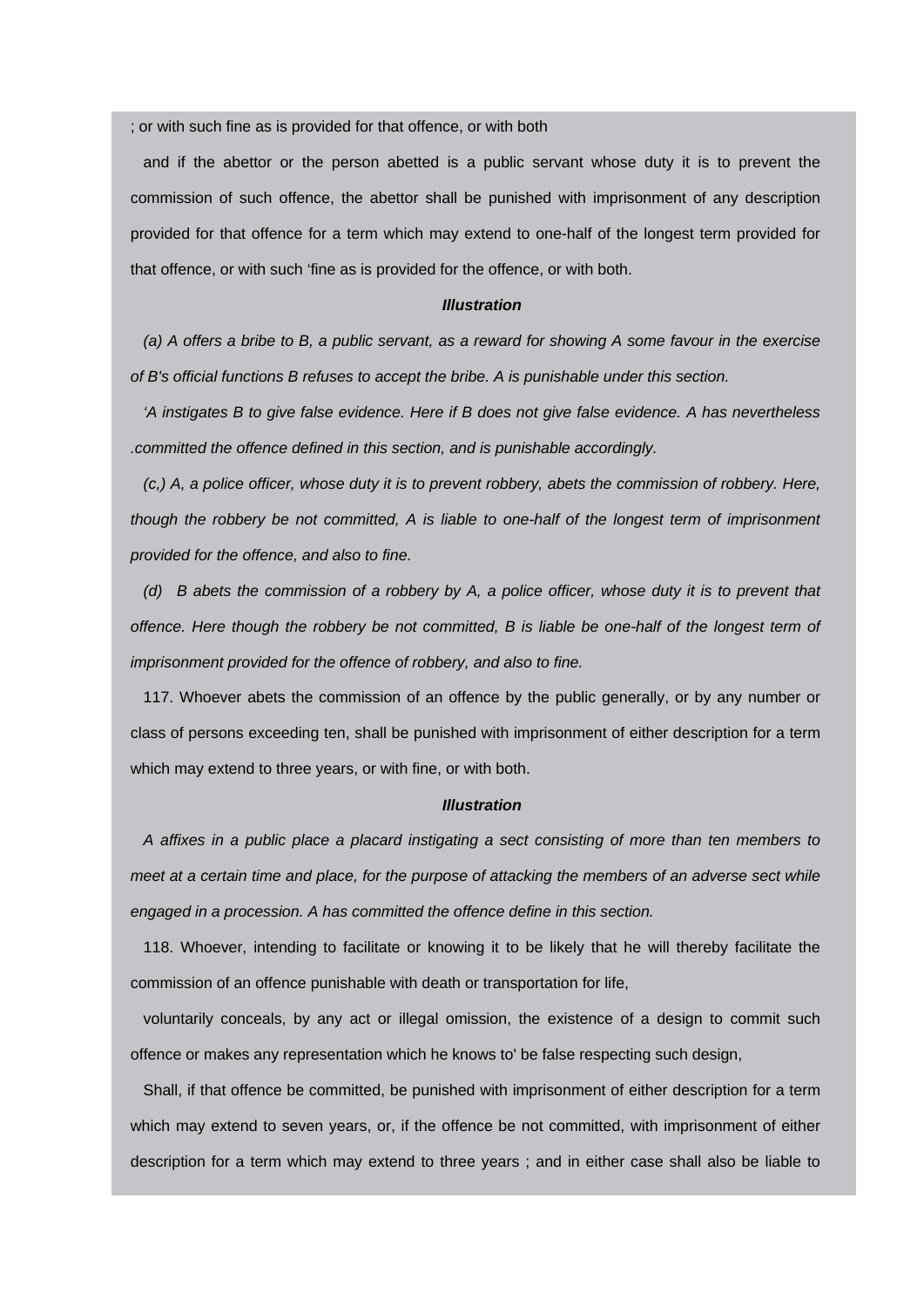*Illustration*

*A, knowing that dacoity is about to be committed at B, falsely informs the Magistrate that a dacoity is about to be committed at C, a place in an opposite direction, and thereby misleads the Magistrate*  with intent to facilitate the commission of the offence. The dacoity is committed at B in pursuance of *the design. A is punishable under this section.*

119. Whoever, being a public servant, intending to facilitate or knowing it to be likely that he will thereby facilitate the commission of an offence which it is his duty as such public servant to prevent,

voluntarily conceals, by any act or illegal omission, the existence of a design to commit such offence, or makes any representation which he knows to be false respecting such design,

shall, if the offence be committed, be punished with imprisonment of any description provided for the offence for a term which may extend to one-half of the longest term of such imprisonment, or with such fine as is provided for that offence, or with both:

or, if the offence be punishable with death or transportation for life, with imprisonment of either description for a term which may extend to ten years;

or, if the offence be not committed, shall be punished with imprisonment of any description provided for the offence for a term which may extend to one-fourth part of the longest term of such imprisonment, or with such fine as is provided for the offence, or with both.

#### *Illustration*

*A, an officer of police being legally bound to give information of all designs to commit robbery which may come to his knowledge and knowing that B design to commit robbery, omits to give such information with intend to facilitate the commission of that offence. Here A has by an illegal omission concealed the existence of B's design, and is liable to punishment according to the provision of this section.*

120. Whoever, intending to facilitate or knowing it to be likely that he will thereby facilitate the commission of an offence punishable with imprisonment,

voluntarily conceals, by any act or illegal omission, the existence of a design to commit such offence, or makes any representation which he knows to be false respecting such design,

shall, if the offence be committed, be punished with imprisonment of the description provided for the offence for a term which may extend to one- fourth, and, if the offence be not committed, to one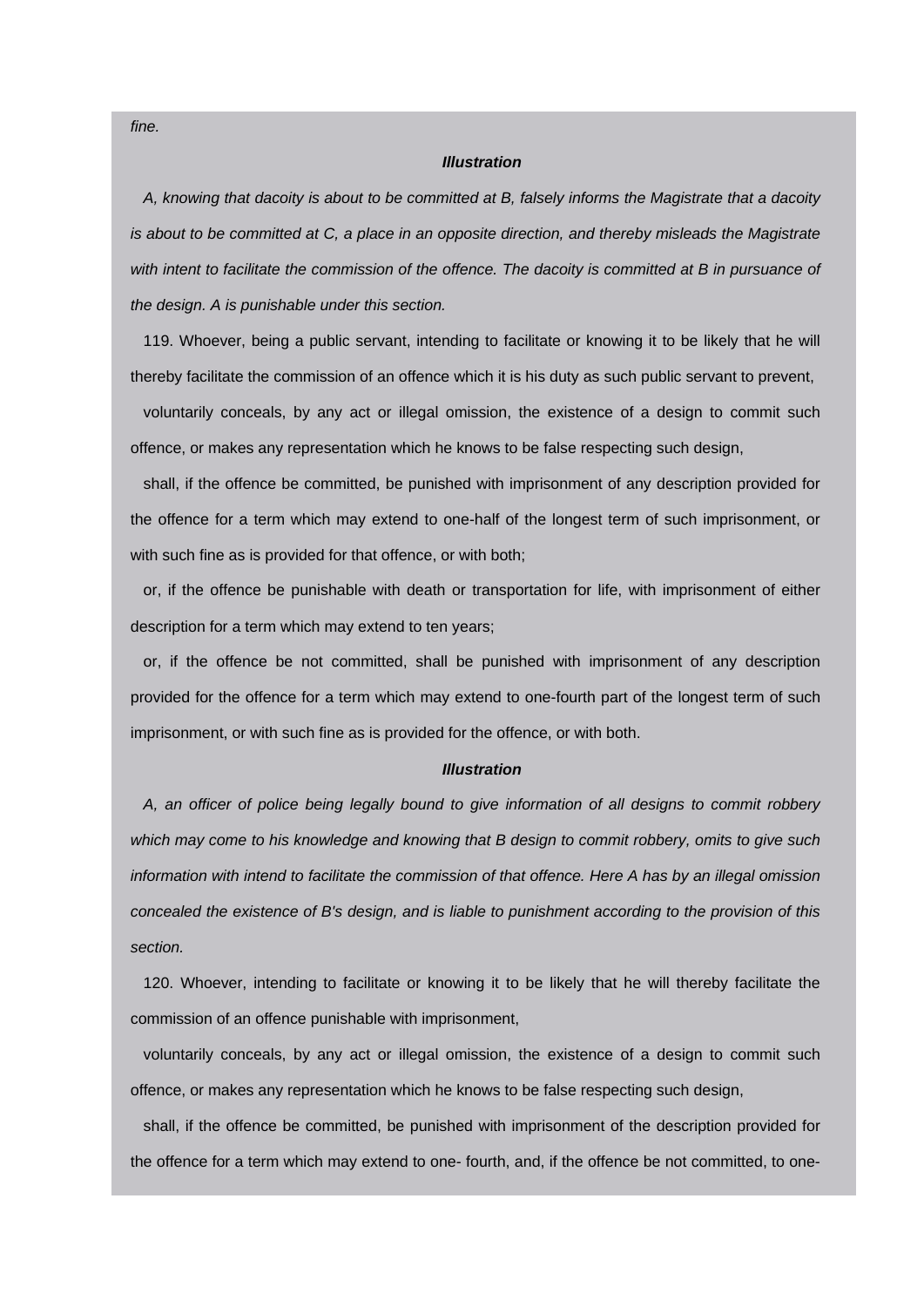eighth, of the longest term of such imprisonment, or with such fine as is provided for the offence, or with both. [\(Back](http://www.blc-burma.org/html/Myanmar Penal Code/mpc.html#concpt5))

# **CHAPTER V (A)**

# CRIMINAL CONSPIRACY

120A. When two or more persons agree to do, or cause to be done,--

(1) an illegal act, or

(2) an act which is not illegal by illegal means. such an agreement is designated a criminal conspiracy;

Provided that no agreement except an agreement to commit an offence shall amount to a criminal conspiracy unless some act besides the agreement is done by one or more parties to such agreement in pursuance thereof.

*Explanation--* It is immaterial whether the illegal act is the ultimate object of such agreement, or is merely incidental to that object.

120B.(1) Whoever is a party to a criminal conspiracy to commit an offence punishable with death, transportation or rigorous imprisonment for a term of two years or upwards or shall, where no express provision is made in this Code for the punishment of such a conspiracy, be punished in the same manner as if he had abetted such offence.

(2) Whoever is a party to a criminal conspiracy other than a criminal conspiracy to commit an offence punishable as aforesaid shall be punished with imprisonment of either description for a term not exceeding six months, or with fine, or with both. ([Back](http://www.blc-burma.org/html/Myanmar Penal Code/mpc.html#concpt5a))

# **CHARTER VI**

# OF OFFENCES AGAINST THE STATE

<sup>1</sup>121. Whoever wages war against the Union of Burma or any constituent unit thereof, or assists any State or person or incites or conspires with any person within or without the Union to wage war against the Union or any constituent unit thereof, or attempts or otherwise prepares by force of arms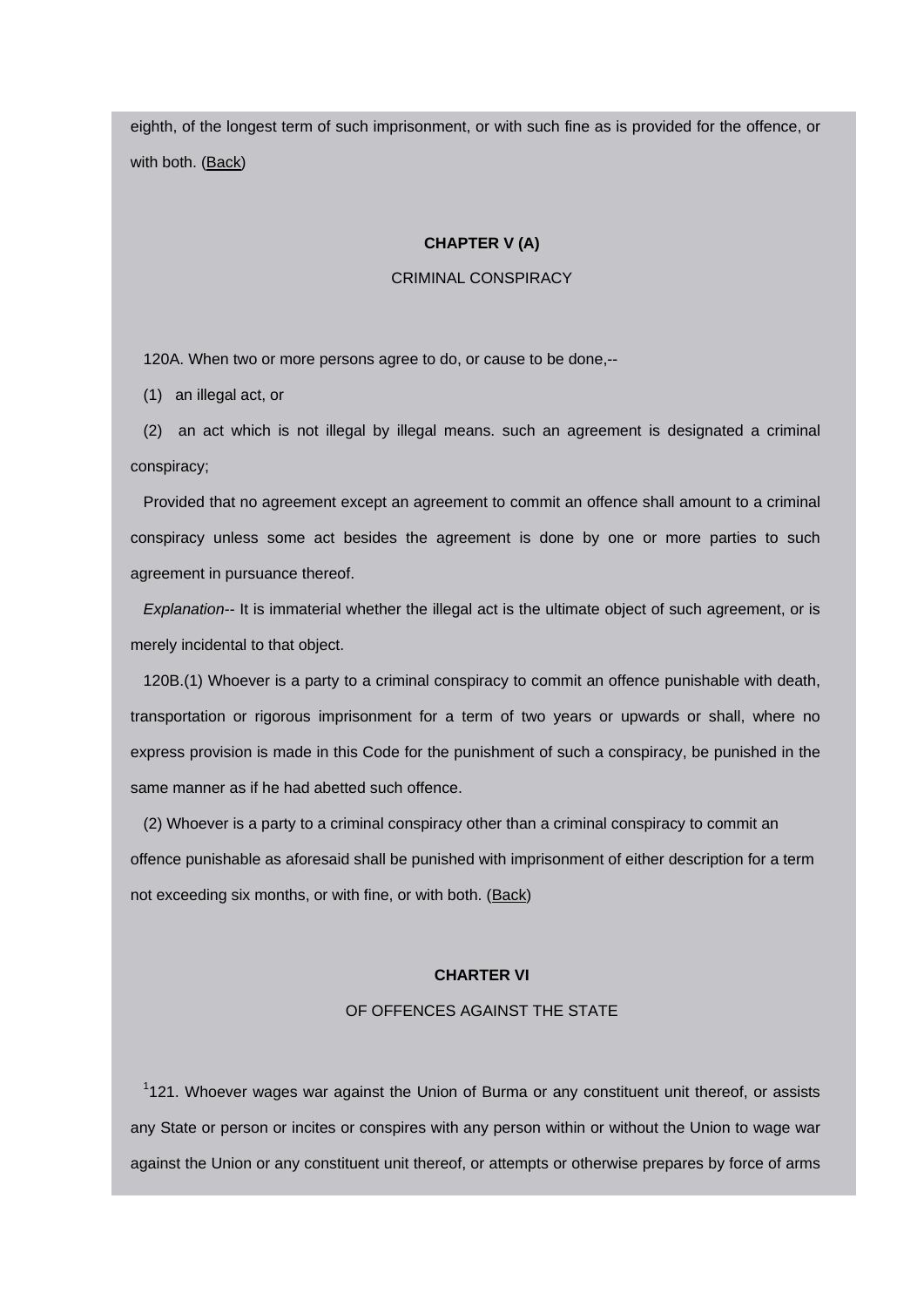or other violent means to overthrow the organs of the Union or of its constituent units established by the Constitution, or takes part or is concerned in- or incites or conspires with any person within or without the Union to make or to take part or be concerned in any such attempt shall be guilty of the offence of High Treason.

1 121A. **\* \* \* \***

\* 122. ( 1) Whoever commits High Treason within the Union of Burma shall be punished with death or transportation for life.

(2) Whoever, being a citizen of the Union of Burma or ordinarily resident within the Union, commits High Treason outside the Union shall be punished with death or transportation for life.

<sup>1</sup>123. (1) Whoever encourages, harbours or comforts any person whom he knows or has reasonable ground for believing to be engaged in committing High Treason shall be punished with transportation for life or with rigorous imprisonment for a term which may extend to ten years, and shall also be liable to fine.

*Exception.--* This provision does not apply to the case in which the person who harbours is the husband or wife of the offender.

(2) **\* \* \* \***

<sup>1</sup>124. Whoever knowing that any act, the commission of which would be High Treason, is intended or proposed to be, or is being, or has been committed, does not forthwith disclose the same, together with all particulars there of known to him, to Magistrate, or to any police-officer, or some other person lawfully engaged on duties relating to the preservation of peace and order shall be guilty of the offence of misprision of High Treason and shall be punished with rigorous imprisonment which may extend to seven years, and shall also be liable to fine.

<sup>1</sup>124A. Whoever by words, either spoken or written, or by signs, or by visible representation, or otherwise, bring to attempts to bring into hatred or contempt, or excites or attempts to excite disaffection towards [the Government established by law for the Union or for the constituent units thereof,] shall be punished with transportation for life or an shorter term, to which fine may be added, or with imprisonment which may extend to three years, to which fine may be added, or with fine.

*Explanation.* 1.-- The expression "disaffection" includes disloyalty and all feelings of enmity.

*Explanation.* 2.-- Comments expressing disapprobation of the measures of the Government with a view to obtain their alteration by lawful means, without exciting or attempting to excite hatred,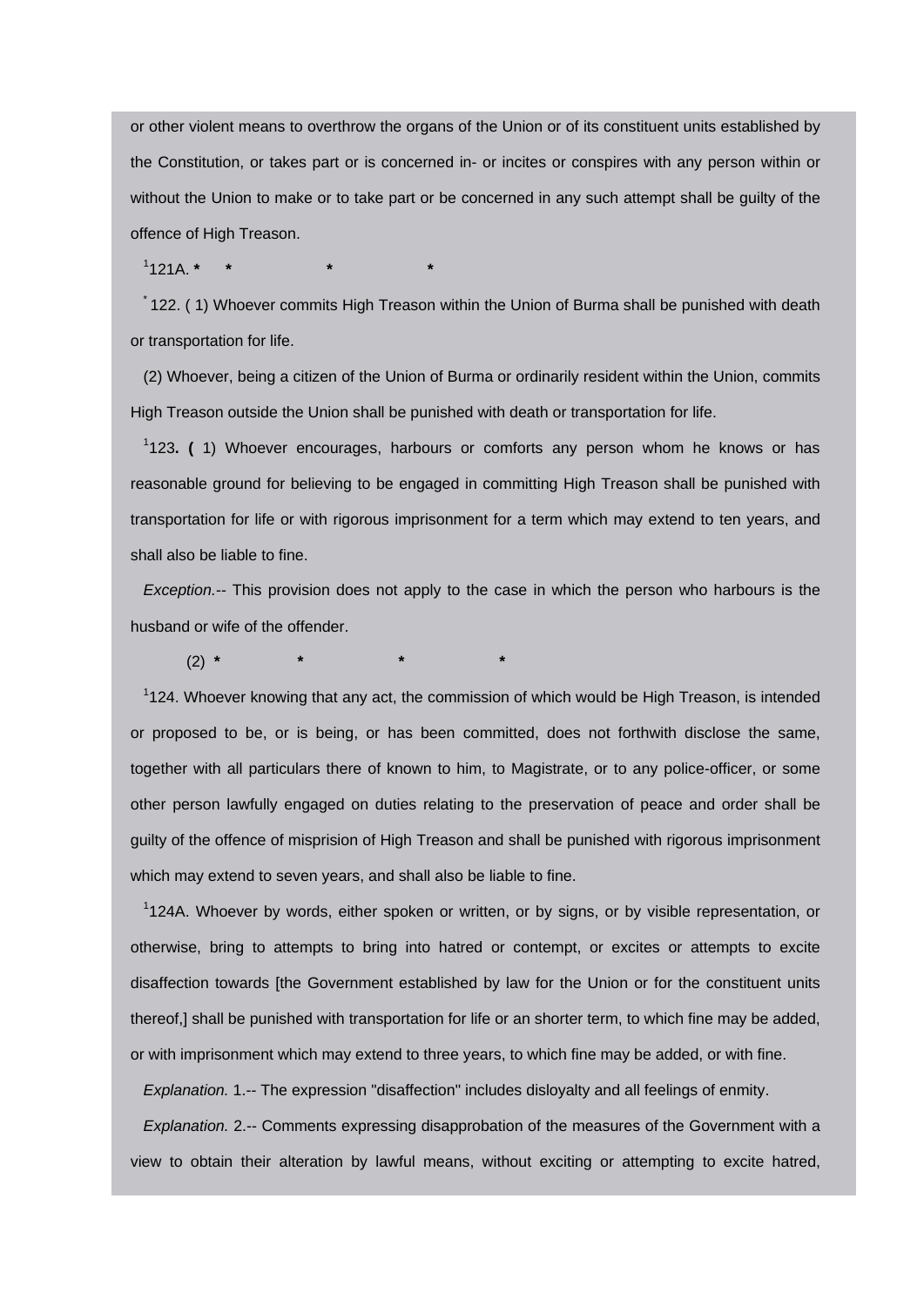contempt or disaffection, do not constitute an offence under this sedition.

*Explanation.* 3.-- Comments expressing disapprobation of the administrative or other action of the Government, without exciting or attempting to excite hatred, contempt or disaffection, do not constitute an offence under this section.

 $2$ 124 B. Whoever--

(a) knowingly or willfully advocates,  $({*})^3$  advises, or teaches the duty, necessity, desirability, or propriety or overthrowing or destroying the organs of the Union or of assassination of any officer of any such organ, or

 $1$  Original sections 121, 121A 122, 123 and 124 were repealed by Act XIV, 1948, and new section 121, 122, 123 and 124 were inserted by Act XX, 1950.

 $2$  Sub-section (2) of section 123 was deleted by Act X, 1951.

\* Substituted by Act V 1961.

................................................................

(b) knowingly or willfully prints, publishes, edits, issues, circulates, sells, distributes, or publicly displays any written or printed matter which advocates, advises, or teaches the duty, necessity, desirability or propriety of overthrowing or destroying any such organ by force or violence, or

(c) organized or helps to organize any society, group or assembly of persons who teach, advocate or encourage the overthrow or destruction of any such organ by force or violence, or

(d) becomes a member of, or affiliates with any such society, group or assembly of persons; knowing the purpose thereof, shall be punished with imprisonment of either description for a term which may extend to not less than three years and not more than ten years, and shall also be liable to fine.

*Explanation.--* For the purpose of this section, the term "the organs of the Union or of its constituent units" means the organs of the Union or of its constituent units established by the Constitution of the Union of Burma.

125.Whoever wages war against any Asiatic Power in alliance or at peace with the State, or attempts to wage such war or abets the waging of such war, shall be punished with transportation for life, to which fine may be added, or with imprisonment of either description for a term which may extend to seven years, to which fine may be added, or with fine.

126. Whoever commits depredation, or makes preparations to commit depredation, on the territories of any Power in alliance or at peace with the State, shall be punished with imprisonment of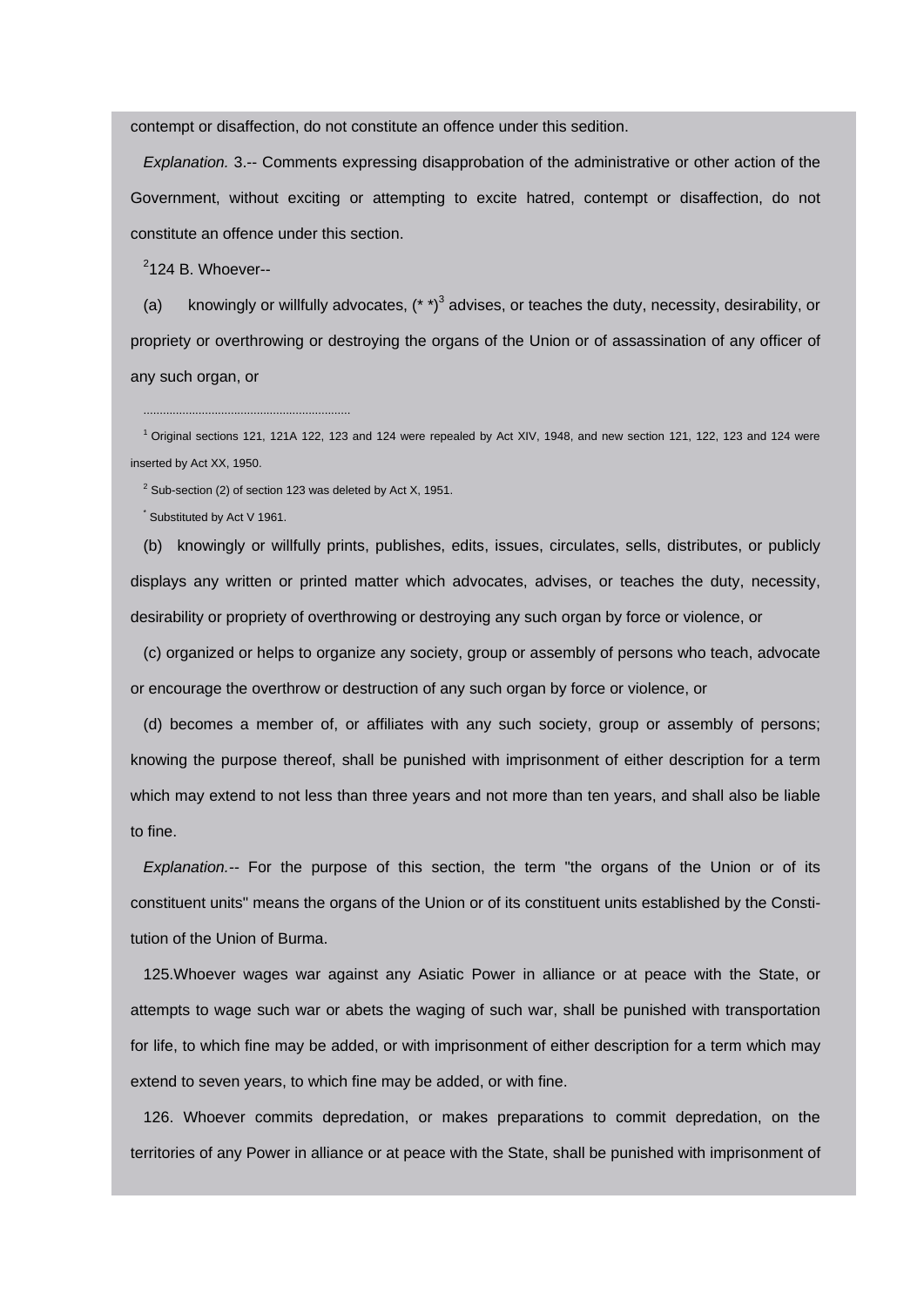either description for a term which may extend to seven years, and shall also be liable to fine and  $t<sub>~</sub>$ forfeiture of any property used or intended to be used in committing such depredation, or acquired by such depredation.

1. Substituted by Act XX, *1950.*

.................................................................

- 2. Inserted by Act LXV, 1953.
- 3. Deleted by Act XXXLX 1954.

127. Whoever receives any property knowing the same to have been taken in the commission of any offences mentioned in sections 125 and 126 shall be punished with imprisonment of either description for a term which may extend to seven years, and shall also be liable to fine and to forfeiture of the property so received.

128. Whoever, being a public servant and having the custody of any State prisoner or prisoner of war, voluntarily allows such prisoner to escape from any place in which such prisoner is confined, shall be punished with transportation for life, or imprisonment of either description for a term which may extend to ten years, and shall be liable to fine.

129. Whoever, being a public servant and having the custody of any State prisoner or prisoner of war, negligently suffers such prisoner to escape from any place of confinement in which such prisoner is confined, shall be punished with simple imprisonment for a term which may extend to three years and shall also be liable to fine.

130. Whoever knowingly aids or assists any State prisoner or prisoner of war in escaping from lawful custody, or rescues or attempts to rescue any such prisoner, or harbours or conceals any such prisoner who has escaped from lawful custody, or offers or attempts to offer any resistance to the recapture of such prisoner, shall be punished with transportation for life, or with imprisonment of either description for a term which may extend to ten years, and shall also be liable to fine.

*Explanation.* **--** A State prisoner or prisoner of war, who is permitted to be at large on his parole within certain limits in the Union of Burma, is said to escape from lawful custody if he goes beyond the limits within which he is allowed to be at large. ([Back](http://www.blc-burma.org/html/Myanmar Penal Code/mpc.html#concpt6))

# **CHAPTER VI (A)<sup>1</sup>**

OFFENCES RELATING TO CERTAIN PROVISIONS CONTAINED IN THE CONSTITUTION AND ACTS OF THE PARLIAMENT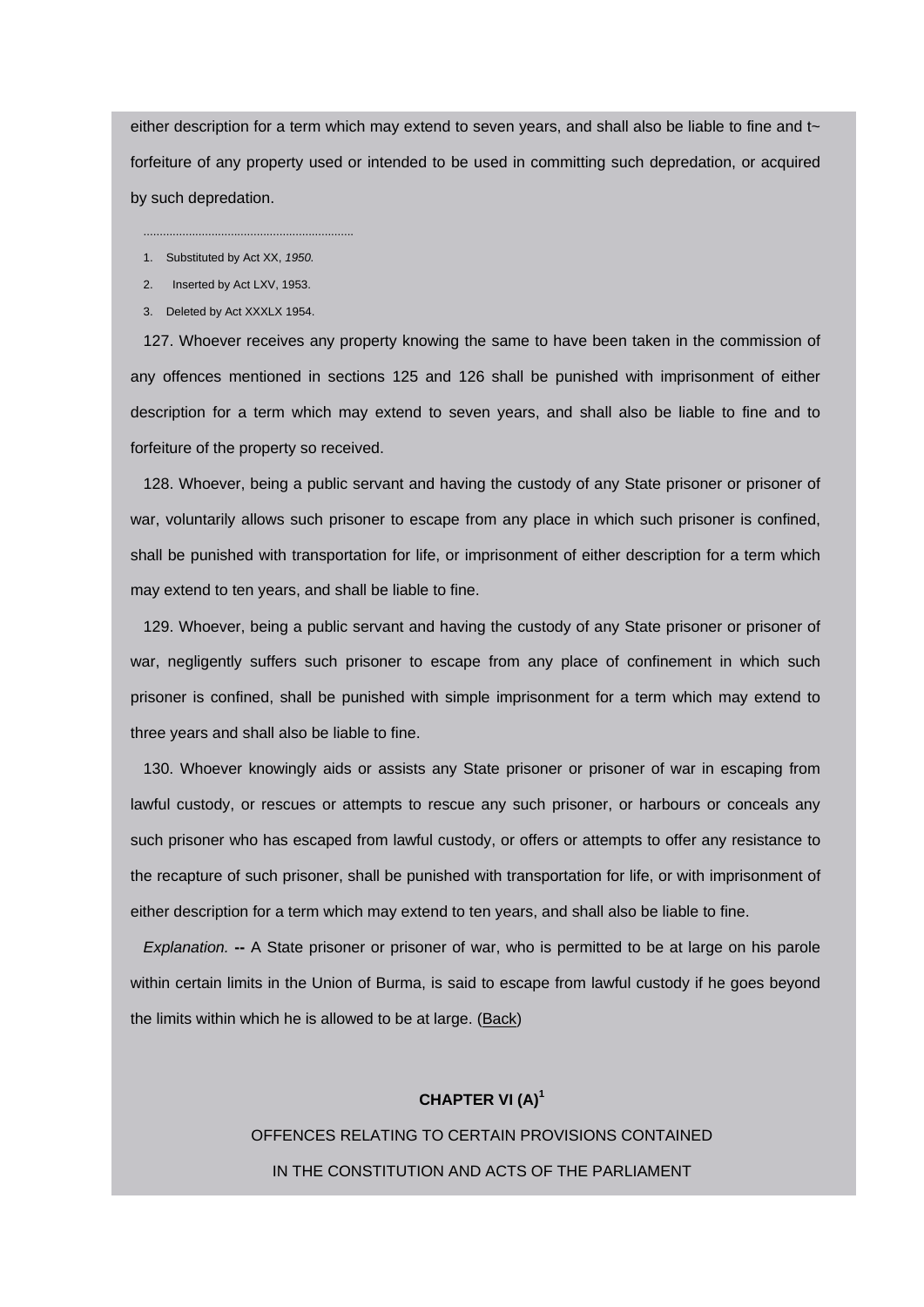<sup>1</sup>130A. Except where penalty or other mode of punishment is expressly prescribed by law, whoever, without any reasonable excuse, contravenes any provisions contained in sections *15,* 17, 19, 20, or sub **-** sections (2) and (3) of sections 23 of the Constitution of the Union of Burma or in any Act enacted by the Parliament of the Union of Burma by wilfully doing any act which it forbids, or by wilfully omitting to do any act which it requires to be done, shall be punished with imprisonment of either description for a term which may extend to three years, or with fine, or with both. ([Back\)](http://www.blc-burma.org/html/Myanmar Penal Code/mpc.html#concpt6a)

# **CHAPTER VI (B)<sup>1</sup>**

# **LIBEL AGAINST FOREIGN POWERS**

<sup>1</sup>130.B. Whoever, by words either spoken or intended to be read or by signs or by visible representations, publishes anything tending to degrade, revile or to expose to hatred or contempt any Foreign State, Head of State, Ambassador or other dignitary of a Foreign State, with intent to disturb peaceful and friendly relationship between the Union of Burma and that Foreign State, shall be punished with imprisonment of either description for a term which may extend to three years, or with fine, or with both.

\* Inserted by Act XX, 1950.

..............................................................

*First Exception.* **--** It is not an offence under this section to publish any fair comment on a matter of public interest without any intent to disturb peaceful or friendly relationship between the Union of Burma and that State.

*Second Exception.--* It is not an offence under this section to publish anything which is true, if it be for the public good that the publication should be made. Whether or not it is for the public good is a question of fact. ([Back](http://www.blc-burma.org/html/Myanmar Penal Code/mpc.html#concpt6b))

#### **CHAPTER VII**

#### OF OFFENCES RELATING TO THE, NAVY AND AIR FORCE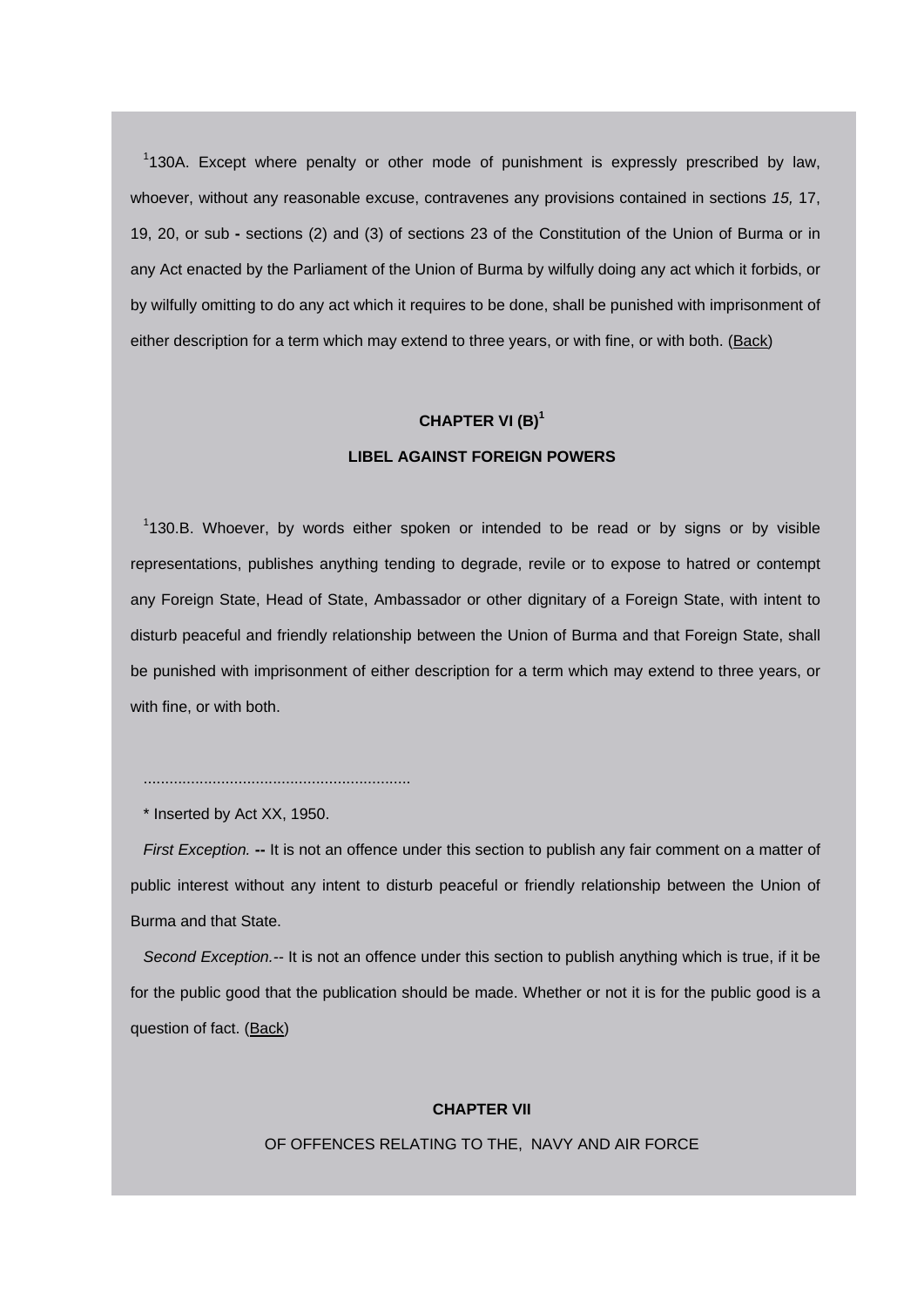131. Whoever abets the committing of mutiny by an officer, soldier, sailor or airman, in the Army, Navy or Air Force  $(****)$ <sup>2</sup>, or attempts to seduce any officer, soldier, sailor or airman from his allegiance or his duty, shall be punished with transportation for life, or with imprisonment of either description for a term which may extend to ten years, and shall also be liable to fine.

 $2^{2}$  $\begin{bmatrix} * & * & * & * \ * & * & * \end{bmatrix}$ 

132.Whoever abets the committing of mutiny by an officer, soldier, sailor or airman, in the Army, Navy or Air Force  $(****)^2$ , shall, if mutiny be committed in consequence of that abetment, be punished with death or with transportation for life, or imprisonment of either description for a term which may extend to ten years, and shall also be liable to fine.

133. Whoever abets an assault by an officer, soldier, sailor or airman, in the Army, Navy or air Force  $(*^{**})^1$ , on any superior officer being in the execution of his office shall be punished with imprisonment of either description for a term which extend to three years, and shall also be liable to fine.

134. Whoever abets an assault by an officer, soldier, sailor or airman, in the Army, Navy or Air Force  $(*^*)^1$ , on any superior officer being in the execution of his office, shall, if such assault be committed in consequence of that abetment, be punished with imprisonment of either description for a term which may extend to seven years, and shall also be liable to fine.

............................................................

 *135.* Whoever, abets the desertion of any officer, soldier, sailor or airman, in the Army, Navy or Air Force  $(**)$ <sup>1</sup> shall be punished with imprisonment of either description for a term which may extend to two years or with fine, or with both.

136. Whoever, except as hereinafter excepted, knowing or having reason to be1ieve that an officer, soldier, sailor or airman, in the Army, Navy or Air Force,  $(*^{**})^1$  has deserted, harbours such officer, soldier, sailor or airman, shall be punished with imprisonment of either description for a term which may extend to two years, or with fine, or with both.

*Exception.* **--** This provision does not extend to the cases in with the harbour is given by a wife to her husband.

137. The master or person in charge of a merchant vessel, on board of which any deserter from

<sup>1.</sup> Inserted by Act XX. 1950.

<sup>2.</sup>Omitted by The Union of Burma(Adaptation of Laws)Order, 1948.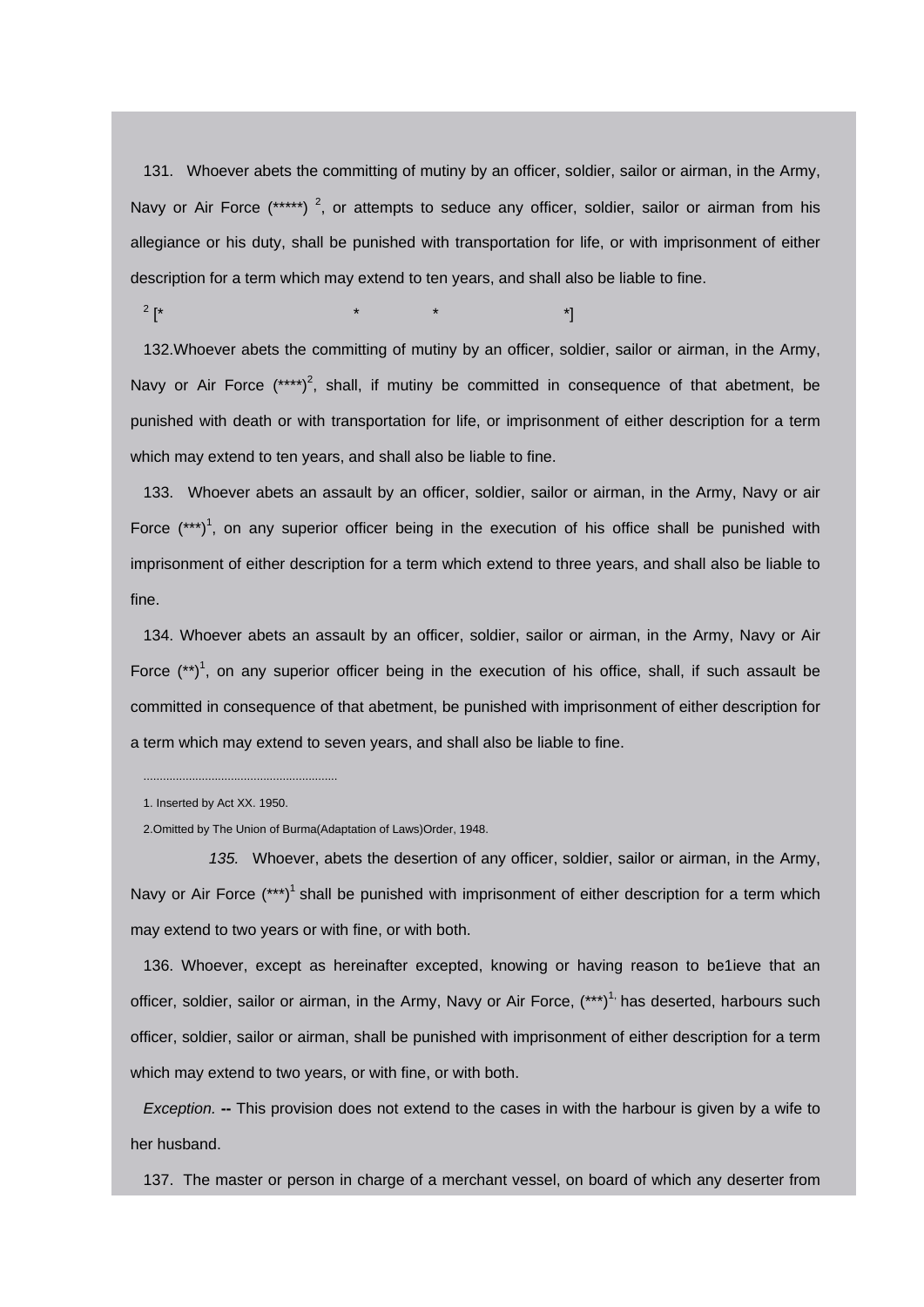the Army, Navy or Air Force **\*\*\* \*)1,** is concealed, shall though ignorant of such concealment, be liable to penalty not exceeding five hundred rupees if he might have known of such concealment but for some neglect of his duty as such master person in charge, or but for some want of discipline on board of the vessel.

138. Whoever abets what he knows to be an act of insubordination by an officer, soldier, sailor or airman, in the Army, Navy or Air Force  $(**)$ <sup>1</sup> shall if such act of insubordination be committed in consequence of that abetment, be punished with imprisonment of either description for a term which may extend to six months, or with fine, or with both.

 $2$ 139. No person subject to the Burma Army Act, the Burma Naval Volunteer Reserve (Discipline) Act or the Burma Air Force (Discipline) Act, 1947, is subject to punishment under this Code for any of the offences defined in this Chapter.

<sup>1.</sup> Omitted by the Union of Burma (Adaptation of Laws) Order, 1948.

<sup>2.</sup> Substituted ibid.

............................................................

 140. Whoever, not being a soldier, sailor or airman, in the Military, Naval or Air service [\* **\* \*] <sup>1</sup>** wears any garb or carries any token resembling any garb or token used by such a soldier, sailor or airman, with the intention that it may be believed that he is such a soldier, sailor or airman, shall be punished with imprisonment of either description for a term which may extend to three months, or with fine which may extend to five hundred rupees, or with both. [\(Back](http://www.blc-burma.org/html/Myanmar Penal Code/mpc.html#concpt7))

### **CHAPTER VIII**

### OF OFFENCES AGAINST THE PUBLIC TRANQUILITY

141 .An assembly of five or more persons is designated an "unlawful assembly," if the common object of the person composing that assembly is--

*First.--* To overawe by criminal force, or show of criminal force, the Union Parliament or the Government, or any public servant in the exercise of 'the lawful power of such public servant ; or

*Second--* To resist the execution of any law, or of any legal process ; or

*Third.--* To commit any mischief or criminal trespass, or other offence ; or

*Fourth.--* By means of criminal force, or shown of criminal force, to any person to take or obtain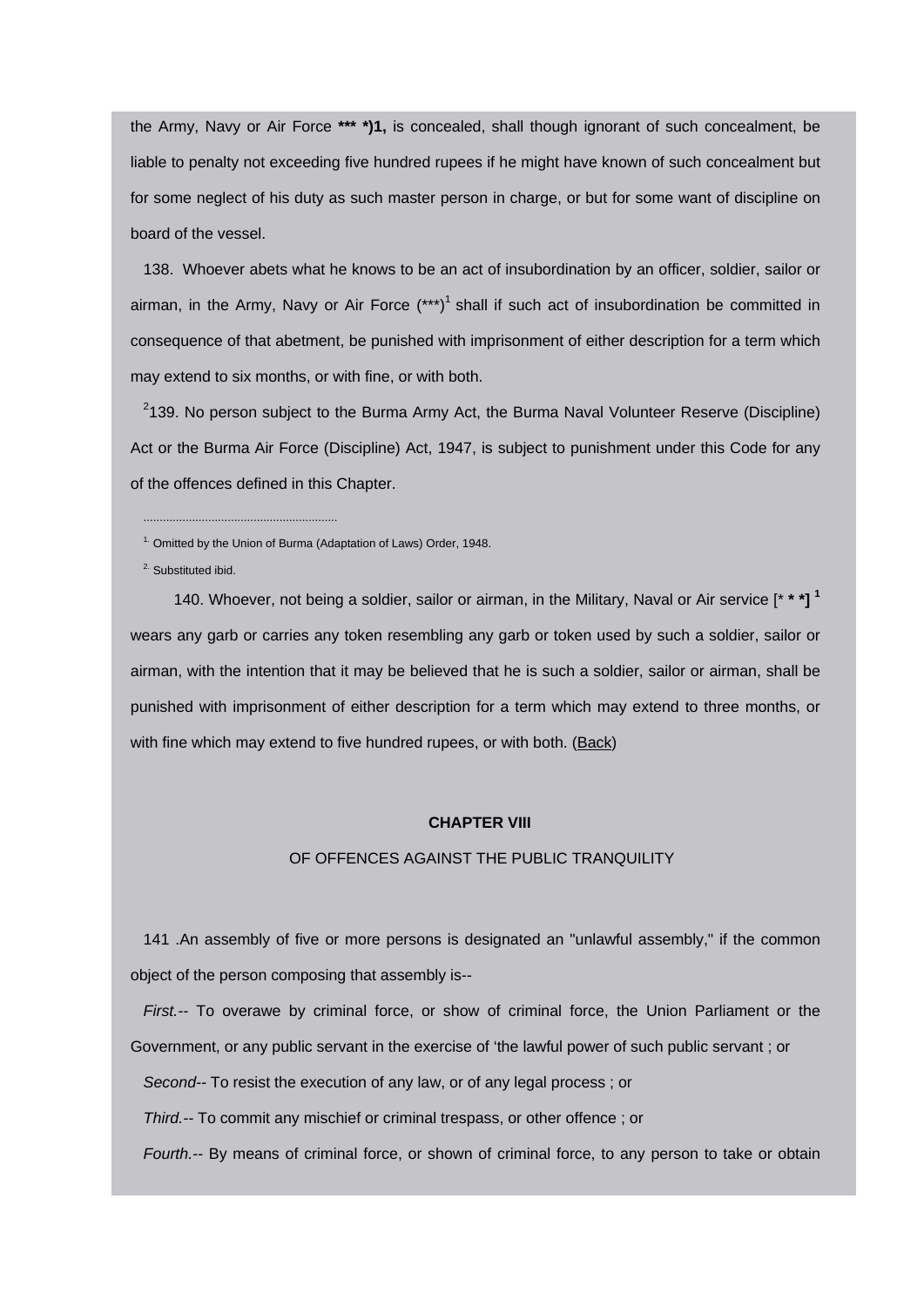possession of any property, or to deprive any person of the enjoyment of a right of way, or of the use of water or other incorporeal right of which he is in possession or enjoyment, or to enforce any right or supposed right; or

*Fifth.* **--** By means of criminal force, or show of criminal force, to compel any person to do what he is not legally bound to do, or to omit to do what he is legally entitled to do.

**I Omitted by the Union of Burma(Adaptation of Laws)Order, 1948.**

*....................................................................*

*Explanation.--* An assembly which was not unlawful when it assembled may subsequently become an unlawful assembly.

142.Whoever, being aware of facts which render any assembly an unlawful assembly, intentionally joins that assembly, or continues in it, is said to be a member of an unlawful assembly.

143. Whoever, is a member of an unlawful assembly shall be punished with imprisonment of either description for a term which may extend to six months, or with fine, or with both.

144. Whoever, being armed with any deadly weapon, or with anything which used as a weapon of offence, is likely to cause death, is a member of an unlawful assembly, shall be punished with imprisonment of their description for a term which may extend to two years, or with fine, or with both

145. Whoever, joins or continues in an unlawful assembly, knowing that such unlawful assembly has been commanded in the manner prescribed by law to disperse, shall be punished with imprisonment of either description for a term which may extend to two years, or with fine, or with both.

146.Whenever force or violence is used by an unlawful assembly, or by any member thereof, in prosecution of the common object of such assembly, every member of such assembly is guilty of the offence of rioting.

147. Whoever, is guilty of rioting shall be punished with imprisonment of either description for a term which may extend to two years, or with fine or with both.

148. Whoever, is guilty of rioting, being armed with a deadly weapon or with anything which, used as a weapon of offence, is likely to cause death, shall be punished with imprisonment of either description for a term which may extend to three years, or with fine, or with both

149.If an offence is committed by any member of an unlawful assembly in prosecution of the common object of that assembly, or such as the members of that assembly knew to be likely to be committed in prosecution of that object, every person who, at the time of the committing of that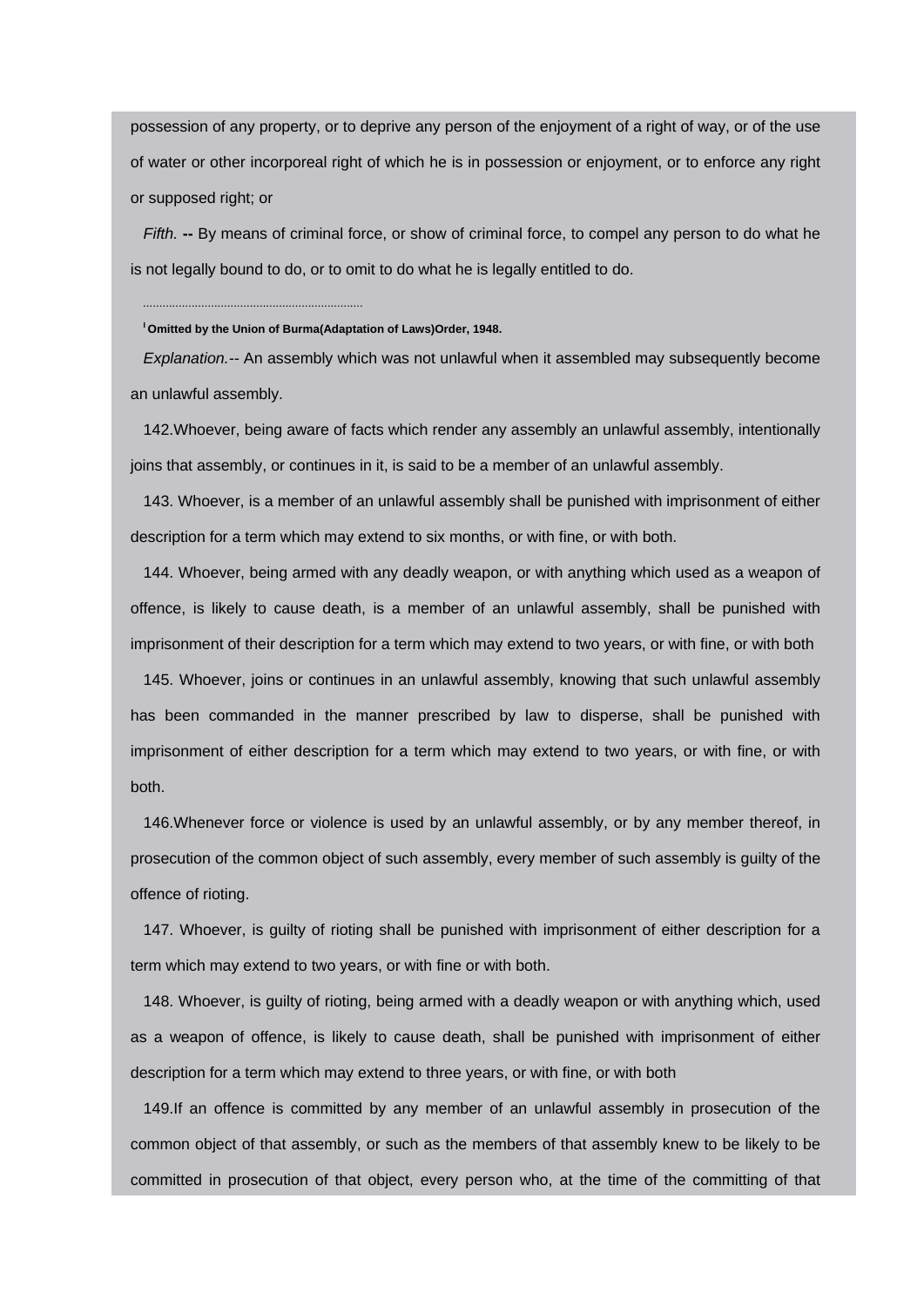offence, is a member of the same assembly is guilty of that offence.

150. Whoever hires or engages, or employs or promotes or connivers at the hiring, engagement or employment of  $\sim$  person to join or become a member of an unlawful assembly, shall be punishable as a member of such unlawful assembly, and for any offence which may be committed by any such person as a member of such unlawful assembly in pursuance of such hiring, engagement or employment, in the same manner as if he had been a member of such unlawful assembly, or himself had committed such offence.

151.Whoever knowing joins or continues in any assembly of five more persons likely to cause a disturbance of the public peace, after such assembly has been lawfully commanded to disperse, shall be punished with imprisonment of either description for a term which may extend to six months, or with fine, or with both.

*Explanation.--* If the assembly is an unlawful assembly within the meaning of section 141, the offender will be punishable under section 145.

152. Whoever assaults or threatens to assault, or obstructs or attempts to obstruct, any public servant in the discharge of his duty as such public servant, in endeavoring to disperse an unlawful assembly, or to suppress a riot or affray, or uses, or threatens, or attempts to use criminal force to such public servant, shall be punished with imprisonment of either description for a term which may extend to three years, or with fine, or with both.

*153.* Whoever malignantly, or wantonly, by doing anything which is illegal, gives provocation to any person intending or knowing if to be likely that such provocation will cause the offence of rioting to be committed, shall, if the offence of rioting be committed in consequence of such provocation, be punished with imprisonment &f either description for a term which may extend to one year, or with fine, or with both and if the offence of rioting be not committed, with imprisonment of either description for a term which may extend to six months, or with fine, or with both.

153A. Whoever by words, either spoken or written, or by signs, or by visible representations, or otherwise, promotes or attempts to promote feelings of enmity or hatred between different classes of [persons resident in the Union] **'** shall be punished with imprisonment which may extend to two years, or with fine, or with both.

*Explanation.--* It does not amount to an offence within the meaning of this section to point out, without malicious intention and with an honest view to their removal, matters which are producing, or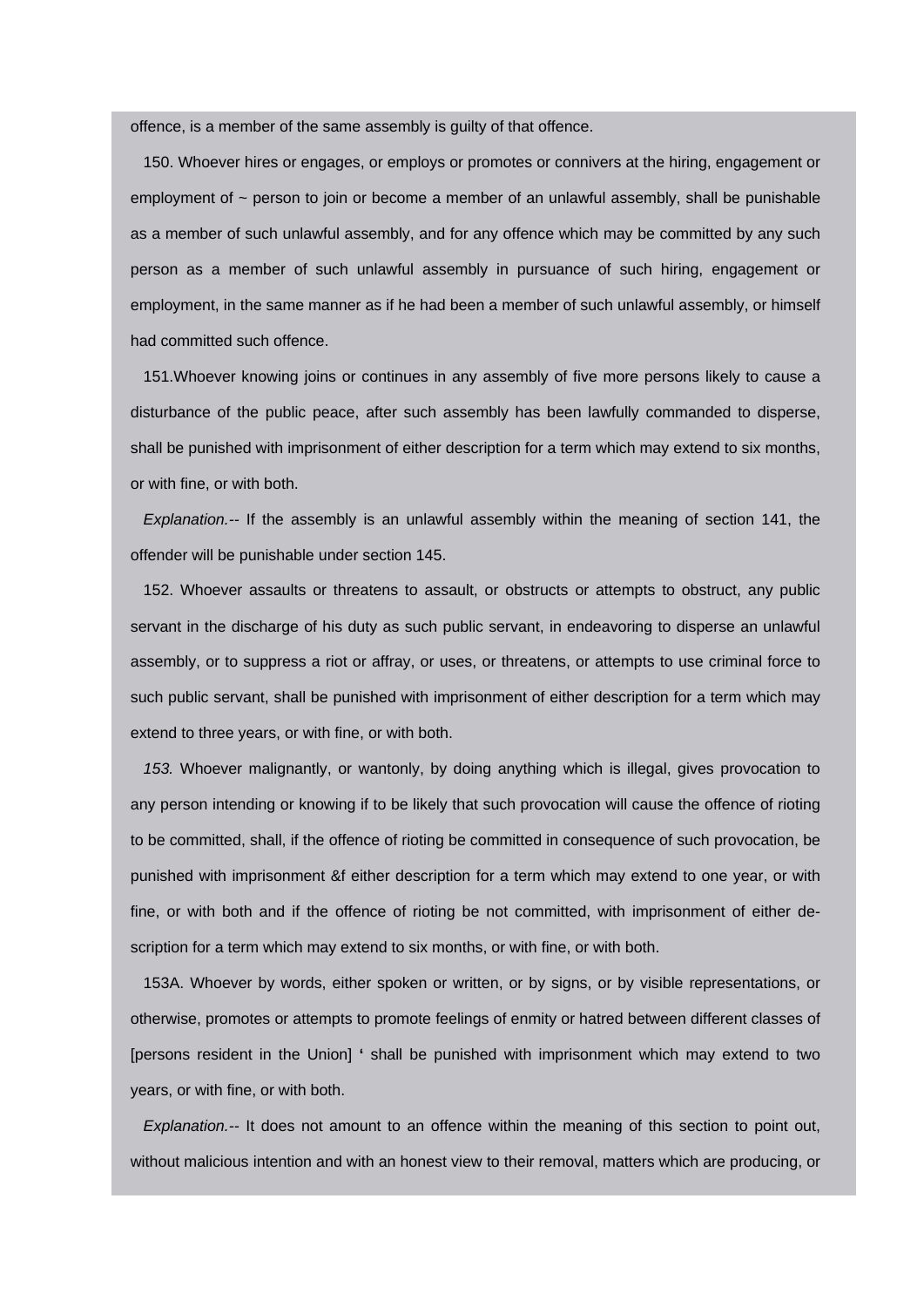have a tendency to produce, feelings of enmity or hatred between different classes of [persons resident in the Union]'.

154. Whenever any unlawful assembly or riot takes place, the owner or occupier of the land upon which such unlawful

assembly is held, or such riot is committed, and any person haying or claiming an interest in such land, shall be punishable

with fine not exceeding one thousand rupees, if he or his

<sup>1</sup>. Substituted by the Union of Burma(Adaptation of Laws) Order, 1948.

................................................................

agent or manager, knowing that such offence is being or has been committed, or having reason to believe it is likely to be committed, do not give the earliest notice thereof in his or their power to the principal officer at the nearest police station and do not, in the case of his or their having reason to believe that it was about to be committed, use all lawful means in his or their power to prevent it and, in the event of its taking place, do not use all lawful means in his or their power to disperse or suppress the riot or unlawful assembly.

*155.* Whenever a riot is committed for the benefit or on behalf of any person who is the owner or occupier of any land respecting which such riot takes place or who claims any interest in such land, or in the subject of any dispute which gave rise to the riot, or who has accepted or derived any benefit there from, such person shall be punishable with fine, if he or his agent or manager, having reason to believe that such riot was likely to be committed or that the unlawful by which such riot was committed was likely to be held, shall not respectively use all lawful means in his or their power to prevent such assembly or riot from taking place, and for suppressing and dispersing the same.

156. Whenever a riot is committed for the benefit or on behalf of any person who is the owner or occupier of any land respecting which such riot takes place, or who claims any interest in such land, or in the subject of any dispute which gave rise to the riot, or who has accepted or derived any benefit there from,

the agent or manager of such person shall be punishable with fine, if such agent or manager, having reason to believe that such riot was likely to be committed, or that the unlawful assembly by which such riot was committed was likely to be held, shall not use all lawful means in his power to prevent such riot or assembly from taking place and for suppressing and dispersing the same.

157. Whoever harbours, receives or assembles, in any house or premises in his occupation or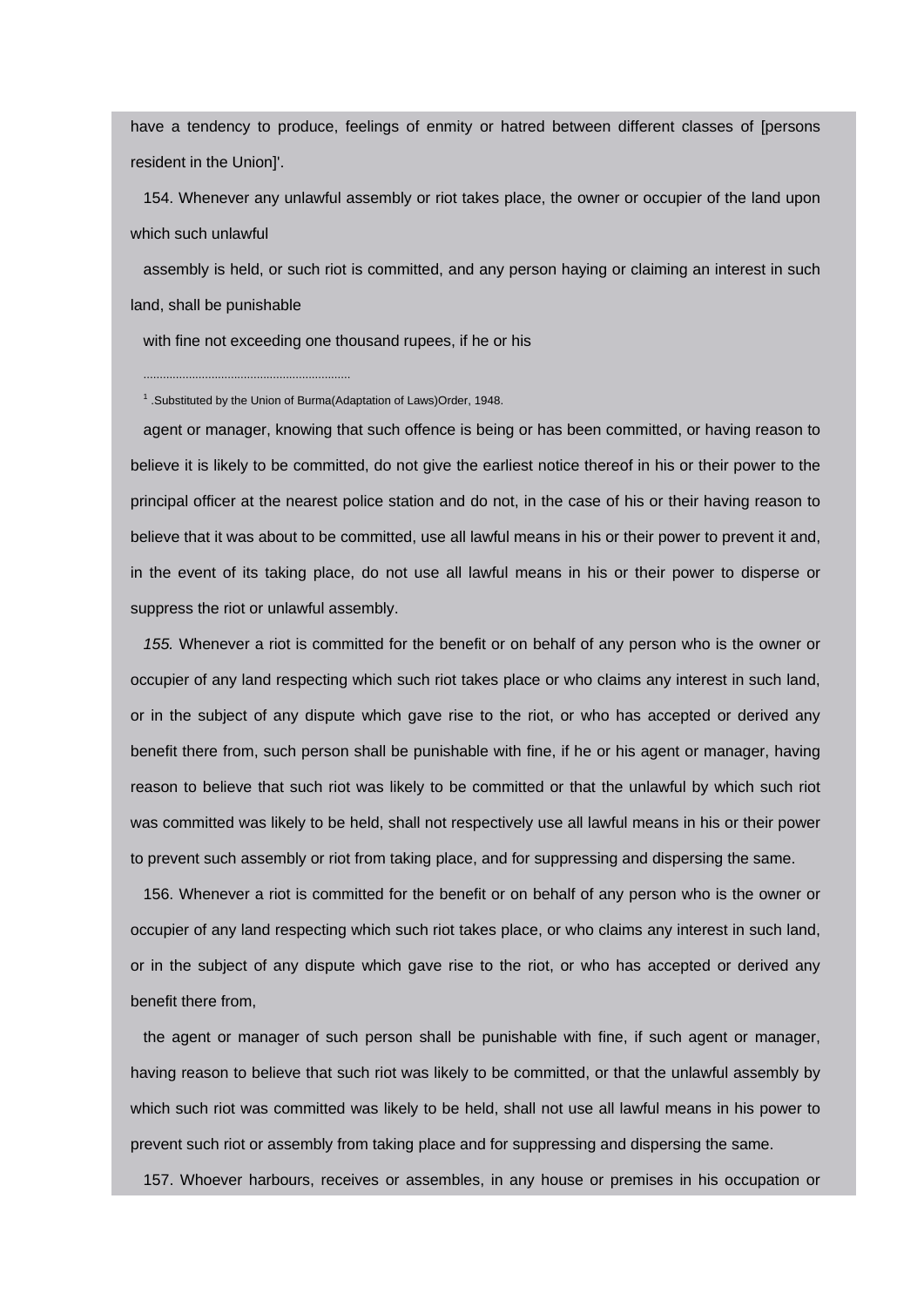charge or under his control, any persons, knowing that such persons have been hired, engaged or employed, or are about to be hired, engaged or employed, to join or become members of an unlawful assembly, shall be punished with imprisonment of either description for a term which may extend to six months, or with fine, or with both.

158. Whoever is engaged or hired, or offers or attempts to be hired or engaged, to do or assist in doing any of the acts specified in section 141, shall be punished with imprisonment of either description for a term which may extend to six months, or with fine, or with both,

and whoever, being so engaged or hired as aforesaid, goes armed or engages or offers to go armed, with any deadly weapon or with anything which used as a weapon of offence is likely to cause death shall be punished with imprisonment of either description for a term which may extend to two years, or with fine, or with both.

*159.* When two or more persons, by fighting in a public place, disturb the public peace, they are said to "commit an affray".

160. Whoever commits an affray shall be punished with imprisonment of either description for a term which may extend to one month, or with fine which may extend to one hundred rupees, or with both. [\(Back\)](http://www.blc-burma.org/html/Myanmar Penal Code/mpc.html#concpt8)

# **CHAPTER IX**

# OF OFFENCES BY OR RELATING TO PUBLIC SERVANTS

161. Whoever *,* being or expecting to be a public servant, accepts or obtains, or agrees to accept, or attempts to obtain from any person, for himself or for any other person, any gratification whatever, other than legal remuneration, as a motive or reward for doing or forbearing to do any official act or for showing or for bearing to show, in the exercise of his official functions, favour or disfavour to any person, or for rendering or attempting to render any service or disservice to any person with the Union Parliament or the Government or with any public servant, as such, shall be punished with imprisonment of either description for a term which may extend to three years, or with fine, or with both.

*Explanations.--* "Expecting to be a public servant." If a person not expecting to be in office obtains a gratification by deceiving others into a belief that he is about to be in Office, and that he will then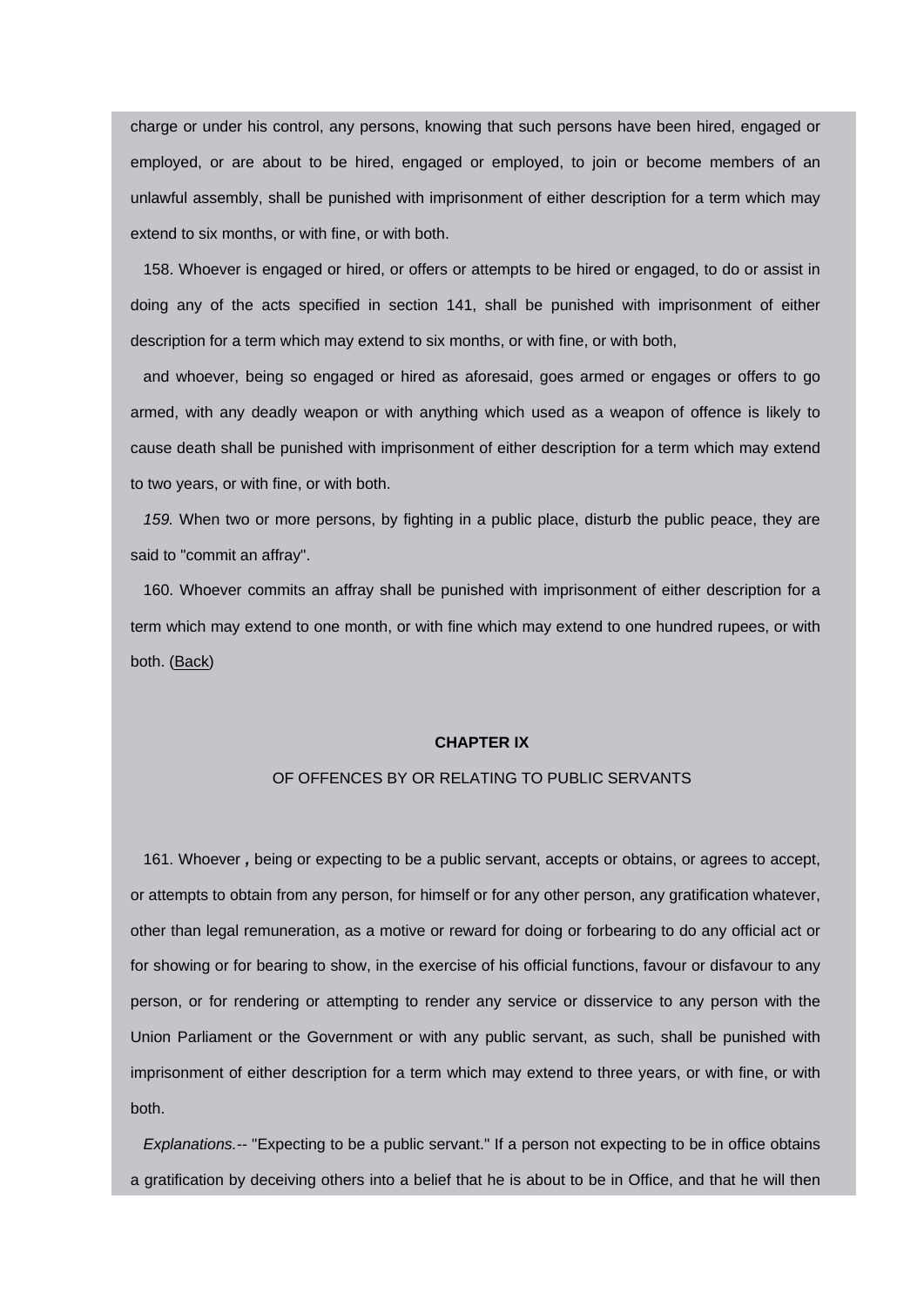serve them, he may be guilty of cheating, but he is not guilty of the offence defined in this section.

"Gratification". The word "gratification" is not restricted to pecuniary gratification, or to gratifications estimable in money.

"Legal remuneration." The words "legal remuneration" are not restricted to remuneration which a public servant can lawfully demand, but include all remuneration which he is permitted by the Government to accept.

"A motive or reward for doing." A person who receives a gratification as a motive for doing what he does not intended to do, or a reward for doing what he has not done, comes within these words.

#### *Illustrations*

*(a) A, a Magistrate, obtains from Z, a banker, a situation in Z's bank for A's brother, as a reward to A for deciding a cause in favour of Z. A has committed the offence defined in this section.*

*(b) A, holding the office of Resident at the Court of a subsidiary Power, accepts a lakh of rupees from the Minister of that Power. It does not appear the A accepted this sum as a motive or reward for doing or forbearing to do any particular official act, or for rendering or attempting to render any particular service to that Power with the British Government. But it does appear that A accepted the sum as a motive or reward for generally showing favour in the exercise of his official function to that Power. A has committed the offence defined in this section.*

*(c) A, a public servant, induces Z erroneously to believe that A's influence with the Government has obtained a title for Z and thus induces Z to give A money as a reward for this service. A has committed the offence defined in this section.*

162. Whoever accepts or obtains, or agrees to accept, or attempts to obtain, from any person, for himself or for any other person, any gratification whatever as a motive or reward for inducing, by corrupt or illegal means, any public servant to do or to forbear to do any official act, or in the exercise of the official functions of such public servant to show favour or disfavour to any person, or to render or attempt to render any service or disservice to any person with the Union Parliament or the Government or with any public servant, as such, shall be punished with imprisonment of either description for a term which may extend to three years, or with fine *,* or with both.

163. Whoever accepts or obtains, or agrees to accept, or attempts to obtain, from any person, for himself or for any other person, any gratification whatever as a motive or reward for inducing, by the exercise of personal influence, any public servant to do or to forbear to do any official act, or in the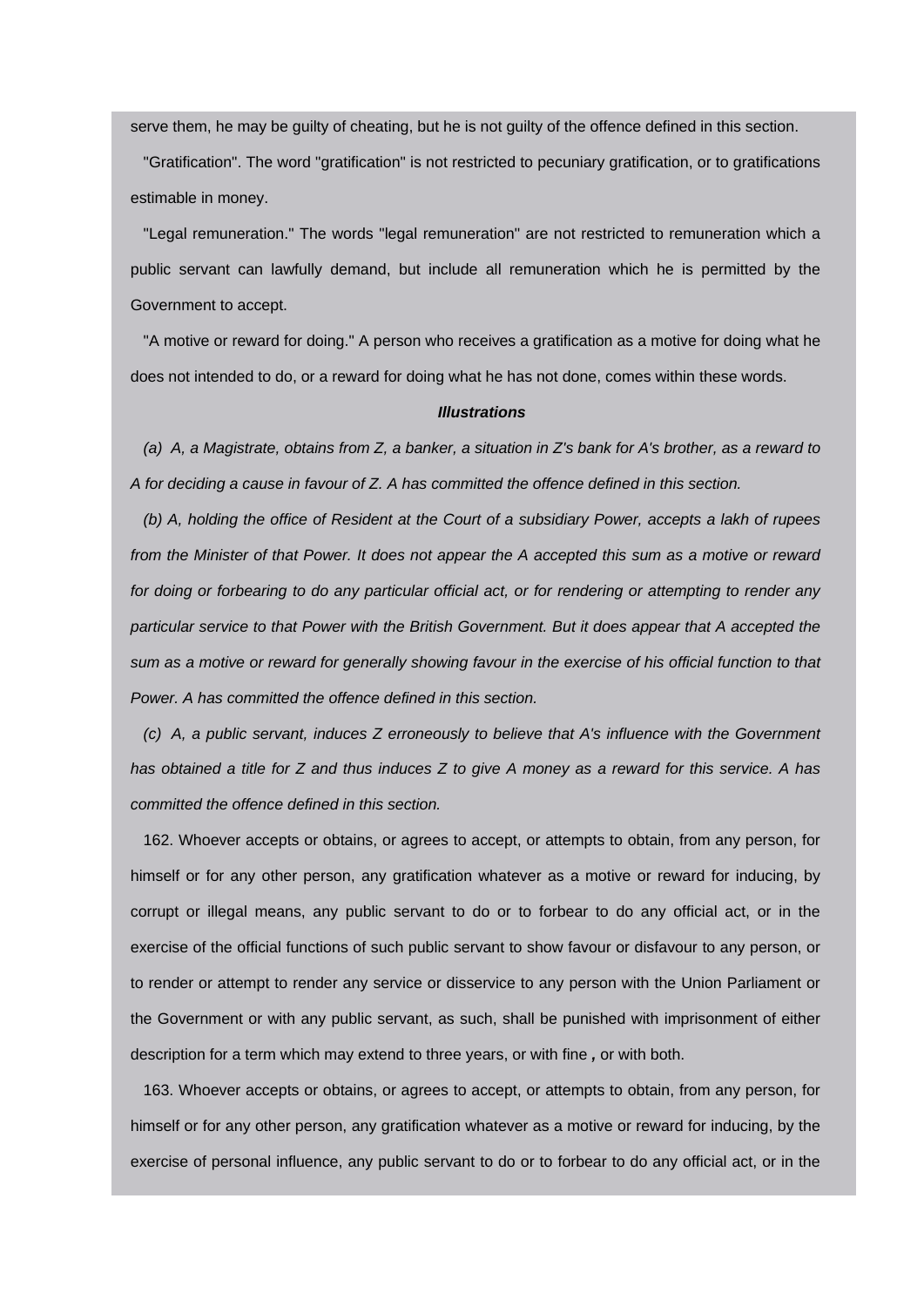exercise of the official function of such public servant to show favour or disfavour to any person, or to render or attempt to render any service or disservice to any person with the Union Parliament or the Government or with any public servant, as such, shall be punished' with simple imprisonment for a term which may extend to one year, or with fine, with both.

#### *Illustration*

*An advocate who receives a fee for arguing a case before a Judge; a person who receives pay for arranging and correcting a memorial addressed lo Government, setting forth the services and claims of the memorialist; a paid agent for a condemned criminal who lays before the Government statements tending to show that the condemnation was unjust- are not within this section, inasmuch as they do not exercise or profess to exercise personal influence.*

164. Whoever, being a public servant, respect of whom either of the offences defined in the last two preceding sections is committed, abets the offence, shall be punished with imprisonment of either description for a term which may extend to three years, or with fine, or with both.

### *Illustration*

*A is a public servant. B, A's wife, receives a present as a motive for soliciting A to give an office to a particular persons. A abets her doing so B is punishable with imprisonment for a term not exceeding one year, or with fine or with both. A is punishable with imprisonment for a term which may extend to three years, or with fine, or with both.*

*165.* Whoever, being a public servant, accepts or obtains, or agrees to accept or attempts to obtain, for himself,

or for any other person, any valuable thing without-consideration, or for a consideration which he knows to be inadequate,

from any person whom he knows to have been, or to be, or to likely to be, concerned in any proceeding or business trans-acted or about to be transacted by such public servant, or having any connection With the official functions of himself or of any public servant to whom he is subordinate,

or from any person whom he knows to be interested in or related to the person so concerned,

shall be punished with simple imprisonment for a term which may extend to two years, or with fine, or with both.

# *Illustration*

*(a) A, a Collector, hires a house of Z, who has a settlement case pending before him. It is*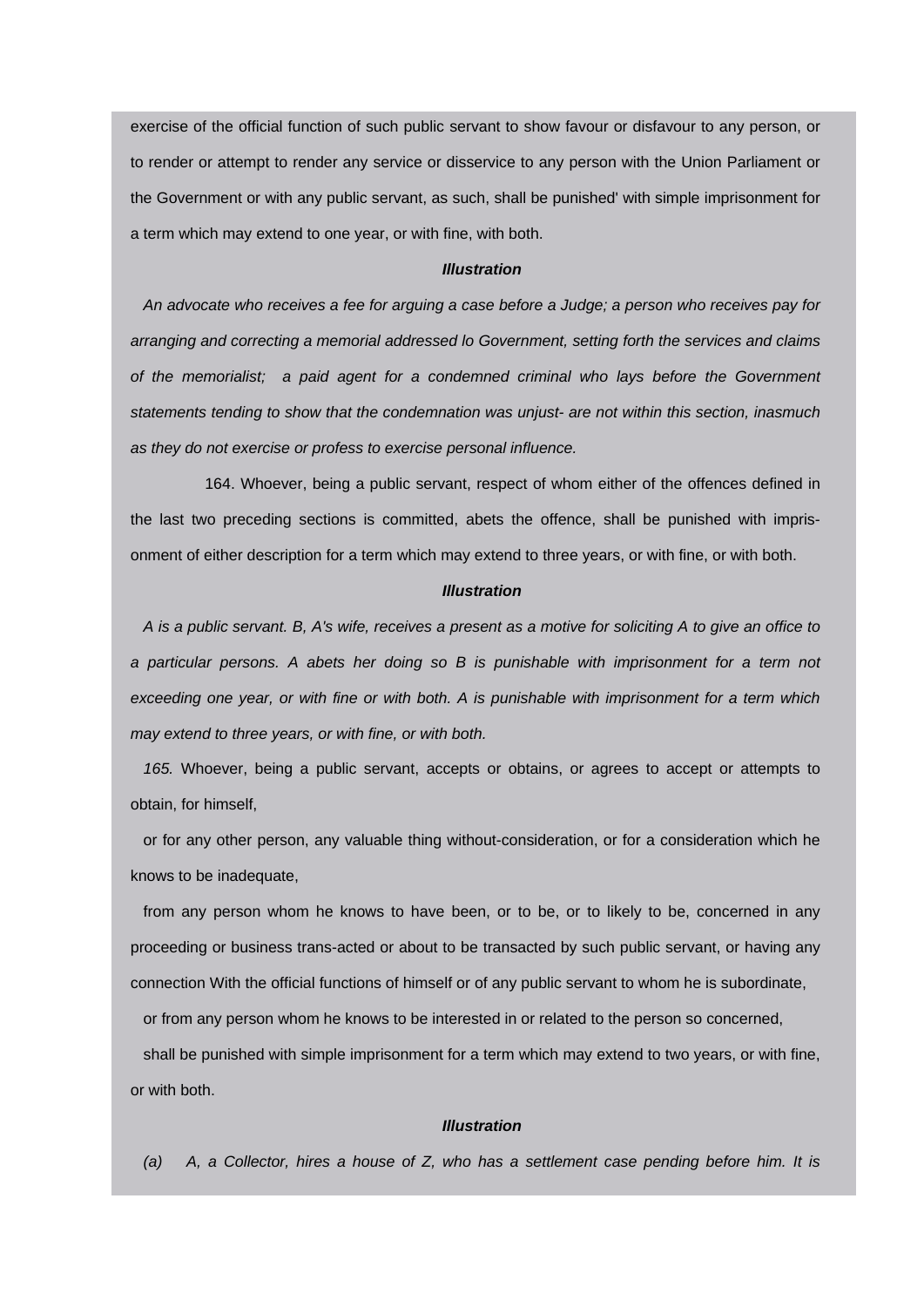*agreed that A shall pay fifty rupees a month, the house being such that, if the bargain were made in good faith, A would be required to pay two hundred rupees a month, A has obtained a valuable thing from Z without adequate consideration.*

*(b) A, a Judge, buys of ~, who has cause pending in A's Court, Government promissory notes at a discount, when they are selling in the market at a premium. A has obtained a valuable thing from Z without adequate consideration.*

*(c) Z s brother is apprehended and taken before A, a Magistrate, on a charge of perjury. A Sells to a share in a bank at a premium, when they are selling in the market at a discount. Z pays A for the shares accordingly. The money so obtained by A is a valuable thing obtained by him without adequate consideration.*

166. Whoever, being a public servant, knowingly disobeys any direction of the law as to the way in which he is to conduct himself as such public servant, intending to cause, or knowing it to be likely that he will, by such disobedience, cause injury to any person, shall be punished with simple imprisonment for a term which may extend to one year, or with fine, or with both.

### *Illustration*

*A, being an officer directed by law to take property in execution in order to satisfy a decree pronounced in Z's favour by a Court of Justice, knowingly disobeys that direction of law, with the knowledge that he is likely thereby to cause injury to Z. A has committed the offence defined in this section.*

167. Whoever, being a public servant, and being as such public servant, charged with the preparation or translation of any document, frames or translates that document in a manner which he knows or believes to be incorrect, intending thereby to cause or knowing it to be likely that he may thereby cause injury to any person, shall be punished with imprisonment of either description for a term which may extend to three years, or with fine, or with both.

168. Whoever, being a public servant, and being legally bound as such public servant not to engage in trade, engages in trade shall be punished with simple imprisonment for a term which may extend to one year, or with fine, or with both.

 169. Whoever, being a public servant, and being legally bound as such public servant not to purchase or bid for certain property, purchases or bids for that property, either in his own name or in the name of another, or jointly, or in shares with others, shall be punished with simple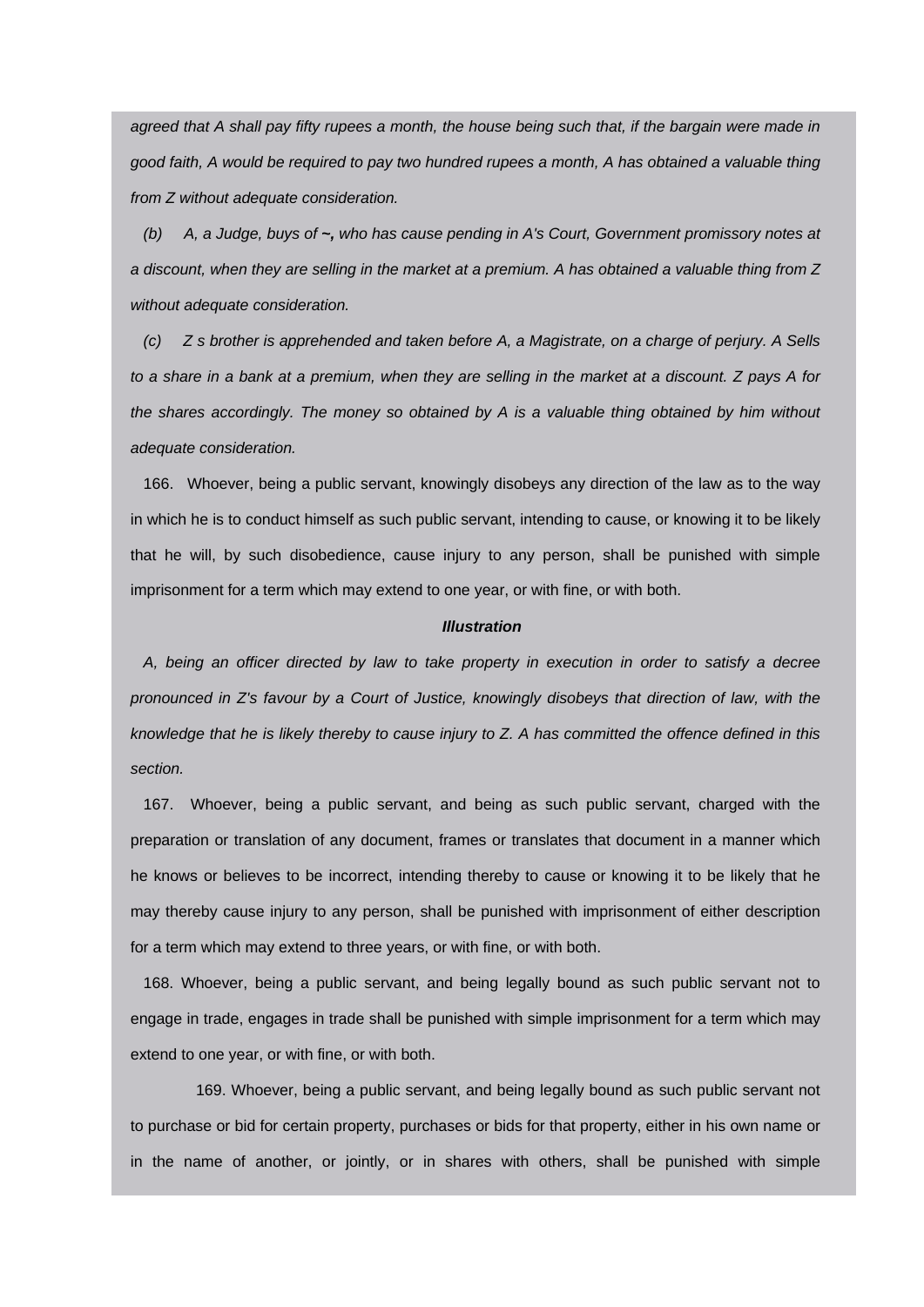imprisonment for a term which may extend to two years, or with fine, or with both, and the property, if purchased, shall be confiscated.

 170.Whoever, pretends to hold any particular office as a public servant, knowing that he does not hold such office, or falsely personates any other person holding such office, and in such assumed character does or attempts to do any act under colour of such office, shall be punished with imprisonment of either description for a term which may extend to two years, or with fine, or with both.

 171. Whoever, not belonging to a certain class of public servants, wears any garb or carries any token resembling any garb or token used by that class of public servants, with the intention that it may be believed, or with the knowledge that it is likely to be believed, that he belongs to that class or public servants, shall be punished with imprisonment or wither description for a term which may extend to three months, or with fine which may extend to two hundred rupees, or with both. ([Back\)](http://www.blc-burma.org/html/Myanmar Penal Code/mpc.html#comcpt9)

1. Inserted by XXIV, 1951.

..............................................................

### **CHAPTER IX (A)**

### OF OFFENCES RELATING TO ELECTION

171A. For the purposes of this Chapter--

(a) "candidate" means a person who has been nominated as a candidate at any election and includes a person who when an election is in contemplation, holds himself out as a prospective candidate thereat; provided that he is subsequently nominated as a candidate at such election;

(b) "electoral right" means the right or a person to stand, or not to stand as, or to withdraw from being, a candidate or to vote or refrain from voting at an election.

171B. (1) Whoever--

(1) gives a gratification to any person with the object of inducing him or any other person to exercise any electoral right or of rewarding any person for having exercised any such right or

(11) accepts either for himself or for any other person any gratification as a reward for exercising any such right or for inducing or attempting to induce any other person to exercise any such right commits the offence of bribery;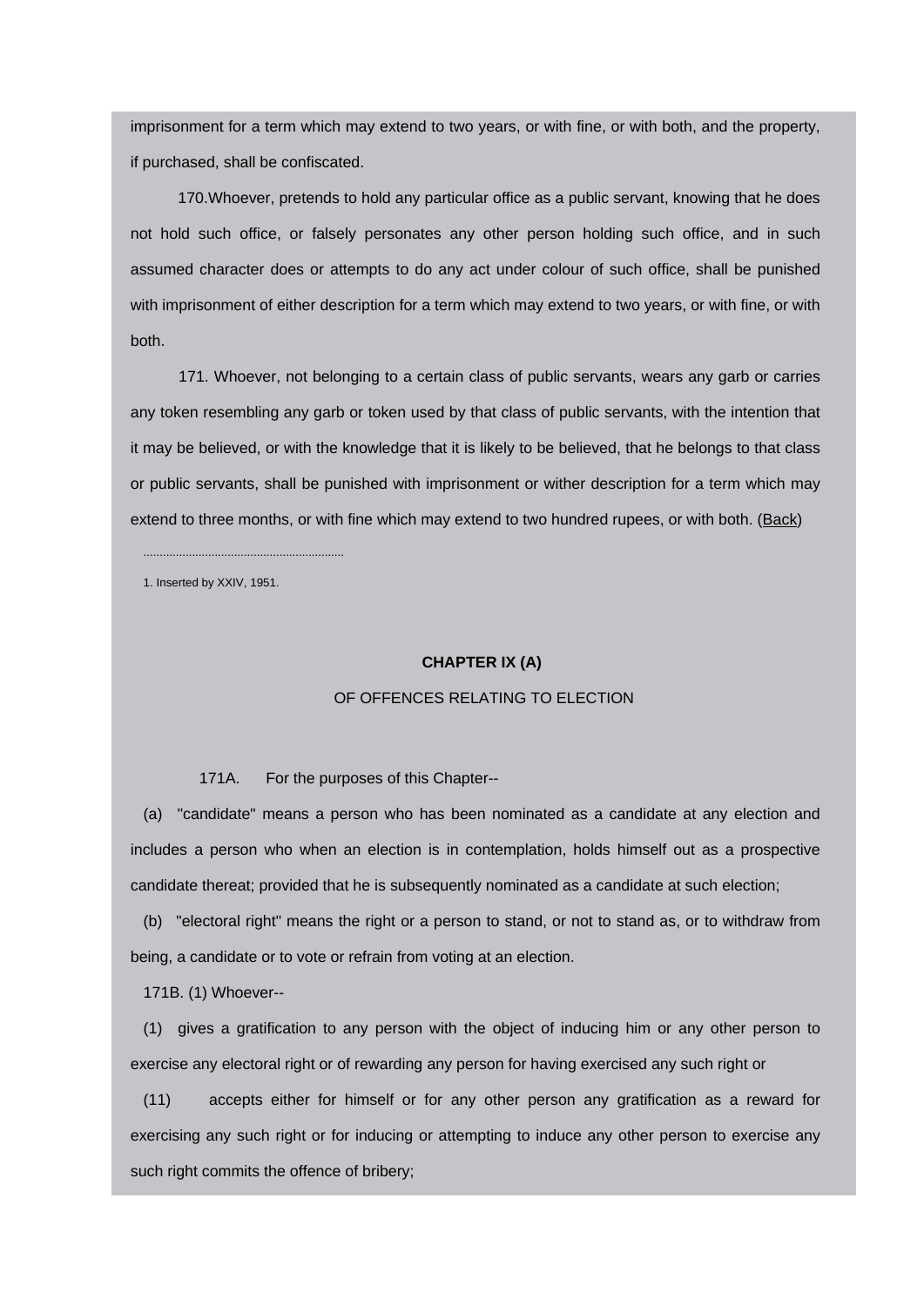Provided that a declaration of public policy or a promise of public action shall not be an offence under this section.

(2) A person who offers, or agrees to give, or offers or attempts to procure, a gratification shall be deemed to give a gratification.

(3) A person who obtains or agrees to accept or attempts to obtain a gratification shall be deemed to accept a gratification, and a person who accepts a gratification as a motive for doing what he does not intend to do, or as a reward for doing what he has not done, shall be deemed to have accepted the gratification as' a reward.

171C. (l) Whoever voluntarily interferes or attempts to interfere with the free exercise of any electoral right commits' the offence of undue influence at an election.

(2) Without prejudice to the generality of the provisions of sub-section

(1), whoever--

(a) Threatens any candidate or voter, or any person in whom a candidate or voter is interested, with injury of any kind or

(b) induces or attempts to induce a candidate or voter to believe that he or any person in whom he is interested will become or will be rendered an object of Divine displeasure or of spiritual censure, shall be deemed to interfere with the free exercise of the electoral right of such candidate or voter, within the meaning of sub-section (1).

(3) A declaration of public policy or a promise of public action, or the mere exercise of a legal right without intent to interfere with an electoral right, shall not be deemed to be interference within the meaning of this section.

171 D. Whoever at an election applies for a voting paper or votes in the name of any other person, whether living or dead, or in a fictitious name, or who having voted once at such election applies at the same election for a voting paper in his own name, and whoever abets, procures or attempts to procure the voting by any person in any such way, commits the offence of personation at an election.

171E. Whoever commits the offence of bribery shall be punished with imprisonment of either description for a term which may extend to one year, or with fine or with both:

Provided that bribery by treating shall be punished with fine only.

*Explanation--* "Treating" means that form of bribery where the gratification consists in food, drink,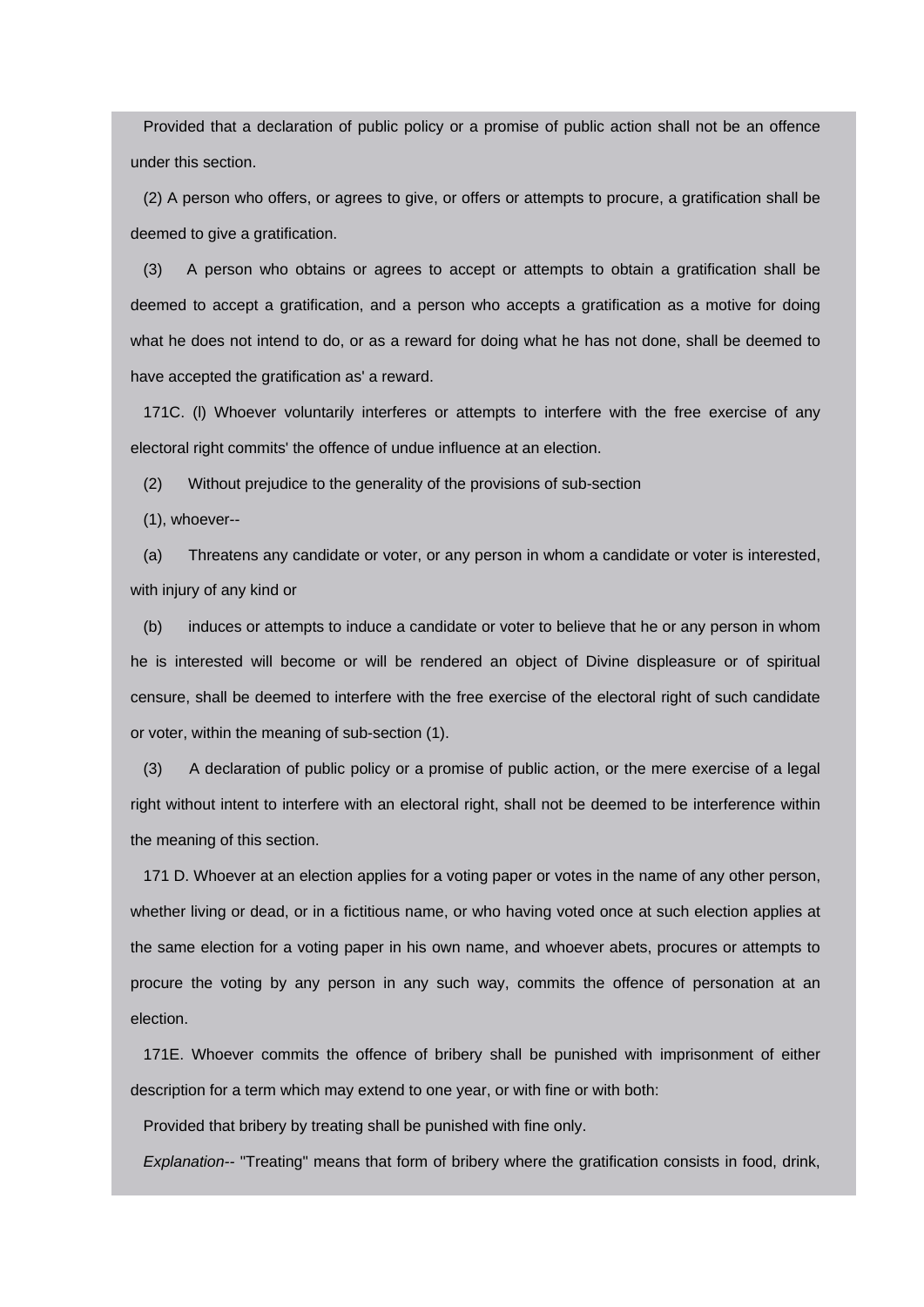#### entertainment, or provision.

171E Whoever commits the offence of under influence or personation at an election shall be punished with imprisonment of either description for a term which may extend to one year, or with fine, or with both:

I Provided that if the offence of personation is committed in respect of an election to either Chamber of Parliament, the offender shall be punished with rigorous imprisonment for a term which may extend to two years, and may also be liable to fine.

171G. Whoever with intent to affect the result of an election makes or publishes any statement purporting to be a statement of fact which is false and which he either knows or believes to be false or does not believe to be true, in relation to the personal character or conduct of any candidate, shall be punished with fine.

171H. Whoever without the general or special authority in writing of a candidate incurs or authorizes expenses on account of the holding of any public meeting, or upon an advertisement, circular or publication, or in any other way whatsoever for the purpose of promoting or procuring the election of such candidate, shall be punished with fine which may extend to five hundred rupees:

Provided that is any person having incurred any such expenses not exceeding the amount often rupees without authority obtains within ten days from the date on which such expenses where *[sic]*  incurred the approval in writing of the candidate, he shall be deemed to have incurred such expenses with the authority of the candidate

171 I. Whoever being required by any law for the' time~ being in force or any rule having the force of law to keep accounts of expenses incurred at or in connection with an election fails to keep such shall be punished with fine which may extend to five hundred rupees.

<sup>1</sup>171 J. Whoever, without lawful excuse, the burden of proof there of being on him, has or retains in his possession inside a polling station, where votes are being recorded at an election  $[$ \*\*\*\*\* $]$ <sup>2</sup> one or more voting tokens or ballot papers or colourable imitation thereof except for the lawful purpose or recording his vote or has in his possession outside such polling station, one or more voting tokens or ballot papers or colourable imitation thereof shall be punished with rigorous imprisonment for a term which may extend to two years, and may also be liable to fine. [\(Back\)](http://www.blc-burma.org/html/Myanmar Penal Code/mpc.html#comcpt9a)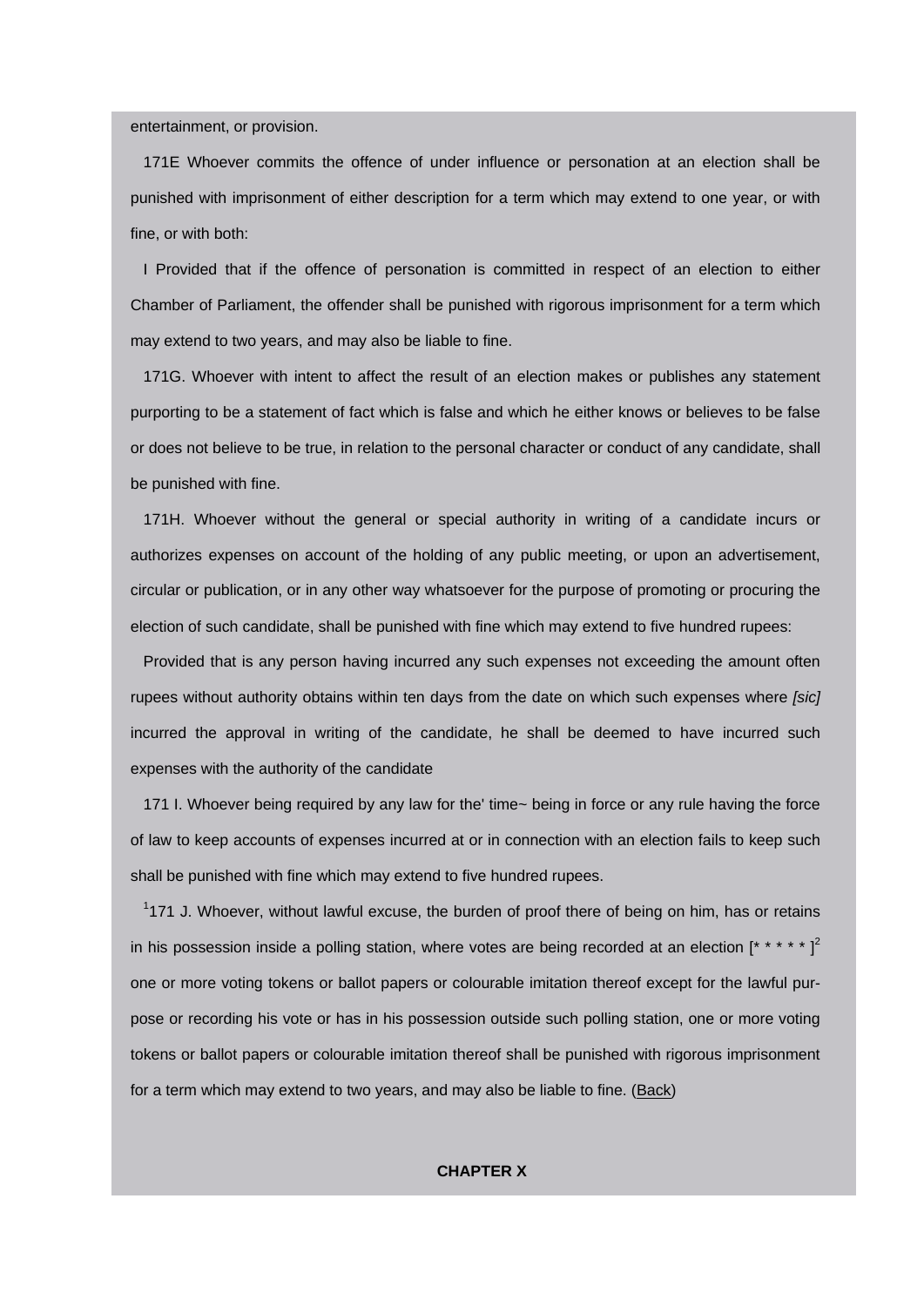# OF CONTEMPTS OF THE LAWFUL AUTHORITY OF PUBLIC SERVANTS

172. Whoever absconds in order to avoid being served with a summons notice or order proceeding from any public servant legally competent, as such, public servant, to issue such summons, notice or order, shall be punished with simple imprisonment for a term which may extend to one month, or with fine which may extend to five hundred rupees, or with both,

 or, if the summons or notice or order is to attend in person or by agent, or to produce a document in a Court of Justice, with simple imprisonment for a ten which may extend to six months, or with fine which may extend to one thousand rupees, or with both.

173. Whoever in any manner intentionally prevents the serving on himself or on any other person of any summons, notice or order proceeding from any public servant legally competent, as such public servant, to issue such summons, notice or order,

or intentionally prevents the lawful affixing to any place of any such summons, notice or order,

or intentionally removes any such summons, notice or order from any place to which it is lawfully affixed,

or intentionally prevents the lawful making of any proclamation under the authority of any public servant legally competent, as such public servant, to direct such proclamation to be made,

shall be punished with simple imprisonment for a term which may extend to one month, or with fine which may extend to five hundred rupees or with both;

or, if the summons, notice, order or proclamation is to attend in person or by agent, or to produce a document in a Court of Justice, with simple imprisonment for a term which may extend to six months, or with fine which may extend to one thousand rupees, or with both.

174. Whoever, being legally bound to attend in person or by an agent at a certain place and time in obedience to a summons, notice, order of proclamation proceeding from any public servant legally competent, as such public servant, to issue the same,

intentionally omits to attend at that place or time, or departs from the place where he is bound to attend before the time at which it is lawful for him to depart,

shall be punished with simple imprisonment for a term which may extend to one month, or with fine which may extend to five hundred rupees, or with both;

or, if the summons, notice, order or proclamation is to attend in person or by agent in a Court of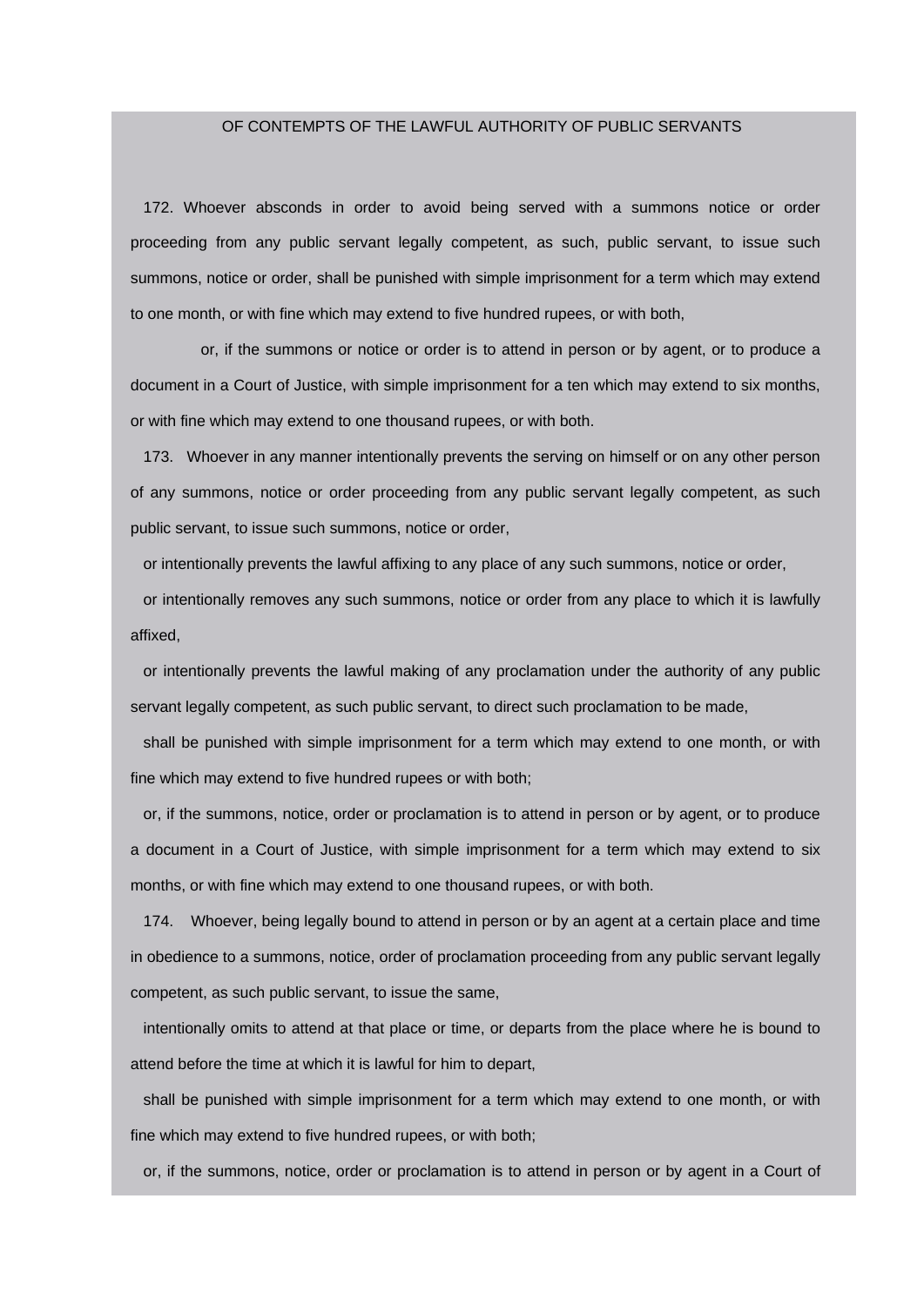Justice, with simple imprisonment for a term which may extend to six months, or with fine which may extend to one thousand rupees, or with both.

*175.* Whoever, being legally bound to produce or deliver up any document to any public servant, as such, intentionally omits *sp* to produce or deliver up the same, shall be punished with simple imprisonment for a term which may extend to one month, or with fine which may extend to five hundred rupees, or with both;

or, if the document is to be produced or delivered up to  $\sim$  Court of Justice, with simple imprisonment for a term which may extend to six months, or with fine which may extend to one thousand rupees, or with both.

176. Whoever, being legally bound to give any notice or to furnish information on any subject to any public servant, as such, intentionally omits to give such notice or to furnish such information in the manner and at the time required by law, shall be punished with simple imprisonment for  $\sim$ term which may extend to one month. w with fine which may extend to five hundred rupees, or with both;

or, if the notice or information required to be given respects the commission of an offence, or is required for the purpose of preventing the commission of an offence, or in order to the apprehension of an offender, with simple imprisonment for a term which may extend to six months, or with fine which may extend to one thousand rupees, or with both.

177. Whoever, being legally bound to furnish information on any subject to any public servant, as such, furnishes, as true, information on the subject which he knows or has reason to believe to be false shall be punished with simple imprisonment for a term which may extend to six months, or with fine which may extend to one thousand rupees, or with both;;

or, if the information which he is legally bound to give respects the commission of an offence, or is required for the purpose of preventing the commission of an offence, or in order to the apprehension of an offender, with imprisonment of either description for a term which may extend to two years, or with fine or with both.

# *Illustration*

*A, a landholder, knowing of the commission of a murder within the limits of his estate, willfully misinforms the Magistrate of the district that the death has occurred by accident in consequence of the bite of a snake. A is guilty of the offence defined in this section.*

*Explanation.--* In section 176 and in this section the word "offence" includes any act committed at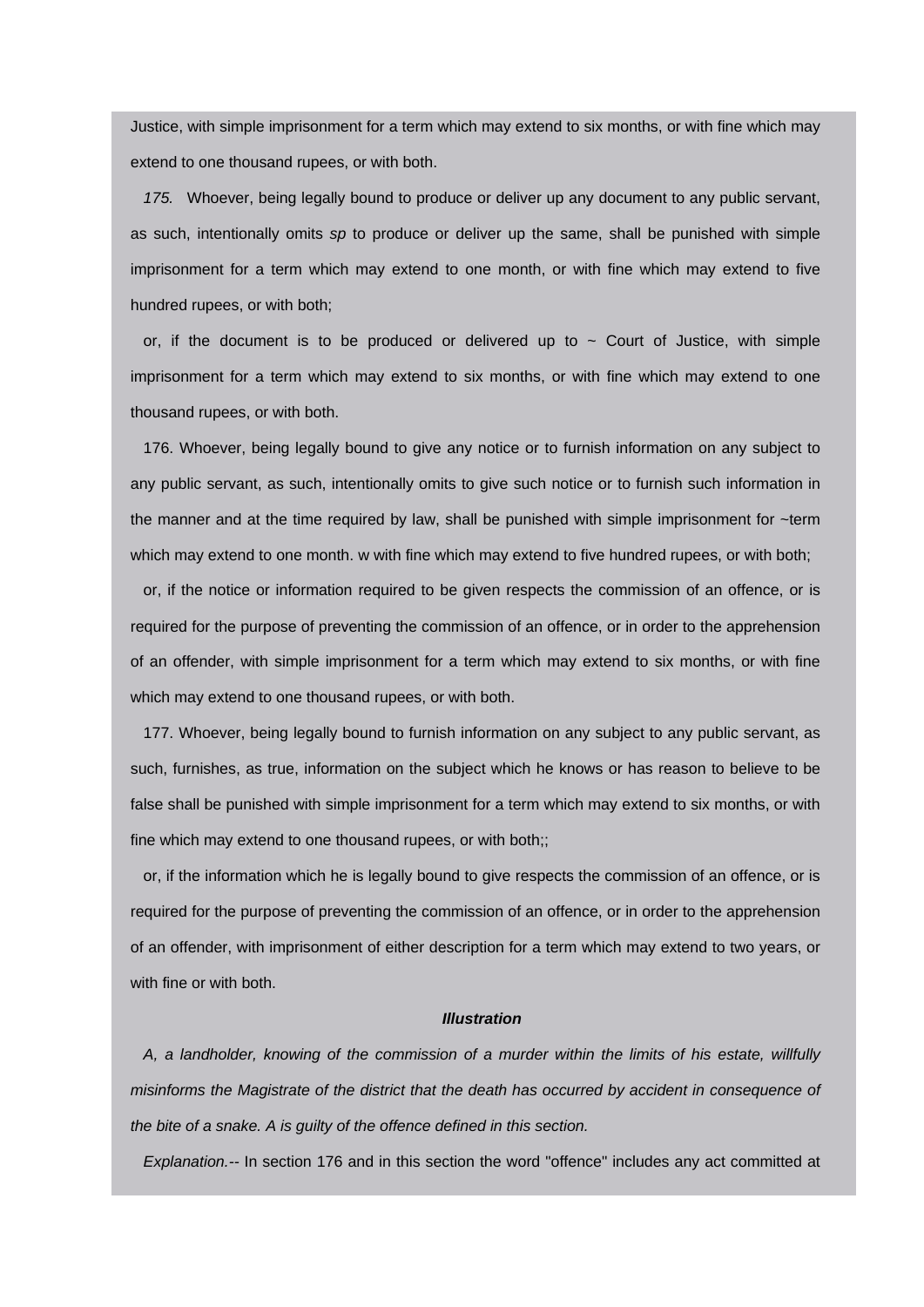any place out of the Union of Burma, which, if committed in the Union of Burma, would, be punishable under any of the following sections namely, 302, 304, 382, 392, 393, 394, *395,* 396, 397, 398, 399, 402, *435,* 436, 449, *450, 457, 458, 459* and 460 ; the word "offender~~ includes any person who is alleged to have been guilty of any such act.

178. Whoever refuses to bind himself by an oath of affirmation to state the truth, when required so to bind himself by a public servant legally competent to require that he shall so bind himself, shall be punished with simple imprisonment for a term winch may extend to six months, or with fine which may extend to one thousand rupees, or with both.

179. Whoever, being legally bound to state the truth on any subject to any public servant, refuses to answer any question demanded of him touching that subject by such public servant in the exercise of legal powers of such public servant, shall be punished with simple imprisonment for a term which may extend to six months, or with fine which may extend to one thousand rupees, or with both.

180. Whoever refuses to sign any statement made by him, when required to sign that statement by a public servant legally competent to require that he shall sign that statement, shall be punished with simple imprisonment for a term which may extend to three months, or with fine which may extend to five hundred rupees, or with both.

181. Whoever, being legally bound by an oath or affirmation to state the truth on any subject to any public servant or other person authorized by law to administer such oath or affirmation, makes, to such public servant or other person as aforesaid, touching that subject, any statement which is false, and which he either knows or believes to be false or does not believe to be true, shall be punished with imprisonment of either description for a term which may extend to three years, and shall also be liable to fine.

182. Whoever gives to any public servant any information which he knows or believes to be false, intending thereby to cause, or knowing it to be likely that he will thereby cause such public servant-

(a) to do or omit anything which such public servant ought not to do or omit if the true state of facts respecting which such information is given were known by him, or

(b) to use the lawful power of such public servant to the injury or annoyance of any person,

shall be punished with imprisonment of either description for a term which may extend to six months, or with fine which may extend to one thousand rupees, or with both.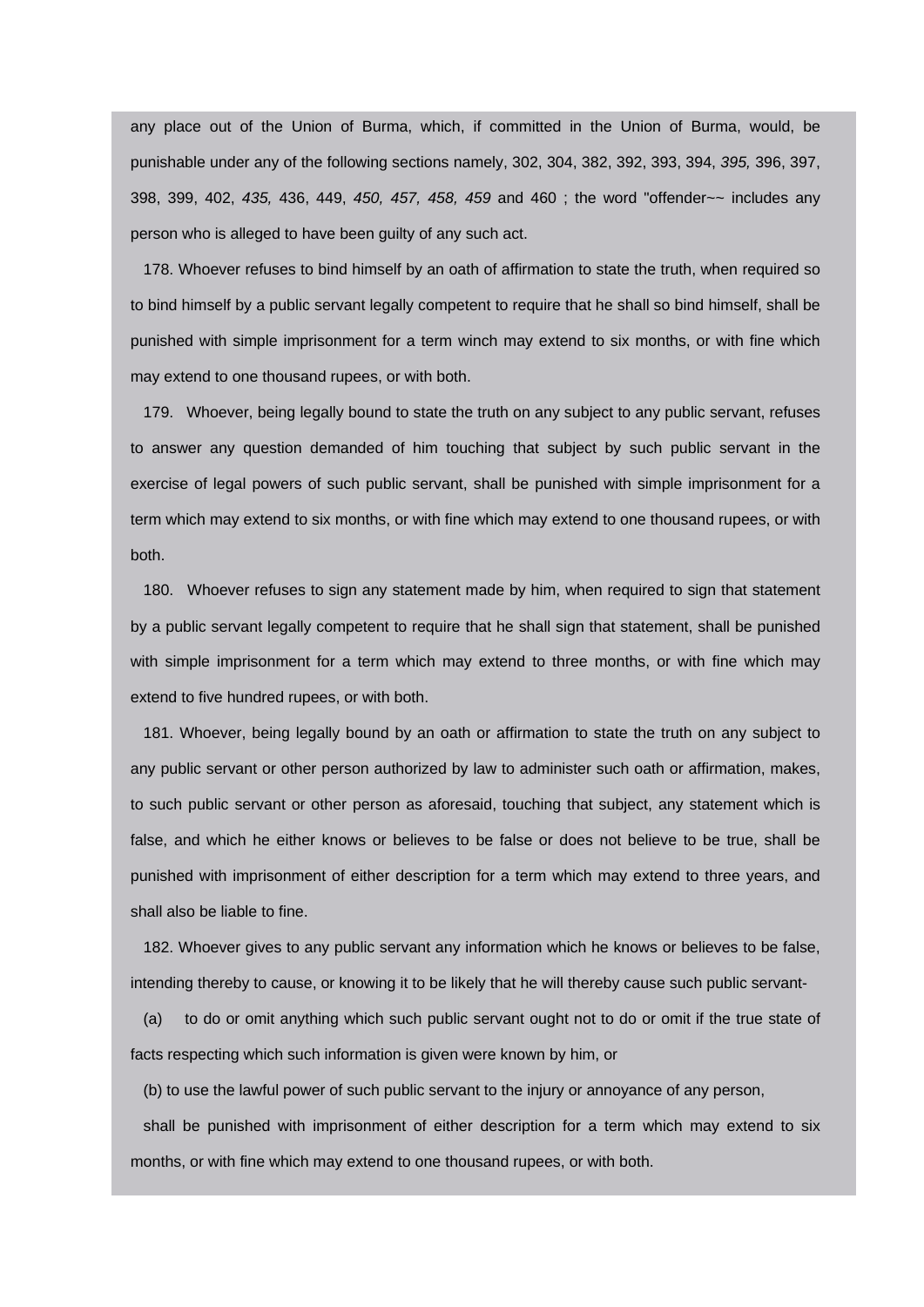# *Illustrations*

*(a) A informs a Magistrate that Z, a police-officer, subordinate to such Magistrate, has been guilty of neglect of duty or misconduct, knowing such information to be false, and knowing it to be likely that the information will cause the Magistrate to dismiss Z A has committed the offence defined in this section.*

*(b) A falsely informs a public servant that Z has contraband salt in a secret place knowing such information to be false, and knowing that it is likely that the consequence of the information will be a search of Z's premises, attended with annoyance to Z. A has committed the offence defined in this section.*

*(c) A falsely informs a policeman that he has been assaulted and robbed in the neighbourhood of a particular village. He does not mention the name of any person as one of his assailants, but knows it to be likely that ii consequence of this information the police will make enquiries and institute searches ii the village to the annoyance of the villagers or some of them. A has committed an offence under this section.*

183. Whoever offers any resistance to the taking of any property by the lawful authority of any public servant, knowing or having reason to believe that he is such public servant, shall be punished with imprisonment of either description for a term which may extend to six months, or with fine which may extend to one thousand rupees, or with both.

184. Whoever intentionally obstructs any sale of property offered for sale by the lawful authority of any public servant, as such, shall be punished with imprisonment of either description for a term which may extend to one month, or with fine which may extend to five hundred rupees, or with both.

185. Whoever, at any sale of property held by the lawful authority of a public servant, as such, purchases or bids for any property on account of any person, whether himself or any other, whom he knows to be under a legal incapacity to purchase that property at that sale, or bids for such property not intending to perform the obligations under which he lays himself by such bidding, shall be punished with imprisonment of either description for a term which may extend to one month, or with fine which may extend to two hundred rupees, or with both.

186. Whoever voluntarily obstructs any public servant in the discharge of his public functions shall be punished with imprisonment of either description fur a term which may extend to three months, or with fine which may extend to five hundred rupees, or with both.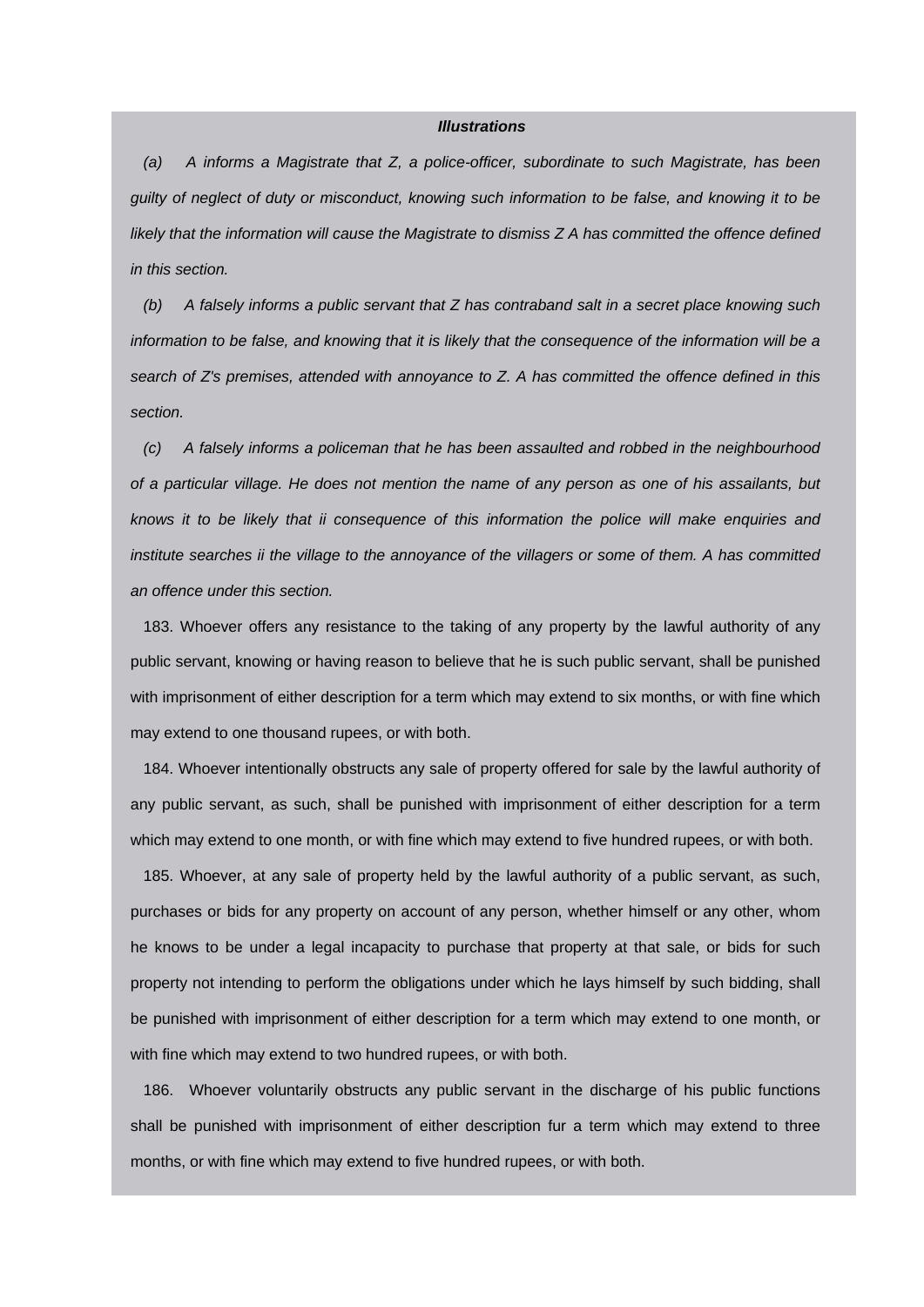187. Whoever, being bound by law to render or furnish assistance to any public servant in the execution of his public duty, intentionally omits to give such assistance, shall be punished with simple imprisonment for a term which may extend to one month, or with fine which may extend to two hundred rupees, or with both;

and if such assistance be demanded of him by a public servant legally competent to make such demand for the purposes of executing any process lawfully issued by a Court of Justice, or of preventing the commission of an offence, or of suppressing a riot or affray, or of apprehending a person charged with or guilty of an offence or of having escaped from lawful custody, shall be punished with simple imprisonment for a term which may extend to six months, or with fine which may extend to five hundred rupees, or with both.

188. Whoever, knowing that by an order promulgated by a public servant lawfully empowered to promulgate such order he is directed to abstain from a certain act, or to take certain order with property in his possession or under his management, disobeys such direction,

shall, if such disobedience, causes or tends to cause obstruction, annoyance or injury, or risk of obstruction, annoyance. or injury, to any persons lawfully employed, be punished with simple imprisonment for a term which may extend to one month, or with fine which may extend to two hundred rupees, or with; both,

and if such disobedience causes or tends to cause danger to human life, health or safety, or causes or tends to cause a riot or affray, shall be punished with imprisonment of either description for a term which may extend to six months, or with fine which may extend to one thousand rupees, or with both.

*Explanation.--* It is not necessary that the offender should intend to produce harm, or contemplate his disobedience as~ likely to produce harm. It is sufficient that he knows of the order which he disobeys, and that his disobedience produces, or is likely to produce, harm.

### *Illustration*

An order is promulgated by a public servant lawfully empowered to promulgate such order, directing that a religious procession shall not pass down a certain street. *A* knowingly disobeys the order and thereby causes danger or riot. *A* has committed the offence defined in this section.

189. Whoever holds out any threat of injury to any public servant, or to any person in whom he believes that public servant to be interested, for the purpose of inducing that public servant to do any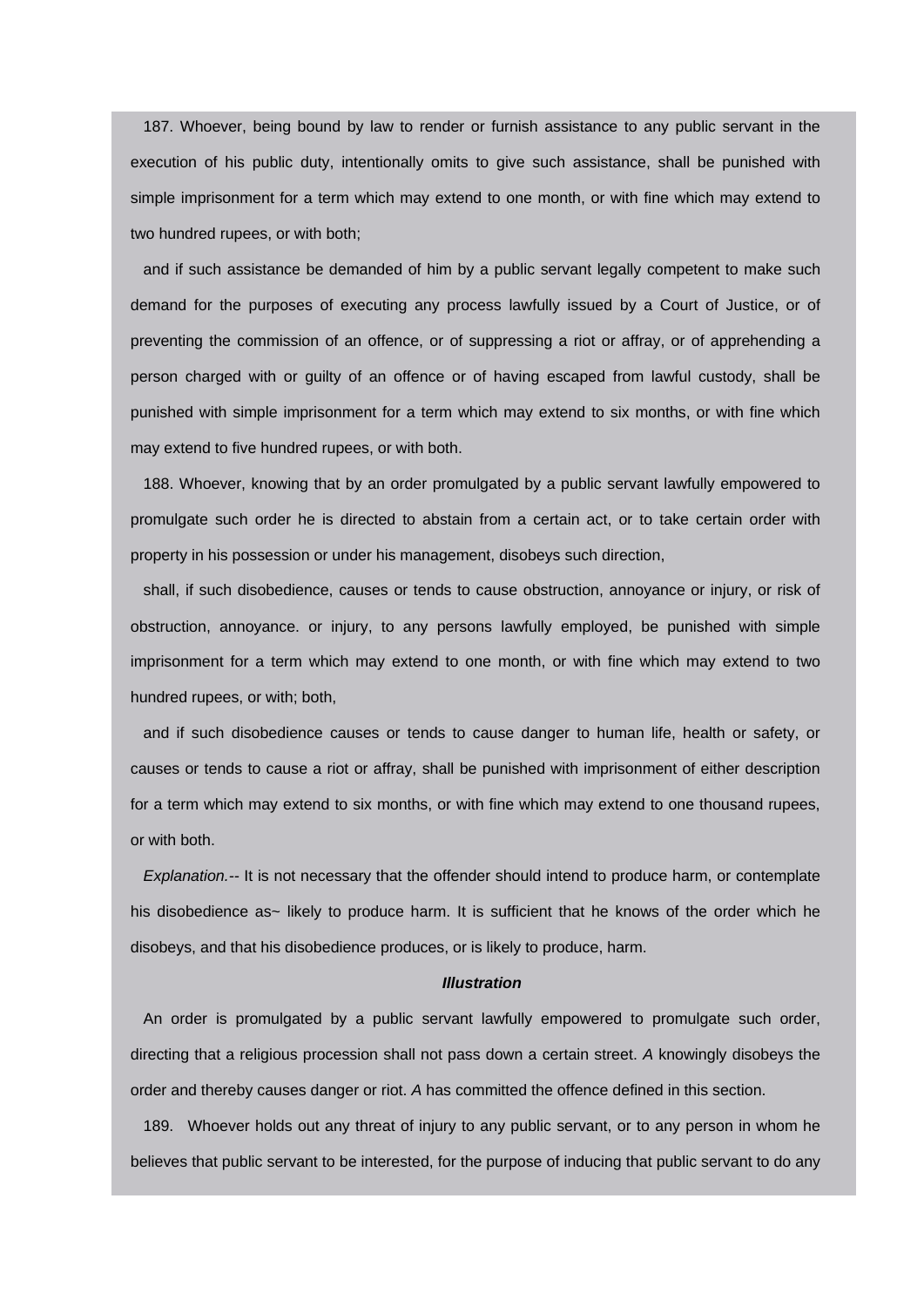act, or to forbear or delay to do any act, connected with the exercise of the public function of such public servant, shall be punished with imprisonment of either description for a term which may extend to two years, or with fine, or with both.

190. Whoever holds out any threat of injury to any person for the purpose of inducing that person to refrain or desist from making a legal application for protection against any injury to any public servant legally empowered as such to give such protection, or to cause such protection to be given shall be' punished with imprisonment of either description for a term which may extend to one year, or with fine, or with both. ([Back\)](http://www.blc-burma.org/html/Myanmar Penal Code/mpc.html#comcpt10)

## **CHAPTER XI**

## OF FALSE EVIDENCE AND OFFENCES AGAINST PUBLIC JUSTICE

191. Whoever, being legally bound by an oath or by an express provision of law to state the truth, or being bound by law to make a declaration upon any subject, makes any statement which is false, and which he either knows or believes to be false or does not believe to be true, is said to give fates evidence.

*Explanation* .1-- A statement is within the meaning of this section whether it is made verbally or otherwise.

*Explanation* .2-- A false statement as to the belief of the person attesting is within the meaning of this section, and a person may be guilty of giving false evidence by stating that he believes a thing which he does not believe, as well as by stating that he knows a thing which he does not know.

#### *Illustration*

*(a) A, in support of a just claim which B has against Z for one thousand rupees, falsely swears on a trial that he heard Z admit the justice of B's claim. A has given false evidence.*

*(b) A, being bound by an oath to state the truth, states that he believes a certain signature to be the handwriting of Z when he does not believe it to be the handwriting of Z. Here A states that which he knows to be false, and therefore gives false evidence.*

*(c) A, knowing the general character of Z's handwriting, states that he believes a certain signature to be the handwriting of Z, A in good faith believing it to be so. Here A's statement is merely as to his belief, and is true as to his belief, and therefore, although the signature may not be the handwriting*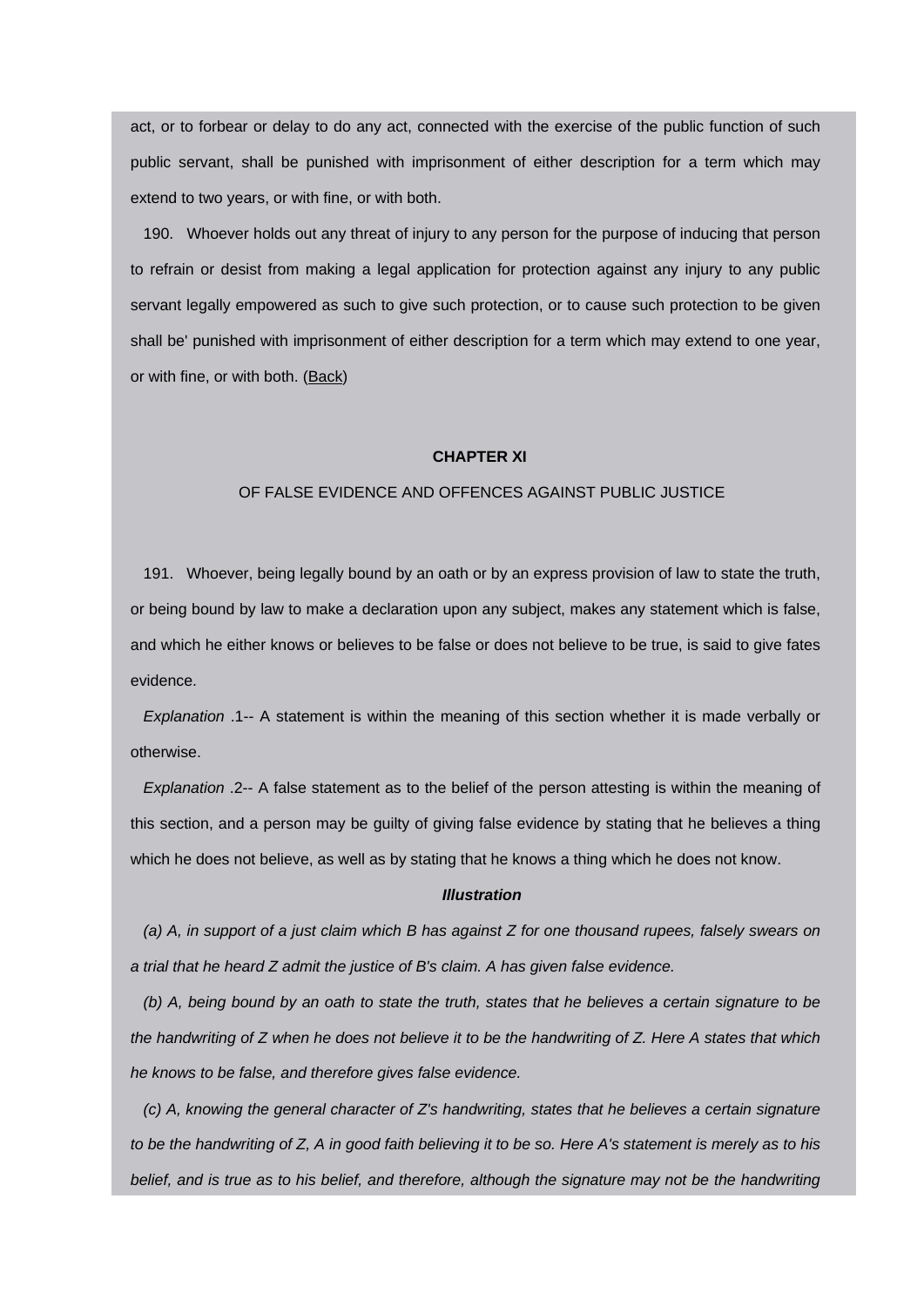*of Z, A has not given false evidence.*

*(d) A, being bound by an oath to state the truth, states that he knows that Z was at a particular place on particular day, not knowing anything upon the subject, A gives false evidence whether Z was at that place on the day named or not.*

*(e) A, an interpreter or translator, gives or certifies as a true interpretation or translation of a statement or document, which he is bound by oath to interpret or translate truly, that which is not and which he does not believe to be a true interpretation or translation. A has given false evidence.*

192. Whoever causes any circumstance to exist or makes any false entry in any book or record, or makes any document containing a false statement, intending that such circumstance, false entry of false statement may appear in evidence in a judicial proceeding, or in a proceeding taken by law before a public servant as such, or before an arbitrator, and that such circumstance, false entry or false statement, so appearing in evidence, may cause any person who in such proceeding is to form an opinion upon the evidence to entertain an erroneous opinion touching any point material to the result of such proceeding, is said "to fabricated false evidence."

#### *Illustration*

*(a) A puts jewels into a box belonging to Z with the intention that they may be found in that box, and that this circumstance may cause Z to be convicted of theft. A has fabricated false evidence.*

*(b) A makes a false entry in his shop book for the purpose of using it as corroborative evidence in a Court of Justice. A has fabricated false evidence.*

*(c) A, with the intention of causing Z to be convicted of a criminal conspiracy, writes a letter in Imitation of Zs handwriting, purporting to be addressed to an accomplice in such criminal conspiracy, and puts letter in a place which he knows that the officers of the police are likely to search. A has fabricated false evidence.*

193. Whoever intentionally gives false evidence in any stage of a judicial proceeding, or fabricates false evidence for the purpose being used in any stage of a judicial proceeding, shall be punished with imprisonment of either ~escr1pt1on for a term which may extend to seven years, and shall also be liable to fine:

and whoever intentionally gives or fabricates false evidence in any other case shall be punished with imprisonment of either description for a term which may extend to three years, and shall also be liable to fine.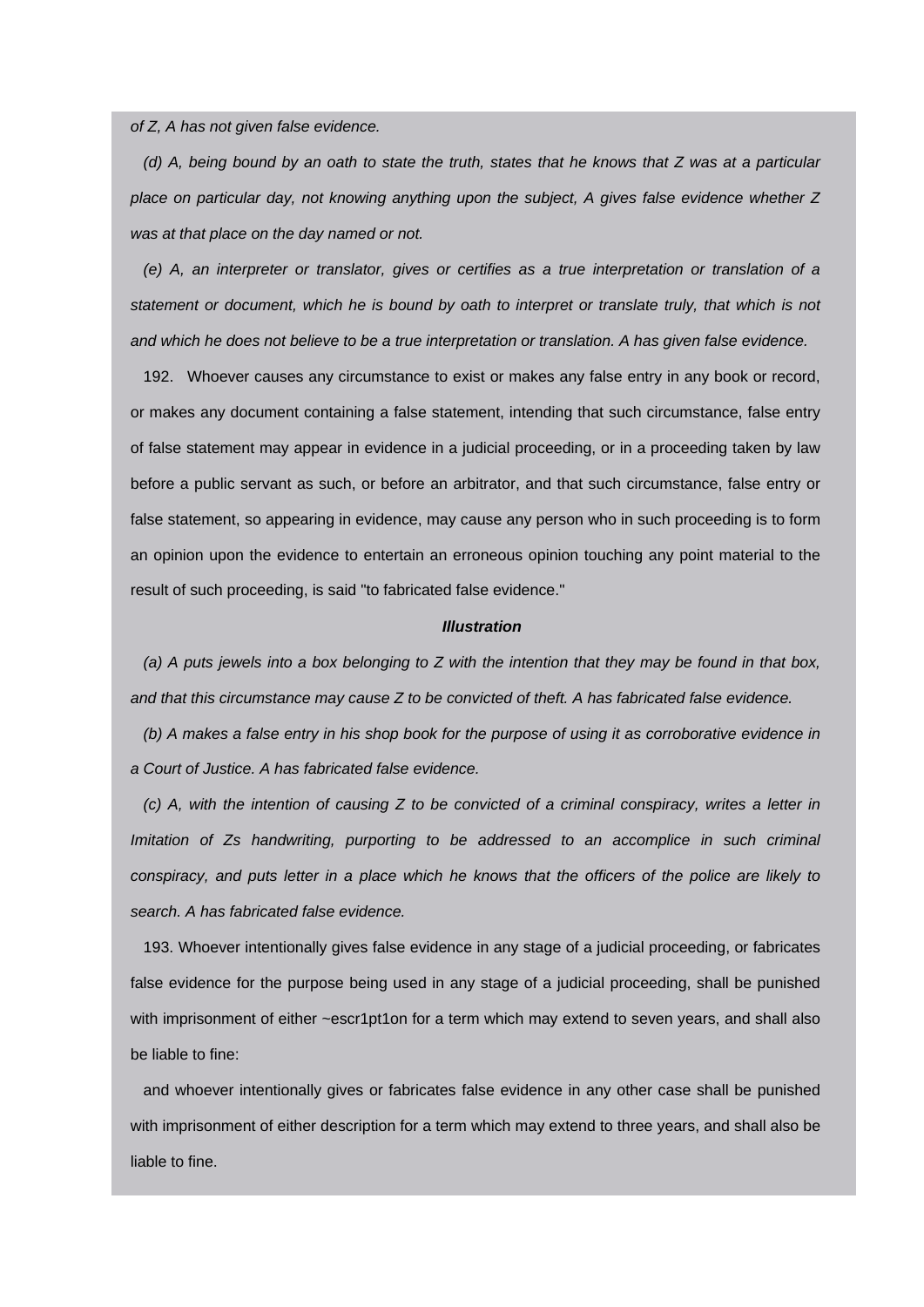*Explanation.* 1.-- A trial before a Court-martial is a judicial proceeding.

*Explanation* 2.-- An investigation directed by law, preliminary to a proceeding before a Court of Justice, is a stage of judicial proceeding, though that investigation may not take place before a Court of Justice.

## *Illustration*

*A, in an enquiry before a Magistrate for the purpose of ascertaining whether Z ought to be committed for trial, makes on oath a statement which he knows to be false. As this enquiry is a stage of a judicial proceeding, A has given false evidence.*

*Explanation.* 3.-- An investigation directed by a Court of Justice according to law, and conducted under the authority of a Court of Justice is a stage of a judicial proceeding, though that investigation may not take place before a Court of Justice.

## *Illustration*

*A, in an enquiry before an officer deputed by a Court of Justice to ascertain on the spot the boundaries of land, makes on oath a statement which he knows to be false. As this enquiry is a stage of a judicial proceeding, A has given false evidence*

194. Whoever gives or fabricates false evidence, intending thereby to cause, or knowing it to be likely that he will thereby cause, any person to be convicted of an offence which is capital by the law of the Union of Burma  $[***]$ <sup>1</sup> shall be punished with transportation for life, or with rigorous imprisonment for a term which may extend to ten years, and shall also be liable to fine;

 and if an innocent person be convicted and executed in consequence of such false evidence, the person who gives such false evidence shall be punished either with death or the' punishment herein before described.

*195.* Whoever gives or fabricates false evidence intending thereby to cause, or knowing it to be likely that he will thereby cause, any person to be convicted of an offence which by the law of the Union of Burma  $[$ <sup>\*</sup>  $^*$ <sup>1</sup> is not capital, but punishable with transportation for life, or imprisonment for a term of seven years or upward, shall be punished as a person convicted of that offence would be liable to be punished.

## *Illustration*

*A gives false evidence before a Court of Justice, intending thereby to cause Z to be convicted of a* 

<sup>&</sup>lt;sup>1</sup>Omitted by the Union of Burma (Adaptation of Laws) Order, 1948.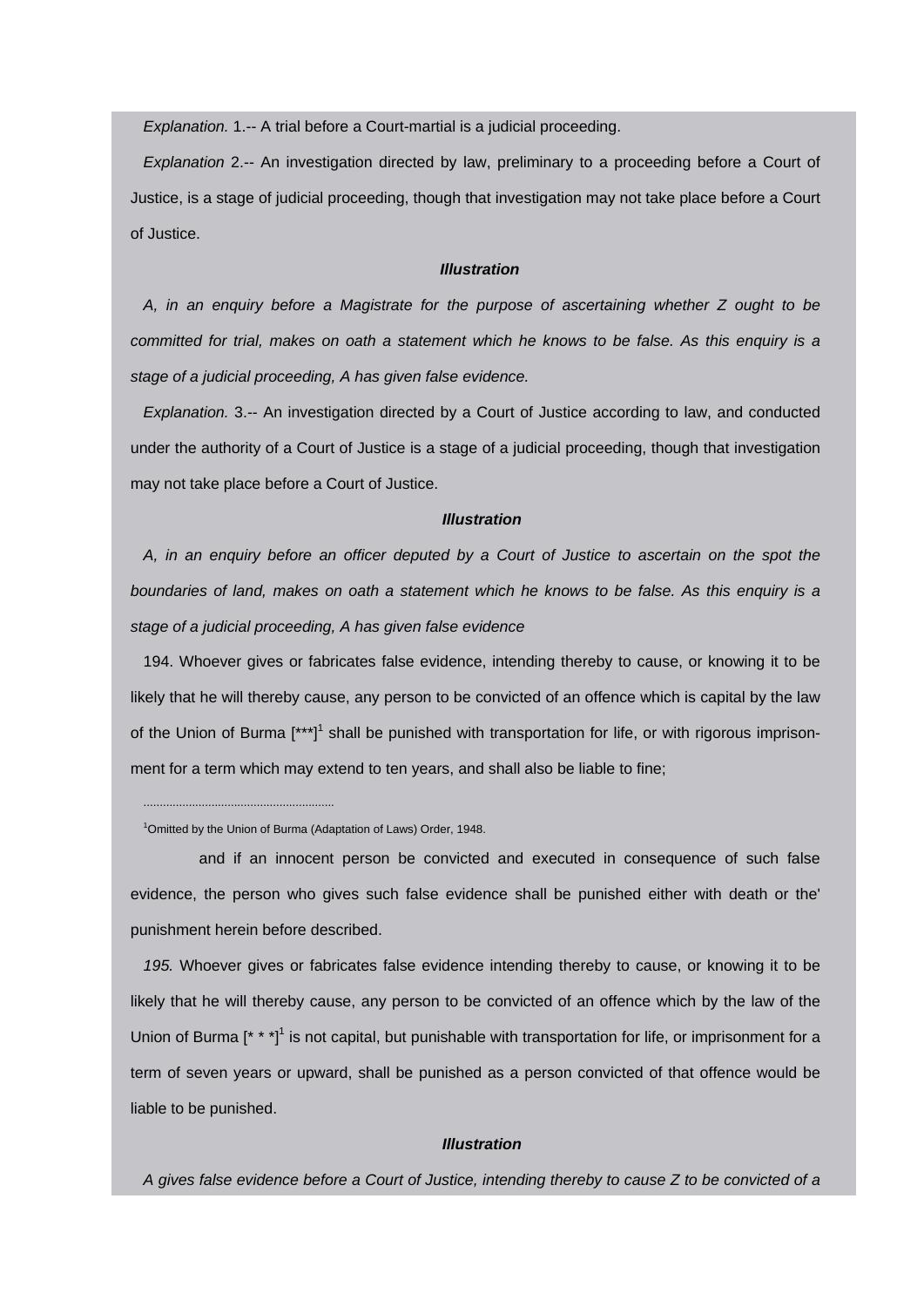*dacoity. The punishment for dacoity is transportation for life, or rigorous imprisonment for a term which may extend to ten years, with or without fine. A, therefore, is liable to such transportation or imprisonment, with or without fine.*

196. Whoever corruptly uses or attempts to use as true or genuine evidence any evidence which he knows to be false or fabricated shall be punished in the same manner as if imprisonment, with or without fine.

197. Whoever issues or signs any certificate required by law to be given or signed, or relating to any fact of which such certificate is by law admissible in evidence, knowing or believing that such certificate is false in any material point, shall be punishable in the same manner as if he gave false evidence.

<sup>1</sup>. Omitted by the Union of Burma (Adaptation of Laws) Order, 1948.

..................................................................

198. Whoever corruptly uses or attempts to use any such certificate as a true certificate, knowing the same to be false in any material point, shall be punished in the same manner as if he gave false evidence.

199. Whoever, in any declaration made or subscribed by him, which declaration any Court of Justice, or any public servant or other person, is bound or authorized by law to receive as evidence of any fact, makes any statement which is false, and which he either knows or believes to be false or does not believe to true, touching any point material to the object for which the declaration is made or used, shall be punished in the same manner as if he gave false evidence.

200. Whoever corruptly uses or attempts to use as true any such declaration, knowing the same to be false in any material point, shall be punished in the same manner as if he gave false evidence.

*Explanation.--* A declaration which is inadmissible merely upon the ground or some informality is a declaration within the meaning of sections 199 and 200.

201. Whoever, knowing or having reason to believe that an offence has been committed, causes any evidence of the commission of that offence to disappear, causes any evidence of the commission of that offence to disappear, with the intention of screening the offender from legal punishment, or with that intention gives any information respecting the offence which he knows or believes to be false,

shall, if the offence with he knows or believes to have been committed is punishable with death, be punished with imprisonment of either description for a term which may extend to seven years, and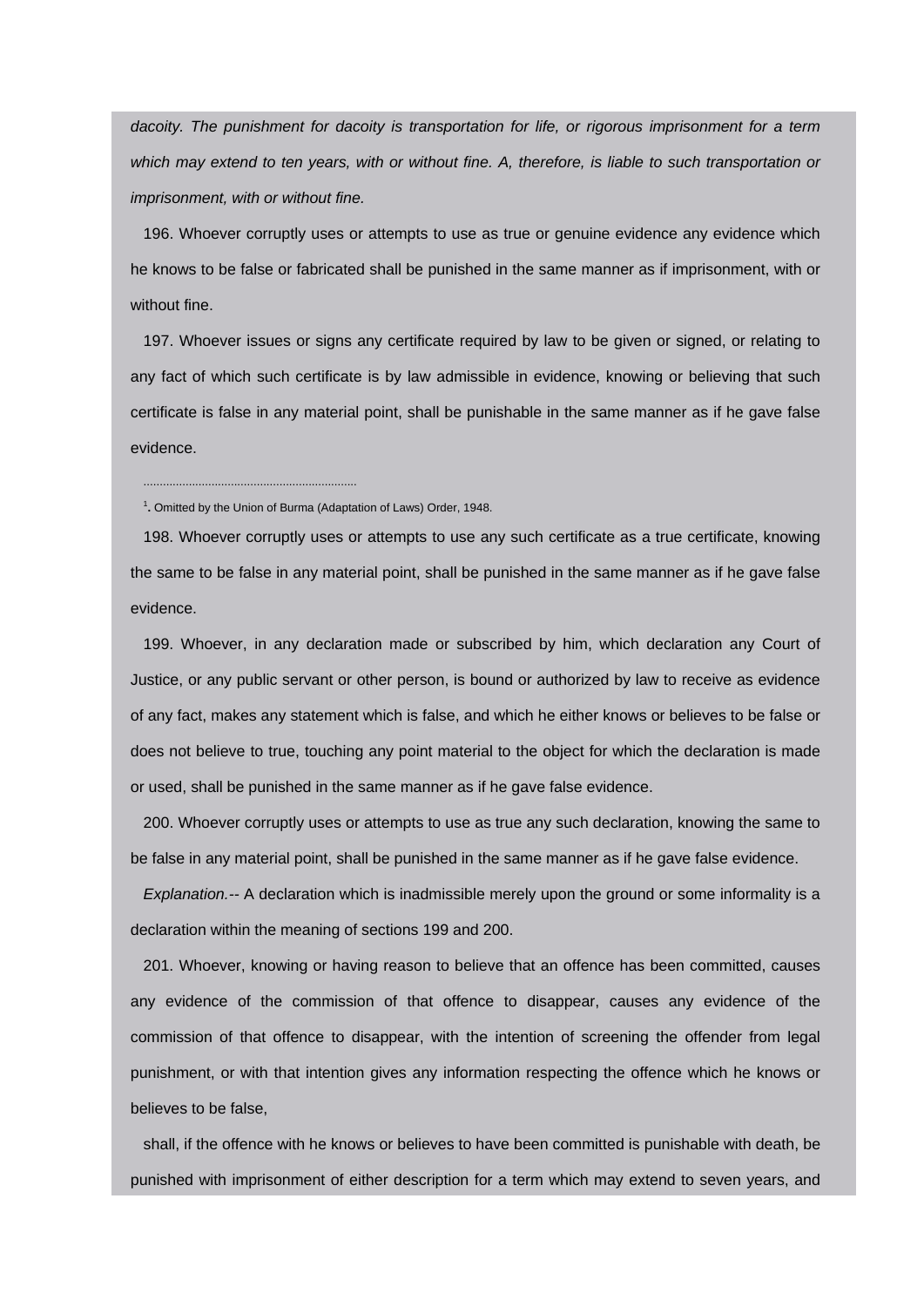shall also be liable to fine.

and if the offence is punishable with transportation for life, or with imprisonment which may extend to ten years, shall be punished with imprisonment of either description for a term which., may extend to three years, and shall also be liable to fine;

and if the offence is punishable with imprisonment for any term not extending to ten years, shall be punished with imprisonment of the description provided for the offence for a term which may extend to one-fourth part of the longest term of the imprisonment provided, for the offence, or with fine, or with both.

## *Illustration*

*A, knowing that B has murdered Z, assists B to hide the body with the intention of screening B from punishment. A is liable to imprisonment of either description for seven years, and also to fine,*

202. Whoever, knowing or having reason to believe that an offence has been committed, intentionally omits to give any information respecting that offence which he le~al1y' bound to give, shall be punished with imprisonment of either description for a term which may extend to six months, or with fine, or with both.

203. Whoever, knowing or having reason to believe that an offence has been committed, gives any information respecting that offence which he knows or believes to be false, shall be punished with imprisonment of either description for a term which may extend to two years, or with fine, or with both.

*Explanation.--* In sections 201 and 202 and in this section the word "offence" includes any act committed at any place out of the Union of Burma, which if committed in the Union of Burma, would be punishable under any of the following sections, namely, 302, 304, 382, 392, 393, 394, *395,* 396, 397, 398, 399, 402, 435, 436, 449, 450, *457, 458, 459* and 460.

204. Whoever secretes or destroys any document which he may be lawfully compelled to produce as evidence in a Court of Justice,, or in any proceeding lawfully held before a public servant as such, or obliterates or renders illegible the whole or any part of such, or obliterates or renders illegible the whole or any part of such document with the intention of preventing the same from being produced or used as evidence before such Court or public servant as aforesaid, or after he shall have been lawfully summoned or required to produce the same for that purpose, shall be punished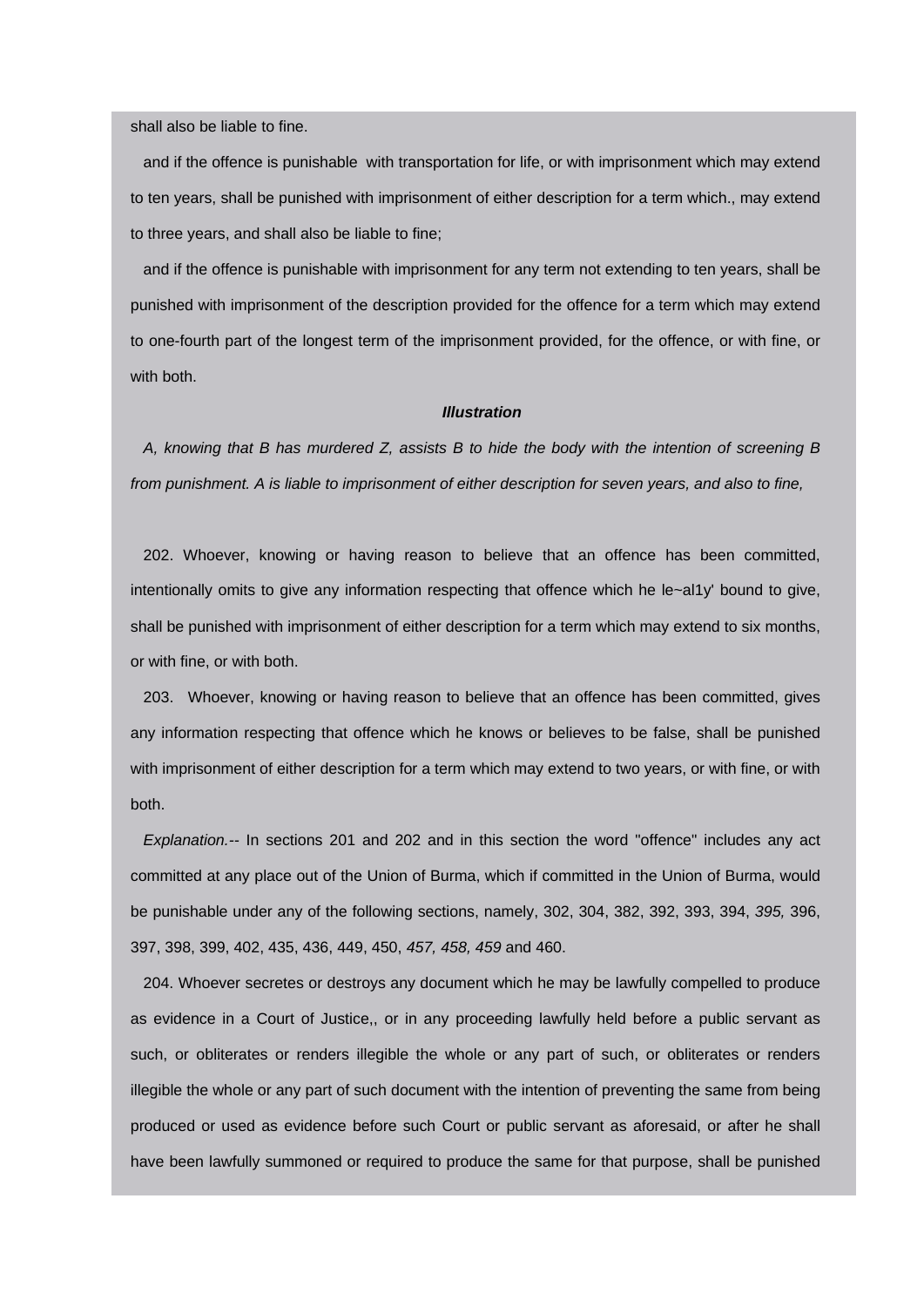with imprisonment of either description for a term which may extend to two years, or with fine, or with both.

205. Whoever falsely personates another, and in such assumed character makes any admission or statement, or confesses judgment, or causes any process to be issued or becomes bail or security, or does any other act in any suit or criminal prosecution, shall be punished with imprisonment of either description for a term which may extend to three years, or with fine, or with both.

206. Whoever fraudulently removes, conceals, transfers or delivers to any person any property or any interest therein, intending thereby to prevent that property or interest therein from being taken as a forfeiture or in satisfaction of a fine under a sentence which has been pronounced, or which he knows to be likely to be pronounced, by a Court of Justice or other competent authority, or from being taken in execution of a decree or order which has been made, or which he knows to be likely to be made, by a Court of Justice in a civil suit, shall be punished with imprisonment of either description for a term which may extend to two years, or with fine, or with both.

207. Whoever fraudulently accepts, receives or claims any property or any interest therein, knowing that he has no right or rightful claim to such property or interest, or practises any' deception touching any right to any property or any interest therein, intending thereby to prevent that property or interest therein from being taken as a forfeiture or in satisfaction of a fine under a sentence which has been pronounced, or which he knows to be likely to be pronounced, by a Court of Justice or other competent authority, or from being taken in execution of a decree or order which has been made, or which he knows to be likely to be made, by a Court of Justice in a civil suit, shall be punished with imprisonment of either description from a term which may extend to two years, or with fine, or with both.

208. Whoever fraudulently causes or suffers a decree or order to be passed against hit~ at the suit of any person for a sum not due, or for a larger sum than is due to such person, or for any property or interest in property to which such person is not entitled, or fraudulently causes or suffers a decree or order to be executed against him after it has been satisfied, or for anything in respect of which it has been satisfied, shall be punished with imprisonment of either description for a term which may extend to two years, or with fine, or with both.

# *Illustration*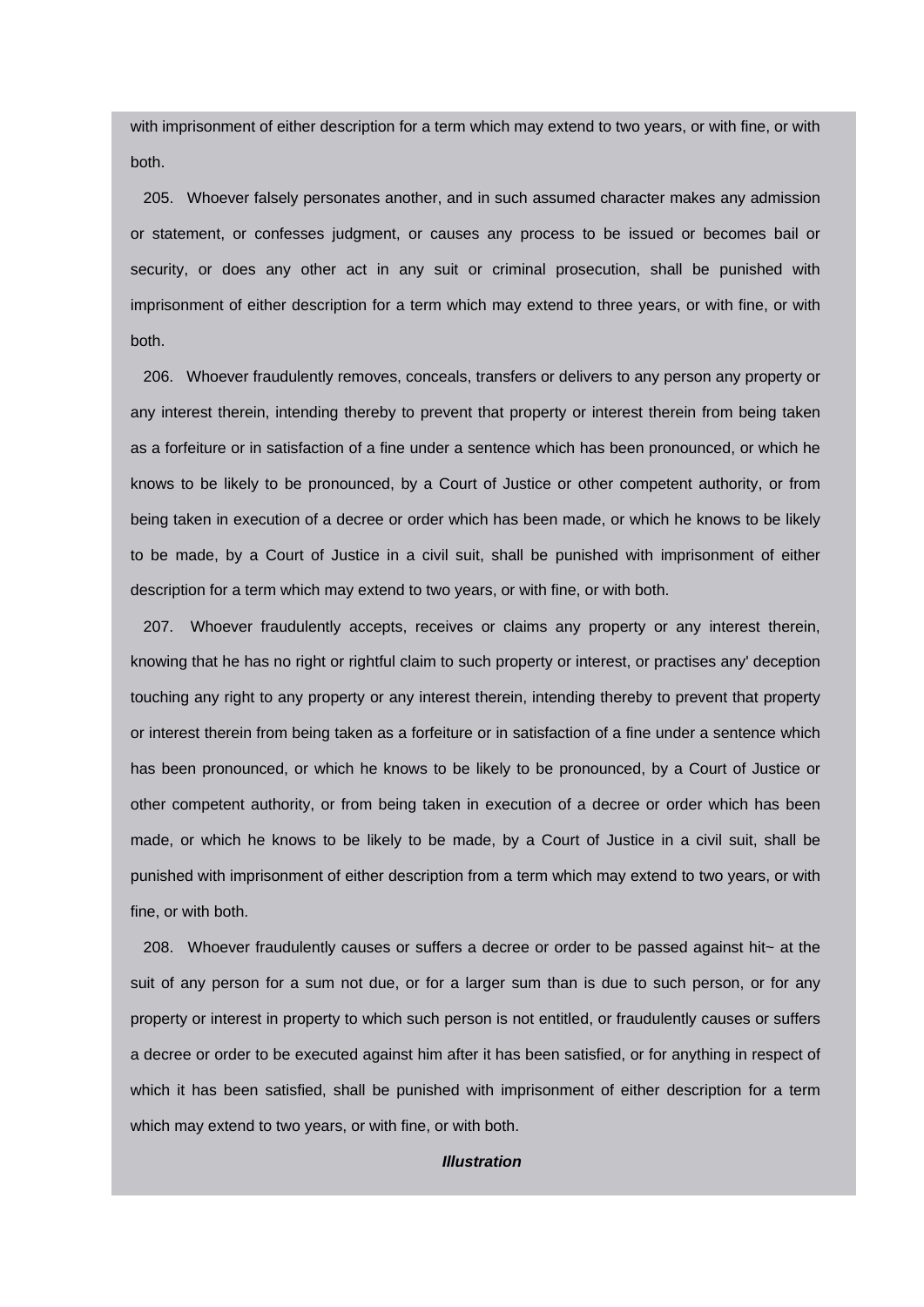*A institutes a suit against Z. Z, knowing that A is likely to obtain a decree against him fraudulently suffers a judgment to pass against him for larger amount at the suit of B, who has no just claim*  against him in order that B, either on his own account or for the benefit of Z, may share in the *proceeds of any sale of Z's property which may be made under A's decree. Z has committed an offence under this section.*

209. Whoever fraudulently or dishonestly, or with intent to injure or annoy any person, makes in a Court of Justice any claim which he knows to be false shall be punished with imprisonment of either description from a term which may extend to two years, and shall also be liable to fine.

210. Whoever fraudulently obtains a decree or order against any person or a sum not due, or for a larger sum than is due, or for any property or interest in property to which he is not entitled, or fraudulently causes a decree or order to be executed against any person after it has been satisfied or for anything in respect of which it has been satisfied, or fraudulently suffers or permits any such act to be done in his name, shall be punished with imprisonment of either description for a term which may extend to two years, or with fine, or with both.

211. Whoever, with intent to cause injury to any person, institutes or cause to be instituted any criminal proceeding against that person, or falsely charges any person with having committed an offence, knowing that there is not just or lawful ground for such proceeding or charge against that person, shall be punished with imprisonment of either description for a term which may extend to two years, or with fine, or with both.

and if such criminal proceeding be instituted on a false charge of an offence punishable with death, transportation for life, or imprisonment for seven years or upwards, shall be punishable with imprisonment of either description for a term which may extend t6 seven years, and shall also be liable to fine.

212. Whenever an offence has been committed, whoever harbours or conceals a person whom he knows or has real son to believe to be the offender, with the intention of screening him from legal punishment,

shall, if the offence is punishable with death, be punished with imprisonment of either description for a term which may extend to five years, and shall also be liable to fine;

and if the offence is punishable with transportation for. life *,* or with imprisonment which may extend to ten years, shall be punished with imprisonment of either description for a term which may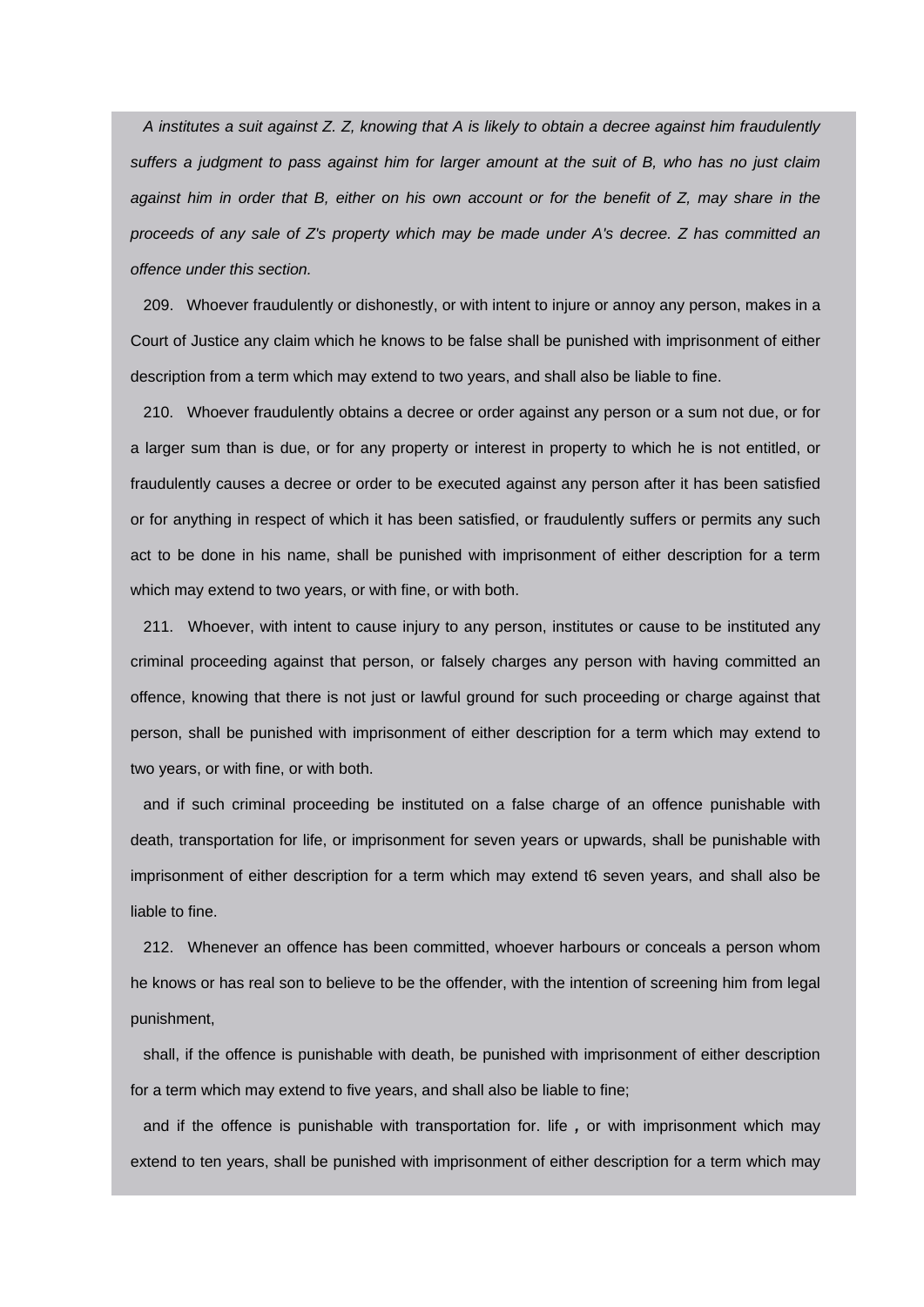extend to three years, and shall also be liable to fine;

and if the offence is punishable with imprisonment which may extend to one year, and not to ten years, shall be punished with imprisonment of the description provided for the offence for a term which may extend to one-fourth part of the longest term of imprisonment provided for the offence, or with fine, or with both.

"Offence" in this section includes any -act committed at any place out of the Union of Burma, which, if committed in the Union of Burma, would be punishable under any of the following sections, namely 302, 304, 382, 392, 393, 394, *395,* 396, 397, 398, 399, 402, *435,* 436, 449, *450, 457, 458, 459* and 460;

and every such act shall, for the purposes of this section, be deemed to be punishable as if the accused person had been guilty of it in the Union of Burma.

*Exception.--* This provision shall not extend to any case in which the harbour or concealment is by the husband or wife of the offender.

## *Illustration*

 *A,* knowing that *B* has committed dacoity, knowingly conceals *B* in order to screen him from legal punishment. Here, as *B is* liable to transportation for life, *A* is liable to imprisonment of either description for a term not exceeding three years, and is also liable to fine.

213. Whoever accepts or attempts to obtain; or agrees to accept, any gratification for himself or any other person, or any restitution of property to himself or any other person, in consideration of his concealing an offence or of his screening any person from legal punishment for any offence, or of his not proceeding against any person for the purpose of bringing him to legal punishment.

shall, if the offence is punishable with death, be punished with imprisonment of either description for a term which may extend to seven years, and shall also be liable to fine;

and if the offence is punishable with transportation for-~ life, or with imprisonment which may extend to ten years, shall be punished with imprisonment of either description for a term which may extend to three years, and shall also be liable to fine;

and if the offence is punishable with imprisonment not extending to ten years, shall be punished with imprisonment of the description provided for the offence for a term which may extend to onefourth part of the longest term of imprisonment provided for the offence, or with fine, or with both.

214. Whoever gives or causes, or offers or agrees to give or cause, any gratification to any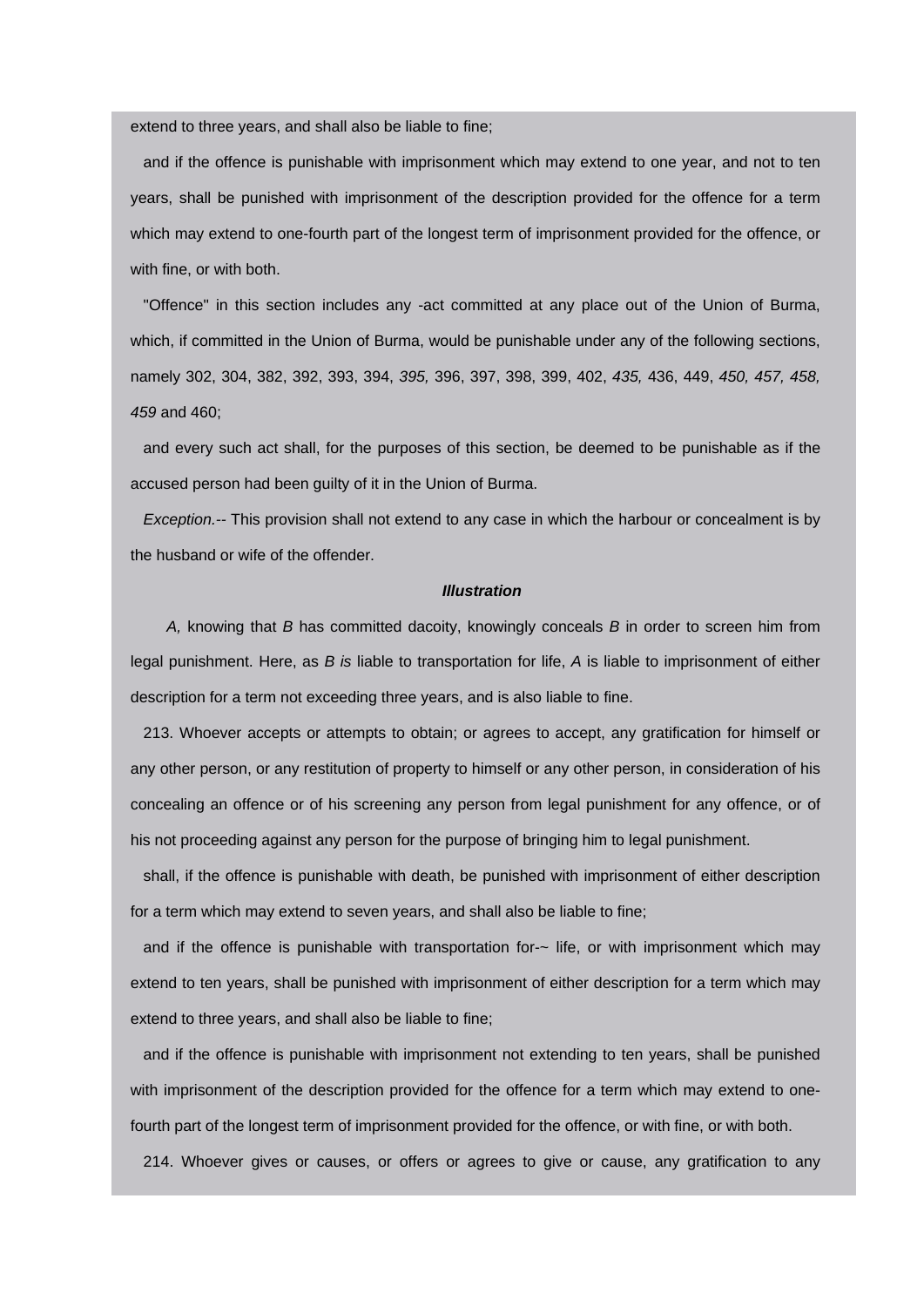person, or to restore or causes the restoration of any property to any person, in consideration of that person's concealing an offence, or of his screening any person from legal punishment for any offence, or of his not proceeding against any person for the purpose of bringing him to legal punishment,

shall, if the offence is punishable with death, be punished with imprisonment of either description for a term which may extend to seven years, and shall also be liable to fine;

and if the offence is punishable with transportation for life, or with imprisonment which may extend to ten years, shall be punished with imprisonment of either description for a term which may extend to three years, and shall also be liable to fine;

and if the offence is punishable with imprisonment

extending to ten years, shall be punished with imprisonment of] the description provided for the offence for a term which may extend to one-fourth part of the longest term of imprisonment provided for the offence, or with fine, or with both.

*Exception.--* The provision of sections 213 and 214 do not extend to any case in which the offence may lawfully be compounded.

215. Whoever takes or agrees or consents to take any gratification under pretence or on account of helping any person to recover any moveable property of which he shall have been deprived by any offence punishable under this Code shall, unless he uses all means in his power to cause the offender to be apprehended and convicted of the offence, be punished with imprisonment of either description for a term which may extend to two years, or with fine, or with both.

216. Whenever any person convicted of or charged with an offence, being in lawful custody for that offence, escapes from such custody, or whenever a public servant, in the exercise of the lawful powers of such public servant, orders a certain person to be apprehended for an offence, whoever, knowing of such escape or order for apprehension, harbours or conceals that person with the intention of preventing him from being apprehended, shall be punished in the manner following, that is to say.

if the offence for which the person was in custody or is ordered to be apprehended is punishable with death, he shall be punished with imprisonment of either description for a term which may extend to seven years, and shall also be liable to fine;

if the offence is punishable with transportation for life, or imprisonment for ten years, he shall be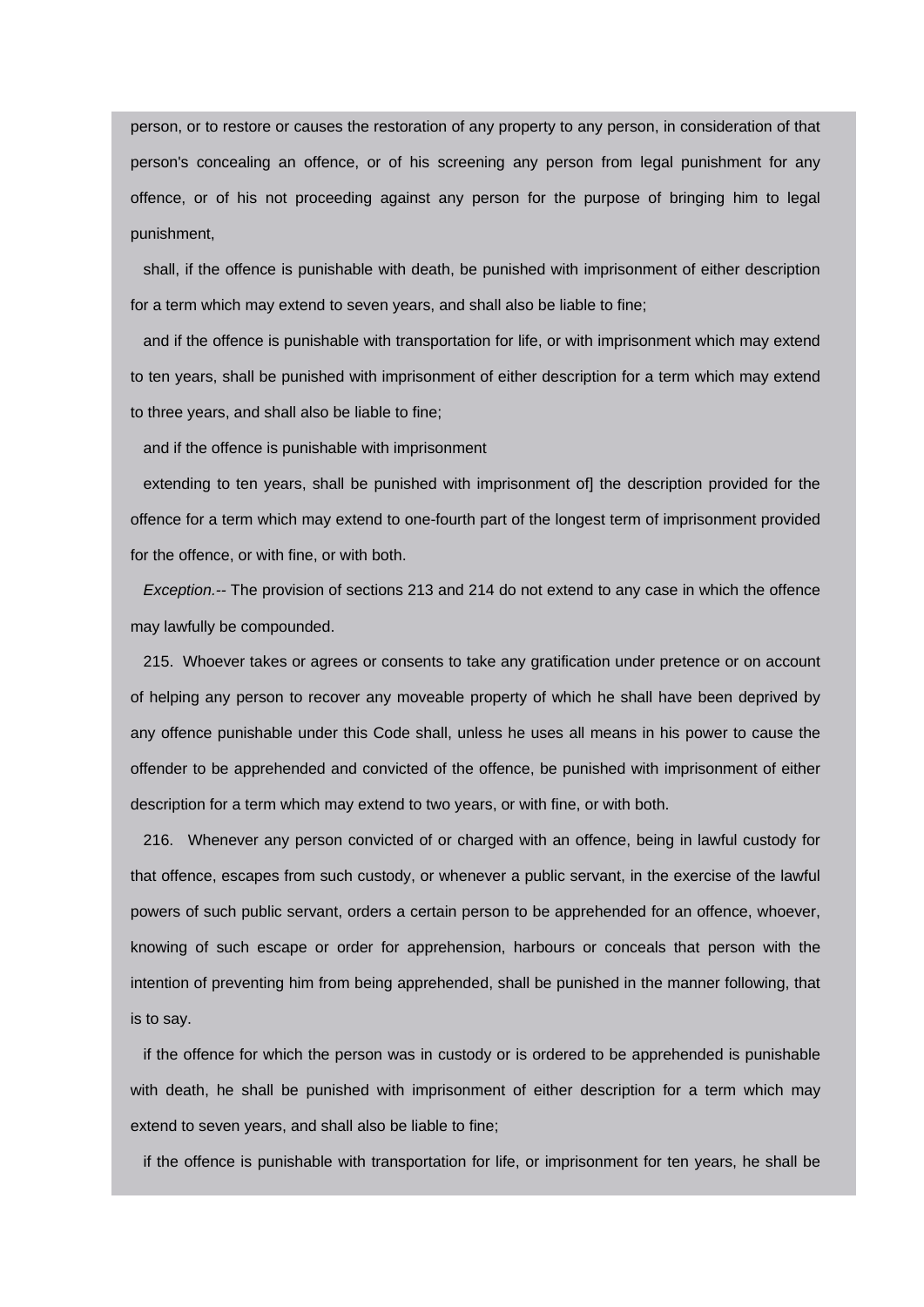punished with imprisonment of either description for a term which may extend to three years, with or without fine;

and if the offence is punishable with imprisonment which may extend to one year, and not to ten years, he shall be punished with imprisonment of the description provided for the offence for a term which may extend to one-fourth part of the longest term of the imprisonment provided for such offence, or with fine, or with both.

"Offence" in this section includes also any act or omission of which a person is alleged to have been guilty out of the Union of Burma which, if he had been guilty of it in the Union of Burma, would have been punishable as an offence, and for which he is, under any law relating to extradition [\* **\*** 'or otherwise, liable to be apprehended or detained in custody in the Union of Burma, and every such act or omission shall, for the purposes of this section, be deemed to be punishable as if the accused person had been guilty of it in the Union of Burma.

*Exception.--* This provision does not extend to the case in which the harbour or concealment is by the husband or wife of the person to be apprehended.

216A. Whoever, knowing or having reason to believe that any persons are about to commit or have recently committed robbery or dacoity, harbours them or any of them, with the intention of facilitating the commission of such robbery or dacoity, or of screening them, or any of them from punishment, shall be punished with rigorous imprisonment for a term which may extend to seven years, and shall also be liable to fine.

*Explanation.--* For the purposes of this section it is immaterial whether the robbery or dacoity is intended to be committed, or has been committed, within or without the Union of Burma.

*Exception.--* This provision does not extend to the case in which the harbour is by the husband or wife of the offender

216B **\* \* \* \* \***

..............................................................

217. Whoever, being a public servant, knowingly disobeys any direction of the law as to the way in which he is to conduct himself as such public servant, intending thereby to save, or knowing it to be likely that he will thereby save, any person from legal punishment, or subject him to a less punishment than that to which he is liable, or with intent to save, or knowing that he is likely thereby

<sup>1.</sup> Omitted by the Union of Burma (Adaptation of Laws) Order, 19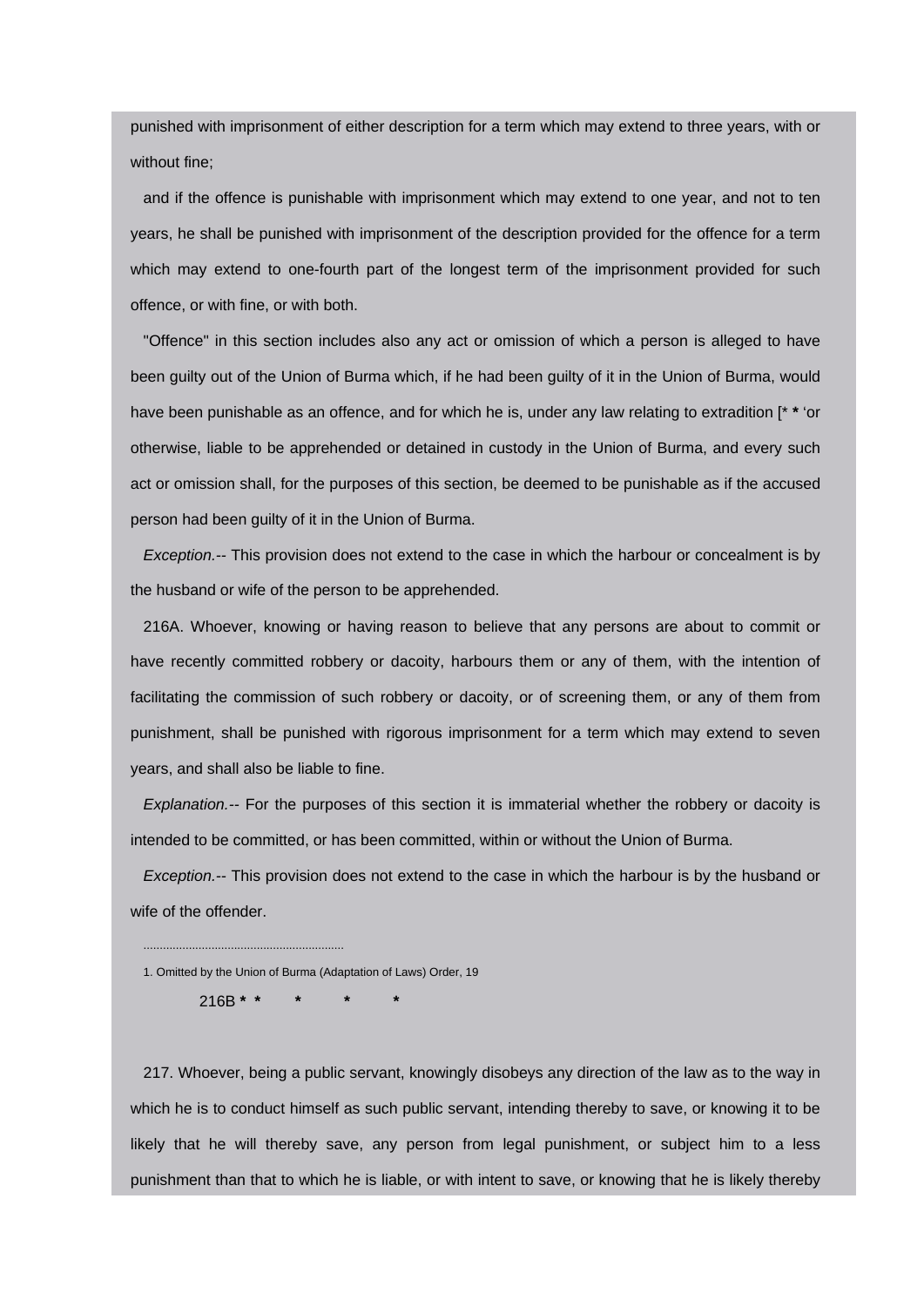to save, any property from forfeiture or any charge to which it is liable by law, shall be punished with imprisonment of either description for a term which may extend to two years, or with fine, or with both.

218. Whoever, being a public servant, and being as such public servant charged with the preparation of any record or other writing, frames that record or writing in a manner which he knows to be incorrect, with intent to cause, or knowing it to be likely that he will thereby to save, loss or injury to the public or to any person, or with intent thereby to save, or knowing it to be likely that he will thereby save, any person from legal punishment, or with intent to save, or knowing that he is likely thereby to save, any property from forfeiture or other charge to which it is liable by law, shall be punished with imprisonment of either description for a term which may extend to three years, or with fine, or with both.

219. Whoever, being a public servant, corruptly or maliciously makes or pronounces, in any stage of a judicial proceeding, any report, order, verdict or decision which he knows to be contrary to law shall be punished with imprisonment of either description for a term which may extend to seven years, or with fine, or with both.

1. Repealed by Act XX, 1950.

................................................................

220. Whoever being in any office which gives him legal authority to commit persons for trial or to confinement , or to keep persons in confinement, corruptly or maliciously commits any person for trial or confinement, or keeps any person in confinement, keep any person in confinement, in the exercise of that authority, knowing that is doing he is acting contrary to law, shall be punished with may extend to with imprisonment of either description for either descriptions for a terms which may extend to seven years, or with fine, or with both.

221. Whoever, being a public servant, legally bounds as such public servant to apprehend or to keep in confinement any person charged with or liable to be apprehended for an offence, intentionally omits to apprehend such person, or intentionally, aids such person in escaping or attempting to escape from such confinement, shall be punished as follows, that is to say

with imprisonment of either description for a term which may extend to seven years, with or without fine, if the person in confinement, or who ought to have been apprehended, was charge with, or liable to be apprehended for, an offence punishable with death ; or

with imprisonment of either description for a term which may extend to three years, with or without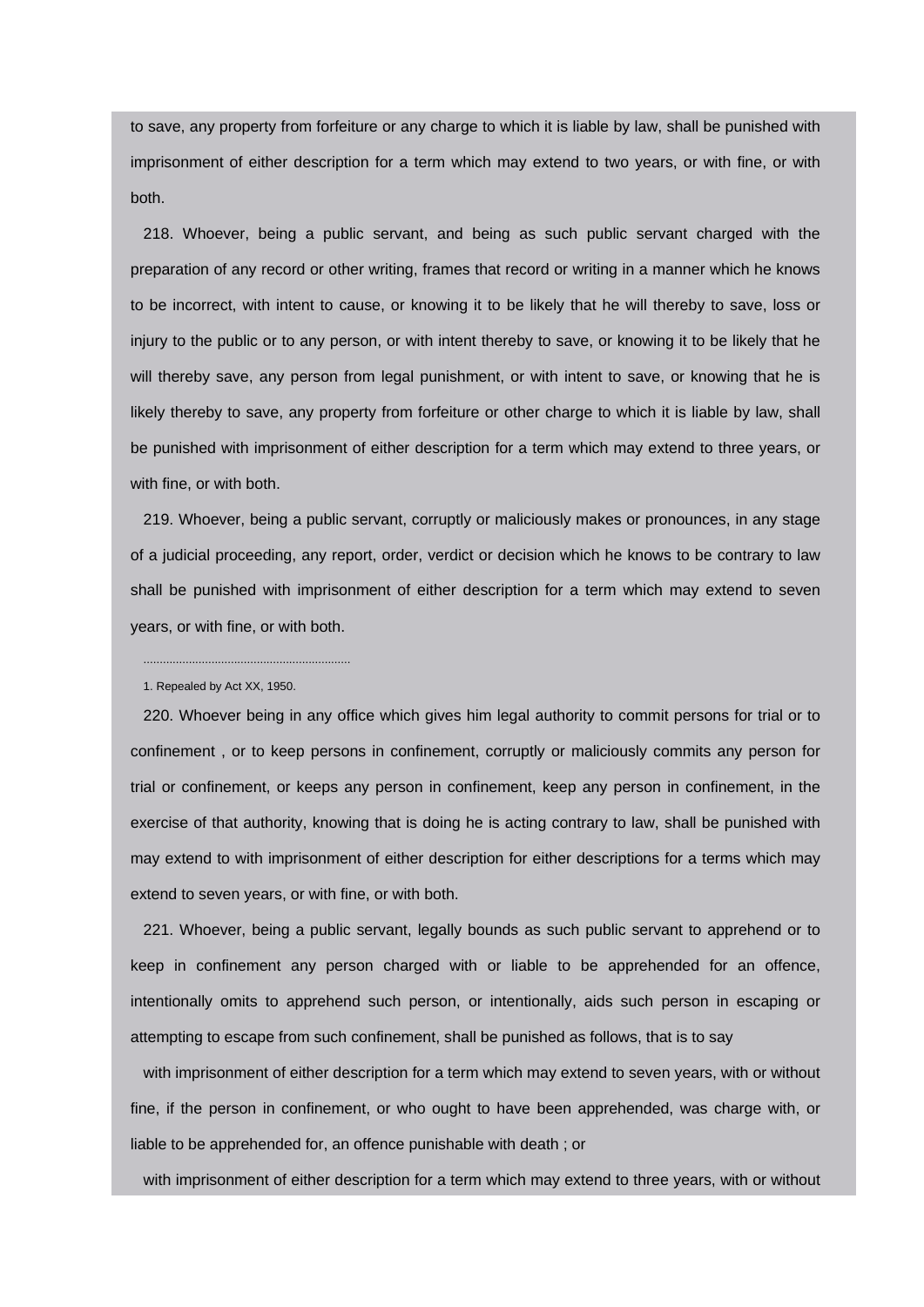fine, if the person in confinement, or who ought to have been apprehended, was charged with , or liable to be apprehended for, an offence punishable with transportation for life or imprisonment for a term which may extended to ten years ; or

with imprisonment of either description for a term which may extend to two years, with or without fine, if the person in confinement, or who ought to have been apprehended, was charged with , or liable to be apprehended for, an offence punishable with transportation for life or imprisonment for a term which may extended to ten years ; or

222. Whoever, being a public servant, legally bounds as such public servant to apprehend or to keep in confinement any person under sentence of a Court of Justice for any offence or lawfully committed to custody, intentionally omits *[sic]* to apprehend such person, or intentionally, suffers such person to escape, or intentionally aids such person in escaping or attempting to escape from such confinement, shall be punished as follows, that is to say:--

with transportation for life or with imprisonment of either description for a term which may extend to fourteen years, with or without fine, if the person in confinement, or who ought to have been apprehended, is under sentence of death; or

with imprisonment of either description for a term which may extend to seven years, with or without fine, if the person in confinement, or who ought to have been apprehended, is subject, by a sentence of a Court of Justice, or by virtue of a commutation of such sentence, to transportation for life [\* \* \*] or to transportation [\* \* \* ]<sup>1</sup> or imprisonment for a term of ten years or upwards ; or

with imprisonment of either description for a term which may extend to three years, or with fine, or with both, if the person in confinement, or who ought to have been apprehended, is subject, by a sentence of a Court of Justice, to imprisonment for a term not extending to ten years or if the person was lawfully committed to custody.

223. Whoever, being a public servant legally bound as such public servant to keep in confinement any person charged with or convicted of any offence or lawfully committed to custody, negligently suffers such person to escape from confinement, shall be punished with simple imprisonment for a term which may extend to two years, or with fine, or with both.

224. Whoever intentionally offers any resistance or legal obstruction to the lawful apprehension of himself for any offence with which he is charged or of which he has been convicted, or escapes for attempts to escape from any custody in which he is lawfully detained for any such offence, shall be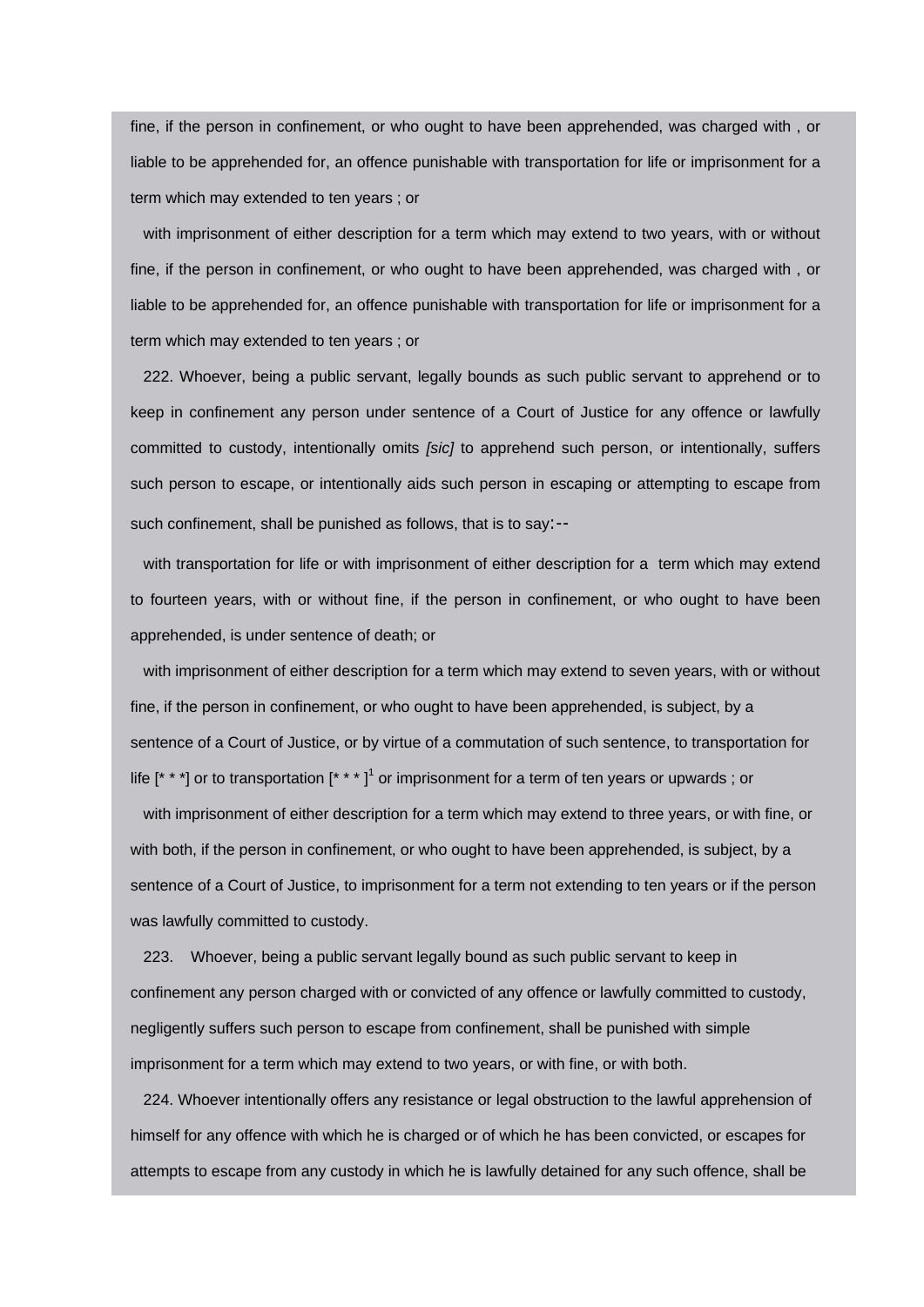punished with imprisonment of either description for a term which may extend to two years, or with fine, or with both.

*Explanation.* -- The punishment in this section is in addition to the punishment for which the. person to be apprehended or detained in custody was liable for the offence with he was charged, or of which he was convicted.

225. Whoever intentionally offers any resistance or illegal obstruction to the lawful apprehension of any other person for an offence, or rescues or attempts to rescue any other person from, any custody in which that person is lawfully detained for an offence, shall be punished with imprisonment of either description for a term which may extend to two years, or with fine, or with both;

1 The words "or penal servitude for life" and "or penal servitude" were omitted by the Union of Burma (Adaptation of Laws) Order, 1948.

.......................................................

or, if the person to be apprehended, or the person rescued or attempted to be rescued, is charged with or liable to be apprehended for an offence punishable with transportation for life or imprisonment for a term which may extend to ten years, shall be punished with imprisonment or either description for a term which may extend to three years, and shall also be liable to fine;

or, if the person to be apprehended or rescued, or attempted to be rescued, is charged with or liable to be apprehended for an offence punishable with death, shall be punished with imprisonment of either description for a term which may extend to seven years, and shall also be liable to fine;

or, if the person to be apprehended or rescued, or attempted to be rescued, is liable under the sentence of a Court of Justice, or by virtue of a commutation of such a sentence, to transportation for life, or to transportation,  $\binom{**}{1}$  or imprisonment, for a term often years or upwards, shall be punished with imprisonment of either description for a term which may extend to seven years, and shall also be liable to fine;

or, if the person to be apprehended or rescued, or attempted to be rescued, is under sentence of death, shall be punished with transportation for life or imprisonment of either description for a term not exceeding ten years, and shall also be liable to fine.

225A. Whoever, being a public servant legally bound as such public servant to apprehend, or to keep in confinement; any person in any case not provided for in section 221, section 222 or section 223, or in any other law for the time being in force, omits to apprehend that person or suffers him to escape from confinement, shall be punished-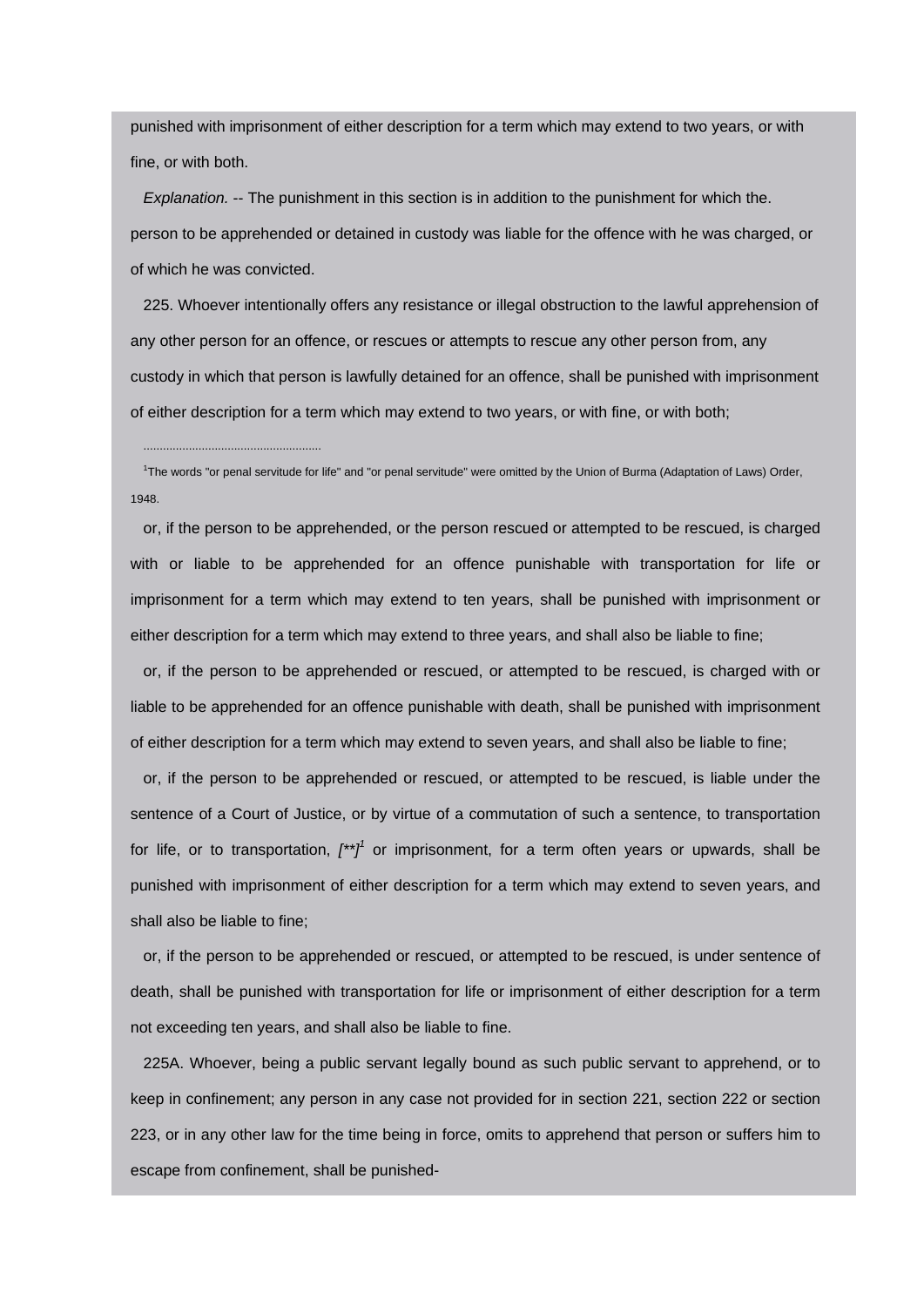(a) if he does so intentionally, with imprisonment of either description for a term which may extend to three years, or with fine, or with both; and

*(b)* if he does so negligently, with simple imprisonment for a term which may extend to two years, or with fine, or with both.

1 . The words "penal servitude' were omitted by the Union of Burma (Adaptation of Laws) Order, 1948.

...........................................................

 225B. Whoever, in any case not provided for in section 224 or section 225 or in any other law for the time being force, intentionally offers any resistance or illegal obstruction to the lawful apprehension of himself or of any other person, or escapes or attempts to escape from any custody in which he is lawfully detained, or rescues or attempts to rescue any other per-son from any custody in which that person is lawfully detained, shall be punished with imprisonment of either description for a term which may extend to six months, or with fine, or with both.

226. Whoever, having been lawfully transported, returns from such transportation, the term of such transportation not having expired and his punishment not having been remitted, shall be punished with transportation for life, and shall also be liable to fine, and to be imprisoned with rigorous imprisonment for a term not exceeding three years he before he is transported.

227. Whoever, having accepted any conditional remission of punishment, knowingly violates any condition on which such remission was granted shall be punished with the punishment to which he was originally sentenced, if he has already suffered no part of that punishment, and if he has suffered any part of that punishment, then with so much of that punishment as he has not already suffered.

- Whoever is convicted of absconding in violation of a condition a remission of punishment under this section shall, in addition to the punishment prescribed by this section, be punished by the convicting Magistrate with rigorous imprisonment for a term which may extend to one year.

228. Whoever intentionally offers any insult, or causes any interruption to any public servant, while such public servant is sifting in any state of a judicial proceeding, shall be punished with simple imprisonment for a term which may extend to six months, or with fine which may extend to one thousand rupees, or with both:

229. Whoever, by personation or otherwise, shall intentionally cause, or knowingly suffer himself to be returned empanelled or sworn as a juryman or assessor in any case in which he knows that he is not entitled by law to be so returned, empanelled or sworn, or, knowing himself to have been so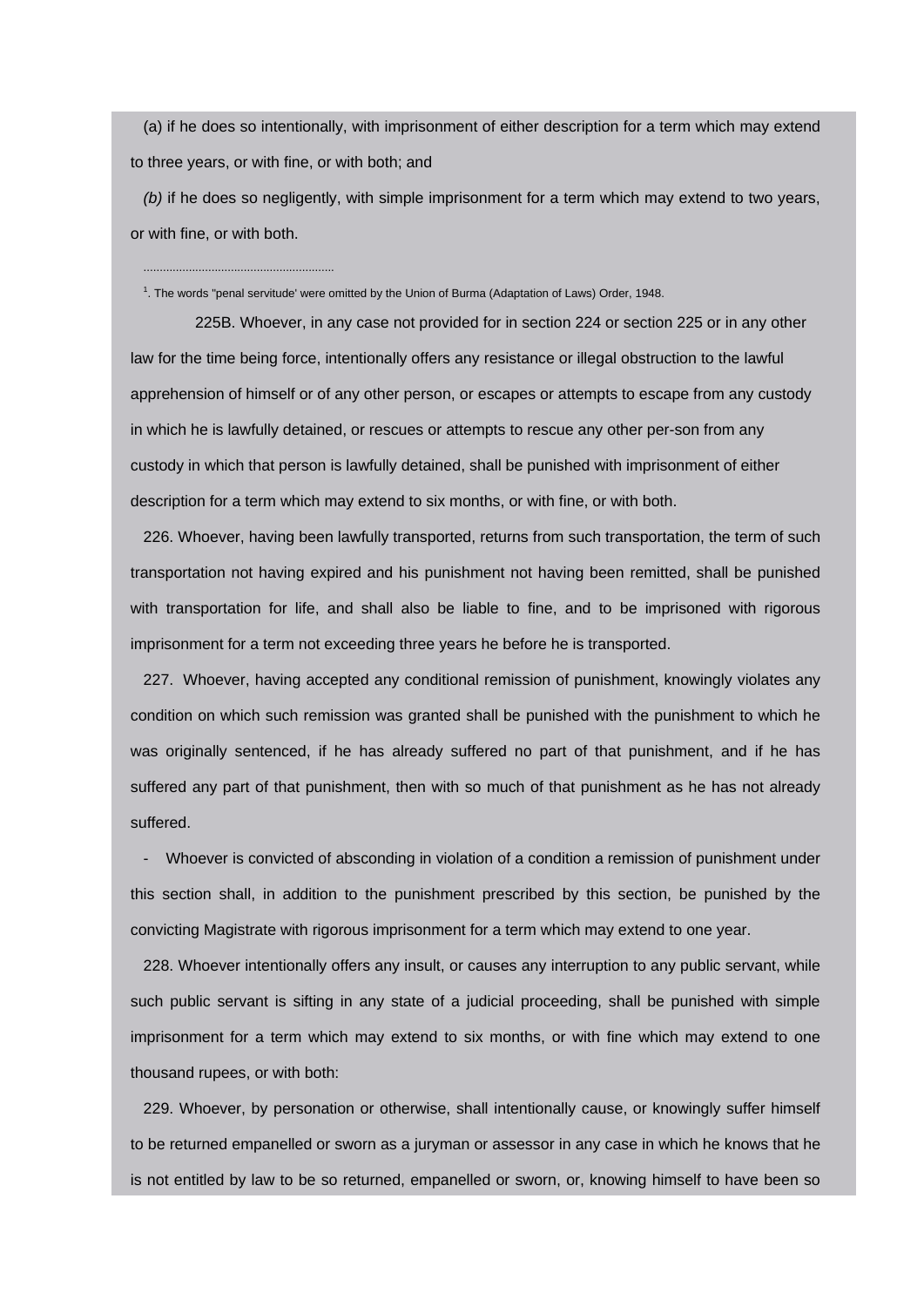returned, empanelled or sworn contrary to law, shall voluntarily serve on such jury or as such assessor shall be punished with imprisonment of either description for a term which may extend to two years, or with fine, or with both. ([Back](http://www.blc-burma.org/html/Myanmar Penal Code/mpc.html#comcpt11))

### **CHAPTER XII**

# OF OFFENCES RELATING TO COIN AND GOVERNMENT STAMPS

230. Coin is metal used for the time being as money, and stamped and issued by the authority of some State or Sovereign Power in order to be so used.

["Coin of the Union" is metal stamped or issued by the authority of the Government in order to be as money ; and metal which has been so stamped or issued shall continue to be the coin of the Union for the purposes of this Chapter, notwithstanding that it may have ceased to be used as money. $l^1$ 

### *Illustrations*

*(a) Cowries are not coin.*

*............................................................*

*(b) Lumps of unstamped copper, though used as money, are not coin.*

*(c) Medals are not coin, inasmuch as they are not intended to be used as money.*

231. Whoever counterfeits, or knowingly performs any part of the process of counterfeiting coin, shall be punished with imprisonment of either description for a term which may extend to seven years, and shall also be liable to fine.

*Explanation.--* A person commits this offence who, intending to practise deception, or knowing it to be likely that deception will thereby be practised, causes a genuine coin to appear like a different coin.

232. Whoever counterfeits, or knowingly performs any. part of the process of counterfeiting the coin of the Union, $1$  shall be punished with transportation for life, or with imprisonment I of either description for a term which may extend to ~n years, and shall also be liable to fine.

233. Whoever makes or mends, or performs any part of the process of making or mending, or buys, sells or disposes of, any die or instrument. for the purpose of being used, or knowing or having

*<sup>1.</sup> Substituted by the Union of Burma (Adaptation of Laws) Order, 1948.*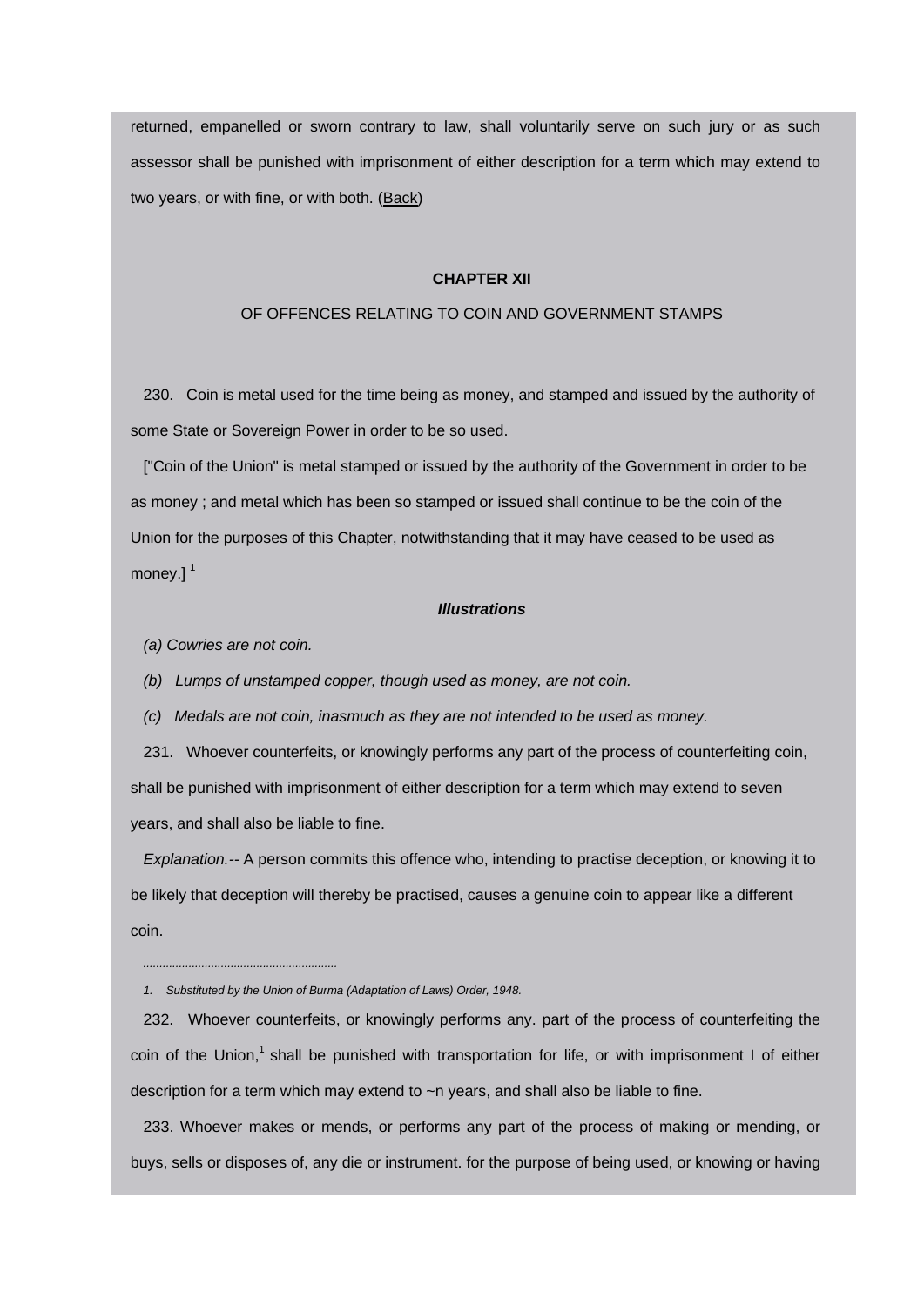reason to believe that it is intended to be used, for the purpose of counterfeiting coin, shall be punished with imprisonment of either description for a term which may extend to three years, and shall also be liable to fine.

234. Whoever makes or mends, or performs any pelt of the process of making or mending, or buys, soils or disposes of, any die or instrument, for the purpose of counterfeiting the corn of the Union, shall be punished with imprisonment of either description for a term which may extend to seven years. and shall also be liable to fine.

*235.* Whoever is in possession of any instrument or material, for the purpose of using the same for counterfeiting coin, or knowing or having reason to believe that the same is intended to be used for the purpose, shall be punished with imprisonment of either description for a term which may extend to three years, and shall also be liable to fine;

and if the coin to be counterfeited is the coin of the Union<sup>1</sup>, shall be punished with imprisonment of either description for a term which may extend to ten years, and shall also be liable to fine.

<sup>1</sup>. Substituted by the Union of Burma (Adaptation of Laws) Order, 1948.

................................................................

236. Whoever, being within the Union of Burma, abets the counterfeiting of coin out of the Union of Burma shall be punished in the same manner as if he abetted the counterfeiting of such coin within the Union of Burma.

237. Whoever imports into the Union of Burma, or exports therefrom, any counterfeit coin, knowing or having reason 'to believe that the same is counterfeit, shall be punished with imprisonment of either description for a term which may extend to three years, and shall also be liable to fine.

238. Whoever imports into the Union of Burma, or exports, any counterfeit coin which he knows or has reason to believe to be a counterfeit of the coin of the Union<sup>1</sup>, shall be punished with transportation for life, or with imprisonment of either description for a tern which may extend to ten years, and shall also be liable to fine.

239 Whoever, having any counterfeit coin which at the time when he became possessed of it he knew to be counterfeit, fraudulently or with intent that fraud may be committed, delivers the same to any person, or attempts to induce any person to receive it, shall be punished with imprisonment of either description for a term which may extend to five years, and shall also be liable to fine.]

240. Whoever, having any counterfeit coin which is a Counterfeit of the coin of the Union<sup>1</sup>, and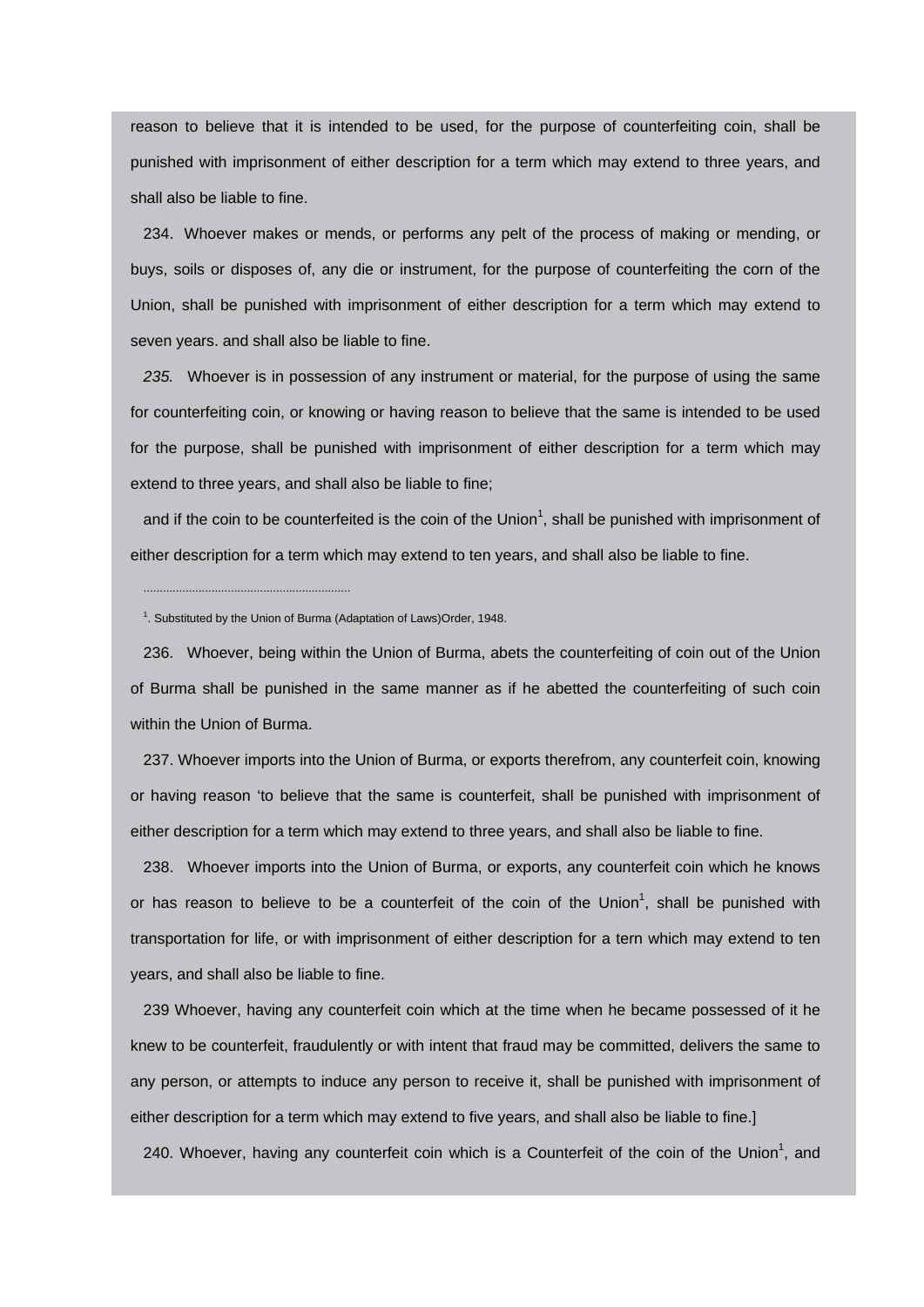which at the time when he became possessed of it he knew to be a counterfeit of the Union<sup>1</sup>, fraudulently or with intent that fraud may be committed, delivers the same to any person, or attempts to induce any person to receive it, shall be punished with imprisonment of either description for a term which may extend to ten years, and sb4l~e liable to fine.

............................................................

<sup>1</sup>. Substituted by the Union of Burma (Adaptation of Laws) Order, 1948.

241. Whoever delivers to any other person as genuine or attempts to induce any other person to receive as genuine any counterfeit coin which he knows to be counterfeit, but which he did not know to be counterfeit at the time when he took it into his possession, shall be punished with imprisonment of either description for a term which may extend to two years, or with fine to an amount which may extend to ten times the value of that coin counterfeited or with both.

#### *Illustration*

*A, a coiner, delivers counterfeit rupees to his accomplice B, for flu purpose of uttering them. B sells the rupees to C, another utterer, who buy them knowing them to be counterfeit C pays away the rupees for goods to 1), who receives them, not knowing them to be counterfeit. D after receiving the rupees discovers that they are counterfeit and pays them always as if they were good. Here D is punishable only under this section, but B and C are punishable under section 239 or 240, as the case may be.*

242. Whoever, fraudulently or with intent that fraud may be committed, is in possession of counterfeit coin, having known at the time when he became possessed thereof that such coin was counterfeit, shall be punished with imprisonment of either description for a term which may extend to three years, and shall also be liable to fine.

243. Whoever, fraudulently or with intent that fraud may be committed, is in possession of counterfeit coin which is a counterfeit of the coin of the Union, having known at the time when he became possessed of it that it was counterfeit, shall be punished with imprisonment of either description for a term which may extend to seven years, and shall also be liable to fine.

244. Whoever, being employed in any mint lawfully established in the Union of Burma, does any act, or omits what I he is legally bound to do, with the intention of causing an~ coin issued from that mint to be of a different weight or composition from the weight or composition fixed by law, shall be punished with imprisonment or *[sic –* "of" is presumably intended*]* either description for a term which may extend to seven years, and shall also be liable to fine.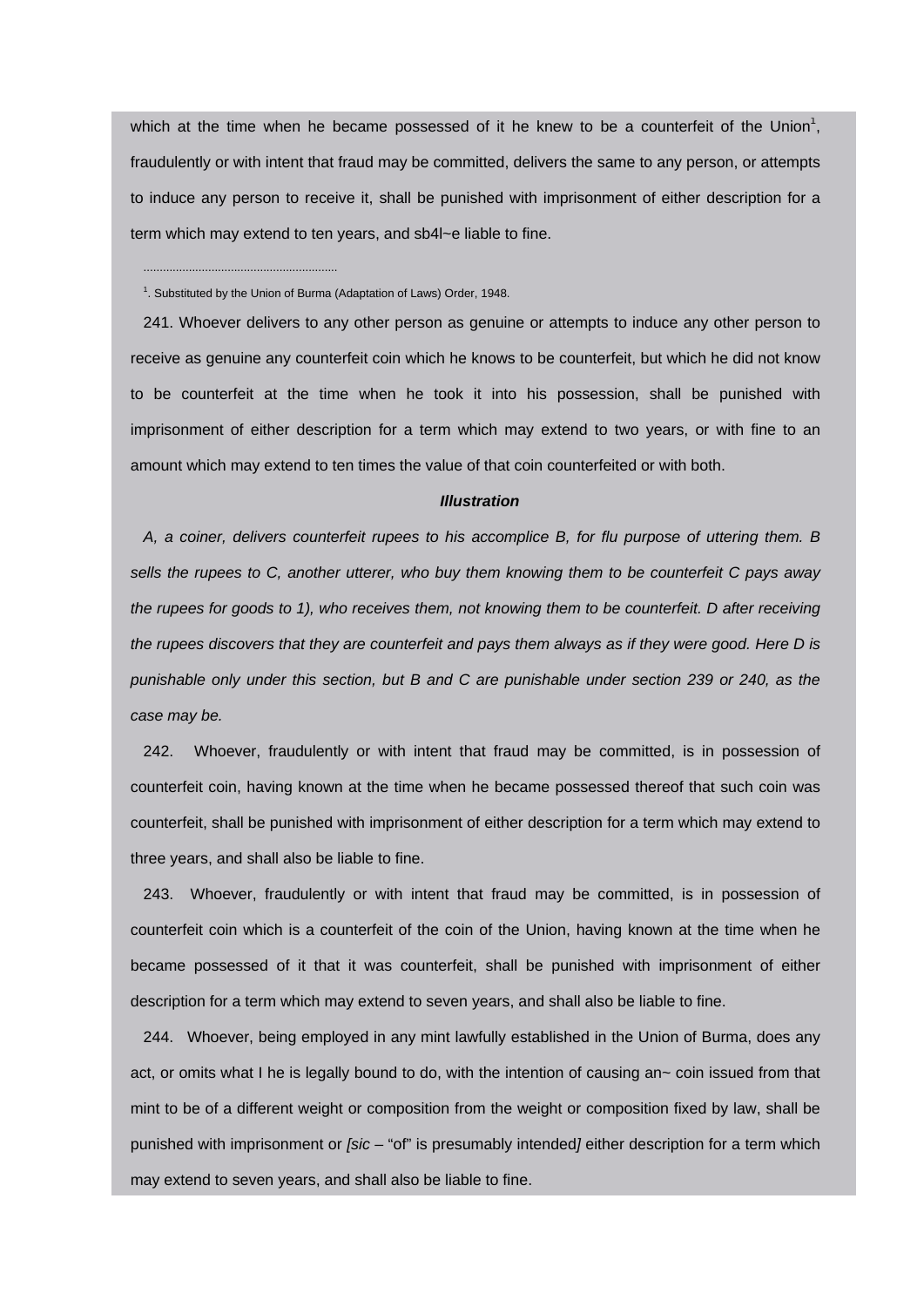................................................

<sup>1</sup>. Substituted by the Union of Burma (Adaptation of Laws) Order, 1948.

*245.* Whoever, without lawful authority, takes out of any mint lawfully established in the Union of Burma any coining tool or instrument, shall be punished with imprisonment of either description for a term which may extend to seven years, and shall also be liable to fine.

246. Whoever fraudulently or dishonestly performs on any coin any operation which diminishes the weight or alters the composition of that coin shall be punished with imprisonment of either description for a term which may extend to three years, and shall be liable to fine.

*Explanation--* A person who scoops out part of the coin and puts anything else into the cavity alters the composition of that corn.

247. Whoever fraudulently or dishonestly performs on any of the coin of the Union any operation which diminishes the weight or alters the composition of that coin shall be punished with imprisonment of either description for a term which may extend to seven years, and shall also be liable to fine.

248. Whoever performs on any coin operation which alters the appearance of that coin, with the intention that the said coin shall pass as a coin of a different description, shall be punished with imprisonment of either description for a term which may extend to three years, and shall also be liable to fine.

249. Whoever performs on any of the coin of the Union 1 any operation which alters the appearance of that coin, with the intention that the said coin shall pass as a coin of different description, shall be punished with imprisonment of either description for a term which may extend to seven years, and shall also be liable to fine.

*250.* Whoever, having coin in his possession with respect to which the offence defined section 246 or 248 has committed, and having known at the time when he became possessed of such coin that such offence had been committed with respect to it, fraudulently or with intent any that fraud may be committed delivers such coin to any other person, or attempts to induce other person to receive the same, shall be punished with imprisonment of either description for a term which may extend to five y and shall be liable to fine.

251. Whoever, having coin in his possession with respect to which the offence defined section 247 or 249 has committed, and having known at the time when he became

Possessed of such coin that such offence had been committed with respect to it, fraudulently or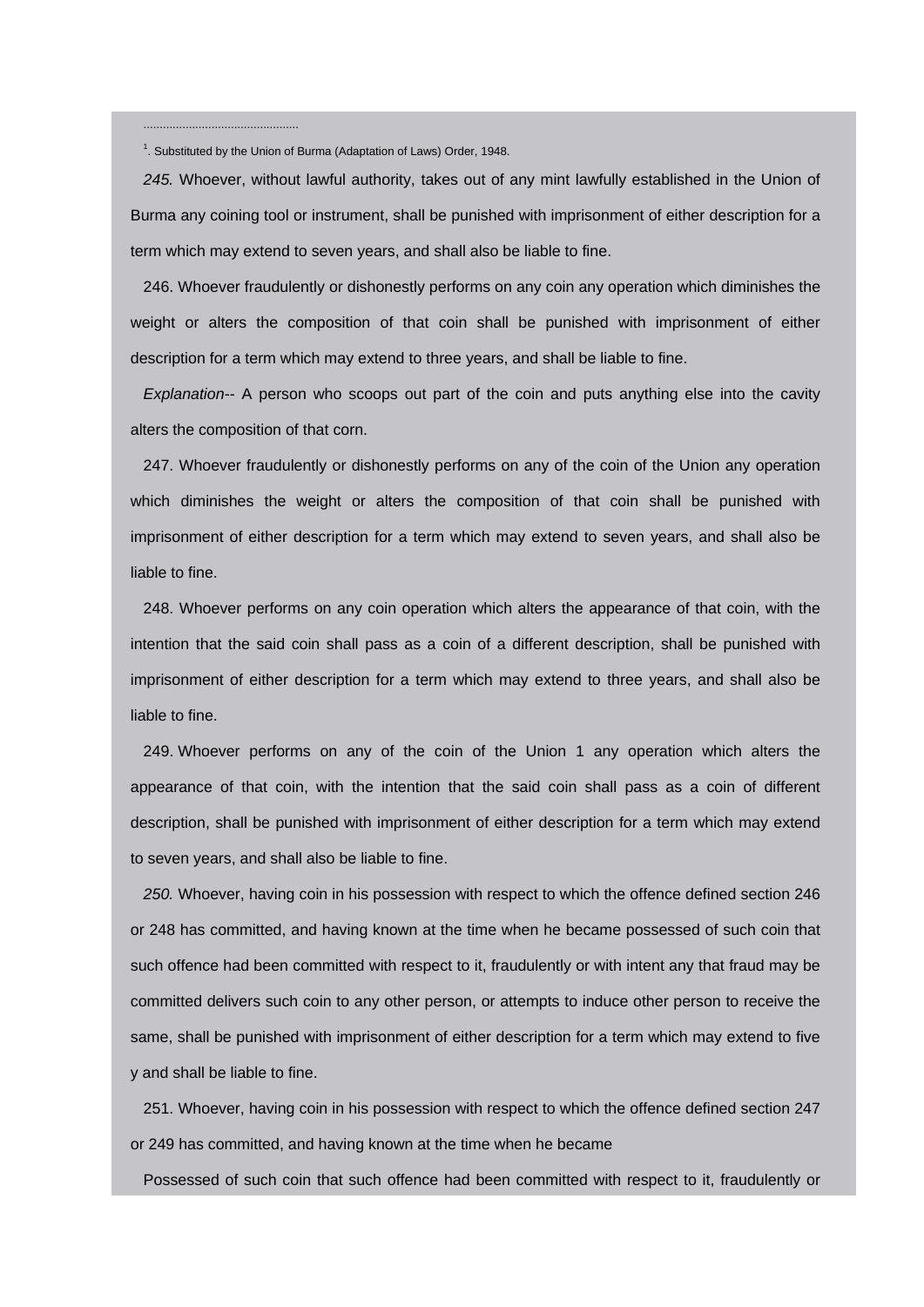with intent that fraud may be committed delivers such coin to any other person, or attempts to induce other person to receive the same, shall be punished with imprisonment of either description for a term which may extend to ten y and shall be liable to fine.

252. Whoever, fraudulently or with intent that may be committed, is in possession of coin with respect to the offence defined in either of the section 246 or 248 has committed, having known at the time of becoming possessed thereof that such offence had been committed with respect to such co' shall be punished with imprisonment of either description for at which may extend to three years, and shall also be liable to fine.

253. Whoever fraudulently or with intent that fraud may be committed, is in possession of coin with respect to win the offence defined in either of the section 247 or 249 has b committed, having known at the time of becoming possessed thereof such offence had been committed with respect to such coin, s be punished with imprisonment of either description for a tern wind may extend to five years, and shall also be liable to fine.

254. Whoever, delivers to any other person as genuine me or as a coin of a different description from what it is, or attempt to induce any person to receive as genuine or as a different coin from what it is, any coin in respect of which he knows that any such operation as that mentioned in section 246,247, when he took I into his possession, know that such operation had been performed shall be punished with imprisonment of either description for a term which may extend to two years, or with fine to an amount which fine to an amount which may extend to ten times the value of the coin which the altered coin is passed or attempted to be passed.

*Explanation.* --A person commits this offence. who counterfeits by causing a genuine stamp of one denomination to appear like a genuine stamp of a different denomination.

256. Whoever has in his possession any instrument or material for the purpose of being used, or knowing or having reason to believe that it is intended to be used, for the purpose of counterfeiting any stamp issued by Government for the purpose of revenue, shall be punished with imprisonment of either description for a term which may extend to seven years, and shall also be liable to fine.

257. Whoever makes or performs any part of the process of making, or buys, or sells, or disposes of, any in instrument for the purpose of being used, or knowing; or having reason to believe that it is intended to be used, for the purpose of counterfeiting any stamp issued by Government for the purpose of revenue, shall be punished with imprisonment of either description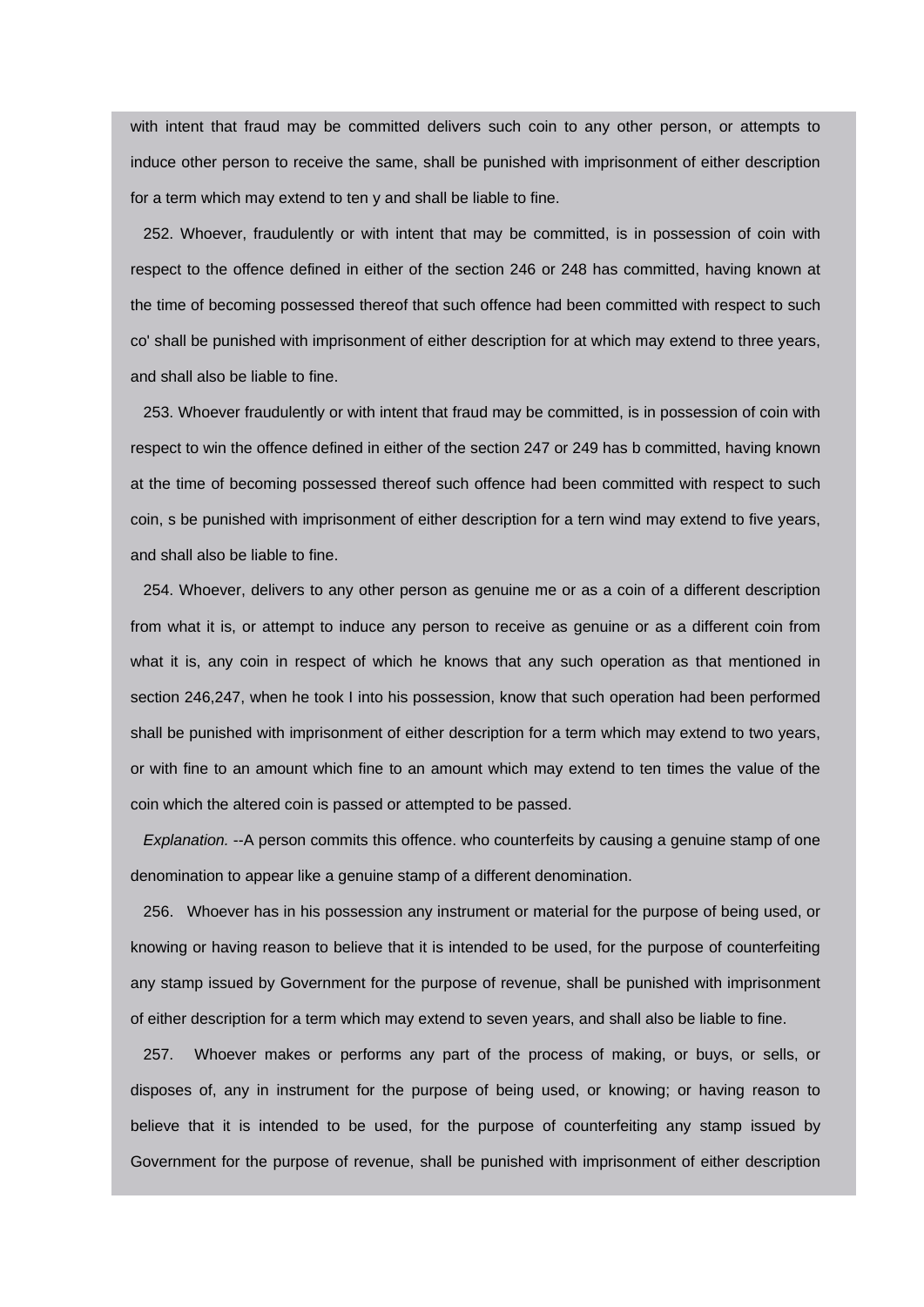for a term which may extend to seven years, and shall be liable to fine.

258. Whoever sell; or offers for sale, any stamp which he knows or has reason to believe to be a counterfeit of any stamp issued by Government for the purpose of revenue shall be punished with imprisonment of either description for a term which may extend to seven years, and shall also be liable to fine

255. Whoever counterfeits, or knowingly performs any part of the process of counterfeiting, any stamp issued by (3ov-eminent for the purpose of revenue shall be punished with transportation for life or with imprisonment of either description for a term which may extend to ten years, and shall also be liable to fine.

259. Whoever has in his possession any stamp which he knows to be a counterfeit of any stamp issued Government for the purpose of revenue, may be used as a genuine stamp, shall be punished with imprisonment of either description for a term which may extend to seven years, and shall also be liable to fine.

260. Whoever uses as genuine any stamp, knowing it to be a counterfeit of any stamp issued Government for the purpose of revenue, shall be punished with imprisonment of their description for a term which may extend to seven with fine, or with both.

261. Whoever, fraudulently or with intent to loss to Government, removes or effaces from any substance, bearing any stamp issued by Government for the purpose revenue any writing or document for which such stamp which has been used, or removes from any writing or document, in order that such stamp may be used for a different writing document, shall be punished with imprisonment of either description for a term which may extend to three years, or fine, or with both.

262. Whoever, fraudulently or with intent to loss to Government, uses for any purpose a stamp issued by Government for the purpose of revenue, which he knows to.~ have been used, ~sha1l be punished with imprisonment of either them description for a term which may extend to two years, or with fine, or with both.

263. Whoever, fraudulently or with intent to cause loss to Government, erases or removes from a stamp issued by Government for the purpose of revenue any mark put or impressed upon such stamp for the purpose of denoting that, the same has been from which such mark has been erased or removed, or sells or disposes at any such stamp which be. knows to have been used, shall be punished with imprisonment of either description for a term which may extend to three years, or with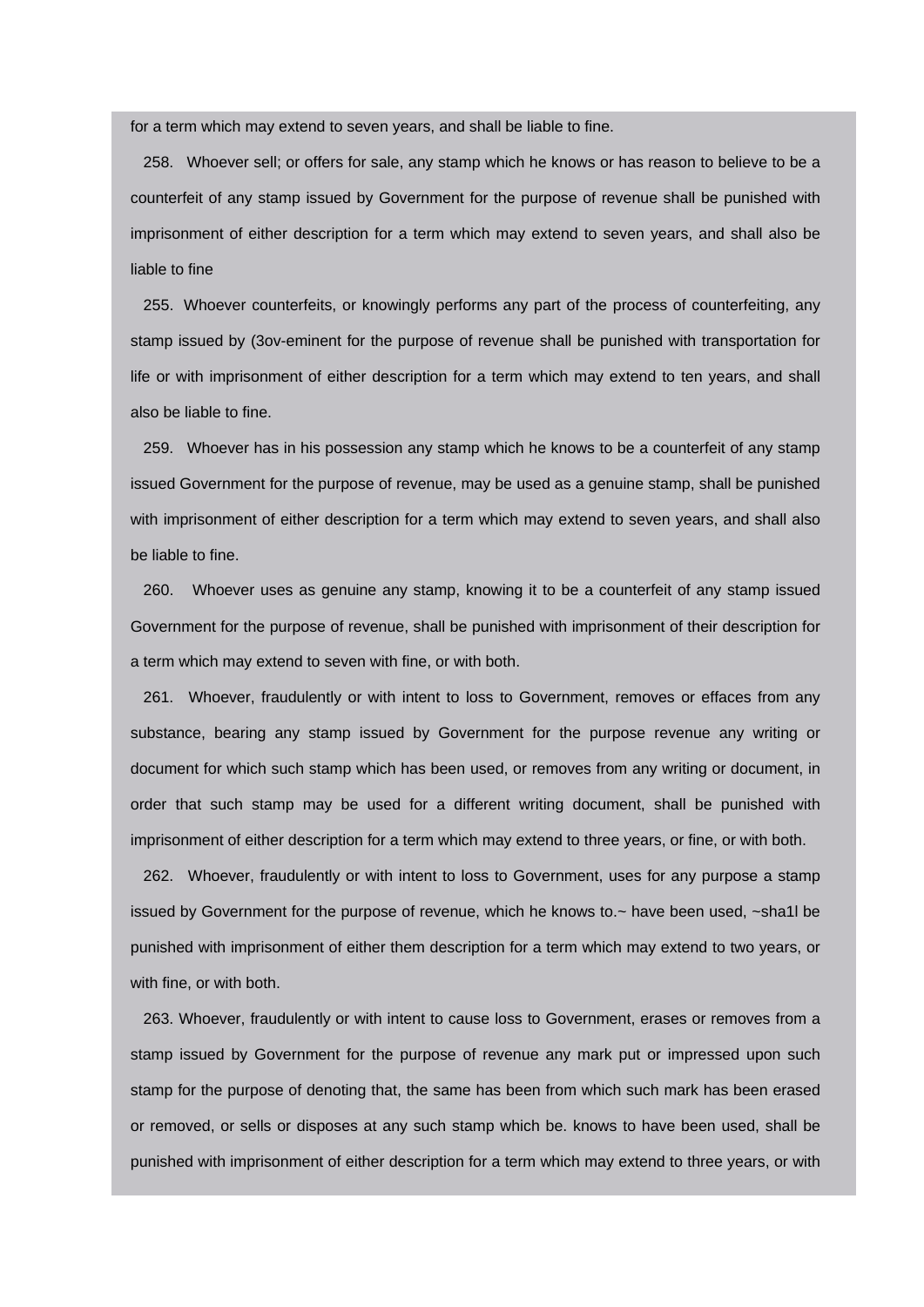fine, or with both.

263A. (1) Whoever--

*(a)* makes, knowingly utters, deals in or sells any fictitious stamp, or knowingly uses for any postal purpose any fictitious stamp, or

(b) has in his possession, without lawful excuse, any fictitious stamp, or

(c) makes or without lawful excuse has in his possession any die, plate, instrument or materials for making any fictitious stamp, shall be punished with fine which may extend to two hundred rupees.

(2) Any such stamp, die, plate, instrument or materials in the possession of any person for making any fictitious stamp may be seized and shall be forfeited.

(3) In this section "fictitious stamp" means any stamp falsely purporting to be issued by Government for the purpose of denoting a rate of postage or any facsimile or imitation or representation, whether on paper or otherwise, of any stamp issued by Government for that purpose.

(4) In this section and also in sections 255 to 263, both inclusive, the word "Government", when used in connection with, or in reference to, any stamp issued for the purpose of denoting a rate of postage, shall, notwithstanding anything in section 17, be deemed to include the person or persons authorized by law to administer executive government in any part of India or Pakistan, and also in any part of His Britannic Majesty's do-minions or in any foreign country. ([Back](http://www.blc-burma.org/html/Myanmar Penal Code/mpc.html#concpt12))

## **CHAPTER XIII**

#### OF OFFENCES RELATING TO WEIGHTS AND MEASURES

264. Whoever fraudulently uses any instrument for weighing which he knows to be false shall be punished with imprisonment of either description for a term which may extend to one year, or with fine, or with both.

265. Whoever fraudulently uses any false weight or false measure of length or capacity, or fraudulently uses any weight or any measure of length or capacity as a different weight or measure from what it is, shall be punished with imprisonment of either description for a term which may extend to one year, or with fine, or with both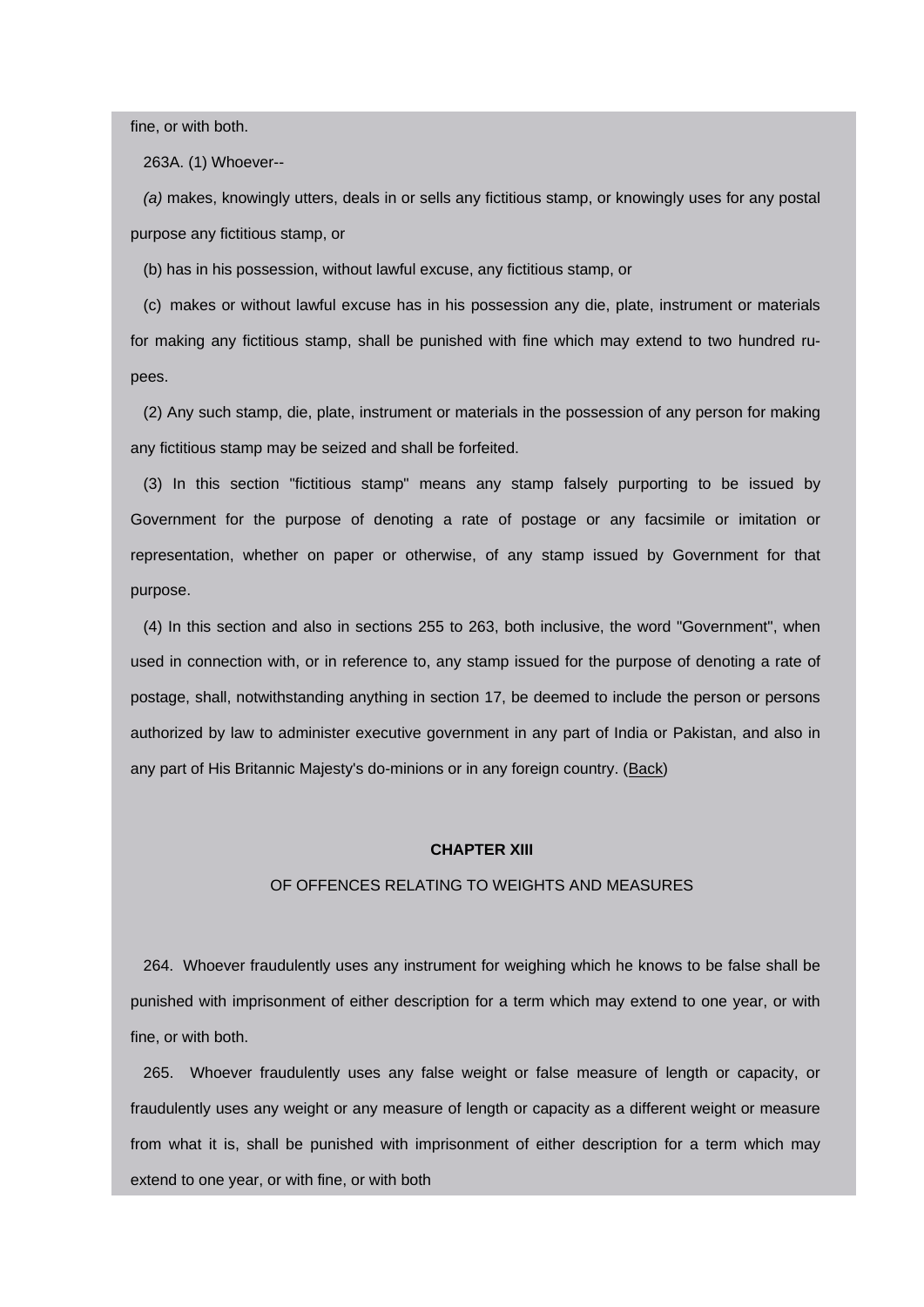266. Whoever is in possession, of any instrument for~ weighing, or of any weight, or of any measure of length or capacity, which he knows to be false, and intending that the same may be fraudulently used, shall be punished with imprisonment of either description for a term, which may extend to one year, or with fine, or with both.

267. Whoever makes, sells or disposes of any instrument for weighing, or any weight, or of any measure of length or capacity, which he knows to be false, in order that the same may be used as true, or knowing that the same is likely to be used as true, shall be punished with imprisonment of either description for a term which may extend to one year, or with fine, or with both. [\(Back\)](http://www.blc-burma.org/html/Myanmar Penal Code/mpc.html#comcpt13)

#### **CHAPTER XIV**

# OF OFFENCES AFFECTING THE PUBLIC HEALTH, SAFETY, CONVENIENCE, DECENCY AND MORALS

268. A person is guilty of a public nuisance who does any act or is guilty of an illegal omission which causes any common injury, danger or annoyance to the public or to the people in general who dwell or occupy property in the vicinity, or which must necessarily cause injury, obstruction, danger or annoyance to persons who have occasion to use any public right.

A common nuisance is not excused on the ground that it causes some convenience or advantage.

269. Whoever unlawfully or negligently does any act which is, and which he knows or has reason to believe to be, likely to spread the infection of any disease dangerous to life shall be punished with imprisonment of either description for a term which may extend to six months, or with fine, or with both.

271. Whoever knowingly disobeys any rule made and promulgated by the Government for putting any vessel into a state of quarantine, or for regulating the intercourse of vessels in a state of quarantine with the shore or with other vessels, or for regulating the intercourse between places where an infectious disease prevails and other place, shall be punished with imprisonment of either description for a term which may extend to six month, or with fine, or with both.

272. Whoever adulterates any article of food or drink so as to make such article noxious as food or drink, intending to sell such article as food or drink or knowing it to be likely that the same will be sold as food or drink, shall be punished with imprisonment of either description for a term which may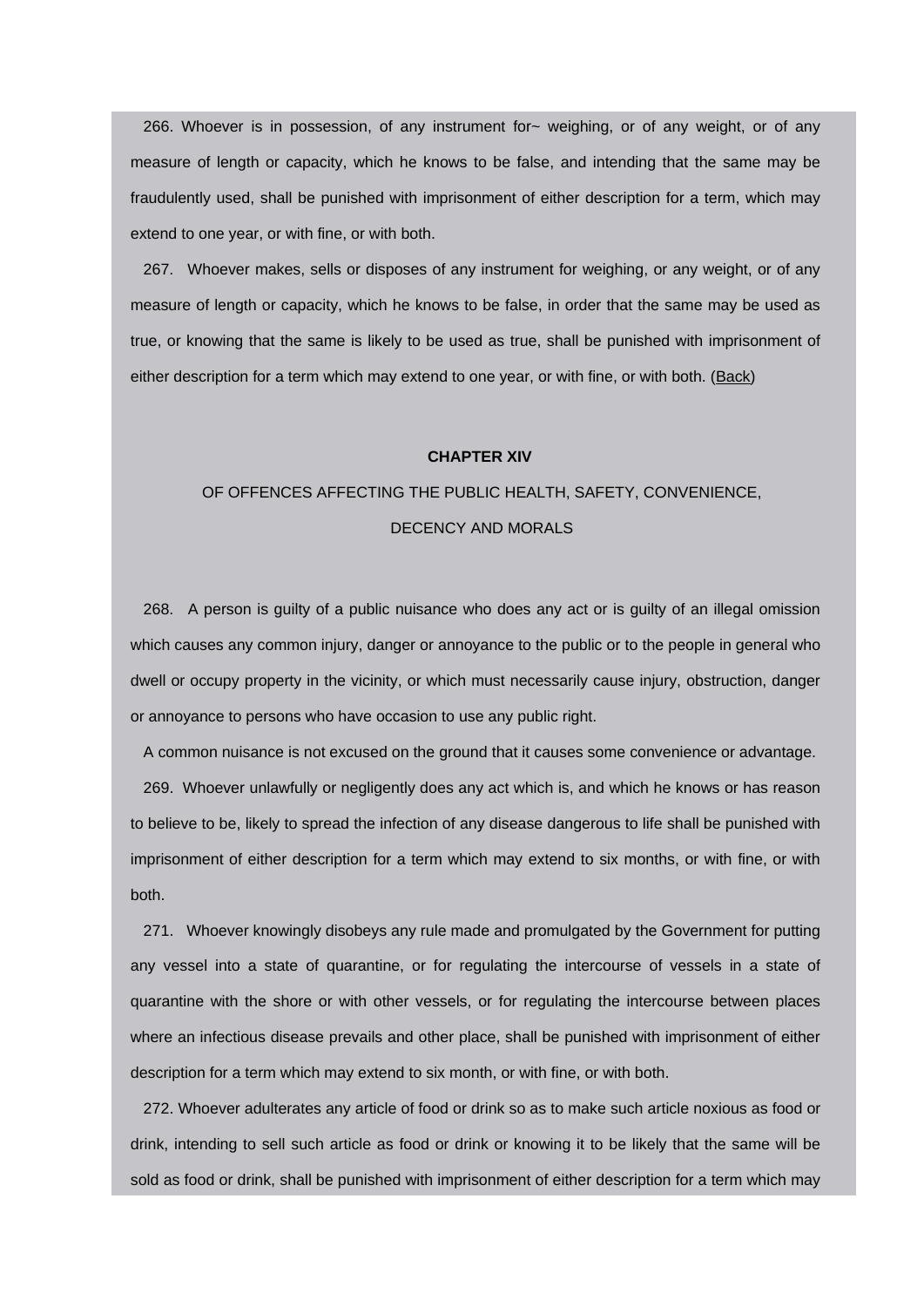extend to six months, or with fine which may extend to one thousand rupees, or with both.

273. Whoever sales, or offers or exposes for sale, as food or drink, any article which has been rendered or has become noxious, or is in a state unfit for food or drink, knowing or having reason to believe that the same is noxious as food or drink, shall be punished with imprisonment either description for a term which may extend to six months, or with fine which may extend to one thousand rupees, or with both..

274. Whoever adulterates any drug or medical preparation in such a manner as to lessen the efficacy or change the operation of such drug or medical preparation, or to make it noxious, intending that it shall be sold or used for, or knowing it to be likely that it will be sold or used for, any medicinal purpose as if it had not undergone such adulteration, shall be punished with imprisonment of either description for a term which may extend to six month or with fine which may extend to one thousand rupees, or with both.

275. Whoever, knowing any drug or medical preparation to have been adulterated in such a manner as to lessen its efficacy, to change its operation, or to render it noxious, sells the same, or offers or exposes it for sale, or issues it from any dispensary for medicinal purposes as unadulterated, or causes it to be used for medicinal purposes by any person not knowing of the adulteration, shall be punished with imprisonment of either description for a term which may extend to six months, or with fine which may extend to one thousand rupees, or with both.

276. Whoever knowingly sells, or offers or exposes for sale, or issues from a dispensary for medicinal purpose, any drug or medical preparation as a different drug or medical preparation shall be punished with imprisonment of either description for a term which may extend to six months, or with fine which may extend to one thousand rupees, or with both.

277. Whoever voluntarily corrupts or fouls the water of any public spring or reservoir, so as to render it less fit for the purpose for which it is ordinarily used, shall be punished with imprisonment of either description for a term which may extend to three months, or with fine which may extend to five hundred rupees, or with both.

278. Whoever voluntarily vitiates the atmosphere in any place, so as to make it noxious to the health of persons in general dwelling or carrying on business in the neighbourhood or passing along a public way, shall be punished with fine which may extend to five hundred rupees.

279. Whoever drives any vehicle or rides on any public way in a manner so rash or negligent as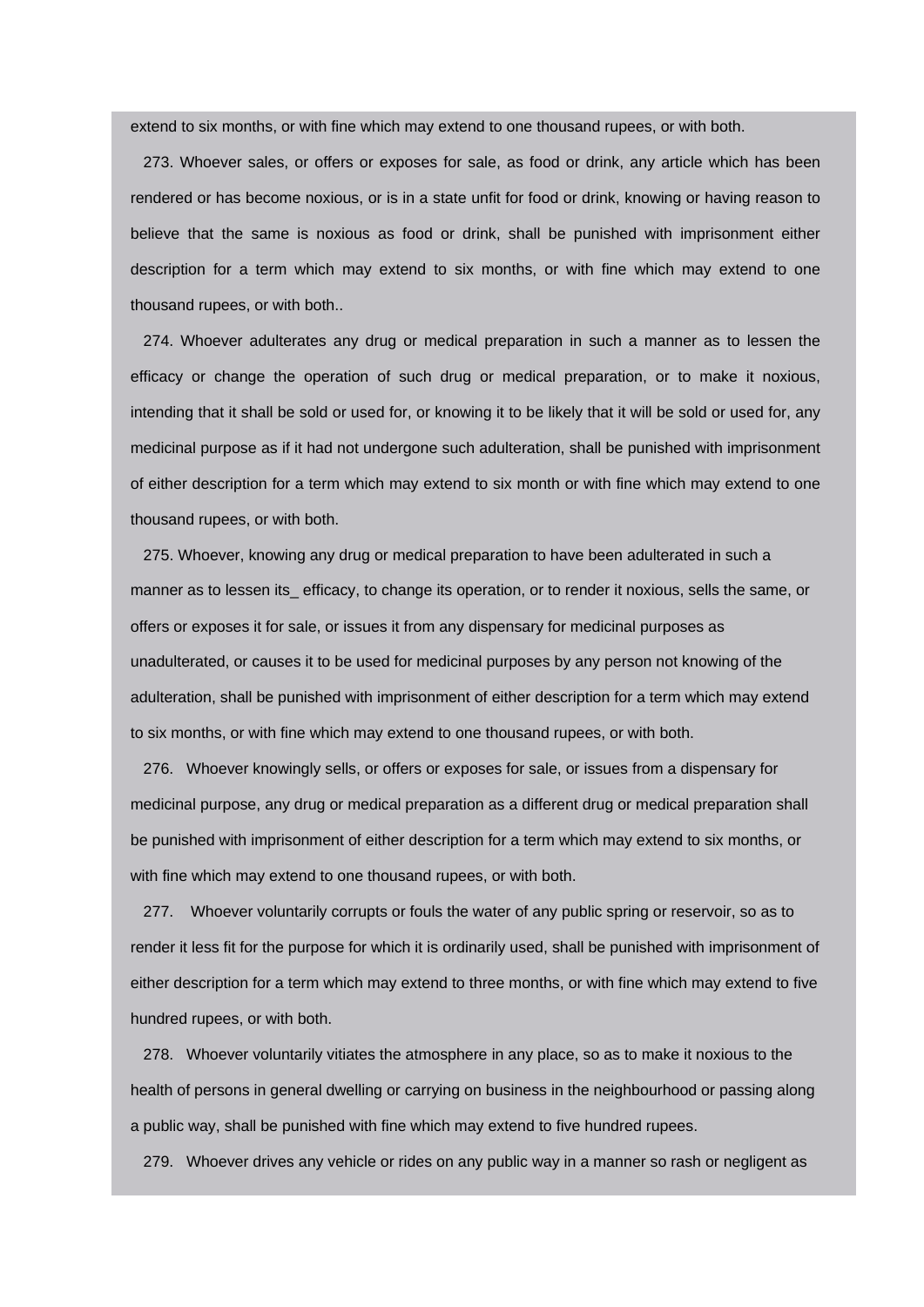to endanger human life, or to be likely to cause hurt or injury to any other person, shall be punished with imprisonment of either description for a term which may extend to [two years], $<sup>1</sup>$  or with fine</sup> which may extend to one thousand rupees, or with both.

279A. Whoever throws or causes to fall or strike at, against, into or upon any vehicle in public place, any wood, stone, acid or other mailer or thing, with intent or knowledge that he is likely to endanger the safety of any person being in or upon such vehicle, shall be punished with imprisonment of either description for a term which may extend to one year, or with fine which may extend to five hundred r~1pees, or with both.

*Explanation.* 1.-- For the purpose of this section, "vehicle" means a wheeled conveyance capable of being used on a street.

*Explanation.* 2 -- It is not an offence punishable under this section to throw water at any vehicle in a public place during the Thingyan Festival.

*Explanation.* 3. -- Nothing contained in this section shall be deemed to prevent any person from being prosecuted under any other section of this Code or under any other law for any act or omission.

280. Whoever navigates any vessel in manner so rash Or negligent as to endanger human life, or to be likely to cause hurt or injury to any other person shall be punished with imprisonment of either description for a term which may extend to six months, or with fine which may extend to one thousand rupees, or with both.

281. Whoever exhibits any false light, mark or buoy, intending or knowing it to likely that such exhibition will mislead any navigator, shall be punished with imprisonment of either description for a term which may extend to seven years, or with fine, or with both.

282. Whoever knowingly or negligently conveys or causes to be conveyed for hire any person by water in any vessel, when that vessel is in such a state or so loaded as to endanger the life of that person, shall be punished with imprisonment of either description for a term which may extend to six months, or with fine which may extend to one thousand rupees, or with both.

283. Whoever, by doing any act or by omitting to take to order with any property in his possession-or under his causes danger, obstruction or injury to any person in any way or public line of navigation shall be punished with fine which may extend to two hundred rupees.

284. Whoever does with any poisonous substance any act in a manner so rash or negligent as to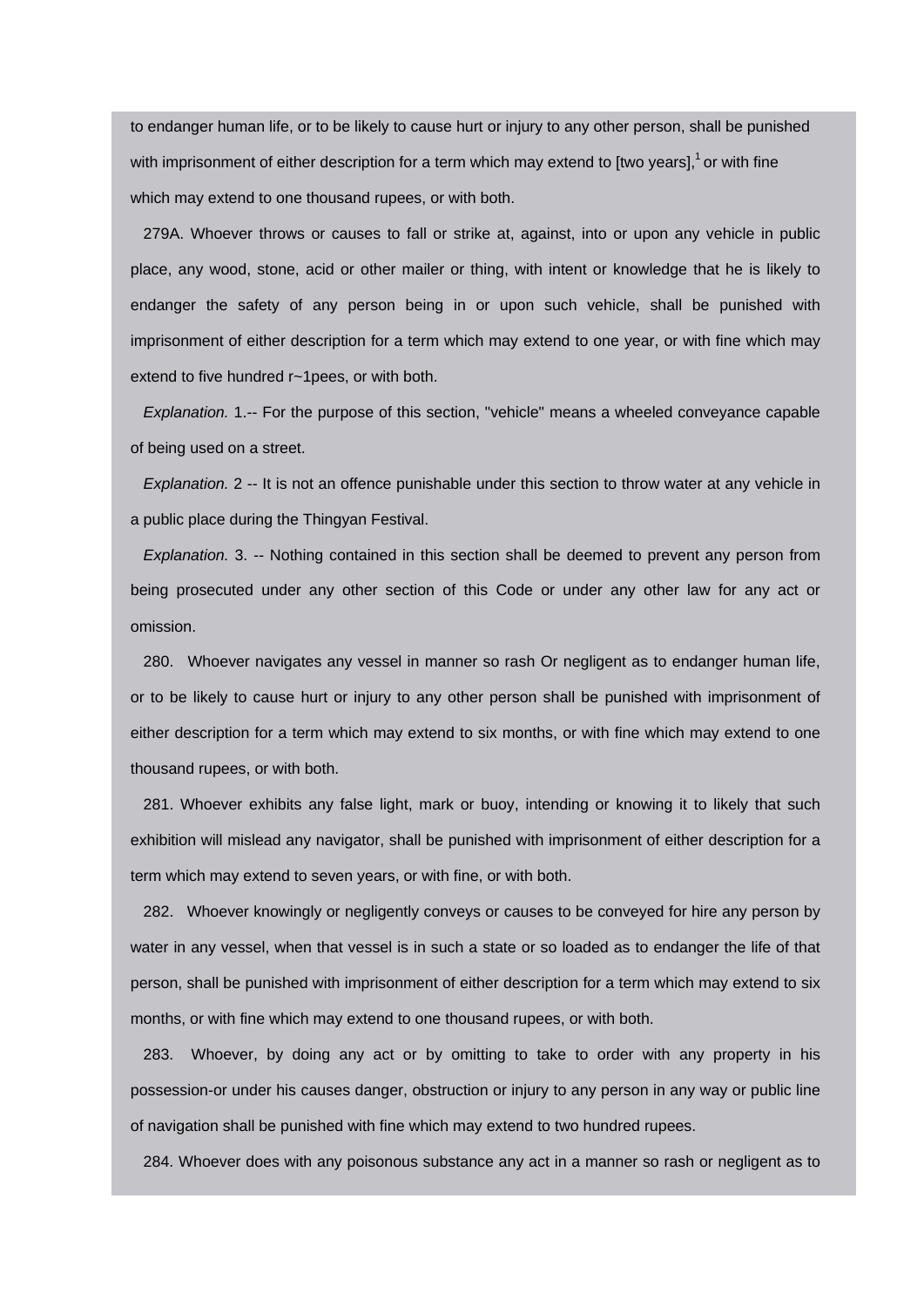endanger human life, or to be likely to cause hurt or injury to any person.

or knowingly or negligently omits to take such order with any poisonous substance<sub>1</sub>' in his possession as is sufficient to guard against probable danger to human life from such poisonous substance,

shall be punished with imprisonment of either description for term which may extend to six months, or with fine which may extend to one thousand rupees, or with both.

285. Whoever does with fire or any combustible matter any act so rashly or negligently as to endanger human life, or to be likely to cause hurt or injury to any other person,

or knowingly~, or negligently omits to take such order with any fire or any combustible matter in' his possession is sufficient to guard against any probable danger to human life from such fire or combustible matter,

shall be punished with imprisonment of either description [for at term which may extend to three years, and shall also be liable to fine.]\*

286. Whoever does with any explosive substance any act so rashly or negligently as to endanger human life, or. t6~ be likely to cause hurt or injury to any other person,

or knowingly or negligently omits to take such order with any explosive substance in his possession as is sufficient to guard against any probable danger to human life from that substance,

shall be punished with imprisonment of either description for a term which may extend to [three years, and shall also be liable to fine.] $<sup>1</sup>$ </sup>

287. Whoever does with any machinery any act so rashly or negligently as to endanger human life, or to be likely to cause hurt or injury to any other person,

or knowingly or negligently omits to take such order with any machinery in his possession or under his care as is sufficient to guard against any probable danger to human life from such machinery,

shall be punished with imprisonment of either description for a term which may extend to six months, or with fine which may extend to one thousand rupees, or with both.

288. Whoever in pulling down or repairing any building knowingly or negligently omits to take such order with that building as is sufficient to guard against any probable danger to human life from the fall of that building, or of any part thereof, shall be punished with imprisonment of either description for a term which may extend to six months, or with fine which may extend to one thousand rupees, or with both.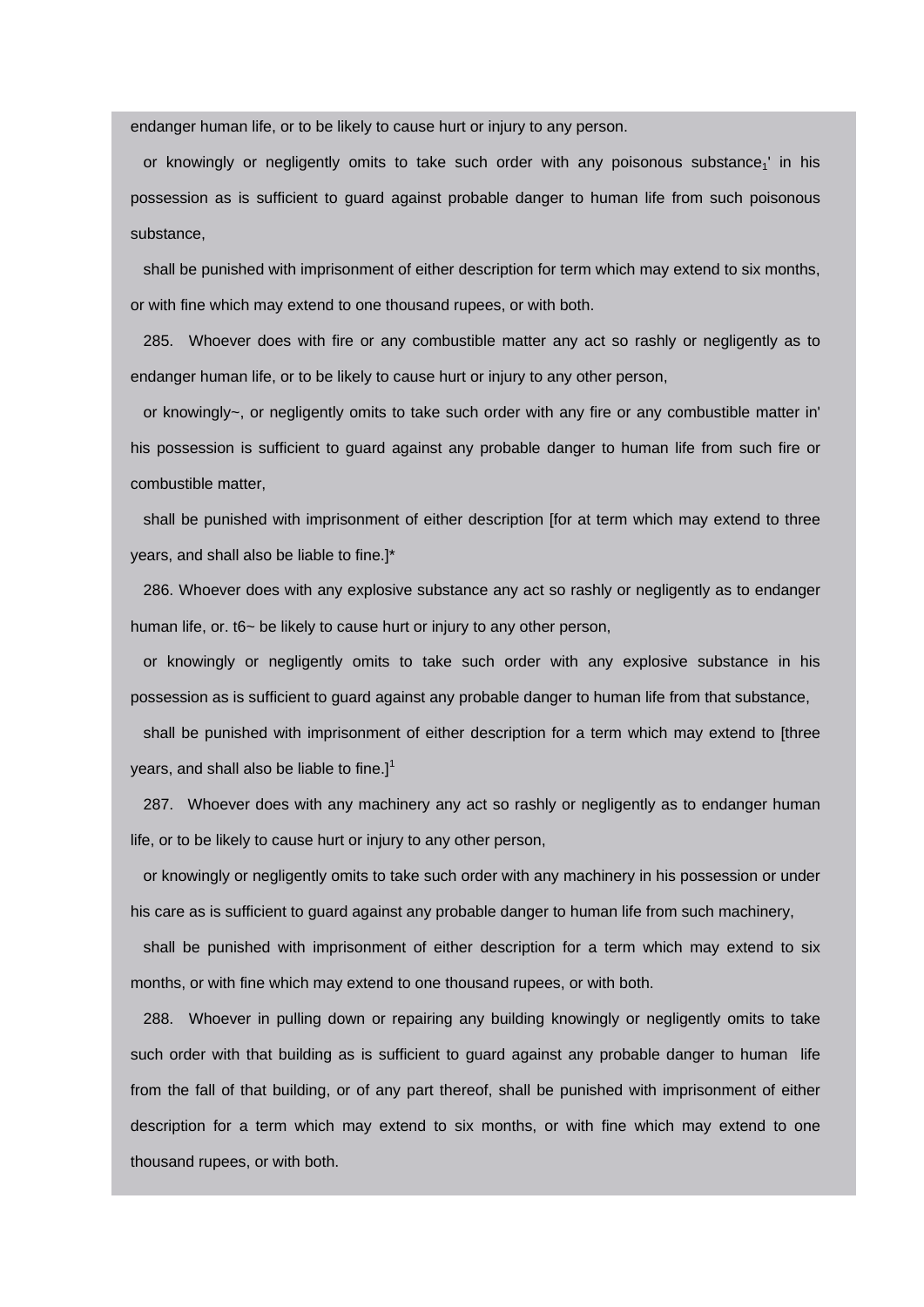289. Whoever knowingly or negligently omits to take such order with any animal in his possession as is sufficient to guard against any probable danger to human life, or any probable danger of grievous hurt from such animal, shall be punished with imprisonment of either description for a term which may extend to six months, or with fine which may extend to one thousand rupees or with both.

290. Whoever commits a public nuisance in any case not otherwise punishable by this Code shall be punished with fine which may extend to two hundred rupees.

291. Whoever repeats or continues a public nuisance, having been enjoined by any public servant who has lawful authority to issue such injunction not to repeat or continue such nuisance, shall be punished with simple imprisonment for a term which may extend to six months, or with fine, or with both.

# 292. Whoever

(a) sell, lets to hire, distributes, publicly exhibits or in any manner puts into circulation, or for purpose of sale, hire, distribution, pub-lie exhibition or circulation, makes, produces or has in his possession any obscene book, pamphlet, paper, drawing, painting, representation or figure or any other obscene object whatsoever, or

(b)imports, exports or conveys any obscene object for any of the purposes aforesaid, or knowing or having reason to believe that such object will be sold, let to hire, distributed or publicly exhibited or in any manner put into circulation, or

(c)takes part in or receives profits from any business in the course of which he knows or has reason to believe that any such obscene objects are, for any of the purposes aforesaid, made, produced, purchased, kept, imported, exported, conveyed~ publicly exhibited or in any manner put into circulation or

*(d)* advertises or makes known by any means whatsoever that any' person is engaged or is ready to engage. in any act which is an offence under this section or that any such obscene object can be procured from or through any person,. or

*(e)* offers or attempts to do any act which is an offence under this section, shall be punished with imprisonment of either description for a term which may extend to three months, or with fine, or with both.

*Exception.* - This section does not extend to any book, pamphlet, writing, drawing or painting kept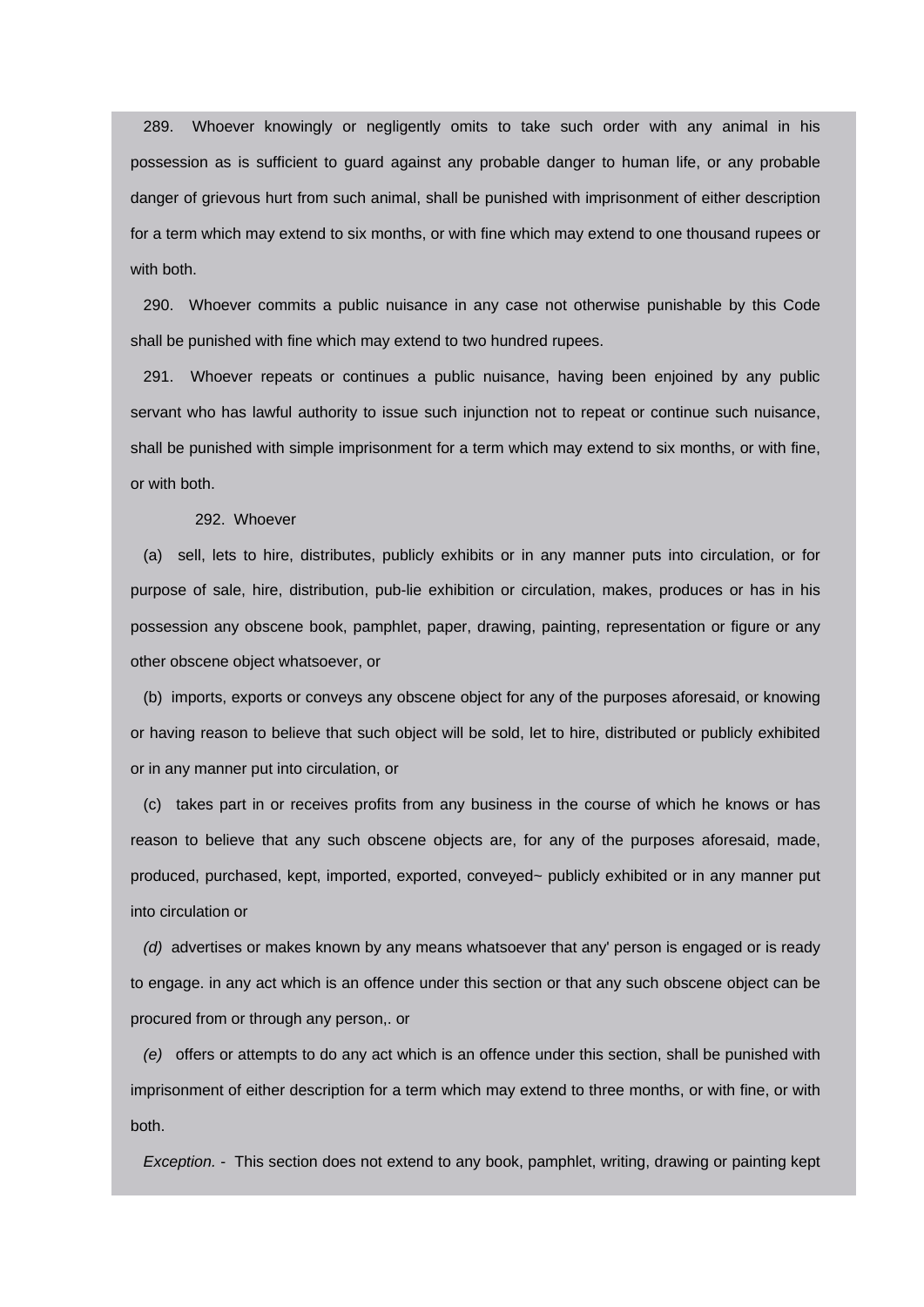or used *bona fide* for religious purposes or any representation sculpture engrave painted or otherwise represented on or in any temple, or on any car used for the conveyance of idols, or kept or used for any religious purpose.

293. Whoever sells, lets to hire, distributes, exhibits or circulates to any person under the age of twenty years any such obscene object as is referred to in the last preceding section, or offers or attempts so to do, shall be punished with imprisonment of either description for a term which may extend to six months, or with fine, or with both.

294. Whoever, to the annoyance of others, --

(a) does any obscene act in any public place, or

*(b)* sings, recites or utters any obscene songs, ballad or words in or near any public place.

shall be punished with imprisonment of either description for a term which may extend to three months, or with fine, or with both.

294A. Whoever keeps any office or place for the purpose of drawing any lottery [or promoting or conducting any lottery]<sup>1</sup> not authorized by Government shall be punished with imprisonment of either description for a term which may extend to six months, or with fine, or with both.

 $[Whoever]<sup>2</sup>$  punishes any proposal to pay any sum, or to deliver any goods or to do or forbear doing anything for the benefit of any person on any event of contingency relative or applicable to the drawing of any ticket, lot, number or figure in any such lottery [or to the conduct of any such lottery]<sup>1</sup>, shall be punished with fins which may extend to one thousand rupees.

[Whoever distributes or offers or advertises for distribution any tickets or chances in any lottery otherwise than by way of sale, upon receipt of the full sale price thereof, as stated on the ticket, shall be punished with fine which may 'extend to one thousand kyats.]<sup>1</sup>

#### **CHAPTER XV**

## OF OFFENCES RELATING TO RELIGION

*295.* Whoever destroys, damages or defiles any of worship, or any object held sacred by any class or person with the intention of thereby insulting the religion of any of person or with the knowledge that any class of likely to consider such destruction, damage or defilement as insult to their religion, shall be punished with either description for a term which may extend to two years or with fine, or with both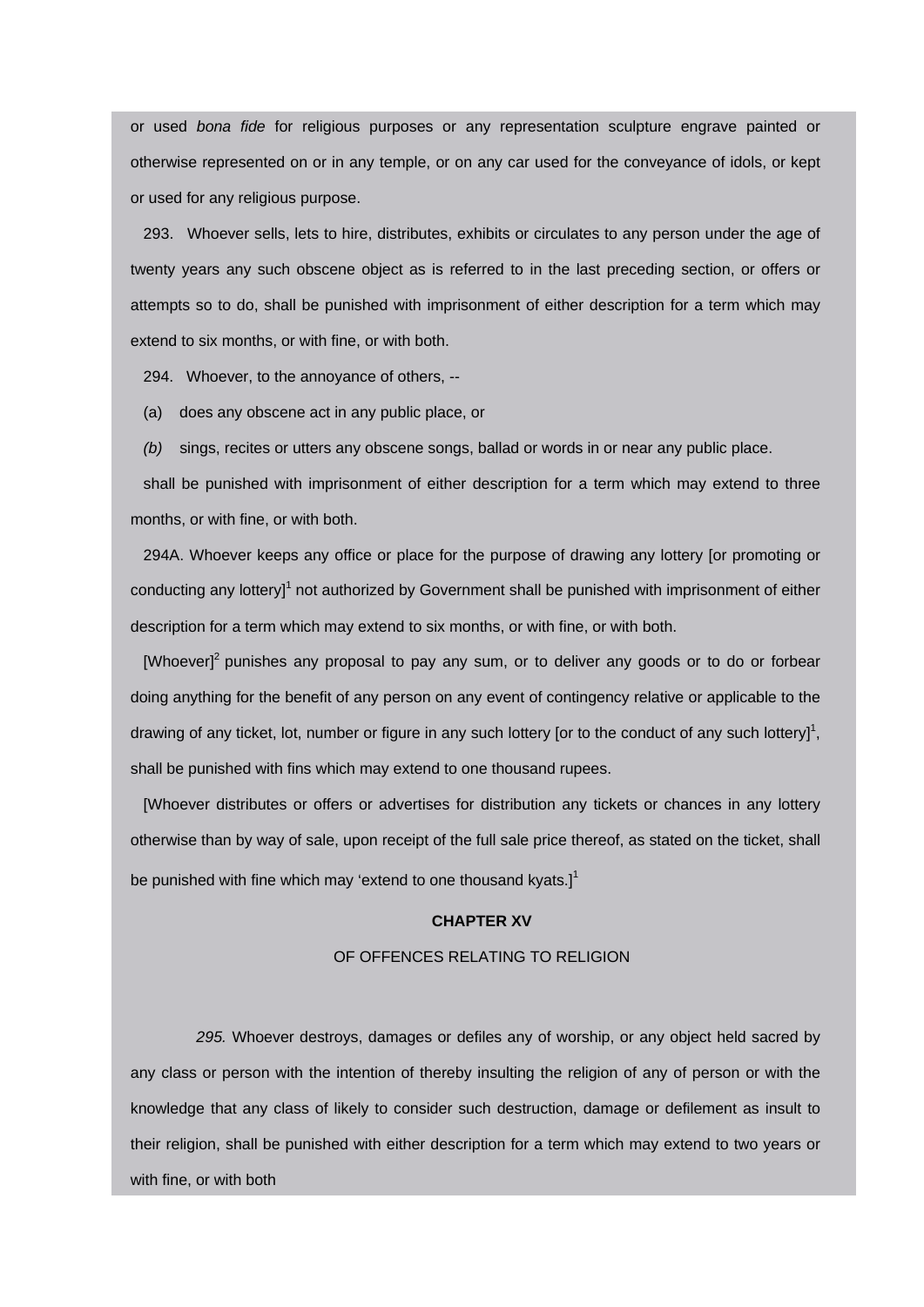295A. Whoever, with deliberate and malicious intention of outraging the religious feelings of any class of [persons dent in the Union] $1$  by words, either spoken or written, or by visible representations, insults or attempts to insult the religion or the religious beliefs of that class, shall be punished with imprisonment of either description for a term which may extend to two years, or with fine, or with both.

296. Whoever voluntarily causes disturbance to assembly lawfully engaged in the performance of the religious worship or religious ceremonies shall be punished with imprisonment of either description for a term which may to one year, or with fine, or with both

297. Whoever, with the intention of wounding the feelings of any person or of insulting the religion of any person, or with the knowledge that the feelings of any person are likely to be wounded, or that the religion of any person is likely to be insulted thereby, commits any trespass in any place of worship. or any place of sepulture, or any place set a part for the performance of funeral rites or as depository for the remains of the dead, or offers any indignity to any human corpse, or causes disturbance to any persons assembled for the performance of funeral ceremonies, shall be punished with imprisonment of either description for a term Which may extend to one year, or with fine, or with both.

298. Whoever, with the deliberate intention of wounding the religious feelings of any person, utters any word or makes any sound in the hearing of that person or makes any gesture in the sight of that person or places any object in the sight of that person, shall be punished~ with imprisonment of either description for a term which may be extend to one year, or with fine or with both**.** ([Back\)](http://www.blc-burma.org/html/Myanmar Penal Code/mpc.html#comcpt15)

#### **CHAPTER XVI**

#### OF OFFENCE AFFECTING THE HUMAN BODY

299. (1) Whoever causes death by doing an Act with the intention of causing such bodily injury as is likely to cause death commits the offence of culpable homicide not amounting to murder.

(2) Whoever causes death by doing an Act with the intention of causing death, or with the intention of causing such bodily injury as in fact is sufficient in the ordinary course of nature to cause death, commits the offence of culpable homicide not amounting to murder in any of the following cases:-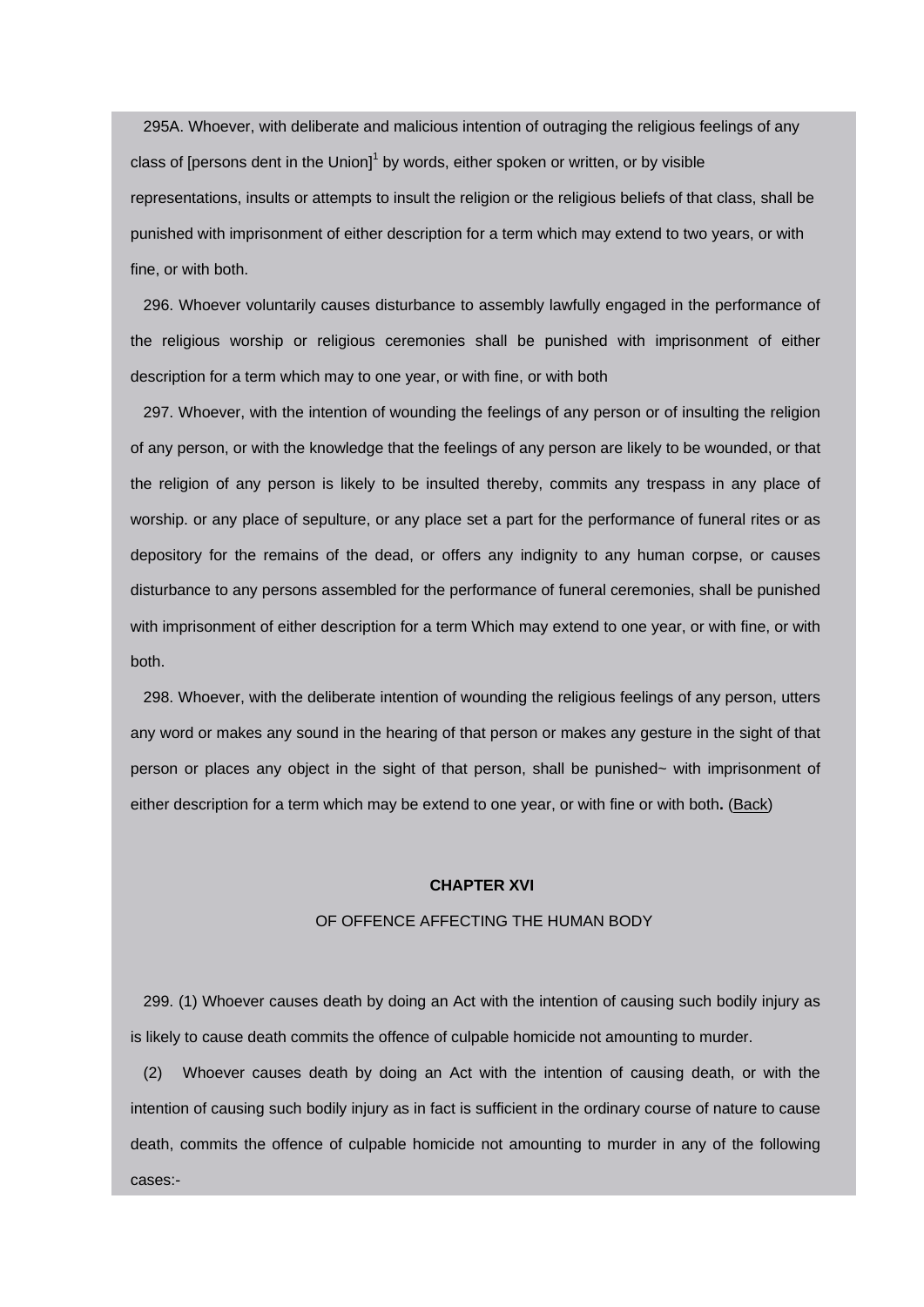*(A)* If he, whilst deprived of the power of self -control by grave and sudden provocation, causes the death of the person who gave the provocation, or causes the death of any other person by mistake or accident:

Provided- -

*First.--* That the provocation is not sought or voluntarily provoked by the offender as an excuse for killing or doing harm to any person;

*Secondly--* That the provocation is not given by anything done in obedience to the law, or by a public servant in the lawful exercise of the powers of such public servant; and

*Thirdly.* That the provocation is not given by anything done in the lawful exercise of the right of private defence.

*Explanation.--* Whether the provocation was grave and sudden enough to deprive the offender of the power of self - control is question of fact.

*(B)* If he, in the exercise in good faith of the right of private defence of person or property, exceeds the power given. to him by law and causes the death of the person against whom he is exercising such right of defence without premeditation and without any intention of doing more harm than is necessary for the purpose of such defence.

*(C)* If he, being a public servant or aiding a public servant for the advancement of public justice, exceeds the powers given to him by law, and causes death by doing an act which he, in good faith, believes to be lawful and necessary for the due discharge of the duty of such public servant and without ill - will towards the person whose death is caused.

*(D)* If he, acts without premeditation in a sudden fight the heat of passion upon a sudden quarrel and without having taken undue advantage or acted in a cruel or unusual manner.

*Explanation.--* It is immaterial in such cases which party offers the provocation or commits the first assault.

*(E)* If he, causes the death of a person who is above the age of eighteen years and who suffers death or takes the risk of death with his own consent.

 $1300$ . Whoever, in the absence of any circumstance which makes the act one of culpable homicide not amounting to murder, causes death by doing an act with the intention of causing death, or with the intention of causing bodily injury as in fact is sufficient in the ordinary course of nature to cause death, commits the offence of murder.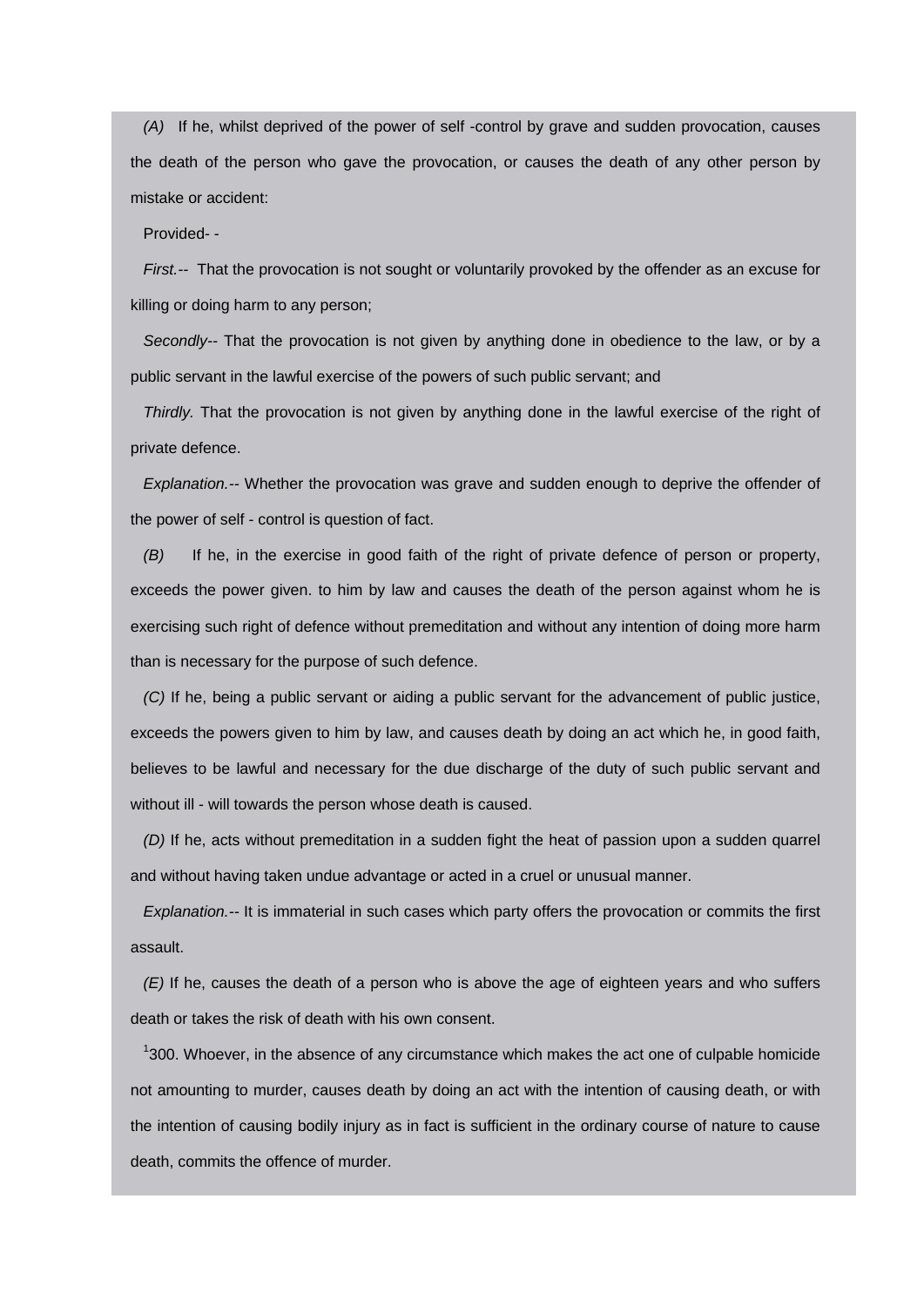1 300A. In sections 299 and 300--.

(a) a person who causes bodily injury to another who is labouring under a disorder, disease or bodily infirmity, and thereby accelerates the death of that other, shall be deemed to have caused his death;

.................................................................

<sup>1</sup>Substituted by Act XXVII, 1960

*(b)* where death is caused by bodily injury, the offender's knowledge of the weakness or infirmity of the person on whom the bodily injury is inflicted is a relevant factor in proving the nature of his intention;

*(c)* the offender's knowledge an act is so imminently dangerous that it must in all probability cause death, or such bodily injury as is likely to cal4se deaths, is a relevant factor in proving the nature of his intention;

*(a)* where death is caused by bodily injury, the person who causes such bodily injury shall be deemed to have caused the death although by resorting to proper remedies and skilful treatment the death might have been prevented;

*(e)* the causing of the death of a child in the mother's womb is not homicide.

But it may amount to culpable homicide to cause the death of a living child if any cart of that child has been brought forth, thought the child may not have breathed or been completely born.

 $1301$ . If a person, by doing anything which he intends or knows to be likely to cause death, commits an offence by causing the death of any person whose death he neither intends nor knows himself to be likely to cause, the offence committed by the offender is of the description of which it would have been if he had caused the death of the person whose death he intended or knew himself to be likely to cause.

*Explanation.--* In this section the word "offence" means an offence described in section 299 or section 300 or section 304A.

 $1$ 302.(1) Whoever commits murder --

- (a) being under sentence of transportation for life or
- *(b)* with premeditation, or

*(c)* in the course of committing any offence punishable under this Code with imprisonment for a term which may extend to seven years, shall be punished with death, and shall also be liable to fine.

(2) Whoever commits murder in any other case shall be punished with transportation for life, or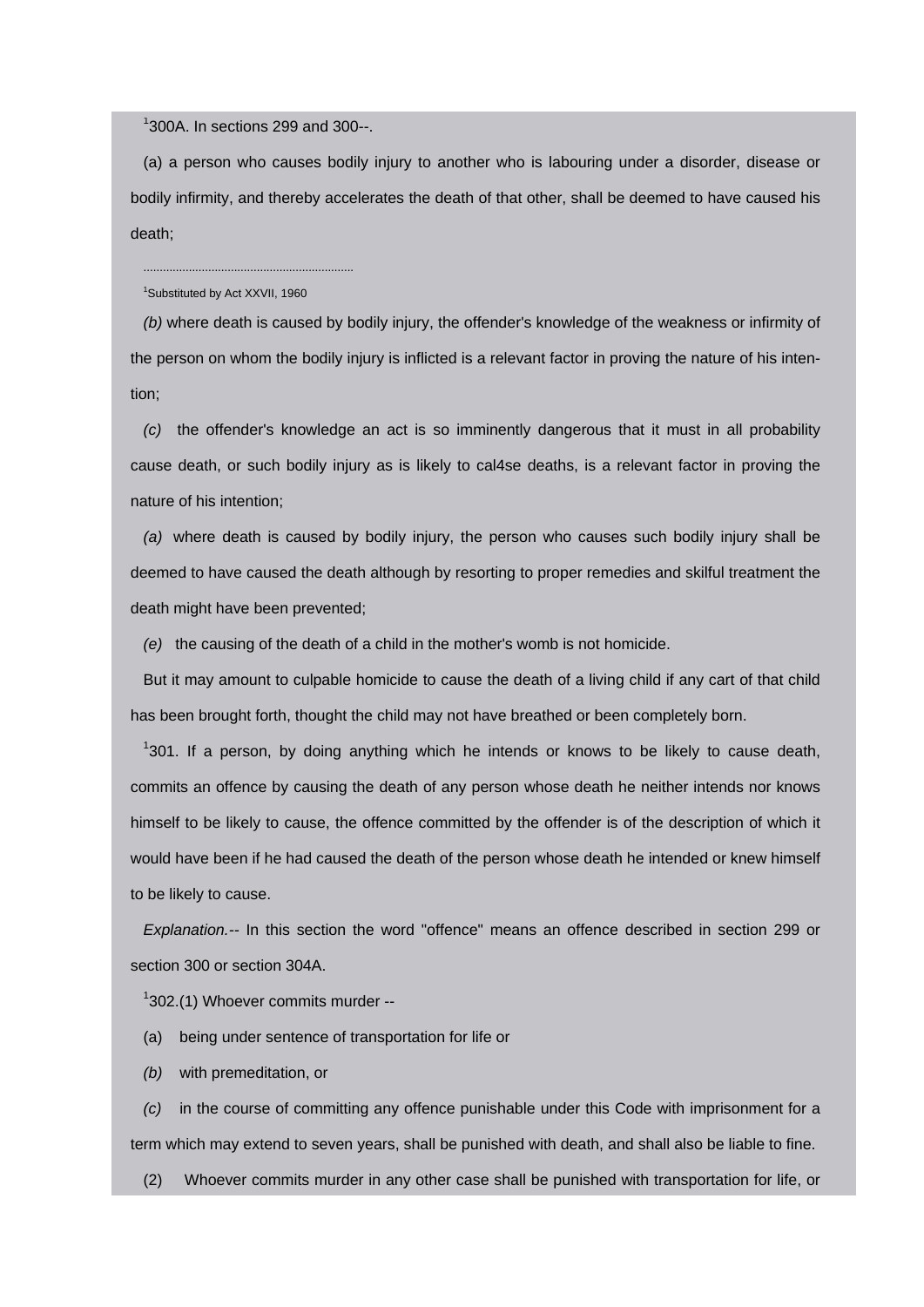with rigorous imprisonment for a term which may extend to ten years, and shall also be liable to fine.

<sup>1</sup> Substituted by Act XXVII, 1960

..............................................................

*Explanation.--* Whether an act is premeditated is a question of fact.

303.\* *\* \**

 $\overline{1}$  $1304$ . Whoever commits Culpable homicide not amounting to murder shall be punished with transportation for life, or imprisonment of either description for a term which may extend to ten years and shall also be liable to fine.

 $2304A$  Whoever causes the death of any person by doing any rash or negligent act not punishable as culpable homicide or murder shall be punished with imprisonment of either description for a term which ~nay extend to seven years, and shall also be liable to fine: provided that, if such act is done with the knowledge that it is likely to cause death, the term of imprisonment may extend to ten years.

 305. If any person under eighteen years of age, any insane person, any delirious person, any idiot, or any person ma state of intoxication commits suicide, whoever abets the commission of such suicide shall be punished with death or transportation for life, or imprisonment for a term not exceeding ten years, and shall also be liable to fine.

 306. If any person commits suicide, whoever abets the commission of such suicide shall be punished with imprisonment of either description for a term which may extend to ten years, and shall also be liable to fine.

307. Whoever does any act with such intention  $[***]$ <sup>3</sup> and under such circumstances that, if he by that act caused death, he would be guilty of murder, shall be punished with imprisonment of either description for a term which may extend to ten years, and shall also be liable to fine: and, if hurt is caused to any person by such act, the offender shall be liable either to transportation for life, or to such punishment as is here in before mentioned.

 When any person offending under this section is under sentence of transportation for life he may, if hurt is caused *,* be punished with death.

1. Substituted by Act XXVII, 1960

*.......................................................................*

<sup>2.</sup> Substituted by Act LII, 1948. .

<sup>3.</sup> The words "or knowledge" were omitted by Act XXXIII 1947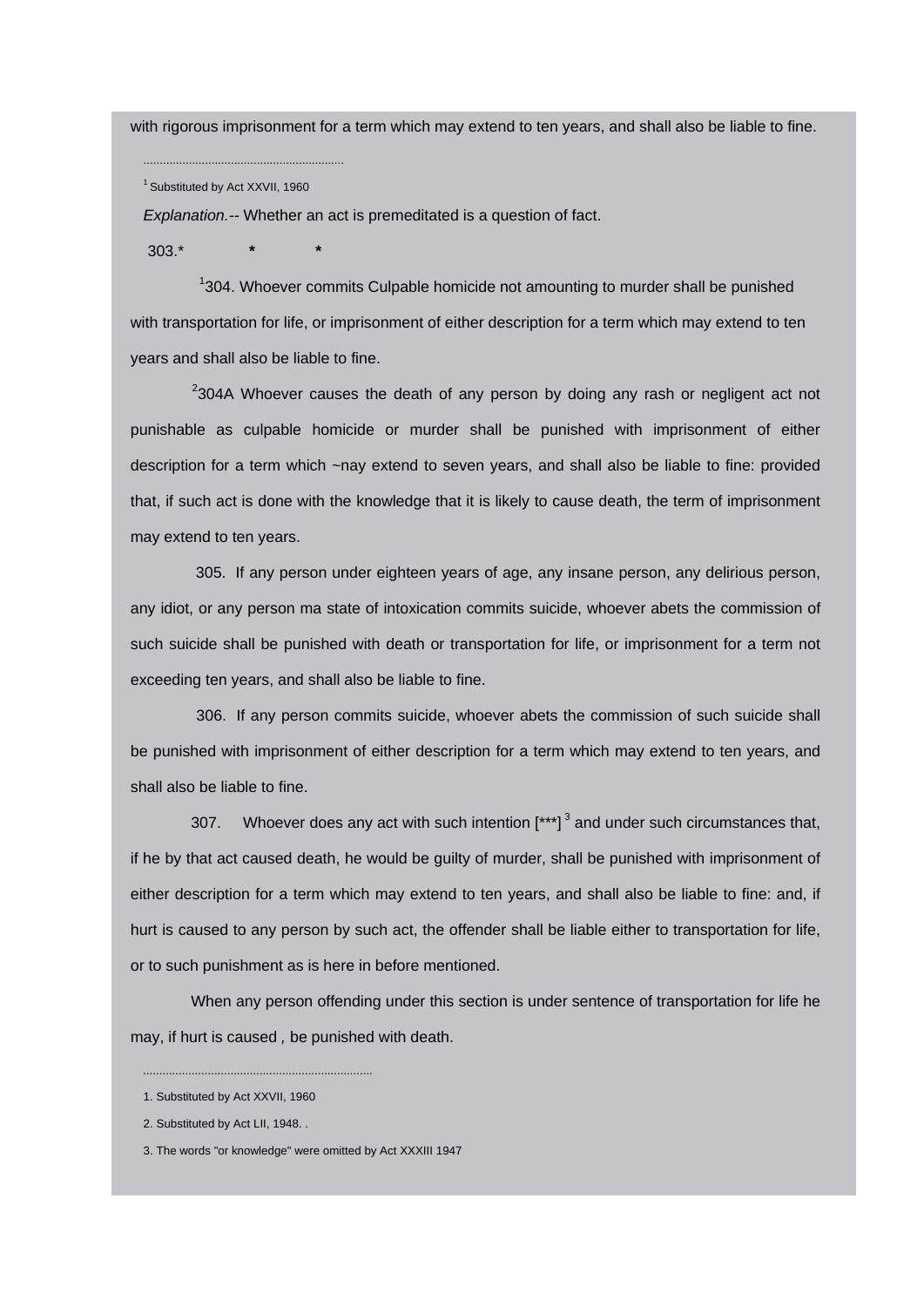## *Illustrations*

*(a) A* should at Z with intention to kill him, under such circumstances that, if death ensued, *A*  would be guilty of murder. *A* is liable to punishment under this section.

(b) *A* with the intention of causing the death of a child of tender years exposes it in a desert place. *A* has committed the offence defined by this section, though the death of the child does not ensue.

(c) *A.* intending to murder Z, buys gun and loads it. *A* has not yet committed the offence. *A* fires the gun at Z. He has committed the offence defined in this section, and if by such firing he wounds *Z*  he is liable to the punishment provided by the latter part of first paragraph of this section.

(d) *A,* intending to murder Z by poison, purchases poison and mixes the same with food which remains in A's keeping: has not yet committed the offence in this section. *A* places the food on Zs table or delivers it to Z's servants to place it on Z's table. *A* has committed the offence defined in this section.

308. Whoever does any act with such intention  $(* * )$ <sup>1</sup> and under such circumstances that, if he by that act caused death, he would be guilty of culpable homicide or amounting to murder, shall be punished with imprisonment of either description for a term which may extend to three years, or with fine or with both; and, if hurt is caused to any person by such act, shall be punished with imprisonment of either description for a term which may extend to~ seven years, or with fine, or with both.

#### *Illustrations*

*A,* on grave and sudden provocation fires a pistol at Z, under such circumstance that if he thereby caused death he would be guilty of capable homicide not amounting to murder. *A* has committed the offence defined in this section.

309. Whoever attempts to commit suicide, and does any act towards the commission of such offence, shall be punished with imprisonment of either description for a term which may extend to one year, or with fine, or with both.

310. Whoever shall have been habitually associated with any other or others for the purpose committing robbery or child - stealing by means of or accompanied with murder is a thug.

311. Whoever is a thug shall be punished with transportation for life, and shall also be liable to fine.

# *Of the causing of Miscarriage, of Injuries to unborn Children,*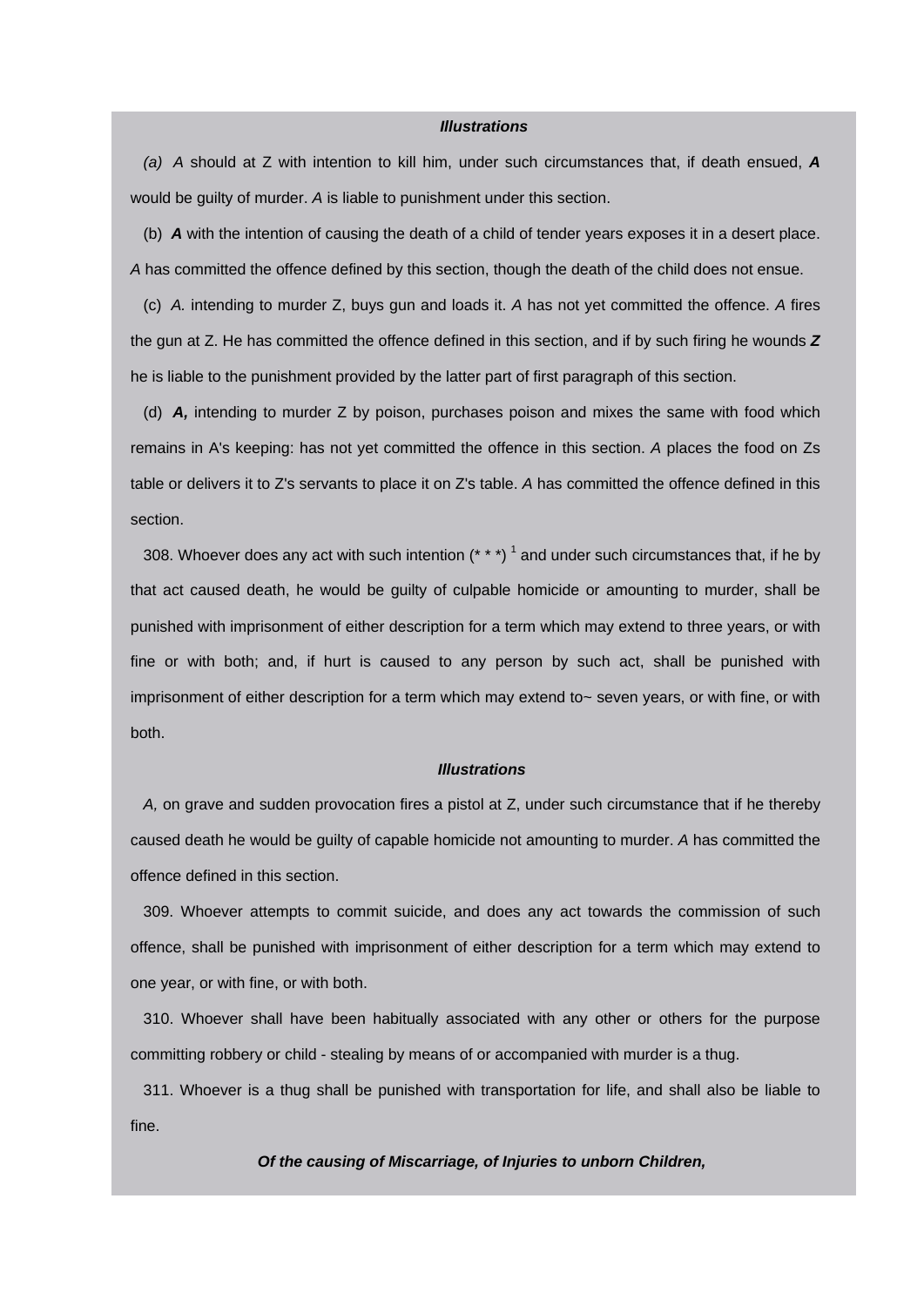## *of the Exposure of infants, and of the Concealment of Births.*

 312. Whoever voluntarily causes a woman with child to miscarry shall, if such miscarriage be not caused in good faith for the purpose of saving the life of the woman, be punished with imprisonment of either description for a term which may extend to three years, or with fine, or with both; and, if the woman be' quick with child, shall be punished with imprisonment of either description for a term which may extend to seven years, and shall also be liable to fine.

 *Explanation.--* A woman who causes herself to miscarry is within the meaning of this section.

 <sup>2</sup> 312A. Whoever intentionally does sterilization by surgery to a woman shall *,* unless such sterilization is certified by the Board appointed by the Government in this to be necessary for reasons of physical or mental health, be punished with imprisonment for a term which may extend to three years, and shall also be liable to fine: Provided that in cases where immediate action must be taken in order to save the life of the woman no such certificate is necessary.

 2312B. Whoever intentionally does sterilization by surgery to a man shall *,* unless such sterilization is certified by the Board appointed by the Government in this behalf to be necessary for reasons of physical or mental health, be punished with imprisonment for a term which may extend to three years, and shall also be liable to fine.

..............................................................

 $2$ 312C. Whoever voluntarily allows oneself to be sterilized by surgery, unless such sterilization is certified by the Board appointed by Government on this behalf to be necessary for reasons of physical or mental health, shall be punished with imprisonment for a term which may extend to three years, an~ shall also be liable to fine.

 $2$ 312D. Whoever intentionally does sterilization by surgery to any person thereby causing the death of such person shall, unless such sterilization is certified by the Board appointed by Government in this behalf to be necessary for reasons of physical or mental health, be punished with imprisonment for a term which may extend to ten years, and shall also be liable to fine.

313. Whoever commits the offence defined in the last preceding section without the consent of the woman, whether the woman is quick with child or not, shall be punished with transportation for life, or with imprisonment of either description for a term which may extend-to seven years, and shall also be liable to fine.

<sup>&</sup>lt;sup>1</sup>. The words "or knowledge" were omitted by Act XXX III, 1947

 $2$ . Inserted by R.C. Law VII, 1963.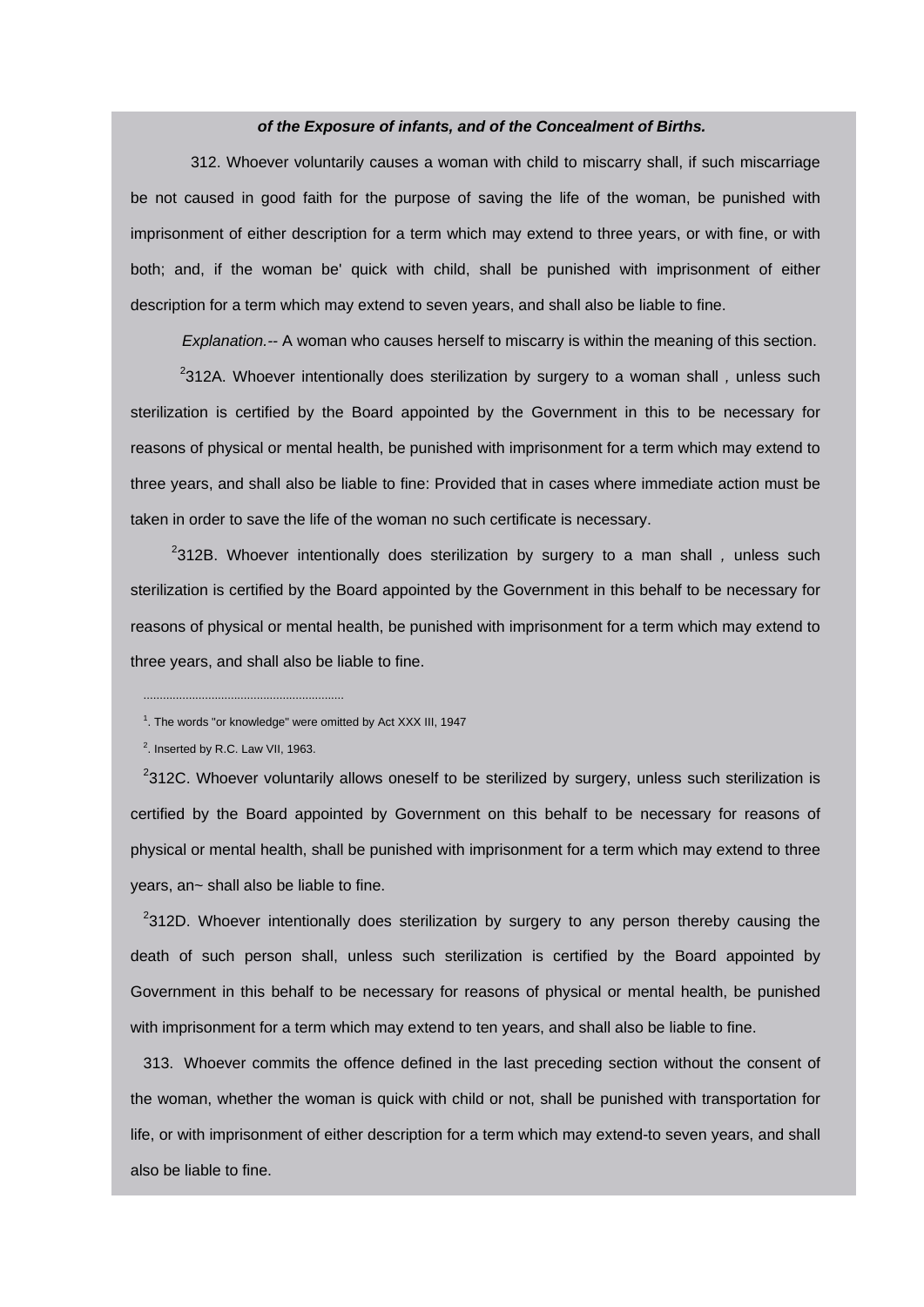314. Whoever, with intent to cause the miscarriage of a woman with child, does any act which causes the death of such woman shall be punished with imprisonment of either description for a term which may extend to ten years, and shall also be liable to fine

and if the act is done without the consent of the woman, shall be punished either with transportation for life, or with the punishment above mentioned.

*Explanation.--* It is not essential to this offence that the offender should know that the act is likely to cause death.

#### 1. Inserted by R.C. Law VII, 1963

.............................................................

315. Whoever, before the birth of any child, act with the intention of thereby preventing that child from born alive or causing it to die after its birth, and does by prevent that child from being born alive, or causes it to die birth, shall, if such act be not caused in good faith for the of saving the life of the mother, be punished with either description for a term which may extend to ten years, shall be liable to fine.

 $1316$ . Whoever without lawful excuse does any knowing that he is likely to cause death to a pregnant woman, does by such act cause the death of a quick unborn child, be punished with imprisonment of either description for a term which may extend to ten years, and shall be liable to fine.

317. Whoever being the father or mother of a child under the age of twelve years, or having the care of such child, shall expose or leave such child in any place with the intention wholly abandoning such child shall be punished with imprisonment of either description for a term which may extend to seven years and shall be liable to fine.

*Explanation.--* This section is not intended to prevent th4 trial of the offender for murder or culpable homicide, as the case may be, if the child die in consequence of the exposure.

318. Whoever, by secretly burying or otherwise disposing of the dead body of a child, whether such child die before or after or during its birth, intentionally conceals or endeavours to conceal the birth of such child shall be punished with imprisonment)f either description for a term which may extend to two years, an ;hall be liable to line.

#### *Of Hurt*

319. Whoever causes bodily pain, disease or infirmity to any person is said to cause hurt.

320. 'the following kinds of hurt only are designated as "grievous"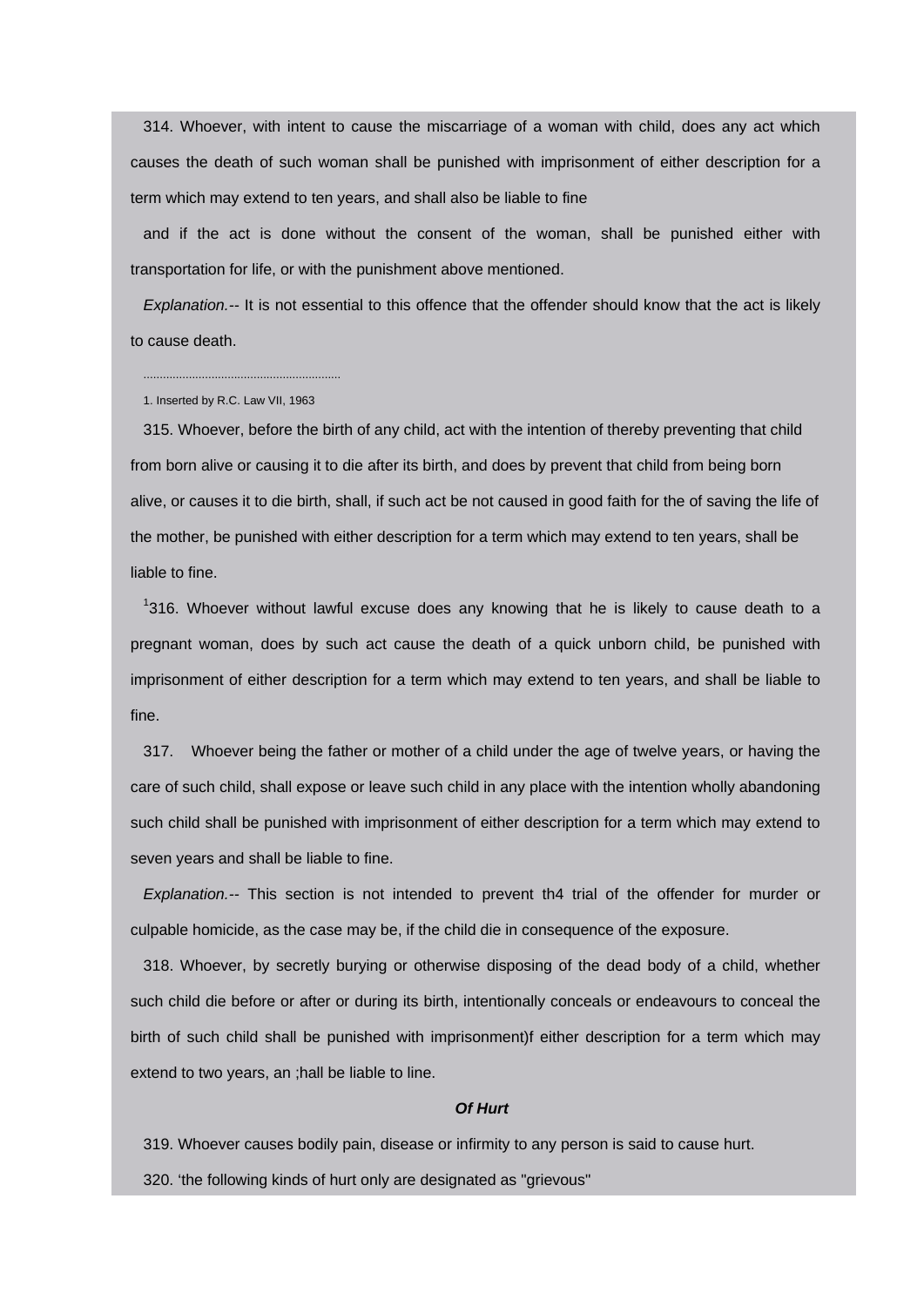*First.--* Emasculation.

*Secondly--* Permanent privation of the sight of either eye.

*Thirdly.--* Permanent privation of the hearing of either ear.

*Fourthly--* Privation of any member or joint.

*Fifthly* -- Destruction or permanent impairing of the powers of any member or joint.

*Sixthly--* Permanent disfiguration of the head or face.

*Seventhly.* -- Fracture or dislocation of a bone or tooth.

*Eighthly.* -- Any hurt which endangers life or which causes the sufferer to be during the space of twenty days in severe I bodily pain, or unable to follow his ordinary pursuits.

321. Whoever does any act with the intention of thereby causing hurt to any person, or with the knowledge that he is likely thereby to cause hurt to any person, and does thereby cause hurt to any person, is said "voluntarily to cause hurt"

322. Whoever voluntarily causes hurt, if the hurt which he intends to cause or knows 4iimself to be' likely' to cause is grievous hurt, and if the hurt which he causes is grievous hurt, is said "voluntarily to cause grievous hurt."

*Explanation.--* A person is not said voluntarily to cause grievous hurt except when he both causes grievous hurt and in-tends or know himself to be likely to cause grievous hurt. But he is said voluntarily to cause grievous hurt if intending or know-1mg himself to be likely to cause grievous hurt of one kind he actually causes grievous hurt of another kind.

1. Substituted by Act XXXIII. 1947

#### *Illustrations*

*A , intending or knowing himself to be likely permanently to disfigure Z's face, gives a blow which does not permanently disfigure Z's face, bit. which causes Z ~o suffer serve bodily pain for the space of twenty days, A -has vol~itari1y caused grievous hurt.*

323. Whoever, except in the case provided for by section 334, voluntarily causes hurt shall be punished with imprisonment of either description for a term which may extend to one year, or with fine, which may extend to one thousand rupees, or with both

324. Whoever, except in the case provided for by section 334, voluntarily causes hurt by means of any instrument for shooting, stabbing or cutting, or any instrument which, used as a weapon of offence, is likely to cause death, or by means of fire or any heated substance, or shall be punished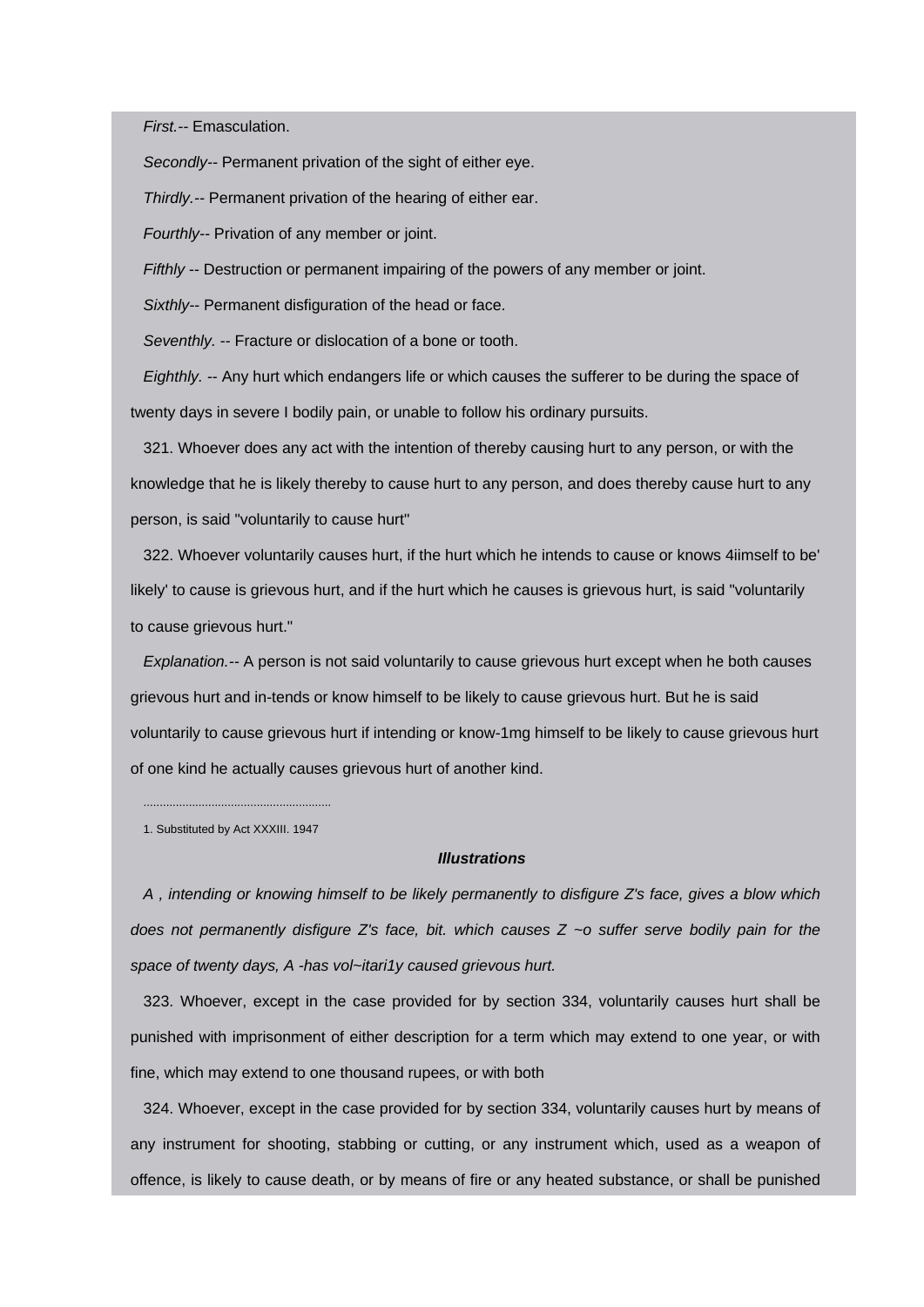with imprisonment of either 'description for a term which may extend to three year, or with fine, which may extend to one thousand rupees, or with both.

325. Whoever, except in the case provided for by section 335, voluntarily causes grievous hurt shall be punished with imprisonment of either description for a term which may extend to seven years, and shall also be liable to fine.

326. Whoever, except in the case provided for by section 335, voluntarily causes grievous hurt by means of any instrument for shooting, stabbing or cutting, or any instrument which, used as a weapon of offence, is likely to cause death, or by means of fire or any heated substance, by moans of any poison or any corrosive substance, or by means of any explosive substance, or by means of any substance which it is deleterious to the human body to inhale, to swallow, or receive into the blood, or by an animals, animals, shall be punished with imprisonment of either description for a term which may extend to ten years, and shall also lx liable to fine.

327. Whoever voluntarily causes hurt for the purpose of extorting I7rom the sufferer, or from any person interested in the sufferer, any property or valuable security, or of constraining the sufferer or any person interested in such sufferer to do anything which is illegal or which may facilitate the commission of an offence. shall be punished with imprisonment of either description for a term which may extend to ten years, and shall also be liable to fine.

328. Whoever administers to or causes to be taken by any person any poison or any stupefying, intoxicating or unwholesome drug, or other thing with intent to cause hurt to such person, or with intent to commit or to facilitate the commission of an offence or knowing it to be likely that he will thereby cause hurt, shall be punished with imprisonment of either description for a term which may extend to ten years, and shall also be liable to fine.

329. Whoever voluntarily causes grievous hurt for the purpose of extorting from the sufferer, or from any person interested in the sufferer any property or valuable security, or of constraining the sufferer or any person interested in such sufferer to do anything that is illegal or which may facilitate the commission of an offence, shall be punished with transportation for life, or imprisonment of either description for a term which may extend to ten years, and shall also be liable to fine.

330. Whoever voluntarily causes hurt for the purpose of extorting from the sufferer, or any person interested in the sufferer, any confession or an information which may lead to the detection of any offence or misconduct, or for the purpose of constraining the sufferer or any person interested in the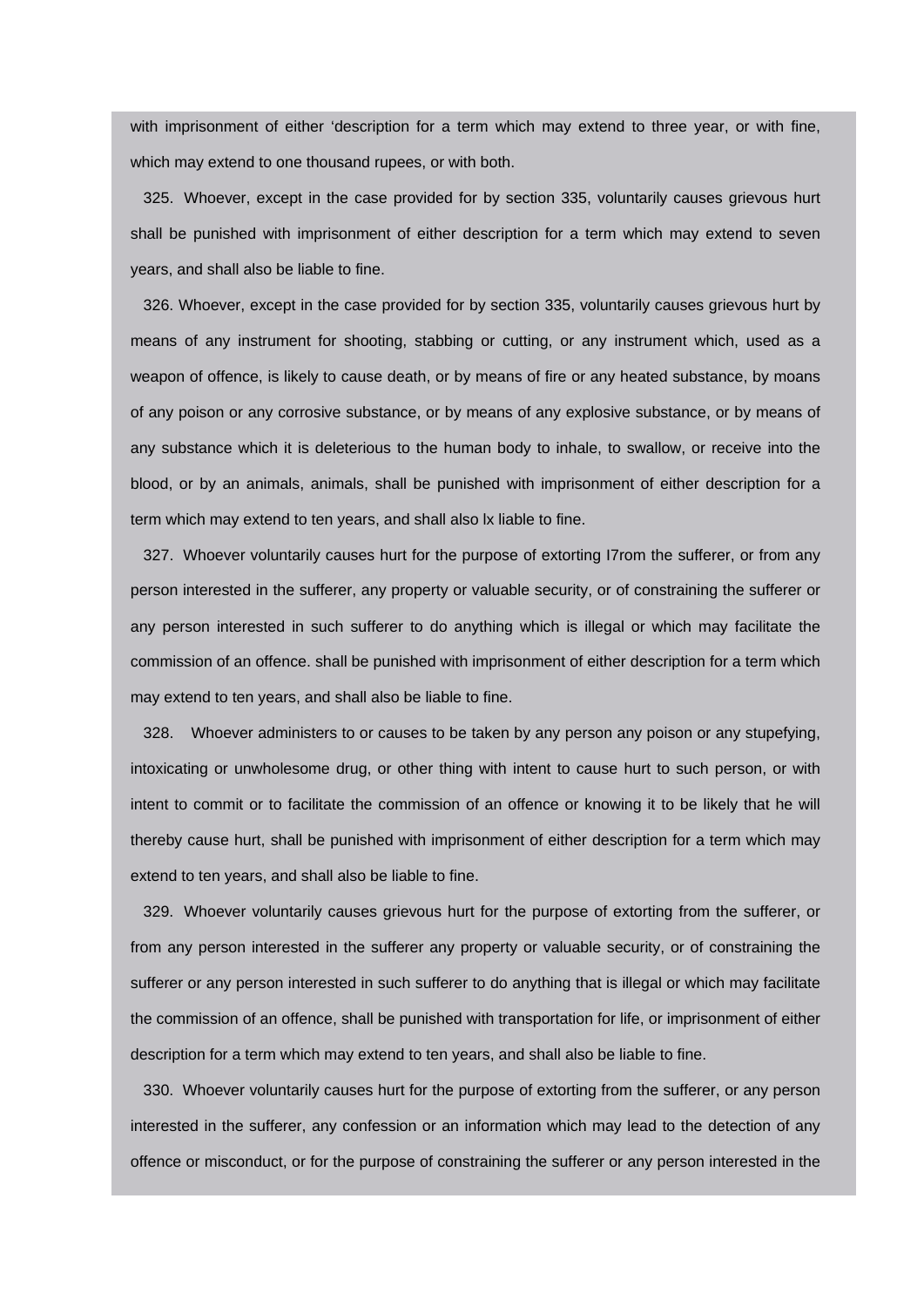sufferer to restore or to cause the restoration of any property or valuable security, or to satisfy any claim or demand, or to give information which may lead to the restoration of any property or valuable security, shall be punished with imprisonment of either description for a term which may extend to seven years, and shall also liable to fine.

(a) *A* , police-officer tortures Z in order to induce Z to confess he committed a crime *A* is guilty of an offence under this section.

(b) *A* police-officer tortures B to induce him to point out certain stolen property is deposited, *A* is guilty of an offence under section.

(c) *A* , a revenue officer tortures Z in order to compel him to pay certain arrears of revenue due from Z. *A* is guilty of an offence under this section.

(d) *A* , a landlord, tortures a tenant in order to compel him to pay his rent. *A* is guilty of an offence under this section.

331. Whoever, voluntarily causes grievous hurt for purl pose of extorting from the sufferer, or any person interested in the  $-$  sufferer, any confession or any information which may lead to the detection of an offence or misconduct or for the purpose of constraining the sufferer or any person interested in the sufferer to; restore or to cause the restoration of any property or valuable security, or to satisfy any claim of demand, or to give information which may lead to the restoration of any property or valuable security, shall be punished with imprisonment of either description for a term which may extend to ten years, and shall also be liable to fine.

332. Whoever, voluntarily causes hurt to any person being a public servant in the discharge of his duty as such public servant, or with intent to prevent or order that person or any other public servant from discharging his duty as such public servant, or in consequence of anything done or attempted to be done by that person in the lawful discharge of his duty as such public servants, shall be punished with imprisonment of either description for a term which may extend to three years, or with fine, or with both.

333. Whoever voluntarily causes grievous hurt to any person being a public servant in the discharge of his duty as such public servant, or with intent to prevent or deter that person or any other public servant from discharging his duty as such public servant, or in consequence of anything done or attempted to be done by that person in the lawful discharge of his duty  $a<sub>~</sub>$  such public servant, shall be punished with imprisonment of either description for a term which may extend to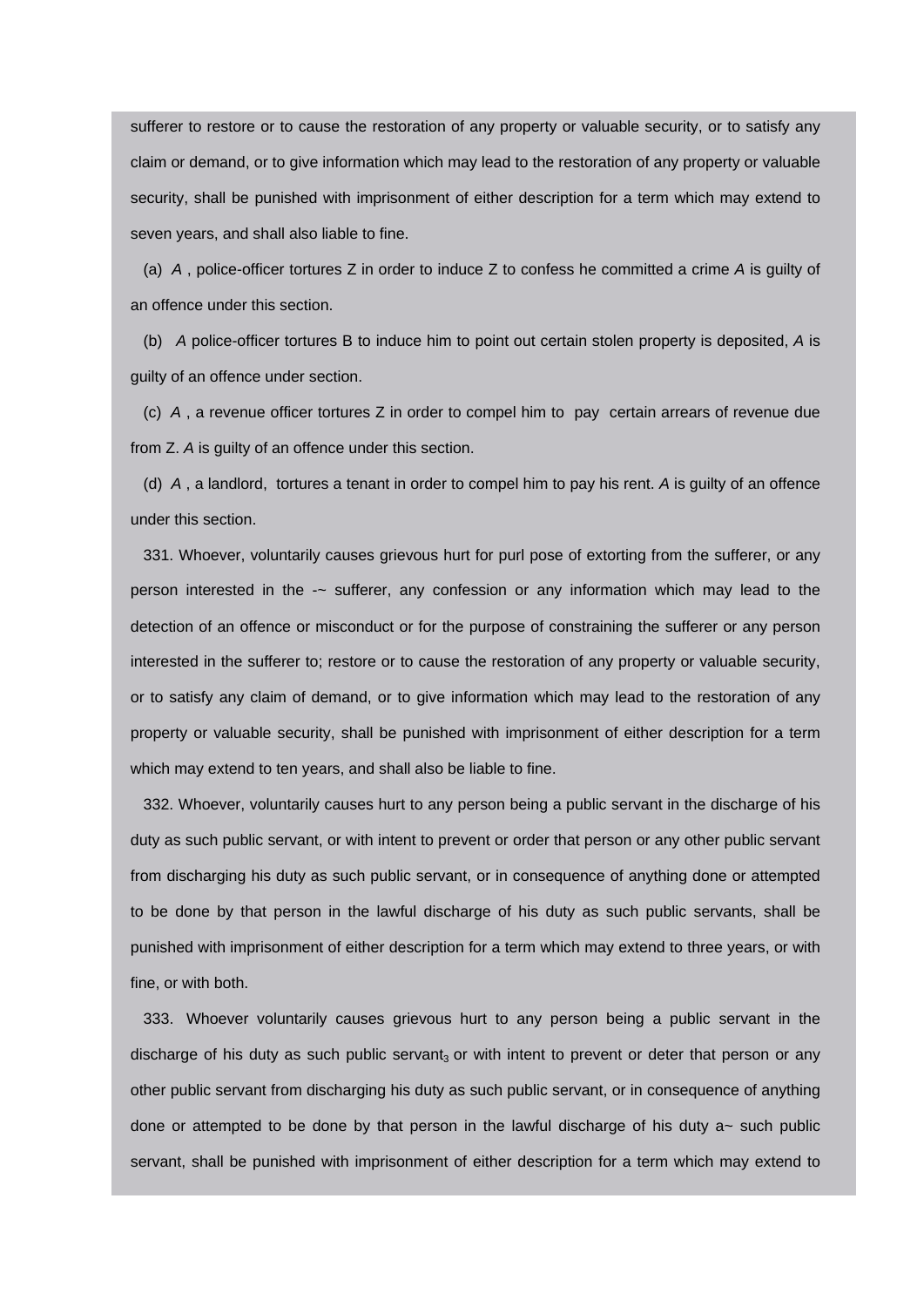ten years, and shall also be liable to fine.

334. Whoever voluntarily causes hurt on grave and sudden provocation, if he neither intends nor knows himself to be likely to cause hurt to any person other than the person who gave the provocation, shall be punished with imprisonment of either description for a term which extend to one month, or with fine which may extend to five hundred rupees, or with both.

335.- Whoever voluntarily causes grievous hurt on grave and sudden Provocation, if he neither intends nor knows himself to be likely to cause grievous hurt to any person other than the person who gave the provocation, shall be punished with imprisonment of either description for a term which may extend four years, or with fine which may extend to two thousand rupees, or with both.

*Explanation*-- The last two section are subject to the same provisos as (Exception 1, section 300)<sup>1</sup>

 $2$  336. Whoever does any act so rashly or negligently as to endanger human life or the personal safety of others shall be punished with imprisonment of either description for a term which may extend to one year, or with fine which may extend to five hundred rupees, or with both.

 $2$  337. Whoever Causes hurt to any person by doing any act so rashly or negligently as to endanger human life or the personal safety of others shall be punished with imprisonment of either description for a term which may extend to two years, or with fine which may extend to one thousand rupees, or with both.

 $^{2}$ 338. Whoever causes grievous hurt to any person by doing any act so rashly or negligently as to endanger human life or the personal safety of others shall be punished with imprisonment of either description for a term which may extend to five years, and shall also be liable to fine.

### *Of Wrongful Restraint and Wrongful Confinement*

339. Whoever voluntarily obstructs any person, so as to prevent that person from proceeding in any direction in which that person has a right to proceed, is said wrongfully to restrain that person.

*Exception-The* obstruction of a private way over land or water, which a person in good faith believes himself to have a lawful right to obstruct, is not an offence within the meaning of this section.

#### *Illustration*

*A obstructs a path along which Z has a right to pass, A not believing -in good faith that he has a right to stop the path. Z is thereby prevented from passing. 4 wrongfully restrains Z.* 340**.** Whoever wrongfully restrains any person in such a manner as to prevent that person from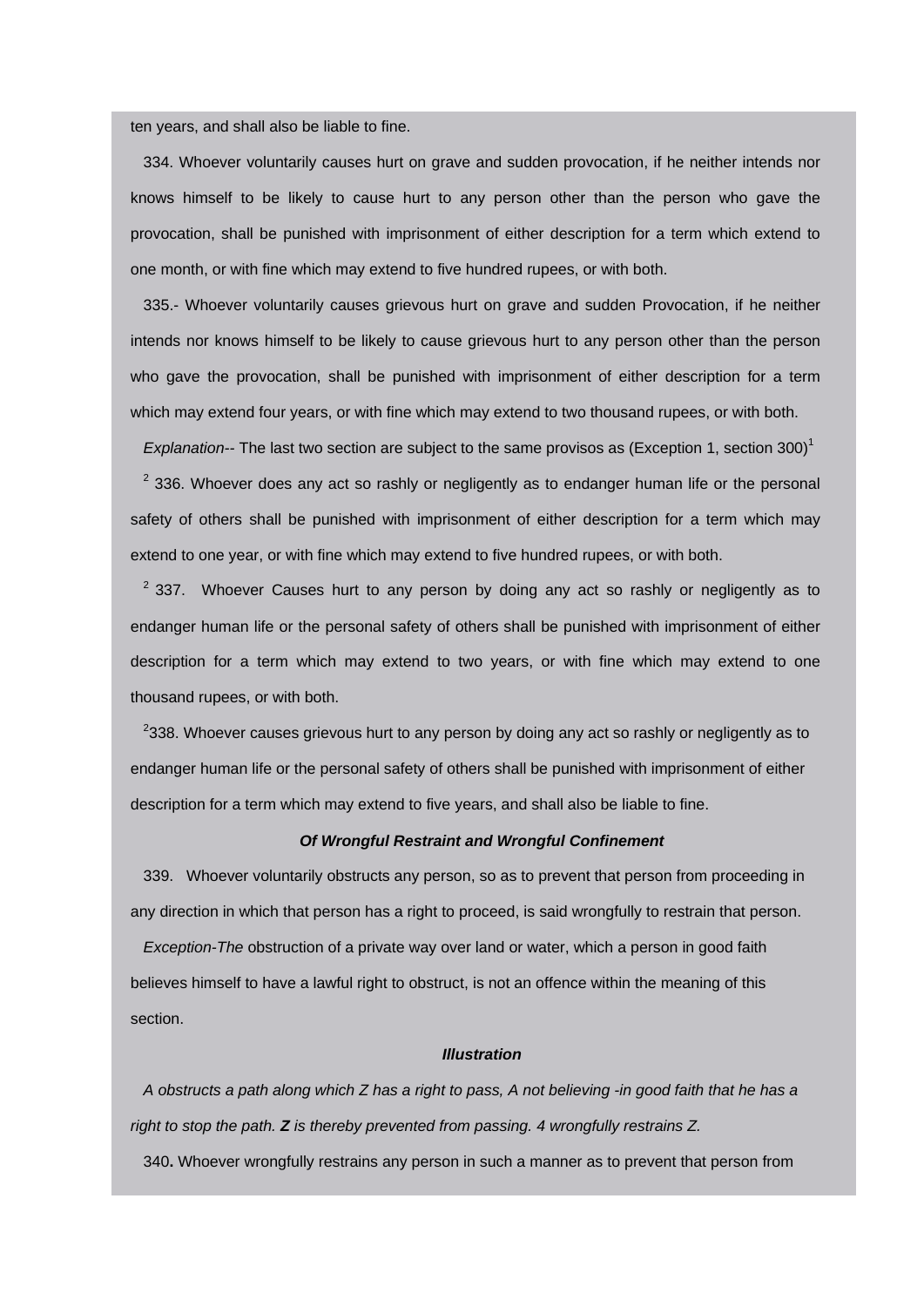proceeding beyond certain circumscribing limits is said "wrongfully to confine" that person.

# *Explanation*

(a) *A* causes Z to go within a walled space, and locks *Z* in. *Z* is thus prevented from proceeding in any direction beyond the circumscribing line of wall. *A* wrongfully confines *Z.*

*(b) A* places man with firearms at the outlets of a building, and tells Z that they will fire at Z if Z attempts to leave the building . *A* wrongfully confines *Z.*

341. Whoever wrongfully restrains any person shall be punished with simple imprisonment for a term which may extend to one month, or with fine which may extend to five hundred rupees, or with both.

 $1$  Now clause (A), sub-section (2), sections 299.

........................................................................

 $2$ . Amended by Act LII, 1948.

342. Whoever wrongfully confines any person shall be punished with imprisonment of either description for a term which may extend to one year, or with fine which may extend to one thousand rupees, or with both.

343. Whoever wrongfully confines any person for three days or more shall be punished with imprisonment of either description for a term which may extend to two years, or with fine, or with both.

344. Whoever wrongfully confines any person for ten days or more shall be punished with imprisonment of either description for at term which may extend to three years, and shall also be liable to fine.

*345.* Whoever keeps any person in wrongful confinement knowing that a writ for liberation of that person has been duly issued, shell be punished with imprisonment of either description for a term which may extent to two years in addition to any term of imprisonment to which he may be liable under any other section of this chapter.

346. Whoever wrongfully confines any person in such manner as to indicate an intention that the confinement of such person may not be known to any person interested in the person so confined, or to any public servant, or that the place of such confinement may not be known to or discovered by any such person or public servant as hereinbefore mentioned, shall be punished with imprisonment of either description for a term which may extend to two years in addition to any other punishment to which he may be liable for such wrongful confinement.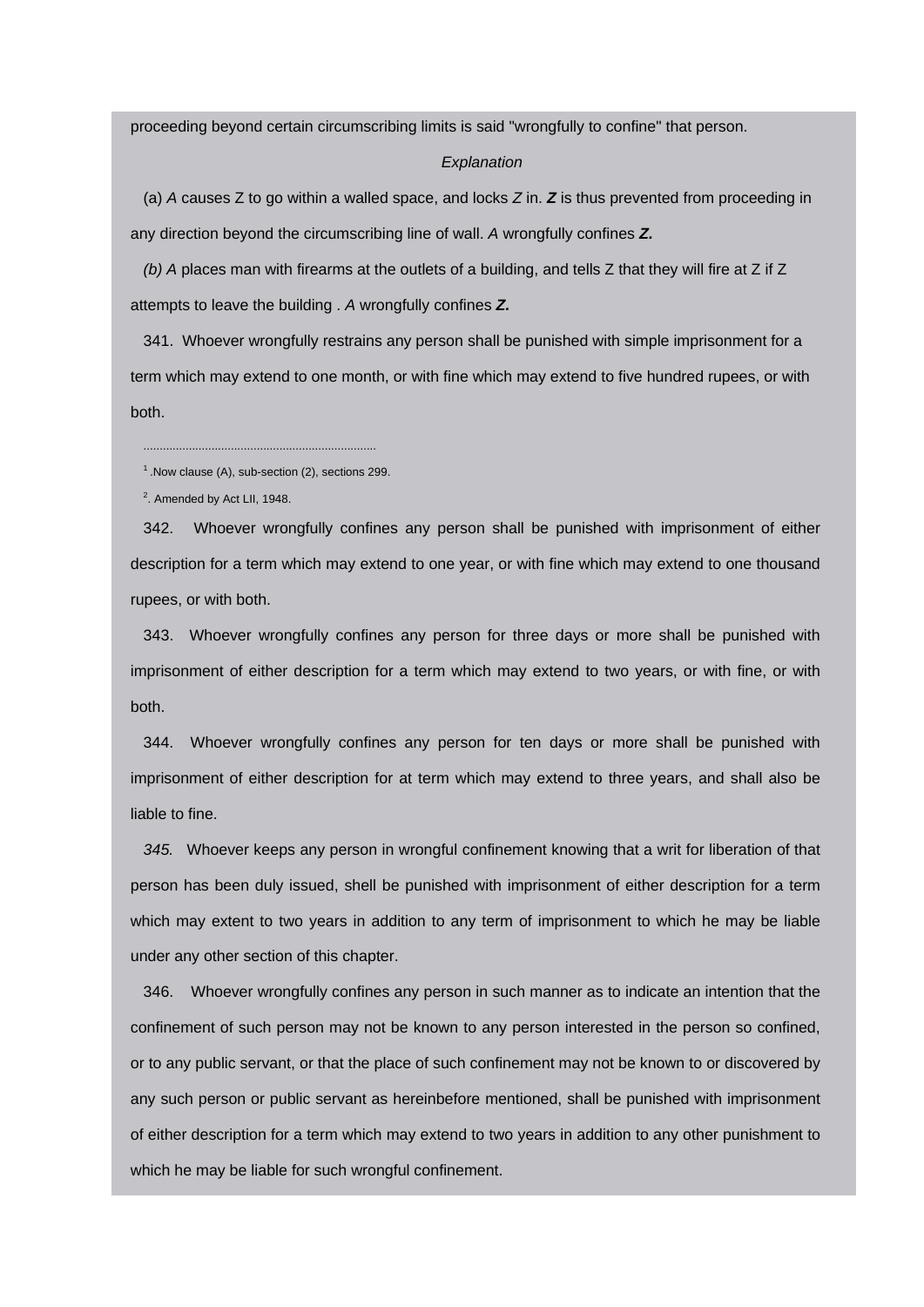347. Whoever' wrongfully~ confines any person for the purpose of extorting from the person confined, or from any person interested in the person confined, any property or valuable security, or of constraining the person confined or any person interested in such person to do anything illegal or to give any information which may facilitate the commission of an offence, shall be punished with imprisonment of either description. for a term which may extend to three years, and shall also be liable to fine.

348. Whoever, wrongfully confines any person for purpose of extorting from the person confined, or any interested in person confined, any confession or any information which may lead to the detection of an offence or misconduct, or for the purpose of constraining the person confined or any person interested in the person confined to restore or to cause the restoration of~ any property or valuable security , or to satisfy any claim or demand, or to give information which may lead to the restoration of any property or valuable security, shall be punished with imprisonment of either description for a term which may extend to three years, and shall also be liable to fine.

# *Of Criminal Force and Assault*

349. A person is said use force another if he cause motion, change of motion or cessation of motion to that other, or if he causes to any substance such motion, or change of motion, or cessation of motion as brings that substance into contact with any part of that other's body, or with anything which that other is wearing or carrying, or with anything situated that such contact affects that other's sense of felling, Provided that the person causing the month in, or change of motion, or cessation of motion in one of the three ways herein after described.

*First.* -- By his own bodily power.

*Secondly.—* By disposing any substance in such a manner that the motion or change or cessation of motion takes place without further act on his part, or on the part of any other person.

*Thirdly.--* By inducing any animal to move, to change is motion, or to cease to move.

350. Whoever intentionally uses force to any person, without that person consent, in order to the committing of any offence, of intending by the use of such force to cause, or knowing it to be likely that by the use of such force he will cause injury, fear or annoyance to the person to whom force is used, is said to use criminal force to that other.

# *Illustrations*

*(a) moorings, and thus intentionally causes the boat to drift down the stream. Here A intentionally*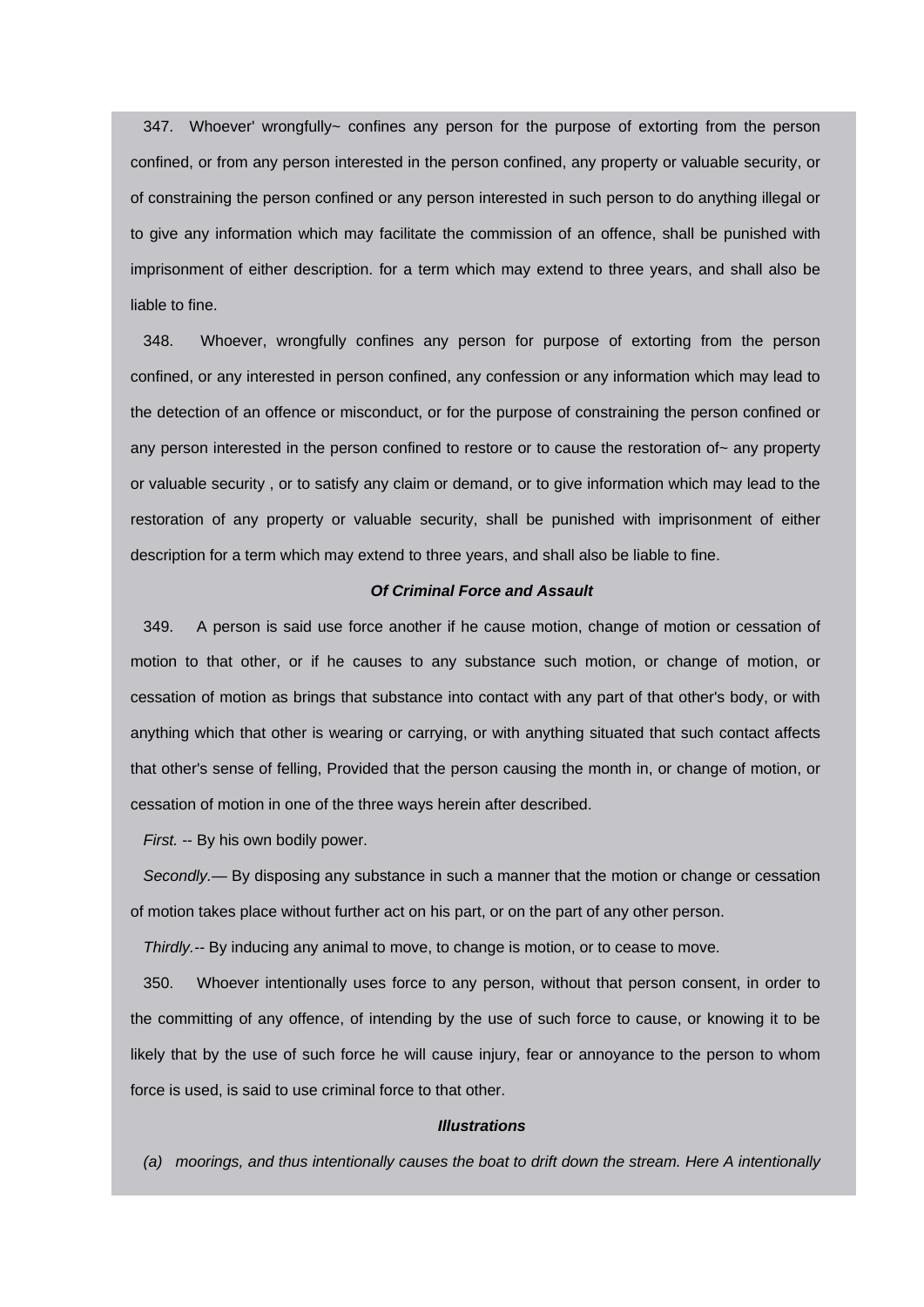*causes motion to Z, and he does this by disposing substances in such a manner that the motion is produced without any other action on any person's part. A has therefore intentionally used force to Z; and it he has done so without Z's consent, in order to the committing of any offence or intending or knowing it to be likely that this use of force will cause injury, fear or annoyance to Z, A has used criminal force to Z.*

*(b) Z is riding in a chariot. A lashes Z's horses and thereby causes them to quicken their pace. Here A has caused change of motion to Z to by inducing the animals to change their motion. A has therefore used force to Z; and if A' has done this without Z's consent, intending or knowing it to be likely that he may thereby injure, frighten or annoy Z, has used criminal force to Z.*

*(c) Z is riding in a palanquin. A intending to rob Z seizes the pole and stops the palanquin. Here A has caused cessation of motion to Z, and he has done this by his own bodily power. A has therefore used force to Z; and as A has acted thus intentionally, without Z's consent, in order to the commission of an offence, A has used criminal force to Z*

*(d) A intentionally pushes against Z in the street. Here A has by his own bodily power moved his own person so as to bring it into contact with Z He has therefore intentionally used force to Z; and if he has done so without Z's consent, intending or knowing it to be likely that he may thereby injure, frighten or annoy Z, he has used criminal force to Z.*

*(e) A throws a stone, intending or knowing it to be likely that the stone will be thus brought into contact with Z, or with Z's clothes, or with something carried by Z, or that it will strike water and dash up the water against Z's clothes or something carried by Z. Here if the throwing of the stone produce the effect of causing any substance to come into contact with Z, or Z's clothes, A has used force to Z; and if he did so without Z's consent, intending thereby to injure, frighten, or annoy Z, he has used criminal force to Z.*

*(f) A intentionally pulls up a woman's veil. Here A intentionally uses force to her, and if he does so without her consent intending or knowing it to be likely that he may thereby injure, frighten or annoy her, he has used criminal force to her.*

*(g) to be boiling. Here A intentionally by his own bodily power causes such motion in the boiling water as brings that water into contact with Z, or with other water so situated that such contact must affect Z's sense of feeling. A has therefore intentionally used force to Z; and if he has done this*  without Z's consent intending or knowing it to be likely that he may thereby cause injury, fear or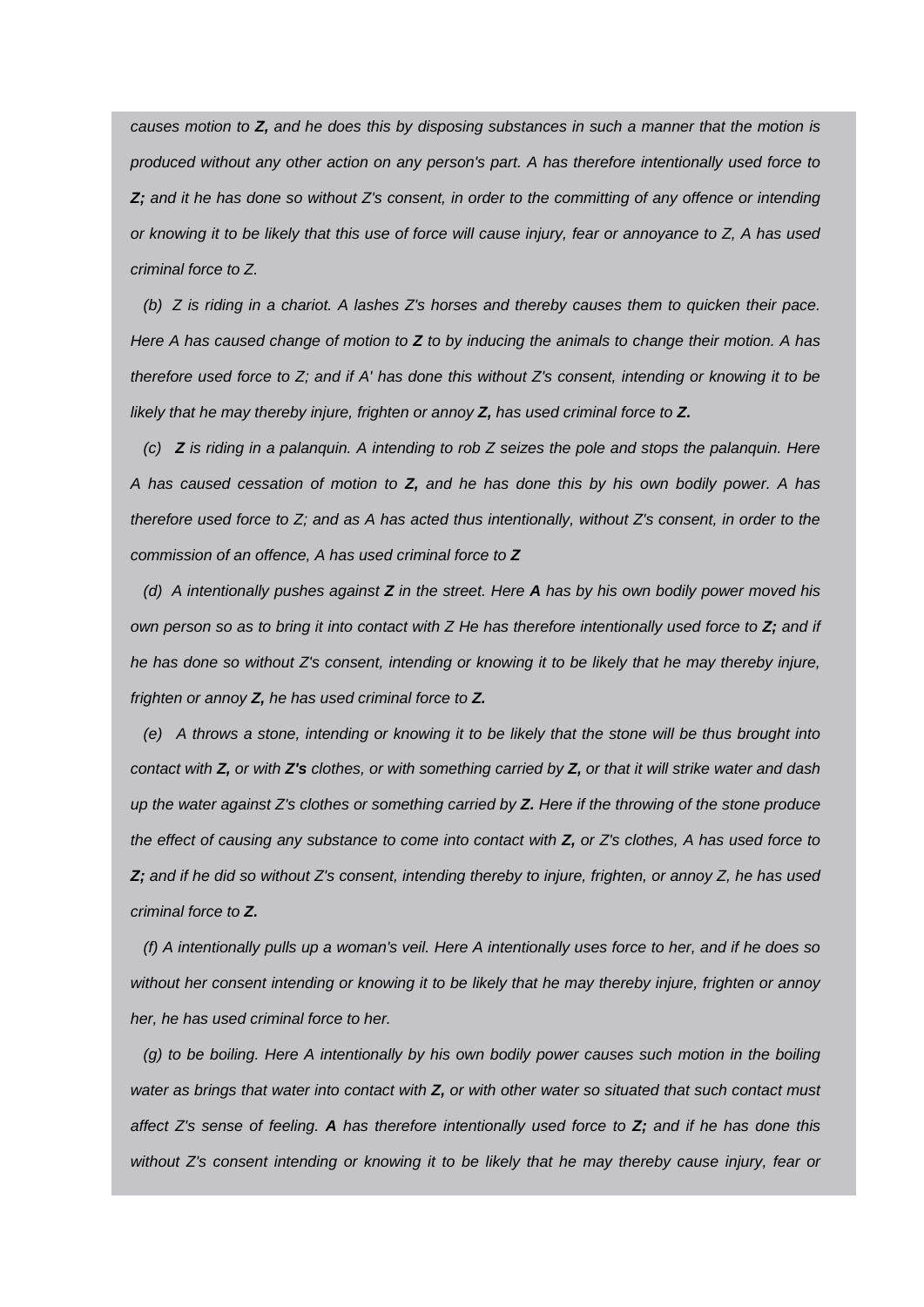*annoyance to Z, A has used criminal force.*

*(h) A incites a dog to spring upon Z, without Z's consent. Here if A intends to cause injury, fear or annoyance to Z, he used criminal force to Z.*

351. Whoever makes any gesture or any preparation, intending or knowing it to be likely that such gesture or preparation will cause any person present to apprehend that he who makes that gesture or preparation is about to use criminal force to that person, is said to commit an assault.

*Explanation.* - Mere words do not amount to an assault. But the words which a person uses may give to his gestures or preparations such a meaning as may make those gestures or preparations amount to an assault.

#### *Illustrations*

*(a) A shake his fist at Z, intending or knowing it to be likely that he may thereby cause Z to believe that A is about to strike Z. A has committed an assault.*

*(b) A begins to unloose the muzzle of a ferocious dog, intending or knowing it to be likely that he may thereby cause Z to believe that he is about to cause the dog to attack Z. A has committed an assault upon Z.*

*(c) A takes up a stick saying to Z, "I will give you a beating Here though the words used by A could in no case amount to an assault, and though the mere gesture, unaccompanied by any other circumstances, might not amount to an assault, the gesture explained by the words may amount to an assault,*

 352. Whoever assaults or uses criminal force to any person otherwise than on grave and sudden provocation given by that person shall be punished with imprisonment of either description for a term which may extend to three months or with fine which may extend to five hundred rupees, or with both.

 *Explanation.* - Grave and sudden provocation will not mitigate the punishment for an offence under this section, if the provocation is sought or voluntarily provoked by the offender as an excuse for the offence, or

if the provocation is given by anything done in obedience to the law, or by a public servant in the lawful exercise of the powers of such public servant, or

if the provocation is given by anything done in the~, lawful exercise of the right of private defence.

Whether the provocation was grave and sudden enough to mitigate the offence is a question of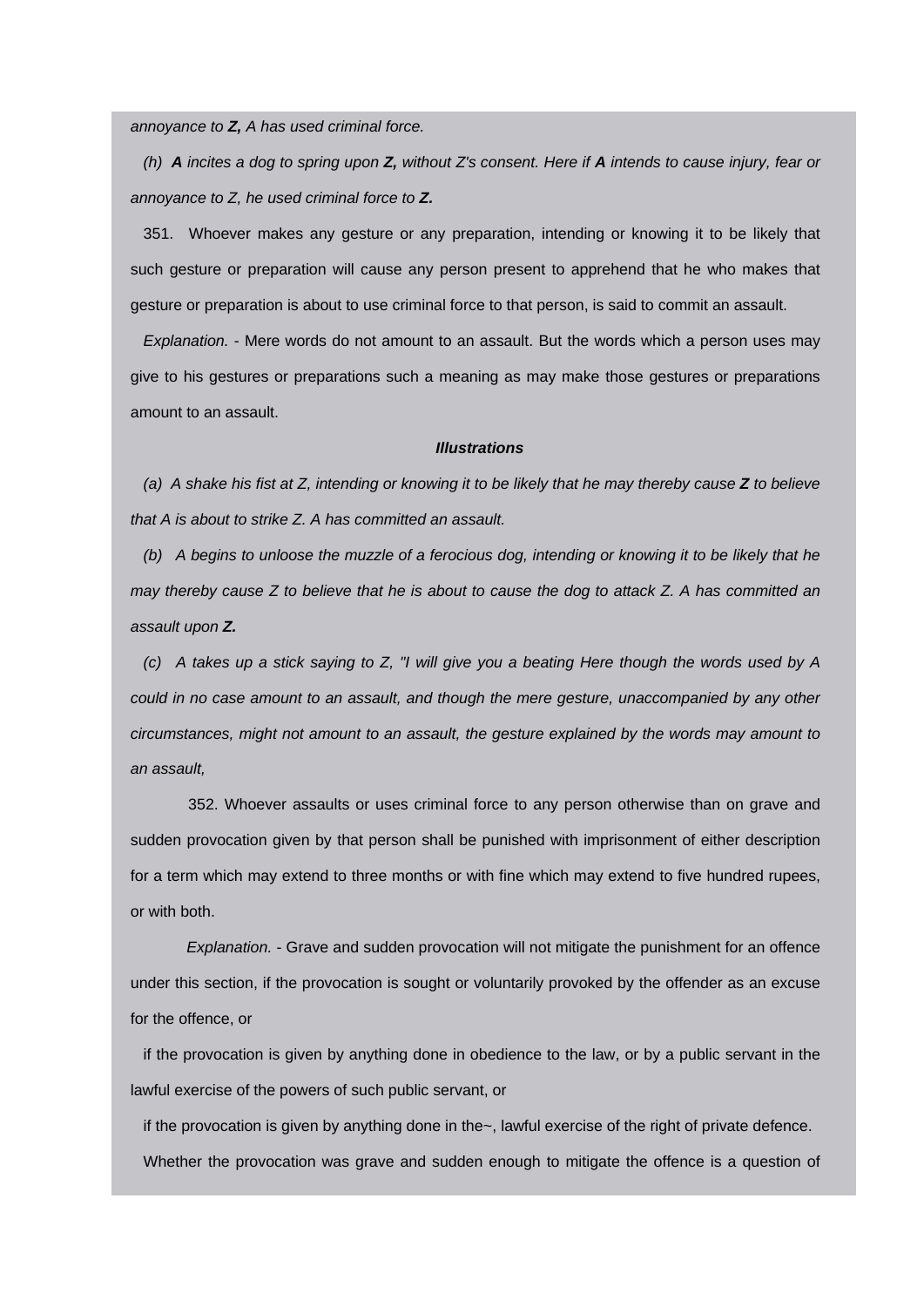353. Whoever assaults or uses criminal force to any person being a public servant in the execution of his duty as such public servant, or with intent to prevent or deter that person from discharging his duty as such public servant, or in consequence of anything done or attempted to be done by such person in the lawful discharge of his duty as such public servant, shall be punished with imprisonment of either description for a term which may extend to two years, or with fine, or with both.

 354. Whoever assaults or uses criminal force to any woman, intending to outrage or knowing it to be likely that he will thereby outrage her modesty, shall be punished with imprisonment of either description for a term which may extend to two years, or with fine, or with both.

 355. Whoever assaults of uses criminal force to any person, intending thereby to dishonour that person, otherwise than on grave and sudden provocation given by that person, shall be punished with imprisonment of either description for a term which may extend to two years, or with fine, or with both.

 356. Whoever assaults or uses criminal force to any person in attempting to commit theft of any property which that person is then wearing or carrying shall be punished with imprisonment of either description for a term which may extend to two years, or with fine, or with both.

 357. Whoever assaults or uses criminal force to any person in attempting wrongfully to confine that person shall be punished with imprisonment of either description for a term which may extend to one year, or with fine which may extend to one thousand rupees, or with both.

 358. Whoever assaults or uses criminal force to any person on grave and sudden provocation given by that person shall be punished with simple imprisonment for a term which may extend to one month, or with fine which may extend to two hundred rupees, or with both.

 *Explanation* -- The last section is subject to the same explanation as section 352.

# *Of Kidnapping, Abduction, Slavery and Forced labour*

 *359.* Kidnapping is of two kinds kidnapping from the Union of Burma, and kidnapping from lawful guardianship.

 360. Whoever conveys any person beyond the limits of the Union of Burma without the consent of that person, or of some person legally authorized to consent on behalf of that person, is said to kidnap that person from the Union of Burma.

fact.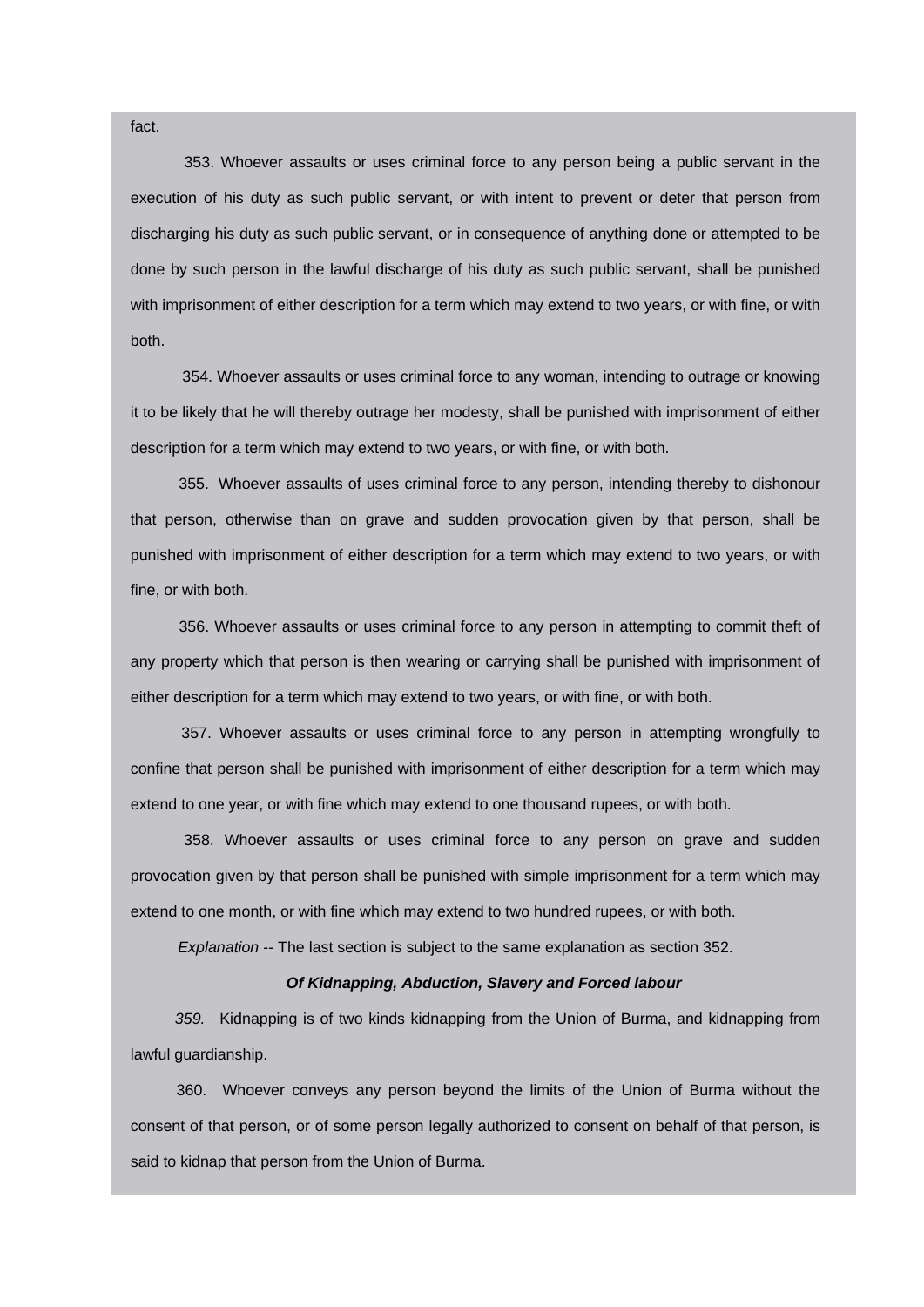361. Whoever takes or entices any minor under fourteen years of age if a male, or under sixteen years of age if a female, or any person of unsound mind, out of the keeping of the lawful guardian of such minor or person of unsound mind without the consent of such guardian, is said to kidnap such minor or person from lawful guardianship.

*Explanation.--* The words "lawful guardian" in this section include any person lawfully entrusted with the care or custody of such minor or other person.

*Exception.--* This section does not extend to the act of any person who in good faith believes himself to be the father of an illegitimate child, or who in good faith believes himself to be entitled to the lawful custody of such child, unless such act is committed for an immoral or unlawful purpose.

362. Whoever by force compels, or by any deceitful means induces, any person to go from any place is said to abduct that person.

363. Whoever kidnaps any person from the Union of Burma or from lawful guardianship shall be punished with imprisonment of either description for a term which may extend to seven years, and shall also be liable to fine.

364. Whoever kidnaps or abducts any person in order that such person may be murdered, or may be so disposed of as to be put in danger of being murdered, shall be punished with transportation for life, or rigorous imprisonment for a term which may extend to ten years, and shall also be liable to fine.

## *Illustrations*

*(a) A kidnaps Z from the Union of Burma, intending or knowing it to be likely that Z may be sacrificed to an idol. A has committed the offence defined in this section.*

*(b) A forcibly carries or entices B away from his home in order that B may be murdered. A has committed the offence defined in this section.*

365. Whoever kidnaps or abducts any person with intent to cause that person to be secretly and wrongfully confined shall be punished with imprisonment of either description for a term which may extend to seven years, and shall also be liable to fine.

366. Whoever kidnaps or abducts any woman with intent that she may be compelled, or knowing it to be likely that she will be compelled, to marry any person against her  $w^{111}$  or in order that she may be forced or seduced to illicit intercourse, or knowing it to be likely that she will be forced or seduced to illicit intercourse, shall be punished with imprisonment of either description for a term which may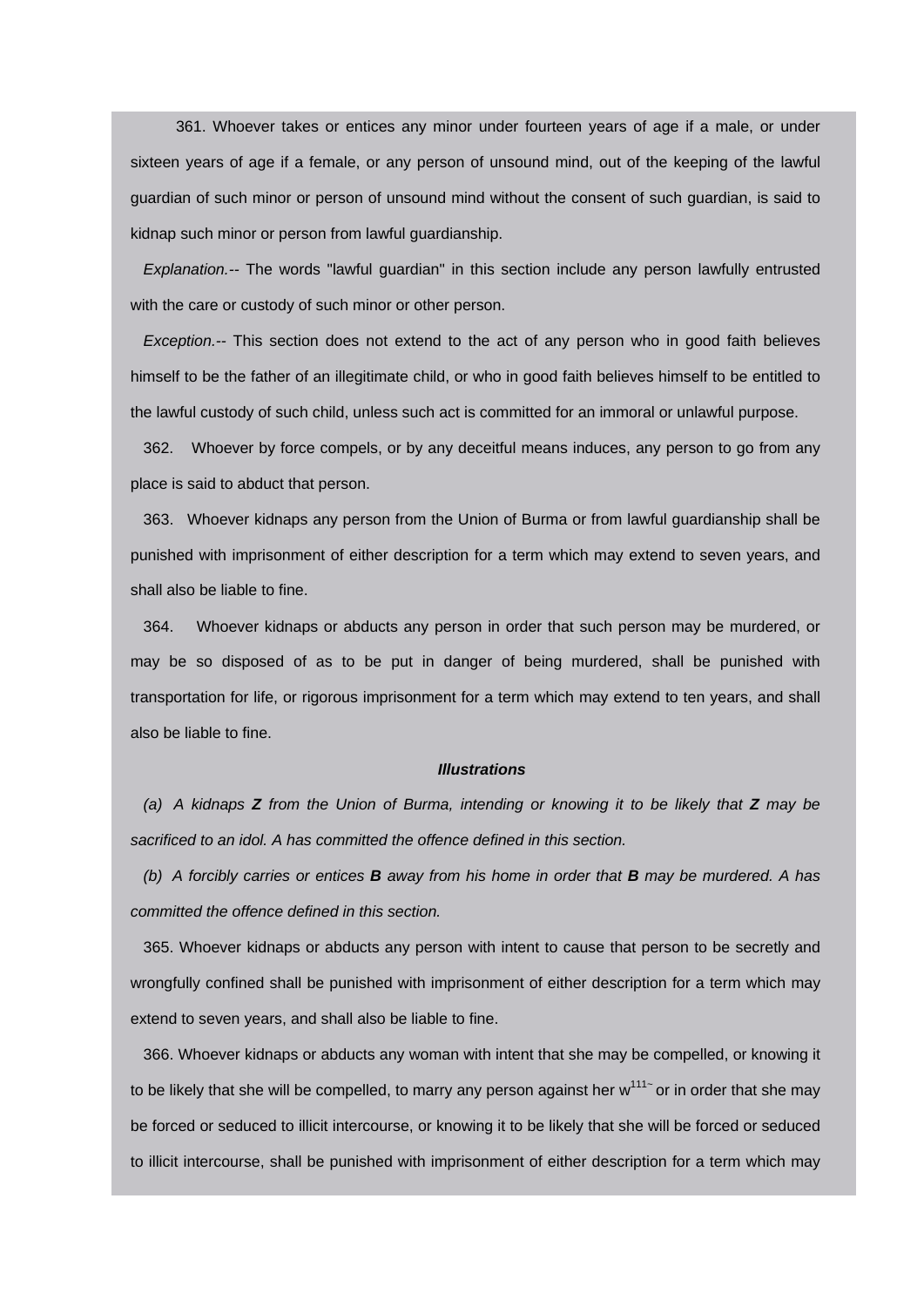extend to ten years, and shall also be liable to fine; and whoever, by means of criminal intimidation as defined in this Code or of abuse of authority or any other~ method of compulsion, induces any woman to go from any place with intent that she may be, or knowing that it is likely that she will be, forced or seduced to illicit intercourse with another person shall also be punishable as aforesaid.

366A. whoever, by any means whatsoever, induces any minor girl under the age of eighteen years to go from any place or to do any act with intent that such girl may be, or knowing that it is likely that she will be, forced or seduced to illicit intercourse with another person shall be punishable with imprisonment which may extend to ten years, and shall also be liable to fine.

366B. Whoever imports into the Union of Burma from any country outside the Union of Burma, any girl under the age of twenty-one years with intent that she may be, or knowing it to be likely that she will be, forced or seduced to illicit intercourse with another person, [\* *\* \**] 1 [whether by himself or by another person,] shall be punishable with imprisonment which may extend to ten years, and shall also be liable to fine.

367. Whoever kidnaps or abducts any person in order that such person may be subjected, or may be so disposed of as to be put in danger of being subjected, to grievous hurt or slavery, or to the unnatural lust of any person, or knowing it to be likely that such person will be so subjected or disposed of, shall be punished with imprisonment of either description for a term which may extend to ten years, and shall also be liable to tine.

368. Whoever, knowing that any person has been kidnapped or has been abducted, wrongfully conceals or confines such person shall be punished in the same manner as if he had kidnapped or abducted such person with the same intention or knowledge, or for the same purpose as that with or for which he conceals or detains such person in confinement.

369. Whoever kidnaps or abducts any child under the age often years, with the intention of taking dishonestly any moveable property from the person of such child, shall be punished with imprisonment of either description for a term which may extend to seven years, and shall also be liable to fine.

370. Whoever imports, exports, removes, buys, sells or disposes of any person as a salve, or accepts, receives or detains against his will any person as a salve, shall be punished with imprisonment of either description for a term which may extend to seven years, and shall also be liable to fine.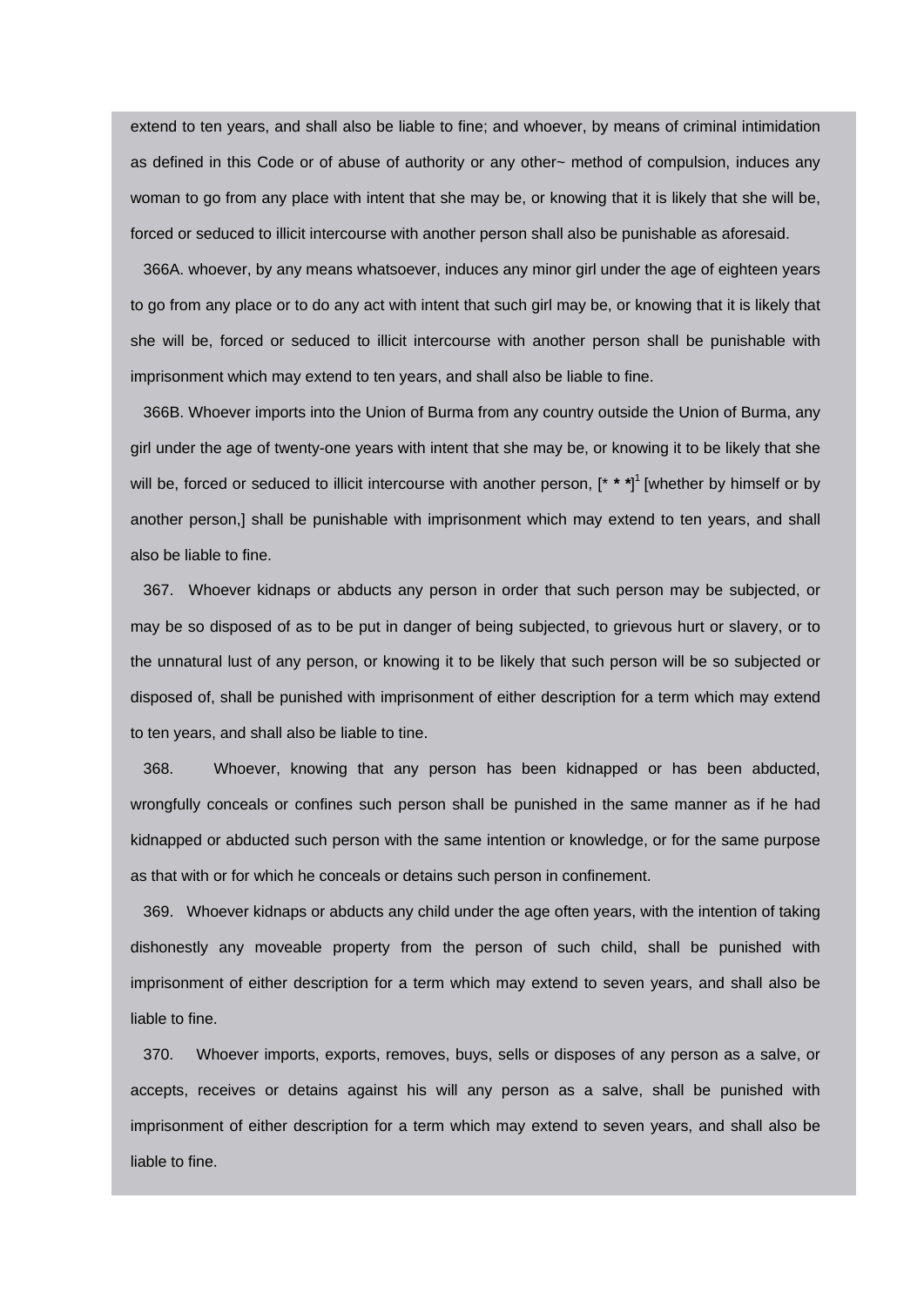371. Whoever habitually imports, exports, removes, buys, sells, traffics or deals in slaves shall be punished will transportation for life, or with imprisonment of either description for a term not exceeding ten years, and shall also be liable to fine.

372. Whoever sells, lets to hire, or otherwise disposes of any person under the age of eighteen years with intent that such person shall at any age be employed or used for the purpose of prostitution or illicit intercourse with any person or for any unlawful and immoral purpose, or knowing it to be likely that such person will at any age be employed or used for any such purpose, shall be punished with imprisonment of either description for a term which may extend to ten years, and shall also be liable to fine.

<sup>1</sup> Omitted by the Union of Burma (Adaptation of Laws) Order. 1948.

 $2$  The words  $\sim$ r brackets should also have been omitted.

...................................................................

*Explanation* 1.-- When a female under the age of eighteen years .., sold, let for hire or otherwise disposed of to a prostitute or to any person who keeps or manages a brothel the person so disposing of such female shall, until the contrary is proved, be presumed to have disposed of her with the intent that she shall be used for the purpose of prostitution.

*Explanation* 2.-- For the purposes of this section "illicit intercourse" means sexual intercourse between person not united by marriage or by any union or tie which, though not amounting to a marriage, is recognized by the personal law or custom of the community to which they belong or, where they belong to different communities, of both such communities, as constituting between them a quasi-marital relation.

373. Whoever buys, hires or otherwise obtains possession of any person under the age of eighteen years with intent that such person shall at any age be employed or used for the purpose of prostitution or illicit intercourse with any person or for any unlawful and immoral purpose, or knowing it to be likely that such person will at any ~age be employed or used for any such purpose, shall be punished with imprisonment of either description for a term which may extend to ten years, and shall also be liable to fine.

*Explanation* 1. - Any prostitute or any person keeping or managing a brothel who buys, hires or otherwise obtains possession of a female under the age of eighteen years shall, until the contrary is proved, be presumed to have obtained possession of such female with the intent that she shall be used for the purpose of prostitution.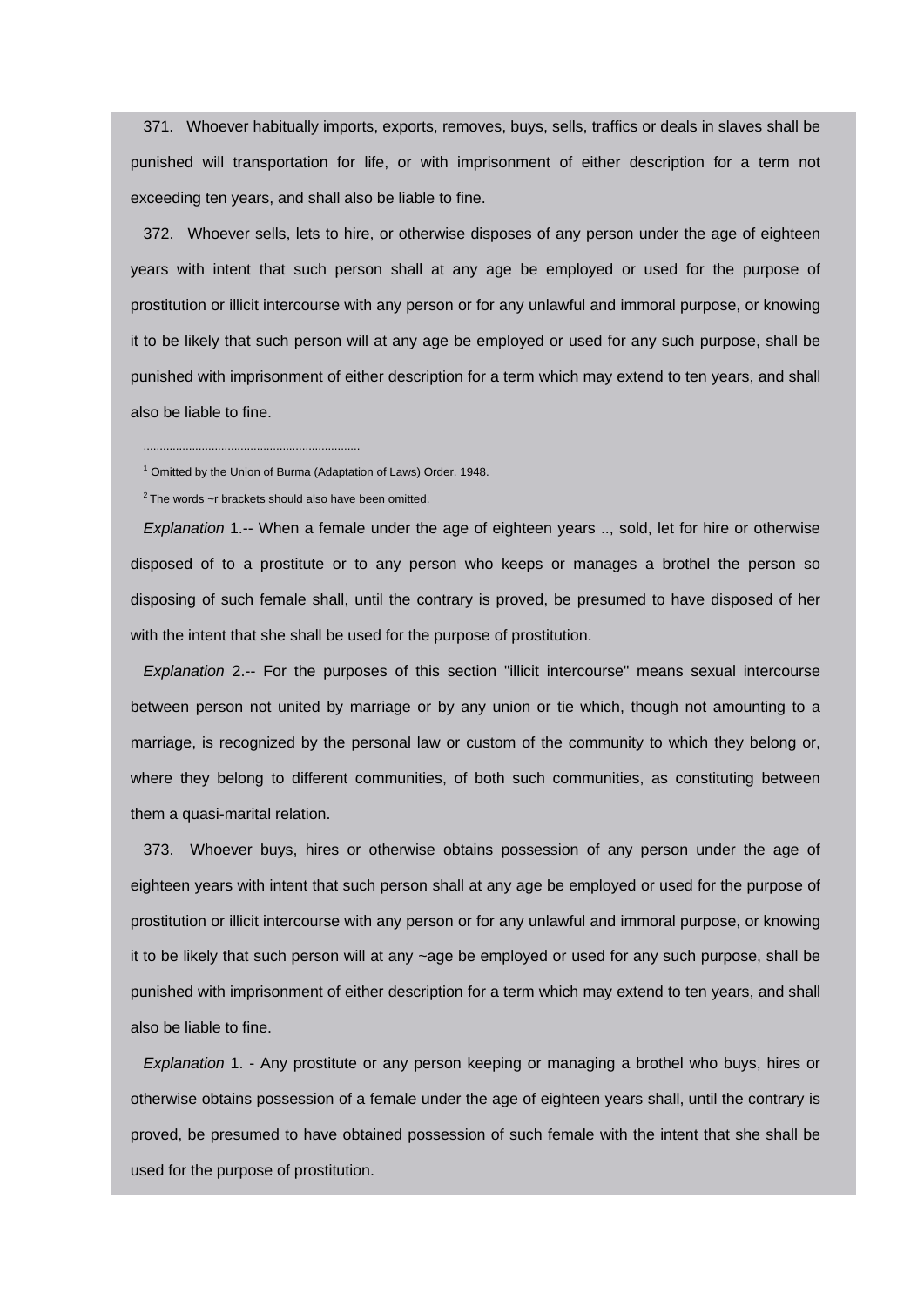*Explanation* 2.-- "Illicit intercourse" has the same meaning as in section 372.

374. Whoever unlawfully compels any person to labour against the will of that person shall punished with imprisonment, of either description for a term which may extend to one year, or with fine, or with both.

#### *Of Rape*

375. A man is said to commit "rape" who, except in the case hereinafter excepted, has sexual intercourse with a woman under circumstances falling under any of the five following descriptions

*First.--* Against her will.

*Secondly.--* Without her consent.

*Thirdly--* With her consent, when her consent has been obtained by putting her in fear of death or of hurt.

*Fourthly.* -- With her consent, when the man knows that he is not her husband, and that her consent is given because she believes that he is another man to whom she is or believes herself to be lawfully married.

*Fifthly.* -- —With or without her consent, when she is under fourteen years.

*Explanation.--* Penetration is sufficient to constitute the sexual intercourse necessary to the offence of rape.

*Exception.--* Sexual intercourse by a man with his own wife, the wife not being under thirteen years of age, is not rape.

376. Whoever commits rape shall be punished with transportation for life, or with imprisonment of either description for a term which may extend to ten years, and shall also be liable to fine, unless the woman raped is his own wife and is not under twelve years of age, in which case he shall be punished with imprisonment of either description for a term which may extend to two years, or with fine, or with both.

# *Of Unnatural Offences*

377. Whoever voluntarily has carnal intercourse against the order of nature with any man, woman or animal shall be punished with transportation for life, or with imprisonment of either description for a term which may extend to ten years, and shall also be liable to fine. ([Back](http://www.blc-burma.org/html/Myanmar Penal Code/mpc.html#comcpt16))

# **CHAPTER XVII**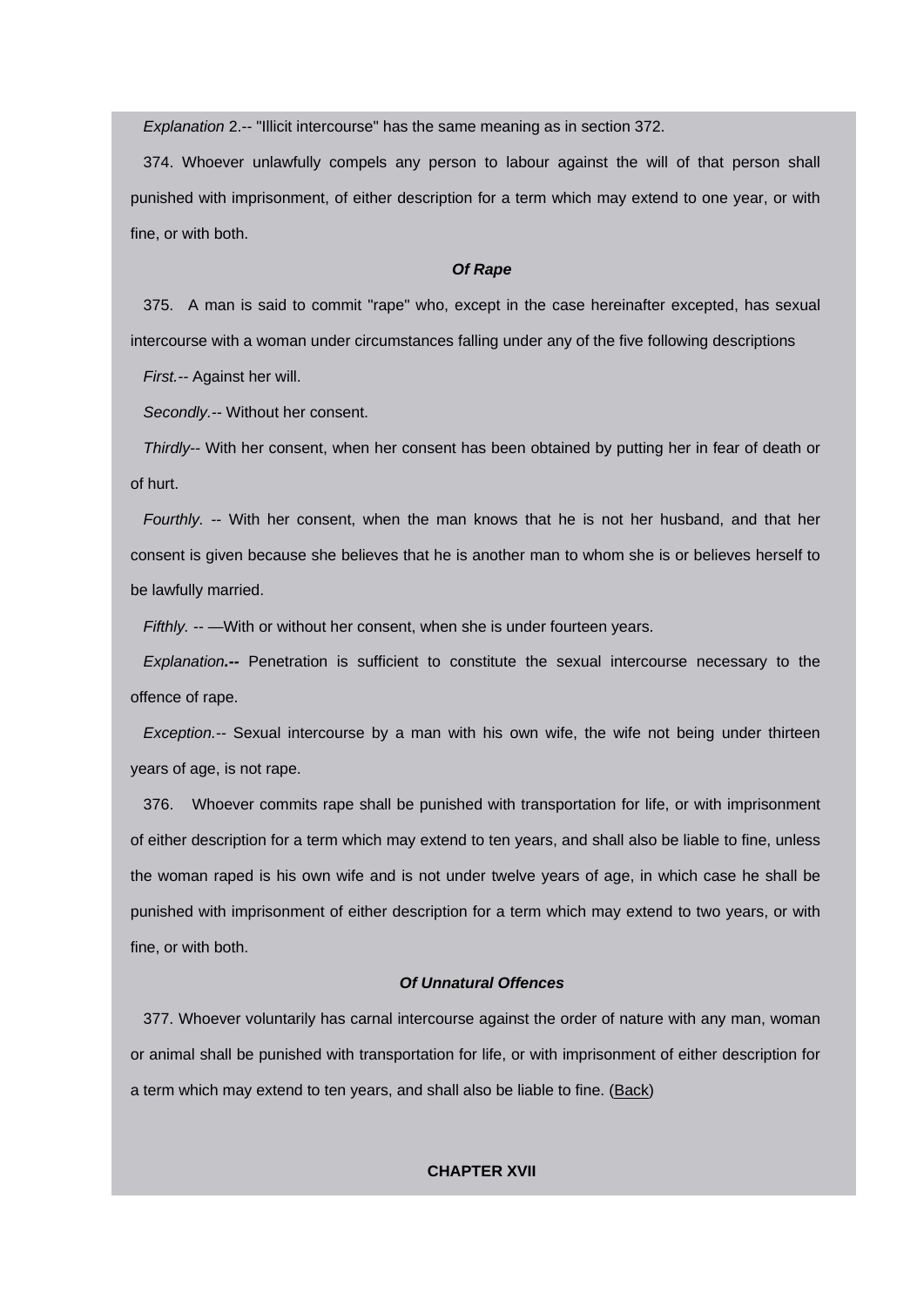### OF OFFENCES AGAINST PROPERTY

#### *Of Theft*

378. Whoever, intending to take dishonestly any moveable property out of the possession of any person without that person's consent, moves that property in order to such taking is said to commit theft.

*Explanation* 1.-- A thing so long as it is attached to the earth, not being moveable property, is not the subject of theft; but it becomes capable of being the subject of theft as soon as it is severed from the earth.

*Explanation* 2.-- A moving effected by the same act which effects the severance may be a theft.

*Explanation* 3 .-- A person is said to cause a thing to move by removing an obstacle which prevented it from moving, or by separating it from any other thing, as well as by actually moving it.

*Explanation 4.--* A person who by any means causes an animal to move is said to move that animal, and to move everything which, in consequence of the motion so caused, is moved by that animal.

*Explanation 5.--* The consent mentioned in the definition may be express or implied, and may be given either by the person in possession, or by any person having for that purpose authority either express or implied.

*Explanation.--* Penetration is sufficient to constitute the carnal intercourse necessary to the offence described in this section.

## *Illustrations*

*(a) A cuts down a tree on Z's ground, with the intention of dishonestly taking the tree out of Z's possession without Z's consent. Here, as soon as A has severed the tree in order to such taking he has committed theft.*

*(b) A puts a bait for dogs in his pocket, and thus induces Z's dog to follow him. Here, if A's intention be dishonestly to take the dog out of Z's possession without Z's consent, A has committed theft as soon as Z's dog has begun to follow A.*

*(c) A meets a bullock carrying a box of treasure. He drives the bullock in a certain direction' in order that he may dishonestly take the treasure. As soon as the bullock begins to move, A has committed theft of the treasure.*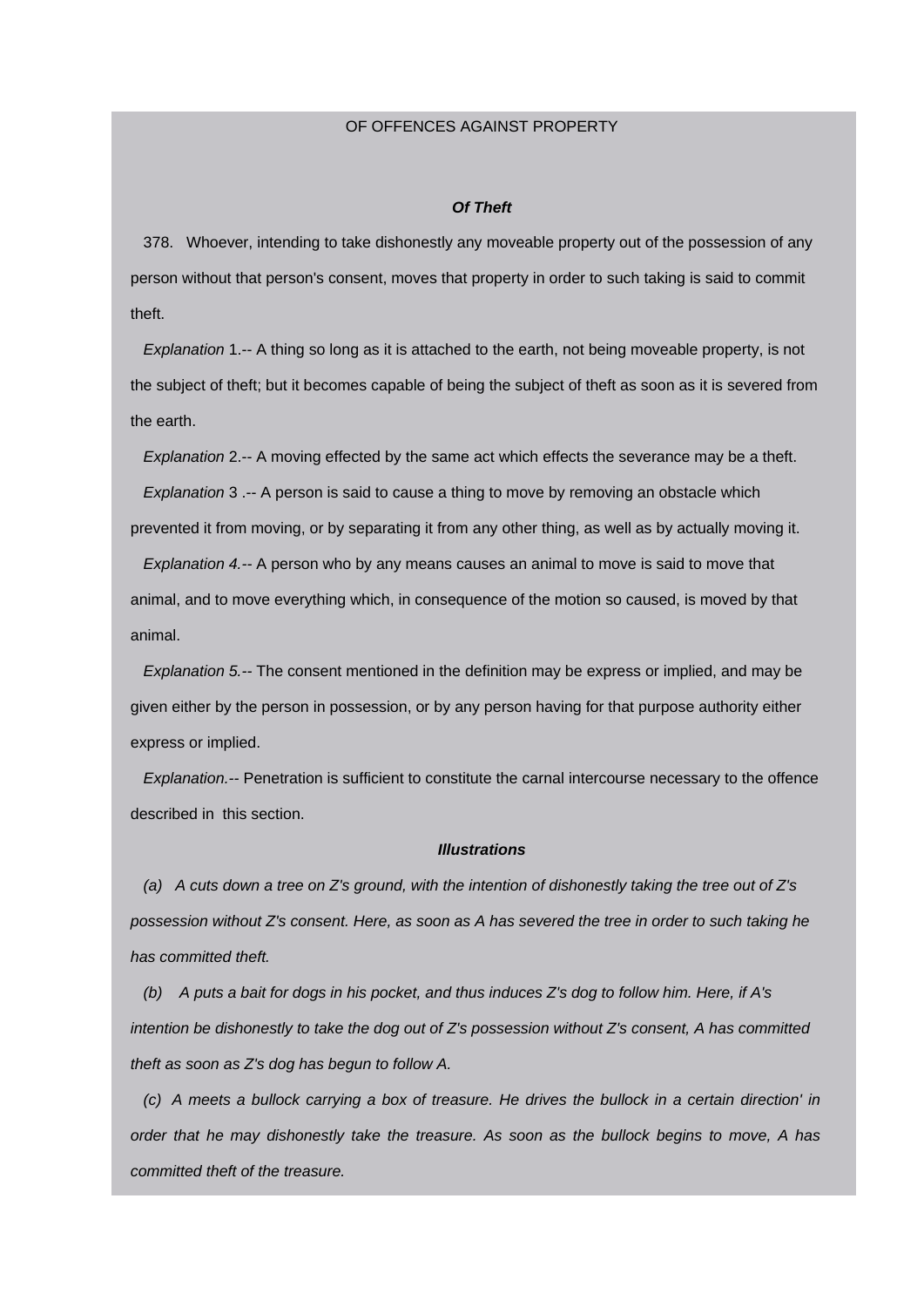*(d) A being Z's servant, and entrusted by Z with the care of Z's plate, dishonestly runs away with the plate, without Z's consent. A has committed theft.*

*(e) Z*, *going on a journey, entrusts his plate to A, the keeper of a warehouse, till Z shall return. A carries the plate to a goldsmith and sells it. Here the plate was not in Z's possession. It could not therefore be taken out of Z's possession, and A has not committed, theft, though he may have committed criminal breach of trust.*

*(f) A finds a ring belonging to Z on a table in the house which Z occupies. Here the ring is in Z's possession, and if A dishonestly removes it, A commits theft.*

*(g) A finds a ring lying on the high-road, not in the possession of any person. A by taking it, commits no theft, though he may commit criminal misappropriation or property.*

*(h) A sees a ring belonging to 2 lying on a table in Z's house. Not venturing to misappropriate the ring immediately for fear of search and detection, A hides the ring in a place where it is highly improbable that will ever be found by 2, with the intention of taking the ring from the hiding place and selling it when the loss is forgotten. Here A, at the time of first moving the ring, commits theft.*

*(i) A delivers his watch to Z, a jeweller, to be regulated. A carries it to his shop. A not owing to the jeweller any debt for which the jeweller might lawfully detain the watch as a security, enters the shop openly, takes his watch by force out of Z' s hand, and carries it away. Here A, though he may have committed criminal trespass and assault, has not committed theft, in as much as what he did was not done dishonestly.*

*(j) If A owes money to 2 for repairing the watch, and if 2 retain the watch lawfully as security for the debt, and A takes the watch out of Z's possession,*

*with the intention of depriving 2 of the property as a security for his debt, he commits theft, in as much as he takes it dishonestly*

*(k) Again, if A , having pawned his watch to 2, takes it out of Z's possession without Z's consent, not having paid what he borrowed on the watch, he commits theft, though the watch is his own property, m as much as he takes it dishonestly*

*(l) A takes an article belonging to 2 out of Z's possession without Z's consent, with the intention of keeping it until he obtains money from 2 as a reward for its restoration. Here A takes dishonestly A has therefore committed theft.*

*(m) A, being on friendly terms with Z, goes into Z, library in Z's absence, and takes away a book*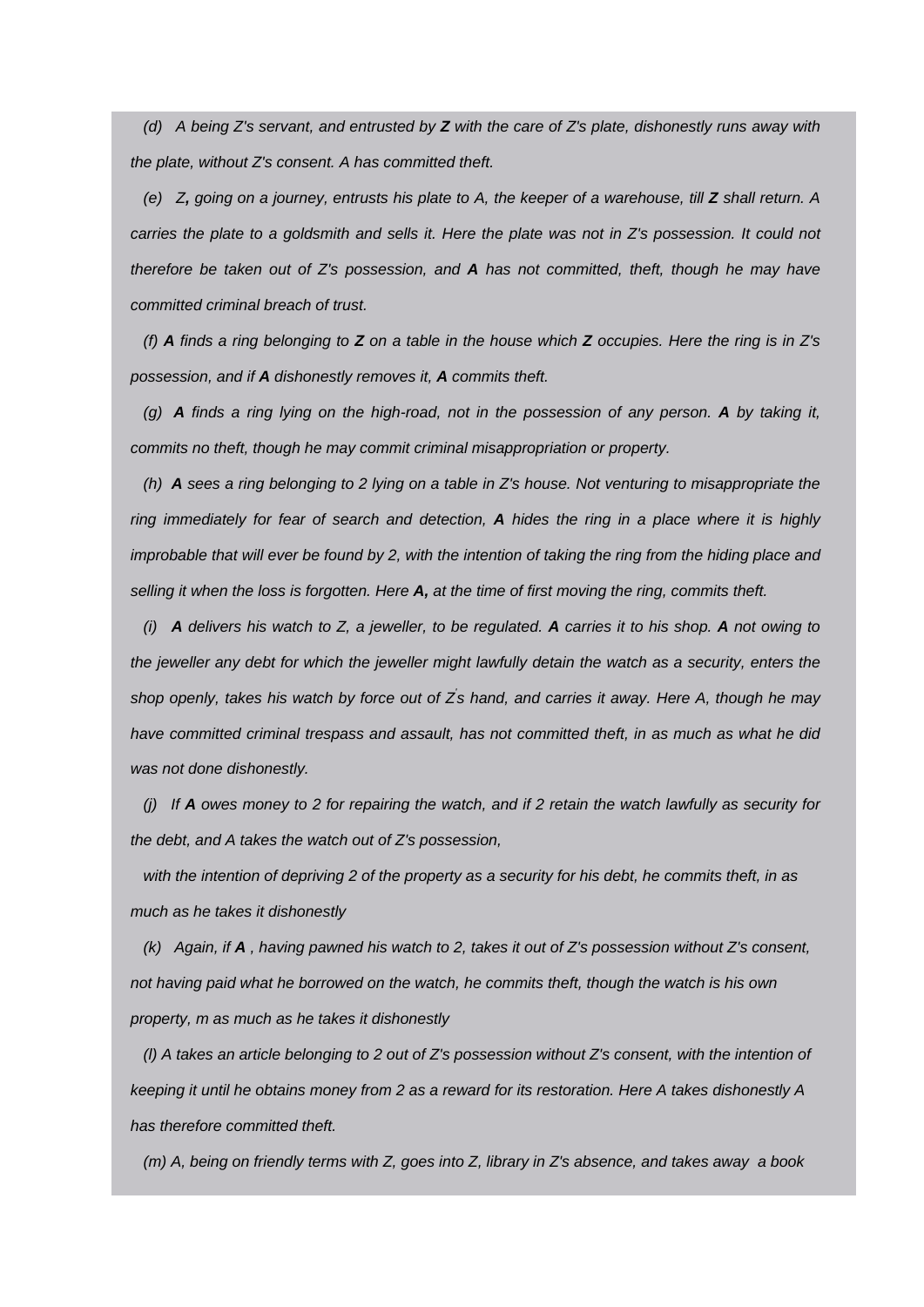*without Z's express consent for the purpose merely of reading it, and with the intention of returning it. Here, it is probable that A may have conceived that he had Z's implied consent to use Z's book. If this was A's impression, A has not committed theft.*

*(n) A asks charity from Z's wife. She gives A money food and clothes, which A knows to belong to 2, her husband. Here it is probable that A may conceive that Z 's wife is authorized to give away alms. If this was A's impression, A has not committed theft.*

*(o) A is the paramour of Z's wife. She gives A valuable property, which A knows to belong to her husband Z, and to be such property as she has not authority from Z to give. If A takes the property dishonestly, he commits theft.*

*(p) A, in good faith, believing property belonging to Z to be A's own property, takes that property out of B's possession. Here, as A does not take dishonestly, he does not commit theft.*

 379. Whoever commits theft shall be punished with imprisonment of either description for a term which may extend to three years, or with fine, or with both.

380. Whoever commits theft in any building, tent or vessel, which building, tent or vessel is used as a human dwelling, or used for the custody of property, shall be punished with imprisonment of either description for a term which may extend to seven years, and shall also be liable to fine.

381. Whoever, being a clerk or servant, or being employed in the capacity of a clerk or servant, commits theft in respect of any property in the possession of his master or employer shall be punished with imprisonment of either description for a term which may extend to seven years, and shall also be liable to fine.

382. Whoever commits theft, having made. ,reparation for causing death, or hurt, or restraint, or fear of death, or of hurt, or of restraint, to any person in order to the committing of such theft, or in order to the effecting of his escape after the committing of such theft, or in order to the retaining of property taken by such theft, shall be punished with rigorous imprisonment for a term which may extend to ten years, and shall also be liable to fine.

### *Illustrations*

*(a) A commits theft of property in Z's possession: and, while committing this theft he has a loaded pistol under his garment having provided this pistol for the purpose of hurting Z in case Z should resist. A has committed the offence defined in this section.*

*(b) A picks Z's pocket, having posted several of his companions near him in order that they may*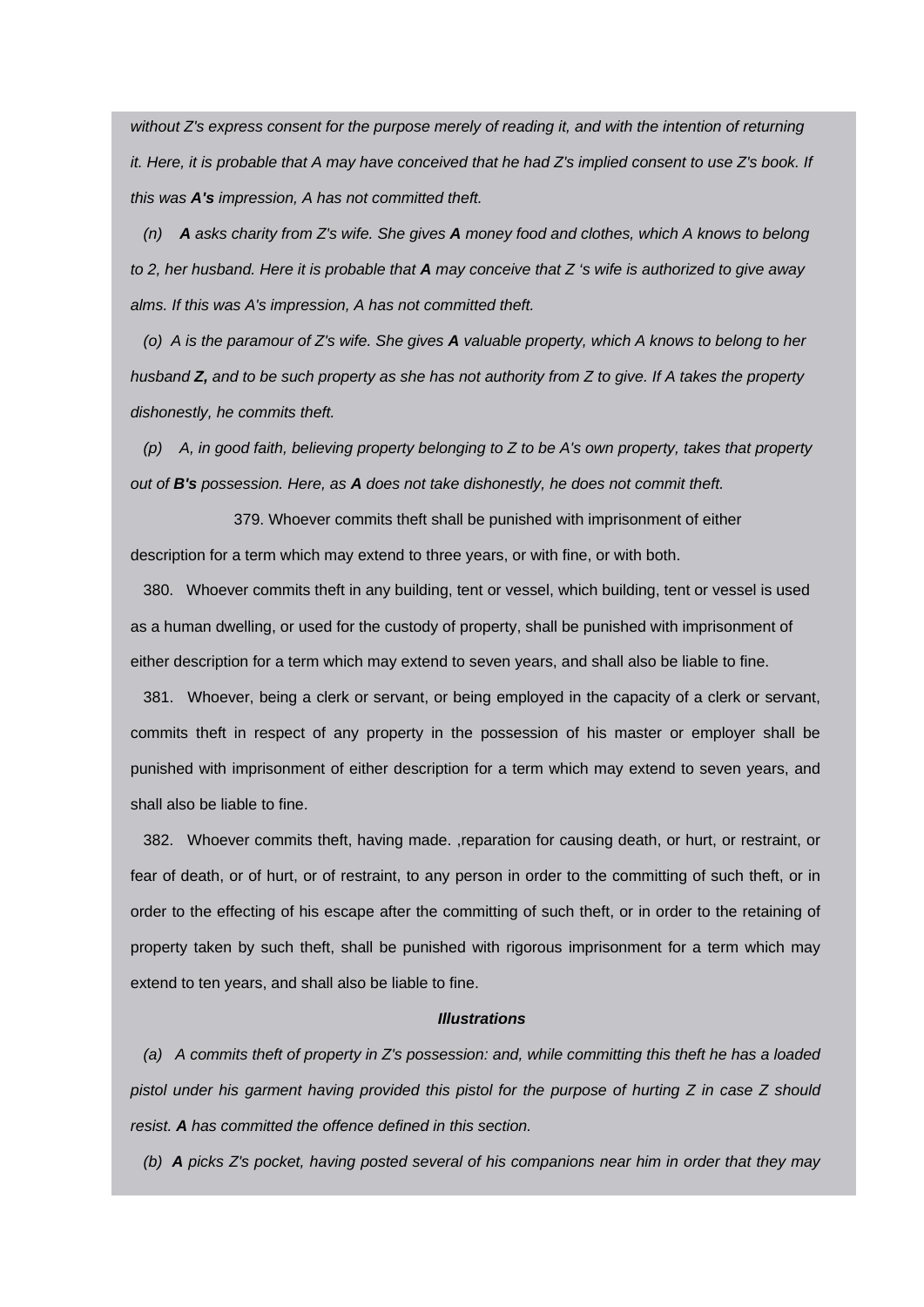*restrain 2 if 2 should perceive what is passing and should resists or should attempt to apprehend A. A has committed the offence defined in this section.*

### *Of Extortion*

383. Whoever intentionally puts any person in fear of any injury to that person, or to any other, and thereby dishonestly induces the person so put in fear to deliver to any person any property or valuable security or anything signed or sealed which may be converted into a valuable security, commits "extortion."

### *Illustrations*

*(a) A threatens to publish a defamatory libel concerning Z unless Z gives him money. He thus induces Z to give him money. A has committed extortion.*

*(b) A threatens 2 that he will keep Z's child in wrongful confinement, unless 2 will sign and deliver to A a promissory note binding 2 to pay certain money to A. Z signs and delivers the note. A has committed extortion.*

*(c)* A threatens to send club-men to plough up Z's field unless 2 will sign and deliver to **B** a bond *binding 2 under a penalty to deliver certain produce to B, and thereby induces 2 to sign and deliver the bond. A has committed extortion.*

*(d) A, by putting 2 in fear of grievous hurt, dishonestly induces 2 to sign or affix his seal to a blank paper and deliver it to A. 2 signs and delivers the paper to A. Here, as the paper so signed may be converted into a valuable security, A has committed extortion.*

384. Whoever commits extortion shall be punished with imprisonment of either description for a term which may extend to three years, or with fine, or with both.

385. Whoever, in order to the committing of extortion, put any person in fear, or attempts to put any person in fear, of any injury shall be punished with imprisonment of either description for a term which may extend to two years, or with fine, or with both.

386. Whoever commits extortion by putting any person in fear of death or of grievous hurt to that person or to any other shall be punished with imprisonment of either description for a term which may extend to ten years. and shall also be liable to fine.

387. Whoever, in order to the committing of extortion, puts or attempts to put any person in fear of death or of grievous hurt to that person or to any other shall be punished wit1 $\sim$  imprisonment of either description for a term which may extend to seven years, and shall also be liable to fine.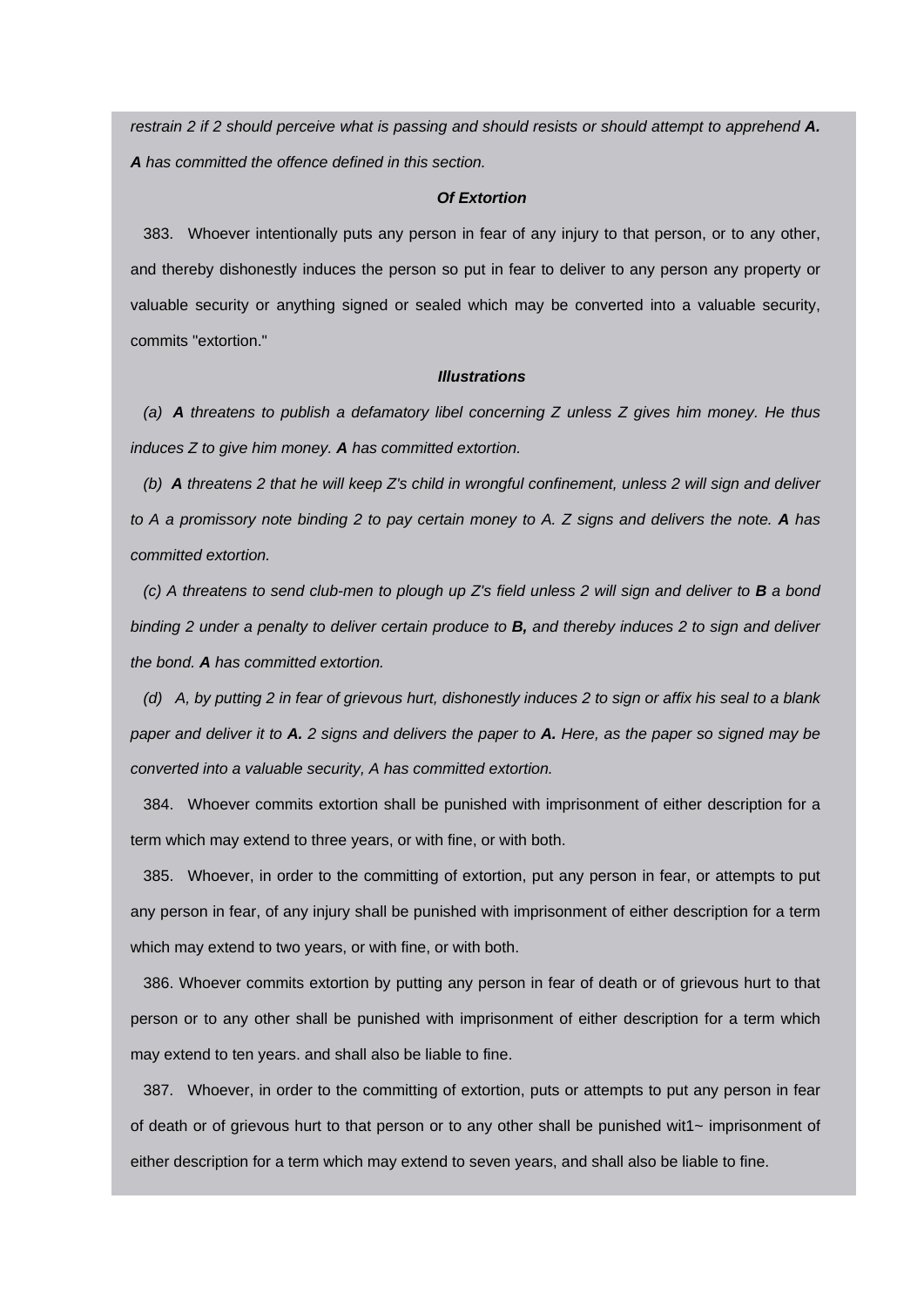388. Whoever commits extortion by putting any person in fear of an accusation against that person or any other of having committed or attempted to commit any offence punishable with death, or with transportation for life, or with imprisonment for a term which may extend to ten years, or of having attempted to induce any other person to commit such offence, shall be punished with imprisonment of either description for a term which may extend to ten years, and shall also be liable to tine; and, if the offence be one punishable under section 377, may be punished with transportation for live.

389. Whoever, in order to the committing of extortion, puts or attempts to put any person in fear of an accusation, against that person or any other, of having committed, or attempted to commit, any offence punishable with death or with transportation for life, or with imprisonment for a term which may extend to ten years, shall be punished with imprisonment of either description for a term which may extend to ten years, and shall also be liable to fine; and, if the offence be punishable under section 377, may be punished with transportation for life.

### *Of Robbery*

390. In all robbery there is either theft of extortion.

Theft is "robbery' if, in order to the committing of the theft, or in committing the theft, or in carrying away or attempting to carry away property obtained by the theft, the offender, for that end, voluntarily causes or attempts to cause to any person death or hurt or wrongful restraint, or fear of instant death or of instant hurt or of instant wrongful restraint.

Extortion is "robbery" if the offender, at that time of committing the extortion, is in the presence of the person put in fear, and commits the extortion by putting that person in fear of instant death, of instant hurt or of instant wrongful restraint to that person or to some other person, and, by so putting in fear, induces the person so put in fear then and there to deliver up the thing extorted.

*Explanation* - The offender is said to be present if he is sufficiently near to put the other person in fear of instant death, of instant hurt, or of instant wrongfully restraint.

#### *Illustrations*

*(a) A holds Z down, and fraudulently takes Z's money and jewels from Z's clothes, without Z's consent. Here A has committed theft, and, in order to the committing of that theft, has voluntarily caused wrongful restraint to Z. A has therefore committed robbery.*

*(b) A meets 2 on the high road, shows a pistol, and demands Z's purse. 2 in consequence,*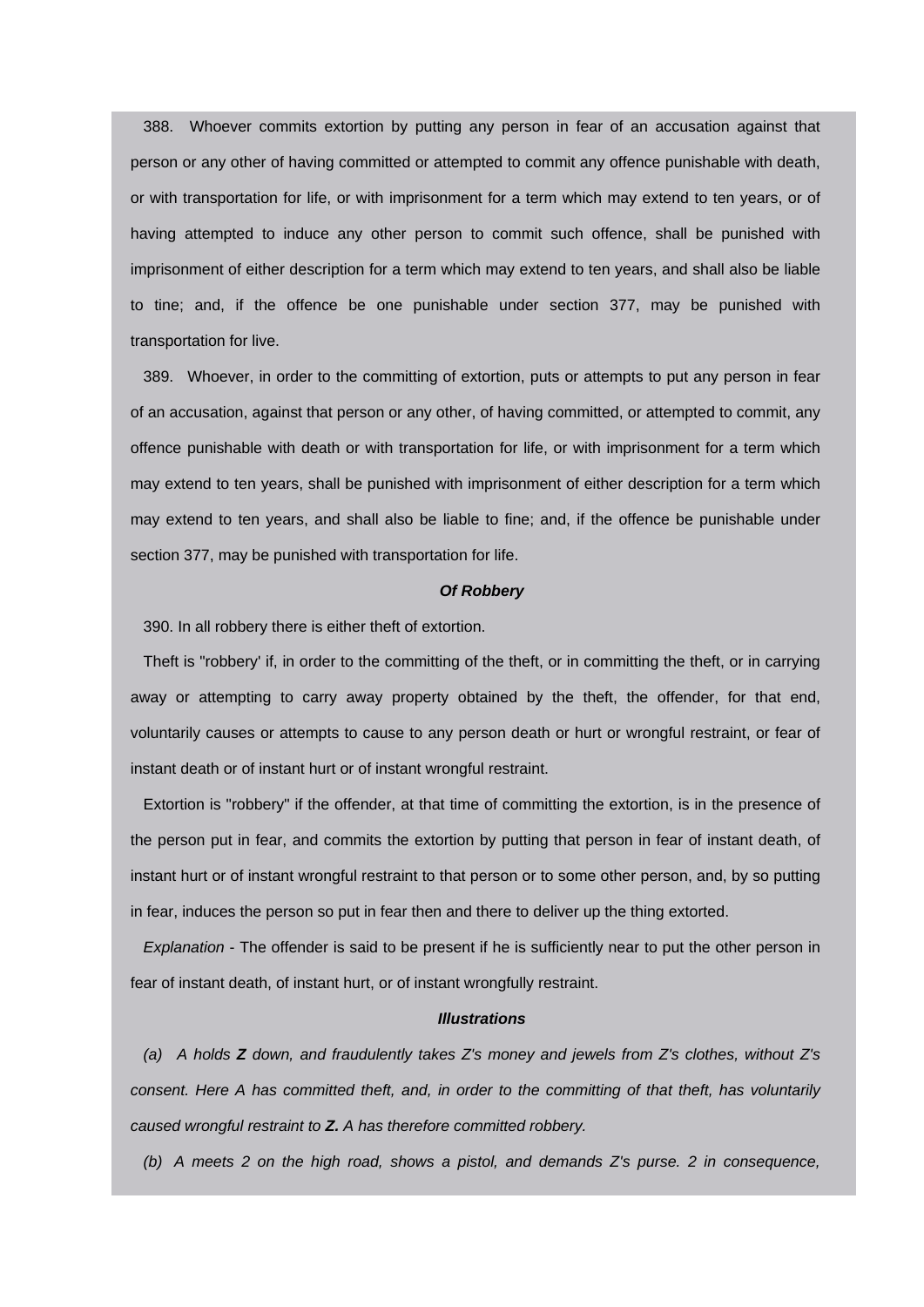*surrenders his purse. Here A has extorted the purse from 2 by putting him in fear of instant hurt, and being at the time of committing the extortion in his presence. A has therefore committed robbery*

*(c) A meets 2 and Z's child on the high-road. A takes the child, and threatens to fling it down a precipice unless 2 delivers his purse. 2, in consequence, delivers his purse. Here A has extorted the purse from by causing Z to be in fear of instant hurt to the child who is there present. A has therefore committed robbery on Z.*

*(d) A obtains property from 2 by saying - "Your child is in the hands of my gang and will be put to death unless you send us ten thousand rupees." This is extortion, and punishable as such; but it is not robbery unless Z is put in fear of the instant death of his child.*

391. When five or more persons conjointly commit or attempt to commit a robbery, or where the whole number of persons conjointly committing or attempting to commit a robbery and persons present and aiding such commission or attempt amount to five or more, every person so committing, attempting or aiding is said to commit "dacoity."

392. Whoever commits robbery shall be punished with rigorous imprisonment for a term which may extend to ten years, and shall also be liable to fine; and, if the robbery be committed on the highway between sunset and sunrise, the imprisonment may be extended to fourteen years.

393. Whoever attempts to commit robbery shall be punished with rigorous imprisonment for a term which may extend to seven years, and shall also be liable to fine.

394. If any person, in committing or in attempting to commit robbery, voluntarily causes hurt, such person, and any other person jointly concerned in committing or attempting to commit such robbery, shall be punished with transportation for life, or with rigorous imprisonment for a term which may extend to ten years, and shall also be liable to fine.

395. Whoever commits dacoity shall be punished' with transportation for life, or with rigorous imprisonment for a term which may extend to ten years, and shall also be liable to fine.

396. If any one of five or more person, who are conjointly committing dacoity, commits murder in so committing dacoity, every one of those persons shall be punished with death, or transportation for life, or rigorous imprisonment for a term which may extend to ten years, and shall also be liable to fine.

397. If, at the time of committing robbery or dacoity, the offender *\* \* \* \** causes grievous hurt to any person, or attempts to causes death or grievous hurt to any person, the imprisonment with which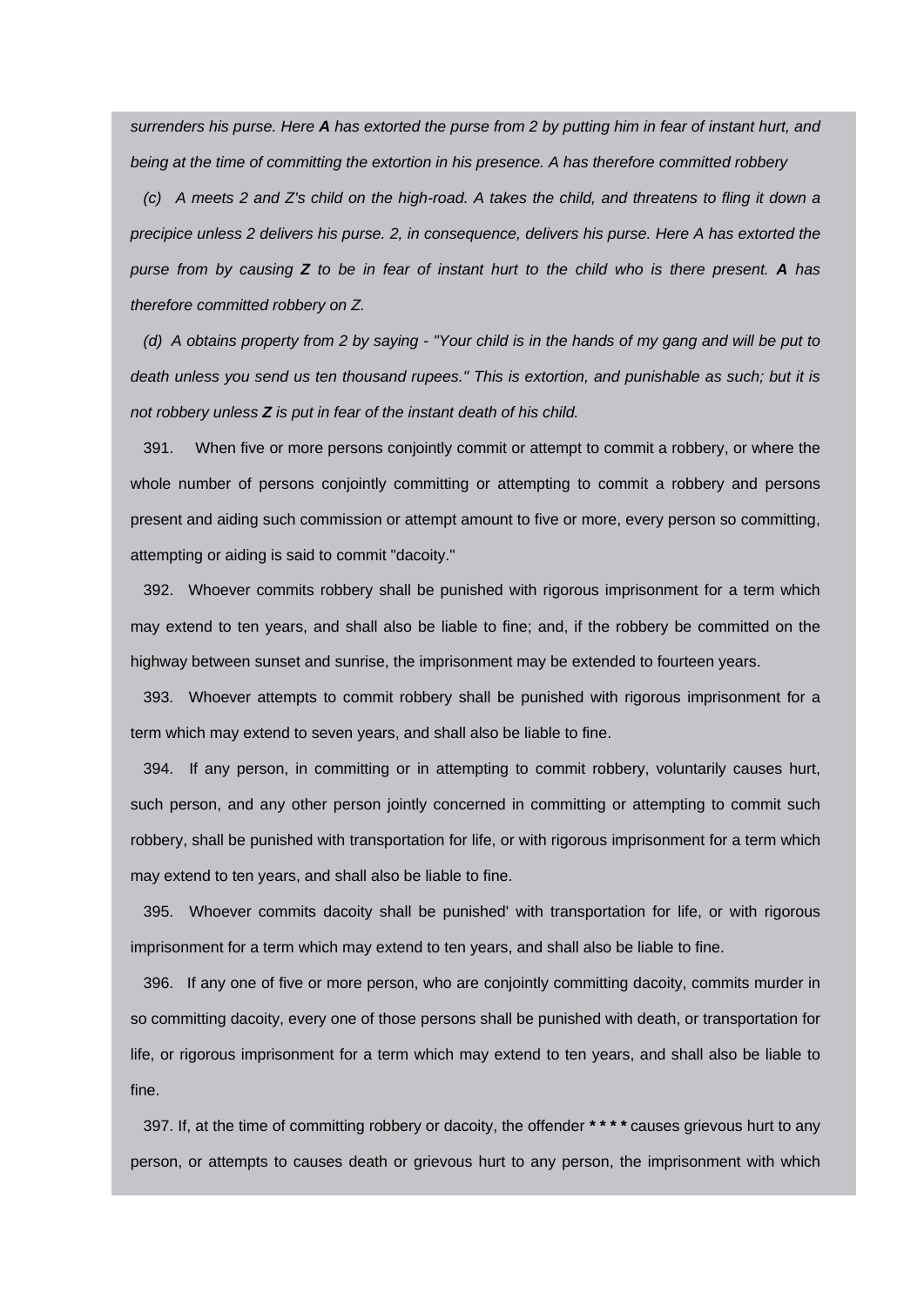such offender shall be punished shall not be less than seven years.

398. *\* \* \* \**

399. Whoever makes any preparation for committing dacoity shall be punished with rigorous imprisonment for a term which may extend to ten years, and shall also be liable to fine.

400, Whoever shall belong to a gang of persons associated for the purpose of habitually committing dacoity shall be punished with transportation for life, or with rigorous imprisonment for a term which may extend to ten years, and• shall also be liable to fine.

401. Whoever shall belong to any wandering or other gang of persons associated for the purpose of habitually committing theft or robbery, and not being a gang of *thugs* or dacoits, shall be punished with rigorous imprisonment for a term which may extend to seven years, and shall also be liable to fine.

402. Whoever shall be one of five or n4ore persons assembled for the purpose of committing dacoity shall~ be punished 'with rigorous imprisonment for a term which may extend to seven years, and shall also be liable to fine.

# *Of Criminal Misappropriation of Property*

403. Whoever dishonestly misappropriates or converts to his own use any moveable property shall be punished with imprisonment of either description for a term which may extend to two years, or with fine, or with both.

# *Illustration*

*(a) A takes property belonging to 2 out of Z's possession in good faith, believing, at the time when he takes it, that the property belongs to himself. A is not guilty of theft; but if A, after discovering his mistake, dishonestly appropriates the property to his own use, he is guilty of an offence under this section.*

*(b) A, being on friendly terms with 2, goes into Z's library in Z's absence, and takes away a book without Z's express consent. Here, if A was under the impression that he had Z's implied consent to take the book for the purpose of reading it, A has not committed theft. But, if A afterwards sells the book for his own benefit, he is guilty of an offence under this section.*

*(c) A and B being joint owners of a horse, A takes the horse out of B's possession, intending to use it. Here, as A has a right to use the horse, he does not 'dishonestly misappropriate it. But, if A* 'sells the horse and appropriate the whole proceeds to his own use, he is guilty of an offence under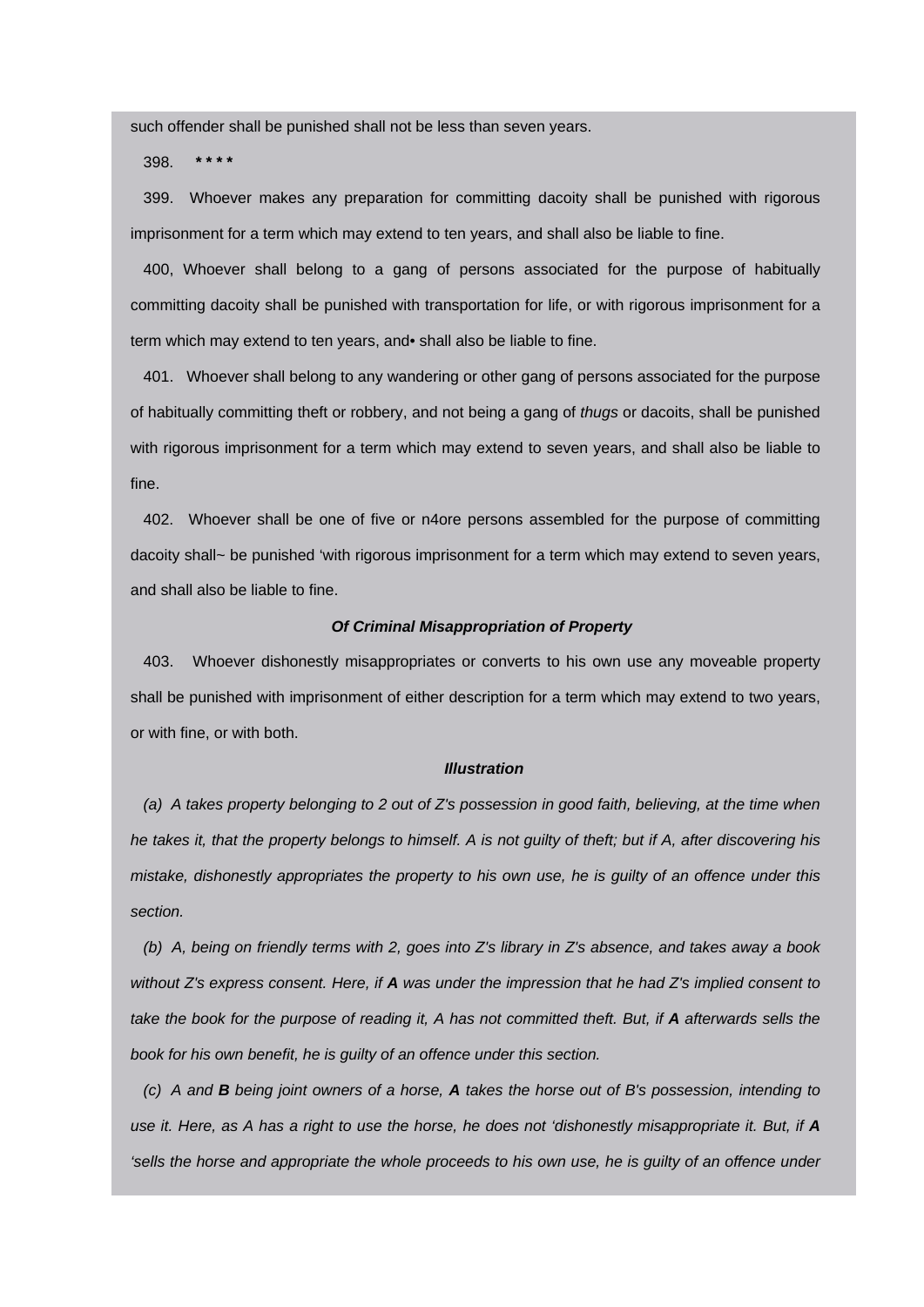*this section.*

*Explanation* 1.- A dishonest misappropriation for a time only is a misappropriation within the meaning of this section.

#### *Illustration*

*A finds a Government promissory note belonging to 2, bearing a blank endorsement. A, knowing that the note belongs to Z, pledges it with a banker as a security for a loan, intending at a future time to restore it to 2. A has committed an offence under this section.*

**Explanation** 2.- A person who finds property not in the possession of any other person, and takes such property for the purpose or protecting it for, or of restoring it to, the owner, does not take or misappropriate it dishonestly, and is not guilty of an offence: but he is guilty of the offence above defined if he appropriates it to his own use when he knows or has the means of discovering the owner, or before he has used reasonably means to discover and give notice to the owner and has kept the property a reasonable time to enable the owner to claim it.

What are reasonable means of what is a reasonable time in such a case is a question of fact.

It is not necessary that the finder should know who is the owner of the property or that any particular person is the owner of it: it is sufficient if, at the time of appropriating if, he does not believe it to be his own property, or in good faith believes that the real owner cannot be found.

*(a) A* finds a rupee on the high-road, not knowing to whom the rupee belongs. *A* picks up the rupee. Here *A* has not committed the offence defined in this section.

*(b) A* finds a letter on the road, containing a bank note. From the direction and contents of the letter he learns to whom the note belongs. He appropriates the note. Ho is guilty of an offence under this section.

*(c) A* finds a cheque payable to bearer. He can form no conjecture as to the person! who has lost the cheque. But the name of the person who has drawn the cheque appears. *A* knows that this person can direct him to the person in whose favour the cheque was drawn. *A* appropriates the cheque without attempting to discover the owner. He is guilty of an offence under this section.

*(d) A* sees Z drop his purse with money in it. A picks up the purse with the intention of restoring it to 2, but afterwards appropriates it to his own use. *A* has committed an offence under this section.

*(e) A* finds a purse with money not knowing to whom it belongs; he afterwards discovers that it belongs to *Z* and appropriates it to his own use. *A* is guilty of an offence under this section.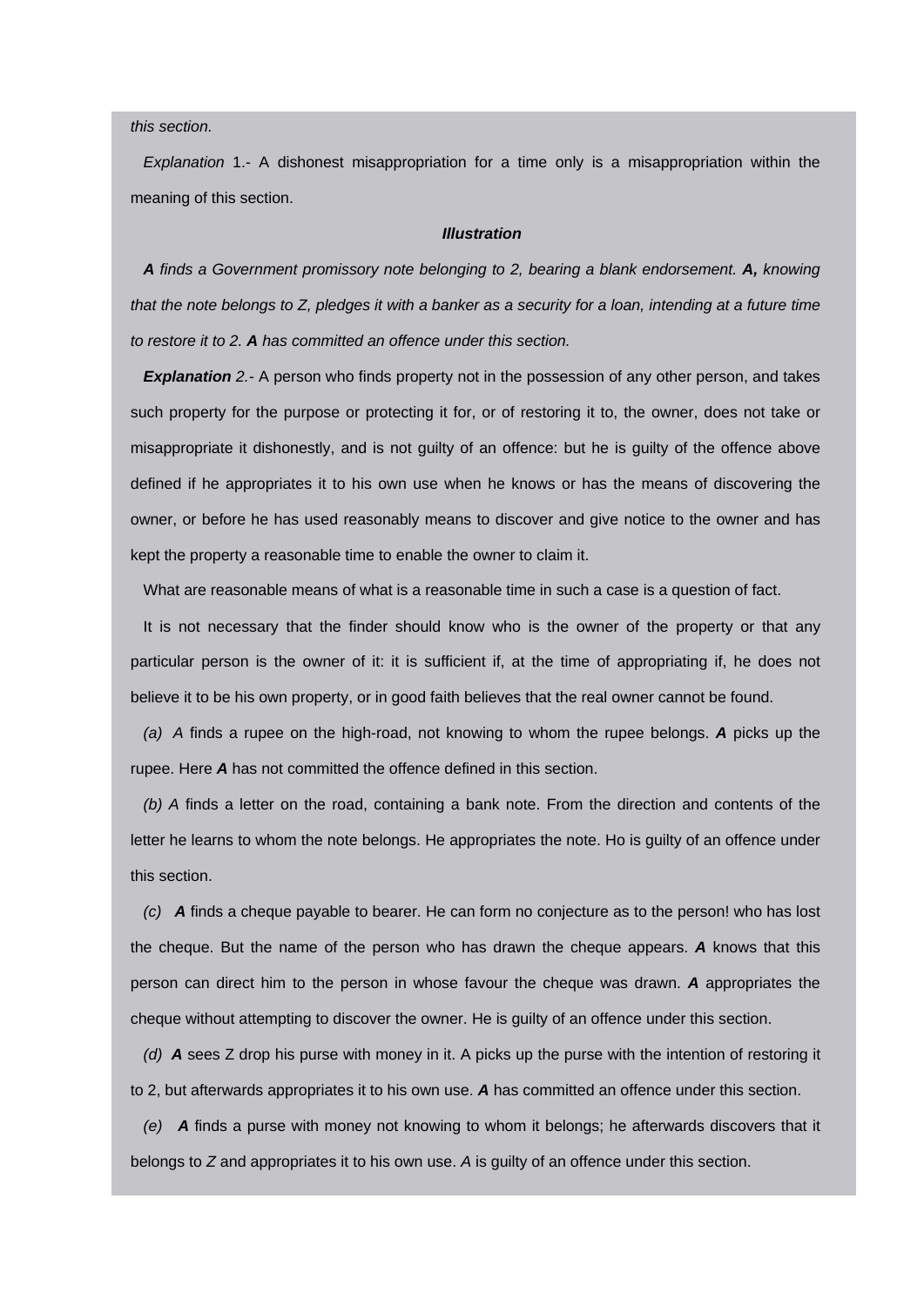*(f) A* finds a valuable ring, not knowing to whom it belongs. *A* sells it immediately without attempting to discover the owner. *A* is guilty of an offence under this section.

404. Whoever dishonestly misappropriates or converts to his own use property, knowing that such property was in the possession of a deceased person at the time of that persons decease, and has not since been in the possession of any person legally entitled to such possession, shall be punished with imprisonment of either description for a term which may extend to three years, and shall also be liable to fine; and if the offender at the time of such person's decease was employed by him as a clerk or servant, the imprisonment may extend to seven years.

### *Illustration*

*Z dies in possession of furniture and money. His servant A, before the money comes into the possession of any person entitled to such possession, dishonestly misappropriates it. A has committed the offence defined in this section.*

# *Of Criminal Breach of Trust*

405. Whoever, being in any manner entrusted with property, or with any dominion over property, dishonestly misappropriates or converts to his own use that property, or dishonestly uses or disposes of that property in violation of any direction of law prescribing the mode in which such trust is to be discharged, or of any legal contract, express or implied, which he has made touching the discharge of such trust, or willfully suffers any other person so to do, commits "criminal breach of trust."

#### *Illustration*

*(a) A, being executor to the will of a deceased person, dishonestly disobeys the law which directs him to divide the effects according to the will, and appropriates them to his own use A has committed criminal breach of trust.*

*(b) A is a warehouse-keeper. 2, going on a journey, entrusts his furniture to A, under a contract that it shall be returned on payment of a stipulated sum for warehouse-room, A dishonestly sells the goods. A has committed criminal breach of trust.*

*(c) A, residing in Rangoon, is agent for 4 residing at Mandalay There is an express or implied contract between A and 2 that all sums remitted by 2 to A shall be invested by A according to Z's direction. 2 remits a lakh of rupees to A, with directions to A to invest the same in Government paper. A dishonestly disobeys the directions and employs the money in his own business. A has*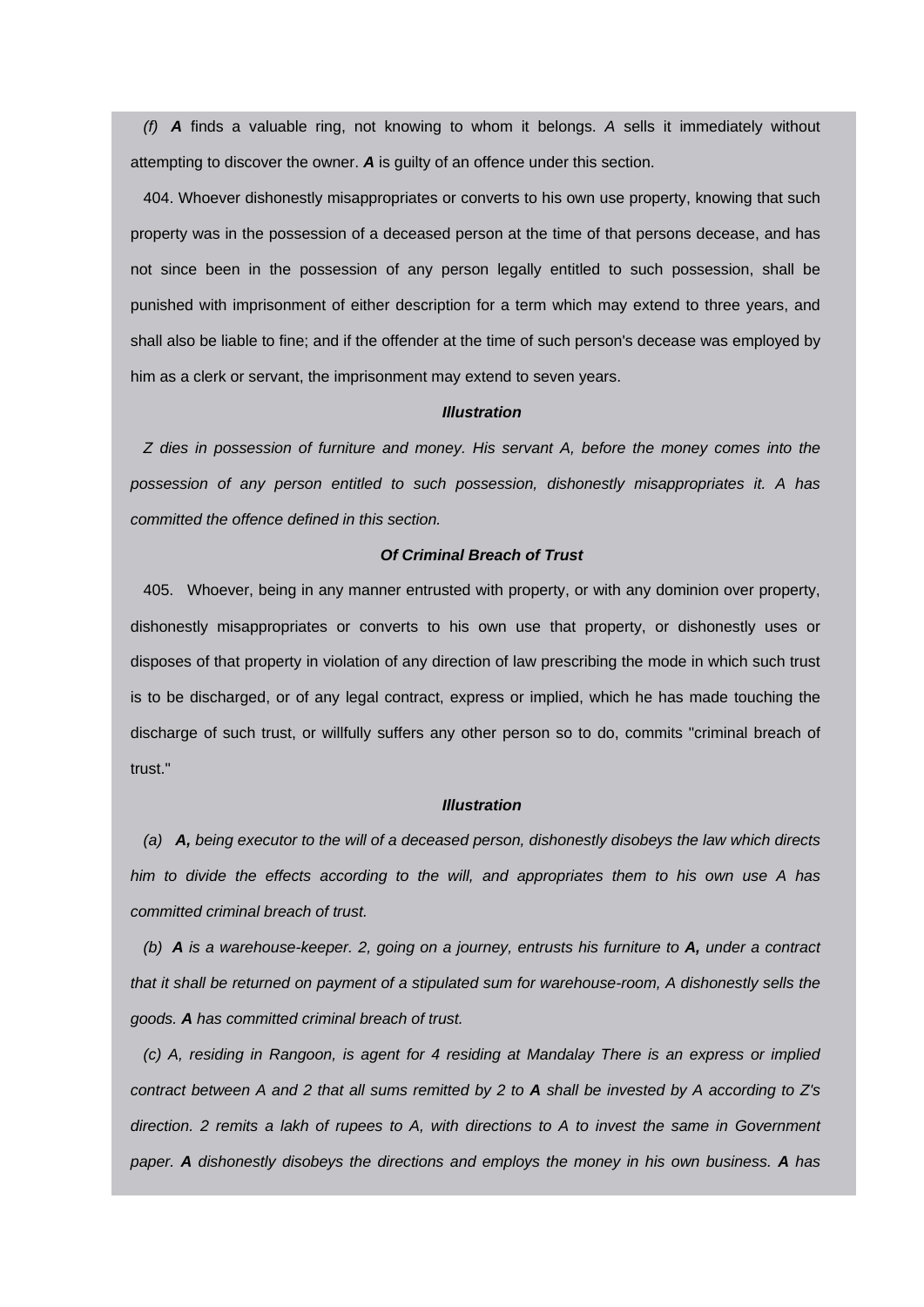*committed criminal breach of trust.* 

*(d) But if A, in the last illustration, not dishonestly but in good faith, believing that it will be more for Z's advantage to hold shares in a joint stock bank, disobeys Z's directions, and buys shares in a joint stock bank for 2, instead of buying Government paper, here, though 2 should suffer loss, and should be entitled to bring a civil action against A on account of that loss, yet A, not having acted dishonestly, has not committed criminal breach of trust.*

*(e) A, a revenue-officer, is entrusted with public money and is either directed by law, or bound by a contract, express or implied, with the Government, to pay into a certain treasury all the public money which he holds. A dishonestly appropriate the money. A has committed criminal breach of trust.*

*A,* a carrier, is entrusted by 2 with property to be carried by land or by water. *A* dishonestly misappropriates the property. *A* has committed criminal breach of trust.

406. Whoever commits criminal breach of trust shall be punished with imprisonment of either description for a term which may extend to three years, or with fine, or with both.

407. Whoever, being entrusted with property as a carrier, wharfinger or warehouse-keeper, commits criminal breach of trust in respect of such property shall be punished with imprisonment of either description for a term which may extend to seven years, and shall also be liable to fine.

408. Whoever, being a clerk or servant or employed as a clerk or servant, and being in any manner entrusted in such capacity with property, or with any dominion over property; commits criminal breach of trust in respect of that property shall be punished with imprisonment of either description for a term which may extend to seven years, and shall also be liable to fine.

409. Whoever, being in any manner entrusted with property, or with any dominion over property, in his capacity of a public servant or in the way of his business as a banker,  $\sim$  me $\sim$ cl1ant, factor, broken, attorney or agent, commits criminal breach of trust in respect of that property shall be punished with transportation for life, or with imprisonment of either description for a term which may extend to ten years, and shall also be liable to fine.

# *Of the Receiving of Stolen Property*

410. Property, the possession whereof has been transferred by theft, or by extortion, or by robbery, and property which has been criminally misappropriated or in respect of which criminal breach of trust has been committed, is designated as "stolen property," whether the transfer has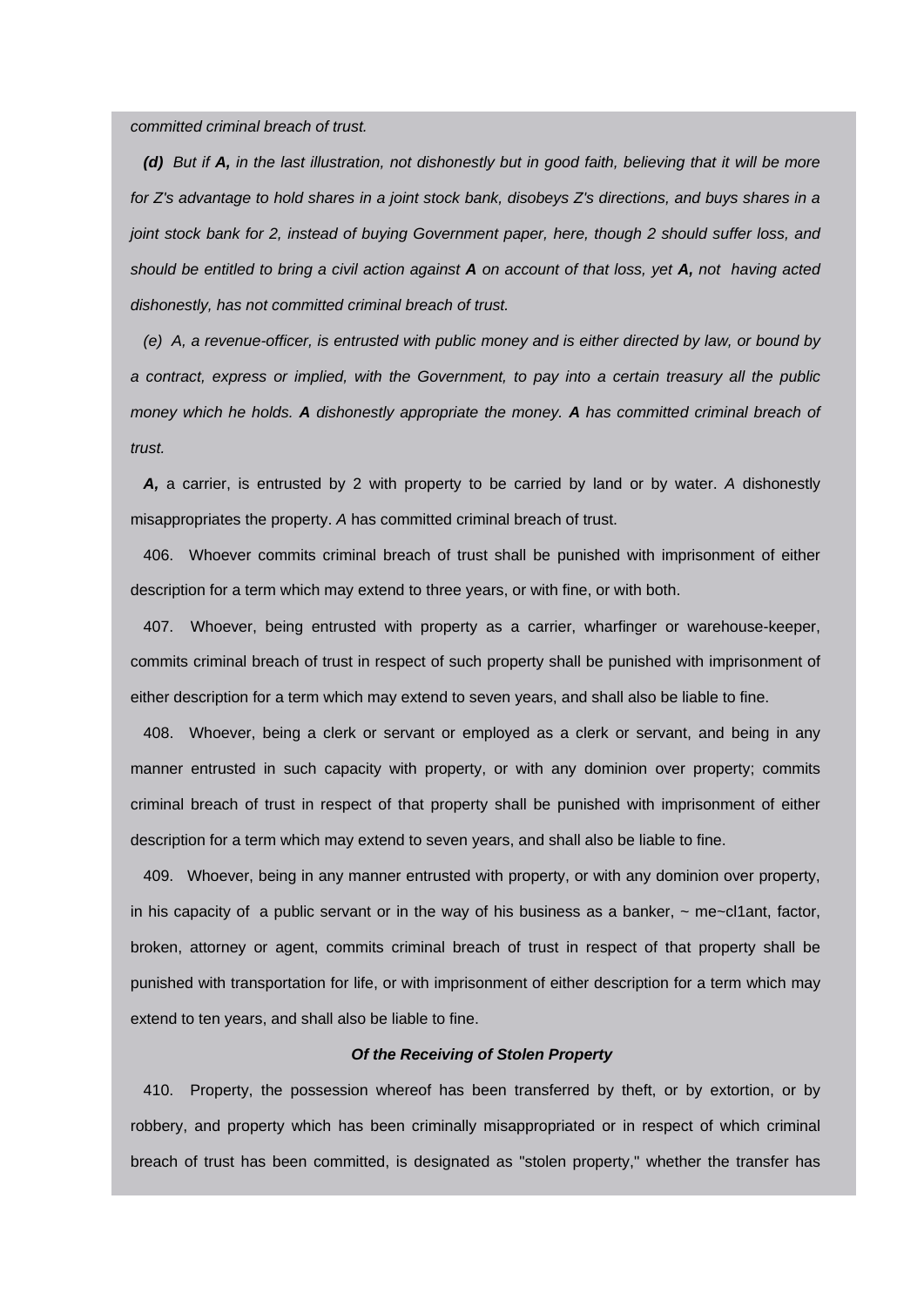been made, or the misappropriation or breach of trust has been committed, within or without the Union of Burma. But, if such property subsequently comes into the possession of a person legally entitled to be possession thereof, it then ceases to be stolen property.

411.Whoever dishonestly receives or retains any stolen property, knowing or having reason to believe the same to be stolen property, shall be punished with imprisonment of either description for a term which may extend to three years or, with fine, or with both.

412. Whoever dishonestly receives or retains any stolen property, the possession whereof he knows or has reason to believe to have been transferred by the commission of dacoity, or dishonestly receives from a person, whom he knows or has reason to believe to belong or to have belonged to a gang of dacoits, property which he knows or has reason to believe to have been stolen, shall be punished with transportation for life, or with rigorous imprisonment for a term which may extend to ten years, and shall also be liable to fine.

413. Whoever habitually receives or deals in property which he knows or has reason to believe to be stolen property shall be punished with transportation for life, or with imprisonment of either description for a term which may extend to ten pars, and shall also be liable to fine.

414. Whoever voluntarily assists in concealing or disposing of or making away with property which he knows or has reason to believe to be stolen property shall be punished with imprisonment of either description for a term which may extend to three years, or with fine, or with both.

#### *Of Cheating*

415. Whoever, by deceiving any person, fraudulently or dishonestly induces the person so deceived to deliver any property to any person, or to consent that any person shall retain any property, or intentionally induces the person so deceived to do or omit to do anything which he would not do or omit if he were not so deceived, and which act or omission causes or is likely to causes damage or harm to that person in body, mind, reputation or property, is said to "cheat."

*Explanation.* - A dishonest concealment of facts is a deception within the meaning of this section.

#### *Illustration*

*(a) A, by falsely pretending to be in the Civil Service, intentionally deceives Z, and thus dishonestly induces Z to let him have on credit goods for which he does not mean to pay A cheats.*

*(b) A, by putting a counterfeit mark on a article, intentionally deceives Z into a belief that this article was made by a certain celebrated manufacturer, and thus dishonestly induces Z to buy and*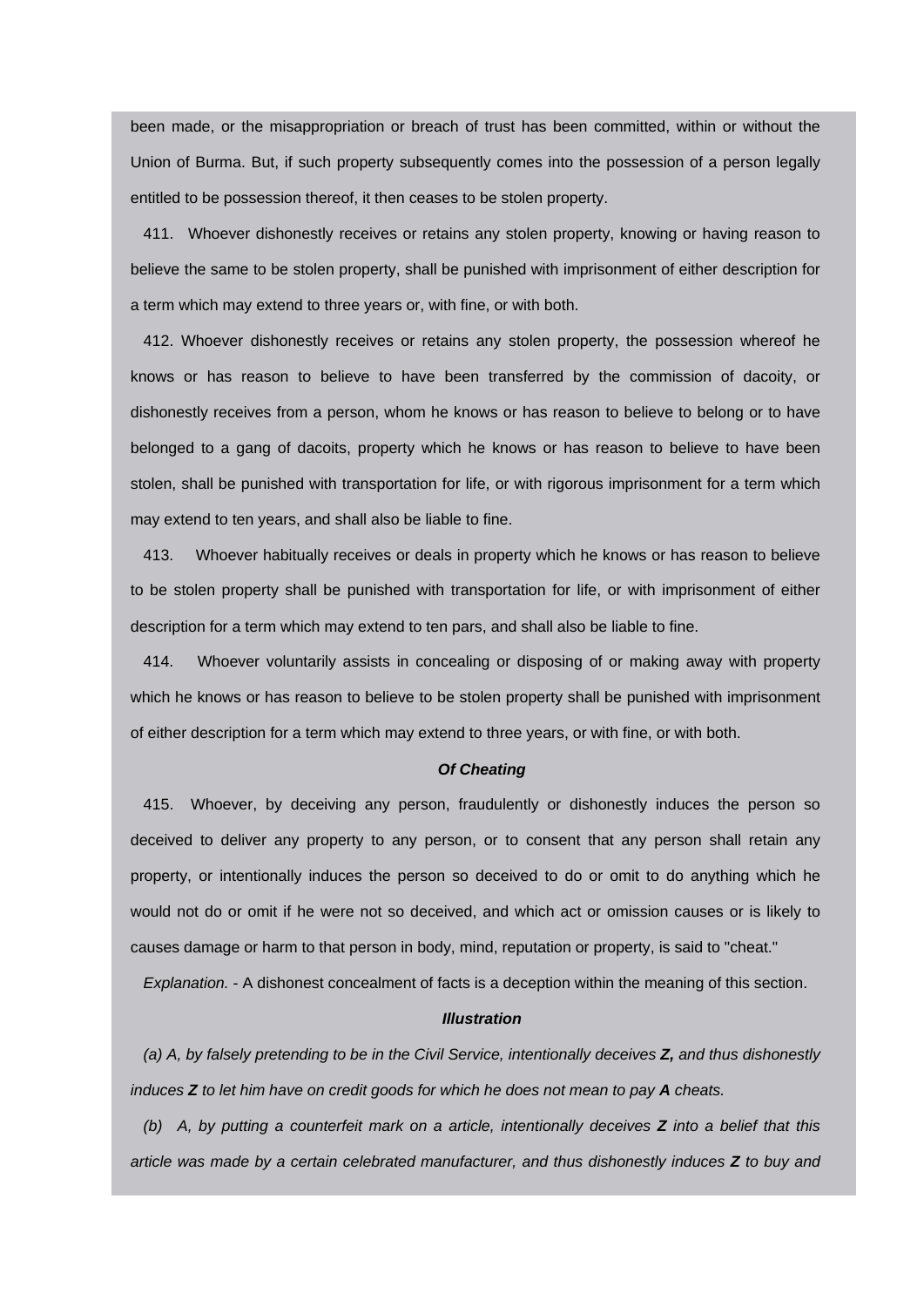*pay for the article. A cheats.*

*(c) A, by exhibiting to Z a false sample of an article, intentionally deceives Z into believing that the article corresponds with the sample, and thereby dishonestly induces Z to buy and pay for the article. A cheats.*

*(d) A, by tendering in payment for an article a bill on a house with which A keep. no money, and by which A expects that the bill will be dishonoured, intentionally deceives Z and thereby dishonestly induces Z to deliver the article, intending not to pay for it. A cheats.*

*(e) A, by pledging as diamonds articles which he knows are not diamonds, intentionally deceives Z and thereby dishonestly induces Z to lend money. A cheats.*

*(f) A intentionally deceives Z into a belief that A mean to repay any money that Z may lend to him and thereby dishonestly induces Z to lead him money A not intending to repay it. A cheats.*

*(g) A intentionally deceives Z into a belief that A means to deliver to Z a certain quantity of indigo plant which he does not intend to deliver, and thereby dishonestly induces Z to advance money upon the faith of such delivery. A cheats; but if A, at the time of obtaining the money, intends to deliver he indigo plant, and afterwards breaks his contract and does not deliver it, he does not cheat, but is liable only to a civil action for breach of contract.*

*(h) A intentionally deceives Z into a belief that A has performed A's part of a contract made with Z which he has not performed, and thereby dishonestly induces Z to pay money. A cheats.*

*(i) A sells and conveys an estate to B. A, knowing that in consequence of such sale he has no right to the property, sells or mortgages the same to Z without disclosing the fact of the previous sale and conveyance to B, and receives the purchase or mortgage money from Z.*

416. A person is said to "cheat by personation" if he cheats by pretending to be some other person, or by knowingly substituting one person for another, or representing that he or any other person is a person other than he or such other person really is.

**Explanation.** - The offence is committed whether the individual personated is a real or imaginary person.

#### *Illustration*

*(a) A cheats by pretending to be a certain rich banker of the same name. A cheats by personation.*

*(b) 4 cheats by pretending to be B, a person who is deceased. A cheats by personation.*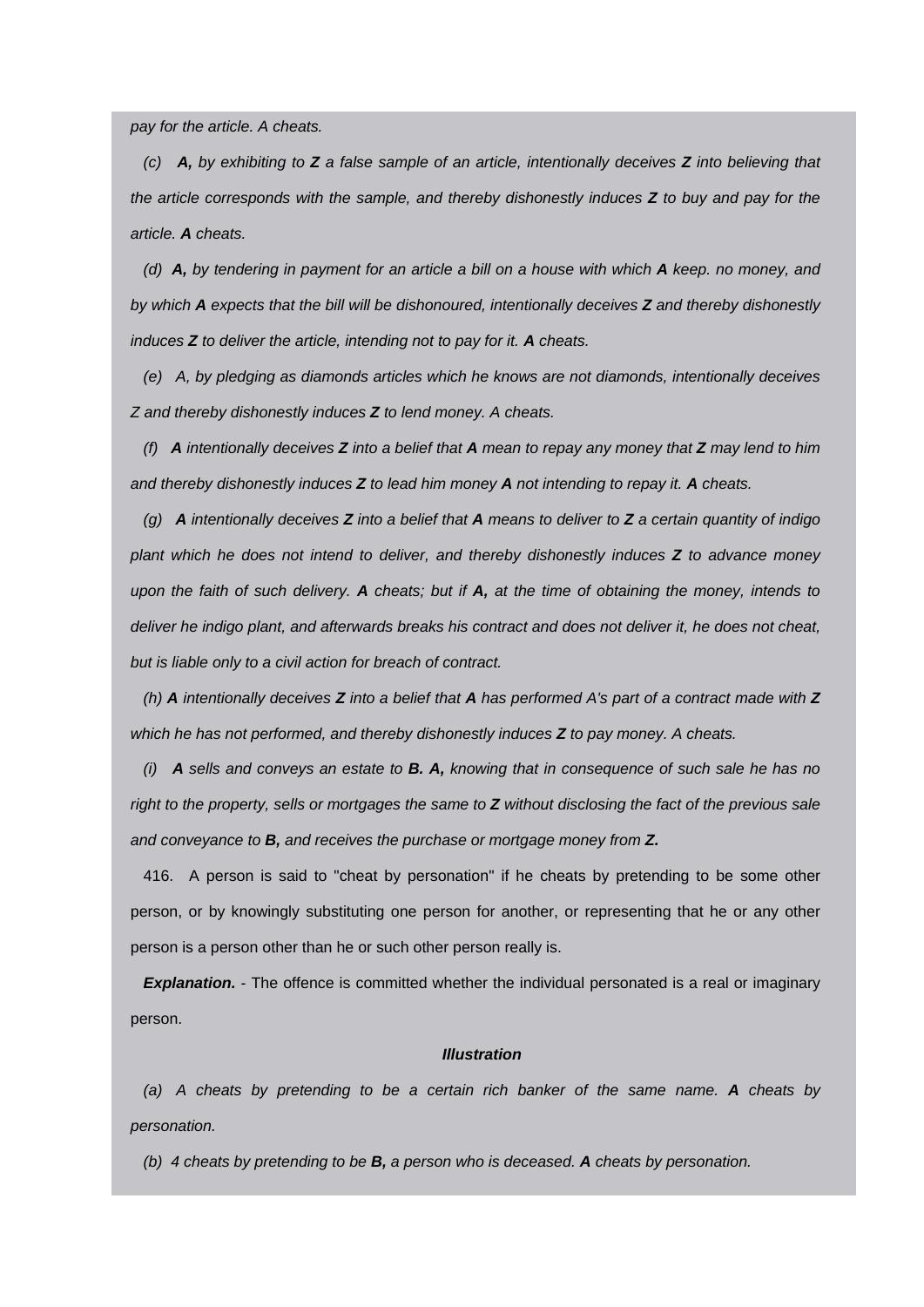*417. Whoever cheats shall be punished with imprisonment of either description for a term which may extend to one year, or with fine, or with both.*

418. Whoever cheats with the knowledge that he is likely thereby to cause wrongful loss to a person whose interest in the transaction to which the cheating relates he was bound either by law or by legal contract to protect, shall be punished with imprisonment of either description for a term which may extend to three years, or with fine, or with both.

419. Whoever cheats by personation shall be punished with imprisonment of either description for a term which may extend to three years, or with fine, or with both.

420. Whoever cheats and thereby dishonestly induces the person deceived to deliver any property to any person, or to make, alter or destroy the whole or any part of a valuable security, or anything which is signed or sealed and which is capable of being converted into a valuable security, shall be punished with imprisonment of either description for a tern which may extend to seven years, and shall also be liable to fine.

# *Of Fraudulent Deeds and Dispositions of Property*

421. Whoever dishonestly or fraudulently removes, conceals or delivers to any person, or transfers or causes to be transferred to any person, without adequate consideration, any property, intending thereby to prevent, or knowing it to be likely that he will thereby preventy [*sic.* "prevent" is presumably intended] , the distribution of that property according to law among his creditors or the creditors of any, other person, shall be punished with imprisonment of either description for a term which may extend to two years, or with fine, or with both.

422. Whoever dishonestly or fraudulently prevents any debt or demand due to himself or to any other person from being made available according to law for payment of his debts or the debts of such other person shall be punished with imprisonment of either description for a term which may extend to two years, or with fine, or with both.

423. Whoever dishonestly or fraudulently signs, executes or becomes a party to any deed or instrument which purports to transfer or subject to any charge any property, or any. interest therein, and which contains any false statement relating to the consideration for such transfer or charge, or relating to the person or persons for whose use or benefit it is really intended to operate, shall be punished with imprisonment of either description for a term which may extend to two years, or with fine, or with both.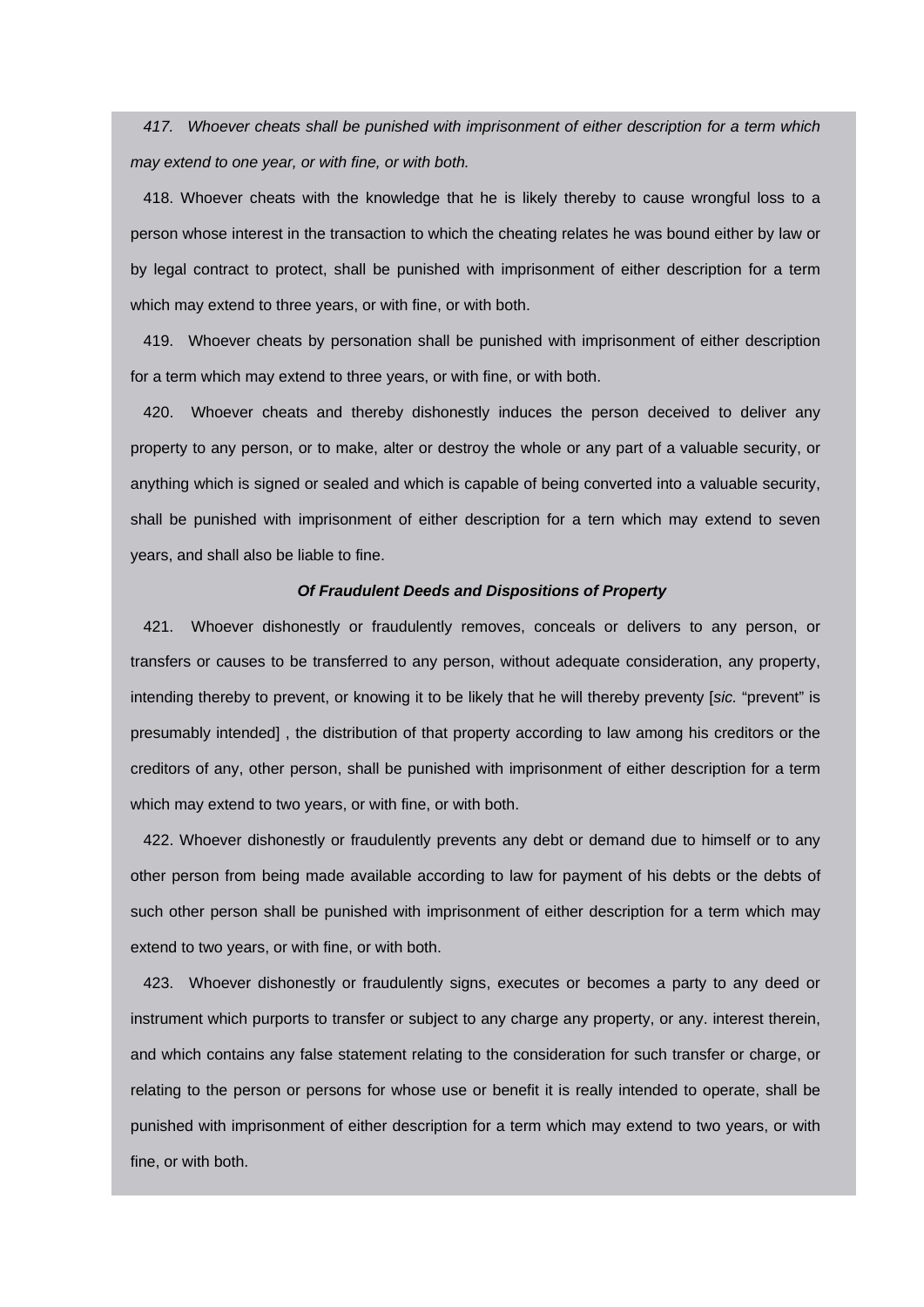424. Whoever dishonestly or fraudulently conceals or removes any property of himself or any other person, or dishonestly or fraudulently assists in the concealment or removal thereof, or dishonestly releases any demand or claim to which he is entitled, ~hall be punished with imprisonment of either description for a term which may extend to two years, or with fine, or with both.

### *Of Mischief*

425. Whoever, with intent to cause, or knowing that he is likely to cause, wrongful loss or damage to the public or to any person, causes the destruction of any property, or any such change in any property pr in the situation there of as destroys or diminishes in value or utility, or affects it injuriously, commits *"mischief"*

*Explanation* 1.- It is not essential to the offence of mischief that the offender should intend to cause loss or damage to the owner of the property injured or destroyed. It is sufficient if he intends to cause, or knows that he is likely to cause, wrongful loss or damage to any person by injuring any property, whether it belongs to that person or not.

*Explanation* 2.- Mischief may be committed by an act affecting property belonging to the person who commits the act, or to that person and others jointly.

## *Illustration*

*(a) A voluntarily burns a valuable security belonging to Z intending to cause wrongful loss to Z. A has committed mischief.*

*(b) A introduces water in to an ice-house belonging to Z and thus causes the ice to melt intending wrongful loss to Z. A has committed mischief.*

*(c) A voluntarily throws into a river a ring belonging to Z of thereby causing wrongful loss to Z. A has committed mischief.*

*(d) A, knowing that his effects are about to be taken in execution in order to satisfy a debt due from him to Z, destroys those effects, with the intention of thereby preventing Z from obtaining satisfaction of the debt, and of thus causing damage to Z. A has committed mischief.*

*(e) A, having insured a ship, voluntarily causes the same to be cast away with the intention of causing damage to the underwriters. A has committed mischief.*

*(f) A causes a ship to be cast away, intending thereby to cause damage to Z who has lent money on bottomry on the ship. A has committed mischief.*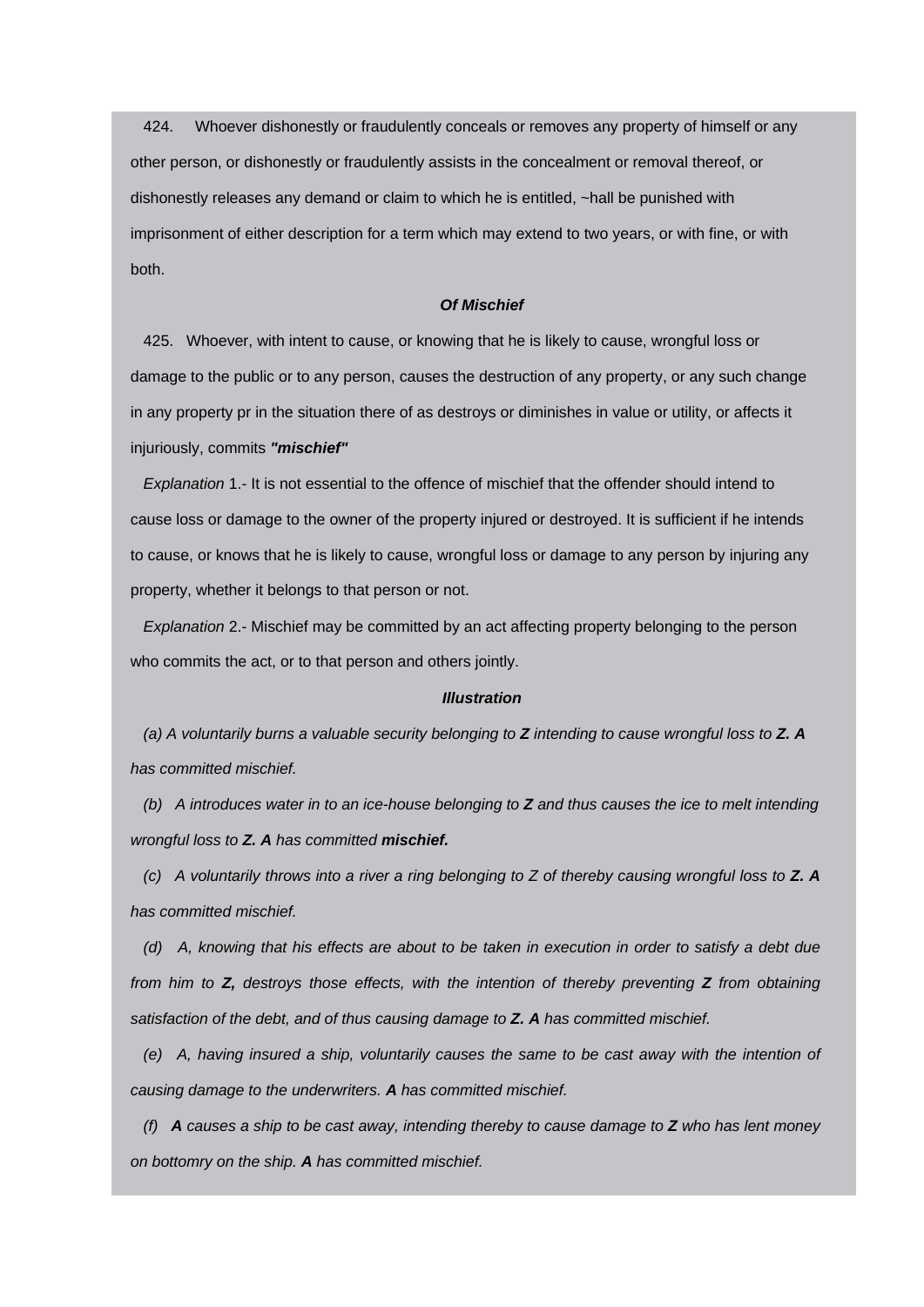*(g) A, having joint property with Z in a horse, shoot the horse, intending thereby to cause wrongful loss to Z. A has committed mischief.*

*(h) A causes cattle to enter upon a field belonging to Z~ intending to cause and knowing that he is likely to cause damage to Z's crop. A has committed mischief.*

426. Whoever commits mischief shall be punished with imprisonment of either description for a term which may extend to three months, or with fine, or with both.

427. Whoever commits mischief, and thereby causes loss or damage to the amount of fifty rupees or upwards, shall be punished with imprisonment of either description for a term which may extend to two years, or with fine, or with both.

428. Whoever commits mischief by killing, poisoning, maiming or rendering useless any animal or animals of the value of ten rupees or upwards shall be punished with imprisonment of either description for a term which may extend to two years, or with fine, or with both.

429. Whoever commits mischief by killing, poisoning, maiming or rendering useless any elephant, camel, horse, mule, buffalo, bull, cow or ox, whatever may be the value thereof, or any other animal of the value of fifty rupees or upwards, shall be punished with imprisonment of either description for a term which may extend to five years, or with fine, or with both.

430. Whoever commits mischief by doing any act which causes, or which he knows to be likely to cause, a diminution of the supply of water for agricultural purposes, or for food or drink for human beings or for animals which are property, or for cleanliness or for carrying on any manufacture, shall be punished with imprisonment of either description for a term which may extend to five years, or with fine, or with both.

431. Whoever commits mischief by doing any act which renders, or which he knows to be likely to render, any public road, bridge, navigable river or navigable channel, natural or artificial, impassable or less safe for travelling or conveying property shall be punished with imprisonment of either description for a term which may extend to five years, or with fine, or with both.

432. Whoever commits mischief by doing any act which causes, or which he knows to be likely to cause, an inundation or an obstruction to any public drainage, attended with injury or damage, shall be punished with imprisonment of either description for a term which may extend to five years, or with fine, or with both.

433. Whoever commits mischief by destroying or moving any light-house or other light used as a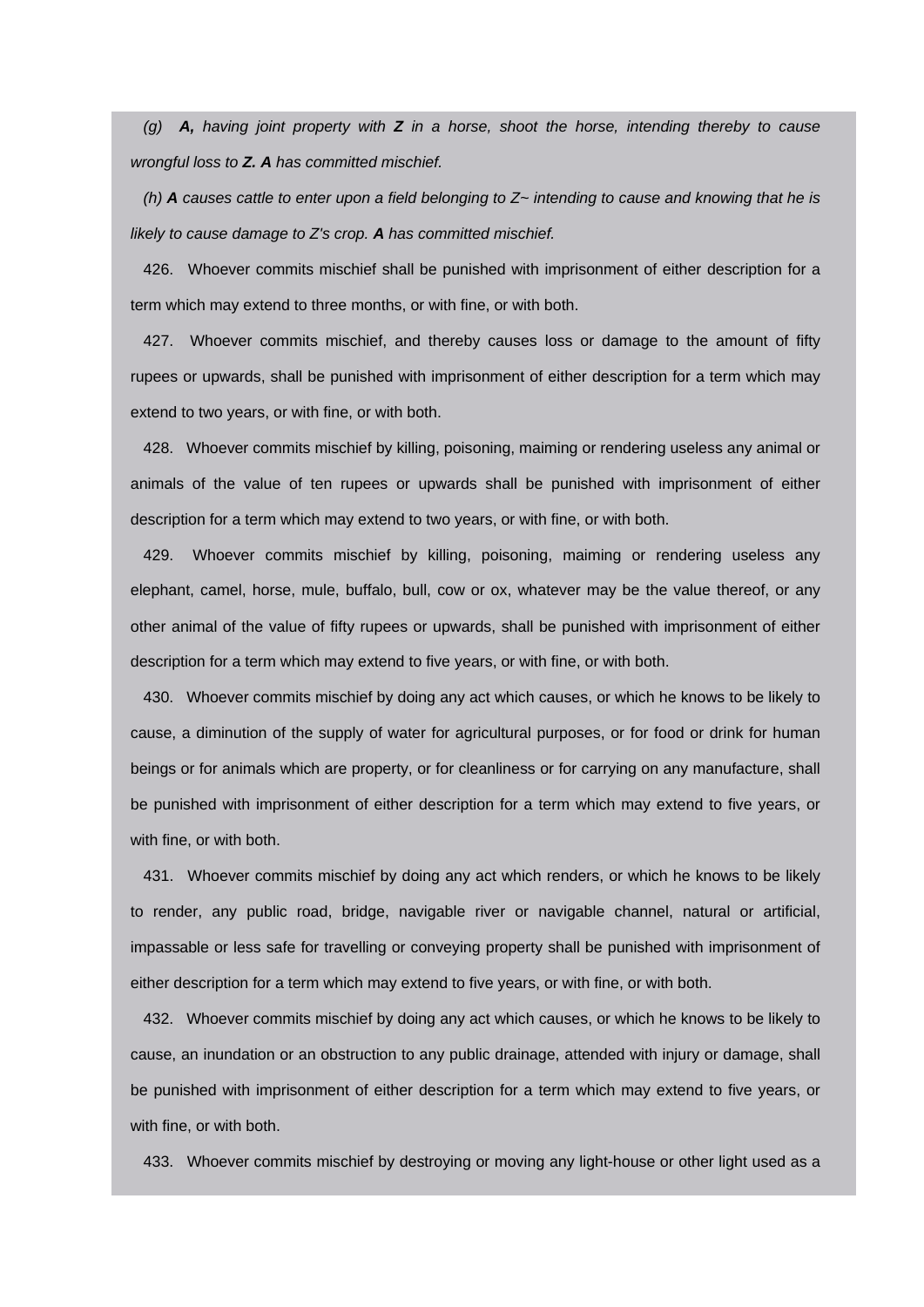sea-mark, or any sea-mark or buoy or other thing placed as a guide for navigators, or by any act which renders any such light-house, remark, buoy or other such thing as aforesaid less useful as a guide for navigators, shall be punished with imprisonment of either description for a term which may extend to seven years, or with fine, or with both.

434. Whoever commits mischief by destroying or moving any land-mark fixed by the authority of a public servant, or by any act which renders such land-mark less useful as such; shal1 be punished with imprisonment of either description for a term which may extend to one year, or with fine, or with both.

435. Whoever commits mischief by fire or any explosive substance, intending to cause, or knowing it to be likely that he will thereby cause, damage to any property to the amount of one hundred rupees or upwards, or (where the property is agricultural produce) ten rupees or upwards, shall be punished with imprisonment of either description for a term which may extend to seven years, and shall also be liable to fine.

436. Whoever commits mischief by fire or any explosive substance, intending to cause, or knowing it to be likely that he will thereby cause, the destruction of any building which is ordinarily used as a place of worship or as a human dwelling or as a place for the custody of property, shall be punished with transportation for life, or with imprisonment of either description for a term which may extend to ten years, and shall also be liable to fine

437. Whoever commits mischief to any decked vessel or any vessel of a burden of twenty tons or upwards, intending to destroy or render unsafe, or knowing it to be likely that he will thereby destroy or render unsafe, that vessel, shall be punished with imprisonment of either description for a term which may extend to ten years, and shall also be liable to fine.

438. Whoever commits, or attempts to commit, by fire or any explosive substance such mischief as is described in the last preceding section shall be punished with transportation for life, or with imprisonment of either description for a term which may extend to ten years, and shall also be liable to fine.

439. Whoever intentionally runs any vessel aground or ashore, intending to commit theft of any property contained therein or to dishonestly misappropriate any such property, or with intent that such theft or misappropriation of property may be committed, shall be punished with imprisonment of either description for a term which may extend to ten years, and shall also be liable to fine.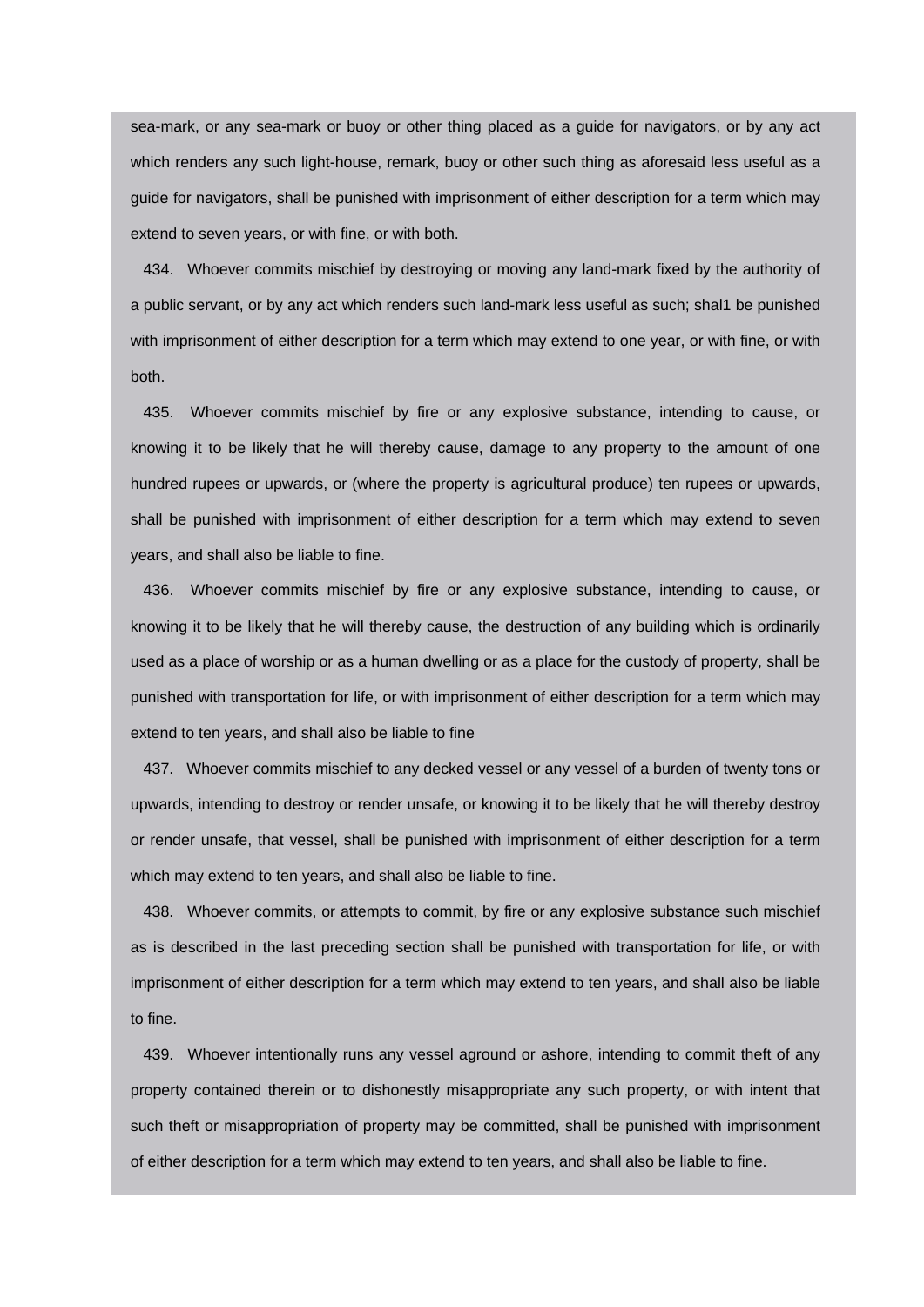440. Whoever commits mischief, having made preparation for causing to any person death, or hurt, or wrongful restraint, or fear of death, or of hurt, or of wrongful restraint, shall be punished with imprisonment of either description for a term which may extend to five years, and shall also be liable to fine.

### *Of Criminal Trespass*

441. Whoever enters into or upon property in the possession of another with intent to commit an offence or to intimidate, insult or annoy any person in possession of such property,

or, having lawfully entered into or upon such property, unlawfully remains there with intent thereby to intimidate, insult or annoy any such person, or with intent to commit an

-offence,

is said to commit "criminal trespass."

442. Whoever commits criminal trespass by entering into or remaining in any building, tent or vessel used as a human dwelling, or any building used as a place for worship or as a place for the custody of property, is said to commit "house-trespass."

**Explanation.** - The introduction of any part of the criminal trespasser's body is entering sufficient to constitute house-trespass.

443. Whoever commits house-trespass, having taken precautions to conceal such housetrespass from some person who has a right to exclude or eject the trespasser from the building, tent or vessel which is the subject of the trespass, is said to commit "lurking house-trespass."

444. Whoever commits lurking house-trespass after sunset and before sunrise is said to commit "lurking house-trespass by night."

445. A person is said to commit "house-breaking" who commits house-trespass if he effects his entrance into the house or any part of it in any of the six ways hereinafter described; or if, being in the house or any part of it for the purpose of committing an offence or, having committed an offence therein, he quits the house or any part of it in any of such six ways, that is to say:

*First.* - If he enters or quits through a passage made

by himself, or by any abettor of the house-trespass, in order to the committing of the housetrespass.

**Secondly** - If he enters or quits through any passage not intended by any person, other than himself or an abettor of the offence, for human entrance,; or through any passage to which he has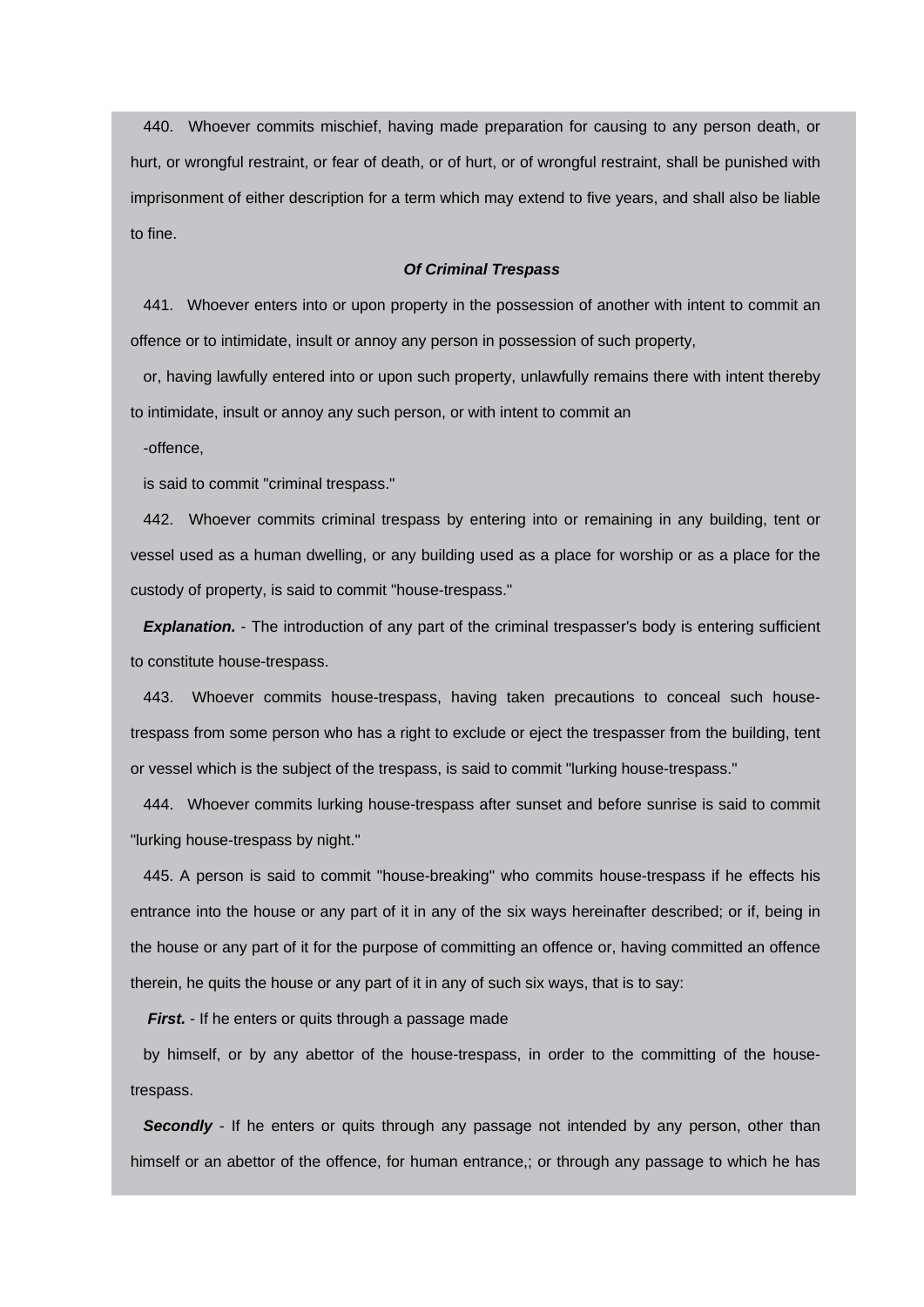obtained access by scaling or climbing over any wall or building.

**Thirdly-** If he enters or quits through any passage which he or any abettor of the house-trespass has opened in order to the committing of the house-trespass by any means by which that-passage was not intended by the occupier of the house to be opened.

*Fourthly.*- If he enters or quits by opening any lock in order to the committing of the housetrespass, or in order to the quitting of the house after a house-trespass.

*Fifthly* - If he effects his entrance or departure by using criminal force or committing an assault, or by threatening any person with assault.

**Sixthly**.- If he enters or quits by any passage which he knows to have been fastened against such entrance or departure, and to have been unfastened by himself or by an abettor of the housetrespass.

*Explanation.* - Any out-house or building occupied with a house, and between which and such house there is an immediate internal communication, is part of the house within the meaning of this section.

#### *Illustrations*

*(a) A commits house-trespass by making a hole through the wall of Z's house, and putting his hand through the aperture. This is house-breaking.*

*(b) A commits house-trespass by creeping into a ship at a port-hole between decks. This is house-breaking.* 

*(c) A commits house-trespass by entering Z's house through a window. This is house-breaking.*

*(d) A commits house-trespass by entering Z's house through the door, having opened a door which was fastened. This is house-breaking* 

*(e) A commits house-trespass by entering Z's house through the door, having lifted a latch by putting a wire through a hole in the door.*

*This is house-breaking.*

*(f) A finds the key of Z's house door, which Z had lost, and commits house-trespass by entering Z's house, having opened the door with that key. This is house-breaking.*

*(g) Z is standing in his doorway. A forces a passage by knocking Z down, and commits housetrespass by entering the house. This is house-breaking.*

*(h) Z, the door-keeper of 1~ is standing in Y's doorway. A commits house-trespass by entering the*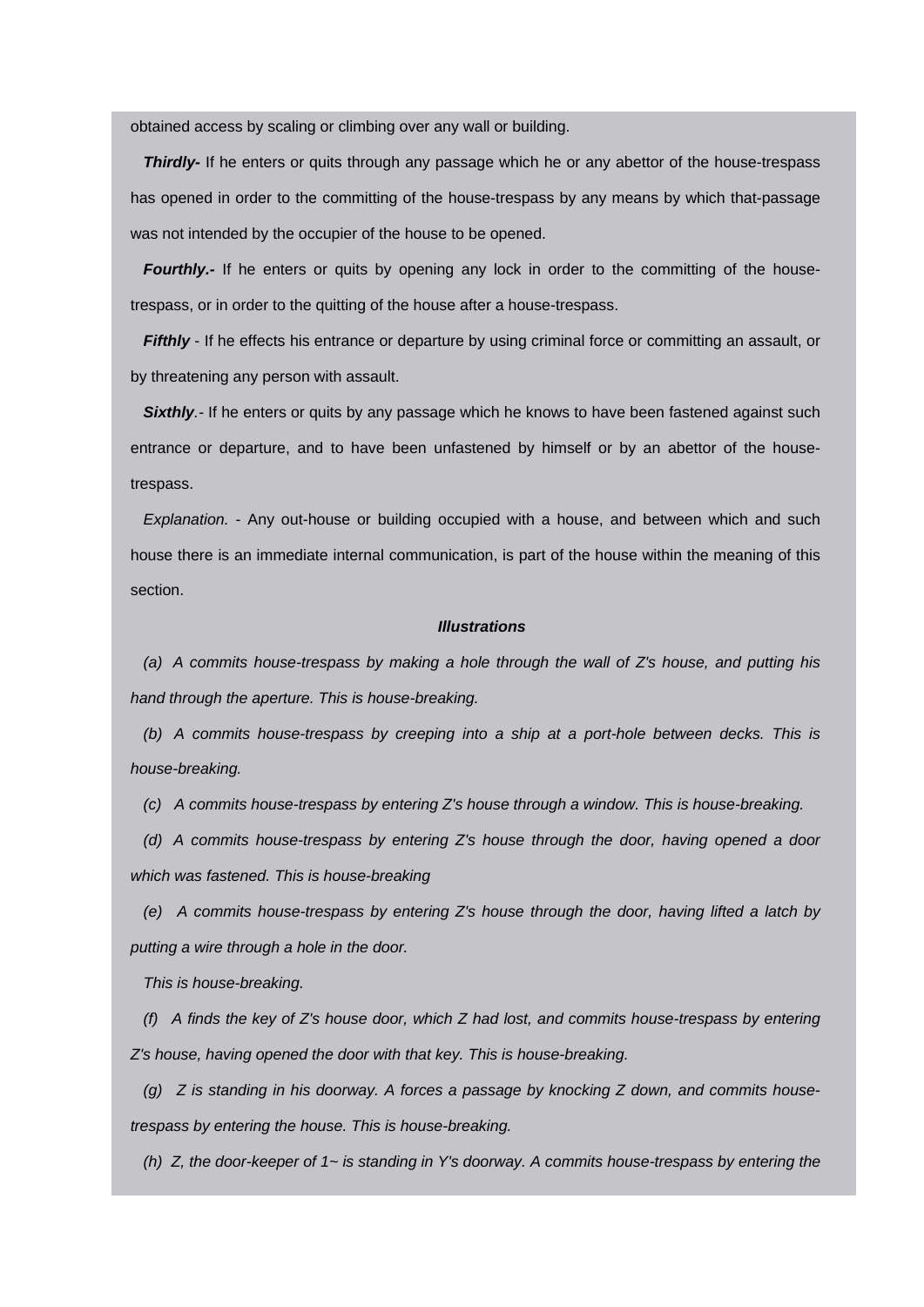*house, having deterred Z from opposing him by threatening to beat him. This is house-breaking.*

446. Whoever commit house-breaking after sunset and before sunrise is said to commit "housebreaking by night."

*447.* Whoever commits criminal trespass shall be punished with imprisonment of either description for a term which may extend to three months, or with fine which may extend to five hundred rupees, or with both.

448. Whoever commits house-trespass shall be punished with imprisonment of either description for a term which may extend to one year, or with fine which may extend to one thousand rupees, or with both.

449. Whoever commits house-trespass in order to the committing of any offence punishable with death shall be punished with transportation for life, or with rigorous imprisonment for a term not exceeding ten years, and shall also be liable to fine.

450. Whoever commits house-trespass in order to the committing of any offence punishable with transportation for life shall be punished with imprisonment of either description for a term not exceeding ten years, and shall also be liable to fine.

451. Whoever commits house-trespass in order to the committing of any offence punishable with imprisonment shall be punished with imprisonment of either description for a term which may extend to two years, and shall also be liable to fine; and if the offence intended to be committed is theft the term of the imprisonment may be extended to seven years

452. Whoever commits house-trespass, having made preparation for causing hurt to any person, or for assaulting any person, or for wrongfully restraining any person, or for putting any person in fear of hurt or of assault or of wrongful restraint, hail be punished with imprisonment of either description for a term which may extend to seven years, and shall also be liable to fine.

453. Whoever commits lurking house-trespass or house-breaking shall be punished with imprisonment of either description for a term which may extend to two years, and shall also be liable to fine.

454.. Whoever commits lurking house-trespass or house-breaking in order to the committing of any offence punishable with imprisonment shall be punished with imprisonment of either description for a term which may extend to three years, and shall also be liable to fine; and if the Offence intended to be committed is theft the term of the imprisonment may be extended to ten years.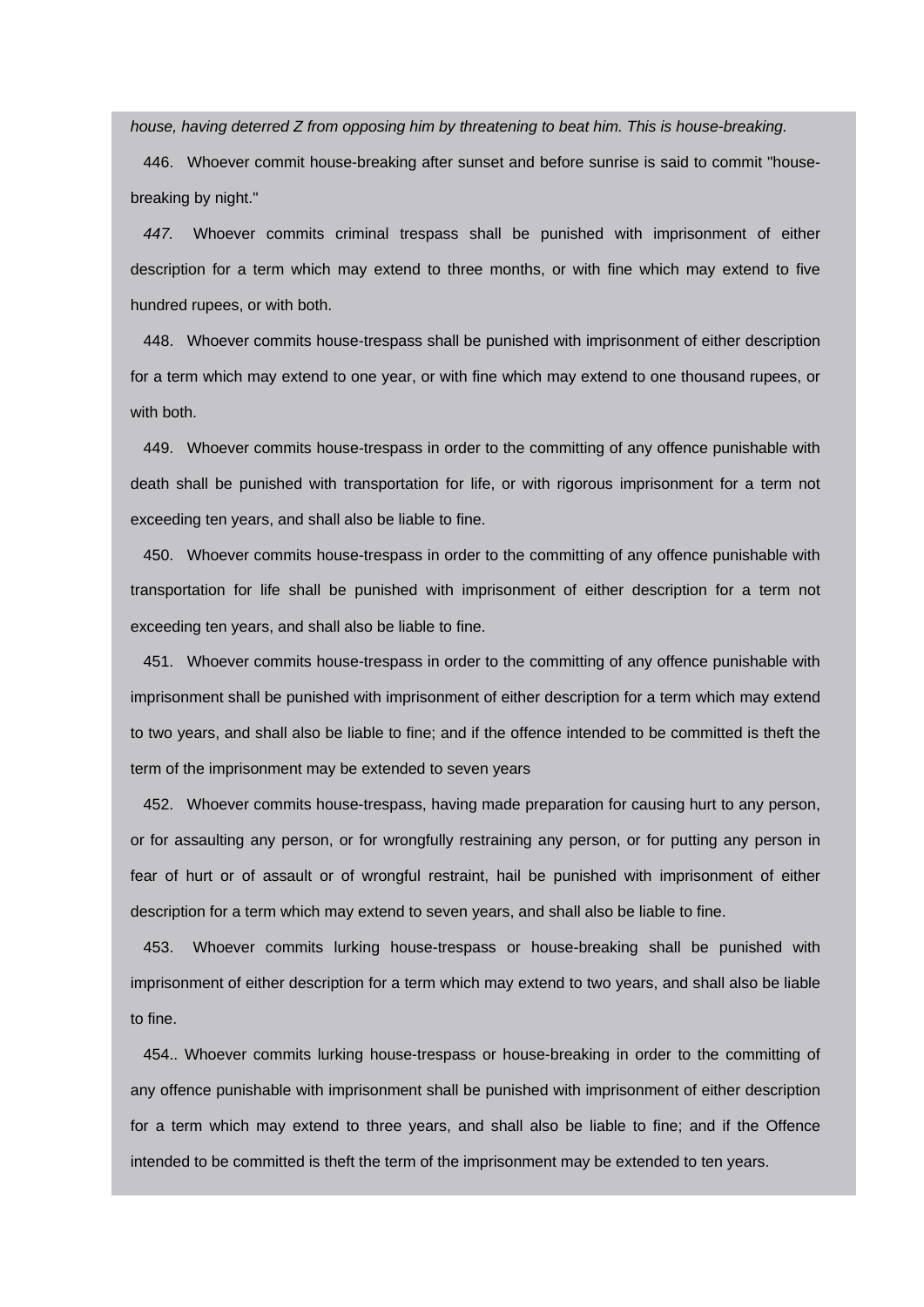455. Whoever commits lurking house-trespass or house-breaking having made preparation for causing hurt to any person, or for assaulting any person, or for wrongfully restraining any person, or for putting any person in fear of hurt or of wrongful restraint, shall be punished with imprisonment of either description for a term which may extend to ten years, and shall also be liable to fine.

456. Whoever commits lurking house-trespass by night or house-breaking by night shall be punished with imprisonment of either description for a term which may extend to three years, and shall also be liable to fine.

457. Whoever commits lurking house-trespass by night or house-breaking by night in order to the committing of any offence punishable with imprisonment shall be punished with imprisonment of either description for a term which may extend to five years, and shall also be liable to fine; and if the offence intended to be committed is theft the term of the imprisonment may be extended to fourteen years.

458. Whoever commits lurking house-trespass by night or house-breaking by night, having made preparation for causing hurt to any person, or for assaulting any person, or for wrongfully restraining any person, or for putting any person in fear of hurt or of assault or of wrongful restraint, shall be punished with imprisonment of either description for a term which may extend to fourteen years, and shall also be liable to fine.

459. Whoever, whilst committing lurking house-trespass or house-breaking causes grievous hurt to any person or attempts to cause death or grievous hurt to any person shall be punished with transportation for life, or imprisonment of either description for a term which may extend to ten years, and shall also be liable to fine.

460. If, at the time of the committing of lurking house-trespass by night or house-breaking by night, any person guilty of such offence shall voluntarily cause or attempt to cause death or grievous hurt to any person, every person jointly concerned in committing such lurking house-trespass by night or house-breaking by night shall be punished with transportation for life, or with imprisonment of either description for a term which may extend to ten years, and shall also be liable to fine.

461. Whoever dishonestly, or with intent to commit mischief, breaks open or unfastens any closed receptacle, which contains or which he believes to contain property, shall be punished with imprisonment of either description for a term which may extend to two years, or with fine, or with both.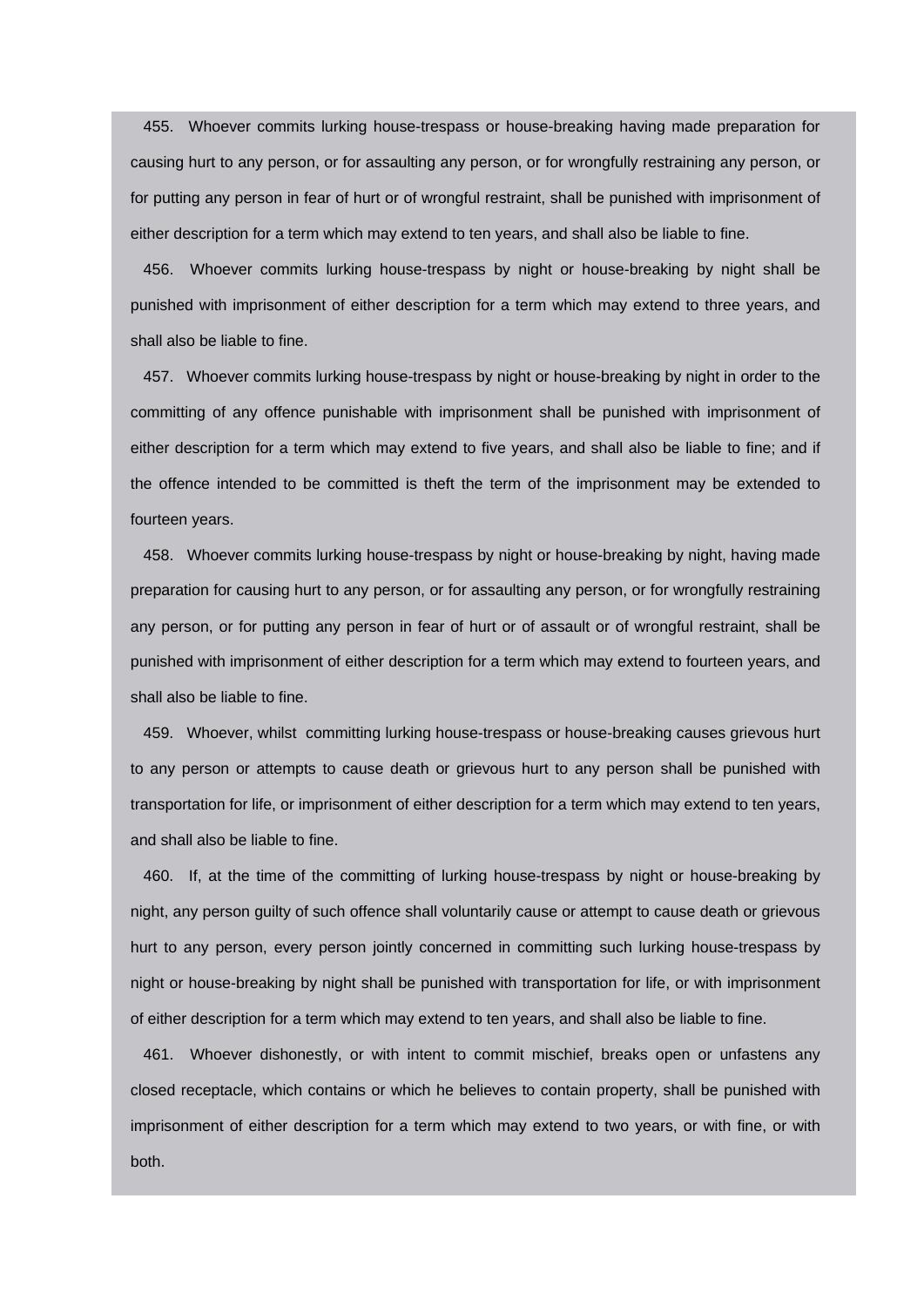462. Whoever, being entrusted with any closed receptacle which contains, or which he believes to contain, property, without having authority to open the same, dishonestly, or with intent to commit mischief, breaks open or unfastens that receptacle shall be punished with imprisonment of either description for a term which may extend to three years, or with fine, or with both. ([Back](http://www.blc-burma.org/html/Myanmar Penal Code/mpc.html#concpt17))

# **CHAPTER XVIII**

# OF OFFENCES RELATING TO DOCUMENTS AND TO TRADE OR PROPERTY MARKS

 463. Whoever makes any false document or part of a document, with intent to cause damage or injury to the public or to any person, or to support any claim or title, or to cause any person to part with property, or to enter into any express or implied contract, or with intent to commit fraud or that fraud may be committed, commits forgery.

464. A person is said to make a false document --

*First.--* Who dishonestly or fraudulently makes, signs, seals or executes a document or part of a document, or makes any mark denoting the execution or a document, with the intention of causing it to be believed that such document or part of a document was made, signed, sealed or executed by or by the authority of a person by whom or by whose authority he

knows that it was not made, signed, sealed or executed, or at a time at which he knows that it was not made, signed, sealed or executed; or

**Secondly.** -- Who, without lawful authority, dishonestly or fraudulently, by cancellation or otherwise alters a document in any material part thereof, after it has been made of executed either by himself or by any other person, whether such person be living or dead at the time of such alteration; or

*Thirdly.--* Who dishonestly or fraudulently causes any person to sign, seal, execute or alter a document, knowing that such person by reason of unsoundness of mind or intoxication cannot, or that by reason of deception practised upon him he does not, know the contents of the document or the nature of the alteration.

#### *Illustrations*

 *(a) A has a letter of credit upon B for rupees 10,000written by Z. A, in order to defraud B, adds a cipher to the 10,000, and makes the sum 100,000 intending that it may be believed by B that*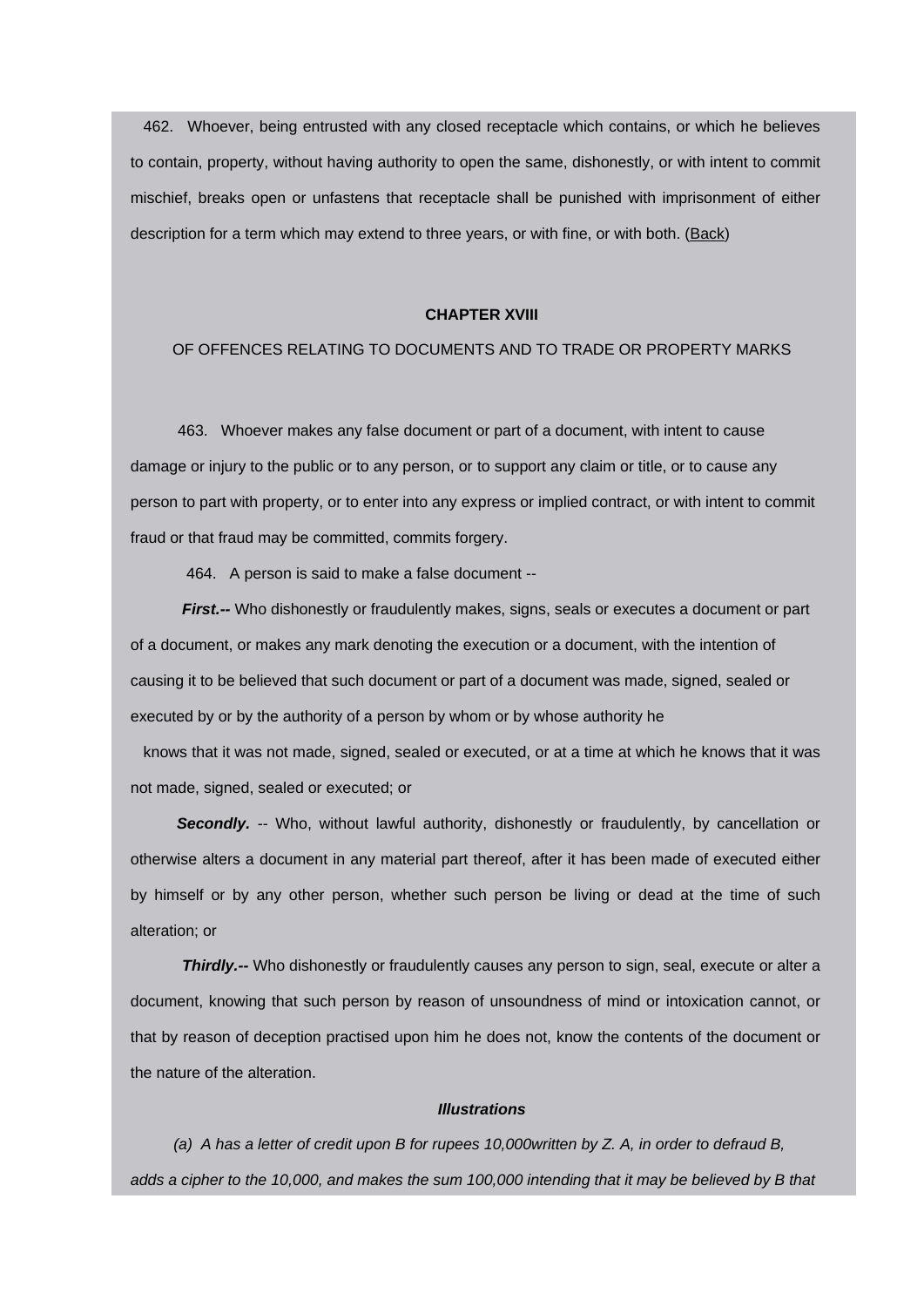*Z so wrote the letter. A has committed forgery.*

 *(b) A, without is authority affixes is seal to a document purporting to be a conveyance of an estate from Z to A, with the intention of selling the estate to B and thereby of obtaining from B the purchase-money. A has committed forgery*

 *(c) A picks up a cheque on a banker signed by B, payable to bearer, but without any sum having been inserted in the cheque. A fraudulently fills up the cheque by inserting the sum of ten thousand rupees. A commits forgery.*

 *(d) A leaves with B, his agent, a cheque on a banker, signed by A, without inserting the sum payable, and authorizes B to fill up the cheque by inserting a sum not exceeding ten thousand rupees for the purpose of making certain payments. B fraudulently fills up the cheque by inserting the sum of twenty thousand rupees. B commits forgery.*

 *(e) A draws a bill of exchange on himself in the name of B without B's authority, intending to discount it as a genuine bill with a banker and intending to take up the bill on its maturity Here, as A draws the bill with intent to deceive the banker by leading him to suppose that he had the security of B, and thereby to discount the bill, A is guilty of forgery.*

 *(f) Z's will contains these words-- "I direct that all my remaining property be equally divided between A, B and C. "A dishonestly scratches out B's name, intending that it may be believed that the whole was left to himself and C. A has committed forgery.*

 *(g) A endorses a Government promissory note and makes it payable to Z or his order by writing on the bill the words 'pay to Z or his order" and signing the endorsement. B dishonestly erases the words "pay to Z or Iris order", and thereby converts the special endorsement into a blank endorsement. B commits forgery.*

 *(h) A sells and convey an estate to Z. A afterwards, in order to defraud Z of iris estate executes a conveyance of the same estate to B, dated six months earlier than the date of the conveyance to 7, intending it to be believed that he had conveyed the estate to B before he conveyed it to 7. A has committed forgery.*

 *(i) 7 dictates his will to A. A intentionally writes down a different legatee from the legatee named by 7, and by representing to 7 that he has prepared the will according to his instructions, induces 7 to sign the will. A has committed forgery.*

 *(j) A writes a letter and signs it with B's name without B's authority, certifying that A is a man of*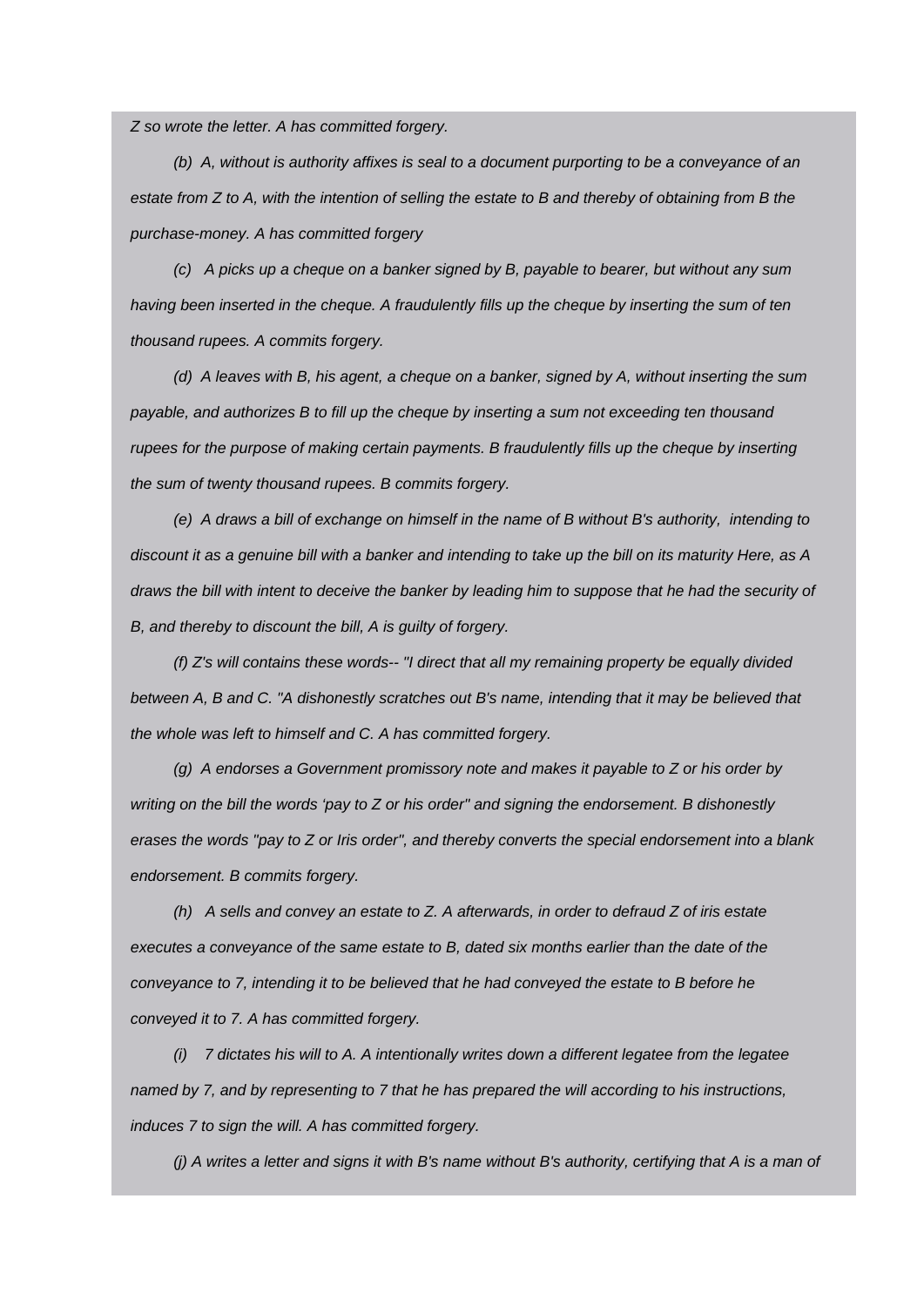*good character and in distressed circumstances from, unforeseen misfortune intending by means of such letter to obtain aims from 7 and other persons. Here, as A made a false document in order to induce 7 to part with property, A has committed forgery.*

 *(k) A without B's authority writes a letter and signs it in B's name certifying to A's character intending thereby to obtain employment under Z. A has committed forgery inasmuch as he intended to deceive Z by the forged certificate,-and thereby to induce 7 to enter into an express or implied contract for service.*

 *Explanation* 1.-- A man's signature of his own may amount to forgery.

#### *Illustrations*

 *(a) A signs illustrations his own name to a bill of exchange, intending that ii may be believed that the bill was dawn by another person of the same name A has committed forgery*

 *(b) A writes the word "accepted" on a piece of paper and signs it with Z's name in order that B may after wards write on the paper a bill of exchange drawn by B upon 7, and negotiate the bill as though it had been accepted by 7. A is guilty of forgery ; and if B, knowing the fact, draws the bill upon the paper pursuant to A's intention, B is also guilty of forgery*

 *(c) A picks up a bill of exchange payable to the order of a different person of the same name. A endorses the bill in his own name, intending to cause it to be believed that it was endorsed by the person to whose order it was payable ; here A has committed forgery.*

 *(d) A purchases an estate sold under execution of a decree against B.~-B, after the seizure of the estate, in collusion with 7, executes a lease ~f the estate to 7, at a nominal rent and for a long period, and dates the lease six months prior to the seizure,' with intent to defraud A, and to cause it to be believed that the lease was granted before the seizure. B, though he executes the lease in his own name, commits forgery by antedating it.* 

 *(e) A, a trader, in anticipation of insolvency, lodges effects with B for A's benefit and with intent to defraud his creditors ; and in order to give a colour to the transaction, writes a promissory note binding himself to pay to B a sum for value received, and antedates the note, intending that it may be believed to have been made before A was on the point of insolvency. A has committed forgery under the first head of the definition.*

 *Explanation* 2.-- The making of a false document in the name of a fictitious person, intending it to be believed that the document was made by a real person, or in the name of a deceased person,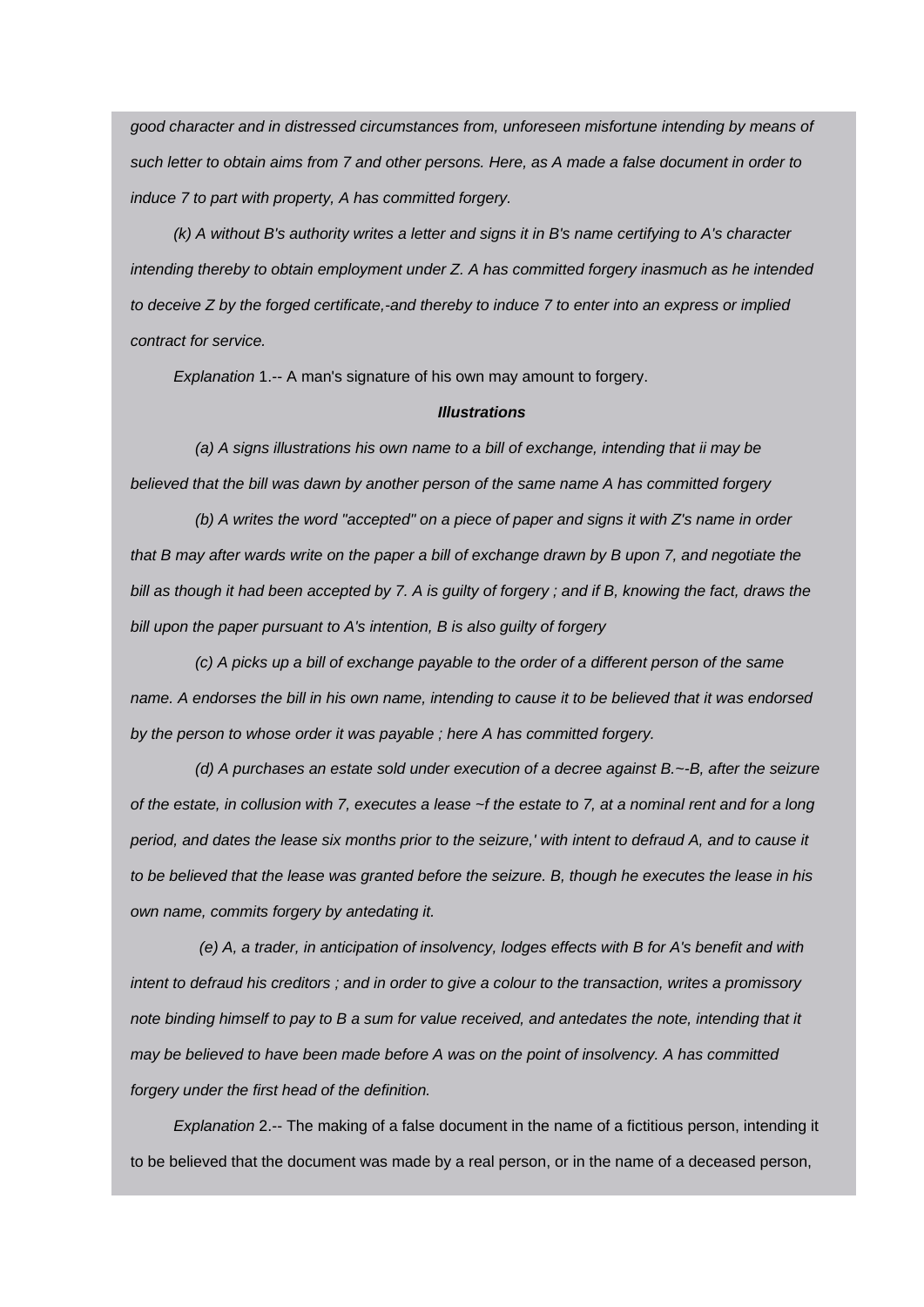intending it to be believed that the document was made by the person in his lifetime, may amount to forgery.

# *Illustration*

 *A draws a bill of exchange upon a fictitious person, and fraudulently accepts the bill in the name of such fictitious person with intent to negotiate it. A commits forgery*

 465. Whoever commits forgery shall be punished with imprisonment of either description for a term which may extend to two years, or with fine, or with both.

 466*.* Whoever forges a document, purporting to be a record or proceeding of or in a Court of Justice, or a register of birth, baptism, marriage or burial, or a register kept by a public servant as such, or a certificate or document purporting to be made by a public servant in his official capacity, or an authority to institute or defend a suit, or to take any proceedings therein, or to confess judgment, or a power-of-attorney, shall be punished with imprisonment of either description for a term which may extend to seven years, and shall also be liable to fine.

 467. Whoever forges a document which purports to be a valuable security, or a will, or an authority to adopt a son, or which purports to give authority to any person to make or transfer any valuable security, or to receive the principle, interest or dividends thereon, or to receive or deliver any money, moveable property, or valuable security, or any document purporting to be an acquittance or receipt acknowledging the payment of money, or an acquittance or receipt for the delivery of any moveable property or valuable security, shall be punished with transportation for life, or with imprisonment of either description for a term which may extend to ten years, and shall also be liable to fine.

 468. Whoever commits forgery, intending that the document forged shall be used for the purpose of cheating, shall be punished with imprisonment of either description for a term which may extend to three years, and shall also be liable to fine.

 469. Whoever commits forgery, intending that the document forged shall harm the reputation of any party, or knowing that it is likely to be used for that purpose, shall be punished with imprisonment of either description for a term which may extend to three years, and shall also be liable to fine.

 470. A false document made wholly or in part by forgery is designated "a forged document." 471. Whoever fraudulently or dishonestly use as genuine any document which he knows or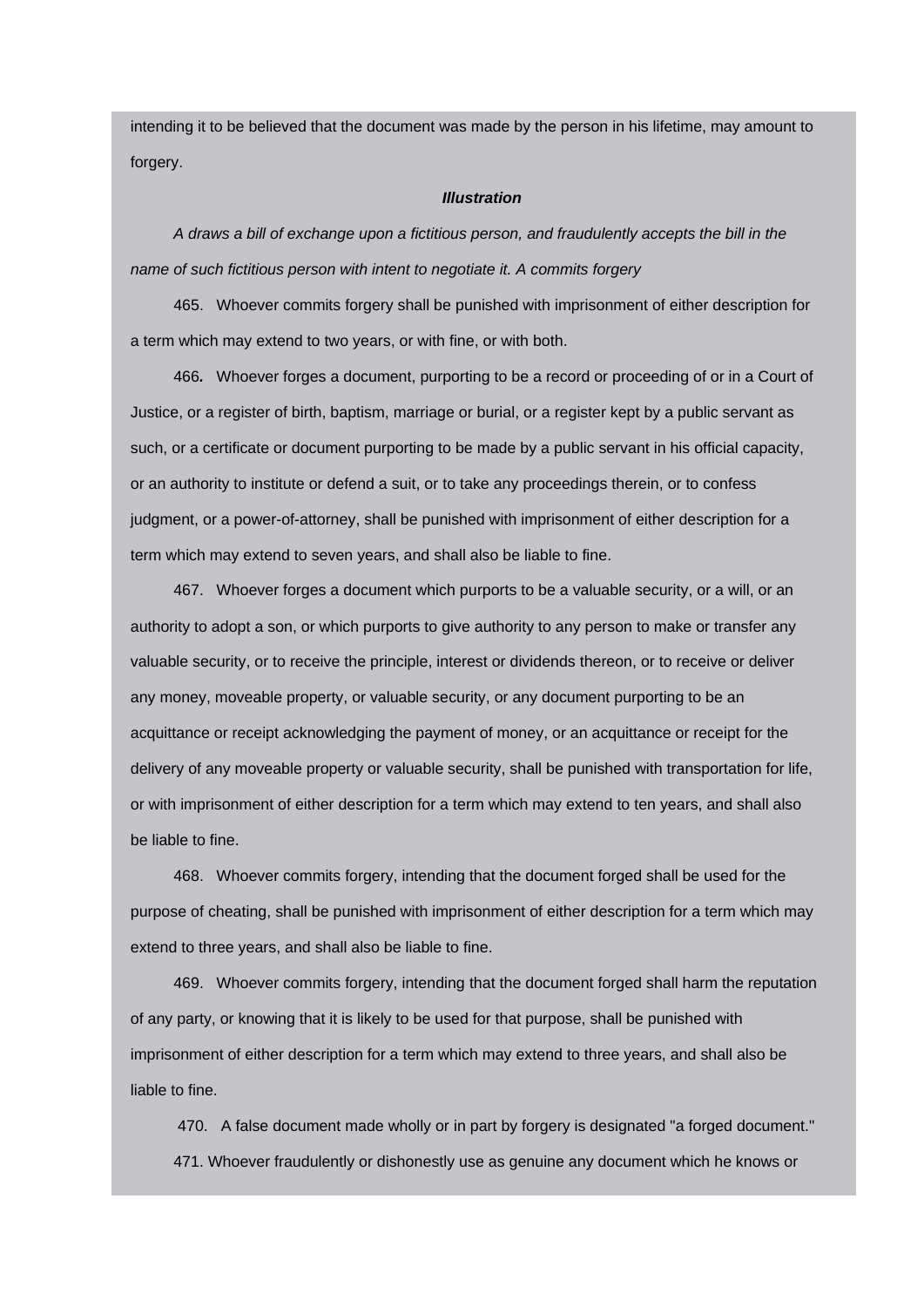has reason to believe to be a forged document shall be punished in the same manner as if he had forged such document.

 472. Whoever makes or counterfeits any seals, plate or other instrument for making an impression, intending that the same shall be Used for the purpose of committing any forgery which would be punishable under section 467, or with such intent has in his possession *any* such seal, plate or other instrument, knowing the same to be counterfeit, shall be punishable with transportation for life, or with imprisonment of either description for a term which may extend to seven years, and shall also be liable to fine.

 473. Whoever makes or counterfeits any seal, plate or other instrument for making an impression, intending that the same shall be used for purpose of committing any forgery which would be punishable under any section of this chapter other than section 467, or with such intent has in his possessions any such seal, plate or other instrument, knowing the same to be counterfeit,, shall be punished with imprisonment of either description for a term which may extend to seven years, and shall also be liable to fine.

 474. Whoever has in his possession any document, knowing the same to be forged, and intending that the same shall fraudulently or dishonestly be used as genuine, shall, if the document is one of the description mentioned in section 466, be punished with imprisonment of either description for a term which may extend to seven years, and shall also be liable to fine; and if the document is one of the description mentioned in section 467, shall be punished with transportation for life, or with imprisonment of either description for a term which may extend to seven years, and shall also be liable to fine.

 475. Whoever counterfeits upon, or in the substance of, any material, any device or mark for the purpose of authenticating any document described in section 467, intending that such device or mark shall be used for the purpose of giving the appearance of authenticity or any document then forged or thereafter to be forged on such material, or who with such intent has in his possession any material upon or in the substance of which any such device or mark has been counterfeited, shall be punished with transportation for life, or with imprisonment of either description for a term which may extend to seven years, and shall also be liable to fine.

 476. Whoever counterfeits upon, or in the substance of, any material, any device or mark used for the purpose of authenticating any document other than the documents described in section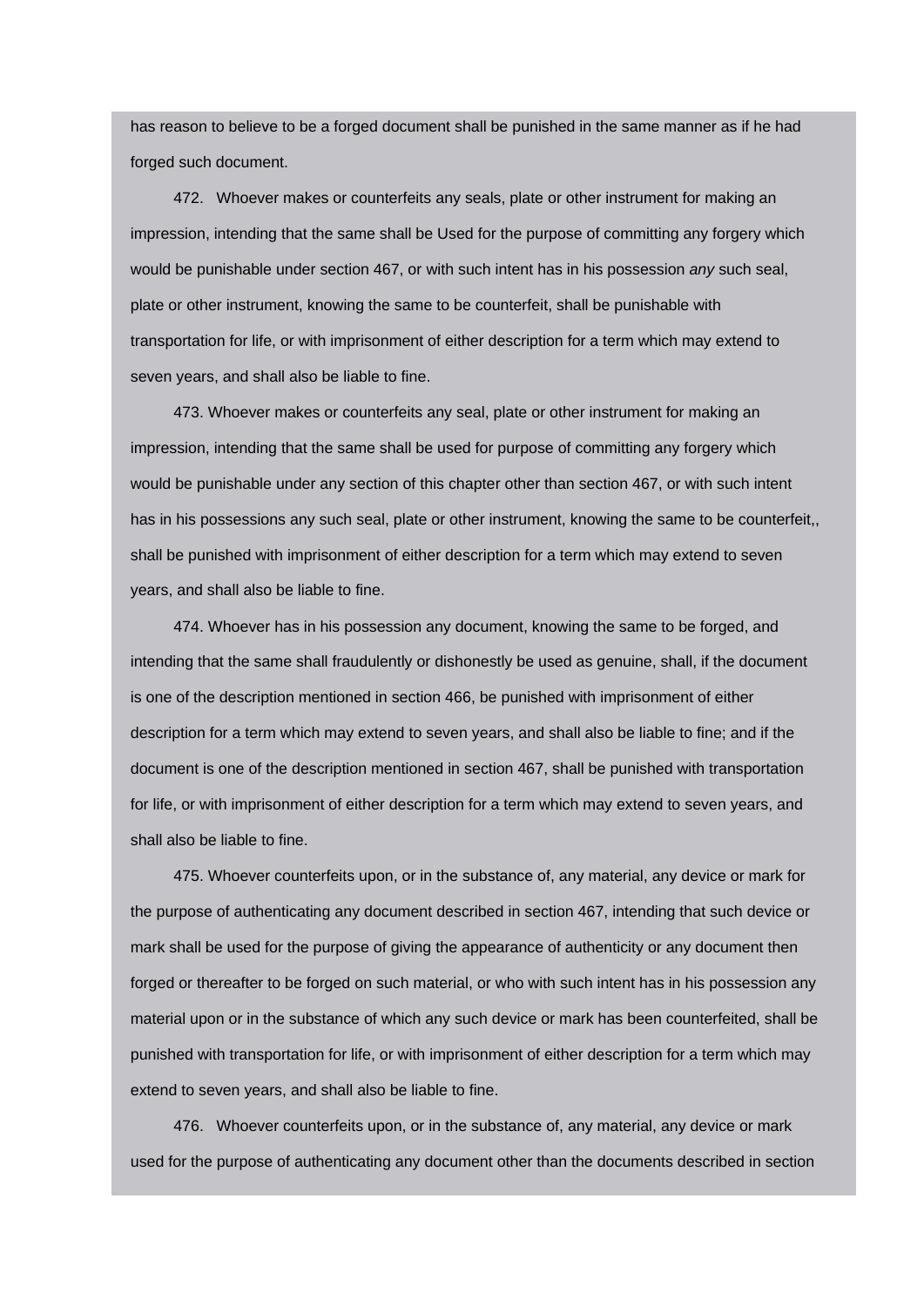467, intending that such device or mark shall be used for the purpose of giving the appearance of authenticity to any document then forged or thereafter to be forged on such material, or who with such intent has in his possession any material upon or in the substance of which any such device or mark has been counterfeited, shall be punished with imprisonment of either description for a term which may extend to seven years, and shall also be liable to fine.

 477. Whoever fraudulently or dishonestly, or with intent to cause damage or injury to the public or to any person, cancels, destroys or defaces, or attempts to cancel, destroy of deface, or secretes or attempts to secrete any document which is or purports to be a will, or an authority to adopt a son, or any valuable security, or commits mischief in respect to such document, shall be punished with transportation for life, or with imprisonment of either description for a term which may extend to seven years, and shall also be liable to fine.

 477A. Whoever, being a clerk, officer or servant, or employed or acting in the capacity of a clerk, officer or servant, wilfully and with intent to defraud, destroys, alters, mutilates or falsifies any book, paper, writing, valuable security or account which belongs to or is in the possession of his employer, or has been received by him for or on behalf of his employer, or in, or omits or alters or abets the omission or alteration of any material particular from or in, any such book, paper, writing, valuable security or account, shall be punished with imprisonment of either description for a term which may extend to seven years, or with fine, or with both.

**Explanation.** - It shall be sufficient in any charge under this section to allege a general intent to defraud, without naming any particular person intended to be defrauded or specifying any particular sum of money intended to be the subject of the fraud, or any particular day on which the offence was committed.

### *Of Trade, Property and Other Marks*

 478. A mark used for denoting that goods are the manufacture or merchandise of a particular person is called a trademark  $[x * *]$ <sup>1</sup>

 479. A mark used for denoting that moveable property belongs to a particular person is called a property mark.

 480. Whoever marks any goods or any case, package or other receptacle containing goods, or uses any case, package or other receptacle with any mark thereon, in a manner reasonably calculated to cause it to be believed that the goods so marked, or any goods contained in any such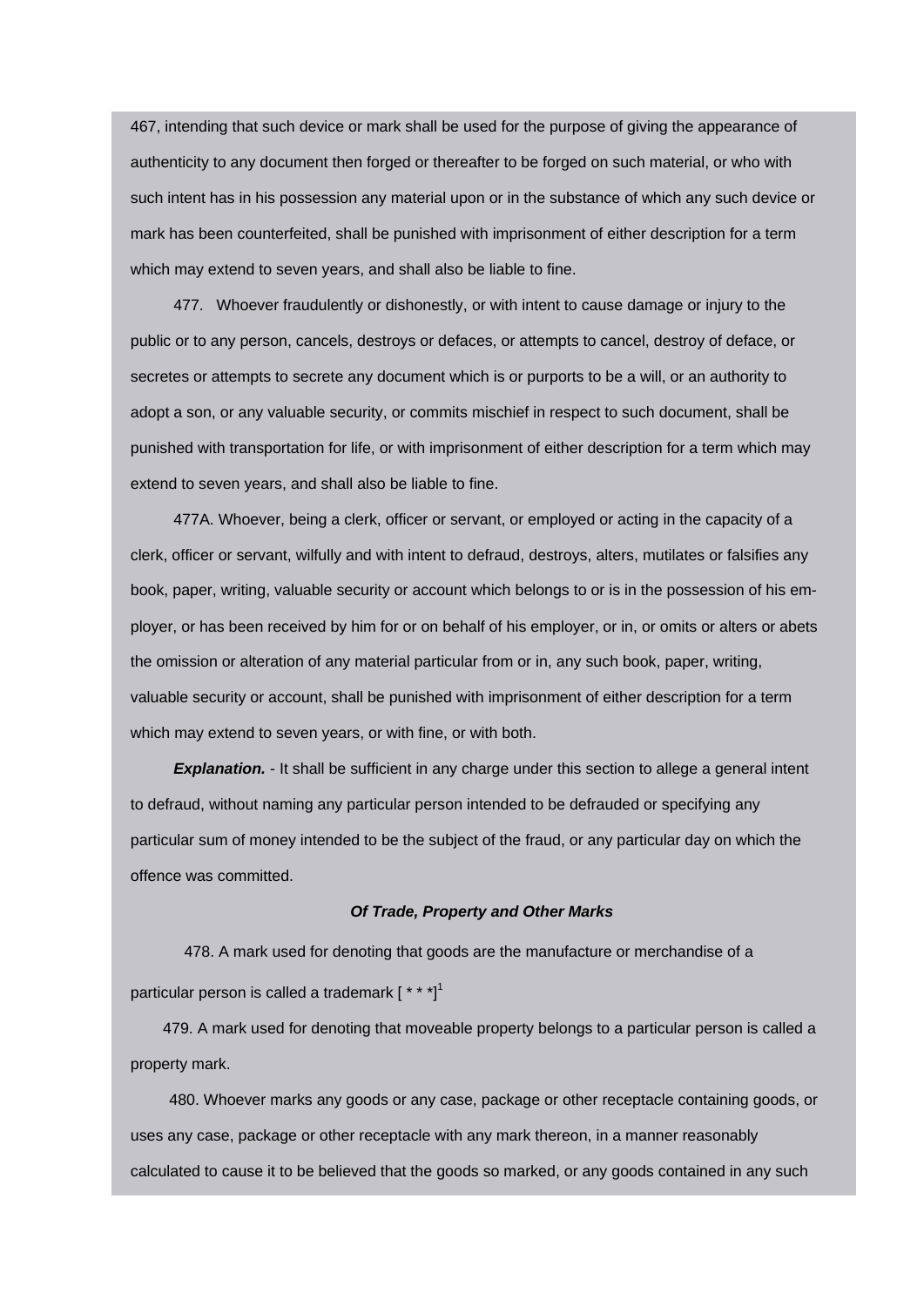receptacle so marked, are -the manufacture or merchandise of a person whose manufacture or merchandise they are not, is said to use a false trade mark.

 481. Whoever marks any moveable property or goods or any case, package or other receptacle containing moveable property or goods, or uses any case, package or other receptacle having any mark thereon, in a manner reasonably calculated to cause it to be believed that the property or goods moveable property, or valuable security, or any document purporting to be an acquittance or receipt acknowledging the payment of money, or an acquittance or receipt for the delivery of any moveable property or valuable security, shall be punished with transportation for life, or with imprisonment of either description for a term which may extend to ten years, and shall also be liable to fine.

#### <sup>1</sup>. Omitted by the Union of Burma (Adaptation of Laws) Order, 1946.

*....................................................................*

 468. Whoever commits forgery, intending that the document forged shall be used for the purpose 3f cheating, shall be punished with imprisonment of either description for a term which may extend to three years, and shall also be liable to fine.

 469. Whoever commits forgery, intending that the document forged shall harm the reputation of any party, or knowing that it is likely to be used for that purpose, shall be punished with imprisonment of either description for a term which may extend to three years, and shall also be liable to fine.

470. A false document made wholly or in part by forgery is designated "a forged document."

 471. Whoever fraudulently or dishonestly use as genuine any document which he knows or has reason to believe to be a forged document shall be punished in the same manner as if he had forged such document.

 472. Whoever makes or counterfeits any seals, plate or other instrument for making an impression, intending that the same shall be used for the purpose of committing any forgery which would be punishable under section 467, or with such intent has in his possession any such seal, plate or other instrument, knowing; the same to be counterfeit, shall be punishable with transportation for life, or with imprisonment of either description for a term which may extend to seven years, and shall also be liable to fine.

 473. Whoever makes or counterfeits any seal, plate or other instrument for making an impression, intending that the same shall be used for purpose of committing any forgery which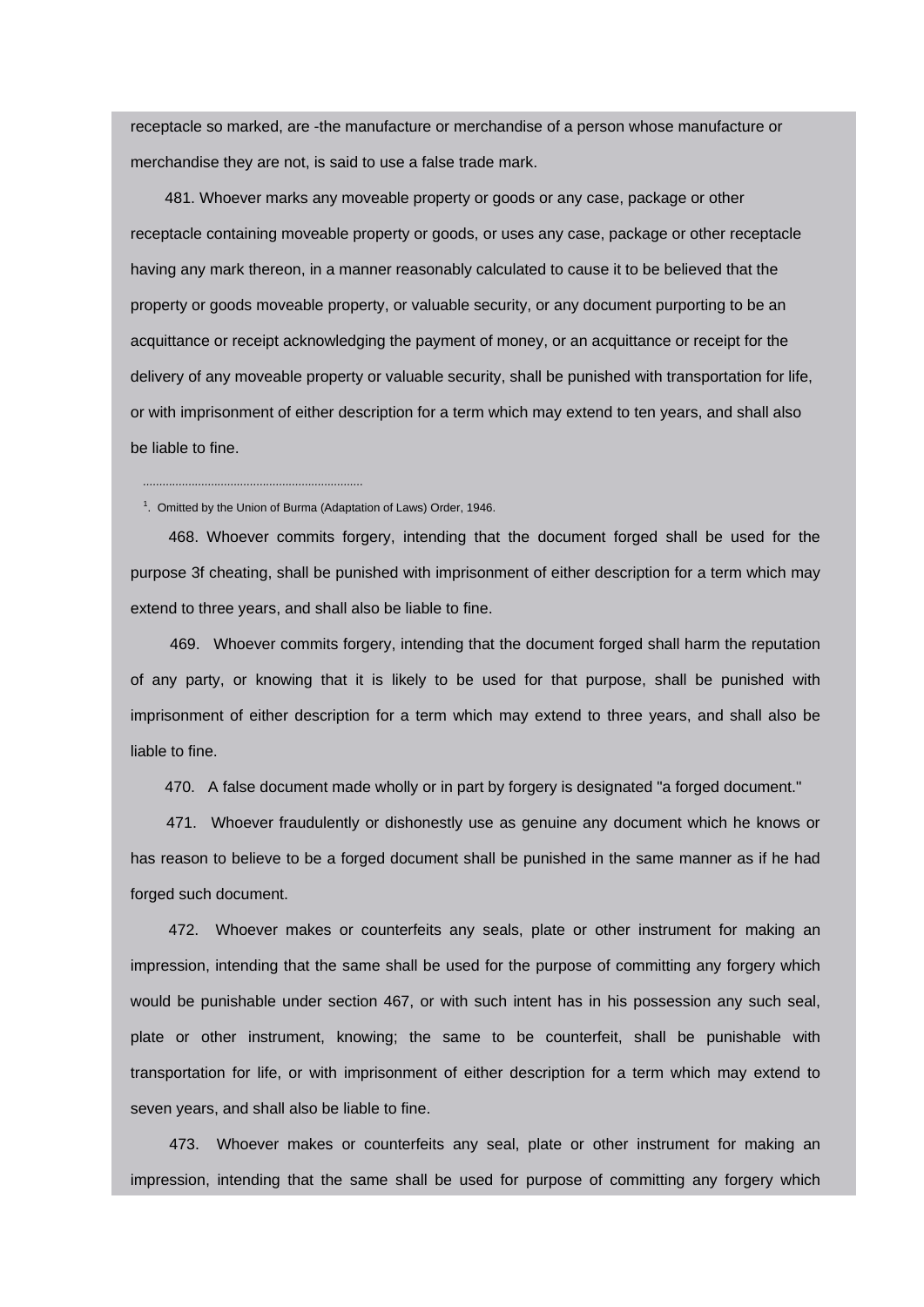would be punishable under any section of this chapter other than section 467, or with such intent has in his possession any such seal, plate or other instrument, knowing the same to be counterfeit, shall be punished with imprisonment of either description for a term which may extend to seven years, and shall also be liable to fine.

 474. Whoever has in his possession any document, knowing the same to be forged, and intending that the same shall fraudulently or dishonestly be used as genuine, shall, if the document is one of the description mentioned in section 466, be punished with imprisonment of either description for a term which may extend to seven years, and shall also be liable to fine; and if the document is one of the description mentioned in section 467, shall be punished with transportation for life, or with imprisonment of either description for a term which may extend to seven years, and shall also be liable to fine.

 475. Whoever counterfeits upon, or in the substance of, any material, any device or mark for the purpose of authenticating any document described in section 467, intending that such device or mark shall be used for the purpose of giving the appearance of authenticity or any document then forged or thereafter to be forged on such material, or who with such intent has in his possession any material upon or in the substance of which any such device or mark has been counterfeited, shall be punished with transportation for life, or with imprisonment of either description for a term which may extend to seven years, and shall also be liable to fine.

 476. Whoever counterfeits upon, or in the substance of, any material, any device or mark used for the purpose of authenticating any document other than the documents described in section 467, intending that such device or mark shall be used for the purpose of giving the appearance of authenticity to any document then forged or thereafter to be forged on such material, or who with such intent has in his possession any material upon or in the substance of which any such device or mark has been counterfeited, shall be punished with imprisonment of either description for a term which may extend to seven years, and shall also be liable to fine.

 477. Whoever fraudulently or dishonestly, or with intent to cause damage or injury to the public or to any person, cancels, destroys or defaces, or attempts to cancel, destroy of deface, or secretes or attempts to secrete any document which is or purports to be a will, or an authority to adopt a son, or any valuable security, or commits mischief in respect to such document, shall be punished with transportation for life, or with imprisonment of either description for a term which may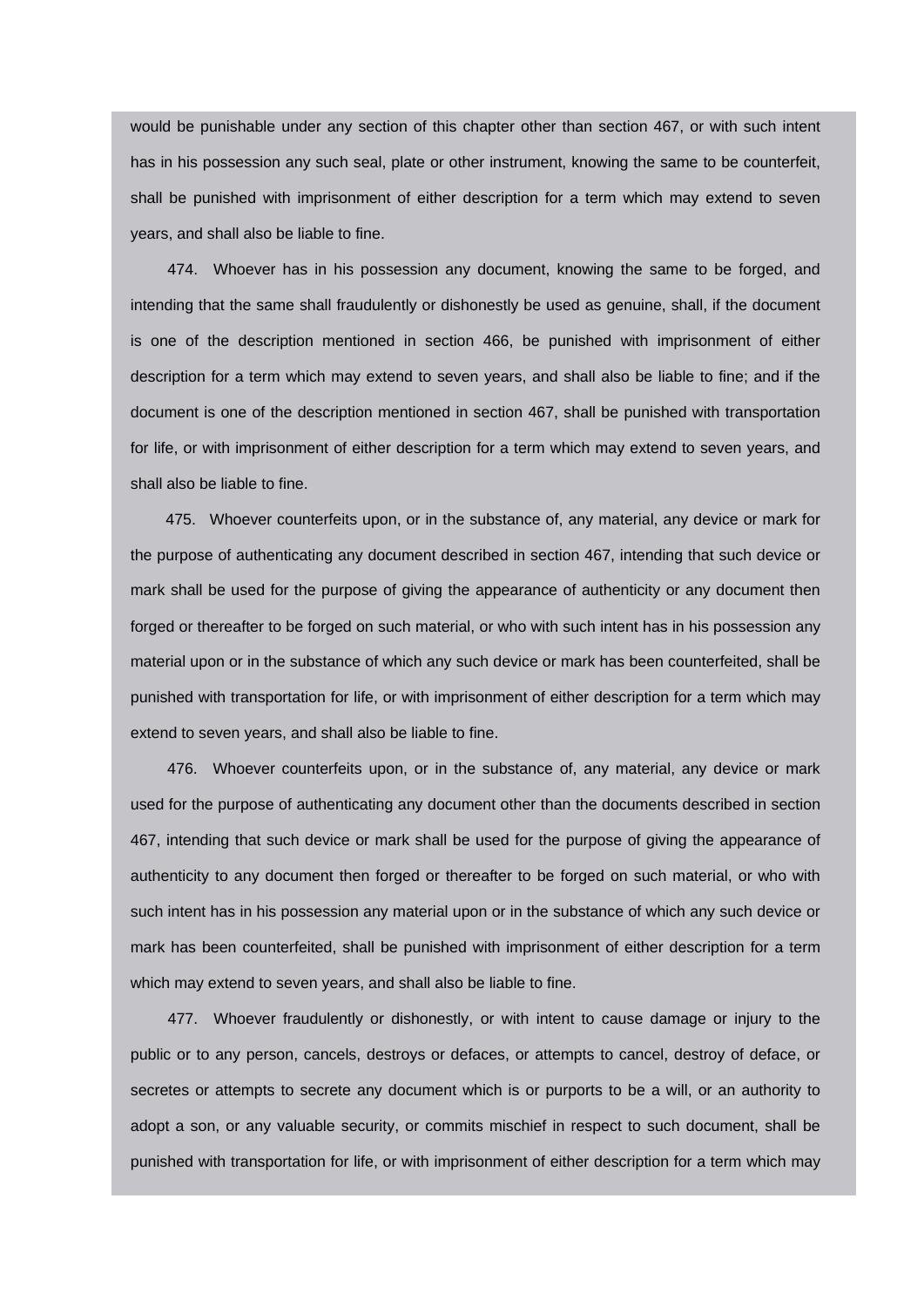extend to seven years, and shall also be liable to fine.

 477A. Whoever, being a clerk, officer or servant, or employed or acting in the capacity of a clerk, officer or servant, willfully and with intent to defraud, destroys, alters, mutilates or falsifies any book, paper, writing, valuable security or account which belongs to or is in the possession of his employer, or has been received by him for or on behalf of his employer, or in, or omits or alters or abets the omission or alteration of any material particular from or in, any such book, paper, writing, valuable security or account, shall be punished with imprisonment of either description for a term which may extend to seven years, or with fine, or with both.

 *Explanation.* - It shall be 'sufficient in any charge under this section to allege a general intent to defraud, without naming any particular person intended to be defrauded or specifying any particular sum of money intended to be the subject of the fraud, or any particular day on which the offence was committed.

## *Of Trade, Property and Other Marks*

 478. A mark used for denoting that goods are the manufacture or merchandise of a particular person is called a trade mark [ **\*** \* \*]1

 479. A mark used for denoting that moveable property belongs to a particular person is called a property mark.

 480. Whoever marks any goods or any case, package or other receptacle containing goods, or uses any case, package or other receptacle with any mark thereon, in a manner reasonably calculated to cause it to be believed that the goods so marked, or any goods contained in any such receptacle so marked, are The manufacture or merchandise of a person whose manufacture or merchandise they are not, is said to use a false trade mark.

 481. Whoever marks any moveable property or goods or any case, package or other receptacle containing moveable property or goods, or uses any case, package or other receptacle having any mark thereon, in a manner reasonably calculated to cause it to be believed that the property or goods so marked, or any property or goods contained in any such receptacle so marked, belong to a person to whom they do not belong, is said to use a false property mark.

..........................................................

 482. Whoever uses any false mark or any false property mark shall, unless he proves that he acted without intent to defraud, be punished with imprisonment of either description for a term which

<sup>&</sup>lt;sup>1</sup>. Omitted by the Union of Burma (adaptation Of Laws) Order. 1943.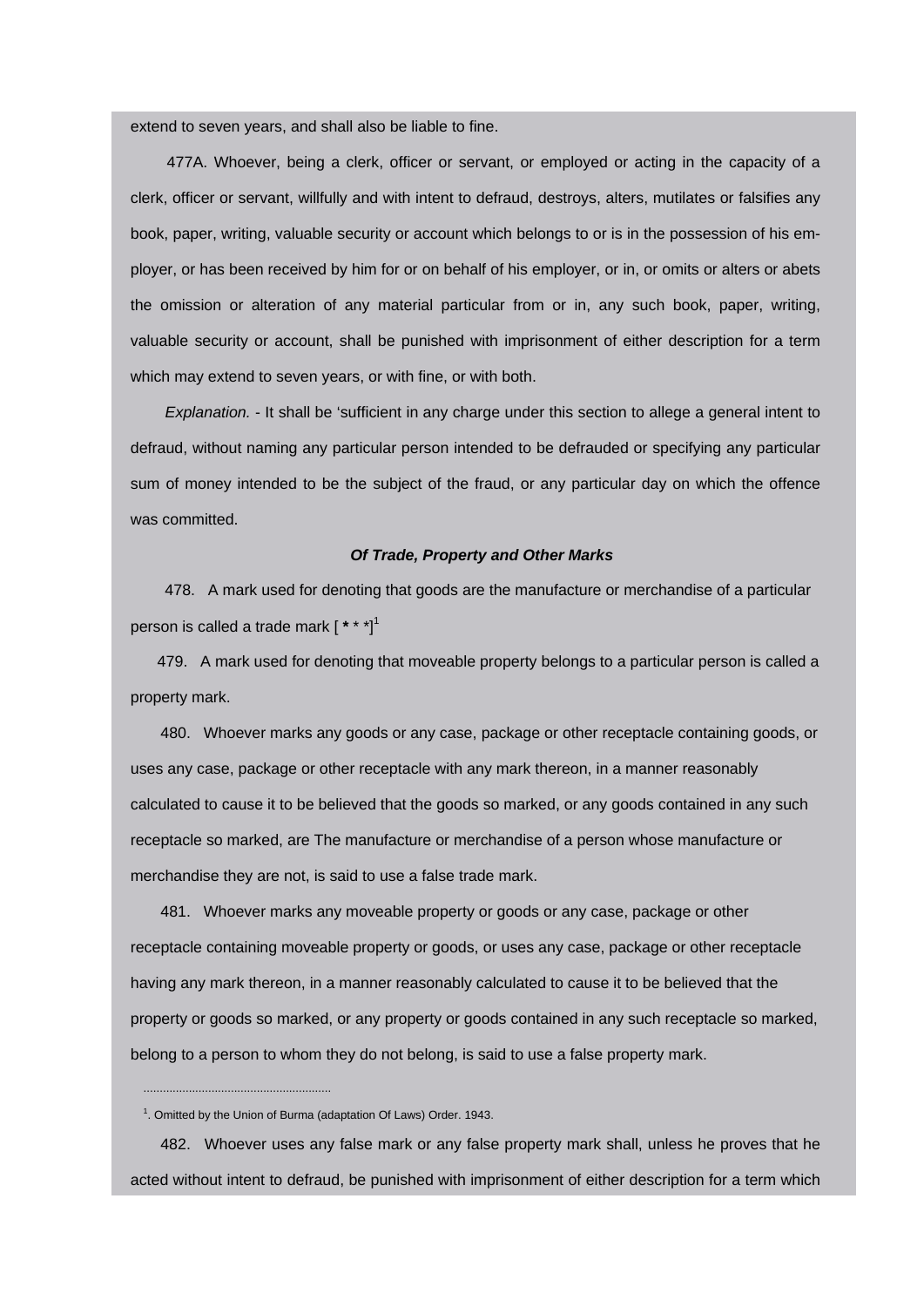may extend to one year, or with fine, or with both.

 483. Whoever counterfeits any trademark or property mark used by any other person shall be punished with imprisonment of either description for a term which may extend to two years, or with fine, or with both.

 484. Whoever counterfeits any property mark used by a public servant, or any mark used by a public servant to denote that any property has been manufactured by a particular person or at a particular time or place, or that the property is of a particular quality or has passed through a particular office, or that it is entitled to any exemption, or uses as genuine any such mark knowing the same to be counterfeit, shall be punished with imprisonment of either description for a term which may extend to three years, and shall also be liable to fine.

 485. Whoever makes or has in his possession any die, plate or other instrument for the purpose of counterfeiting a trade mark, or property mark, or has in his possession a trade mark or property mark for the purpose of denoting that any goods are the manufacture or merchandise of a person whose manufacture or merchandise they are not, or that they belong to a person to whom they do not belong, shall be punished with imprisonment of either description for a term which may extend to three years, or with fine, or with both.

 486. Whoever sells, or exposes, or has in possession for sale or any purpose of trade or manufacture, any goods or things with a counterfeit trade mark or property mark affixed to or impressed upon the same or to or upon any case, package or other receptacle in which such goods are contained, shall, unless he proves -

 *(a)* that, having taken all reasonable precautions against committing an offence against this section, he had at the time of the commission of the alleged offence no reason to suspect the genuineness of the mark, and

 *(b)* that, on demand made by or on behalf of the prosecutor he gave all the information in his power with respect to the person from whom he obtained such goods or things, or

 *(c)* that otherwise he had acted innocently,

be punished with imprisonment of either description for a term which may extend to one year, or with fine, or with both.

 487. Whoever makes any false mark upon any case, package or other receptacle containing goods, in a manner reasonably calculated to cause any public servant or any other person to believe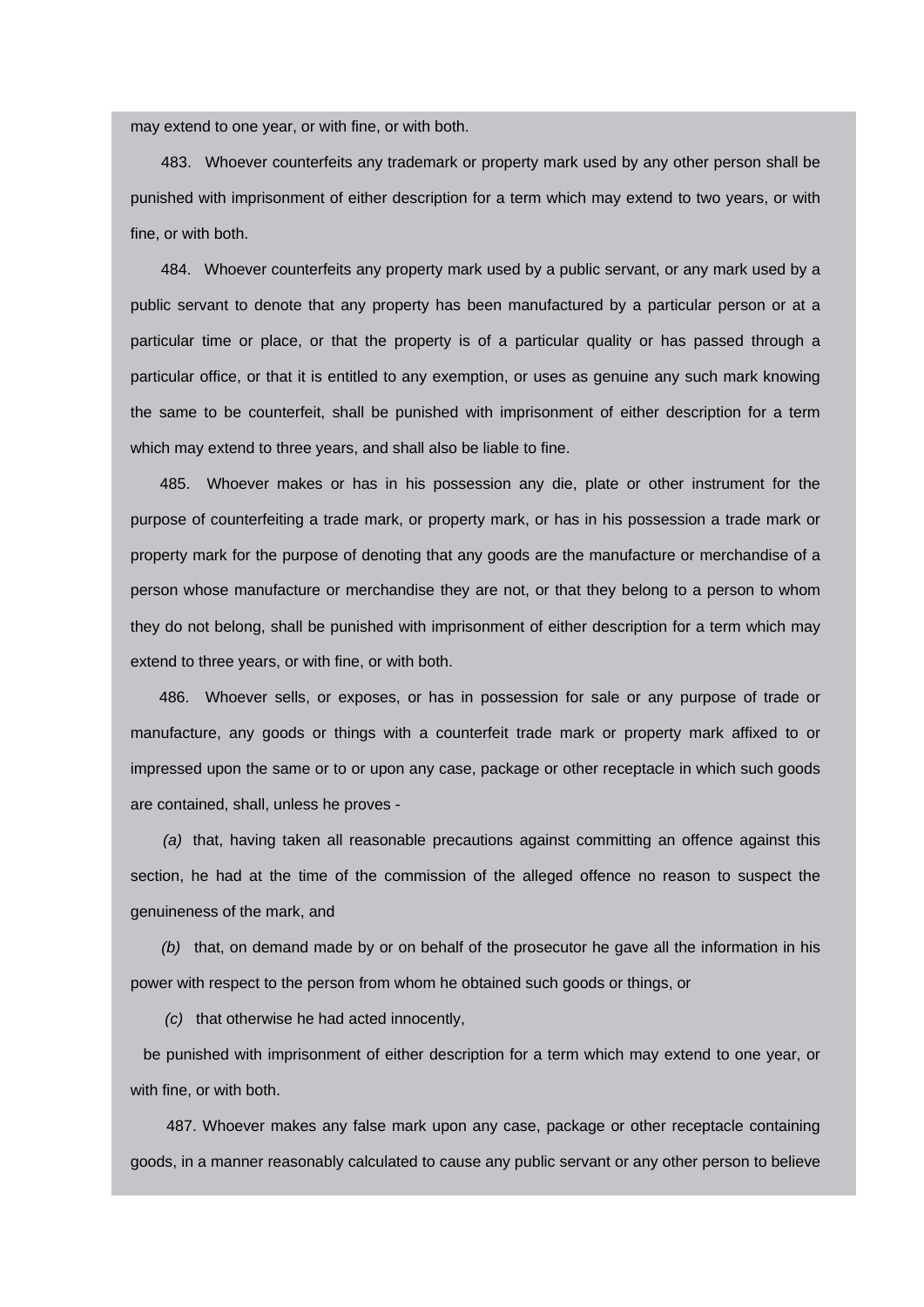that such receptacle contains goods which it does not contain, or that it does not contain goods which it does contain, or that the goods contained in such receptacle are of a nature or quality different from the real nature or quality thereof, shall, unless he proves that he acted without intent to defraud, be punished with imprisonment of either description for a term which may extend to three years, or with fine, or with both.

 488. Whoever makes use of any such false mark in any manner prohibited by the last foregoing section shall unless he proves that he acted without intent to defraud, b punished as if he had committed an offence against that section

 489. Whoever removes, destroys, defaces or adds to any property mark, intending or knowing it to be likely that he may thereby cause injury to any person, shall be punished with imprisonment of either description for a term which may extend to one year, or with fine, or with both.

# *Of Currency-Notes and Bank-Notes*

 489A. Whoever counterfeits, or knowingly performs any part of the process of counterfeiting, any currency-note or bank-note shall be punished with transportation for life, or with imprisonment of either description for a term which may extend to ten years, and shall also be liable to fine.

 *Explanation.--* For the purposes of this section and of sections 489B, 489C and 489D, the expression 'bank-note" means a promissory note or engagement for the payment of money to bearer on demand issued by any person carrying on the business of banking in any part of the world, or issued by or under the authority of any State or Sovereign Power, and intended to be used as equivalent to, or as a substitute for, money.

 489B. Whoever sells to, or buys or receives from, any other person, or otherwise traffics in or uses as genuine, any forged or counterfeit currency-note or bank-note, knowing or having reason to believe the same to be forged or counterfeit, shall be punished with transportation for life, or with imprisonment of either description for a term which may extend to ten years, and shall also be liable to fine.

 489C. Whoever has in his possession any forged or counterfeit currency-note or bank-note, knowing or having reason to believe the same to be forged or counterfeit and intending to use the same as genuine or that it may be used as genuine, shall be punished with imprisonment of either description for a term which may extend to seven years, or with fine, or with both.

489D. Whoever makes, or performs any part of the process of making, or buys or sells or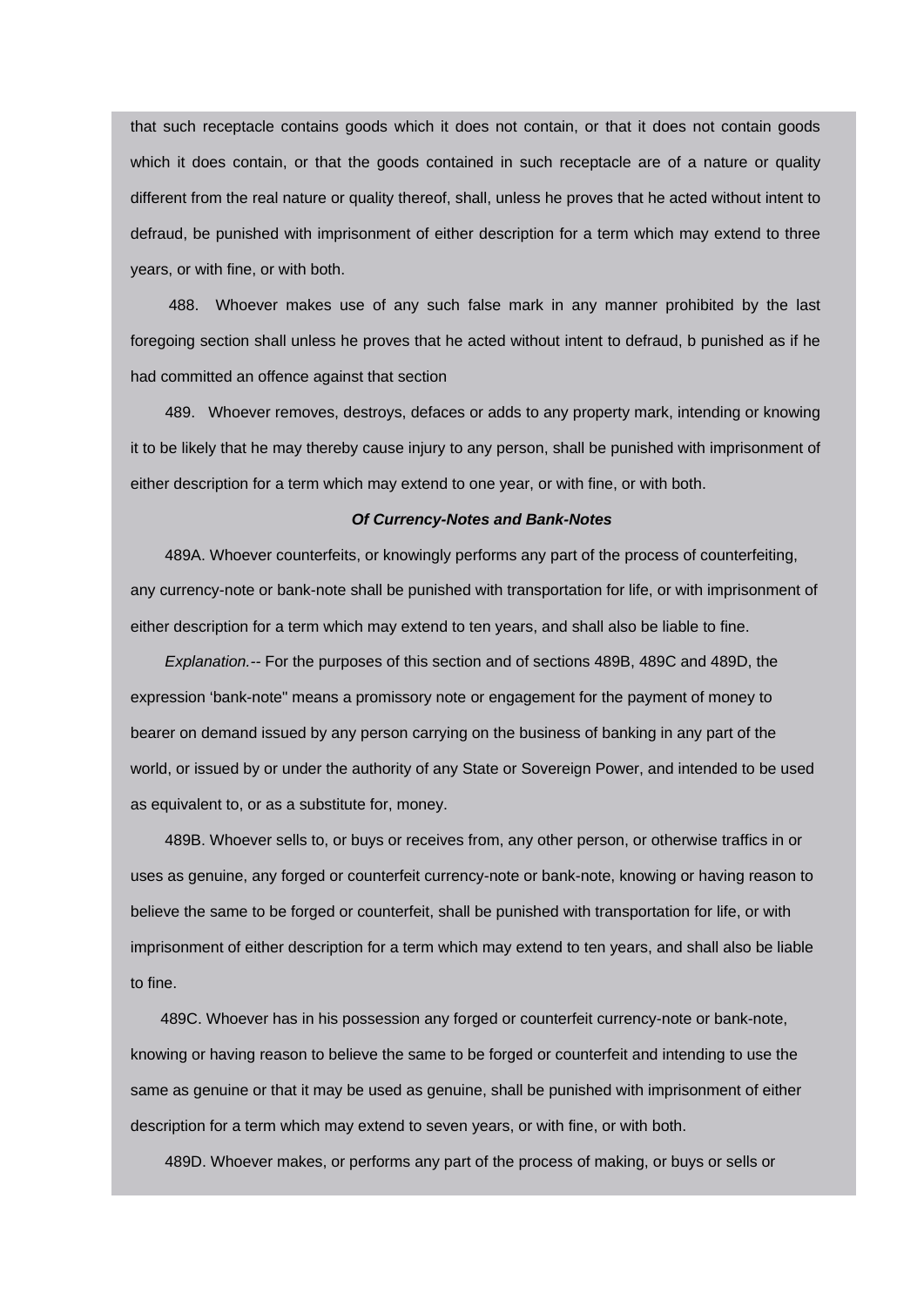disposes of, or has in his possession any machinery, instrument or material for the purpose or being used, or knowing or having reason to believe that it is intended to be used, for forging or counterfeiting any currency-note or bank-note, shall be punished with transportation for life, or with imprisonment of either description for a term with may extend to ten years, and shall also be liable to fine. [\(Back](http://www.blc-burma.org/html/Myanmar Penal Code/mpc.html#concpt18))

## **CHAPTER XIX**

# OF THE CRIMINAL BREACH OF CONTRACTS OF SERVICE

490. **\* \* \* \***

491. Whoever, being bound by a lawful contract to attend on or to supply the wants of any person who, by reason of youth, or of unsoundness of mind, or of a disease or bodily weakness, is helpless or incapable of providing for his own, safety or supplying his own wants voluntarily omits so to do, shall be punished with imprisonment of either description for a term which may extend to three months, or with fine which may extend to two hundred rupees, or with both. ([Back](http://www.blc-burma.org/html/Myanmar Penal Code/mpc.html#concpt19))

492. \* **\* \* \***

### **CHAPTER XX**

#### OF OFFENCES RELATING To MARRIAGE

 493. Every man who by deceit causes any woman who is not lawfully married to him to believe that she is lawfully married to him, and to cohabit or have sexual intercourse with him in that belief, shall be punished with imprisonment of either description for a term which may extend to ten years, and shall also be liable to fine.

 494. Whoever, having a husband or wife living, marries in any case in which such marriage is void by reason of its taking place during the life of such husband or wife shall be punished with imprisonment of either description for a term which may extend to seven years, and shall also be liable to fine.

 *Exception.—* This section does not extend to any person whose marriage with such husband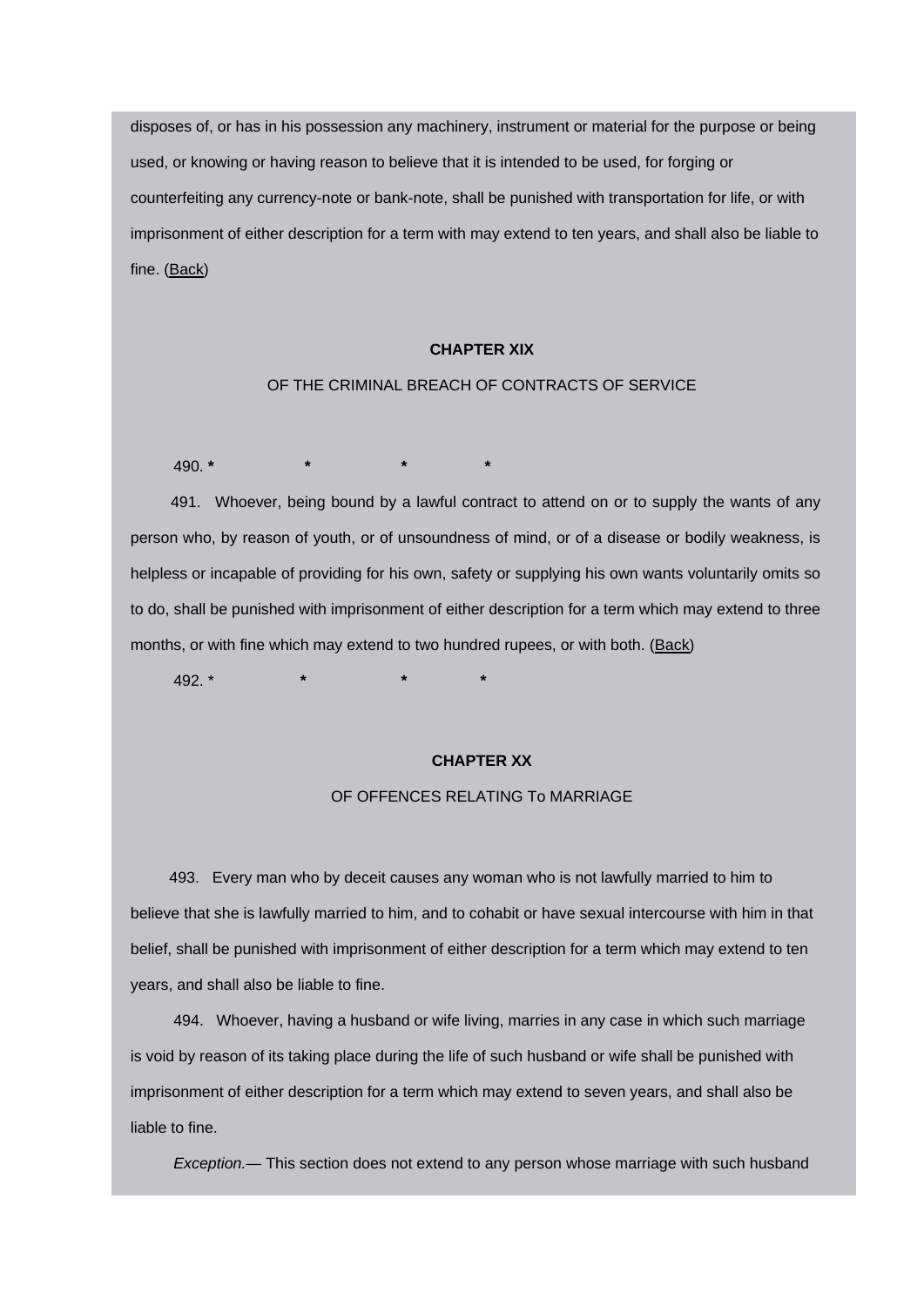or wife has been declared void by a Court of competent jurisdiction,

 nor to any person who contracts a marriage during the life of a former husband or wife, if such husband or wife, at the time to subsequent marriage, shall have been continually absent from such person for the space of seven years, and shall not have been heard of by such person as being alive within that time, provided the person contracting such subsequent marriage shall, before such marriage takes place, inform the person with whom such marriage is contracted of the real state *of*  facts so far as the same are within his or her knowledge.

 495. Whoever commits the offence defined in the last preceding section, having concealed from the person, with t whom the subsequent marriage is contracted the fact of the former marriage, shall be punished with imprisonment of either description for a term which may extend to ten years, and shall also be liable to fine.

 496. Whoever, dishonestly or with a fraudulent intention, goes through the ceremony of being married, knowing that he is not thereby lawfully married, shall be punished with imprisonment of either description for a term which may extend to seven-years, and shall also be liable to fine.

 497. Whoever has sexual intercourse with a person who is and whom he knows or has reason to believe to be the wife of another man, without the consent or connivance of that man, such sexual intercourse not amounting to the offence of rape, is guilty of the offence of adultery, and shall be punished with imprisonment of either description for a term which may extend to five years, or with fine, or with both. In such case the wife shall not be punishable as an abettor.

 498. Whoever takes or entices away any woman, who is and whom he knows or has reason to believe to be the wife of any other man, from that man, or from any person having the care of her on behalf of that man, with intent that she may have illicit intercourse with any person, or conceals or detains with that intent any such woman, shall be punished with imprisonment of either description for a term which may extend to two years, or with fine, or with both. [\(Back\)](http://www.blc-burma.org/html/Myanmar Penal Code/mpc.html#concpt20)

### **CHAPTER XXI**

## OF DEFAMATION

 499. Whoever, by words either spoken or intended to be read, or by signs or by visible representations, makes or publishes any imputation concerning any person, intending to harm, or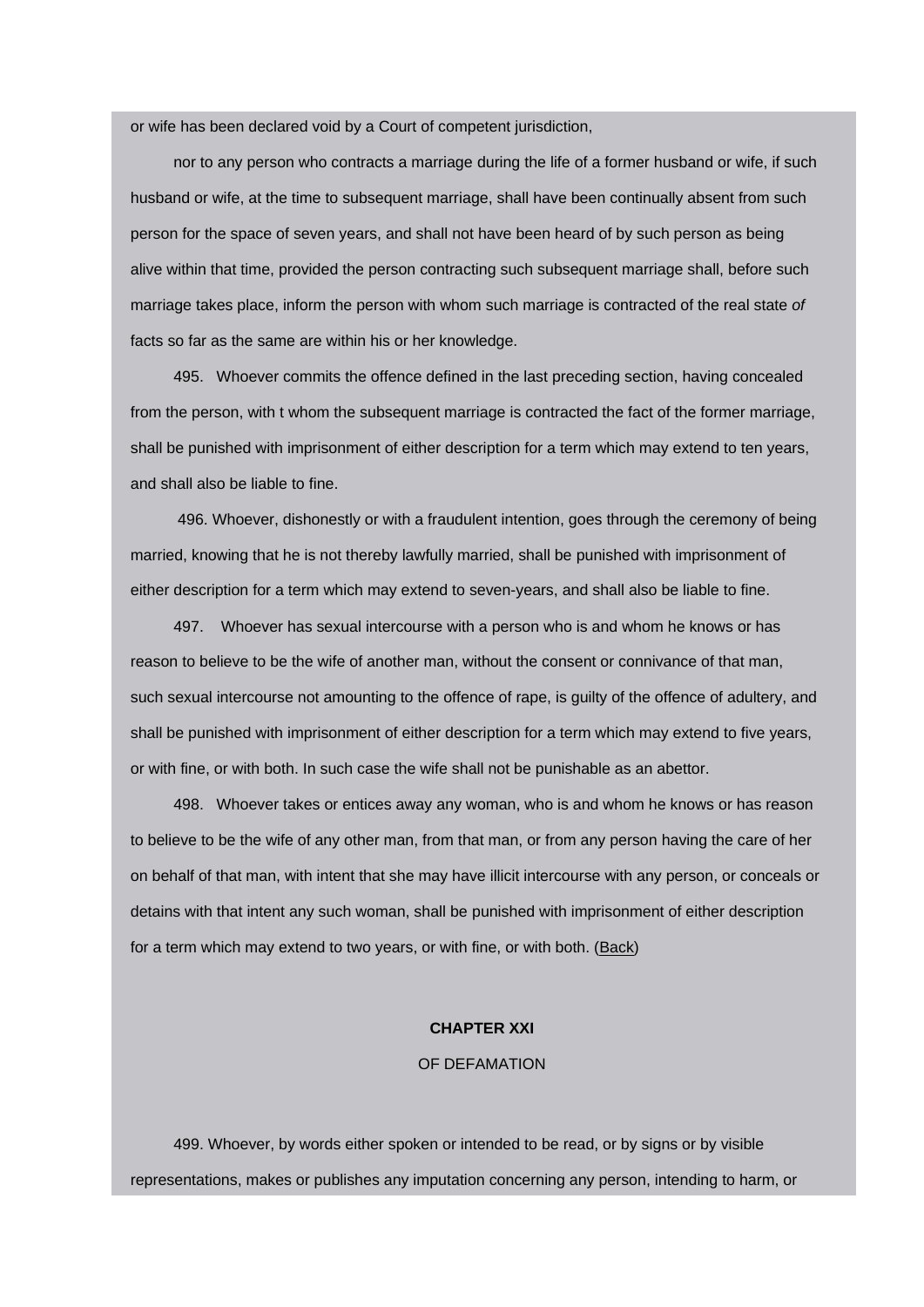knowing or having reason to believe that such imputation will harm, the reputation of such person, is said, except in the cases hereinafter excepted, to defame that person.

 *Explanation* 1.— It may amount to defamation to impute anything to a deceased person, if the imputation would harm the reputation of that person if living, and is intended to be hurtful to the feelings of his family or other near relatives.

 *Explanation* 2.— It may amount to defamation to make an imputation concerning a company or an association or collection of persons as such.

 *Explanation* 3.— An imputation in the form of an alternative or expressed ironically may amount to defamation.

 *Explanation 4.—* No imputation is said to harm a person's reputation unless that imputation directly or indirectly, in the estimation of others, lowers the moral or intellectual character of that person, or lowers the character of that person in respect of his caste or of his calling, or lowers the credit of that person, or causes it to be believed that the body of that person is in a loathsome state or in a state generally considered as disgraceful.

 *(a) A* says— *"Z* is an honest man; he never stole *B's* watch", intending to cause it to be believed that *Z* did steal *B's* watch. This is defamation, unless it fall within one of the exceptions.

 *(b) A* is asked who stole *B's* watch. *A* points to *Z,* intending to cause it to be believed that *Z*  stole *B's* watch. This defamation, unless it fall within one of the exceptions.

 *(c) A* draws a picture of *Z* running away with *B's* watch, intending it lobe believed that *Z* stole *B's* watch. This is defamation, unless it fall within one of the exceptions.

 *First Exception.* **—** It is not defamation to impute anything which is true concerning any person, if it be for the public good that the imputation should be made or published. Whether or not it is for the public good is a question of fact.

 *Second Exception.* **—** It is not defamation to express in good faith any opinion whatever respecting the conduct of a public servant in the discharge of his public functions, or respecting his character, so far as his character appears in that conduct and further.

 *Third Exception* . **—** It is not defamation to express in good faith any opinion whatever respecting the conduct of any person touching any public question, and respecting his character, so far as his character appears in that conduct and no further.

# *Illustration*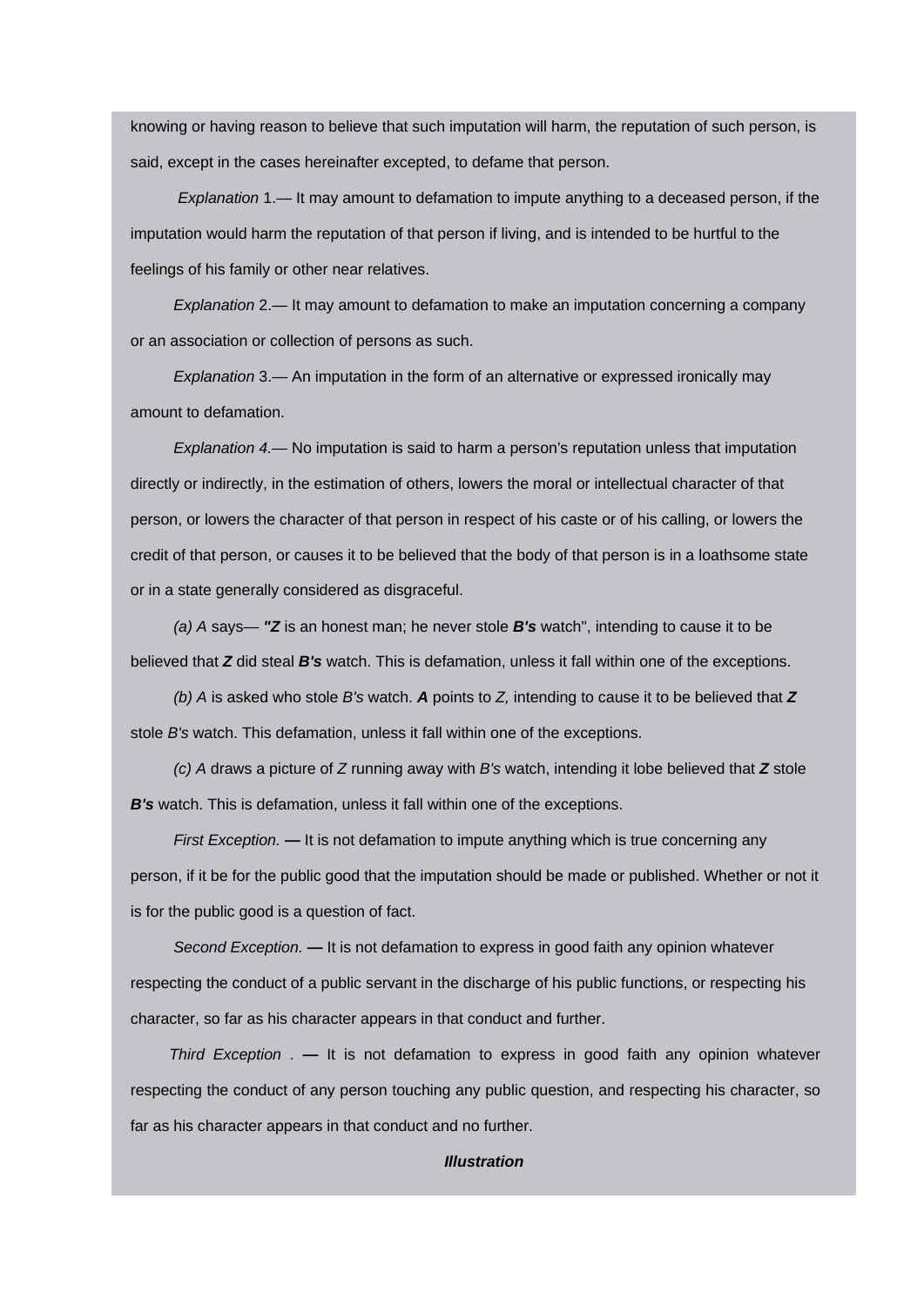*It is not defamation in A to express in good faith any opinion whatever respecting Z's conduct in petitioning Government on a public question, in signing a requisition for a meeting on a public question.*

 *in presiding or attending at such meeting, in forming or joining any society which invites the public support, in voting or canvassing for a particular candidate for any situation in efficient discharge of the duties of which the public is interested.*

*Fourth Exception, — It is not defamation to publish a substantially true report of the* proceedings of a Court of Justice, or of the result of any such proceedings.

 *Explanation.* **—** A Magistrate or other officer holding an enquiry in open Court preliminary to a trial in a Court of Justice is a Court within the meaning of the above section.

 *Fifth Exception.* **—** It is not defamation to express in good faith any opinion whatever respecting the merits of any case, civil or criminal, which has been decided by a Court of Justice, or respecting the conduct of any person as party witness or agent in any such case, or respecting the character of such person, as far as his character appears in that conduct and no further.

### *Illustrations*

 *(a) A says—"I think Z's evidence on that trial is so contradictory that he must be stupid or dishonest." A is within this exception if he says this in good faith, inasmuch as the opinion which he expresses respects Z's character as it appears in Z's conduct as a witness, and no farther.*

 *(b) But if A says— "I do not believe what Z asserted at that trial because I know him to be a man without veracity." A is not within this exception, inasmuch as the opinion which he expresses of Z's character is an opinion not founded on Z's conduct as a witness.*

 *Sixth Exception.—* It is not defamation to express in good faith any opinion respecting the merits of any performance which its author has submitted to the judgment of the public, or respecting the character of the author so far as his character appears in such performance and no further.

 *Explanation.* **—** A performance may be submitted to the judgment of the public expressly or by acts on the part of the author which imply such submission to the judgment of the public.

## *Illustrations*

*(a) A person who publishes a book submits that book to the judgment of the public.*

 *(b) A person who makes a speech in public submits that speech to the judgment of the public.*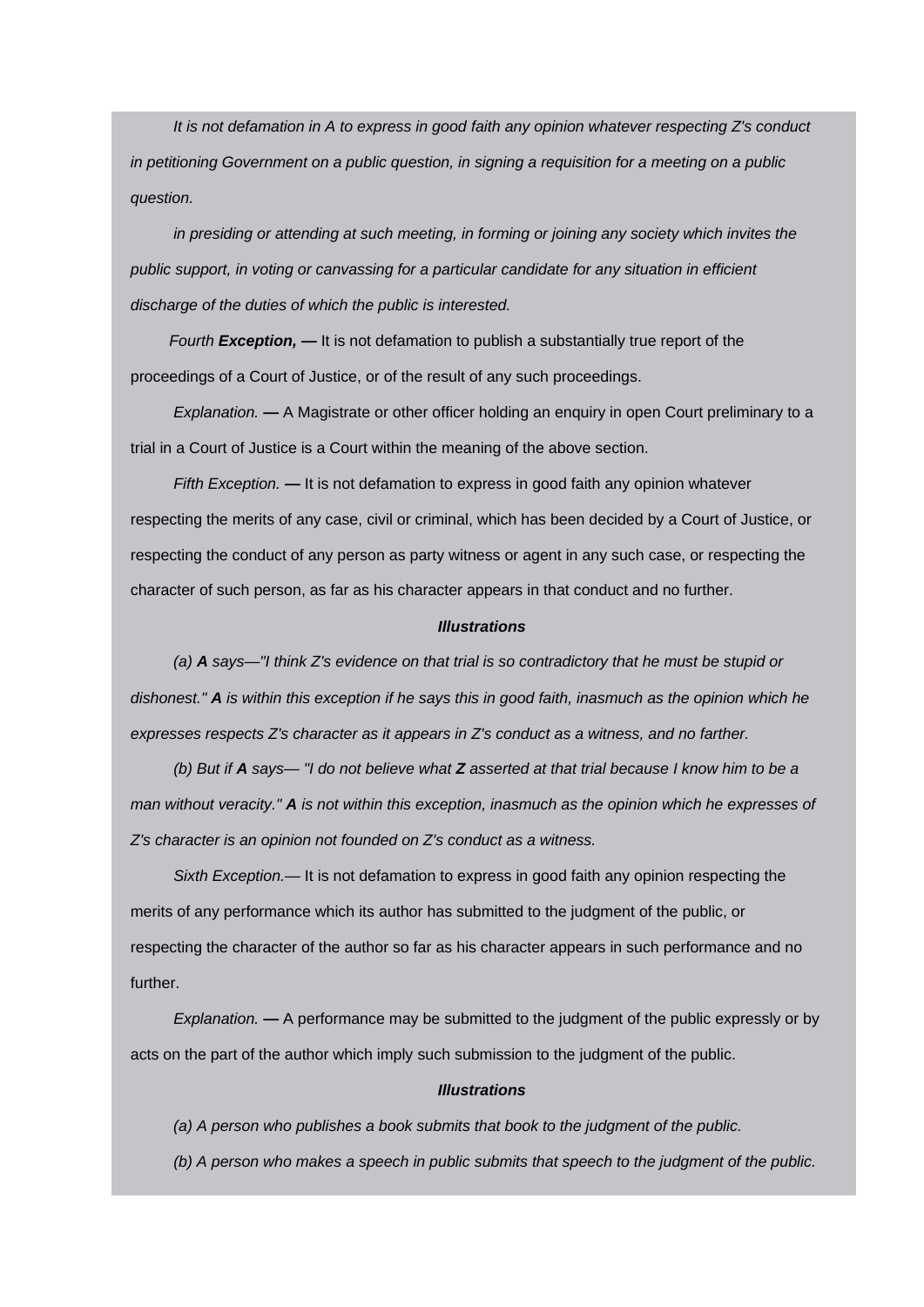*(c) An actor or singer who appears on a public stage submits his acting or singing to the judgment of the public.*

 *(d) A says of a book published by Z—"Z's book is foolish; Z must be a weak man. Z's book is indecent; Z must 'be a man of impure mind." A is within this exception if he says this in good faith, inasmuch as the opinion which he expresses of Z respects Z's character only so far as it appears in Z's book and no further.*

 *(e) But if A says — "I am not surprised that Z's book is foolish and indecent, for he is a weak man and a libertine." A is not within this exception, inasmuch as the opinion which he expresses of Z's character is an opinion not founded on Z's book.*

 *Seventh Exception.—* It is not defamation in a person having over another any authority, either conferred by law or arising out of a lawful contract made with that other, to pass in good faith any censure on the conduct of that other in matters to which such lawful authority relates.

# *Illustration*

 *A judge censuring in good faith the conduct of a witness, or of an officer of the Court; a head of a department censuring in good faith those who are under his orders; a parent censuring In good*  faith a child in the presence of other children; a schoolmaster, whose authority is derived from a *parent, censuring in good faith a pupil in the presence of other pupils; a master censuring a servant in good faith for remissness in service; a banker censuring in good faith the cashier of his bank for the conduct of such cashier as such cashier— are within this exception.*

*Eighth Exception. — It is not defamation to prefer in good faith an' accusation against any* person to any of those who have lawful authority over that person with respect to the subject-master of accusation.

### *Illustration*

 *If A in good faith accuses Z before a Magistrate; if A in good faith complains of the conduct of Z, a servant, to Z's master; if A in good faith complains of the conduct of Z, a child to Z's father— A is within this exception.*

 *Ninth Exception.—* It is not defamation to make an imputation on the character of another, provided that the imputation be made in good faith for the protection of the interest of the person making it, or of any other person, or for the public good.

*(a) A,* a shopkeeper, says to *B,* who manages his business— "Sell nothing to 2 unless he pays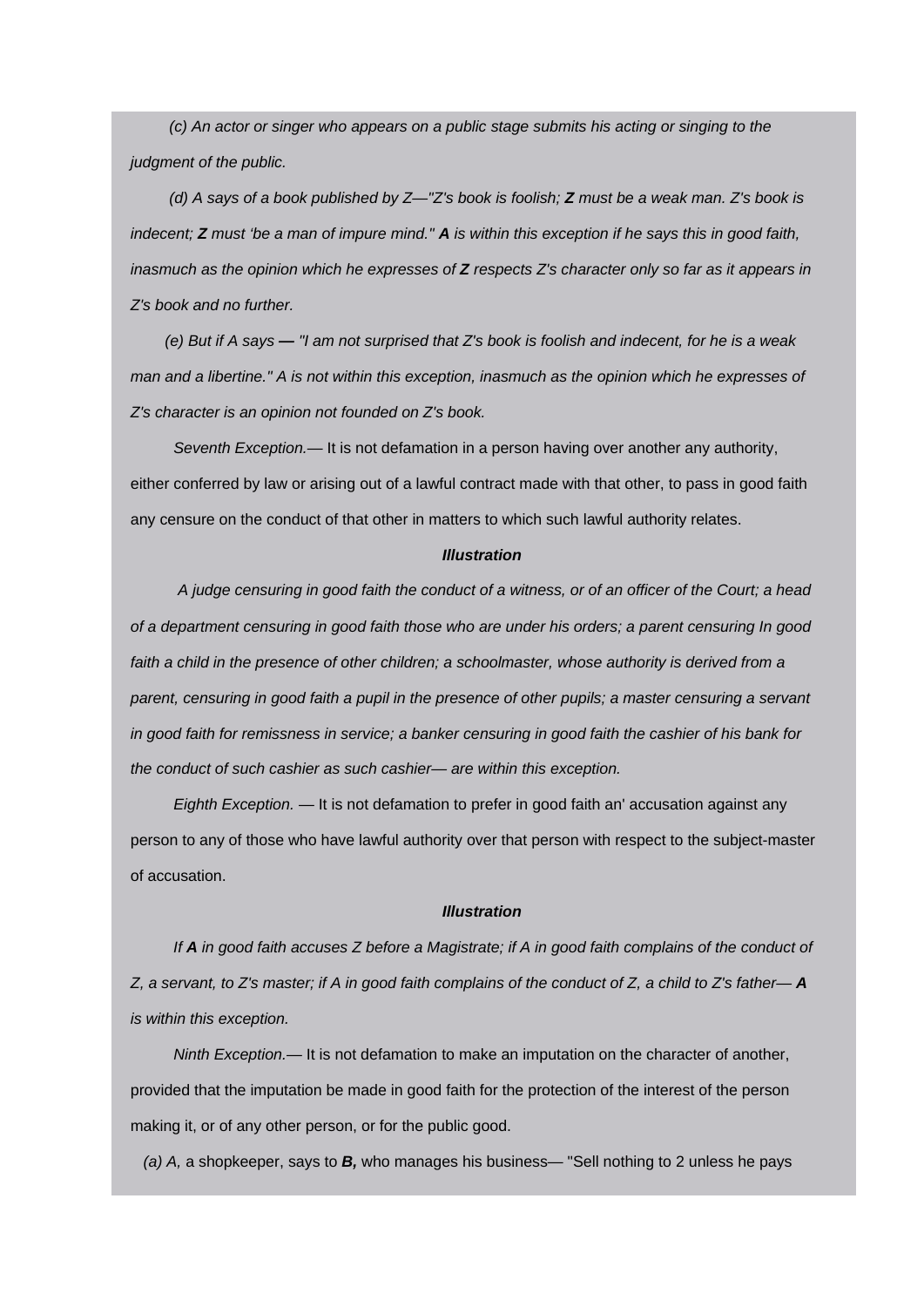you ready money, for I have no opinion of his honesty." *A* is within the exception, if he has made this imputation on 2 in good faith for the protection of his own interests.

*(b) A,* a Magistrate in making a report to his own superior officer, casts an imputation on the character of 2. Here, if tile imputation is made in good faith, and for the public good, *A* is within the exception.

*Tenth Exception.—* It is not defamation to convey a caution in good faith to one person against another, provided that such caution be intended for the good of the person to whom it is conveyed, or of some person in whom that person is interested, or for the public good.

500. Whoever defames another shall be punished with simple imprisonment for a term which may extend to two years, or with fine, or with both.

501. Whoever prints or engraves any matter, knowing or having good reason to believe that such matter is defamatory of any person, shall be punished with simple imprisonment for a term which may extend to two years, or with fine, or with both. -

502. Whoever sells or offers for sale any printed or engraved substance containing defamatory matter, knowing that it contains such matter, shall be punished with simple imprisonment for a term which may extend to two years, or with fine, or with both. ([Back](http://www.blc-burma.org/html/Myanmar Penal Code/mpc.html#concpt21))

# **CHAPTER XXII**

### OF CRIMINAL INTIMIDATION, INSULT AND ANNOYANCE

503. Whoever threatens another with any injury to his person, reputation or property, or to the person or reputation of any one in whom that person is interested, with intent to cause alarm to that person, or to cause that person to do any act which he is not legally bound to do, or to omit to do any act which that person is legally entitled to do, as the means of avoiding the execution of such threat, commits criminal intimidation.

*Explanation.* **—** A threat to injure the reputation of any deceased person in whom the person threatened is interested is within this section.

### **Illustration**

 *A,* for the purpose of inducing *B* to desist from prosecuting a civil suit, threatens to burn *B's* house. *A* is guilty of criminal intimidation.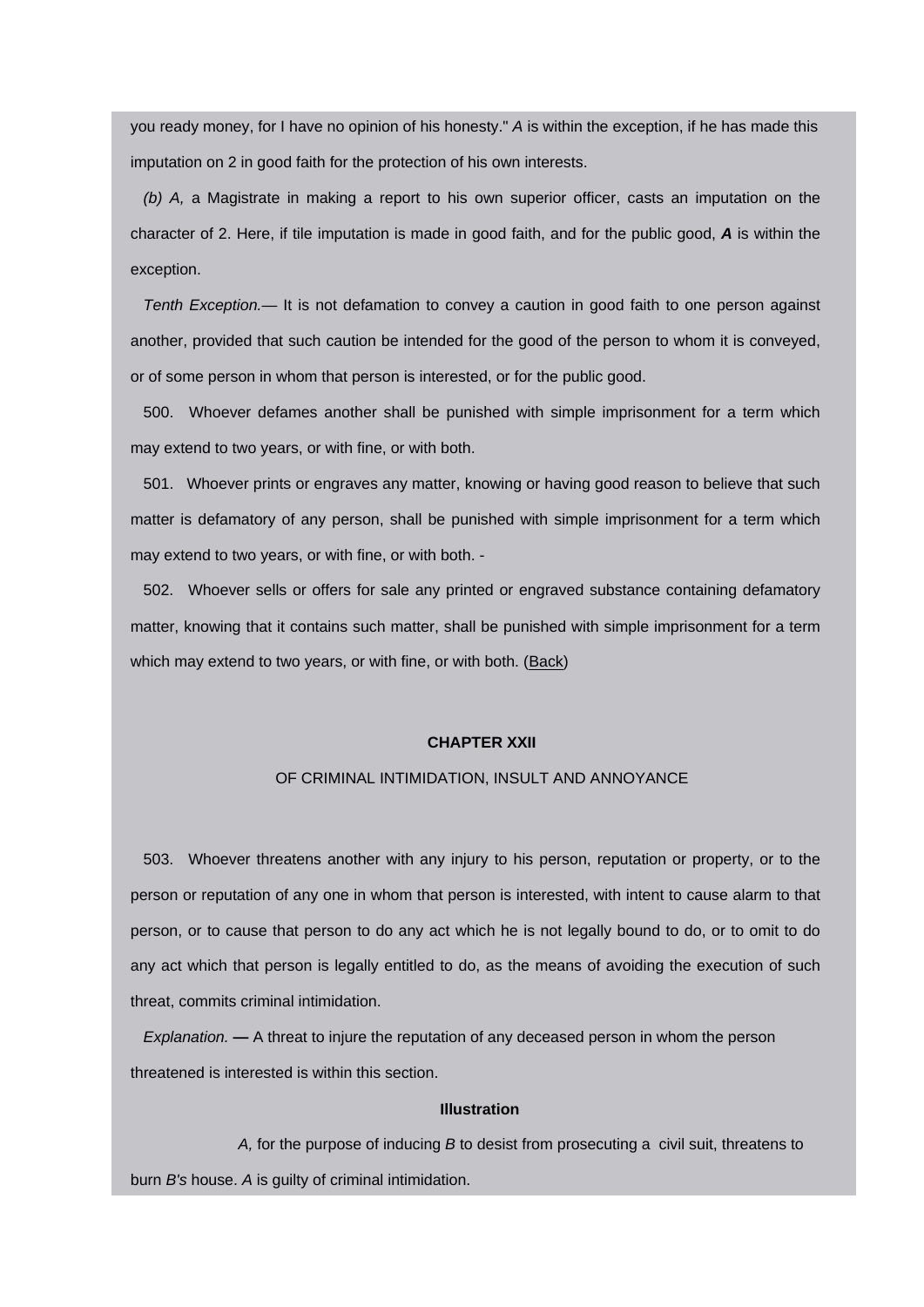504. Whoever intentionally insults, and thereby gives provocation to any person, intending or knowing it to be likely that such provocation will cause him to break the public peace, or to commit any other offence, shall be punished with imprisonment of either description for a term which may extend to two years, or with fine, or with both.

505. Whoever makes, publishes or circulates any statement, rumour or report,—

(a) with intent to -cause, or which is likely to cause, any officer, soldier, sailor or airman, in the Army, Navy or Air Force [\* \* ]<sup>1</sup> to mutiny or otherwise disregard or fail in his duty as such; or

(b) with intent to cause, or which is likely to cause, fear or alarm to the public or to any section of the public whereby any person may be induced to commit an offence against the State or against the public tranquility; or

*(c)* with intent to incite, or which is likely to incite, any class or community of persons to commit any offence against any other class or community,

shall be punished with imprisonment which may extend to two years, or with fine, or with both.

..................................................................

*Exception.—* It does not amount to an offence, within the meaning of his section, when the person making, publishing or circulating shy such statement, rumour or report has reasonable grounds for believing that such statement, rumour or report is true and makes, publishes or circulates it without any such intent as aforesaid.

506. Whoever commits the offence of criminal intimidation shall be punished with imprisonment of either description for a term which may extend to two years, or with fine or with both; and if the threat be to cause death or grievous hurt, or to cause the destruction of any property by fire, or to cause an offence punishable with death or transportation or with imprisonment for a term which may extend to seven years, or to impute unchastity to a woman, shall be punished with imprisonment of either description for a term which may extend to seven years, or with fine, or with both.

507. Whoever commits the offence of criminal intimidation by -an anonymous communication, or having taken precaution to conceal the name or abode of the person from whom the threat comes, shall be punished with imprisonment of either description for a term winch may extend to two years, in addition to the punishment provided for the offence by the last preceding section.

508. -Whoever voluntarily causes or attempts to cause any person to do anything which that

<sup>&</sup>lt;sup>1</sup>. Omitted by the Union of Burma (Adaptation of Laws) Order, 1948.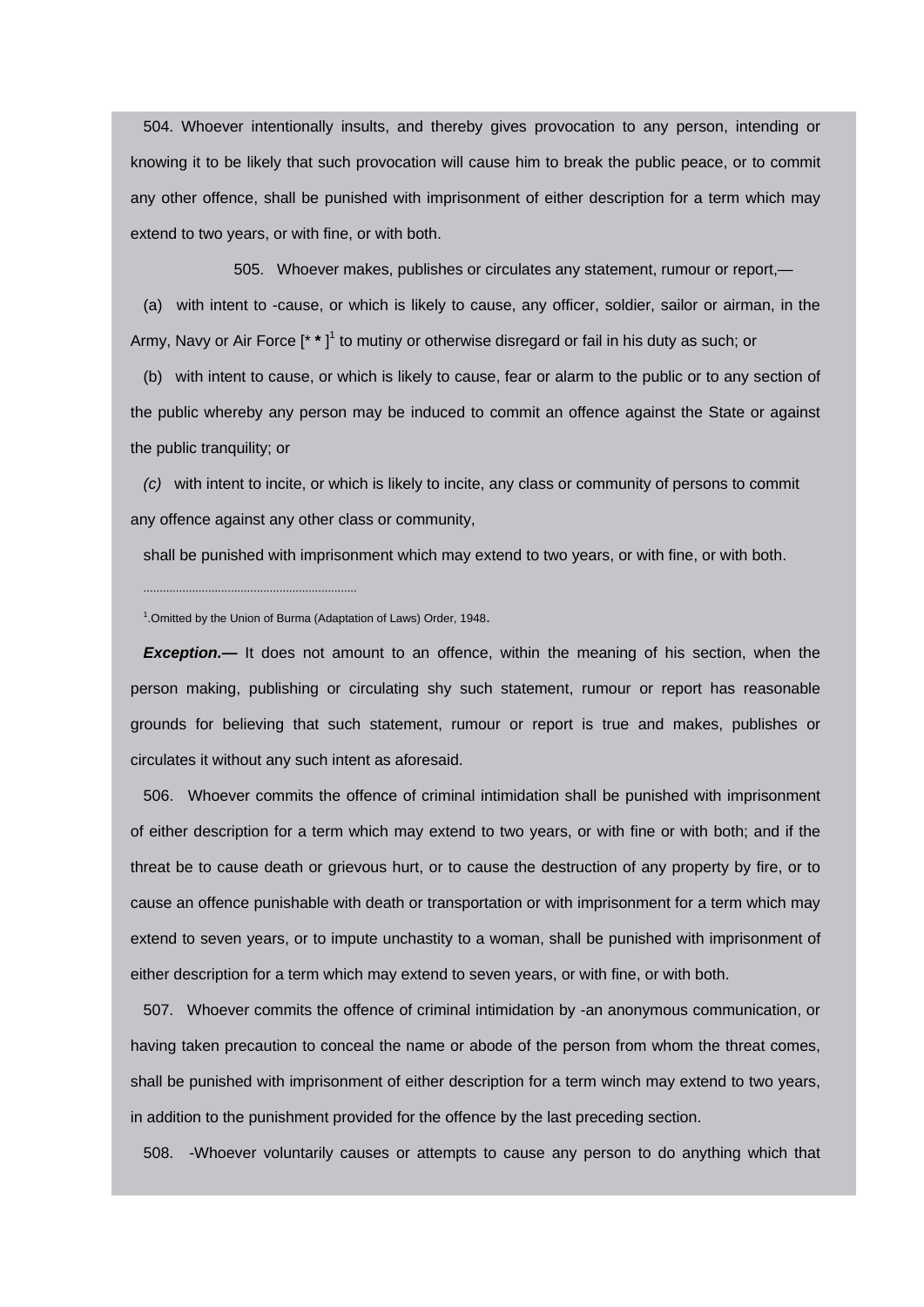person is not legally bound to do, or to omit to do anything which he is legally entitled to do, by inducing or attempting to induce that person to believe that he or any person in whom he is interested will become or will be rendered by some act of the offender an object of Divine displeasure if he does not do the thing which it an object of the offender to cause him to do, or if he does the thing which it is the object of the offender to cause him to omit, shall be punished with imprisonment of either description for a term which may extend to one year, or with fine, or with both.

#### *Illustrations*

*(a) A* sits dhurna at *Z's* door with the intention of using it to be believed that, by so sitting, he renders *Z* an object of Divine displeasure. *A-* has committed the offence defined in this section.

*(b) A* threatens *Z* that, unless *Z* performs a certain act, *A* will kill one of *A's* own children, under such circumstances that the killing would be believed to render Z an object of Divine displeasure. *A*  has committed the offence defined in this section.

509. Whoever, intending to insult the modesty of any woman, utters any word, makes any sound or gesture, or exhibits any object, intending that such word or sound shall be beards, or that such gesture or object shall be seen, by such woman, or intrudes upon the privacy of such woman, shall be punished with simple imprisonment for a term which may extend to one year, or with fine, or with both.

510. Whoever in a state of intoxication appears in any public place, or in any place which it is a trespass in him to enter, and there conducts himself in such manner as to cause annoyance to any person, shall be punished with simple imprisonment for a term winch may extend to twenty-four hours, or with fine which may extend to ten rupees, or with both. [\(Back](http://www.blc-burma.org/html/Myanmar Penal Code/mpc.html#concpt22))

## **CHAPTER XXIII**

# OF ATTEMPTS To COMMIT OFFENCES

511. Whoever attempts to commit an offence punishable by this Code with transportation or imprisonment, or to cause such an offence to be committed, and in such attempt does any act towards the commission of the offence, shall, where no express provision is made by this Code for the punishment of such attempt, be punished with transportation or imprisonment of any description